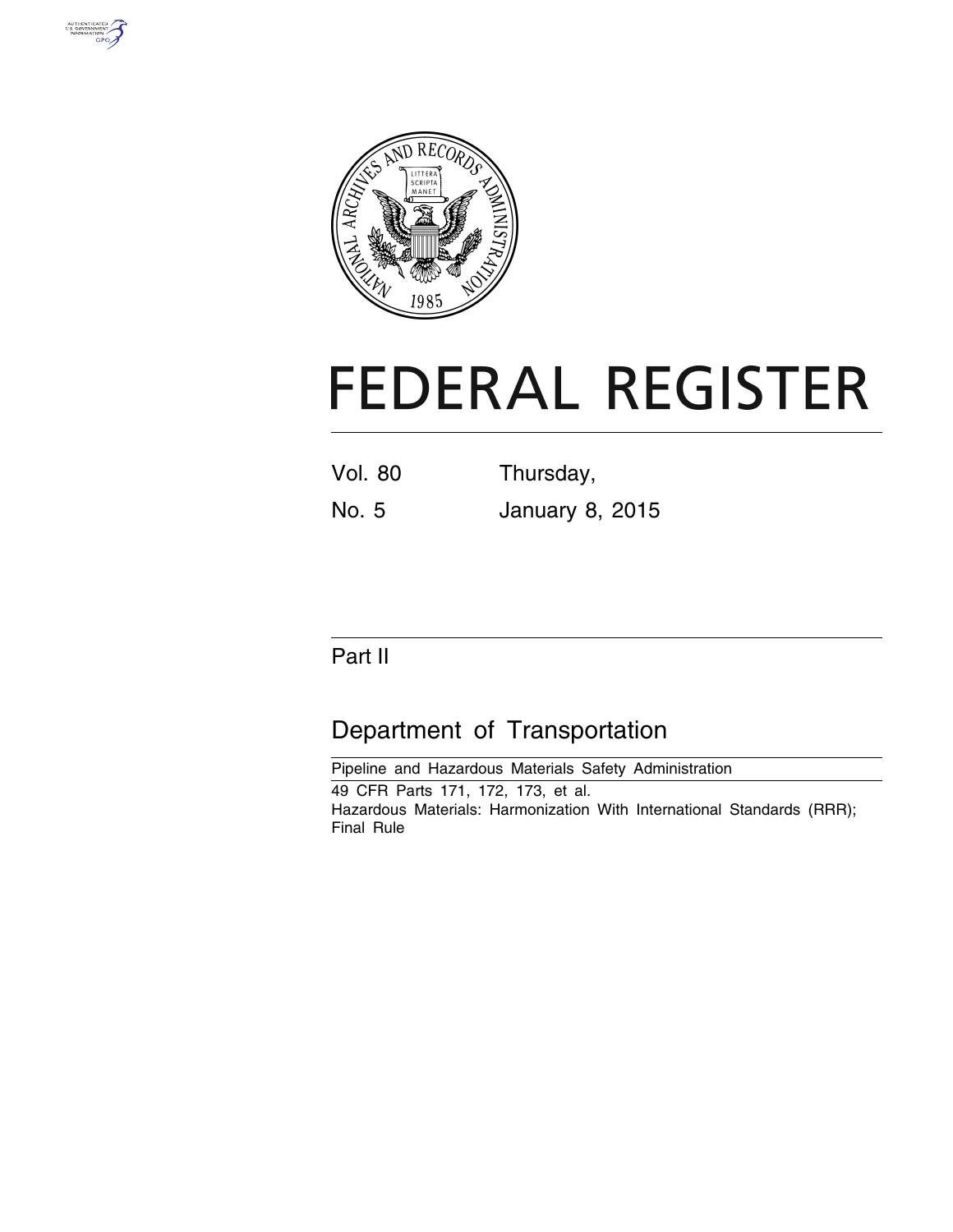# **DEPARTMENT OF TRANSPORTATION**

**Pipeline and Hazardous Materials Safety Administration** 

**49 CFR Parts 171, 172, 173, 175, 176, 178 and 180** 

**[Docket Nos. PHMSA–2013–0260 (HM– 215M)]** 

# **RIN 2137–AF05**

# **Hazardous Materials: Harmonization With International Standards (RRR)**

**AGENCY:** Pipeline and Hazardous Materials Safety Administration (PHMSA), DOT. **ACTION:** Final rule.

**SUMMARY:** PHMSA is amending the Hazardous Materials Regulations to maintain alignment with international standards by incorporating various amendments, including changes to proper shipping names, hazard classes, packing groups, special provisions, packaging authorizations, air transport quantity limitations, and vessel stowage requirements. These revisions are necessary to harmonize the Hazardous Materials Regulations with recent changes made to the International Maritime Dangerous Goods (IMDG) Code, the International Civil Aviation Organization's Technical Instructions (ICAO TI) for the Safe Transport of Dangerous Goods by Air, the United Nations Recommendations on the Transport of Dangerous Goods (UN Model Regulations) and subsequently address three petitions for rulemaking.

**DATES:** *Effective Date:* January 1, 2015. *Voluntary compliance date:* PHMSA is authorizing voluntary compliance beginning January 1, 2015.

*Delayed compliance date:* Unless otherwise specified, compliance with the amendments adopted in this final rule is required beginning January 1, 2016.

*Incorporation by reference date:* The incorporation by reference of certain publications listed in this rule is approved by the Director of the Federal Register as of January 1, 2015.

# **FOR FURTHER INFORMATION CONTACT:**

Steven Webb, Office of Hazardous Materials Standards or Vincent Babich, International Standards, telephone (202) 366–8553, Pipeline and Hazardous Materials Safety Administration, U.S. Department of Transportation, 1200 New Jersey Avenue SE., 2nd Floor, Washington, DC 20590–0001.

# **SUPPLEMENTARY INFORMATION:**

I. Executive Summary II. Background

- III. Incorporation by Reference Discussion Under 1 CFR Part 51
- IV. Comment Discussion
- V. Section-by-Section Review
- VI. Regulatory Analyses and Notices A. Statutory/Legal Authority for the Rulemaking
	- B. Executive Orders 12866 and 13563 and DOT Regulatory Policies and Procedures
	- C. Executive Order 13132
	- D. Executive Order 13175
	- E. Regulatory Flexibility Act, Executive Order 13272, and DOT Policies and Procedures
	- F. Paperwork Reduction Act
	- G. Regulatory Identifier Number (RIN)
	- H. Unfunded Mandates Reform Act
	- I. Environment Assessment
	- J. Privacy Act

K. Executive Order 13609 and International Trade Analysis

#### **I. Executive Summary**

In this final rule, PHMSA is amending the Hazardous Materials Regulations (HMR; 49 CFR parts 171–180) to incorporate changes adopted in the IMDG Code, the ICAO Technical Instructions, and the UN Model Regulations, effective January 1, 2015. These changes ensure the domestic hazard classification, hazard communication and packaging requirements are consistent with those employed throughout the world.

Federal law and policy strongly favor the harmonization of domestic and international standards for hazardous materials transportation. The Federal hazardous materials transportation law (Federal hazmat law; 49 U.S.C. 5101 *et seq.*) directs PHMSA to participate in relevant international standard-setting bodies and encourages alignment of the HMR with international transport standards to the extent practicable while recognizing that deviations may at times be necessary to be consistent with the public interest (see 49 U.S.C. 5120). Harmonization facilitates international trade by minimizing the costs and other burdens of complying with multiple or inconsistent safety requirements for transportation of hazardous materials. Harmonization has also become increasingly important as the volume of hazardous materials transported in international commerce grows. Safety is often enhanced by creating a uniform framework for compliance. PHMSA actively participates in relevant international standard-setting bodies and promotes the adoption of standards consistent with the high safety standards set by the HMR.

The foreign trade of chemicals is a large segment of the United States economy. In 2000, U.S. foreign trade in chemicals totaled \$154 billion and generated a \$6 billion positive trade balance. The consistency of regulations

reduces regulatory compliance costs and helps to avoid costly frustrations of international shipments. PHMSA's continued leadership in maintaining consistency with international regulations enhances the hazardous materials safety program and assists in maintaining a favorable trade balance.

# **II. Background**

PHMSA published a notice of proposed rulemaking (NPRM) under Docket HM–215M (79 FR 50741, August 25, 2014) to incorporate various amendments to harmonize the HMR with recent changes to the UN Model Regulations, the IMDG Code, and the ICAO Technical Instructions. When considering alignment of the HMR with international standards, we review and evaluate each amendment on its own merit, on the basis of its overall impact on transportation safety, and on the basis of the economic implications associated with its adoption into the HMR. Our goal is to harmonize without diminishing the level of safety currently provided by the HMR or imposing undue burdens on the regulated community.

Based on this review and evaluation, in this final rule, PHMSA is amending the HMR to incorporate changes from the 18th Revised Edition of the UN Model Regulations, Amendment 37–14 to the IMDG Code, and the 2015–2016 ICAO Technical Instructions, which become effective January 1, 2015 (The IMDG Code is effective January 1, 2015; however, Amendment 36–12 may continue to be used until January 1, 2016). Notable amendments to the HMR in this final rule include the following:

• Updating references to international regulations including the ICAO Technical Instructions, the IMDG Code, the UN Model Regulations, the UN Manual of Tests and Criteria the Canadian Transportation of Dangerous Goods Regulations and various technical standards.

• Adding, revising, or removing certain proper shipping names, hazard classes, packing groups, special provisions, packaging authorizations, bulk packaging requirements, and passenger and cargo aircraft maximum quantity limits from the Hazardous Materials Table (HMT).

• Adopting an exception from the HMR for marine pollutants up to 5 L (1.3 gal) for liquids or 5 kg (11 lbs.) for solids when these materials are packaged in accordance with the general packaging requirements of §§ 173.24 and 173.24a. These exceptions are consistent with the UN Model Regulations, the IMDG Code, and the ICAO TI.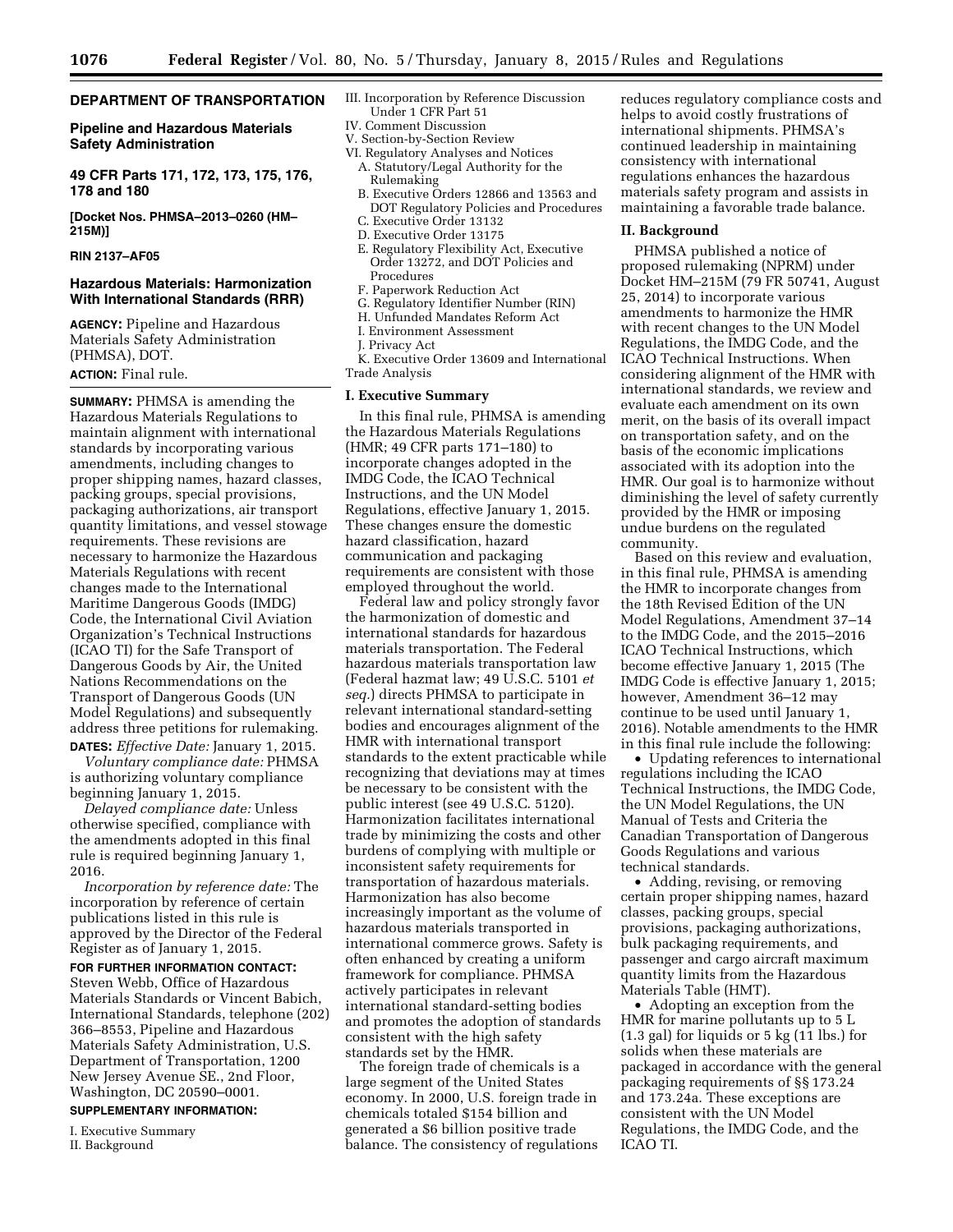• Modifying the list of marine pollutants in Appendix B to § 172.101. • Adding minimum sizes for the OVERPACK and SALVAGE markings.

• Revising and adding vessel stowage codes listed in column 10B of the HMT and segregation requirements in § 176.83 consistent with the IMDG Code.

• Adsorbed gases: Adopting new entries into the HMR; adding a definition; authorizing packagings; and adding safety requirements including quantity limitations and filling limits.

• Harmonizing with the latest version of the ICAO TI to ensure that the information currently authorized by the HMR to be provided by means of an alternative document be included on a shipping paper for batteries transported under the provisions of § 173.185(c)(4)(v) equivalent to Section IB of ICAO TI Packing Instructions 965 and 968. PHMSA is also harmonizing with the latest version of the ICAO TI by requiring a ''CARGO AIRCRAFT ONLY'' label on packages containing small lithium metal batteries not packed in or with equipment.

• Amending the HMR definition of non-bulk packaging by adding a new paragraph (4) to include bags and boxes conforming to the applicable requirements for specification packagings in subpart L of part 178 of this subchapter, if they have a maximum net mass of 400 kg (882 pounds) or less.

# **III. Incorporation by Reference Discussion Under 1 CFR Part 51**

The United Nations Recommendations on the Transport of Dangerous Goods—Model Regulations, Manual of Tests and Criteria, all of the Transport Canada Clear Language Amendments, and the IAEA Regulations are all free and easily accessible for the public to access on the internet, with access provided via Web sites provided by the parent organization. The International Civil Aviation Organization Technical Instructions for the Safe Transport of Dangerous Goods by Air, International Maritime Organization International Maritime Dangerous Goods Code, and all of the International Organization for Standardization references are available for interested parties to purchase in either print or electronic versions through the parent organization Web sites. The price charged for these standards not freely available to interested parties helps to cover the cost of developing, maintaining, hosting, and accessing these standards. The specific standards are discussed in greater detail in the following analysis.

# **IV. Comment Discussion**

In response to PHMSA's August 25, 2014 NPRM (79 FR 50741), PHMSA received comments from the following organizations and individuals:

- Aaron Adamczyk
- Alaska Airlines
- American Chemistry Council (ACC)
- American Society of Travel Agents
- Anonymous
- Autoliv
- Carla Clark
- The Council on Safe Transportation of Hazardous Articles, Inc. (COSTHA)
- The Dangerous Goods Advisory Council (DGAC)
- Dow Chemical
- Edward Altemos
- Entegris
- Gregory Sutherland
- The Institute of Makers of
- Explosives (IME)
- International Vessel Operators Dangerous Goods Association (IVODGA)
	- James Lynch
	- Jeffery Richmond
	- Katherine Whelan
	- Key Safety Systems
	- Paul Rankin/RIPA
	- Sally Mitchell<br>• Shondra Hecto
	- Shondra Hector
	- TK Holdings Inc. (Takata)
	- TRW Automotive
	- Veolia ES Technical Solutions,
- L.L.C. (Veolia)
	- United Parcel Service (UPS)

Below is a listing of major amendments to the international transportation regulations that we proposed for adoption into the HMR, a brief synopsis of the comments we received regarding those proposals, and PHMSA's position regarding the comments. Additional comments are addressed in the section-by-section analysis section.1

# *Incorporation by Reference*

In the NPRM, PHMSA proposed to incorporate by reference the latest editions of various international transport standards including the 2015– 2016 ICAO TI, Amendment 37–14 of the IMDG Code, the 18th Revised Edition of the UN Model Regulations, the International Atomic Energy Agency Safety Standards for Protecting People and the Environment; Regulations for the Safe Transport of Radioactive Material, No. SSR–6, and the Canadian Transportation of Dangerous Goods Regulations. Finally, PHMSA proposed the incorporation by reference of new and updated standards published by the International Organization for Standardization (ISO). PHMSA received

general support from the commenters on the principle of harmonizing the U.S. regulations with international transport and technical standards. We did not receive any comments that opposed our proposals to incorporate these standards and will adopt them in this final rule.

#### *Exceptions for Marine Pollutants*

In the NPRM, PHMSA proposed to add a new exception from the HMR to § 171.4 for marine pollutants up to 5 L (1.3 gallons) for liquids or 5 kg (11 lbs) for solids when these materials are packaged in accordance with the general packaging requirements of §§ 173.24 and 173.24a.

PHMSA received comments from Gregory Sutherland, DGAC, IVODGA, and COSTHA concerning our proposed amendments to this section. General support for the harmonization effort was provided by COSTHA, IVODGA, and DGAC.

Mr. Sutherland asks if the intent of the proposal was to eliminate limited quantity and excepted quantity shipments of marine pollutants, and further asks why anyone would offer a marine pollutant as a limited or excepted quantity with the new exception in place. PHMSA is not proposing to remove the ability to offer marine pollutants as limited or excepted quantities, but does agree with the commenter that the vast majority of shippers of limited or excepted quantity amounts of marine pollutants will choose to utilize the new exception instead of existing limited or excepted quantity provisions. Mr. Sutherland notes that as proposed there would be no restriction on the number of 5 L containers that are permitted in a combination package, so a package containing four 5 L bottles would contain 20 L of non-regulated marine pollutants, but a 10 L jerrican would be fully regulated. Mr. Sutherland is correct. There is no limit to the number of up to 5 L or 5 kg single or inner packagings that may be placed inside of a package under the conditions of the exception. Lastly, Mr. Sutherland notes that as proposed there would be no requirement to mark a freight container with the large marine pollutant marking even if that freight container contains nothing but packages of excepted marine pollutants. Mr. Sutherland is correct. If the shipments of marine pollutants are below the provided quantity thresholds per inner or single packaging and meet the applicable general packaging provisions no marking would be required on a cargo transport unit, regardless of the number of packages being offered under the exception.

<sup>1</sup>Comments which were outside the scope of this rulemaking are not addressed in this final rule.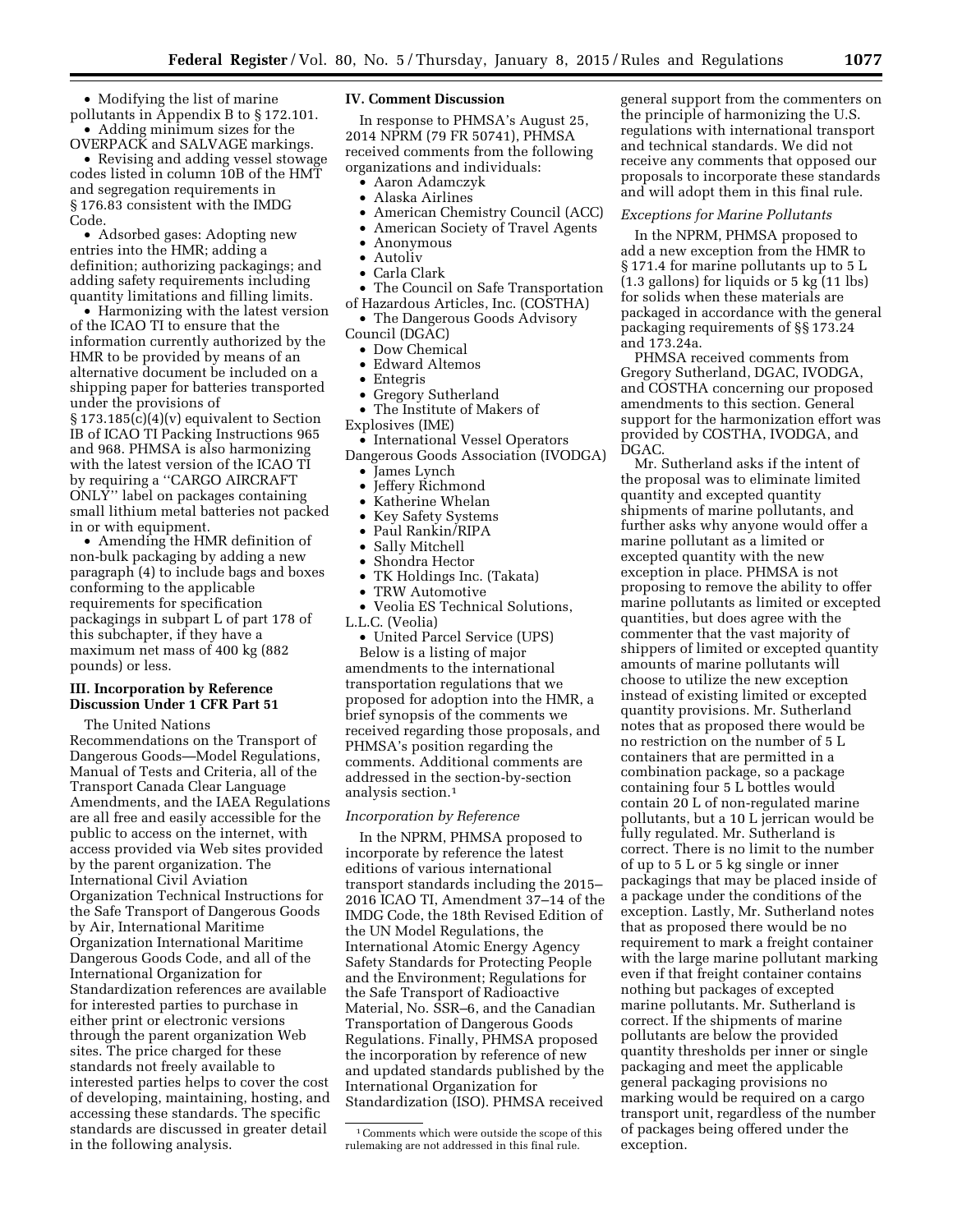DGAC noted that they believe the language in the proposed paragraph (c)(l) could be clarified, as a partial reading could imply that single or inner packagings of 5 L or 5 kg of any material are excepted from the HMR. PHMSA agrees. The wording of the proposed exception is not clear enough to indicate that all shipments of marine pollutants meeting the quantity thresholds and general packaging provisions can utilize the exception assuming they are not also hazardous substances or hazardous wastes. The use of the exception for single or inner packagings of 5 L or 5 kg or less is not limited to materials offered under the UN identification numbers UN 3077 and UN 3082, but would also apply to marine pollutants that meet the definition of other hazard classes (*i.e.*  paints or n.o.s. entries that meet the definition of more than one hazard class). PHMSA is amending the exception in 171.4 for clarification.

IVODGA, while providing general support for harmonization on this issue, notes the reporting requirements under the International Convention for the Prevention of Pollution from Ships (MARPOL) and the Environmental Protection Agency (EPA) Vessel's General Permit (VGP) Plan requirements and has some concern regarding the vessel operator's ability to identify these marine pollutants. Vessel owners or operators may be caught in a situation where they are transporting materials which may be excepted from various transport requirements, but still require reporting under domestic and international mandates. IVODGA states that some consideration of these reporting requirements should be addressed since these substances in small packages still represent a hazard if spilled from or on a vessel during operational phases especially when transported in container load quantities.

PHMSA asserts that excepting up to 5 L for liquids and 5 kg for solids provides significant benefit to the shipper and aligns with requirements of other modes of transportation and international regulations. EPA's VGP Plan regulates discharges incidental to normal operations. Reporting requirements under the VGP Plan are for reportable quantities of substances as listed in Appendix A in 49 CFR 172.101, and does not cover marine pollutants. PHMSA data over the past 10 years contains just one record of a marine pollutant released on a vessel.2 Furthermore, that one incident involved a 55 gallon drum which would not be impacted by the proposed amendment.

National Response Center (NRC) incident reporting since 2009 shows 415 initial reports to the NRC involving containership during that period. 78 of those reports involved leaking containers on deck, with 5 of the leaks reaching the water. Thirteen of those reports involved the loss of containers or pallets over the side. None of the incidents over the time period involved marine pollutants that would be excepted as a result of this final rule.

# *Modification of Marine Pollutant List in Appendix B to § 172.101*

In the NPRM, PHMSA proposed the addition of 62 new entries consistent with the IMDG Code and removing the entry ''Chlorotoluenes (meta-;para-)'' based on its removal from the IMDG Code.

PHMSA received two comments from the ACC regarding our proposed addition of dodecene, to the list of marine pollutants. In its first comment, the ACC requests a 30 day extension of the comment period to better understand ''dodecene's place on other lists referenced in the proposed rule.'' ACC notes that it would use the time to coordinate with industry to better understand the information contained in the dodecene Regulation on Registration, Evaluation, Authorization and Restriction of Chemicals (REACH) dossiers. PHMSA is denying the ACC's request for a 30 day extension of the comment period for this rulemaking as the revision to include dodecene in the Marine Pollutant List is consistent with our standard practice of aligning Appendix B with the indicative list of marine pollutants found in the IMDG Code. In its second comment, the ACC notes that the use of the name ''dodecene'' in both the IMDG Code and PHMSA's proposed rule makes it unclear exactly what substance is being regulated. When manufactured, dodecene may represent a number of Chemical Abstracts Service (CAS) numbers and different chemical properties. In other words, this single description of dodecene may not reflect what ACC panel members currently manufacture and ship. The ACC also notes that the REACH registration of a close analog of dodecene, 1-dodecene/ dodec-1-ene, indicates that dodecene would not meet the criteria of a Marine Pollutant, as set forth in the PHMSA list, based on aquatic toxicity data. The REACH dossier indicates ''conclusive but not sufficient for classification'' on both acute and chronic environmental categories associated with this compound. The inclusion of all entries proposed for addition in the NPRM was thoroughly vetted by several subcommittees of the International Maritime Organization prior to adoption into amendment 37–14 of the IMDG Code. The Group of Experts on the Scientific Aspects of Marine Environmental Protection (GESAMP) data assigns all dodecene isomers a B1 numerical rating of 4. This rating of 4 indicates acute aquatic toxicity, and thus merits inclusion of dodecene (all isomers) to the list of marine pollutants in Appendix B to § 172.101.

#### *Adsorbed Gas HMT Entries*

In the NPRM, PHMSA proposed to revise the Hazardous Materials Table (HMT) in § 172.101 to include seventeen new entries for adsorbed gases consistent with amendments adopted into the UN Model Regulations. We also proposed to add into the HMR a definition, authorized packagings, and safety requirements including quantity limitations and filling limits.

PHMSA received three comments from COSTHA, DGAC, and Entegris noting that the entry for ''Arsine, adsorbed'' was not added to the HMT in the NPRM as intended. As a result, PHMSA is adding the entry ''UN3522, Arsine, adsorbed'' to the HMT. Entegris also provided comment suggesting that § 173.302c cannot be referenced in the HMT as a packaging instruction for bulk shipments of adsorbed gases, as there is no internationally accepted standard or authorization for bulk receptacles containing such gases. PHMSA agrees with the Entegris comment that bulk packagings for adsorbed gases are not presently authorized. As a result, PHMSA is revising Column (8C) of the HMT for the Adsorbed gas entries to indicate ''None.''

In addition, Entegris and COSTHA requested that PHMSA incorporate provisions for the use of DOT specification cylinders to transport adsorbed gasses. PHMSA agrees with the commenters that appropriate provisions for the use of DOT cylinders should be considered. However this action was not proposed in the NPRM. Continued transportation of adsorbed gases is provided for under the provisions of Special Permit 14237 and PHMSA will consider inclusion of DOT specification cylinder authorizations under a future rulemaking.

# *Lithium Battery Harmonization Proposals*

In the NPRM, PHMSA proposed harmonization with the latest version of the ICAO TI to ensure that the information currently authorized by the HMR, to be provided by means of an alternative document, be included on a shipping paper for batteries transported

<sup>2</sup> Incident data can be accessed at *[https://hazmat](https://hazmatonline.phmsa.dot.gov/IncidentReportsSearch/) [online.phmsa.dot.gov/IncidentReportsSearch/.](https://hazmatonline.phmsa.dot.gov/IncidentReportsSearch/)*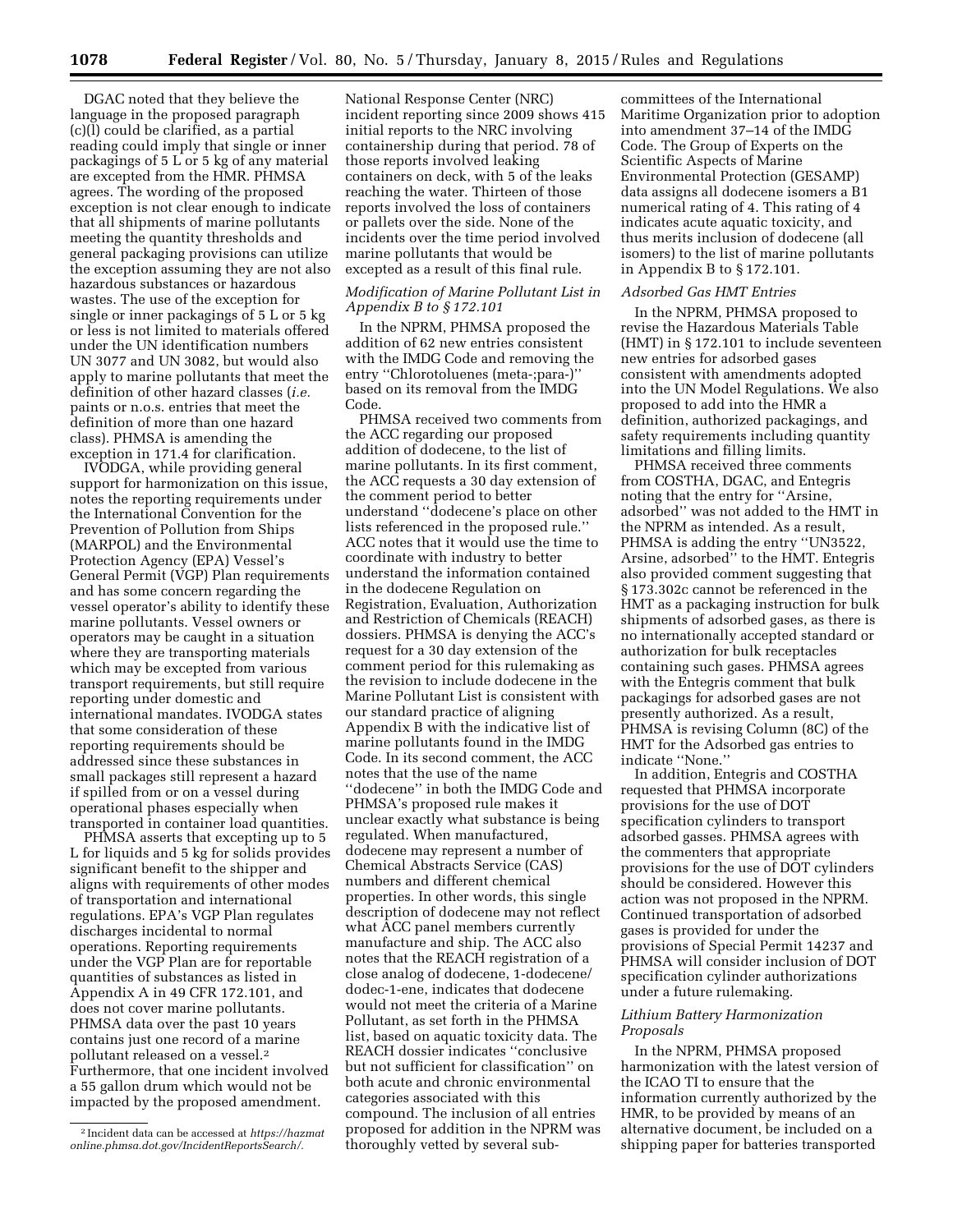under the provisions of  $\S 173.185(c)(4)(v)$  which is equivalent to Section IB of ICAO TI Packing Instructions 965 and 968. PHMSA specifically requested input as to the costs and benefits of harmonizing the provisions of the HMR with the provisions of the ICAO TI by requiring shipping papers as opposed to alternative documentation. PHMSA received comments from UPS and Alaska Airlines concerning removal of the alternative document. UPS supported our proposed change to the documentation requirement for packages containing smaller lithium batteries transported in accordance with  $\S 173.185(c)(4)(v)$ . UPS also commented that the proposal to introduce a shipping paper requirement for shipments offered under  $\S 173.185(c)(4)(v)$  could be interpreted to conflict with the statement in the preceding paragraph § 173.185(c) in that such shipments are excepted from the requirements in subparts C through H of part 172. UPS suggests that § 173.185(c) should be clarified in this regard. We agree clarification is warranted. Alaska Airlines commented that it would like to see increased harmonization between the HMR and the ICAO TI with regard to the documentation required while stating there is no reason to deviate from the ICAO TI. We agree, and note that the amendments proposed do provide for such consistency.

Taking into account the comments from Alaska Airlines, PHMSA confirmed that the proposed amendments align with the requirements of the ICAO TI with regard to documentation. However, based on the comment from UPS, in this final rule PHMSA is revising  $\S 173.185(c)(4)(v)$  as suggested by UPS for clarity. This editorial amendment will clarify that packages offered in accordance with  $\S 173.185(c)(4)(v)$  are subject to the shipping paper requirements of subpart C of Part 172.

In the NPRM, PHMSA proposed revision of  $\S 173.185(c)(1)(iii)$  to harmonize with the latest version of the ICAO TI by providing the option to use a ''CARGO AIRCRAFT ONLY'' label or the existing HMR marking requirement on packages containing small lithium metal batteries excluding those packed with or contained in equipment. PHMSA received comments from UPS and COSTHA in support of the proposal. UPS commented that the provision in this paragraph excepting lithium metal cells or batteries packed with or contained in equipment in quantities ''less than 5 kg net weight'' from the  $\S 173.185(c)(1)(iii)$  marking requirement differs slightly in wording

from the current ICAO TI and previous requirements of the HMR. In this final rule, PHMSA is revising  $\S 173.185(c)(1)(iii)$  as proposed in the NPRM with an additional editorial revision to clarify that lithium metal cells or batteries packed with or contained in equipment in quantities ''not exceeding'' as opposed to ''less than'' 5 kg net weight are not subject to the marking or ''CARGO AIRCRAFT ONLY'' label requirement. This provides editorial consistency with the provisions of the ICAO TI.

In the NPRM, PHMSA proposed to amend the lithium battery requirements by authorizing use of a large packaging for a single large lithium battery or batteries contained in equipment. PHMSA received one comment from COSTHA in support of this proposal.

#### *Definition of Non-Bulk Packaging*

To harmonize with the 18th Revised Edition of the UN Model Regulations, in the NPRM, PHMSA proposed to amend the definition of non-bulk packaging in § 171.8 to include a bag or box having a capacity of greater than 450 liters (119 gallons) provided the net mass of the bag or box is 400 kg (882 pounds) or less. PHMSA received comments from Key Safety Systems, RIPA, TK Holdings Inc., and TRW Automotive in support of this proposal. However, RIPA conditioned their support on the presumption that the references to ''bag'' and ''box'' in the definition do limit users to all the conditions stipulated in subpart L of part 178. For example, the standard for each of the different bags provided in subpart L of part 178 imposes a maximum net mass limitation of 50 kg (110 pounds). PHMSA agrees that the text proposed in the revised definition of non-bulk packaging requiring the bag or box to conform to all applicable requirements for the specification packagings in subpart L of part 178 should be clarified and has revised the definition to include that the packaging may not exceed the maximum net mass limitation provided in subpart L of part 178.

# *Vessel Stowage and Segregation Changes*

In the NPRM, PHMSA proposed to revise and add vessel stowage codes listed in column 10B of the HMT and segregation requirements in § 176.83 consistent with the IMDG Code. These changes harmonize the HMR with the IMDG Code and provide additional guidance on the loading and stowage of various materials. Additionally, we proposed to increase the required segregation distances between Division 4.3 dangerous when wet material (*i.e.* 

materials liable to give off a flammable or toxic gas in contact with water) and Class 3 flammable liquids and Division 2.1 flammable gases. PHMSA received a comment from IVODGA providing general support for this harmonization effort.

#### **V. Section-by-Section Review**

The following is a section-by-section review of the amendments adopted in this final rule:

# *Part 171*

# Section 171.4

Section 171.4 prohibits the transportation of materials meeting the definition of a marine pollutant except in accordance with HMR requirements. Paragraph (c) provides that marine pollutants transported in non-bulk packagings are excepted from the HMR unless the transportation is by vessel. PHMSA is adding a new exception from the HMR for marine pollutants up to 5 L (1.3 gallons) for liquids or 5 kg (11 pounds) for solids when these materials are packaged in accordance with the general packaging requirements of §§ 173.24 and 173.24a. This amendment, applicable to all modes, exempts small packages of hazardous material from the HMR that are regulated only because of the presence of one or more marine pollutants.

Comments received on this issue are discussed in detail in the Section IV ''Comment Discussion'' portion of this final rule. As a result of comments from DGAC, PHMSA is amending the exception in 171.4 to indicate that the use of the exception for single or inner packagings of 5 L or 5 kg or less is not limited to materials offered under the UN identification numbers UN 3077 and UN 3082, but also applies to marine pollutants that meet the definition of other hazard classes (*i.e.* paints or N.O.S. entries that meet the definition of more than one hazard class).

#### Section 171.7

Section 171.7 provides a listing of all standards incorporated by reference into the HMR. For this rulemaking, we evaluated updated international consensus standards pertaining to proper shipping names, hazard classes, packing groups, special provisions, packaging authorizations, air transport quantity limitations, and vessel stowage requirements and determined that the revised standards provide an enhanced level of safety without imposing significant compliance burdens. These standards have a well-established and documented safety history and their adoption will maintain the high safety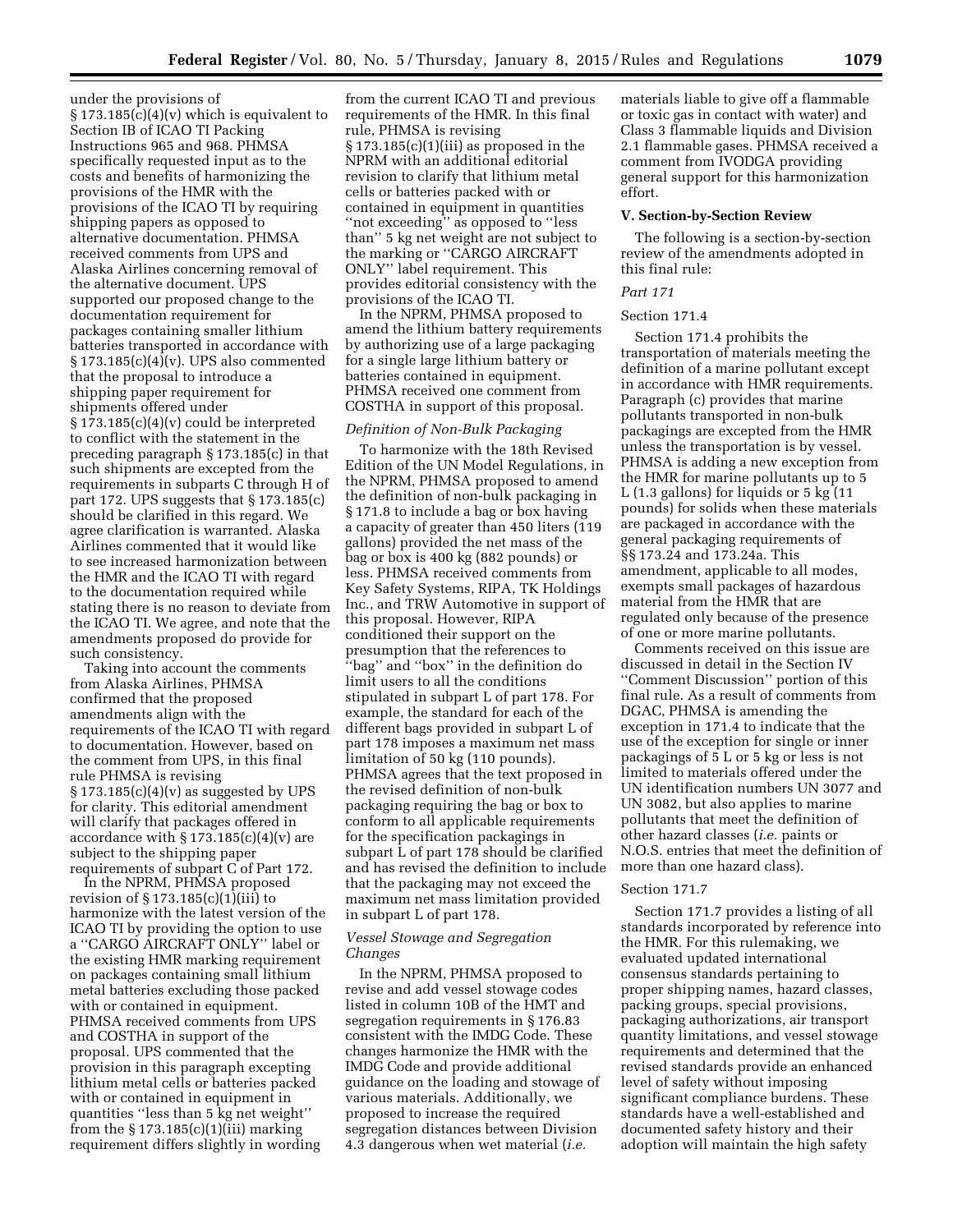standard currently achieved under the HMR. Therefore, we are adding and revising the incorporation by reference materials under the following organizations:

Paragraph (s)(1) which incorporates the *International Atomic Energy Agency (IAEA)* Regulations for the Safe Transport of Radioactive Material 1996 edition is revised to incorporate the SSR–6 2012 Edition. The SSR–6 2012 Edition is replacing TS–R–1 (ST–1, Revised) 1996 Edition to address concerns over domestic and international differences in the transport conditions applicable to shipments of excepted fissile materials, PHMSA is adding additional requirements to § 171.23 to ensure domestic concerns are addressed. Please see the discussion in the Section-by-Section Review under § 171.23 for a summary of changes.

Paragraph (t)(1) which incorporates the *International Civil Aviation Organization* Technical Instructions for the Safe Transport of Dangerous Goods by Air, 2013–2014 Edition is revised to incorporate the 2015–2016 Edition.

Paragraph (v)(2), which incorporates the *International Maritime Organization*  International Maritime Dangerous Goods Code, 2012 Edition, Incorporating Amendment 36–12, English Edition, Volumes 1 and 2, is revised to incorporate the 2014 Edition, Amendment 37–14.

In paragraph (w) various *International Organization for Standardization (ISO)*  entries which contain standards for the specifications, design, construction, testing and use of gas cylinders are incorporated by reference. ISO 9809– 1:2010 (E), ISO 9809–2:2010 (E), ISO 9809–3:2010 (E), ISO 10297:1999 (E), ISO 11114–1:2012 (E), ISO 11117:1998(E), and ISO 11513:2011(E) are added.

In paragraph (bb)(1), the *Transport Canada,* Transportation of Dangerous Goods Regulations, including Clear Language Amendments 1 through 7 subparagraphs (ix), (x), (xi), and (xii), are added to include Amendment 8 (SOR/ 2011–239) which was published on November 9, 2011; Amendment 9 (SOR/ 2011–60) published March 16, 2011; Amendment 10 (SOR/2011–210) published October 12, 2011; and Amendment 11 (SOR/2012–245) published December 5, 2012 respectively. In the preamble of our January 7, 2013 final rule (HM215–L [78 FR 987]) we indicated we were adopting Amendments 8, 9 and 10 of the Transportation of Dangerous Goods Regulations, however this adoption inadvertently did not appear in the published regulatory text. To correct this oversight, we are again including

the adoption of Amendments 8, 9 and 10, along with the adoption of the most recent, Amendment 11.

Paragraph (dd)(1), the *United Nations*  Recommendations on the Transport of Dangerous Goods— Model Regulations, 17th Revised Edition (2011), Volumes I and II, is revised to incorporate the 18th Revised Edition (2013), Volumes I and II.

Paragraph (dd)(2), the *United Nations*  Recommendations on the Transport of Dangerous Goods—Manual of Tests and Criteria, Fifth Revised Edition (2009), including Amendment 1 (2011), is revised to reference § 171.24, and subparagraph (iii) is added to incorporate Amendment 2 (2013).

# Section 171.8

This section defines terms generally used throughout the HMR that have broad or multi-modal applicability. PHMSA is adding the following defined terms:

*Adsorbed gas:* The adoption of this term directs the reader to § 173.115 for the definition. See the § 173.115 entry of the Section-by-Section Review for a complete discussion of the adoption of the definition of adsorbed gas.

*Bundle of cylinders:* Consistent with the ICAO TI, PHMSA is amending this definition to clarify that a ''bundle of cylinders'' is not permitted for air transport.

*Large salvage packaging:* Consistent with the UN Model Regulations, PHMSA is defining a large salvage packaging. A large salvage packaging is a special packaging into which damaged, defective or leaking hazardous materials packages, or hazardous materials that have spilled or leaked are placed for the purpose of transport for recovery or disposal. The general requirements for a large salvage packaging are consistent with the existing requirements for a ''large packaging.'' Large salvage packagings are not authorized for air transport. PHMSA received a comment from RIPA providing general support for the addition of this definition.

*Neutron radiation detector:*  Consistent with the UN Model Regulations, PHMSA is defining a neutron radiation detector. A neutron radiation detector is a device that detects neutron radiation. In such a device, a gas may be contained in a hermetically sealed electron tube transducer that converts neutron radiation into a measurable electric signal.

*Non-bulk packaging:* Part 6 of the UN Model regulations was revised to remove the volumetric limit for certain packaging types that would be

considered non-bulk packagings under the HMR. This was based on recognition by the UN Transport of Dangerous Goods Sub-Committee that there are packagings suitable for the transportation of high volume, low mass materials (*e.g.,* airbags) where the capacity of a box may exceed 450 liters (119 gallons) while the net mass of the box is less than 400 kg (882 pounds). Absent a corresponding amendment to the HMR, U.S. manufacturers and shippers would be placed at a competitive disadvantage by not being authorized to use the same packaging configurations other than as authorized for use by Part 171 Subpart C (use of international transport standards and regulations). Therefore, to maintain consistency with the UN Model Regulations, and to authorize the use of these packaging configurations for domestic transport, PHMSA is revising the HMR definition of non-bulk packaging by adding a new paragraph (4) to include bags and boxes conforming to the applicable requirements for specification packagings in subpart L of part 178 of this subchapter, if they have a maximum net mass of 400 kg (882 pounds) or less. Based on our review of the UN Model Regulations, these are the only packagings affected by the UN amendment, as only bags and boxes do not have specified volumetric limitations.

PHMSA received comments from Key Safety Systems, RIPA, TK Holdings Inc., and TRW Automotive in support of this proposal. However, RIPA conditioned their support on the presumption that the references to ''bag'' and ''box'' in the definition do limit users to all the conditions stipulated in subpart L of part 178. For example, the standard for each of the different bags provided in subpart L of part 178 imposes a maximum net mass limitation of 50 kg (110 pounds). PHMSA believes that the text proposed in the revised definition of non-bulk packaging requiring the bag or box to conform to all applicable requirements for the specification packagings in subpart L or part 178 is clear in requiring the bags and boxes to completely conform to the specification, including the questioned maximum net mass limitation of 50 kg (110 pounds) for bags.

*Radiation Detection System:*  Consistent with the UN Model Regulations, PHMSA is defining a radiation detection system. A radiation detection system is an apparatus that contains radiation detectors as components.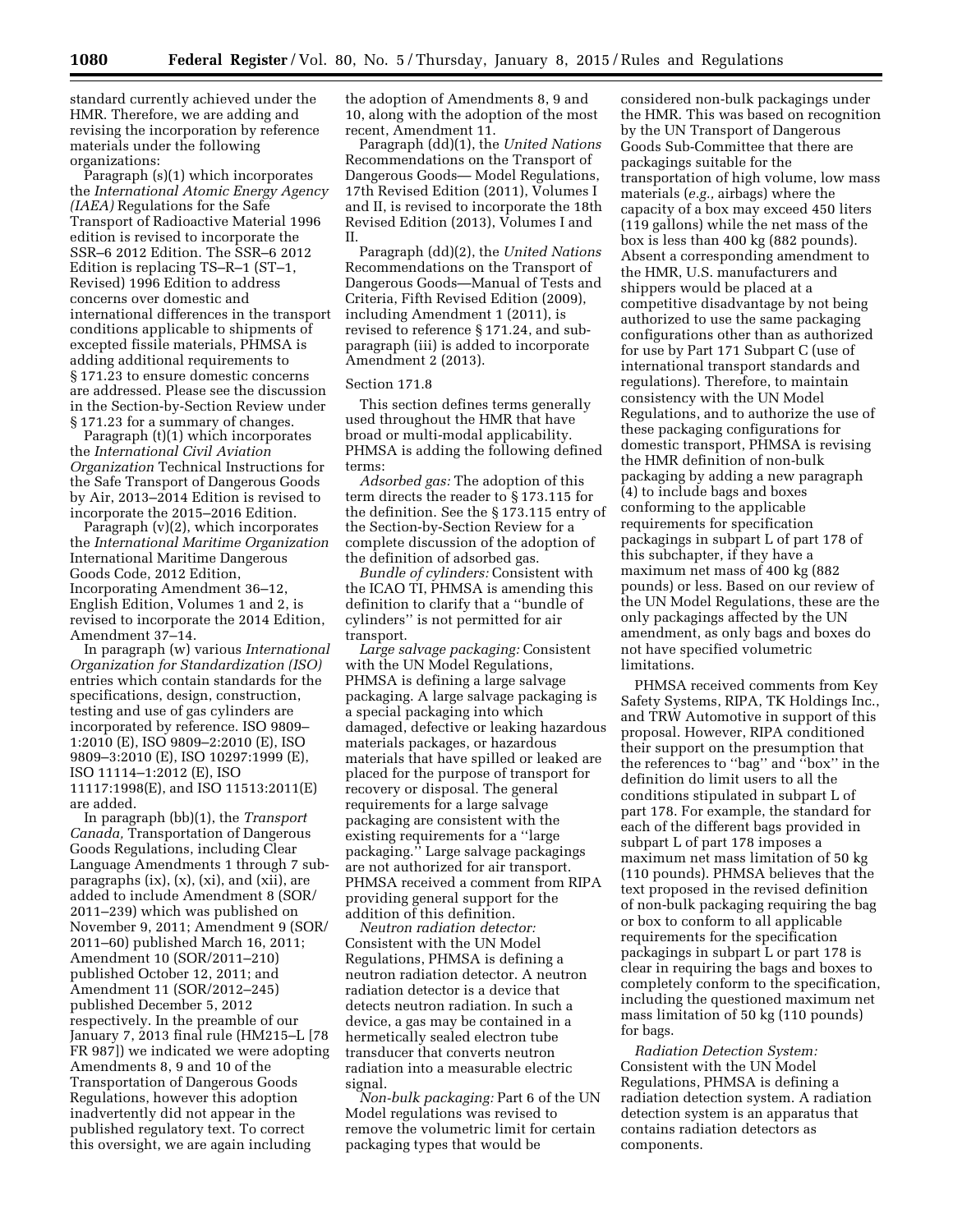#### Section 171.23

Section 171.23 prescribes requirements for specific materials and packagings transported under various international standards. Section 171.22(b)(2) requires shipments made in accordance with an authorized international standard or regulation to conform to all applicable requirements of Subpart C of Part 171 which includes any requirements found in § 171.23.

Paragraph (b)(2) of this section requires the shipping paper description of items such as air bag inflators, air bag modules, and seat-belt pretensioners to conform to the requirements in § 173.166(c). Consistent with the UN Model Regulations, PHMSA is revising the proper shipping name of these items to read ''Safety device,'' with the addition of the term ''pyromechanical device'' being included as a ''Safety device.'' Paragraph (b)(2) is being revised to reference the new proper shipping name, ''Safety device'' and the new term ''pyromechanical device.'' As a consequence of the addition of the proper shipping name ''Safety devices, pyrotechnic,'' and special provision 161 being removed, paragraph (b)(2)(ii) is removed.

PHMSA received one comment from DGAC concerning paragraph (b)(2)(i). Paragraph (b)(2)(i) states that an EX number or product code number must be included as part of the shipping description. DGAC notes that safety devices tested and certified as Class 9 in accordance with § 173.166(b) do not require EX numbers and that the wording in this paragraph is confusing as it conveys that all safety devices require either an EX number or product code in association with the basic description on a shipping paper. We agree with DGAC that the EX number or product code shipping paper requirements when offering under international standards in accordance with § 171.23(b) may be confusing when compared to the corresponding domestic requirements in § 173.166(c) that only require the EX number or product code on a shipping paper for safety devices classed as Class 1, but excepts Class 9 safety devices from this requirement. Taking into account the comments from DGAC, in this final rule, PHMSA is removing § 171.23(b)(2)(i) as the preceding paragraph (b)(2) requires that for each safety device, the shipping paper description must conform to the requirements in § 173.166(c). By removing (b)(2)(i) and directing readers to the EX number and product code requirements prescribed in § 173.166(c), any potential conflict between the two sections is removed.

Paragraph (b)(11) of this section prescribes additional requirements for shipments of radioactive materials made under authorized international standards or regulations. PHMSA is incorporating by reference the 2012 IAEA SSR–6 regulations to replace the TS–R–1 (ST–1, Revised) 1996 Edition to allow shipments to be offered for transportation or transported under the most recent IAEA regulations. Several changes to the definition of excepted fissile materials and the requirements for its transport were adopted by the IAEA. Under their respective statutory authorities, DOT and the Nuclear Regulatory Commission (NRC) jointly regulate the transportation of radioactive materials to, from, and within the United States. The NRC has not initiated any rulemaking activities to address changes made by the IAEA regarding the transportation of excepted fissile materials. In order to maintain uniform treatment for shippers of excepted fissile materials, PHMSA is amending § 171.23 to require that shipments of excepted fissile materials offered in accordance with the IAEA SSR–6 regulations must also conform to the requirements of § 173.453.

#### Section 171.24

Section 171.24 details additional requirements for the use of the ICAO TI. PHMSA is amending the marking requirement for packages containing primary lithium batteries and cells that meet the exceptions in paragraph (d)(1)(ii). Packages meeting these exceptions currently are required to be marked with an indication that they contain lithium batteries, and that these lithium batteries are forbidden for transport aboard passenger aircraft. PHMSA is making this change to allow the message that these batteries are forbidden for transport aboard passenger aircraft to be expressed through the current marking or by using a CARGO AIRCRAFT ONLY label as shown in § 172.448.

#### Section 171.25

Section 171.25 details additional requirements for the use of the IMDG Code. PHMSA is amending the marking requirement for packages containing primary lithium batteries and cells that meet the exceptions in § 173.185(c) in paragraph (b)(3). Packages meeting these exceptions currently are required to be marked with an indication that they contain lithium batteries, and that these lithium batteries are forbidden for transport aboard passenger aircraft. PHMSA is proposing to allow the message that these batteries are forbidden for transport aboard passenger aircraft to be expressed through the current marking or by using a CARGO AIRCRAFT ONLY label as shown in § 172.448.

# *Part 172*

# Section 172.101

Section 172.101 provides instructions for using the Hazardous Materials Table (HMT) and the HMT itself. In this final rule, PHMSA is revising the instructional text that precedes the HMT for paragraph (k) of this section.

Paragraph (k) of § 172.101 explains the purpose of column (10) of the HMT and prescribes the vessel stowage and segregation requirements for specific entries in the HMT. Column (10) is divided into two columns: column (10A) [Vessel stowage] specifies the authorized stowage locations on board cargo and passenger vessels and column (10B) [Other provisions] specifies special stowage and segregation provisions. PHMSA is amending this instructional text to note that the codes in column 10B address not only codes for stowage requirements, but also, in certain instances, handling requirements that need to be observed during loading of the hazardous materials. The IMO, in amendment 37– 14 of the IMDG Code, has split their stowage and segregation column (16) in the dangerous goods list into two columns and assigned codes to the existing stowage, handling, and segregation text. The new first column (16a) in the IMDG Code is entitled stowage and handling, and the second column (16b) is titled segregation. PHMSA is maintaining the HMR's current column 10A and 10B system, with text in this section and § 176.84 indicating that handling/loading of hazardous materials is also covered by certain codes in column 10B. See *Section 176.84 other requirements for stowage, cargo handling, and segregation for cargo vessels and passenger vessels* for a detailed discussion of changes.

# Hazardous Materials Table (HMT)

In this final rule, PHMSA is proposing to amend the HMT. Readers should review all changes for a complete understanding of the amendments. For purposes of the Government Printing Office's typesetting procedures, changes to the HMT appear under three sections of the Table, "remove," "add," and ''revise.'' Certain entries in the HMT, such as those with revisions to the proper shipping names, appear as a ''remove'' and ''add.'' Amendments to the HMT include the following: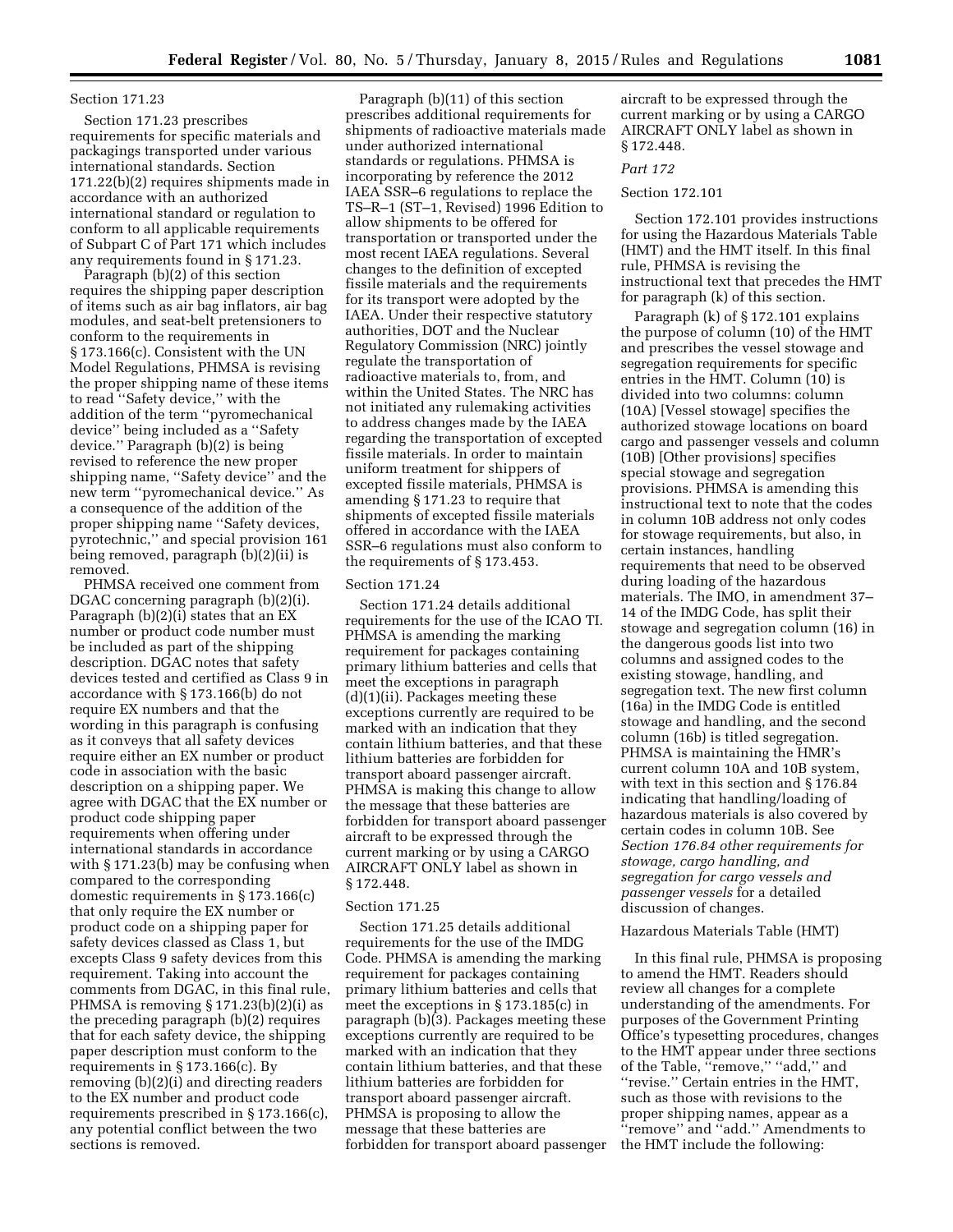# New HMT Entries

UN3507—Uranium hexafluoride, radioactive material, excepted package, *less than 0.1 kg per package, non-fissile or fissile-excepted* 

This new HMT entry addresses small quantities of uranium hexafluoride having corrosive properties by assigning the material to Class 8 with a subsidiary risk of Class 7, since this is more consistent with the general rule of classification of radioactive material in limited quantities possessing other hazards per § 173.423. Shipments must comply with new special provision 369 and requirements found in § 173.420(d).

PHMSA received one comment from Veolia requesting that the proper shipping name be amended to read ''Radioactive material, uranium hexafluoride, excepted package, *less than 0.1 kg per package, non-fissile or fissile excepted''* in order to maintain the listing of all radioactive material proper shipping names in a manner that they appear in succession in the HMT. PHMSA is maintaining the proper shipping name as proposed for the purpose of international harmonization of shipping descriptions. It is important to note that the primary hazard indicated in the HMT and all applicable international dangerous goods lists is a Class 8 hazard. As such, there is no need to amend the proper shipping name to maintain a sequential list of all entries having a Class 7 primary hazard. UN3508—Capacitor, asymmetric *with* 

*an energy storage capacity greater than 0.3Wh* 

This new HMT entry covers asymmetric capacitors with an energy storage capacity greater than 0.3 Wh. Asymmetric capacitors are assigned as a Class 9 miscellaneous hazardous material.

- UN3510—Adsorbed gas, flammable, n.o.s.
- UN3511—Adsorbed gas, n.o.s.
- UN3512—Adsorbed gas, toxic, n.o.s. UN3513—Adsorbed gas, oxidizing,
- n.o.s.
- UN3514—Adsorbed gas, toxic, flammable, n.o.s.
- UN3515—Adsorbed gas, toxic, oxidizing, n.o.s.
- UN3516—Adsorbed gas, toxic, corrosive, n.o.s.
- UN3517—Adsorbed gas, toxic, flammable, corrosive, n.o.s.
- UN3518—Adsorbed gas, toxic, oxidizing, corrosive, n.o.s.
- UN3519—Boron trifluoride, adsorbed
- UN3520—Chlorine, adsorbed
- UN3521—Silicon tetrafluoride,
- adsorbed UN3522—Arsine, adsorbed
- 
- UN3523—Germane, adsorbed

UN3524—Phosphorus pentafluoride, adsorbed

UN3525—Phosphine, adsorbed UN3526—Hydrogen selenide, adsorbed

The ''Adsorbed gas'' HMT entries are added to address shipments of gas, which when packaged for transport, are adsorbed onto a solid porous material in a pressure receptacle. Entries classified as Division 2.3 gases are forbidden for transport by aircraft. PHMSA received three comments from COSTHA, DGAC, and Entegris noting that the entry for "Arsine, adsorbed" was not added to the HMT in the NPRM as intended. As a result, in this final rule PHMSA is adding the entry ''UN3522, Arsine, adsorbed'' to the HMT. Entegris also provided a comment suggesting that § 173.302c cannot be referenced in the HMT as a packaging instruction for bulk shipments of adsorbed gases, as there is no internationally accepted standard or authorization for bulk receptacles containing such gases. PHMSA agrees with the Entegris comment that bulk packagings for adsorbed gases are not presently authorized. As a result, in this final rule, PHMSA is revising Column (8C) of the HMT for the Adsorbed gas entries to indicate "None."

Duplicate entries for UN0214 Trinitrobenzene, *dry or wetted with less than 30 percent water, by mass*  currently exist in the HMT; while the UN1354 entry has been inadvertently overwritten by one of these UN0214 entries in an unidentified previous rulemaking. PHMSA is removing one of the duplicate UN0214 entries, and reinserting the correct UN1354 entry.

Amendments to the Column (1) Symbols

Section 172.101(b) describes column (1) of the HMT and the associated symbols that may be indicated in the column. In accordance with § 172.101(b), the symbol "G" identifies proper shipping names for which one or more technical names of the hazardous material must be entered in parentheses in association with the basic description on a shipping paper. The symbol ''I'' indicates these proper shipping names are appropriate for describing materials in international transportation, but that an alternate proper shipping name may be selected when only domestic transportation is involved. The letter ''A'' denotes a material that is subject to the requirements of this subchapter only when offered or intended for transportation by aircraft, unless the material is a hazardous substance or a hazardous waste.

In this final rule, PHMSA is adding international proper shipping names for ''Asbestos, amphibole (amosite,

tremolite, actinolite, anthophyllite, crocidolite)'' and ''Asbestos, chrysotile,'' and removing shipping descriptions for Blue, Brown, and White Asbestos. These new international proper shipping names for ''Asbestos, amphibole'' and ''Asbestos, chrysotile'' have an ''I'' assigned in column one. PHMSA is also assigning a "G" to the "Asbestos, amphibole'' entry. The ''G'' indicates that the technical name(s) of the hazardous material must be entered in parentheses, in association with the basic description. In the case of this proper shipping name, the technical name shown should be selected from the list of five different minerals (amosite, tremolite, actinolite, anthophyllite, crocidolite) indicated in italics after the proper shipping name. See the amendments to column (2) of the HMT for additional discussion regarding the revision of the proper shipping names for these entries.

In this final rule PHMSA is assigning an ''A'' to column 1 for ''Fish meal, stabilized *or* Fish scrap, stabilized'' consistent with changes made to the ICAO TI. PHMSA received one comment from Alaska Airlines supporting the assignment of an ''A'' to column one for this material.

Amendments to the Column (2) Hazardous Materials Descriptions and Proper Shipping Names

Section 172.101(c) describes column (2) of the HMT and the requirements for hazardous materials descriptions and proper shipping names.

In the NPRM, the proper shipping name for ''UN0222, Ammonium nitrate, *with more than 0.2 percent combustible substances, including any organic substance calculated as carbon, to the exclusion of any other added substance''* was proposed to be amended by removing the italicized text and placing the text into the new special provision 370. PHMSA received one comment from IME stating that the NPRM did not provide an adequate explanation to justify why the UN Sub-Committee of Experts on the Transport of Dangerous Goods (UNSCETDG) recommends this change. IME provides several reasons that this amendment should not be adopted. IME notes that while the italicized text is not ''lost'' when placed in the new special provision 370, the absence of the text from the proper shipping name will add to confusion about this form of ammonium nitrate as UN0222 is one of six classifications of solid ammonium nitrate. Of the six, only UN0222 and NA0331 are Class 1 entries and all of these entries have been distinguished from each other by italicized text. IME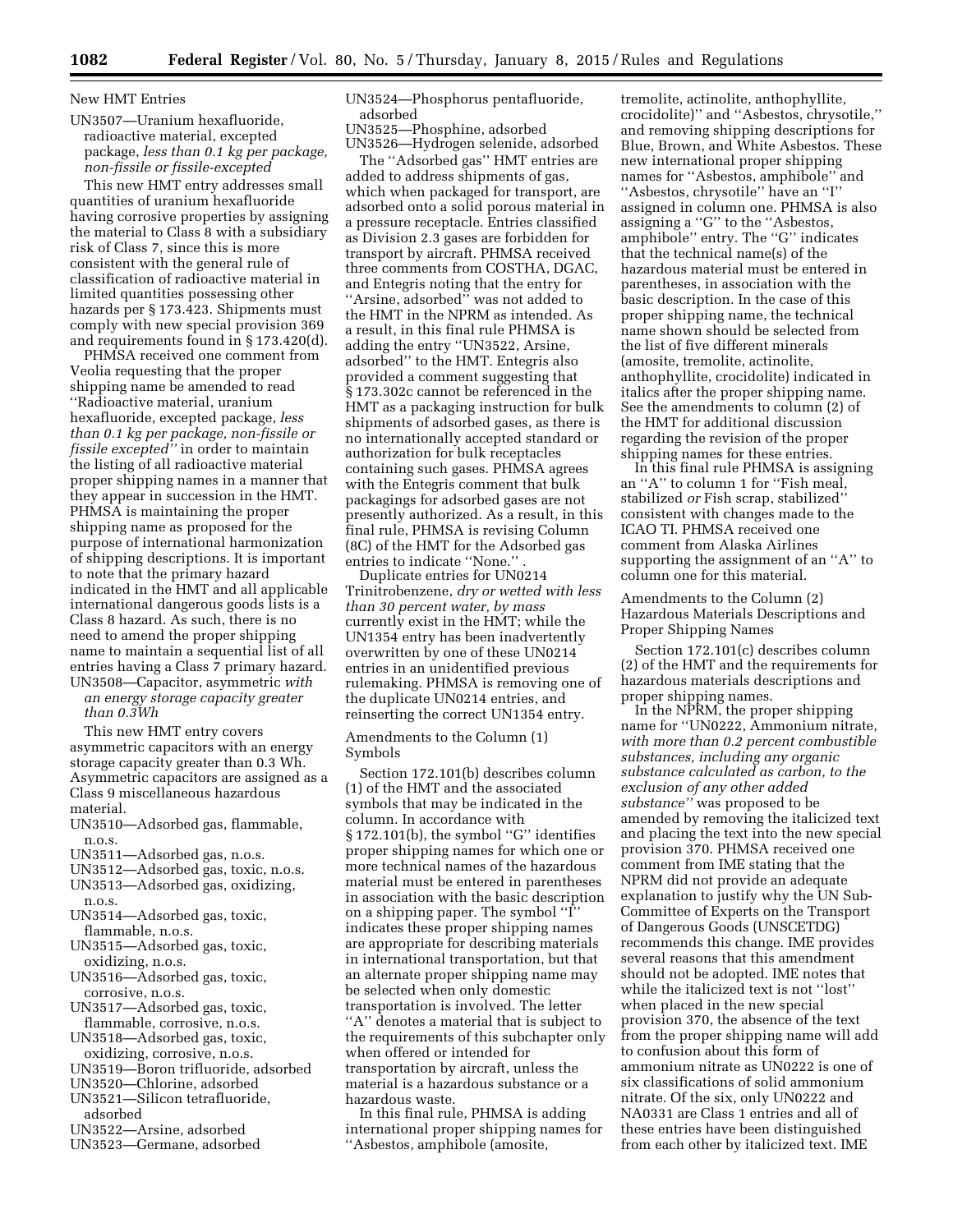further notes there was no proposal to remove clarifying italicized text from other entries.

A review of the change to the UN Model Regulations revealed that the italicized text assigned to the proper shipping name for UN0222 was removed to resolve a potential contradiction with the new special provision 370 assigned to UN0222. The qualifying italicized text associated with this entry applies to materials *with more than 0.2 percent combustible substances;* however, special provision 370 provides that Ammonium nitrate with not more than 0.2% combustible substances that give a positive result when tested in accordance with Test Series 2 of the UN Manual of Tests and Criteria must also be assigned to UN0222. In this scenario, a user of the HMT with a material containing less than 0.2 percent combustible substances (see UN1942) may not be immediately aware that UN0222 should be used if the material simultaneously gives a positive result when tested in accordance with Test Series 2. By moving the italicized text from the proper shipping name to the special provision this contradiction is avoided by providing instruction for Ammonium nitrate containing both more than, and less than 0.2 percent combustible substances. Following the review PHMSA determined that any minor contradiction that may exist between maintaining the qualifying text as part of the proper shipping name or in the special provision is negligible. We agree with the comment submitted by IME that retaining the italicized text in association with the proper shipping name does have a benefit, and as such, we are retaining the italicized text ''*with more than 0.2 percent combustible substances, including any organic substance calculated as carbon, to the exclusion of any other added substance''* as part of the proper shipping name.

The proper shipping name for ''UN1942, Ammonium nitrate, *with not more than 0.2% combustible materials, including any organic substance, calculated as carbon to the exclusion of any other added substance''* is amended by replacing the word ''materials'' in italicized text with ''substances'' and the comma following ''substance'' is placed after the word ''carbon.'' Due to the present placement of the comma in the description for the two ammonium nitrate entries, the 0.2% combustible materials/substances are measured differently. This amendment ensures that the 0.2% combustible level is calculated as carbon in the case of organic substances. PHMSA received

one comment from DGAC noting that the entry in the proposed HMT contained italicized text inconsistent with the amendment discussed in the NPRM (79 FR 50750). We agree and are correcting the italicized text as part of the proper shipping name consistent with the NPRM preamble discussion.

Two new proper shipping names ''Asbestos, amphibole (amosite, tremolite, actinolite, anthophyllite, crocidolite)'' and ''Asbestos, chrysotile'' are assigned to identification numbers UN2212 and UN2590, respectively. These new proper shipping names more appropriately describe the material than the present ''UN2212, Blue asbestos (Crocidolite) or Brown asbestos (amosite, mysorite)'' and ''UN2590, White asbestos (chrysotile, actinolite, anthophyllite, tremolite).'' In the scientific community, Asbestos is divided into two chemical group names, ''Amphiboles'' and ''Chrysotile''. The amphibole group includes five different minerals (amosite, tremolite, actinolite, anthophyllite, crocidolite). The chrysotile group includes only the mineral chrysotile.

The proper shipping name for ''UN3499, Capacitor, *electric double layer (with an energy storage capacity greater than 0.3 Wh)''* is amended by placing the phrase ''electric double layer'' in Roman type. This amendment is necessary to differentiate this HMT entry from the new HMT entry, Capacitor, asymmetric.

A new proper shipping name ''Safety devices, *electrically initiated''* is assigned to identification number UN3268. Current proper shipping names assigned to UN3268 are ''Air bag inflators, *or* Air bag modules, *or* Seatbelt pretensioners.'' The adopted proper shipping name more appropriately describes materials authorized under this HMT entry in conjunction with the revision to special provision 160 to include a number of automotive industry life-saving appliances that are actuated by the electric signal of the crash sensor.

A new proper shipping name of ''Safety devices, pyrotechnic'' is assigned to identification number UN0503. The current proper shipping names assigned to UN0503 are ''Air bag inflators, *or* Air bag modules, *or* Seatbelt pretensioners." The adopted proper shipping name more appropriately describes Class 1 materials authorized under this HMT entry.

PHMSA received a comment from COSTHA noting that stocks of these materials are well into the millions, and therefore they requested that PHMSA identify a transition period during which the previous proper shipping

names may continue to be used in association with the relevant UN number. COSTHA believes a 1-year transition (until January 1, 2016) would be sufficient to re-mark packages already in the supply chain. PHMSA notes that this final rule provides for a one year delayed compliance date from the date of publication. It is also important to note that § 172.101(l)(ii) provides for the ability to use preprinted shipping papers and package markings, until depleted or for a one year period, subsequent to the effective date of a rulemaking change, whichever is less.

The proper shipping name for ''UN1082, Trifluorochloroethylene, stabilized'' is amended by adding ''Refrigerant gas R 1113'' as an alternative proper shipping name for consistency with the dangerous goods lists of the various international standards and the HMT of the HMR. The adopted proper shipping name for UN1082 is ''Trifluorochloroethylene, stabilized *or* Refrigerant gas R 1113''. PHMSA received one comment from DGAC noting that this entry is not listed in the proposed HMT under the ''REMOVE'' instruction; however, the new entry is listed under the ''ADD'' instruction. As a result, in this final rule, PHMSA is adding ''UN1082, Trifluorochloroethylene, stabilized'' to the entries under ''REMOVE'' in the instructions to amend the HMT. This will correct the regulatory instruction for amending the proper shipping name.

Amendments to Column (5) Packing Group

Section 172.101(f) describes Column (5) of the HMT and the designation of the packing group(s) assigned to each proper shipping name.

For the entries ''UN3316, Chemical kits'' and ''UN3316, First aid kits'' the Packing Groups II and III designations are adopted. The assignment of packing groups to these entries are not a new requirement; however, including packing group assignments in the HMT will ensure that shippers are aware that the most stringent packing group must be assigned to any individual substance in the kit in accordance with § 173.161(b)(2).

PHMSA received one comment from DGAC noting that the Packing Group III designation for ''UN3316, First aid kits'' was not added to the HMT. In this final rule, we are adding the Packing Group III entry to the HMT accordingly.

The HMT entries for several articles are revised to remove packing group assignments. For articles, the packing group does not relate to the degree of hazard posed by the material but rather is assigned generically to the article.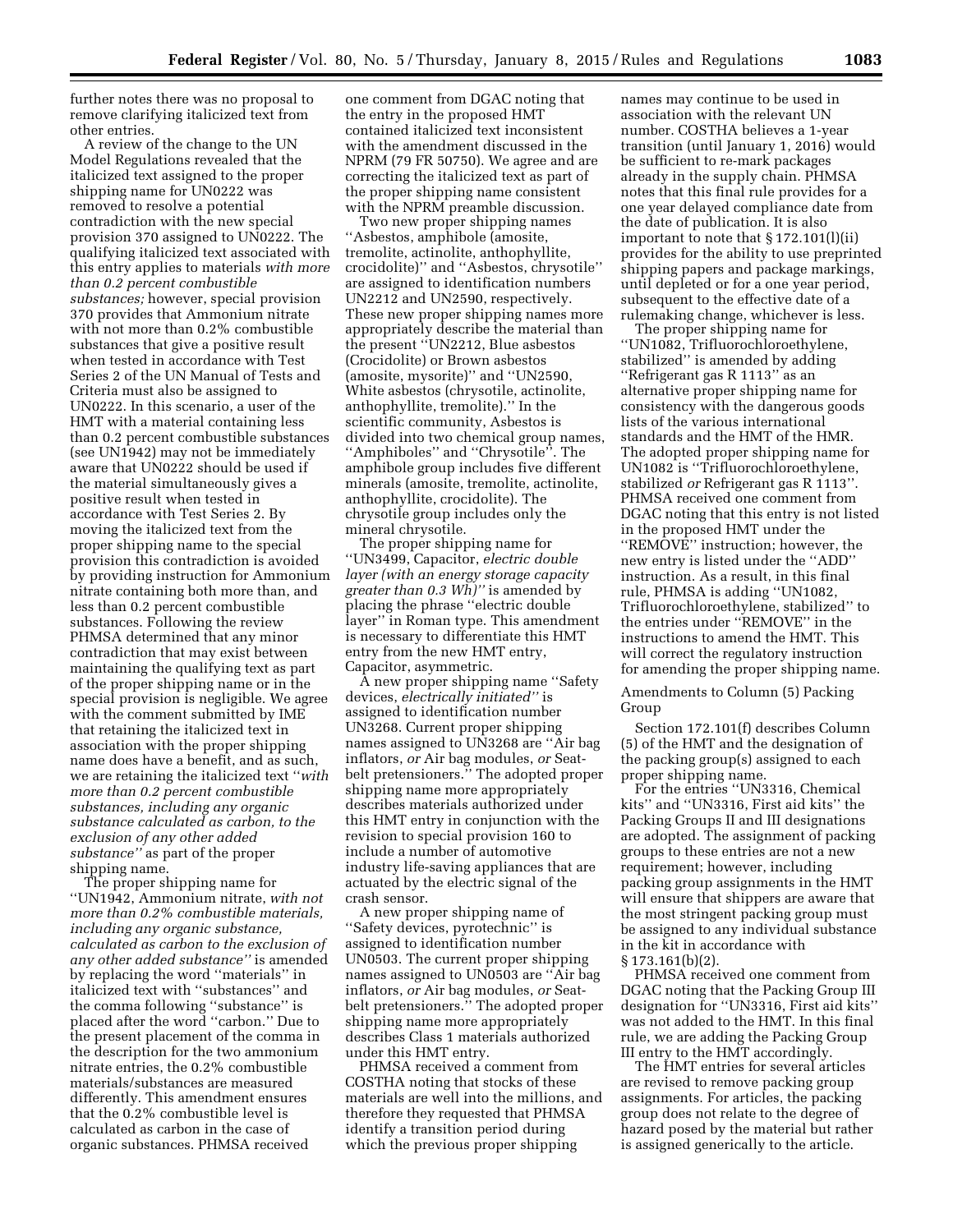There is limited value in requiring an indication of the packing group in association with the shipment. Currently and without specific

rationale, some articles are assigned packing groups while others are not. This change provides a level of consistency for all articles specifically listed in the HMT. In this final rule, PHMSA is removing packing group assignments from the following HMT entries:

| Proper shipping name                                                                                                         | UN No.        |
|------------------------------------------------------------------------------------------------------------------------------|---------------|
|                                                                                                                              | <b>UN2017</b> |
|                                                                                                                              | UN2016        |
|                                                                                                                              | <b>UN3292</b> |
|                                                                                                                              | <b>UN2794</b> |
|                                                                                                                              | <b>UN2795</b> |
|                                                                                                                              | <b>UN2800</b> |
|                                                                                                                              | <b>UN3480</b> |
|                                                                                                                              | UN3481        |
|                                                                                                                              | UN3481        |
|                                                                                                                              | UN3090        |
|                                                                                                                              | UN3091        |
|                                                                                                                              | UN3091        |
|                                                                                                                              | UN3506        |
| Oxygen generator, chemical (including when contained in associated equipment, e.g., passenger service units (PSUs), portable | <b>UN3356</b> |
|                                                                                                                              | <b>UN3268</b> |
|                                                                                                                              | <b>UN1700</b> |

\* See amendments to Column 2

PHMSA received comment from DGAC noting that for UN2794, UN2795, and UN2800, the Column (5) packing group assignments were removed in the HMT but not discussed in the NPRM preamble. The entries for these articles have been added to the above table for clarity.

# *Amendments to the Column (7) Special Provisions*

Section 172.101(h) describes Column (7) of the HMT and § 172.102(c) the special provisions assigned to specific entries in the HMT. The particular modifications to the entries in the HMT are discussed below. See *Section 172.102 special provisions* for a detailed discussion of the additions, revisions,

and deletions to the special provisions addressed in this final rule.

In this final rule, special provision 134 is added to the HMT entry ''UN3072, Life-saving appliances, not self-inflating *containing dangerous goods as equipment.''* The addition of this special provision will clarify that equipment containing only lithium batteries must be consigned under the entries ''Lithium batteries contained in equipment'' or ''Lithium batteries packed with equipment,'' as appropriate.

PHMSA received one comment from DGAC noting for the entry ''UN2990, Life-Saving Appliances, Self Inflating,'' that ''Special Provision 338 is missing from Column 7 in the proposed HMT.''

This was an inadvertent omission. Special provision 338 has been reestablished.

Several HMT entries are revised to include new special provision 367. Special provision 367 authorizes the use of the ''Paint related material'' entries for consignments of packages containing ''Paint'' and ''Paint related material'' in the same package. This special provision also authorizes the proper shipping name ''Printing ink related material'' for consignments of packages containing ''Printing Ink'' and ''Printing ink related material'' in the same package.

In this final rule, new special provision 367 is assigned to the following entries:

| Proper shipping name                                                                                                                           | UN No. |
|------------------------------------------------------------------------------------------------------------------------------------------------|--------|
|                                                                                                                                                | UN1263 |
|                                                                                                                                                | UN3066 |
| Paint, corrosive, flammable (including paint, lacquer, enamel, stain, shellac solutions, varnish, polish, liquid filler, and liquid lacquer    | UN3470 |
| Paint, flammable, corrosive, <i>(including paint, lacquer, enamel, stain, shellac, varnish, polish, liquid filler and liquid lacquer base)</i> | UN3469 |
|                                                                                                                                                | UN1263 |
|                                                                                                                                                | UN3470 |
|                                                                                                                                                | UN3469 |
| Printing ink, flammable or Printing ink related material (including printing ink thinning or reducing compound), flammable                     | UN1210 |

PHMSA received one comment from DGAC regarding the UN1210 PG II entry in the proposed HMT. DGAC noted that 367 inserted before 149 in Column (7) and is in non-sequential order. We agree and have amended the entry accordingly.

In this final rule, we are adding new special provision 368 to the HMT entry ''UN2910, Radioactive material,

excepted package-limited quantity of material.''

In this final rule, new special provision 369 is assigned to the new HMT entry ''UN3507, Uranium hexafluoride, radioactive material, excepted package, *less than 0.1 kg per package, non-fissile or fissile-excepted.''* 

In this final rule, new special provision 370 is assigned to the HMT entry ''UN0222, Ammonium nitrate.''

This special provision addresses a situation where Ammonium Nitrate, with not more than 0.2% carbon, does not satisfy Test Series 2 and therefore cannot be accommodated under the entry for ''UN1942, Ammonium nitrate.''

In this final rule, new special provision 371 is assigned to the HMT entry ''UN3164, Articles, pressurized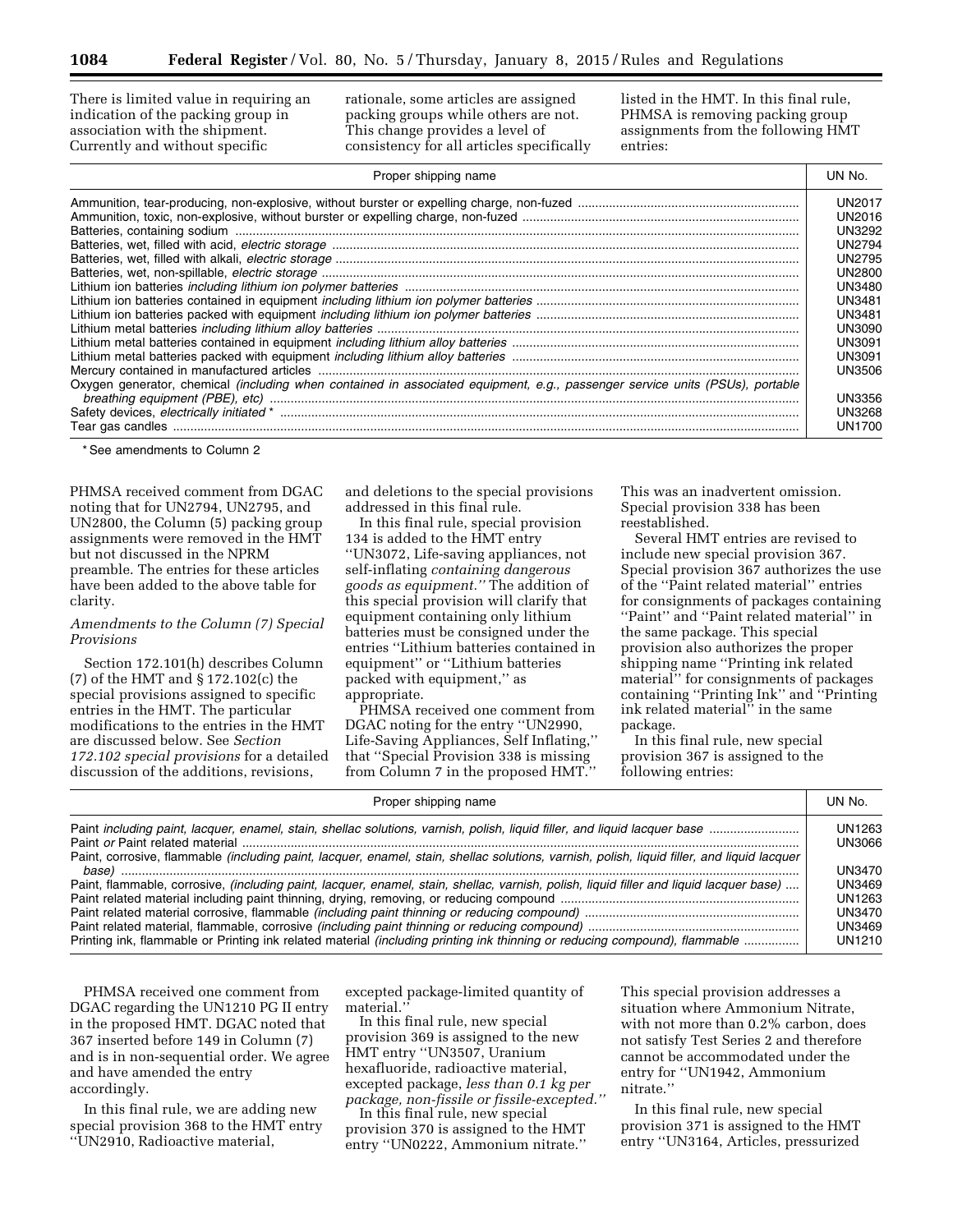pneumatic or hydraulic *containing nonflammable gas.''* 

In this final rule, special provision IB6 is replaced with IB8 and special provisions IP2, and IP4 are added for the HMT Packing Group III entry ''UN3089, Metal powders, flammable, n.o.s.'' IB8 is presently assigned to the Packing Group II entry, therefore, fiberboard, wooden and flexible IBCs are allowed for the Packing Group II materials, but are forbidden for the less dangerous Packing Group III substance. These revisions will correct the inconsistency.

In this final rule, new special provision A61 is assigned to the HMT entries ''UN 3107, Organic peroxide type E, liquid'' and ''UN 3109, Organic peroxide type F, liquid''

Several HMT entries are revised to include new portable tank special provision TP47. Special provision TP47 indicates that the 2.5 year internal portable tank examination may be

waived or substituted by other test methods or inspection procedures specified by the competent authority or its authorized body, provided that the portable tank is dedicated to the transport of the organometallic. However, this examination is required when the conditions of § 180.605(f) are met.

In this NPRM, new special provision TP47 is assigned to the following entries:

| Proper shipping name |               |
|----------------------|---------------|
|                      | <b>UN3394</b> |
|                      | <b>UN3398</b> |
|                      | <b>UN3399</b> |
|                      | <b>UN3393</b> |
|                      | <b>UN3395</b> |
|                      | <b>UN3396</b> |
|                      | <b>UN3397</b> |

PHMSA received one comment from DGAC noting that for the entry ''UN3375, Ammonium nitrate emulsion,'' IB2 and TP32 are listed in Column (7) in the changes to the proposed HMR. DGAC notes that ''these special provisions are not present in Column (7) in the 10–1–13 version of the HMR.'' Although the addition of IB2 to Column (7) was not described in the amendments to Column (7) of the NPRM, this revision was intentional. PHMSA is aligning with international standards to add IBCs as an authorized packaging for UN3375. In the NPRM, portable tank special provision TP32 was inadvertently added to this HMT entry in error. While this portable tank special provision was assigned to UN3375 in the UN Model Regulations and the IMDG Code, the HMR do not authorize UN3375 in portable tanks and therefore a portable tank special provision is not appropriate. In this final rule, for the entry UN3375, Ammonium nitrate emulsion,'' PHMSA is adding special provisions IB2, IP16, and removing TP32 as proposed in the NPRM. New special provision IP16 is described in the *Section 172.102 special provisions discussion for IBC Codes and IP Codes.* 

Amendments to Column (8B) Non-Bulk Packaging Authorizations.

PHMSA received one comment from DGAC noting that for the entry ''UN3375, Ammonium nitrate emulsion,'' 231 is listed in is listed in Column (8B) in the changes to the proposed HMT. DGAC notes that packaging authorization 214 is present in Column (8B) in the 10–1–13 version of 49 CFR. Although this revision was

not described in the amendments to Column (8B) of the NPRM, the revision from 231 to 214 was intentional as discussed in the section-by-section review of § 173.231 (79 FR 50764).

Amendments to Column (8C) Bulk Packaging Authorizations.

PHMSA received one comment from DGAC noting that for the entry ''UN 3375, Ammonium nitrate emulsion,'' 231 is listed in Column (8C) in the changes to the proposed HMT. The UN Sub-Committee of Experts on the Transportation of Dangerous Goods added authorizations for certain IBCs in the UN Model regulations for UN 3375. This authorization necessitates the incorporation of a bulk packaging authorization for this HMT entry. In this final rule PHMSA is creating a new § 173.251 and assigning it to column (8C) for this entry to authorize the use of IBC's.

Amendments to the Column (9) Quantity Limitations.

Section 172.101(j) describes Column (9) of the HMT and the quantity limitations for specific entries in the HMT. Furthermore, Columns (9A) and (9B) specify the maximum quantities that may be offered for transportation in one package by passenger-carrying aircraft or passenger-carrying rail car (Column (9A) or by cargo-only aircraft (Column (9B). The indication of ''forbidden'' means the material may not be offered for transportation or transported in the applicable mode of transport.

For the entry ''UN3497, Krill meal'' quantity limits of 15 kg and 50 kg for PG II, and 25 kg and 100 kg for PG III, are

adopted for columns (9A) and (9B) respectively. Previously, there was no limit to the amount authorized to be shipped in one package. These new quantity limits are consistent with authorized quantity limits found in the ICAO TI.

At the 24th meeting the ICAO DGP, it was agreed to incorporate certain UN numbers contained in the UN Model Regulations, but not currently listed in the ICAO TI. For the entries ''UN2216, Fish meal, stabilized or Fish scrap, stabilized,'' and ''UN1374 Fish meal, unstabilized or Fish scrap, unstabilized'' the panel determined that they should be forbidden for transport on both cargo and passenger aircraft. In this final rule, PHMSA is aligning with the ICAO TI by revising columns (9A) and (9B) to ''Forbidden.'' PHMSA received one comment from Alaska Airlines in support of this revision.

DGAC commented that for the HMT entry ''UN3221, Self-reactive liquid type B,'' columns (9A) and (9B) in the current HMT contain a (2) footnote, and that in the NPRM, PHMSA proposed revising these limitations to indicate ''Forbidden'' without any preamble discussion. This entry was revised in a **Federal Register** correction document (78 FR 17874), but due to a publication error was not transitioned into the printed or electronic versions of the CFR. In this rulemaking PHMSA is reinstating the correct quantity limitation notation of ''Forbidden'' in columns 9A and 9B for this entry.

Amendments to the Column (10) Vessel Stowage Requirements.

Section 172.101(k) explains the purpose of column (10) of the HMT and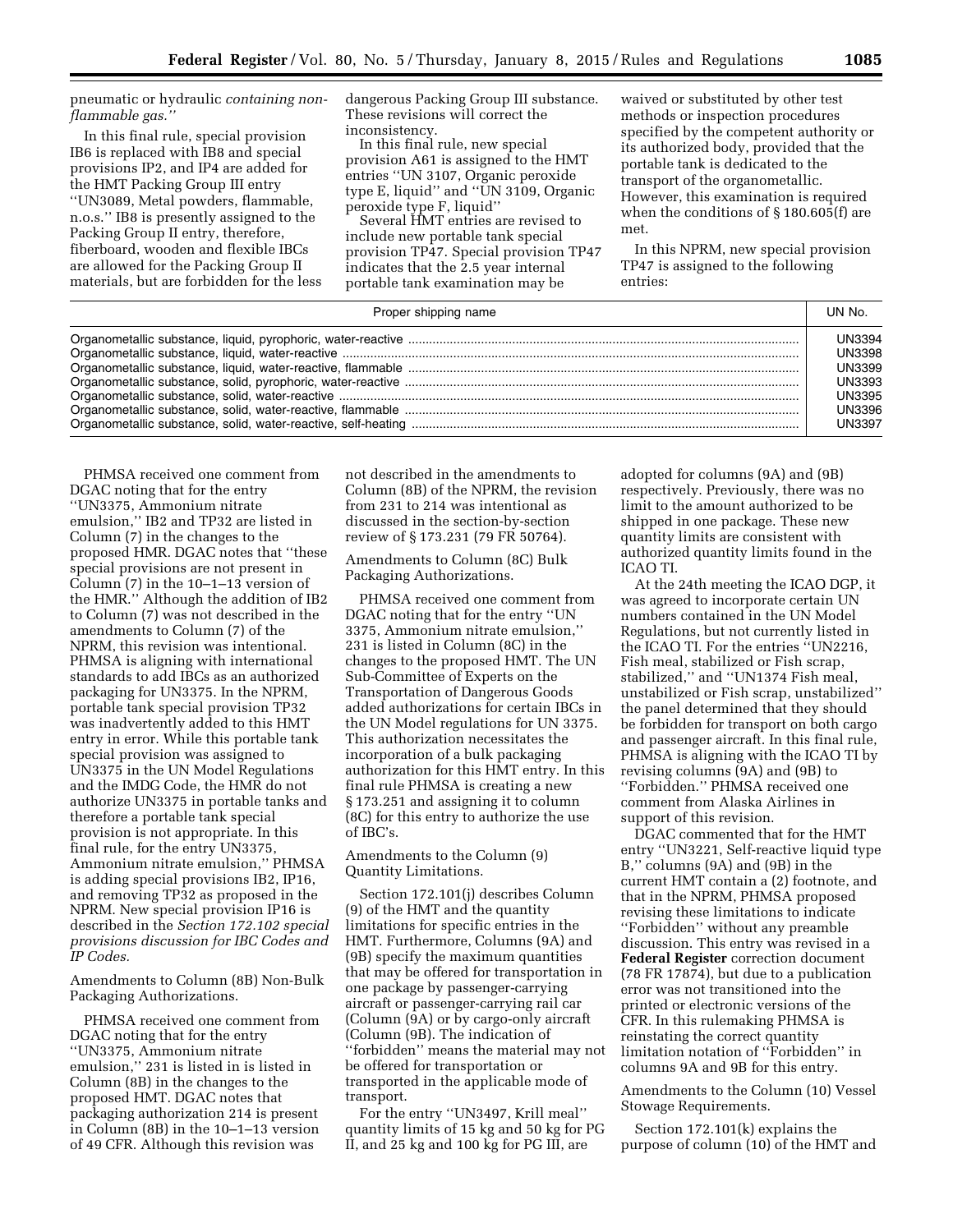prescribes the vessel stowage and segregation requirements for specific entries in the HMT. Column (10) is divided into two columns: column (10A) [Vessel stowage] specifies the authorized stowage locations on board cargo and passenger vessels and column (10B) [Other provisions] specifies special stowage and segregation provisions.

The IMO, in amendment 37–14 of the IMDG Code, split their stowage and segregation column (16) in the dangerous goods list into two columns and assigned codes to the existing stowage, handling, and segregation text. The new first column (16a) in the IMDG Code is titled stowage and handling, and the second column (16b) is titled segregation. PHMSA is maintaining the HMT's current column (10A) and (10B), while also harmonizing our vessel stowage codes in columns (10A) and (10B) as closely as possible with those

in amendment 37–14 of the IMDG Code. There are several instances where PHMSA is maintaining additional codes (see UN numbers 0019, 0020, 0021, 0301, 0303, 1017, 1131, 1389, 1392, 1420, 1422, 1780, 1942, 1950, 2679, 2912, 3015, 3071, 3101–3106, 3108– 3110, 3242, 3323, and 3497) that vary from IMDG Code stowage and segregation requirements. These additional stowage and segregation provisions vary by UN number, but are considered additional precautions deemed necessary to ensure the safe transport of these commodities during transportation by vessel.

During the preparation of the NPRM and final rule, PHMSA and the United States Coast Guard conducted an extensive review of all HMT entries to verify that domestic entries correspond as closely as possible with the provisions found in the IMDG Code. PHMSA is making numerous changes to the codes found in the HMT's column (10B) [Other provisions] as a result of this review. The majority of the changes are a result of work done at the IMO to eliminate duplicate and unnecessary provisions. Some of the proposed changes to column (10B) are adopted to harmonize existing differences in stowage, handling, and segregation provisions between the HMR and the IMDG Code. A table of changes, listed in alphabetical order, showing the proper shipping name, UN identification number, any stowage codes adopted for removal, and any stowage codes adopted for addition is provided below. If a column is blank, no changes were adopted. The meaning of the codes in column (10B) can be found either in § 176.84 or are listed in the § 176.84 Section-by-Section change portion of this final rule.

| Proper shipping name                                                               | UN ID No.     | Proposed<br>removals | Proposed<br>additions |
|------------------------------------------------------------------------------------|---------------|----------------------|-----------------------|
|                                                                                    | UN3165        |                      | 21, 40, 49, 100       |
|                                                                                    | UN2074        |                      | 25                    |
|                                                                                    | <b>UN3426</b> |                      | 25                    |
|                                                                                    | <b>UN2839</b> |                      | 25                    |
|                                                                                    | <b>UN1421</b> |                      | 13.148                |
|                                                                                    | <b>UN1389</b> |                      | 13, 148               |
|                                                                                    | <b>UN3401</b> |                      | 13.148                |
|                                                                                    | <b>UN1390</b> |                      | 13, 148               |
| Alkali metal dispersions, flammable or Alkaline earth metal dispersions, flammable | <b>UN3482</b> |                      | 13, 148               |
|                                                                                    | <b>UN1391</b> |                      | 13, 148               |
|                                                                                    | <b>UN1393</b> |                      | 13, 148               |
|                                                                                    | UN1392        |                      | 13.148                |
|                                                                                    | UN3402        |                      | 13, 148               |
|                                                                                    | <b>UN1722</b> |                      | 21, 100               |
|                                                                                    | UN2870        |                      | 13, 148               |
|                                                                                    | UN1394        |                      | 13.148                |
|                                                                                    |               |                      |                       |
|                                                                                    | UN1395        |                      | 13, 148               |
|                                                                                    | UN2463        |                      | 13.148                |
|                                                                                    | <b>UN1397</b> |                      | 13, 148               |
|                                                                                    | <b>UN1309</b> |                      | 147, 148              |
|                                                                                    | <b>UN1396</b> |                      | 13, 148               |
|                                                                                    | <b>UN1398</b> |                      | 13, 148               |
| Aluminum smelting by-products or Aluminum remelting by-products (PG II and III)    | <b>UN3170</b> |                      | 13, 148               |
|                                                                                    | <b>UN2815</b> |                      | 25                    |
|                                                                                    | <b>UN2671</b> |                      | 25                    |
|                                                                                    | <b>UN2067</b> |                      | 124                   |
|                                                                                    | <b>UN2426</b> |                      | 124                   |
|                                                                                    | UN1942        |                      | 66, 124               |
|                                                                                    | <b>UN2818</b> |                      | 25                    |
|                                                                                    | <b>UN2683</b> |                      | 25                    |
|                                                                                    | <b>UN1729</b> |                      | 40                    |
|                                                                                    | <b>UN1732</b> |                      | 40                    |
|                                                                                    | <b>UN1555</b> |                      | 25                    |
|                                                                                    | UN1400        |                      | 13, 148               |
|                                                                                    | <b>UN1854</b> |                      | 13, 148               |
|                                                                                    | <b>UN1571</b> |                      | 36                    |
|                                                                                    | <b>UN1449</b> | 56                   | 66, 148               |
|                                                                                    | <b>UN3292</b> |                      | 13.148                |
|                                                                                    | <b>UN1567</b> |                      | 13, 147, 148          |
|                                                                                    | <b>UN2692</b> |                      | 25                    |
|                                                                                    | <b>UN2851</b> |                      | 25                    |
|                                                                                    | <b>UN2965</b> |                      | 25                    |
|                                                                                    | <b>UN2515</b> |                      | 25                    |
|                                                                                    | UN1744        |                      | 25                    |
|                                                                                    | UN1744        |                      | 25                    |
|                                                                                    | UN1694        |                      | 25                    |
|                                                                                    |               |                      |                       |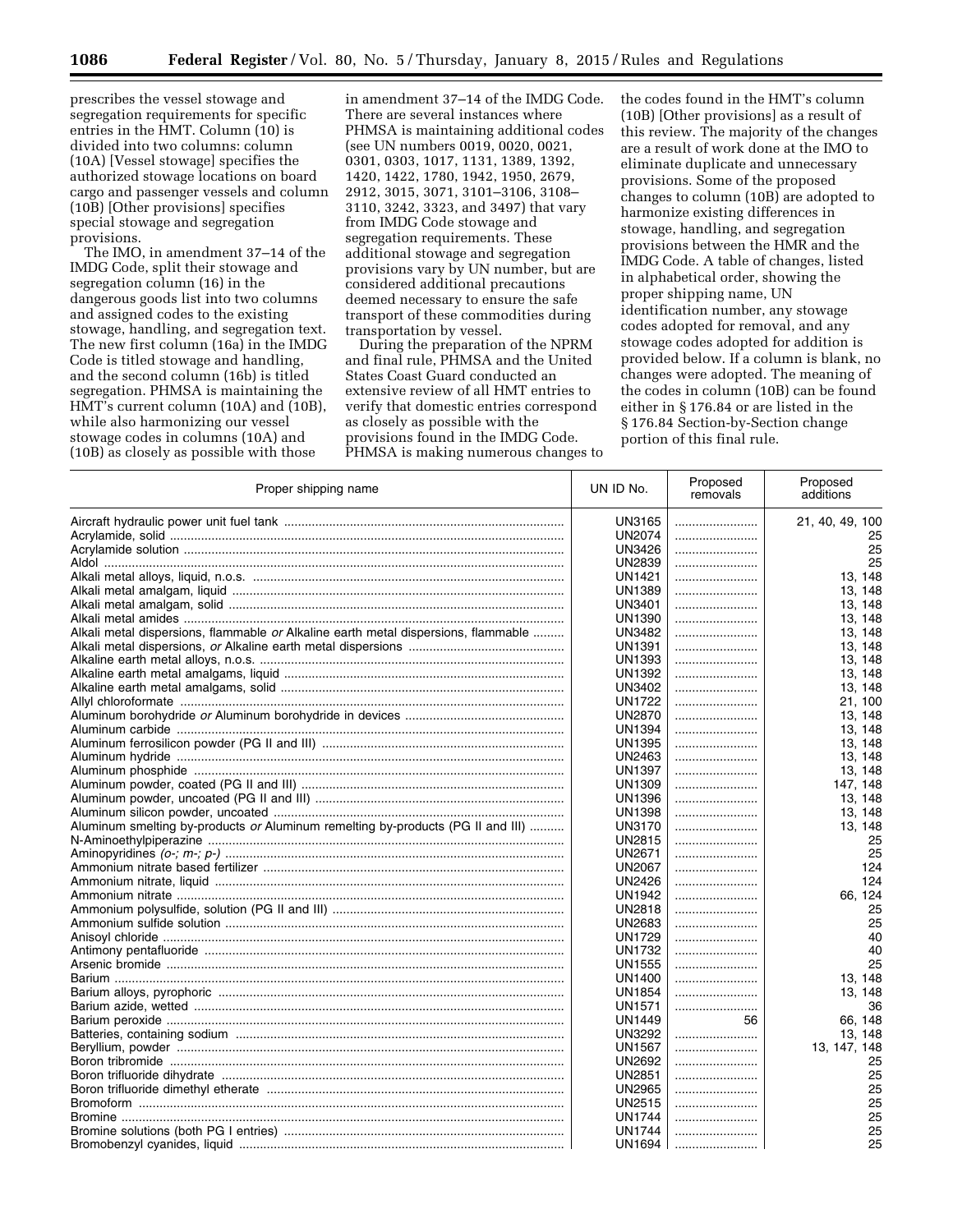| I   |               |               |     |
|-----|---------------|---------------|-----|
| --- | ٦<br>M.<br>۰. | I<br>v.<br>۰. | . . |

÷.

| Proper shipping name                                                                        | UN ID No.                      | Proposed<br>removals | Proposed<br>additions |
|---------------------------------------------------------------------------------------------|--------------------------------|----------------------|-----------------------|
|                                                                                             | UN3449                         |                      | 25                    |
|                                                                                             | UN3255                         |                      | 40                    |
|                                                                                             | <b>UN2347</b>                  |                      | 102                   |
|                                                                                             | UN2956                         |                      | 40                    |
|                                                                                             | UN2820<br><b>UN1401</b>        |                      | 25                    |
|                                                                                             | UN1402                         |                      | 13, 148<br>13, 148    |
|                                                                                             | UN1403                         |                      | 13, 148               |
|                                                                                             | UN1404                         |                      | 13, 148               |
|                                                                                             | <b>UN2844</b>                  |                      | 13, 148               |
|                                                                                             | <b>UN1457</b>                  | 56                   | 66, 148               |
|                                                                                             | UN1360                         |                      | 13, 148               |
|                                                                                             | <b>UN1855</b>                  |                      | 13, 148               |
|                                                                                             | <b>UN1405</b><br>UN1362        |                      | 13, 148<br>25         |
|                                                                                             | <b>UN1361</b>                  |                      | 25                    |
|                                                                                             | <b>UN2969</b>                  |                      | 44, 122               |
|                                                                                             | <b>UN1333</b>                  |                      | 13, 147, 148          |
|                                                                                             | <b>UN3078</b>                  |                      | 13, 148               |
|                                                                                             | <b>UN1407</b>                  |                      | 13, 148               |
|                                                                                             | <b>UN2668</b>                  |                      | 25                    |
|                                                                                             | UN3416                         |                      | 25                    |
|                                                                                             | <b>UN1697</b><br><b>UN2669</b> |                      | 25<br>25              |
|                                                                                             | <b>UN2745</b>                  | 21, 100              |                       |
|                                                                                             | UN3409                         |                      | 44, 89, 100, 141      |
|                                                                                             | <b>UN2988</b>                  |                      | 13, 147, 148          |
|                                                                                             | <b>UN3094</b>                  |                      | 13, 148               |
|                                                                                             | UN2923                         | 95                   |                       |
|                                                                                             | UN3096                         |                      | 13, 148               |
|                                                                                             | UN3472                         |                      | 25                    |
|                                                                                             | <b>UN2823</b><br>UN1889        | <br>                 | 25<br>52              |
|                                                                                             | <b>UN2670</b>                  |                      | 25                    |
|                                                                                             | UN3054                         |                      | 102                   |
|                                                                                             | <b>UN2650</b>                  |                      | 25                    |
|                                                                                             | <b>UN2649</b>                  |                      | 25                    |
|                                                                                             | <b>UN2750</b>                  |                      | 25                    |
|                                                                                             | <b>UN2751</b><br><b>UN2852</b> |                      | 25<br>36              |
|                                                                                             | <b>UN2748</b>                  | <br>21, 100          |                       |
|                                                                                             | UN1323                         |                      | 13, 147, 148          |
| Ferrosilicon with 30 percent or more but less than 90 percent silicon                       | <b>UN1408</b>                  |                      | 148                   |
| Ferrous metal borings or Ferrous metal shavings or Ferrous metal turnings or Ferrous        | <b>UN2793</b>                  |                      | 13, 148               |
| Fuel cell cartridges or Fuel cell cartridges contained in equipment or Fuel cell cartridges |                                |                      |                       |
|                                                                                             | <b>UN3476</b>                  |                      | 13.148                |
|                                                                                             | <b>UN2545</b><br>UN2646        |                      | 13, 148<br>25         |
|                                                                                             | UN2280                         | <br>                 | 25                    |
|                                                                                             | UN1790                         |                      | 25                    |
|                                                                                             | UN1790                         |                      | 25                    |
|                                                                                             | UN1966                         |                      | 57                    |
|                                                                                             | UN3212                         | 106                  |                       |
| Iron oxide, spent, or Iron sponge, spent obtained from coal gas purification                | UN1376                         |                      | 13, 148               |
|                                                                                             | UN2407                         |                      | 21, 100               |
|                                                                                             | UN3072<br><b>UN2990</b>        |                      | 122<br>122            |
|                                                                                             | UN1415                         |                      | 13, 148               |
|                                                                                             | UN1410                         |                      | 13, 148               |
|                                                                                             | <b>UN1411</b>                  |                      | 13, 148               |
|                                                                                             | UN1413                         |                      | 13, 148               |
|                                                                                             | UN2830                         |                      | 13, 148               |
|                                                                                             | UN1414                         |                      | 13, 148               |
|                                                                                             | UN2805<br>UN1472               |                      | 13, 148<br>148        |
|                                                                                             | UN1417                         |                      | 13, 148               |
|                                                                                             | UN1419                         |                      | 13, 148               |
|                                                                                             | UN2004                         |                      | 13, 148               |
| Magnesium granules, coated, particle size not less than 149 microns                         | <b>UN2950</b>                  |                      | 13, 148               |
|                                                                                             | UN2010                         |                      | 13, 148               |
| Magnesium or Magnesium alloys with more than 50 percent magnesium in pellets,               | UN1869                         |                      | 13, 147, 148          |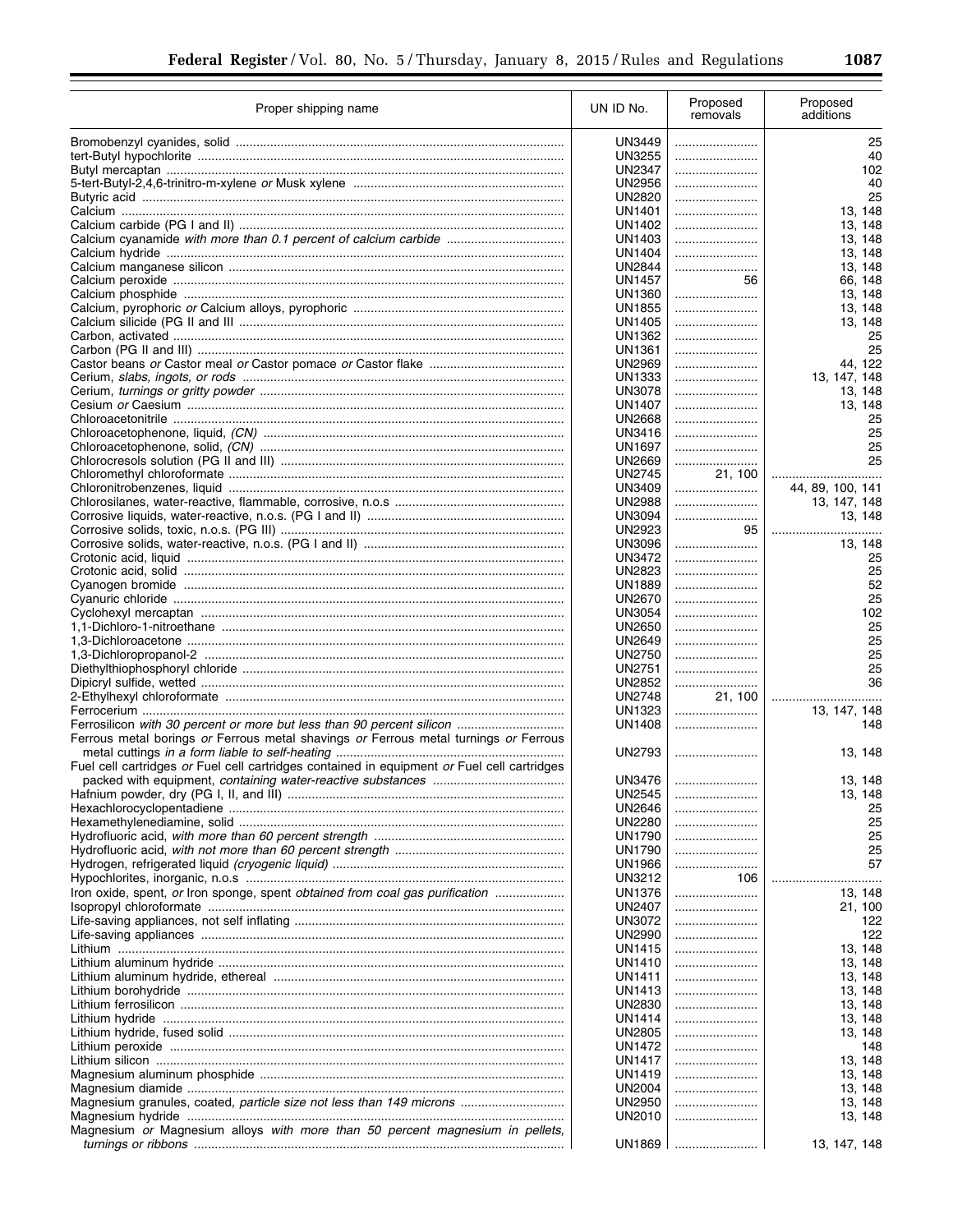Ξ

| Proper shipping name                                                                     | UN ID No.        | Proposed<br>removals | Proposed<br>additions |
|------------------------------------------------------------------------------------------|------------------|----------------------|-----------------------|
|                                                                                          | UN1476           |                      | 148                   |
|                                                                                          | UN2011           |                      | 13, 148               |
|                                                                                          | UN1418           |                      | 13, 148               |
|                                                                                          | UN2624           |                      | 13, 148               |
|                                                                                          | UN2215           |                      | 95, 102               |
|                                                                                          | UN2215           |                      | 95, 102               |
|                                                                                          | UN2647           |                      | 25                    |
|                                                                                          | UN2210           |                      | 13.148                |
| Maneb stabilized or Maneb preparations, stabilized against self-heating                  | <b>UN2968</b>    |                      | 13, 148               |
| Mercaptans, liquid, flammable, n.o.s. or Mercaptan mixture, liquid, flammable, n.o.s (PG |                  |                      |                       |
| Mercaptans, liquid, flammable, toxic, n.o.s. or Mercaptan mixtures, liquid, flammable,   | <b>UN3336</b>    |                      | 102                   |
|                                                                                          | UN1228           |                      | 102                   |
| Mercaptans, liquid, toxic, flammable, n.o.s. or Mercaptan mixtures, liquid, toxic, flam- |                  |                      |                       |
|                                                                                          | UN3071           |                      | 102                   |
|                                                                                          | UN2881           |                      | 13, 147, 148          |
|                                                                                          | UN1409           |                      | 13, 148               |
|                                                                                          | UN3189           |                      | 13, 148               |
|                                                                                          | UN3089           |                      | 13, 74, 147, 148      |
|                                                                                          | UN3208           |                      | 13, 148               |
|                                                                                          | UN3209           |                      | 13, 148               |
|                                                                                          | UN2644           |                      | 25                    |
|                                                                                          | UN1928           |                      | 13, 148               |
|                                                                                          |                  |                      | 21, 100               |
|                                                                                          | UN3101           | 40                   | 25                    |
|                                                                                          | UN3111           | 40                   | 25                    |
|                                                                                          | UN3102           | 40                   | 25                    |
|                                                                                          | UN3112           | 40                   | 25                    |
|                                                                                          | UN3103           | 40                   | 25<br>25              |
|                                                                                          | UN3113           | 40                   | 25                    |
|                                                                                          | UN3104           | 40                   | 25                    |
|                                                                                          | UN3114<br>UN3105 | 40<br>40             | 25                    |
|                                                                                          | <b>UN3115</b>    | 40                   | 25                    |
|                                                                                          | UN3106           | 40                   | 25                    |
|                                                                                          | UN3116           | 40                   | 25                    |
|                                                                                          | <b>UN3107</b>    | 40                   | 25                    |
|                                                                                          | <b>UN3117</b>    | 40                   | 25                    |
|                                                                                          | UN3108           | 40                   | 25                    |
|                                                                                          | <b>UN3118</b>    | 40                   | 25                    |
|                                                                                          | UN3109           | 40                   | 25                    |
|                                                                                          | <b>UN3119</b>    | 40                   | 25                    |
|                                                                                          | UN3110           | 40                   | 25                    |
|                                                                                          | UN3120           |                      | 25                    |
|                                                                                          | UN3392           |                      | 13, 148               |
|                                                                                          | UN3394           |                      | 13, 52, 148           |
|                                                                                          | <b>UN3398</b>    |                      | 13, 148               |
| Organometallic substance, liquid, water-reactive, flammable (PG I, II, and III)          | <b>UN3399</b>    |                      | 13, 148               |
|                                                                                          | <b>UN3391</b>    |                      | 13, 148               |
|                                                                                          | <b>UN3393</b>    |                      | 13, 148               |
|                                                                                          | <b>UN3395</b>    |                      | 13, 148               |
| Organometallic substance, solid, water-reactive, flammable (PG I, II, and III)           | <b>UN3396</b>    |                      | 13, 148               |
| Organometallic substance, solid, water-reactive, self-heating (PG I, II, and III)        | <b>UN3397</b>    |                      | 13, 148               |
|                                                                                          | <b>UN3098</b>    | 106                  |                       |
|                                                                                          | <b>UN3098</b>    | 106, 34              |                       |
|                                                                                          | UN3139           | 106                  |                       |
|                                                                                          | <b>UN3099</b>    | 106                  |                       |
|                                                                                          | <b>UN3085</b>    | 106                  |                       |
|                                                                                          | UN3137           |                      | 13, 147, 148          |
|                                                                                          | <b>UN3087</b>    | 106                  |                       |
|                                                                                          | <b>UN3087</b>    | 95, 106              |                       |
|                                                                                          | UN3121           |                      | 13, 148               |
|                                                                                          | <b>UN1380</b>    |                      | 13, 148               |
|                                                                                          | UN1483           |                      | 148                   |
|                                                                                          | UN3216           |                      | 58                    |
| Pesticides, liquid, flammable, toxic, flash point less than 23 degrees C (PG I and II)   | <b>UN3021</b>    |                      | 40                    |
|                                                                                          | <b>UN2746</b>    | 21, 100              |                       |
|                                                                                          | <b>UN1339</b>    |                      | 13, 147, 148          |
|                                                                                          | <b>UN1340</b>    |                      | 13, 148               |
|                                                                                          | <b>UN1939</b>    |                      | 25                    |
|                                                                                          | <b>UN2691</b>    |                      | 25                    |
|                                                                                          | UN2578           |                      | 25                    |
|                                                                                          | UN1343           |                      | 13, 147, 148          |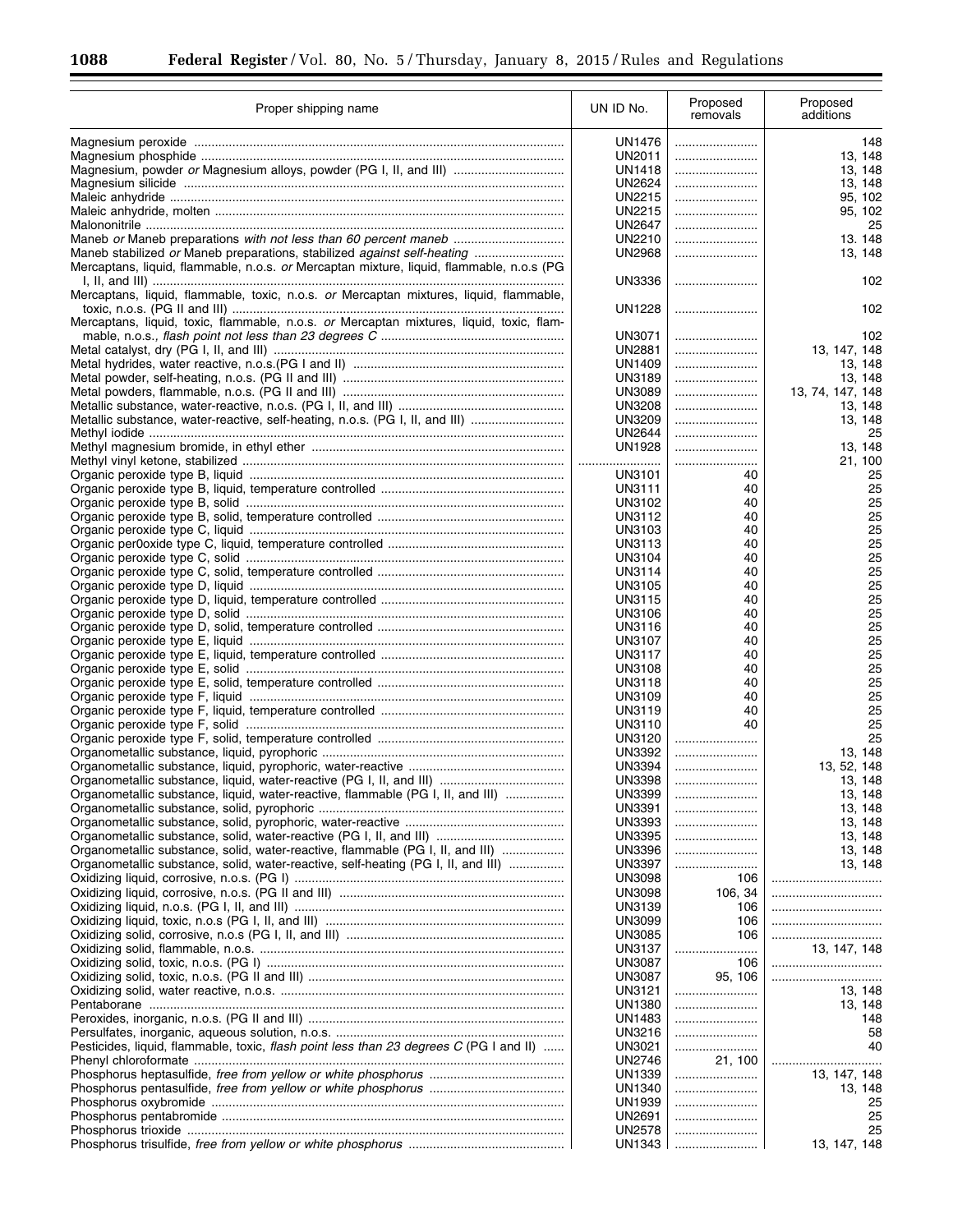÷.

| Proper shipping name                                                                                                                                                          | UN ID No.                      | Proposed<br>removals | Proposed<br>additions |
|-------------------------------------------------------------------------------------------------------------------------------------------------------------------------------|--------------------------------|----------------------|-----------------------|
|                                                                                                                                                                               | UN2579                         |                      | 25                    |
|                                                                                                                                                                               | <b>UN2257</b>                  |                      | 13, 148               |
|                                                                                                                                                                               | UN1870                         |                      | 13, 148               |
|                                                                                                                                                                               | <b>UN1420</b>                  |                      | 13, 148               |
|                                                                                                                                                                               | UN3403                         |                      | 13, 52, 148           |
|                                                                                                                                                                               | <b>UN1491</b>                  |                      | 148                   |
|                                                                                                                                                                               | UN2012<br>UN1422               |                      | 13, 148<br>13, 148    |
|                                                                                                                                                                               | <b>UN3404</b>                  |                      | 13, 148               |
|                                                                                                                                                                               | <b>UN2466</b>                  |                      | 148                   |
|                                                                                                                                                                               | <b>UN3194</b>                  |                      | 13, 148               |
|                                                                                                                                                                               | UN2845                         |                      | 13, 148               |
|                                                                                                                                                                               | UN1383                         |                      | 13.148                |
|                                                                                                                                                                               | UN3200                         |                      | 13, 148               |
|                                                                                                                                                                               | UN2846                         |                      | 13, 148               |
|                                                                                                                                                                               | <b>UN2656</b>                  |                      | 25                    |
| Seed cake with not more than 1.5 percent oil and not more than 11 percent moisture                                                                                            | UN1423<br><b>UN2217</b>        | <br>                 | 13, 148<br>120        |
|                                                                                                                                                                               | UN3221                         |                      | 25, 127               |
|                                                                                                                                                                               | UN3231                         |                      | 25                    |
|                                                                                                                                                                               | <b>UN3223</b>                  |                      | 25                    |
|                                                                                                                                                                               | <b>UN3233</b>                  |                      | 25                    |
|                                                                                                                                                                               | UN3225                         |                      | 25                    |
|                                                                                                                                                                               | <b>UN3235</b>                  |                      | 25                    |
|                                                                                                                                                                               | <b>UN3227</b>                  |                      | 25                    |
|                                                                                                                                                                               | <b>UN3237</b><br>UN3229        |                      | 25<br>25              |
|                                                                                                                                                                               | <b>UN3239</b>                  |                      | 25                    |
|                                                                                                                                                                               | <b>UN3222</b>                  |                      | 25, 127               |
|                                                                                                                                                                               | UN3232                         |                      | 25                    |
|                                                                                                                                                                               | UN3224                         |                      | 25                    |
|                                                                                                                                                                               | <b>UN3234</b>                  |                      | 25                    |
|                                                                                                                                                                               | <b>UN3226</b>                  |                      | 25                    |
|                                                                                                                                                                               | <b>UN3236</b><br><b>UN3228</b> |                      | 25<br>25              |
|                                                                                                                                                                               | <b>UN3238</b>                  |                      | 25                    |
|                                                                                                                                                                               | UN3230                         |                      | 25                    |
|                                                                                                                                                                               | UN3240                         |                      | 25                    |
|                                                                                                                                                                               | <b>UN1428</b>                  |                      | 13, 148               |
|                                                                                                                                                                               | <b>UN2835</b>                  |                      | 13, 148               |
|                                                                                                                                                                               | <b>UN1426</b>                  |                      | 13, 148               |
|                                                                                                                                                                               | <b>UN3369</b><br><b>UN1427</b> |                      | 28                    |
|                                                                                                                                                                               | <b>UN1504</b>                  |                      | 13, 148<br>148        |
|                                                                                                                                                                               | UN1432                         |                      | 13, 148               |
|                                                                                                                                                                               | <b>UN1433</b>                  |                      | 13, 148               |
|                                                                                                                                                                               | <b>UN1509</b>                  |                      | 148                   |
|                                                                                                                                                                               | <b>UN2013</b>                  |                      | 13, 148               |
|                                                                                                                                                                               | <b>UN2547</b>                  |                      | 148                   |
|                                                                                                                                                                               | <b>UN2546</b>                  |                      | 13, 148               |
|                                                                                                                                                                               | <b>UN2878</b>                  |                      | 13, 147, 148          |
| Titanium trichloride, pyrophoric or Titanium trichloride mixtures, pyrophoric<br>Toxic by inhalation liquid, water-reactive, n.o.s. with an LC50 lower than or equal to 200   | <b>UN2441</b>                  |                      | 13, 148               |
| $m/m3$ and saturated vapor concentration greater than or equal to 500 LC50                                                                                                    | <b>UN3385</b>                  |                      | 13, 148               |
| Toxic by inhalation liquid, water-reactive, n.o.s. with an LC50 lower than or equal to                                                                                        |                                |                      |                       |
| 1000 ml/m <sup>3</sup> and saturated vapor concentration greater than or equal to 10 LC50                                                                                     | <b>UN3386</b>                  |                      | 13, 148               |
| Toxic by inhalation liquid, water-reactive, flammable, n.o.s. with an LC50 lower than or<br>equal to 200 ml/m3 and saturated vapor concentration greater than or equal to 500 |                                |                      |                       |
| Toxic by inhalation liquid, water-reactive, flammable, n.o.s. with an LC50 lower or equal                                                                                     | UN3490                         |                      | 13, 148               |
| to 1000 ml/m3 and saturated vapor concentration greater than or equal to 10 LC50                                                                                              | UN3491                         |                      | 13, 148               |
|                                                                                                                                                                               | UN3289                         |                      | 40                    |
|                                                                                                                                                                               | <b>UN3287</b><br><b>UN3123</b> |                      | 40                    |
|                                                                                                                                                                               | <b>UN3290</b>                  |                      | 13, 148<br>40         |
|                                                                                                                                                                               | <b>UN3288</b>                  |                      | 40                    |
|                                                                                                                                                                               | <b>UN3125</b>                  |                      | 13, 148               |
|                                                                                                                                                                               | <b>UN2699</b>                  |                      | 25                    |
|                                                                                                                                                                               | <b>UN2438</b>                  |                      | 21, 100               |
|                                                                                                                                                                               | <b>UN3367</b>                  |                      | 28                    |
| Trinitrobenzoic acid, wetted with not less than 10% water by mass<br>Trinitrobenzoic acid, wetted with not less than 30 percent water, by mass                                | <b>UN3368</b><br><b>UN1355</b> |                      | 28<br>28              |
| Trinitrochlorobenzene (picryl chloride), wetted, with not less than 10% water by mass                                                                                         | UN3365                         |                      | 28                    |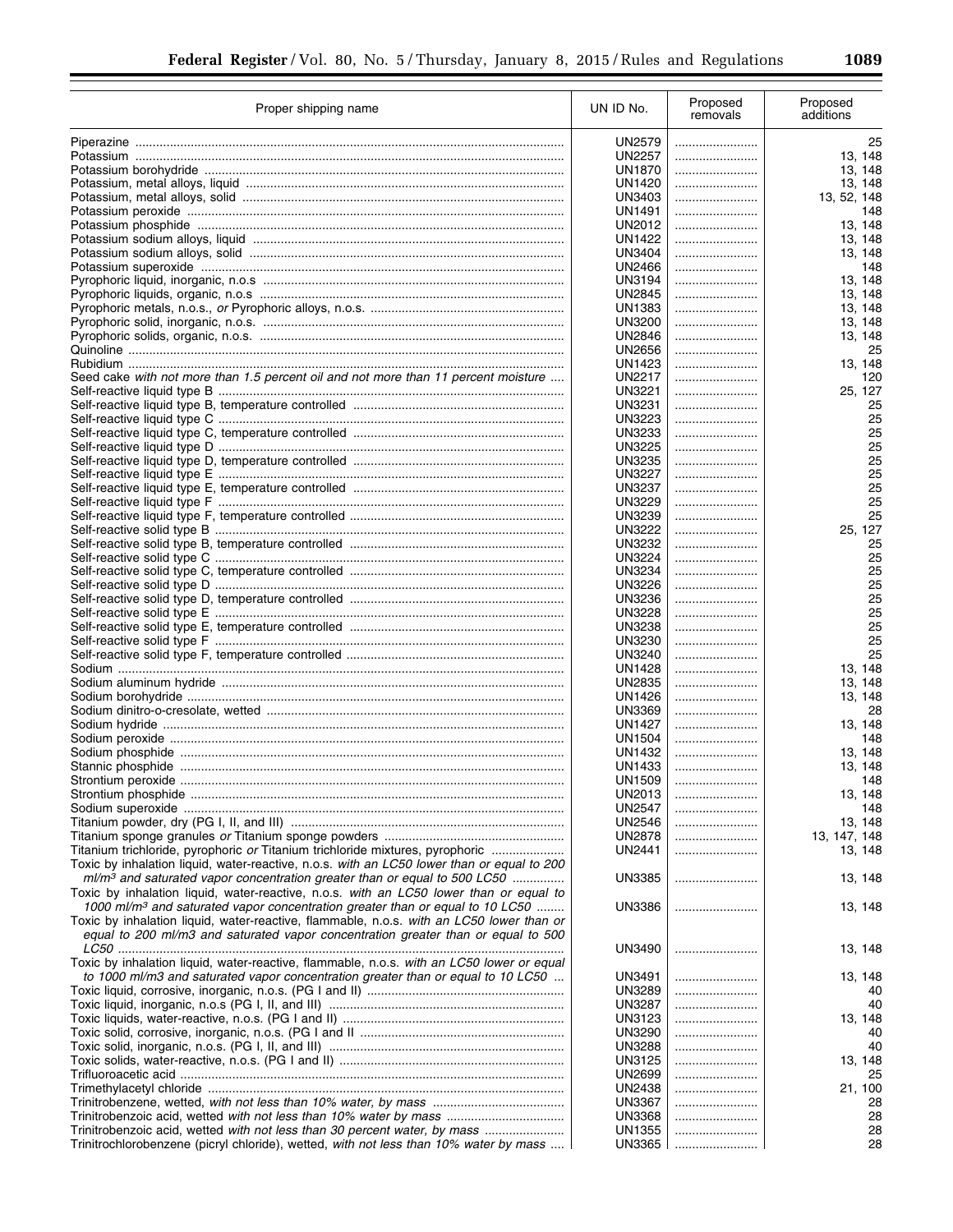| Proper shipping name                                                                        | UN ID No.     | Proposed<br>removals | Proposed<br>additions |
|---------------------------------------------------------------------------------------------|---------------|----------------------|-----------------------|
| Trinitrophenol (picric acid), wetted, with not less than 10 percent water by mass           | <b>UN3364</b> |                      | 28                    |
| Trinitrotoluene (TNT), wetted, with not less than 10 percent water by mass                  | <b>UN3366</b> |                      | 28                    |
|                                                                                             | <b>UN3370</b> |                      | 28                    |
|                                                                                             | <b>UN3073</b> |                      | 100                   |
|                                                                                             | <b>UN3129</b> |                      | 13, 148               |
|                                                                                             | <b>UN3148</b> |                      | 13.148                |
|                                                                                             | UN3130        |                      | 13.148                |
|                                                                                             | <b>UN3131</b> |                      | 13.148                |
|                                                                                             | <b>UN3132</b> |                      | 13.148                |
|                                                                                             | UN2813        |                      | 13.148                |
|                                                                                             | <b>UN3133</b> |                      | 13.148                |
|                                                                                             | UN3135        |                      | 13, 148               |
|                                                                                             | UN3134        |                      | 13.148                |
|                                                                                             | UN1435        |                      | 13.148                |
|                                                                                             | <b>UN1931</b> | 49                   | 13, 26, 123           |
|                                                                                             | <b>UN1516</b> |                      | 148                   |
|                                                                                             | <b>UN1714</b> |                      | 13.148                |
|                                                                                             | UN1436        |                      | 13, 148               |
| Zirconium, dry, coiled wire, finished metal sheets, strip (thinner than 254 microns but not |               |                      |                       |
|                                                                                             | <b>UN2858</b> |                      | 13, 147, 148          |
|                                                                                             | <b>UN2009</b> |                      | 13, 148               |
|                                                                                             | UN2008        |                      | 13, 148               |
| Zirconium powder, wetted with not less than 25 percent water (a visible excess of water     |               |                      |                       |
| must be present) (a) mechanically produced, particle size less than 53 microns; (b)         |               |                      |                       |
|                                                                                             | UN1358        |                      | 13, 147, 148          |
|                                                                                             | UN1932        |                      | 13.148                |

PHMSA received two comments concerning amendments to column (10B) of the HMT. IVODGA commented providing full support for the changes as proposed in the NPRM. DGAC provided multiple editorial comments related to the assignment of various vessel stowage codes primarily based on the codes indicated in the above table when compared to what was proposed in the NPRM. The DGAC comments are as follows:

*''Aluminum Ferrosilicon Powder (UN1395)* The PG III entry is missing Vessel Stowage Code 148 in column 10B in the Docket HMT . . .'' PHMSA agrees and has amended column (10B) accordingly.

*''Aluminum Powder Coated (UN1309)*  Per the table of 176.84 changes, 13, 147, and 148 are to be added in column 10B for this entry (PG II and III) . . . The addition of 13 is not necessary as this entry (PG II and III) already lists a Vessel Stowage Code 13 in column 10B per the 10–1–13 version of 49 CFR.'' PHMSA agrees and code 13 is removed from the table of changes.

*''Ammonium Sulfide Solution (UN2683)* The vessel stowage codes listed in column 10B in the proposed HMT for this entry are not in numerical order . . . The vessel stowage codes are listed as 12, 25, 22, 52, 100 versus 12, 22, 25, 52, 100.'' PHMSA agrees and the codes are reordered.

*''Barium Peroxide (UN1449)* The Vessel Stowage Location listed in column 10A in the proposed HMT is C . . . In the 10–1–13 Version of 49 CFR,

the Vessel Stowage Location listed in Column 10A is A.'' Although not specifically identified in the preamble to the NPRM the stowage category for this UN number has been amended by the IMO in amendment 37–14 of the IMDG Code. As a result PHMSA is revising column (10A) to read C.

*''Batteries, Dry, Containing Potassium Hydroxide Solid (UN3028)* Vessel stowage code 52 is removed in column 10B in the proposed HMT for this entry . . . There is no entry in the Table of 176.84 Changes . . .'' Code 52 should not have been proposed for removal in association with this entry and is reinserted in the HMT.

*''Batteries, Wet, Filled With Acid (UN2794)* Vessel Stowage Code 146 is removed in column 10B in the proposed HMT for this entry . . . There is no entry in the table of 176.84 changes

. . .'' Code 146 should not have been proposed for removal in association with this entry and it has been reinserted in the HMT.

*''Batteries, Wet, Filled With Alkali (UN2795)* Vessel stowage codes 52 and 146 are removed in column 10B in the proposed HMT for this entry . . . There is no entry in the table of 176.84 changes . . .'' Codes 52 and 146 should not have been proposed for removal in association with this entry and they have been reinserted in the HMT.

*Boron Trifluoride Dihydrate (UN2851)*  This entry is incorrectly identified in the table of 176.84 changes as Boron Trifluoride Dehydrate. PHMSA agrees and has modified the table accordingly.

*''Boron Trifluoride Dimethyl Etherate (UN2965)* This entry is listing Vessel Stowage Codes 13, 21, 25, 28, 40, 49, 100, 147, 148 in column 10B in the proposed HMT . . . Vessel Stowage Codes 21, 28, 40, 49, 100 are present in the 10–1–13 version of 49 CFR. Per the Table of 176.84 changes, only 25 was to be added for this entry. [There is no mention of adding 13, 147, 148] . . .'' Codes 13, 147, and 148 should not have been proposed for addition in association with this entry and the HMT has been amended accordingly.

*''Bromine (UN1744)* This entry is listing Vessel Stowage Codes 12, 25, 40, 66, 74 in column 10B in the proposed HMT . . . Vessel stowage codes 12, 40, 66, 74, 89, 90 are present in the 10–1– 13 version of 49 CFR. Per the table of 176.84 changes, only 25 was to be added for this entry. [There is no mention of removing 89 and 90] . . .'' DGAC is correct and codes 89 and 90 are reinserted in the HMT.

*Bromoform (UN2515)* There is no UN number shown in the table of 176.84 changes. The appropriate UN number has been added to the table.

*''Calcium Peroxide (UN1457)* The Vessel Stowage Location listed in column 10A in the proposed HMT is C

. . . In the 10–1–13 version of 49 CFR, the Vessel Stowage Location listed in column 10A is A.'' Although not specifically identified in the preamble to the NPRM, the stowage category for this UN number has been amended by the IMO in amendment 37–14 of the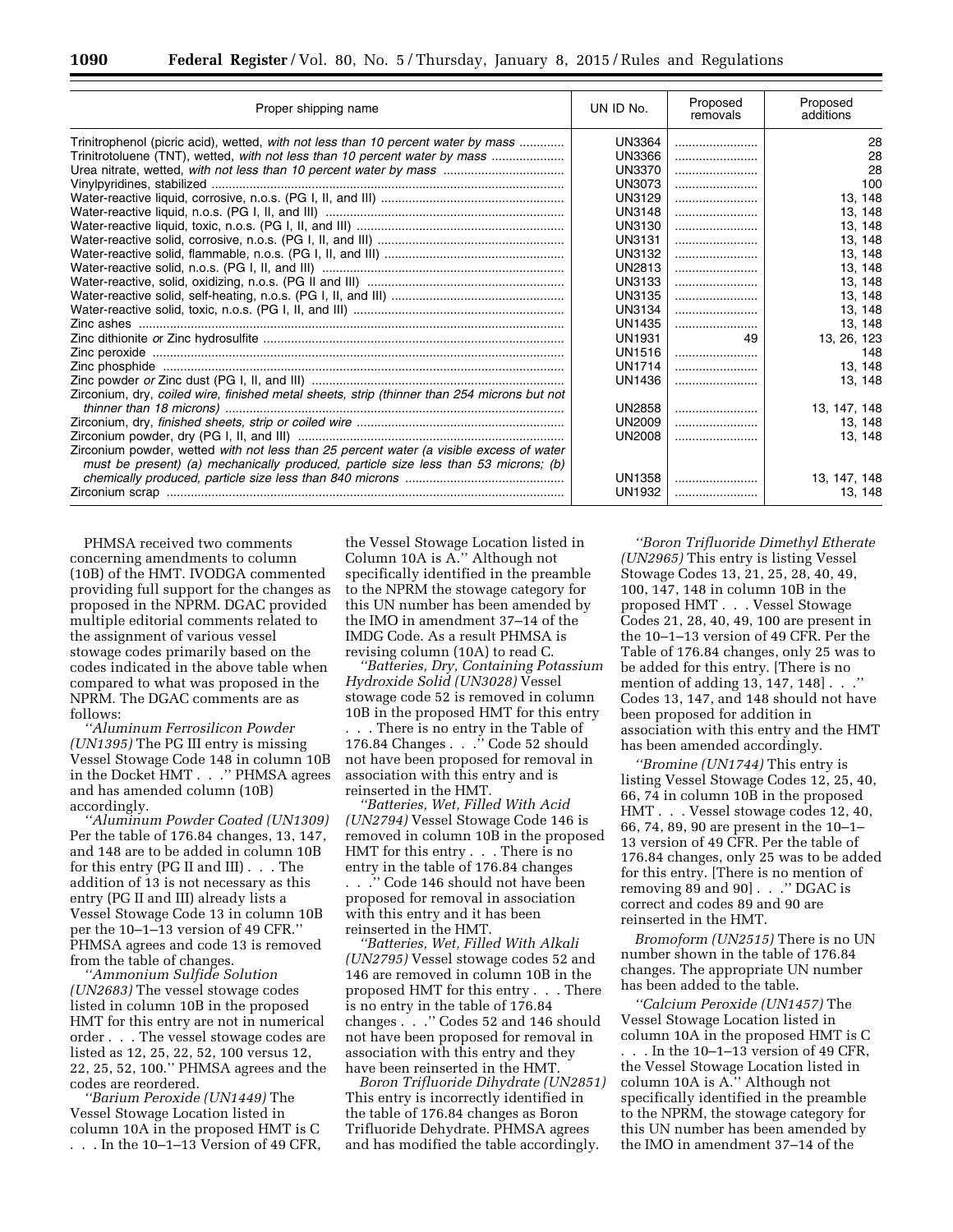IMDG Code. As a result PHMSA is revising column (10A) to read C.

*''Cerium (UN1333)* This entry is listing Vessel Stowage Codes 13, 66, 74, 91, 147, 148 in column 10B in the proposed HMT . . . Vessel stowage codes 74 and 91 are present in the 10– 1–13 version of 49 CFR. Per the table of 176.84 changes, only 13, 147, and 148 are to be added for this entry and there is no mention of adding 66 . . .'' Code 66 should not have been proposed for addition in association with this entry and has been removed from the HMT.

*''Chlorocresols, Solid (UN3437)* This entry is listing Vessel Stowage Codes 12 and 25 in column 10B in the proposed HMT . . . Vessel Stowage Code 12 is present in the 10–1–13 version of 49 CFR. There is no entry in the table of 176.84 changes for Chlorocresols, Solid . . .'' This proposed change was noted in the NPRM table of proposed changes. No action needed.

*Chlorocresols Solution (UN2669)* This entry is incorrectly identified in the table of 176.84 changes as having the UN number UN3437 assigned instead of UN2669. PHMSA agrees and has modified the table accordingly.

*''Chloromethyl Chloroformate (UN2745)* Per the table of 176.84 changes, Vessel Stowage Code 12 is proposed to be added for this entry . . . The addition of 12 is not necessary as this entry already lists a Vessel Stowage Code 12 in column 10B per the 10–1– 13 version of 49 CFR.'' Code 12 should not have been listed in the table of changes in association with this entry and has been removed from the table of changes.

*''Corrosive Solids, Water-Reactive, N.O.S. (UN3096)* Per the table of 176.84 changes, Vessel Stowage Codes 13 and 148 are proposed to be added for this entry (PG I, II, and III) . . . There is no PG III entry for this PSN per the 10–1– 13 version of 49 CFR. In addition, the text listed for the PG II and III entries in the proposed HMT is actually the same as the above HMT entry for UN2923—Corrosive Solids, Toxic, N.O.S. . . .'' The commenter is correct. The PG III entry has been removed from the HMT and the PG II entry has been updated to include codes 13 and 148.

*''Ferrosilicon (UN1408)* Per the table of 176.84 changes, Vessel Stowage Codes 13 and 148 are proposed to be added for this entry . . . The addition of 13 is not necessary as this entry already lists a Vessel Stowage Code 13 in column 10B per the 10–1–13 version of 49 CFR . . .'' Code 13 should not have been listed in the table of changes in association with this entry and has been removed from the table of changes.

*''Lithium Peroxide (UN1472)* Per the Table of 176.84 Changes, Vessel Stowage Codes 13 and 148 are proposed to be added for this entry . . . The addition of 13 is not necessary as this entry already lists a Vessel Stowage Code 13 in Column 10B per the 10–1– 13 Version of 49 CFR. The Vessel Stowage Location listed in Column 10A in the Docket HMT is C . . . In the 10– 1–13 Version of 49 CFR, the Vessel Stowage Location listed in Column 10A is A.'' Code 13 has been removed from the table of changes. Although not specifically identified in the preamble to the NPRM, the stowage category for this UN number has been amended by the IMO in amendment 37–14 of the IMDG Code. As a result PHMSA is revising column (10A) to read C.

*''Magnesium Peroxide (UN1476)* Per the table of 176.84 changes, Vessel Stowage Codes 13 and 148 are proposed to be added for this entry . . . The addition of 13 is not necessary as this entry already lists a Vessel Stowage Code 13 in column 10B per the 10–1– 13 Version of 49 CFR. The Vessel Stowage Location listed in column 10A in the Docket HMT is C . . . In the 10– 1–13 Version of 49 CFR, the Vessel Stowage Location listed in column 10A is A.'' Code 13 has been removed from the table of changes. Although not specifically identified in the preamble to the NPRM the stowage category for this UN number has been amended by the IMO in amendment 37–14 of the IMDG Code. As a result PHMSA is revising column (10A) to read C.

*''Metal Powder, Self-Heating, N.O.S. (UN3189)* Per the table of 176.84 changes, Vessel Stowage Codes 13, 147, and 148 are proposed to be added for this entry (PG II and III) . . . This entry (PG II and III) is only listing Vessel Stowage Codes 13 and 148 in Column 10B in the Docket HMT . . .'' Only codes 13 and 148 are assigned to this entry, and the table of changes has been updated accordingly.

*''Metal Powders, Flammable, N.O.S. (UN3089)* This entry (PG II and III) is listing Vessel Stowage Codes 13, 74, 147, and 148 in column 10B in the proposed HMT . . . In the 10–1–13 version of 49 CFR, there are no entries for Vessel Stowage Codes in column 10B. Per the Table of 176.84 Changes (1st entry), Vessel Stowage Code 74 is proposed to be added for this entry . . . Per the table of 176.84 changes (2nd entry), Vessel Stowage Codes 13, 74, 147, and 148 are proposed to be added for this entry . . . . The table of changes has been updated to reflect only one HMT entry changing.

*''Organic Peroxide Type E liquid (UN3107)* Vessel Stowage Code 40 is listed in Column 10B in the proposed HMT for this entry. Vessel Stowage Code 25 is not listed in Column 10B in the proposed HMT for this entry . . . Per the Table of 176.84 Changes, 40 was to be removed and 25 was to be added for this entry . . .'' The commenter is correct. Code 40 has been removed from the HMT.

*''Organic Peroxide Type F, Solid, Temperature Controlled (UN3120)* Per the table of 176.84 changes, Vessel Stowage Code 40 was to be removed and 25 was to be added for this entry . . . The removal of 40 is not necessary as this entry does not list a Vessel Stowage Code 40 in Column 10B per the 10–1– 13 version of 49 CFR.'' Code 40 has been removed from the table of changes.

*''Organometallic Substance, Liquid, Water-Reactive (UN3398)* The PG II entry for this entry is listing IP2 as a Special Provision in Column 7 and D versus E in Column 10A . . . These changes are not present in the 10–1–13 version of 49 CFR.'' The commenter is correct. Special provision IP2 has been removed from column 7 of the HMT and the correct stowage category for this entry is E.

*''Organometallic Substance, Solid, Pyrophoric (UN3391)* This entry is listing Vessel Stowage Codes 13 and 148 in column 10B in the proposed HMT . . . In the 10–1–13 version of 49 CFR, there are no entries for Vessel Stowage Codes in Column 10B. There is no entry in the table of 176.84 changes . . . for this PSN.'' DGAC is correct. Codes 13 and 148 have been added to the table of changes.

*''Oxidizing Liquid, Toxic, N.O.S. (UN3099)* Per the table of 176.84 changes, Vessel Stowage Code 106 was to be removed for this entry (PG I, II, and III) . . . This entry is not listing a Vessel Stowage Code of 95 in Column 10B for the PG II and PG III entries in the proposed HMT . . . In the 10–1–13 version of 49 CFR, Vessel Stowage Code 95 is listed for the PG II and PG III entries for this entry.'' DGAC is correct and code 95 has been placed in column (10B) for these entries.

*''Oxidizing Solid, Corrosive, N.O.S. (UN3085)* Per the table of 176.84 changes, Vessel Stowage Code 106 was to be removed for this entry (PG I, II, and III) . . . This entry is not listing a Vessel Stowage Code of 34 in column 10B for the PG II and PG III entries in the proposed HMT . . . In the 10–1–13 version of 49 CFR, Vessel Stowage Code 34 is listed for the PG II and PG III listings for this entry.'' DGAC is correct and code 34 has been placed in column (10B) for these entries.

*''Peroxides, Inorganic, N.O.S. (UN1483)* The Vessel Stowage Location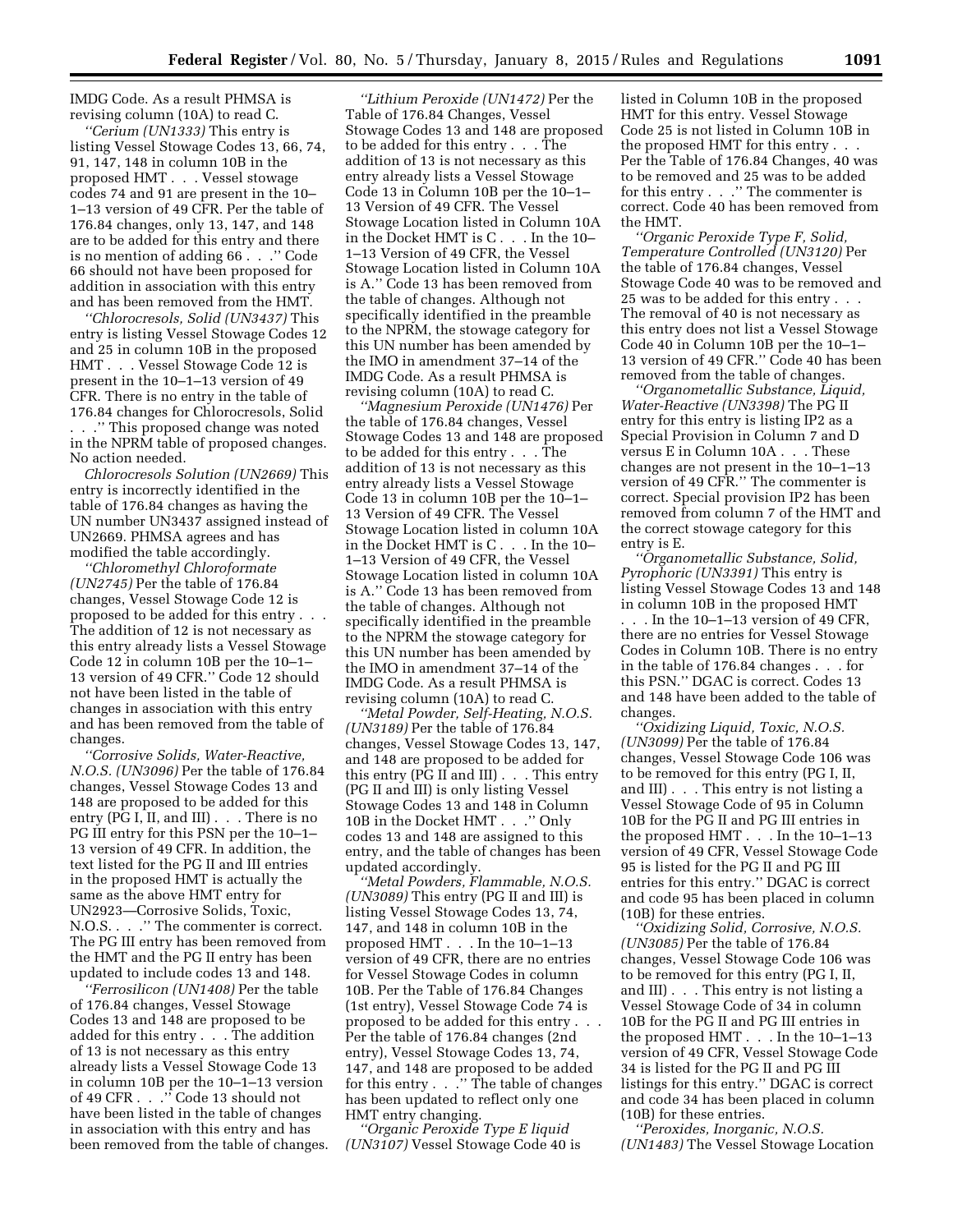listed in Column 10A in the proposed HMT is C . . . In the 10–1–13 Version of 49 CFR, the Vessel Stowage Location listed in column 10A is A.'' Although not specifically identified in the preamble to the NPRM, the stowage category for this UN number has been amended by the IMO in amendment 37– 14 of the IMDG Code. As a result PHMSA is revising column (10A) to read C.

*''Phenyl Chloroformate (UN2746)* Per the table of 176.84 Changes, Vessel Stowage Codes 21 and 10 are to be removed for this entry . . . Per the 10– 1–13 version of 49 CFR, this entry does not list a Vessel Stowage Code 10 in Column 10B. In the 10–1–13 version of 49 CFR, this entry does however list a Vessel Stowage Code 100 in Column 10B.'' DGAC is correct. Code 100 is removed from the HMT.

*''Phosphorus Pentasulfide (UN1340)*  This entry is listing Vessel Stowage Codes 13 and 148 in Column 10B in the proposed HMT . . . There is no entry in the Table of 176.84 Changes . . . for this PSN.'' DGAC is correct in that codes 13 and 148 were added by the IMO and have been added to the table of changes.

*''Potassium Peroxide (UN1491)* The Vessel Stowage Location listed in column 10A in the proposed HMT is C . In the  $10-1-13$  Version of 49 CFR, the Vessel Stowage Location listed in Column 10A is B.'' Although not specifically identified in the preamble to the NPRM, the stowage category for this UN number has been amended by the IMO in amendment 37–14 of the IMDG Code. As a result PHMSA is revising column (10A) to read C.

*''Potassium, Metal Alloys, Solid (UN3403)* This entry is listed in proposed HMT with Vessel Stowage Codes 13, 52, and 148 in Column 10B . . . Per the 10–1–13 version of 49 CFR, this entry does not list any Vessel Stowage Codes in column 10B. Per the Table of 176.84 changes (1st entry), Vessel Stowage Codes 13 and 148 are to be added for this entry . . . Per the Table of 176.84 changes (2nd entry), Vessel Stowage Codes 13, 52, and 148 are to be added for this entry . . .'' There should have only been one entry for the PSN in the table of changes. The entries are consolidated and codes 13, 52, and 148 are added.

*''Potassium Superoxide (UN2466)* Per the Table of 176.84 Changes, Vessel Stowage Codes 13 and 148 are to be added for this entry . . . The addition of 13 is not necessary as this entry already lists a Vessel Stowage Code 13 in Column 10B per the 10–1–13 Version of 49 CFR. The Vessel Stowage Location listed in Column 10A in the proposed HMT is D . . . In the 10–1–13 Version

of 49 CFR, the Vessel Stowage Location listed in Column 10A is B.'' Code 13 is removed from the table of changes. Although not specifically identified in the preamble to the NPRM, the stowage category for this UN number has been amended by the IMO in amendment 37– 14 of the IMDG Code. Further review of the change made at IMO indicates the correct stowage category to be E. As a result PHMSA is revising column 10A to read E.

*''Self-Reactive Liquid Type B, Temperature Controlled (UN3231)*  Vessel Stowage Code 25 is added in Column 10B in the proposed HMT . . . There is no entry in the Table of 176.84 Changes . . . for this PSN.'' DGAC is correct and an entry for this PSN has been added to the table of changes.

*''Sodium Peroxide (UN1504)* Per the Table of 176.84 changes, Vessel Stowage Codes 13 and 148 are proposed to be added for this entry . . . The addition of 13 is not necessary as this entry already lists a Vessel Stowage Code 13 in Column 10B per the 10–1–13 version of 49 CFR. The Vessel Stowage Location listed in Column 10A in the Docket HMT is C . . . In the 10–1–13 Version of 49 CFR, the Vessel Stowage Location listed in Column 10A is B.'' Code 13 is removed from the table of changes. Although not specifically identified in the preamble to the NPRM, the stowage category for this UN number has been amended by the IMO in amendment 37– 14 of the IMDG Code. As a result PHMSA is revising column (10A) to read C.

*''Sodium Superoxide (UN2547)* In the proposed HMT, Vessel Stowage Codes 13, 52, 66, 75, and 148 are listed in Column 10B. Per the 10–1–13 version of 49 CFR, 13, 52, 66, and 75 are listed as Vessel Stowage Codes in Column 10B. This entry is not listed in the Table of 176.84 Changes . . . The Vessel Stowage Location listed in Column 10A is  $D_{1}$ . In the 10–1–13 Version of 49 CFR, the Vessel Stowage Location listed in column 10A is E.'' DGAC is correct that code 148 was added by the IMO and thus, has been added to the table of changes. Although not specifically identified in the preamble to the NPRM, the stowage category for this UN number has been amended by the IMO in amendment 37–14 of the IMDG Code. As a result PHMSA is revising column (10A) to read D.

*''Strontium Peroxide (UN1509)* Per the Table of 176.84 Changes, Vessel Stowage Codes 13 and 148 are proposed to be added for this entry . . . The addition of 13 is not necessary as this entry already lists a Vessel Stowage Code 13 in Column 10B per the 10–1– 13 Version of 49 CFR. The Vessel

Stowage Location listed in Column 10A in the Docket HMT is C . . . In the 10– 1–13 Version of 49 CFR, the Vessel Stowage Location listed in Column 10A is A.'' Code 13 has been removed from the table of changes. Although not specifically identified in the preamble to the NPRM, the stowage category for this UN number has been amended by the IMO in amendment 37–14 of the IMDG Code. As a result PHMSA is revising column (10A) to read C.

*''Zinc Peroxide (UN1516)* Per the Table of 176.84 Changes, Vessel Stowage Codes 13 and 148 are proposed to be added for this entry. The addition of 13 is not necessary as this entry already lists a Vessel Stowage Code 13 in Column 10B per the 10–1–13 Version of 49 CFR. The Vessel Stowage Location listed in column 10A in the Docket HMT is C . . . In the 10–1–13 version of 49 CFR, the Vessel Stowage Location listed in Column 10A is A.'' Code 13 has been removed from the table of changes. Although not specifically identified in the preamble to the NPRM, the stowage category for this UN number has been amended by the IMO in amendment 37– 14 of the IMDG Code. As a result PHMSA is revising column (10A) to read C.

#### Appendix B to § 172.101

Appendix B to § 172.101 lists Marine Pollutants regulated under the HMR. In this final rule, PHMSA is revising the List of Marine Pollutants by adding sixty-two new entries consistent with the IMDG Code. These changes include those substances that, by virtue of meeting the Group of Experts on the Scientific Aspects of Marine Environmental Protection (GESAMP) defining criteria for marine pollutants, were either assigned a ''P'' in the dangerous goods list or identified in the alphabetical index to amendment 37–14 of the IMDG Code. The entry ''Chlorotoluenes (meta-;para-)'' is removed based on its removal from the IMDG Code.

PHMSA received two comments from the ACC regarding our proposed addition of one specific material, dodecene, to the list of marine pollutants. In its first comment, the ACC requests a 30 day extension of the comment period to better understand ''dodecene's place on other lists referenced in the proposed rule.'' ACC notes that it would use the time to coordinate with industry to better understand the information contained in the dodecene Regulation on Registration, Evaluation, Authorisation and Restriction of Chemicals (REACH) dossiers. PHMSA is denying the ACC's request for a 30 day extension of the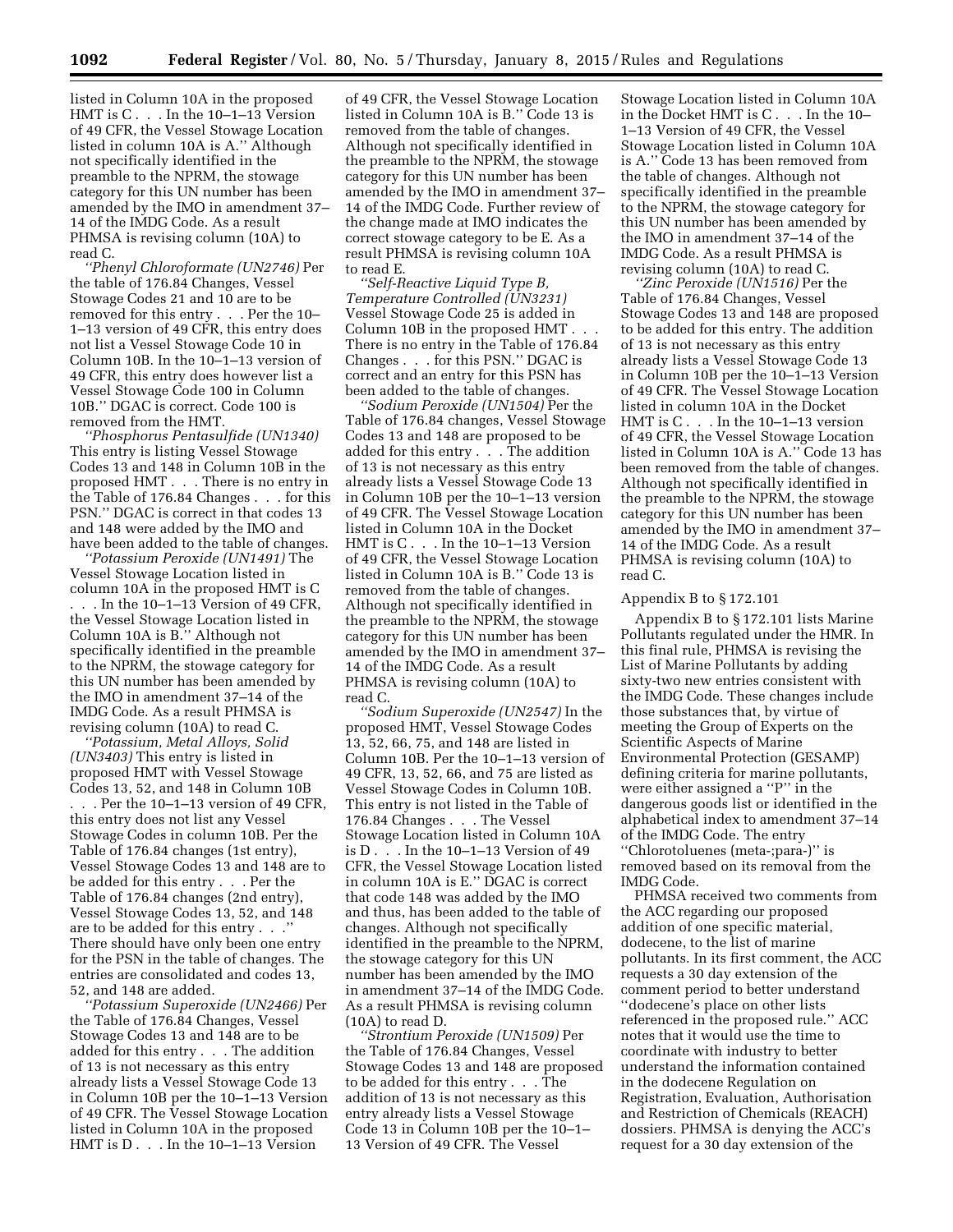comment period for this rulemaking as the revision to include dodecene in the Marine Pollutant List is consistent with our standard practice of aligning Appendix B with the indicative list of marine pollutants found in the IMDG Code. In its second comment, the ACC notes that the use of the name ''dodecene'' in both the IMDG Code and PHMSA proposed rule makes it unclear exactly what substance is being regulated. When manufactured, ''dodecene'' may represent a number of Chemical Abstracts Service (CAS) numbers and different chemical properties. In other words, this single description of dodecene may not reflect what the Panel members currently manufacture and ship. The ACC also notes that the REACH registration of a close analog of dodecene, 1-dodecene/ dodec-1-ene, indicates that dodecene would not meet the criteria of a Marine Pollutant, as set forth in the PHMSA list, based on aquatic toxicity data. The REACH dossier indicates ''conclusive but not sufficient for classification'' on both acute and chronic environmental categories associated with this compound. The inclusion of all entries proposed for addition in the NPRM were thoroughly vetted by several subcommittees of the International Maritime Organization prior to adoption into amendment 37–14 of the IMDG Code. The GESAMP data assigns all dodecene isomers a B1 numerical rating of 4. This rating of 4 indicates acute aquatic toxicity, and thus merits inclusion of dodecene to the list of marine pollutants in Appendix B to § 172.101.

# Section 172.102 Special Provisions

Section 172.102 lists special provisions applicable to the transportation of specific hazardous materials. Special provisions contain packaging requirements, prohibitions, and exceptions applicable to particular quantities or forms of hazardous materials. PHMSA is adopting the following revisions to § 172.102, special provisions:

# Special Provision 28

Special provision 28 states that the dihydrated sodium salt of dichloroisocyanuric acid is not subject to the requirements of this subchapter. In this final rule, PHMSA is revising special provision 28 to convey that the dihydrated sodium salt of dichloroisocyanuric acid does not meet the definition of a Division 5.1 (oxidizer) and is not subject to the requirements of the subchapter unless it meets the criteria for inclusion in another Class or Division, such as Class

9, environmentally hazardous substance. Some formulations of the dihydrated sodium salt of dichloroisocyanuric acid meet the criteria for classification as an environmentally hazardous substance.

#### Special Provision 52

Special provision 52 authorizes use of the HMT entry ''UN2067, Ammonium nitrate based fertilizer'' for substances that do not exhibit explosive properties of Class 1 when tested in accordance with Test Series 1 and 2 of the UN Manual of Tests and Criteria, Part I. In this final rule, PHMSA is revising special provision 52 by removing the requirement to test in accordance with Test Series 1 because Test Series 2 determines whether such properties are indeed those of Class 1, not Test Series 1.

# Special Provision 147

This special provision describes the composition of the material for which the use of the HMT entry ''UN3375, Ammonium nitrate emulsion *or*  Ammonium nitrate suspension *or*  Ammonium nitrate gel, *intermediate for blasting explosives''* is authorized and prohibits the material from being classified and transported unless approved by the Associate Administrator. Special provision 147 requires that these substances must satisfactorily pass Test Series 8 of the UN Manual of Tests and Criteria, Part I, Section 18. Test Series 8 contains four test types. Tests 8(a), (b) and (c) are used for classification purposes while Test 8(d) is used to assess suitability for transport in portable tanks. The use of this entry (UN 3375) therefore requires only that Tests 8(a), (b) and (c) are satisfactorily passed. In this final rule, PHMSA is revising special provision 147 by clarifying that Tests 8(a), (b) and (c), not the entire Test Series 8, are required for use in classification and subsequent approval by the Associate Administrator. PHMSA received one comment from IME in support of this revision.

#### Special Provision 160

Special provision 160 is presently assigned to ''UN3268, Air bag inflators, *or* Air bag modules, *or* Seat-belt pretensioners'' in Class 9. Special provision 160 includes the requirement that air bag inflators and modules must be tested in accordance with Test series 6 (c) of Part I of the UN Manual of Tests and Criteria. In this final rule, PHMSA is revising special provision 160 in conjunction with revising the proper shipping name for UN3268 to ''Safety devices, *electrically initiated.''* The

entry is revised to clarify that it applies to safety devices used in vehicles including vessels and aircraft, and pyromechanical devices that are added to the list of authorized devices. The development of safety products has seen significant progress since the introduction of UN3268 and the range of current products extends beyond what can presently be assigned to UN3268. Some of the newer safety products include elements that are actuated by the electrical signal of the crash sensor (*e.g.* pyromechanical devices). Examples include: Devices that interrupt the electrical connection in case of emergency by disconnecting the main power cable in the vehicle from the battery to prevent short circuit and consequentially minimize the risk of fire in the vehicle; and actuators which are used for active headrests or for pedestrian protection to release special hinges of the engine hood. In addition, PHMSA is clarifying that this entry does not apply to life saving appliances described in § 173.219 (UN Nos. 2990 and 3072).

PHMSA received comments from Key Safety Systems, TK Holdings Inc., and TRW Automotive requesting that special provision 160 be revised to note that if the air bag inflator unit and or pyromechanical device satisfactorily passes the series 6(c) test, it is not necessary to repeat the test on the air bag module. PHMSA is not convinced the requested change is necessary. The purpose of the exception from testing in this special provision is to state that air bag modules do not need to be tested if the air bag inflators were tested. Air bag inflators are any article used to inflate a module, which includes inflators that use compressed gas, gas generant tablets, or a hybrid design. Pyromechanical devices are generally piston type devices and would not be used to inflate modules. Therefore the addition of ''pyromechanical devices'' to the sentence in SP160 excepting air bag modules from being re-tested would not be appropriate.

#### Special Provision 161

Special provision 161 required that for domestic transportation the alternate shipping description ''*Articles, pyrotechnic for technical purposes''* be used to describe air bag inflators, air bag modules and seat-belt pretensioners (UN0503) meeting the criteria for a Division 1.4G explosive. This was done to ensure a different shipping name was used to describe these articles to differentiate them from air bag inflators, air bag modules and seat-belt pretensioners (UN3268) in Class 9. In this final rule, PHMSA, consistent with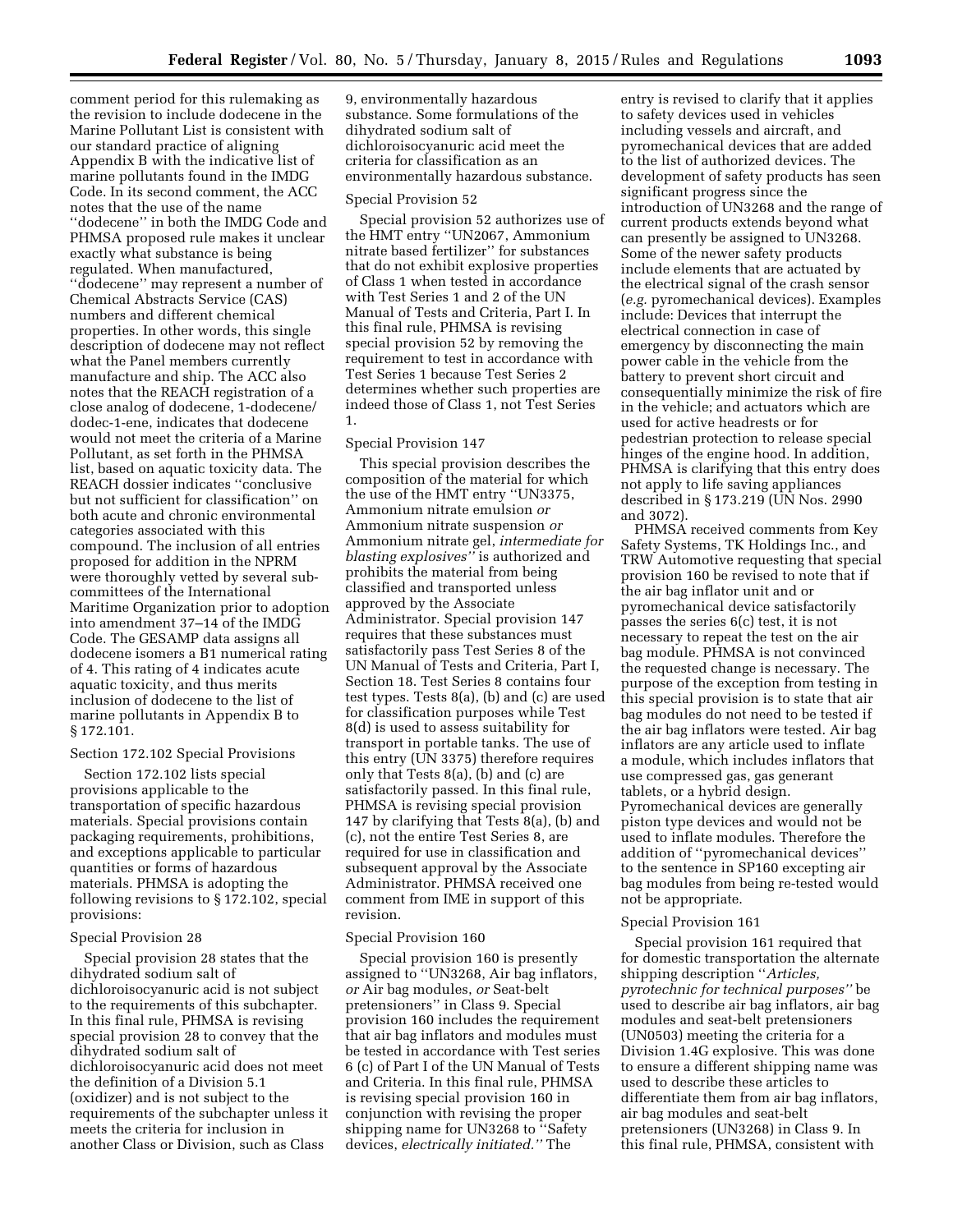the UN Model Regulations, is adopting new proper shipping names for these items, ''Safety devices'' (UN3268) for those articles assigned to Class 9, and ''Safety Devices, pyrotechnic'' (UN0503) for those articles assigned to Division 1.4G. Since the proper shipping names for these items would no longer be the same, there would be no need to use a different proper shipping name for these articles assigned to Division 1.4G. Therefore the need for this special provision would be obsolete and we are deleting it from the regulations and deleting its reference from the UN0503 entry in the HMT. Under this revision, for domestic transportation, air bag inflators, air bag modules and seat-belt pretensioners (UN0503) meeting the criteria for a Division 1.4G explosive, that are currently described as ''*Articles, pyrotechnic for technical purposes''*  would be described as ''Safety devices, pyrotechnic'' (UN0503).

# Special Provision 238

Special provision 238 addresses the shipment of neutron radiation detectors. In this final rule, PHMSA is revising special provision 238 to align with the UN Model Regulations special provision 373 by expanding the transport conditions for neutron radiation detectors and radiation detection systems containing such detectors. Paragraph a. is restructured into: (a)(1), general transport requirements; (a)(2), requirements for radiation detectors transported as individual components; and (a)(3), requirements for completed neutron radiation detection systems containing detectors. Consistent with the UN Model Regulations, PHMSA is adopting the following revisions to the transport conditions: [1] In (a)(1), increase the total amount of gas authorized per detector from 12.8 grams to 13 grams; clarify that the minimum burst pressure is demonstrated by design type qualification testing; and add a new leaktightness standard; [2] in (a)(2), clarify that in addition to being packed in a strong outer package, that the completed package must be capable of withstanding a drop of 1.8 meters (6 foot) without leakage of gas contents; and increase the total amount of gas from all detectors per outer packaging from 51.2 grams to 52 grams; and [3], in (a)(3), add a new requirement that for completed neutron radiation detection systems, the detectors must be contained in a strong sealed outer casing; and adding a new requirement that the completed system must be capable of withstanding a 1.8 meter (6 foot) drop test without leakage unless a system's outer casing affords equivalent protection.

PHMSA received a comment from James Lynch asking how the  $1 \times 10^{-10}$ cm3/s leaktightness prior to filling limit was arrived at and proposing an alternative limit amount. The limit, as proposed and adopted, was determined by the UN Committee of Experts on the Transport of Dangerous Goods to provide an appropriate level of safety to ensure essentially no gas will leak from the detector once filled. In the interest harmonization is maintaining the limit as proposed in the NPRM. Mr. Lynch also commented that in paragraph (a)(1)(iii) that the 1800 kPa should specify ''gauge.'' While Mr. Lynch is correct that paragraph (a)(1)(iii) is applicable pressure at the ''gauge,'' in the interest of harmonization PHMSA is maintaining the revisions as proposed in the NPRM.

PHMSA received a comment from Bechtel Plant Machinery Inc. requesting a 90 day extension of the final rule comment period to further review the logistical and technical impact of these proposed regulation changes for the transportation of neutron radiation detectors. PHMSA is denying Bechtel Plant Machinery Inc.'s request for an extension of the comment period for this final rule. We are revising the HMR to maintain alignment with international standards by incorporating various amendments, including revision of the transport conditions for neutron radiation detectors in special provision 238. In addition, the revisions to special provision 238 do not invalidate existing special permits or de minimis interpretations issued by PHMSA. Further, for reasons mentioned elsewhere in this rulemaking, it is imperative that a harmonization rulemaking be published on or near January 1st, 2015 to facilitate unencumbered commerce. It is important to note that the transport provisions for these detectors in the ICAO TI, which this final rule harmonizes with, will become effective January 1st, 2015.

# Special Provision 342

This special provision, assigned to ''UN1040, Ethylene oxide *or* Ethylene oxide with nitrogen'' allows sterilization devices containing ethylene oxide, conforming to the conditions in the special provision, and packaged in accordance with § 173.4a of the HMR to be offered for transportation and transported by all modes even though Column (9A) of the § 172.101 HMT lists the material as forbidden by passenger aircraft.

Consistent with the ICAO TI, in this final rule PHMSA is further clarifying that irrespective of both Columns (9A)

and (9B) of the § 172.101 HMT listing the material as forbidden, ethylene oxide conforming to the conditions in the special provision is eligible for air transport. Specifically, we are supplementing the language in this special provision ''irrespective of the restriction of § 173.4a(b)'' with ''and the indication of ''forbidden'' in columns (9A) and (9B) of the § 172.101 table.''

#### Special Provision 362

Special provision 362 specifies when a material can be considered a chemical under pressure. Specifically, the special provision states that classification of these materials is to be based on hazard characteristics of the components in the propellant, the liquid, or the solid forms. In this final rule, PHMSA is revising special provision 362 by adding a new paragraph (f) to clarify that chemicals under pressure containing components forbidden for transport on both passenger and cargo aircraft must not be transported by air. PHMSA received one comment from DGAC noting that as proposed special provision 362 has two paragraph d's. PHMSA has amended the final rule text to ensure proper paragraph sequencing.

# Special Provision 367

A new special provision 367 is added to clarify that the proper shipping name ''Paint related material'' or ''Printing ink related material'' may be used for consignments of packages containing both ''Paint'' and ''Paint related material'' or ''Printing Ink'' and ''Printing ink related material'' in the same package and sharing the same identification number (UN 1210, UN 1263, UN 3066, UN 3469, or UN 3470). For example, ''UN1263, Paint *including paint, lacquer, enamel, stain, shellac solutions, varnish, polish, liquid filler, and liquid lacquer base''* and ''UN1263, Paint related material'' contained in the same package, may be consigned under the entry ''UN1263, Paint related material *including paint thinning, drying, removing, or reducing compound.''* Paint mainly consists of resin, pigment and solvent. Thinning compounds consist primarily of solvent as well. Thus, under the same UN entry, there is no difference between ''Paint'' and ''Paint related material'' with regard to transport requirements. PHMSA received one comment from COSTHA providing support for this new provision. COSTHA noted that this provision will greatly enhance the efficiencies of businesses transporting these materials.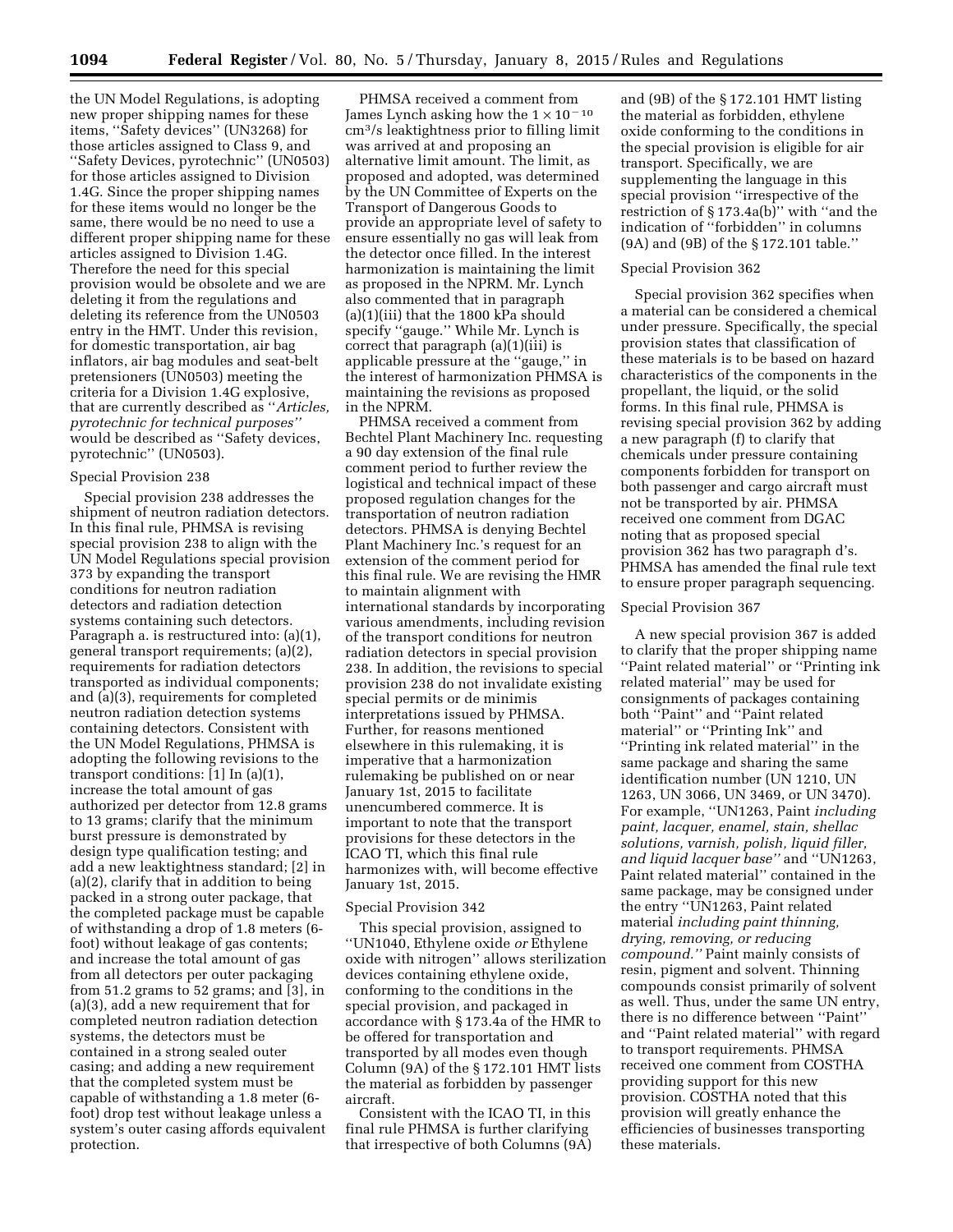# Special Provision 368

In this final rule, PHMSA is adding new special provision 368 and assigning it to ''UN2910, Radioactive material, excepted package-limited quantity of material'' to clarify that in the case of non-fissile or fissile-excepted uranium hexafluoride, the material must be classified under UN3507 or UN2978.

# Special Provision 369

The 18th Revised Edition of the UN Model Regulations has adopted a new proper shipping name of ''UN3507, Uranium hexafluoride, radioactive material, excepted package, *less than 0.1 kg per package, non-fissile or fissileexcepted'',* to address small quantities of uranium hexafluoride containing corrosive properties, thus a new special provision is necessary in the HMR. In this final rule, PHMSA assigns special provision 369 to UN3507 to specify a primary hazard of Class 8 with subsidiary risk of Class 7, subject to certain conditions.

# Special Provision 370

In this final rule, PHMSA is adding new special provision 370 and assigning it to the revised HMT entry ''UN0222, Ammonium Nitrate.'' In the NPRM, PHMSA proposed revising the proper shipping name for UN0222 by removing the qualifying italicized text assigned to UN0222 and including it in this special provision. Based on a comment submitted by IME and discussed in the section-by-section review of amendments to Column (2) of the HMT, we are not moving the qualifying italicized text from the proper shipping name to the special provision in this final rule. In this final rule, we are maintaining paragraph b. of special provision 370 as proposed in the NPRM to clarify that ammonium nitrate with not more than 0.2% combustible substances, including any organic substance calculated as carbon, to the exclusion of any added substance, that gives a positive result when tested in accordance with Test Series 2 of the UN Manual of Tests and Criteria, Part I must be assigned to UN0222.

#### Special Provision 371

In this final rule, PHMSA is adding a new special provision 371 and assigning it to ''UN3164, Articles, pressurized pneumatic *or* hydraulic *containing nonflammable gas*.'' This special provision sets forth the requirements for confettishooters pressurized with gas instead of pyrotechnics. The shooter consists in principle, of a jacket of cardboard, the pressurized receptacle filled with compressed air or nitrogen, a lock mechanism made of plastics, a plug of

rubber and a metal cap for closing the receptacle, and different types of confetti. By turning a ring, or the bottom part of the shooter, a mechanism is unlocked and the pressurized gas is discharged so that the confetti is shot away for a few meters. This type of shooter does not contain any amount of explosives and therefore cannot be assigned to Class 1, and does not meet the requirements for gas cartridges or small pressure receptacles. The requirements set forth in the special provision ensure the same level of safety as for confetti-shooters with pyrotechnics.

# Special Provision 372

In this final rule, PHMSA is adding a new special provision 372 and assigning it to the new HMT entry ''UN3508, Capacitor, asymmetric.'' This special provision states that this entry applies to asymmetric capacitors with an energy storage capacity greater than 0.3 watt hours (Wh) and that asymmetric capacitors with an energy storage capacity of 0.3 Wh or less are not subject to the requirements of this subchapter. This special provision also provides that nickel-carbon asymmetric capacitors containing Class 8 alkaline electrolytes must be transported as UN 2795, Batteries, wet, filled with alkali, electric storage. PHMSA received one comment from COSTHA supporting the amendment as proposed noting that this provision now gives clear guidance on how manufacturers are to ship these articles.

#### Special Provision A60

Special provision A60 permits ''UN2014, Hydrogen peroxide, aqueous solution,'' to be transported in excepted quantities. The special provision authorizes packagings to include a vent to permit the slow escape of gas (*i.e.* not more than 0.1 mL/hour per 30 mL inner packaging at 20 °C (68 °F) produced from gradual decomposition. As venting is permitted, the requirements of §§ 173.24(g)(1) and 173.27(c) are impracticable and should not apply. To address the issue, the ICAO DGP adopted a proposal to clarify that these general requirements prohibiting venting should not be applicable. In this final rule, we are harmonizing with the ICAO TI and waiving the general requirements of §§ 173.24(g)(1) and 173.27(c). Special provision A60 is revised accordingly.

#### Special Provision A61

In this final rule, PHMSA is adding a new special provision A61 and assigning it to the HMT entries ''UN 3107, Organic peroxide type E, liquid''

and ''UN 3109, Organic peroxide type F, liquid.'' PHMSA is aligning with Packing Instruction 570 of the ICAO TI to allow for limited venting of oxygen in the case of specialized peroxyacetic acid packagings when transported by cargo aircraft, provided the packaging requirements of this special provision are met. It was reported to the ICAO DGP that peroxyacetic acid was commonly used as a sterilizer for health care purposes and that there is a need to transport the material by air for use in sterilizing medical equipment using custom packagings. The basis for the requirements that these specialized packagings must meet originated from exemptions to permit the transport of this substance in small containers approved by several national authorities. The inclusion of this new special provision will eliminate the need for these exemptions and facilitate international transport.

#### IBC Codes and IP Codes

Section 172.102(c)(4) prescribes situations where Large Packagings are authorized. In this final rule, PHMSA is authorizing the use of large packagings for lithium batteries without assigning IB3 or IB8 to the corresponding entries in the § 172.101 Table by adding a reference to § 173.185 before the reference to § 173.225(e). See *Section 173.185 Lithium batteries* for a detailed discussion of the proposed a use of rigid large packagings for lithium batteries. In this final rule, PHMSA is authorizing the use of large packagings for lithium batteries without assigning IB3 or IB8 to the corresponding entries in the § 172.101 Table by revising by adding a reference to § 173.185 before the reference to § 173.225(e). See *Section 173.185 Lithium batteries* for a detailed discussion of the proposed a use of rigid large packagings for lithium batteries.

In two final rules published in the **Federal Register** on January 19, 2011 (76 FR 3308; HM–215K) and January 7, 2013 (78 FR 988; HM–215L) the Table 1 (IBC Codes) in paragraph (c)(4) were editorially revised to remove UN Specifications 31A, 31B, 31N, 31H1, 31H2, 31HZ1, and 31HZ2 from IBC Codes IB4 through IB8. The revisions were consistent with amendments to the UN Model Regulations that removed the specifications from the indicated codes in the table because IBC Codes IB4 through IB8 are assigned to solids, whereas, UN Specifications 31A, 31B, 31N, 31H1, 31H2, 31HZ1, and 31HZ2 are authorized for transportation of liquids and IBC Codes IB1 through IB3 and are assigned to liquid materials only. Information presented to the UN Committee of Experts on the Transport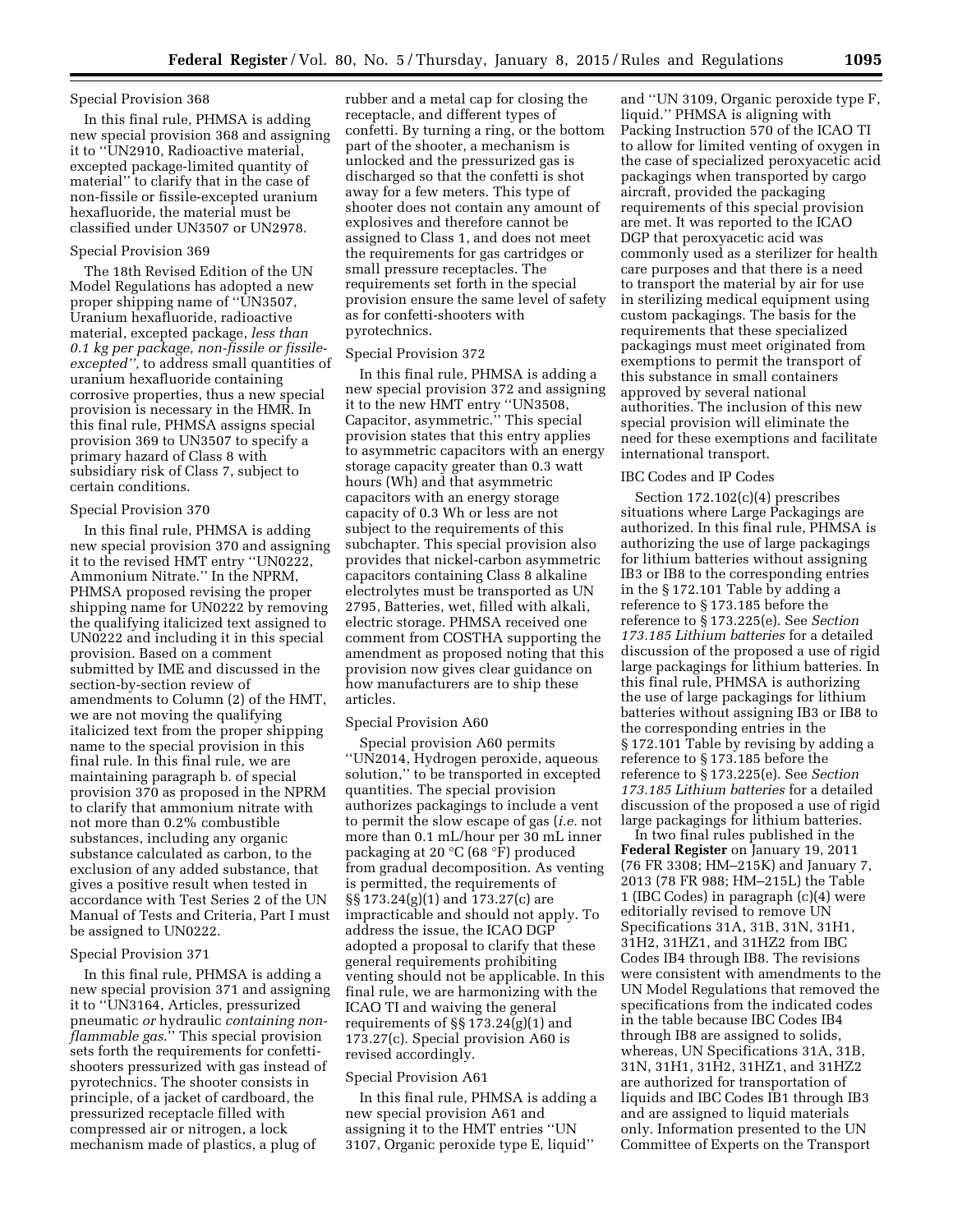of Dangerous Goods (UNCOE) in this last biennium indicated that the removal of the above UN Specifications from IBC Codes IB4 through IB8 has created a problem. Prior to implementation of these revisions, certain liquid IBC types were used to transport powdery solids and solids that become liquid under conditions of transport. These solids may be loaded and unloaded from the IBC in liquid form raising the question of whether the remaining IBCs, which are intended for gravity or pressure discharge, are appropriate. The UN sub-committee adopted a proposal to reinstate the IBCs that were previously authorized. In this final rule, we are harmonizing with the UN Model Regulations by revising the IBC Codes IB4 through IB8 in paragraph (c)(4), Table 1 (IBC Codes) to reinstate IBC's previously authorized.

A new IP Code 16 is added and assigned to UN3375. Consistent with international regulations, this special provision would authorize require IBCs of type 31A and 31N if approved by the Associate Administrator.

# Special Provision TP47

In this final rule, PHMSA is adding a new special provision TP47 and assigning it to the organometallic substance HMT entries UN3393 through UN3399. The special provision waives the 2.5 year internal inspection for portable tanks used for the transport of liquid and solid organometallic substances provided that the portable tank remains in the dedicated service of transporting organometallic substances. However, all other required 2.5 year inspections and tests would still be performed, as well as the full 5 year periodic test and inspection, which would include an internal inspection.

Before an internal inspection can be performed, the tank must be cleaned and purged. In this process, it is difficult to ensure that water, impurities, or contaminants introduced during cleaning are fully removed before organometallic substances are again introduced into the tank, which could potentially result in a dangerous reaction or have an effect on the purity of the product. Since these organometallic substances are fully compatible with and are not corrosive to the materials of construction used in such tanks, the likelihood that an internal inspection will reveal any corrosion, pitting or other deterioration of the tank is unlikely. To increase safety and avoid the risk of a dangerous reaction or product contamination the 2.5 year internal inspection is waived, provided the portable tank remains in the dedicated service of transporting

organometallic substances and the tank does exhibit damaged or corroded areas, leakage, or other conditions that indicate a deficiency in accordance with § 180.605(f). PHMSA received one comment from Dow Chemical in support of this special provision.

#### Section 172.204

This section describes the text that must be contained within the shipper's certification on a shipping paper. PHMSA received a comment from Gregory Sutherland noting that PHMSA did not propose in the NPRM to align the text with the requirements of the UN Model Regulations and the IMDG Code in Section 172.204(a)(2) to allow the shipper's certification to be either below or above the required elements of a shipping paper. PHMSA agrees that harmonizing provisions for shipper's certification placement and language, by providing the allowance to place the certification either below or above other required elements, is necessary to facilitate international commerce. As a result, PHMSA is adding a note following  $\S 172.204(a)(2)$  to allow substitution of the word ''below'' for the currently authorized ''above'' if appropriate.

# Section 172.315

In this final rule, PHMSA is revising the specifications for the limited quantity markings prescribed in § 172.315(a)(2) and (b)(2) to be consistent with the revised specifications in the UN Model Regulations. To promote uniformity and consistency with the UN Model Regulations we are allowing manufacturers and printers necessary time to produce markings that conform to the revised specifications, and to deplete supplies of existing markings. PHMSA is adding a transitional period to authorize a limited quantity marking that is in conformance with the requirements of the regulations in effect on December 31, 2014, to be used until December 31, 2016. PHMSA received one comment from DGAC noting that many packages, especially those containing consumer products, may be permanently marked with the limited quantity marking and remain in the distribution cycle for an extended period of time. DGAC recommended that a provision be added which authorizes limited quantity markings conforming to the current requirements and permanently affixed to a package to be authorized for the useful life of the package. PHMSA agrees that there may be packages or packagings marked for an indefinite period of time and is adding a new paragraph  $(a)(2)(ii)$  and  $(b)(2)(ii)$ 

to § 172.315 to read ''For domestic transportation, a packaging marked prior to January 1, 2017 and in conformance with the requirements of this paragraph in effect on December 31, 2014, may continue in service until the end of its useful life.''

# Section 172.317

To promote the uniformity of the ''Keep Away From Heat'' handling mark throughout the international transportation community, the ICAO Technical Instructions have adopted revisions to clarify and standardize the specifications for this hazard communications element. In this final rule, PHMSA is revising the specifications in § 172.317(b) to be consistent with the revised specifications in the ICAO TI. Thus, we are adopting provisions to allow manufacturers and printers necessary time to produce markings that conform to the revised specifications, and to deplete supplies of existing markings. We are also adopting a transitional period to authorize a ''Keep Away From Heat'' handling mark that is in conformance with the requirements of the regulations in effect on December 31, 2014, to be used until December 31, 2016. For domestic transportation, we are authorizing a packaging marked with a ''Keep Away From Heat'' handling mark prior to January 1, 2017 and in conformance with the requirements of the regulations in effect on December 31, 2014, to continue in service until the end of its useful life.

#### Section 172.322

In this final rule, PHMSA is clarifying in § 172.322(a)(2) and (b), that the marking requirements for marine pollutants are required unless otherwise provided for in the regulations.

In § 172.322(e), PHMSA is deleting the obsolete date of January 14, 2010 for the requirements for the marine pollutant mark.

To promote the uniformity of the marine pollutant mark throughout the international transportation community, the UN Model Regulations have adopted revisions to clarify and standardize the specifications for this hazard communications element. In this final rule, PHMSA is revising § 172.322(e) to be consistent with the revised specifications for this marking in the UN Model Regulations. We are also adopting a transitional period to authorize a marine pollutant mark that is in conformance with the requirements of the regulations in effect on December 31, 2014, to be used until December 31, 2016, so that manufacturers and printers will have the necessary time to deplete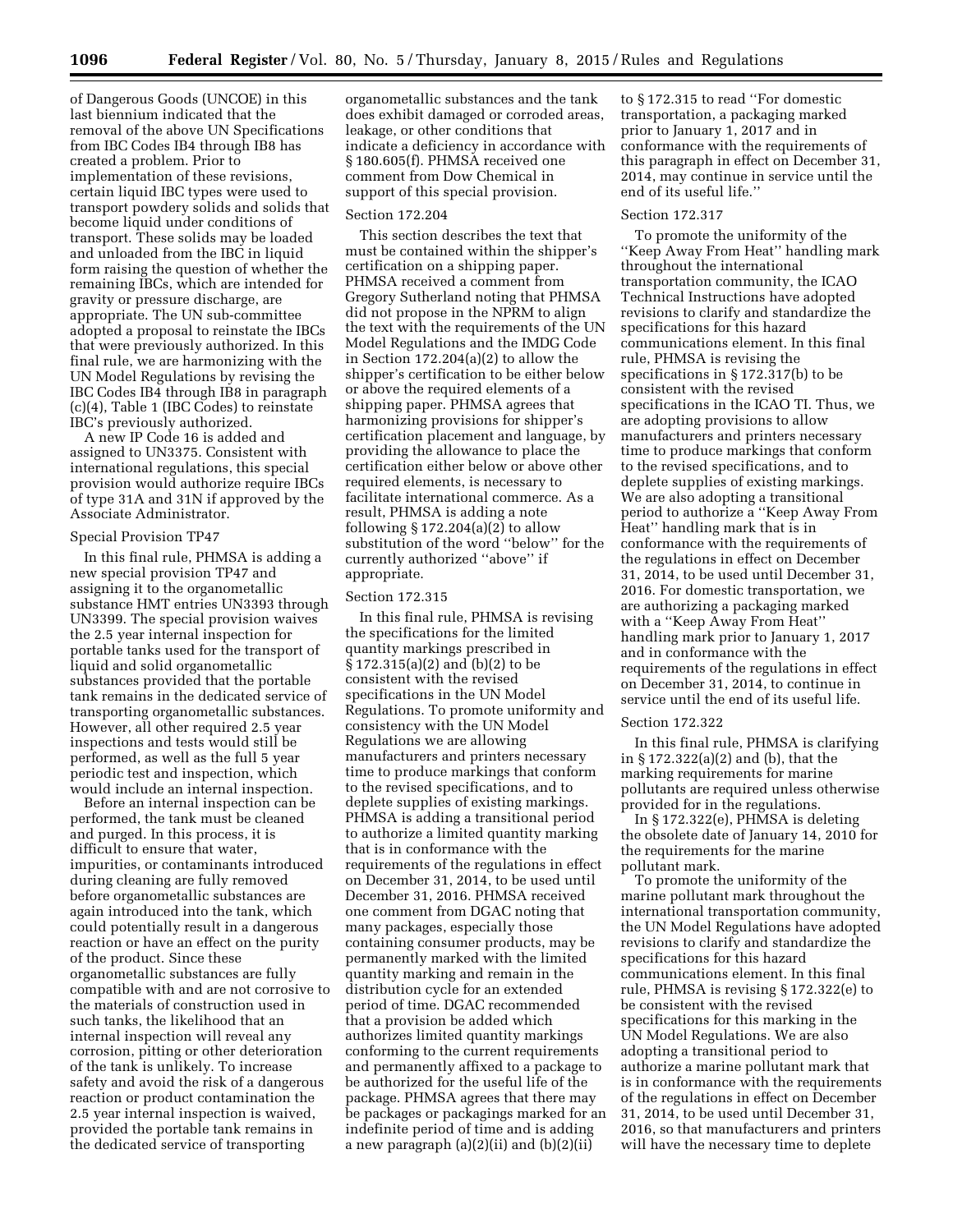existing supply and to produce markings that conform to the revised specifications. For domestic transportation, we are authorizing a packaging marked with a marine pollutant mark prior to January 1, 2017 and in conformance with the requirements of the regulations in effect on December 31, 2014, to continue in service until the end of its useful life.

#### Section 172.326

Section 172.326 prescribes marking requirements for portable tanks. PHMSA received a comment from Edward Altemos noting that in the NPRM PHMSA did not propose to harmonize this section with recent changes adopted into Amendment 37–14 of the IMDG Code. Amendment 37–14 of the IMDG Code adopted a reduced size proper shipping name exception for portable tanks having a capacity of less than 3,000 L (792.52 gallons). Prior to this amendment proper shipping name markings on all portable tanks were required to be at least 65 mm (2.5 inches) high. Mr. Atlemos requests PHMSA harmonize with the IMDG Code on this issue. PHMSA agrees and is amending paragraph (a) accordingly.

#### Section 172.327

To promote the uniformity of markings, in this final rule, PHMSA is revising and clarifying the specifications for the ''petroleum sour crude oil'' mark prescribed in § 172.327(a) to be consistent with the revised specifications for markings in the UN Model Regulations. Also, to allow manufacturers and printers necessary time to produce markings that conform to the revised specifications, and to allow for the depletion of supplies of existing markings, we are adopting a transitional period to authorize a ''petroleum sour crude oil'' mark that is in conformance with the requirements of the regulations in effect on December 31, 2014, to be used until December 31, 2016. For domestic transportation, we are authorizing a packaging marked with a ''petroleum sour crude oil mark'' prior to January 1, 2017 and in conformance with the requirements of the regulations in effect on December 31, 2014, to continue in service until the end of its useful life.

# Section 172.407

The UN Model Regulations have adopted revisions to clarify and standardize the specifications for labels to promote the uniformity of hazard communications labels throughout the international transportation community. In this final rule, PHMSA is revising § 172.407(c) to be consistent with UN

Model Regulations. In addition, PHMSA is revising (d)(2)(iii) that provides a color alternative for the symbol on the ORGANIC PEROXIDE LABEL to be consistent with the UN Model Regulations. Also to be consistent with the UN Model Regulations, and to allow manufacturers and printers necessary time to produce labels that conform to the revised specifications, and to allow for the depletion of supplies of existing labels, we are adopting a transitional period to authorize a label that is in conformance with the requirements of the regulations in effect on December 31, 2014, to be used until December 31, 2016.

PHMSA received one comment from DGAC noting that many packages may be permanently labeled and remain in service for an extended period of time. DGAC recommended that a provision be added which authorizes labels conforming to the current requirements and permanently affixed to a package to be authorized for the life of the package. PHMSA agrees that there may be packages or packagings labeled for an indefinite period of time and in response is adding a new paragraph (c)(1)(iv) to § 172.407 to read ''For domestic transportation, a packaging labeled prior to January 1, 2017 and in conformance with the requirements of this paragraph in effect on December 31, 2014, may continue in service until the end of its useful life.''

Finally, PHMSA is adding paragraph (d)(2)(iv) to permit, consistent with the UN Model Regulations, a FLAMMABLE GAS label to be displayed on cylinders and gas cartridges for liquefied petroleum gases, where the symbol may be shown in the background color of the receptacle if adequate contrast is provided.

# Section 172.512

The placarding requirements for freight containers and aircraft unit load devices are described in § 172.512. The reference in § 172.512(a)(3) to part 7; chapter 2, section 2.7 of the ICAO TI in this paragraph is inaccurate. This reference became inaccurate because part 7; chapter 2, section 2.7 of the ICAO TI now refers to replacement of labels, whereas section 2.8 refers to identification of unit load devices containing dangerous goods. PHMSA is revising this paragraph for the correct reference to cite part 7; chapter 2, section 2.8.

#### Section 172.519

The UN Model Regulations have adopted revisions to clarify and standardize the specifications for placards. In this final rule, PHMSA is revising the specifications for placards prescribed in § 172.519(c) to be consistent with the UN Model Regulations. Additionally, to allow manufacturers and printers necessary time to produce placards that conform to the revised specifications, and to allow for the depletion of supplies of existing placards, we are providing a transitional period. This transitional period authorizes a placard that is in conformance with the requirements of the regulations in effect on December 31, 2014, to be used until December 31, 2016. Finally, PHMSA realizes that in domestic transportation, numerous placards of a semi-permanent nature are in service. PHMSA is allowing, that for domestic transportation, a placard manufactured prior to January 1, 2017, in conformance with the requirements of the regulations in effect on December 31, 2014, may continue in domestic service until the end of its useful life provided the color tolerances are maintained and are in accordance with the display requirements of the subchapter.

# *Part 173*

# Section 173.2a

Section 173.2a outlines classification requirements for materials having more than one hazard. In this final rule, PHMSA is amending paragraph (a)(1) to note that shipments of ''UN3507, Uranium hexafluoride, radioactive material, excepted package, less than 0.1 kg per package'' are not required to apply the radioactive hazard as the primary hazard. This change is adopted to incorporate the transportation provisions for excepted packages of uranium hexafluoride adopted in the 18th Revised Edition of the UN Model Regulations, the IMDG Code and the ICAO TI.

# Section 173.3

The UN Model Regulations have adopted revisions to clarify and standardize the specifications for markings. In this final rule, PHMSA is revising the specifications for markings for salvage packagings prescribed in § 173.3(c)(3); salvage cylinders prescribed in § 173.3(d)(3); and prescribing requirements for the marking of the proposed large salvage packaging in § 173.3(f) to be consistent with the revised specifications for salvage packaging markings in the UN Model Regulations. Also, to be consistent with the UN Model Regulations, and to allow shippers necessary time to implement the new marking requirements, we are adopting a transitional period to authorize a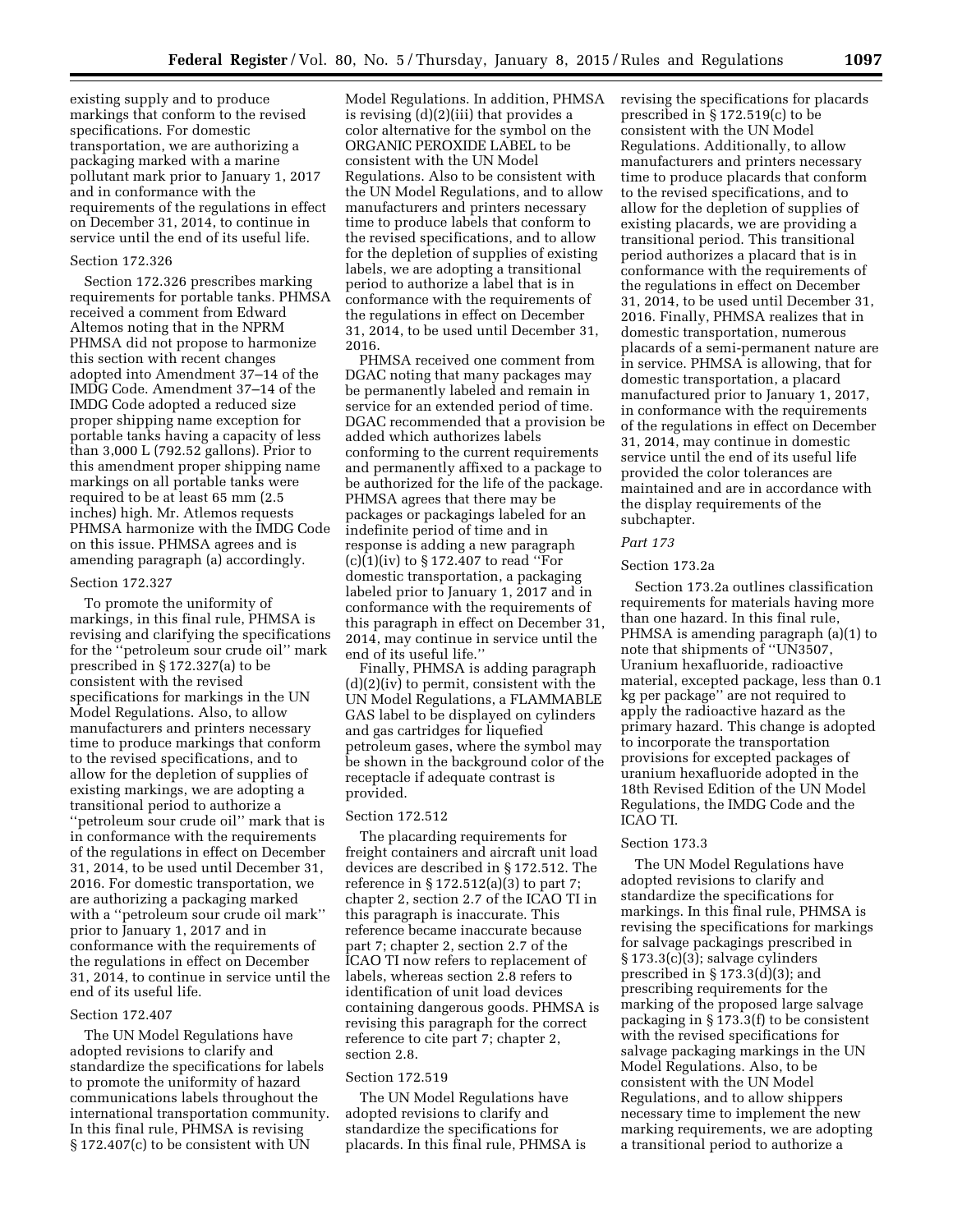marking that is in conformance with the requirements of the regulations in effect on December 31, 2014, to be used until December 31, 2016. PHMSA also realizes that salvage packagings and salvage cylinders are typically marked in a durable manner. PHMSA is authorizing, for domestic transportation, a salvage packaging or a salvage cylinder that is marked prior to January 1, 2017 in conformance with the requirements of the regulations in effect on December 31, 2014, to continue in service until the end of its useful life. PHMSA received one comment from RIPA supporting the transition period for ''already fabricated and durably marked salvage packagings,'' but requesting an additional transition year for embossed packagings. PHMSA notes however, that as is being adopted in this final rule a salvage cylinder that is marked prior to January 1, 2017 in conformance with the requirements of the regulations in effect on December 31, 2014, may continue in service until the end of its useful life.

Also PHMSA is adding a new paragraph (f) to § 173.3 authorizing and prescribing the use of large salvage packaging for all modes of transportation other than air. PHMSA received one comment from RIPA providing general support for the amendments as proposed.

# Section 173.4a

The UN Model Regulations have been revised to clarify and standardize the specifications for the marking of excepted quantities of packaged hazardous materials. In this final rule, PHMSA is revising § 173.4a(g)(2) to be consistent with the revised specifications for these markings in the UN Model Regulations. We are adding a transition period so that manufacturers and printers can produce markings that conform to the revised specifications, and deplete existing supplies. An excepted quantities marking that is in conformance with the requirements of the regulations in effect on December 31, 2014, can be used until December 31, 2016. For domestic transportation, we are authorizing a packaging marked with an excepted quantities marking prior to January 1, 2017 and in conformance with the requirements of the regulations in effect on December 31, 2014, to continue in service until the end of its useful life.

# Section 173.9

In this final rule, PHMSA is revising the specifications for the fumigant marking prescribed in § 173.9(e) to be consistent with the revised specifications for these markings in the

UN Model Regulations. Also consistent with the UN Model Regulations, to allow manufacturers and printers necessary time to produce markings that conform to the revised specifications, and to allow for the depletion of supplies of existing markings, we are authorizing a transitional period to authorize a fumigant marking that is in conformance with the requirements of the regulations in effect on December 31, 2014, to be used until December 31, 2016.

#### Section 173.11

In this final rule, PHMSA is adding a new § 173.11 that provides exceptions to the regulations for certain light bulbs containing hazardous materials based on their transport conditions, the quantity of hazardous materials contained in each light bulb or package, and the type of packaging. This new section is consistent with newly adopted provisions in the UN Model Regulations. In the NPRM, PHMSA proposed using the term ''lamp'' in this section for consistency with the language contained in the UN Model Regulations. However, a reference to ''light bulbs'' remained in § 173.307(a)(6). PHMSA received one comment from Alaska Airlines noting that this may be confusing for shippers and suggested defining the terms lamp and light bulb. We agree that using both of these terms may be confusing; however we do not believe there is a need for defining these two terms as they apply to the same commodity. Therefore, in this final rule, PHMSA is revising the language in § 173.11 and § 173.307 to include the term ''lamp'' in association with ''light bulb.''

#### Section 173.24

In this final rule, PHMSA is revising § 173.24 to authorize the use of supplementary packagings within an outer packaging (*e.g.,* an intermediate packaging or a receptacle inside a required inner packaging) in addition to what is required by the regulations provided all applicable requirements are met and, if appropriate, suitable cushioning is used to prevent movement within the packaging. This revision is consistent with newly adopted provisions in the UN Model Regulations. PHMSA received one comment from Veolia requesting clarification that the newly proposed requirement under § 173.24(c)(2) for the use of ''appropriate suitable cushioning'' is only required when movement of the inner receptacles within the outer packaging would result in breakage of the inner receptacles during transportation. PHMSA has

revised  $\S 173.24(c)(2)$  to clarify that appropriate suitable cushioning is only required when necessary.

# Section 173.25

To promote the uniformity of markings, the UN Model Regulations have been revised to clarify and standardize the specifications for the overpack marking. In this final rule, PHMSA is revising § 173.25(a)(4) to be consistent with the revised specifications for these markings in the UN Model Regulations. Also consistent with the UN Model Regulations, to allow manufacturers and printers necessary time to produce markings that conform to the revised specifications, and to allow for the depletion of supplies of existing markings, we are adopting a transitional period to authorize an overpack marking that is in conformance with the requirements of the regulations in effect on December 31, 2014, to be used until December 31, 2016. For domestic transportation, we are authorizing an overpack marked with an overpack marking prior to January 1, 2017 and in conformance with the requirements of the regulations in effect on December 31, 2014, to continue in service until the end of its useful life. PHMSA received one comment from RIPA providing general support for this amendment.

#### Section 173.62

Consistent with the UN Model Regulations, in this final rule, PHMSA is revising § 173.62 relating to specific packaging requirements for explosives as follows:

In paragraph (b), in the Explosives Table, the entry for UN0222 is revised to expand the packaging authorizations to include Packing Instruction 117 in addition to the existing Packaging Instructions 112(b) and 112(c).

In paragraph (c), in the Table of Packing Methods, Packing Instruction 116 is revised to delete provision 5, which states that woven plastic bags (5H2 or 5H3) must be used only for UN 0082, 0241, 0331 and 0332. Packing Instruction 117 is revised to add provision 5 which states, ''For UN0222, when other than metal or rigid plastics IBCs are used, they must be offered for transportation in a closed freight container or a closed transport vehicle.''; and provision 6 which states, ''For UN0222, flexible IBCs must be siftproof and water-resistant or must be fitted with a sift-proof and waterresistant liner.'' Packing Instructions 131 and 137 are revised to expand the authorization for outer packagings to include solid plastic boxes (4H2).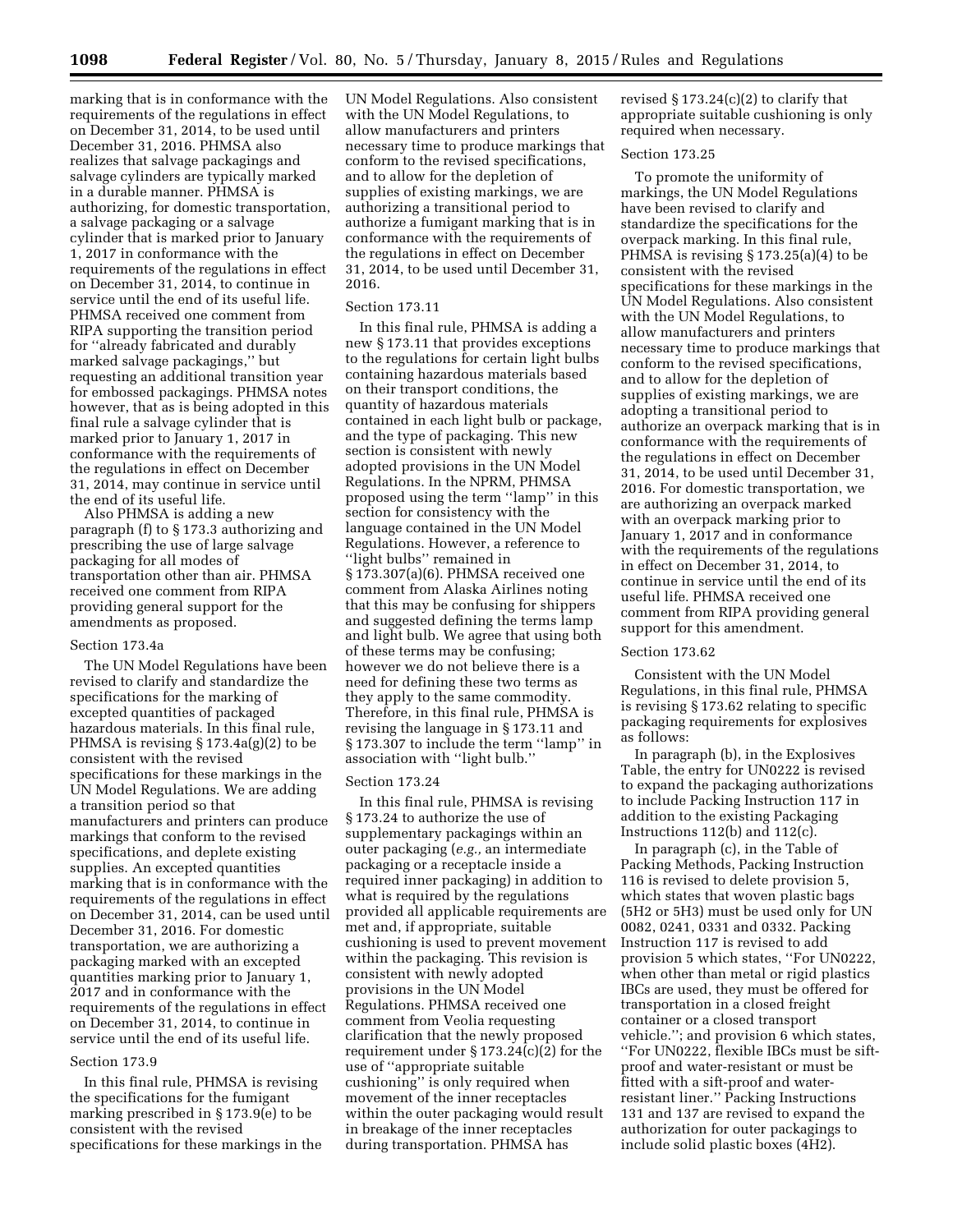# Section 173.115

Section 173.115 prescribes the definitions for Class 2 materials. In this final rule a new paragraph (m) is added to define the term ''Adsorbed gas.'' The term means a gas which when packaged for transport is adsorbed onto a solid porous material resulting in an internal receptacle pressure of less than 101.3 kPa at 20 °C and less than 300 kPa at 50 °C.

Currently the HMR do not prescribe requirements for the transport of adsorbed gases. In this final rule, PHMSA is adopting various transportation requirements for adsorbed gases. Therefore in this final rule we are adopting the above definition of an adsorbed gas based on the definition found in the 18th Revised Edition of the UN Model Regulations, the IMDG Code and the ICAO TI.

# Section 173.121

Section 173.121 prescribes the requirements for the selection of packing groups for Class 3 flammable liquids. Paragraph (b) of this section describes the criteria for inclusion of viscous Class 3 materials in Packing Group III. Paragraph (b)(1)(ii) currently states that the mixture cannot contain any substances with a primary or subsidiary risk of Division 6.1 or Class 8. In this final rule, PHMSA is revising paragraph (b)(1)(ii) to clarify that a mixture or any separated solvent cannot contain any substances with a primary or subsidiary risk of Division 6.1 or Class 8. This change is consistent with the current language in the 18th Revised Edition of the UN Model Regulations, the IMDG Code and the ICAO TI.

## Section 173.127

In this final rule, PHMSA is revising § 173.127(a) to authorize an alternative test for assigning packing groups to Division 5.1 oxidizing solids. The test is in addition to the currently authorized test using potassium bromate/cellulose mixture. The alternative test uses calcium peroxide as a reference substance which is neither carcinogenic nor as acutely toxic as potassium bromate. In addition, the alternative test replaces the highly subjective visual determination of the burning time with a gravimetric determination of the burning rate. This change is consistent with the test adopted into the UN Model Regulations.

#### Section 173.151

Section 173.151 provides exceptions for Class 4 hazardous materials. In this final rule, PHMSA is revising paragraph (b) to replace a pre-existing paragraph (b)(2) relating to exceptions for charcoal

briquettes (NA1361) that was inadvertently deleted in the final rule dated January 7, 2013 (HM–215K; 78 FR 1101).

## Section 173.161

Section 173.161 prescribes packaging requirements for chemical kits and first aid kits that contain small amounts of hazardous materials. Paragraph (b)(2) contains the requirement that ''The packing group assigned to the chemical kit and first aid kit as a whole must be the most stringent packing group assigned to any individual substance in the kit . . .'' This requirement creates problems for shippers and air transport acceptance personnel because it does not specify what must be shown for the packing group on the shipping paper, or what packaging standard must be applied to kits containing hazardous materials to which no packing group is assigned. In this final rule, PHMSA is revising paragraph (b)(2) to require that for kits containing only hazardous materials to which no packing group is assigned, a packing group need not be indicated on the shipping paper although such packagings shall meet the Packing Group II performance level. PHMSA received one comment from UPS providing full support for the amendments as proposed.

#### Section 173.164

Section 173.164 prescribes requirements for the transportation of Mercury (metallic and articles containing mercury). In this final rule, PHMSA is eliminating the existing exception for lamps containing mercury in paragraph (a)(5) since this exception will be covered in the new § 173.11 relating to exceptions for shipment of light bulbs containing hazardous materials.

#### Section 173.166

Section 173.166 prescribes requirements for the transportation of air bag inflators, air bag modules and seat-belt pretensioners, UN3268 and UN0503. Due to technological developments, new safety devices for vehicles are becoming available. The devices include pyromechanical devices that meet the definition of a hazardous material but are not accurately described by the proper shipping names Air bag inflators, Air bag modules, or Seat-belt pretensioners. The proper shipping name for these devices has been revised in the UN Model Regulations to ''Safety devices, *electrically initiated*'' for UN 3268 and ''Safety devices, pyrotechnic'' for UN0503. Consistent with the UN Model Regulations, PHMSA is adopting these

revised proper shipping names and revising § 173.166 to adopt the term ''Safety Devices'' for these items. An entry for the existing proper shipping name ''Air bag inflators, or Air bag modules, or Seat-belt pretensioners'' has been left in the § 172.101 Hazardous Materials Table to direct the reader to the new proper shipping names ''Safety devices, *electrically initiated*'' and ''Safety devices, pyrotechnic.'' PHMSA received multiple comments (Takata, Autoliv, TRW Automotive, and COSTHA) supporting the inclusion of new proper shipping names for ''Safety devices.''

The current § 173.166(b)(1)(iv) provides that under certain conditions a Class 9 (UN3268) air bag inflator, air bag module, or seat-belt pretensioner design is not required to be submitted to the Associate Administrator for approval or assigned an EX number. In the NPRM, PHMSA proposed not extending this exception to all Class 9 safety devices and maintaining this exception only for air bag inflators, air bag modules, and seat-belt pretensioners. All other types of safety devices, such as pyromechanical devices, that are candidates for Class 9 must be submitted to the Associate Administrator for approval. Takata, Autoliv, TRW Automotive, and COSTHA provided comments opposing PHMSA's proposal to not extend this exception to all ''Safety, devices.'' A summary of the commenters' positions follows:

• Employees who prepare shipping papers will have a difficult task to determine when an EX number is or is not required to be contained on the shipping paper, and training for this requirement by January 1, 2015 will be difficult to achieve.

• Automated software used to prepare shipping papers for hazardous materials will not be capable of differentiating between air bag inflators, air bag modules, seat-belt pretensioners and all other Class 9 (UN3268) safety devices. Software programs are written to either require an EX number or not require an EX number for UN3268 (Class 9) devices.

• Carriers are not capable of determining when a Class 9, UN3268 ''Safety Device'' does or does not require an EX number on the shipping papers.

• PHMSA approved explosives test labs will witness testing of Safety Devices, other than air bag inflators, air bag modules and seat-belt pretensioners, to determine proper classification. The devices will either pass criteria for classification as Class 9 (UN3268), Class 1.4G (UN0503) or they will fail to obtain classification as a Safety Device. There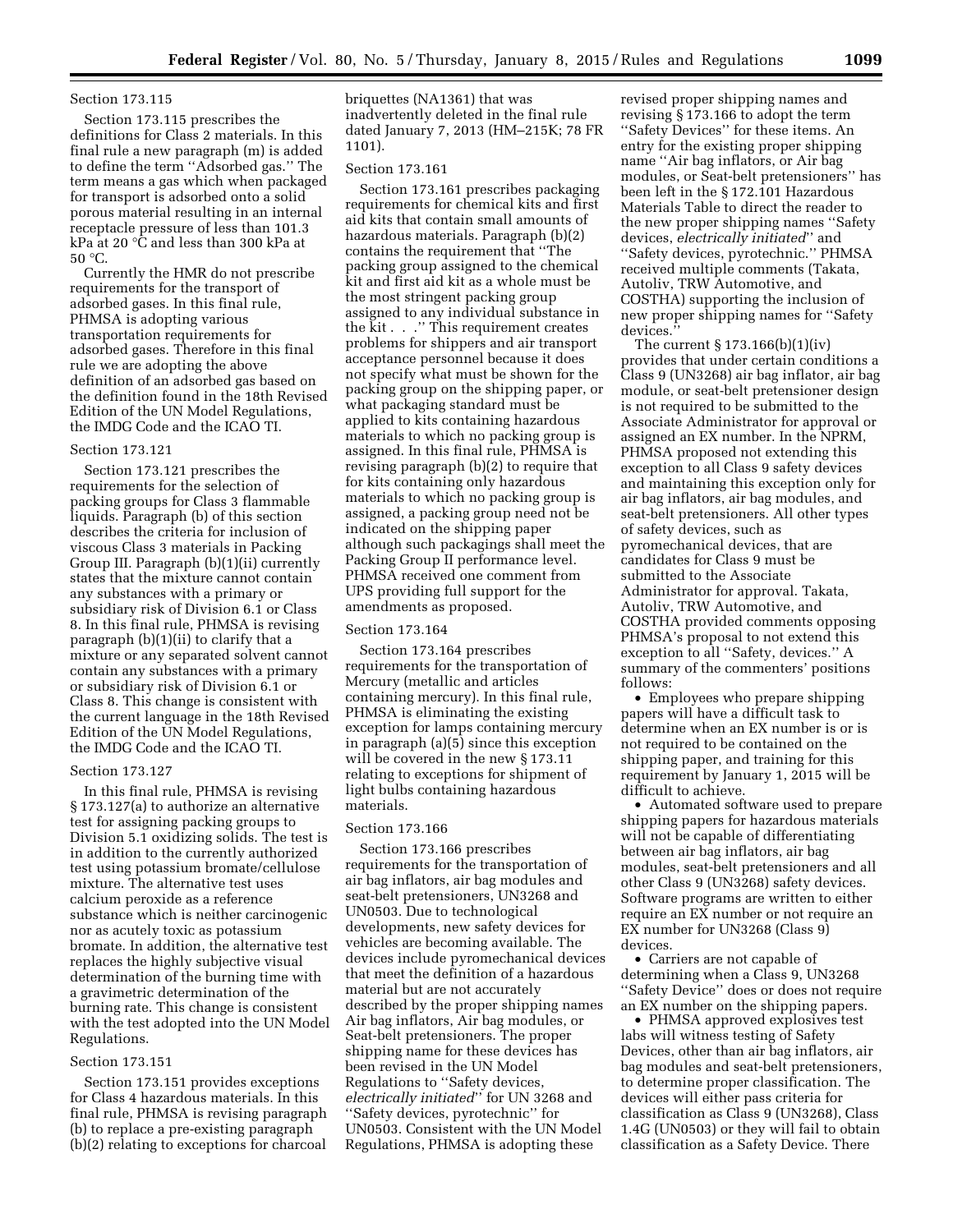will be no increased risk to safety based on the explosives examiner's classification determination.

• The new Safety Devices, other than air bag inflators, air bag modules and seat-belt pretensioners, have already been manufactured and shipped for several years, but with classifications such as Class 1.4S (UN0323) or ''Not regulated as a Class 1 Explosive''. These devices typically contain significantly lower amounts of pyrotechnics, and therefore pose less risk to safety when shipping and handling. The commenters are not aware of any incidents or accidents involving these devices.

• Adding the requirement for certain Safety Devices to be submitted to PHMSA for approval and an EX number will add to PHMSA's approval workload. Current processing time for approvals is 180 to 200 days. This delay in bringing new products to market will hurt U.S. manufacturers and carriers because new products will be sourced to other nations.

As noted in the proposed rule, the three items currently excepted have a long history of safety in their design and manufacture. New devices do not yet have such an established safety history. PHMSA, in the interest of safety, is limiting use of the exception to articles and devices currently authorized under the exception. PHMSA is not opposed to reexamining the exception from Associate Administrator approval for all safety devices, once a sufficient number of these new devices have been evaluated and the data provides assurance that an appropriate level of safety is maintained. PHMSA is however excepting these new types of safety devices classified as Class 9 materials from the requirement to mark the EX number on shipping papers and packages by revising § 173.166(c)(2). This revision addresses the commenters concerns about the ability for carriers and downstream offerors to know when a safety device classified as a Class 9 material does or does not require an EX number to be indicated on documentation or packages.

Additionally, in this final rule, PHMSA is adding a new paragraph (d)(5) to § 173.166 to permit the continued transportation of an air bag inflator, air bag module, or seat-belt pretensioner that was classed and approved for transportation prior to January 1, 2015 under the terms of the existing approval, using the proper shipping name ''Safety Devices'' or ''Safety Devices, Pyrotechnic'' as appropriate.

PHMSA received a comment from COSTHA noting potential logistical problems ensuring that all packages,

either currently in transportation or in storage awaiting further offering in transportation, are both marked and described with the new proper shipping names ''Safety devices'' or ''Safety devices, pyrotechnic'' as appropriate. COSTHA notes that while the majority of shippers of these devices are transitioning to the new authorized shipping names for documentation purposes, ensuring proper shipping name markings on packages are consistent with the new shipping names may prove difficult. COSTHA asks for a transitional period for packages containing ''Air bag inflators'', ''Air bag modules'', and ''Seat-belt pretensioners'' allowing them to be marked with previously authorized proper shipping names while shipping papers would indicate the new proper shipping names as proposed in the NPRM.

PHMSA agrees that this situation may occur, and in this final rule PHMSA is adding a new paragraph (d)(6) to § 173.166 to permit until January 1, 2016, the domestic transportation by highway, rail, and vessel of packages containing ''Air bag inflators'', ''Air bag modules'', or ''Seat-belt pretensioners'' that are marked or documented either with a previously authorized proper shipping name (Air bag inflators, Air bag modules, or Seat-belt pretensioners) for these articles; or with the appropriate new proper shipping name authorized under this rulemaking (Safety devices or Safety devices, pyrotechnic). This exception can be applied in part or in whole. Packages may be marked with a previously authorized proper shipping name (*e.g.*, Air bag inflators) and declared on shipping papers with a proper shipping name authorized under this rulemaking (*e.g.*, Safety devices). Conversely, packages may be marked with a proper shipping name authorized under this rulemaking (*e.g.*, Safety devices) and declared on shipping papers with a previously authorized proper shipping name (*e.g.*, Air bag inflators). It is also important to note that in accordance with the January 1, 2016 delayed compliance date of this rulemaking, packages that are both marked and declared using a proper shipping name in effect on December 31, 2014 may continue to be offered for transport and transported until January 1, 2016.

#### Section 173.167

Section 173.167 prescribes the requirements for consumer commodities intended for air transportation. In this final rule, PHMSA is revising the drop test requirements in (a)(4) by including the criteria for passing the test. A completed consumer commodity

package will be considered to have passed the drop test if the outer packaging does not exhibit any damage liable to affect safety during transport and there is no leakage from the inner packaging(s).

#### Section 173.176

This section addresses capacitors by prescribing the testing, marking, safety, and packaging requirements for electric double layer capacitors with energy storage capacity greater than 0.3 watt hours (Wh). In this final rule, PHMSA is revising § 173.176 to include provisions for asymmetric capacitors in accordance with the new HMT entry ''UN3508, Capacitor, asymmetric *(with an energy storage capacity greater than 0.3Wh)*.'' In addition, paragraph (a)(5) presently requires that capacitors must be marked with the energy storage capacity in Wh. Many pre-existing capacitors do not have Wh marking and are not permitted to be transported even when all other requirements of this section are met. PHMSA is amending paragraph (a)(5) to require that the Wh marking is required for non-asymmetric capacitors manufactured after December 31, 2013 and for asymmetric capacitors manufactured after December 31, 2015.

# Section 173.181

This section prescribes the non-bulk packaging requirements applicable to pyrophoric liquids. On January 7, 2013, PHMSA published final rule PHMSA– 2012–0027 (HM–215L) [78 FR 987] to maintain alignment with international standards by incorporating various amendments, including changes to proper shipping names, hazard classes, packing groups, special provisions, packaging authorizations, air transport quantity limitations, and vessel stowage requirements. In that final rule, PHMSA revised paragraphs (b) and (c) to add authorized packagings for these materials. Paragraphs (c)1–3 were inadvertently deleted due to an incorrect amendatory instruction and in this final rule, PHMSA is placing paragraphs (c)1–3 back into § 173.181 as they were prior to the publication of HM–215L.

#### Section 173.185

In this final rule, PHMSA is adding paragraph (b)(6) and revising paragraph(f)(3) to authorize and prescribe the use of a large packaging for a single large lithium battery or a battery contained in equipment. This authorization does not include transportation by aircraft. The addition of this packaging type into this section is consistent with provisions for lithium batteries in the UN Model Regulations.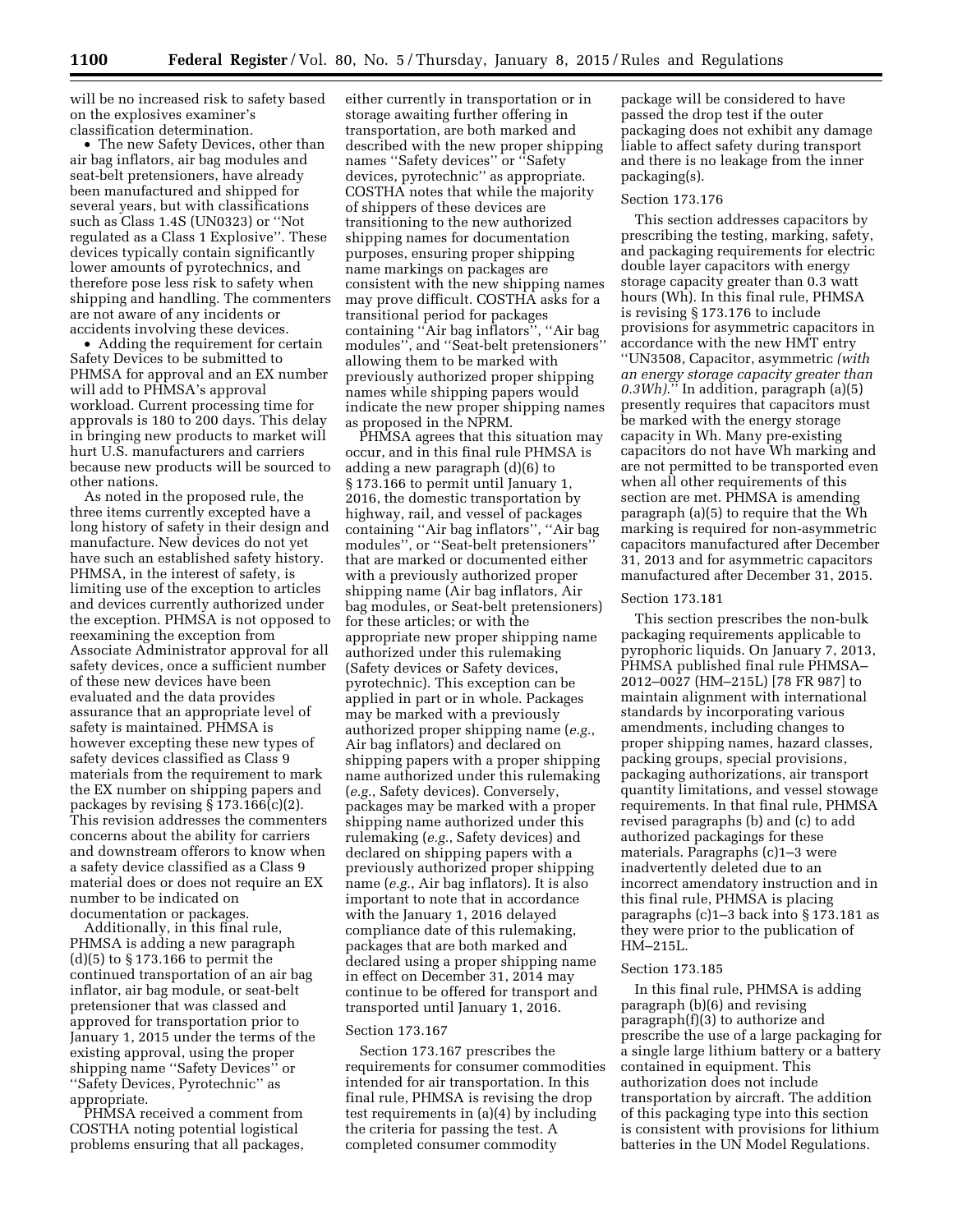PHMSA received one comment from COSTHA in support of this proposal.

The ICAO DGP took a decision during the most recent biennium to remove the alternative written documentation option in Section IB of ICAO TI Packing Instructions 965 and 968 and instead require a standard transport document (shipping paper). Section IB is applicable to packages that exceed the number or quantity (mass) limits for smaller lithium batteries in Section II of Packing Instructions 965 and 968, thus excepting such packages from specification packaging requirements when containing no more than 2.5 kg of lithium metal cells or batteries or 10 kg of lithium ion cells or batteries per package. As this revision will appear in the 2015–2016 Edition of the ICAO TI, in this final rule PHMSA is amending paragraph (c)(4)(v) to require a shipping paper for these packages containing no more than 2.5 kg of lithium metal cells or batteries or 10 kg of lithium ion cells or batteries per package. PHMSA sought input as to the costs and benefits of harmonizing the provisions of the HMR with the provisions of the ICAO Technical Instructions by requiring shipping papers as opposed to alternative documentation. PHMSA also solicited comments on the costs and benefits of maintaining a domestic difference within the HMR to continue to allow the use of the alternative documentation in lieu of a shipping paper as required by the ICAO Technical Instructions. PHMSA received comments from UPS and Alaska Airlines concerning removal of the alternative document. UPS supported our proposed change to the documentation requirement for packages containing smaller lithium batteries transported in accordance with § 173.185(c)(4)(v). UPS also commented that the proposal to introduce a shipping paper requirement for shipments offered under § 173.185(c)(4)(v) could be interpreted to conflict with the statement in the preceding paragraph § 173.185(c) that such shipments are excepted from the requirements in subparts C through H of part 172. UPS suggests that § 173.185(c) should be clarified in this regard. We agree clarification is warranted. Alaska Airlines commented that they would like to see increased harmonization between the 49 CFR and ICAO TI with regard to the documentation required while stating there is no reason to deviate from the ICAO TI. We agree, and note that the amendments proposed do provide for such consistency.

Taking into account the comments from Alaska Airlines, PHMSA confirmed that the proposed

documentation amendments do align with the requirements of the ICAO TI. However, in this final rule PHMSA is revising  $\S 173.185(c)(4)(v)$  as suggested by UPS for clarity. This editorial amendment will clarify that packages offered in accordance with § 173.185(c)(4)(v) are subject to the shipping paper requirements of subpart C of Part 172.

At the April 2014 meeting, the ICAO Working Group on Lithium Batteries, forbade the shipment of lithium metal cells and batteries as cargo on passenger aircraft with the exception of lithium metal cells and batteries packed with or contained in equipment not exceeding 5 kg net weight. This prohibition of lithium metal batteries as cargo on passenger aircraft is consistent with current HMR requirements. As a consequence to this prohibition, Section II of Packing Instruction 968 in the ICAO TI was amended to require shipments of small lithium metal cells and batteries to display the ''CARGO AIRCRAFT ONLY'' label where previously only a lithium battery handling marking was required. Presently under the HMR, a package containing such lithium metal cells or batteries as provided in  $§ 173.185(c)(1)(iii)$ , is required to be marked ''PRIMARY LITHIUM BATTERIES—FORBIDDEN FOR TRANSPORT ABOARD PASSENGER AIRCRAFT'' or ''LITHIUM METAL BATTERIES—FORBIDDEN FOR TRANSPORT ABOARD PASSENGER AIRCRAFT.'' In this final rule, PHMSA is providing an alternative to the existing marking requirement in  $\S 173.185(c)(1)(iii)$  with the option to display a ''CARGO AIRCRAFT ONLY'' label. This allowance to either utilize the current marking or the ''CARGO AIRCRAFT ONLY'' label provides shippers with the flexibility to utilize supplies of preprinted markings or packagings, while also allowing shippers to transition to the use of the ''CARGO AIRCRAFT ONLY'' if desired.

PHMSA received comments from UPS and COSTHA in support of the proposal. UPS also commented that the provision in this paragraph excepting lithium metal cells or batteries packed with or contained in equipment in quantities ''less than 5 kg net weight'' from the  $\S 173.185(c)(1)(iii)$  marking requirement differs slightly in wording from the current ICAO TI and previous requirements of the HMR. In this final rule, PHMSA is revising  $\S 173.185(c)(1)(iii)$  as proposed in the NPRM with an additional editorial revision to clarify that lithium metal cells or batteries packed with or contained in equipment in quantities

''not exceeding'' as opposed to ''less than'' 5 kg net weight are not subject to the marking or ''CARGO AIRCRAFT ONLY'' label requirement. This provides editorial consistency with the provisions of the ICAO TI.

#### Section 173.199

In this final rule, PHMSA is revising the specifications for the Category B infectious substance marking in § 173.199(a)(5) to be consistent with the revised specifications for these markings in the UN Model Regulations. Also consistent with the UN Model Regulations, to allow manufacturers and printers necessary time to produce markings that conform to the revised specifications, and to allow for the depletion of supplies of existing markings, we are adopting a transitional period to authorize a Category B infectious substance marking that is in conformance with the requirements of the regulations in effect on December 31, 2014, to be used until December 31, 2016. For domestic transportation, we are authorizing a packaging marked with a Category B infectious substance marking prior to January 1, 2017 and in conformance with the requirements of the regulations in effect on December 31, 2014, to continue in service until the end of its useful life.

# Section 173.225

This section prescribes packaging requirements and other provisions for organic peroxides. In this final rule, PHMSA is revising the Organic Peroxide Portable Tank Table in paragraph (g). PHMSA is revising the entry in the second column of the table pertaining to the hazardous material ''Peroxyacetic acid, distilled, stabilized, not more than 41%'' to include a Note 1, that a ''Corrosive'' subsidiary risk placard is required.'' The adoption of this requirement is consistent with the requirements in the UN Model Regulations.

# Section 173.231

Currently, the § 172.101 HMT Column (8B) packaging authorization for Ammonium nitrate emulsion, suspension, or gel, UN3375, directs the reader to § 173.214 which requires that packagings and methods of shipment must be approved by the Associate Administrator prior to the first shipment. In this final rule, PHMSA is adding a new § 173.231 titled ''Ammonium nitrate emulsion, suspension, or gel'' and assigning this section to UN3375 to authorize and prescribe the use of non-bulk packagings for this material. The requirements of the new section are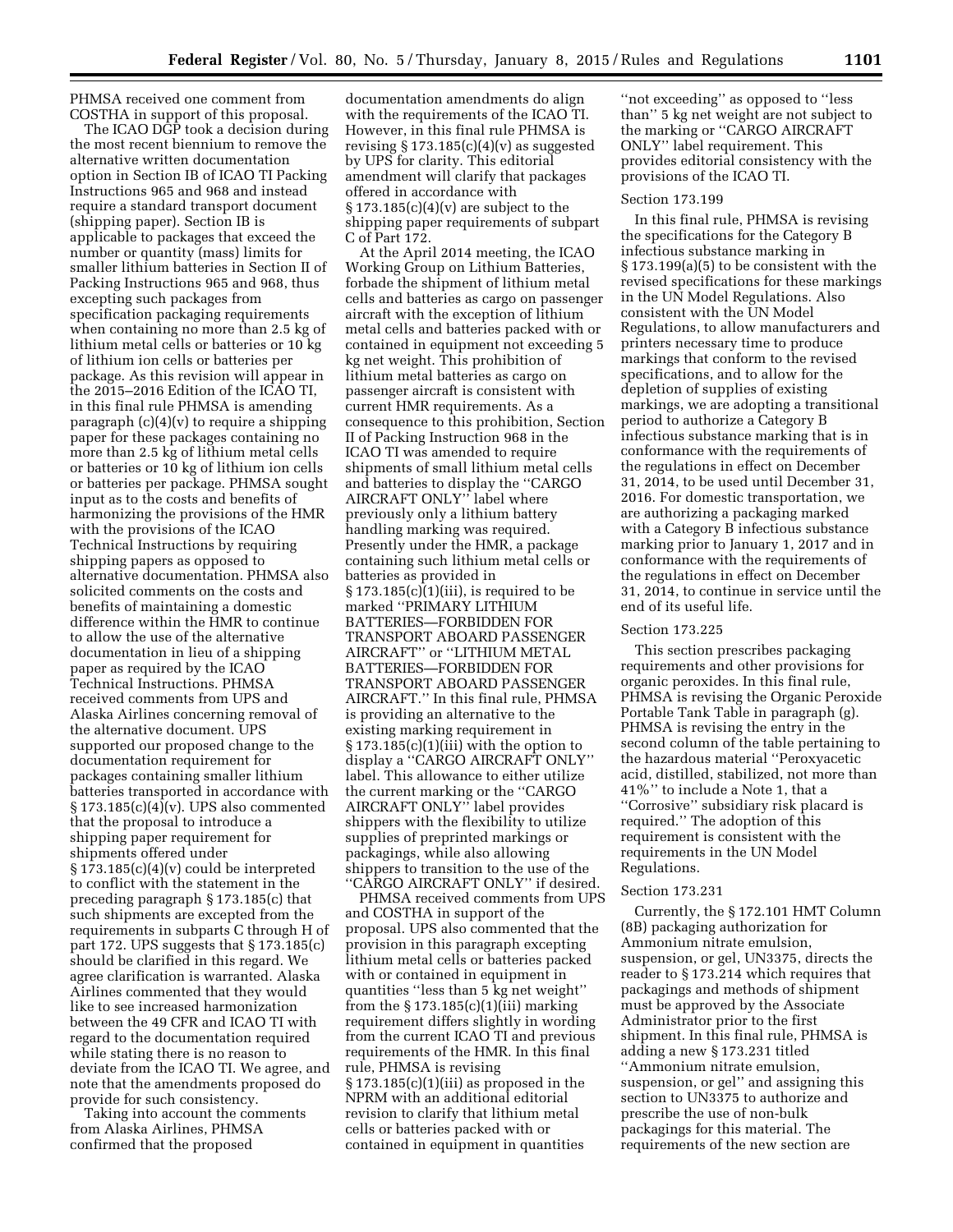consistent with the requirements in the UN Model Regulations.

# Section 173.251

Currently, the § 172.101 HMT Column (8C) packaging authorization for Ammonium nitrate emulsion, suspension, or gel, UN3375, directs the reader to § 173.214 which requires that packagings and method of shipment must be approved by the Associate Administrator prior to the first shipment. In this final rule, PHMSA is adding a new § 173.251 titled ''Bulk packaging for ammonium nitrate emulsion, suspension, or gel'' and assigning this section to UN3375 to authorize and prescribe the use of IBC's for this material. The requirements of the new section are consistent with the requirements in the UN Model Regulations.

# Section 173.301b

In this final rule, PHMSA is revising paragraph (c) relating to pressure receptacle valve requirements to include that a valve manufactured on or before December 31, 2008, conforming to the requirements in ISO 10297:1999 is authorized. This proposed revision is consistent with the requirements in the UN Model Regulations. The redesignation of several paragraphs in § 178.71 requires an amendment to paragraph (g) of § 173.301b. The current reference for marking requirements for cylinders manufactured in accordance with the requirements for underwater use direct the user to  $\S 178.71(0)(17)$ . This citation is incorrect prior to the publication of this rule and should have been (p)(18). With the redesignation of § 178.71(p) as paragraph (q), this reference is being changed to  $§ 178.71(q)(18).$ 

#### Section 173.302

In this final rule, PHMSA is adopting the new UN Model Regulation requirements for the transportation of adsorbed gases in cylinders. This section specifies requirements for the filling of cylinders with non-liquefied (permanent) compressed gases. PHMSA is amending the title of this section and paragraph (a) to include and specify requirements for the transportation of adsorbed gases.

# Section 172.302c

In this final rule, PHMSA is adding a new § 173.302c to adopt the new authorization in the UN Model Regulations for the transportation of adsorbed gases in UN pressure receptacles. The adoption of these requirements into this new section is

consistent with the requirements in the UN Model Regulations.

#### Section 173.307

Section 173.307 provides exceptions from the regulations for compressed gases. In this final rule, PHMSA is revising paragraph (a)(5) relating to manufactured articles or apparatuses to clarify that the exception for manufactured articles does not include light bulbs. The exceptions for light bulbs are contained in the new § 173.11 relating to exceptions for shipment of light bulbs containing hazardous materials. Also, we are revising paragraph (a)(6) relating to light bulbs to clarify that the exceptions do not apply to light bulbs as described in the new § 173.11 relating to exceptions for shipment of light bulbs containing hazardous materials.

#### Section 173.309

Section 173.309 prescribes requirements for fire extinguishers. In this final rule, we are adding a new introductory paragraph describing fire extinguisher types authorized for transport in accordance with this section and covered by the HMT entry ''UN1044, Fire extinguishers.'' PHMSA received one comment from UPS providing general support for the proposed amendments as proposed.

# Section 173.403

Consistent with the UN Model regulations, in this final rule, PHMSA is revising two definitions in § 173.403 relating to the transportation of Class 7 (Radioactive Materials). ''Exclusive Use'' is revised to clarify that it also applies to the shipment of the load and that exclusive use only applies when compliance is required by the regulations. ''Freight Container'' is revised to eliminate the requirement that a ''small freight container'' has one outer dimension less than 1.5 m (4.9 feet).

# Section 173.415

Section 173.415 authorizes Type A packages for the transport of Class 7 (radioactive) materials. In this final rule, PHMSA is amending paragraph (d) to reflect the incorporation by reference (IBR) of the IAEA Regulations for the Safe Transport of Radioactive Material, SSR–6 2012 Edition. Please see the Section-by-Section Review under § 171.7 for a discussion of the incorporation by reference.

#### Section 173.416

Section 173.416 authorizes Type B packages for the transport of Class 7 (radioactive) materials. In this final rule, PHMSA is amending paragraph (b) to reflect the incorporation by reference (IBR) of the IAEA Regulations for the Safe Transport of Radioactive Material, SSR–6 2012 Edition. Please see the Section-by-Section Review under § 171.7 for a discussion of the incorporation by reference.

#### *Section 173.417*

Section 173.417 authorizes fissile materials packages for the transport of Class 7 (radioactive) materials. In this final rule, PHMSA is amending paragraphs (a)(1)(iii) and (b)(2) to reflect the incorporation by reference (IBR) of the IAEA Regulations for the Safe Transport of Radioactive Material, SSR– 6 2012 Edition. Please see the Sectionby-Section Review under § 171.7 for a discussion of the incorporation by reference.

#### Section 173.420

Section 173.420 prescribes the transport conditions for uranium hexafluoride. In this final rule, PHMSA is amending this paragraph to note that fissile-excepted shipments less than 0.1 kg may be offered under UN3507. These requirements align with IAEA SSR–6 requirements, while maintaining general packaging requirements from §§ 173.24 and 173.24a.

#### Section 173.435

Section 173.435 provides a table of  $A_1$ and A2 values for radionuclides for Class 7 (radioactive) materials. In this final rule, PHMSA is amending note a to the table to reflect the incorporation by reference (IBR) of the IAEA Regulations for the Safe Transport of Radioactive Material, SSR–6 2012 Edition. Please see the Section-by-Section Review under § 171.7 for a discussion of the incorporation by reference.

#### Section 173.466

Section 173.466 specifies additional tests for Type A packagings designed for liquids and gases. During the review of this section, we found that paragraphs  $(a)(1)$  and  $(a)(2)$  were inadvertently removed in a final rule published in the **Federal Register** on July 11, 2014 (79 FR 40589; HM–250). As a result, PHMSA is reinstating  $(a)(1)$  and  $(a)(2)$  as they read prior to publication of the HM–250 final rule.

# Section 173.473

Section 173.473 provides the requirements for foreign made packages for the transport of Class 7 (radioactive) materials. In this final rule, PHMSA is amending the introductory paragraph and paragraph (a)(1) to reflect the incorporation by reference (IBR) of the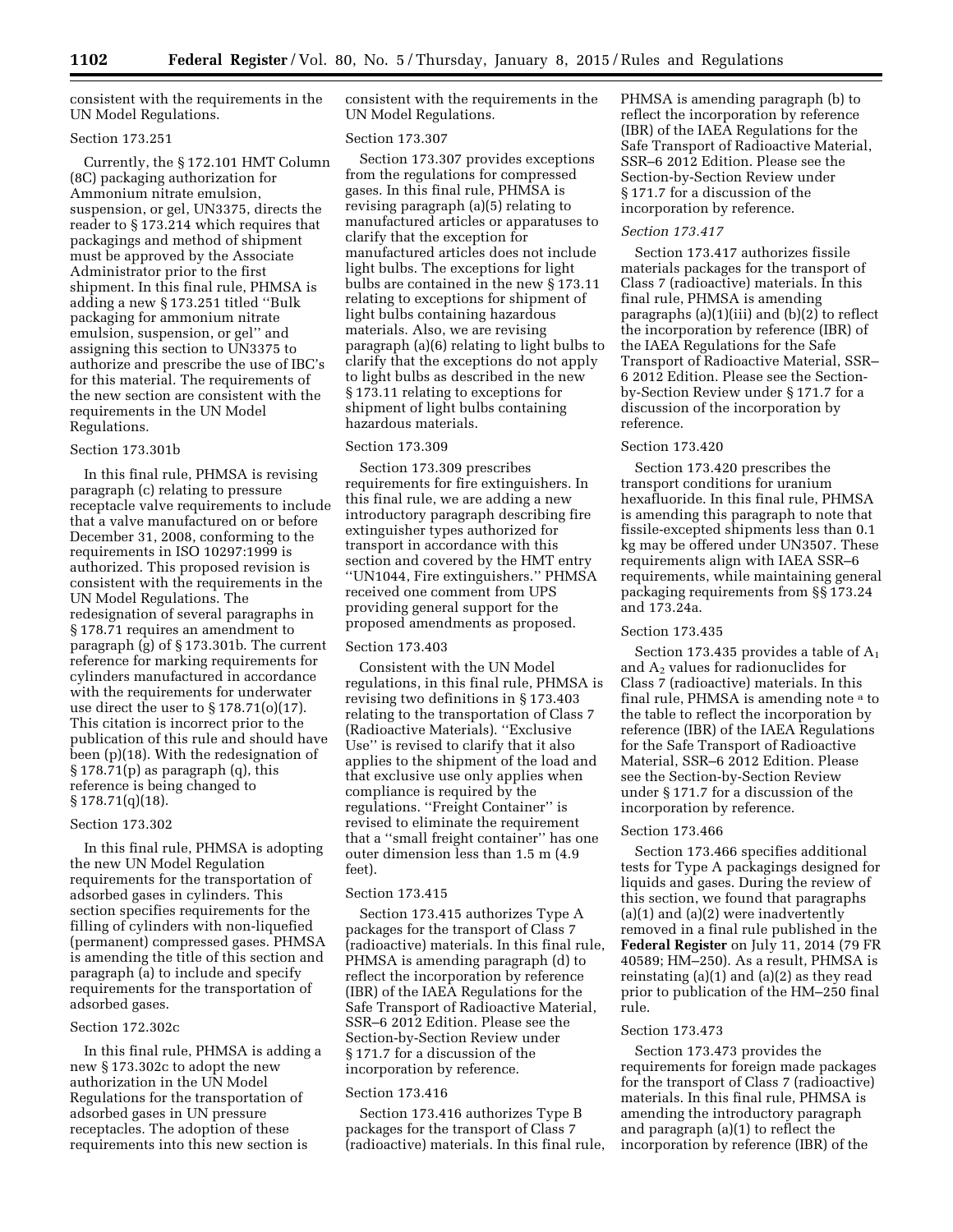IAEA Regulations for the Safe Transport of Radioactive Material, SSR–6 2012 Edition. Please see the Section-by-Section Review under § 171.7 for a discussion of the incorporation by reference.

#### *Part 175*

#### Section 175.9

Section 175.9 prescribes the applicability of the HMR to special aircraft and rotocraft operations. This section also prescribes the conditions under which certain operations may be performed in accordance with 14 CFR and 49 CFR (*e.g.,* avalanche and weather control). Consistent with the ICAO TI, in this final rule, PHMSA is revising paragraphs  $(b)(6)$  and  $(b)(6)(v)$  by including ''ice jam control'' and ''landslide clearance'' for operations where explosives are used in a similar manner to avalanche control.

# Section 175.10

Section 175.10 specifies the conditions for which passengers, crew members, or an operator may carry hazardous materials aboard an aircraft. Consistent with revisions to the ICAO TI, in this final rule, PHMSA is making several revisions to this section.

PHMSA is revising paragraph (a)(11), applicable to passenger provisions for self-inflating life jackets, to include different types of self-inflating personal safety devices in order to account for those carried by, but not limited to, motorcycle and horseback riders. In addition, PHMSA is clarifying that a passenger is limited to one self-inflating safety device, in addition to two spare cartridges, and is requiring that both the safety device and spares be packed in such a manner that they cannot be accidently activated.

PHMSA is adding a new subparagraph (a)(18)(iv) to clarify that articles containing lithium metal or lithium ion cells or batteries, with a primary function to provide power to another device, must be carried as spare batteries in accordance with the provisions of this paragraph. Examples of such articles are portable power banks, portable charging stations, portable battery chargers, portable rechargers, back-up battery power stations, battery power packs, and auxiliary power sources containing lithium batteries. During the review of this provision, we found that the preceding paragraph (a)(18)(iii) was inadvertently removed in a final rule published in the **Federal Register** on August 6, 2014 (79 FR 46011; HM– 224F). As a result, PHMSA is reinstating  $(a)(18)(iii)$ .

PHMSA is revising paragraph (a)(24), applicable to small cartridges for other devices, by amending the phrase ''small cylinders'' to ''small cartridges,'' and restricting the carriage of small gas cartridges to only those without a subsidiary risk. The existing operator approval requirement was moved to make it more clearly align with the ICAO TI.

#### Section 175.25

Section 175.25 prescribes the notification that operators must provide to passengers regarding restrictions on the types of hazardous material they may or may not carry aboard an aircraft on their person or in checked or carryon baggage. Consistent with revisions to the ICAO TI, in this final rule, PHMSA is revising paragraph (b) as follows: (1) For all ticket purchases, clarify that the hazardous materials notification must be presented at the point of ticket purchase, or if this is not practical, made available to passengers in another manner prior to the check-in process and; (2) for such internet purchases, require that the final ticket purchase cannot be completed until the passenger or a person acting on the passenger's behalf has been presented with this information, in addition to the existing requirement to indicate that they understand the restrictions on hazardous materials in baggage. PHMSA is revising paragraph (c) as follows: (1) Replace the text ''provided'' with ''presented'' to make it clear that passengers must see information on the types of hazardous material forbidden to be transported before proceeding with check-in and; (2) require that the checkin process cannot be completed until the passenger or a person acting on the passenger's behalf has been presented with the hazardous materials information, in addition to the existing requirement to indicate that they understand the restrictions on hazardous materials in baggage. It was reported that some operators published the required information in areas on a Web site that were not always visible to the passenger, believing that this met the requirement of being ''provided.''

In paragraphs (b) and (c) PHMSA is removing the present effective dates of January 1, 2015 and the word ''phone'' used as an example of a ticket purchase or check-in completed remotely. Furthermore, PHMSA is removing the words ''regardless if the process is completed remotely (*e.g.,* via the Internet and Phone) or when completed at the airport, with or without assistance from another person (*e.g.,* automated check in facility)'' in order to bring paragraph (b) into full alignment with

7;5.1.1 of the ICAO TI. By removing the examples in conjunction with other revisions to paragraph (b) it is now clear that passenger notification is required for all ticket purchases; however, for assisted ticket purchase transactions via the telephone, the hazardous materials information may be provided to the passenger using any suitable method prior to the check-in process and passenger acknowledgement is not required. These revisions represent full harmonization with the ICAO TI and additional flexibility in meeting the passenger notification requirements and, therefore, the previous effective date of January 1, 2015 is waived as of publication of the rule.

In addition, the revision is consistent with a petition for rulemaking (P–1623) filed by COSTHA since it provides clarification for ticket purchases made via the telephone, permitting the hazardous materials notification to be made available in another manner to passengers prior to the check-in process.

PHMSA received comments from Jeffery Richmond, COSTHA, and the ASTA on the proposed amendments. Jeffery Richmond and ASTA both provide general support for the amendments. Mr. Richmond notes that the changes as proposed would bring § 175.25(b) into full compliance with the ICAO TI. COSTHA also provided support for the proposed amendments, but would like to note that there is a question of how the Advisory Circular (AC) will be drafted after implementation date of the final rule. COSTHA further asked if the FAA will continue to update the circular after the final rule comes into force or if this guidance information be eliminated. Lastly, COSTHA asked if PHMSA would continue to communicate with the FAA in the future on this issue.

The FAA chartered an Aviation Rulemaking Committee (ARC), which then developed recommendations for an AC on Passenger Notification of Hazardous Materials Regulations. PHMSA notes that the referenced ARC recommendations were submitted to the FAA on November 1, 2013, and a request for comments was issued by the FAA in the **Federal Register** on March 4, 2014 (See 79 FR 12133). The ARC recommendations are considered open pending FAA review and are beyond the scope of this rulemaking. PHMSA will continue to communicate with the FAA on all matters relating to the safe transportation of hazardous materials by aircraft.

# Section 175.30

Section 175.30 prescribes inspection procedures for operators. Paragraph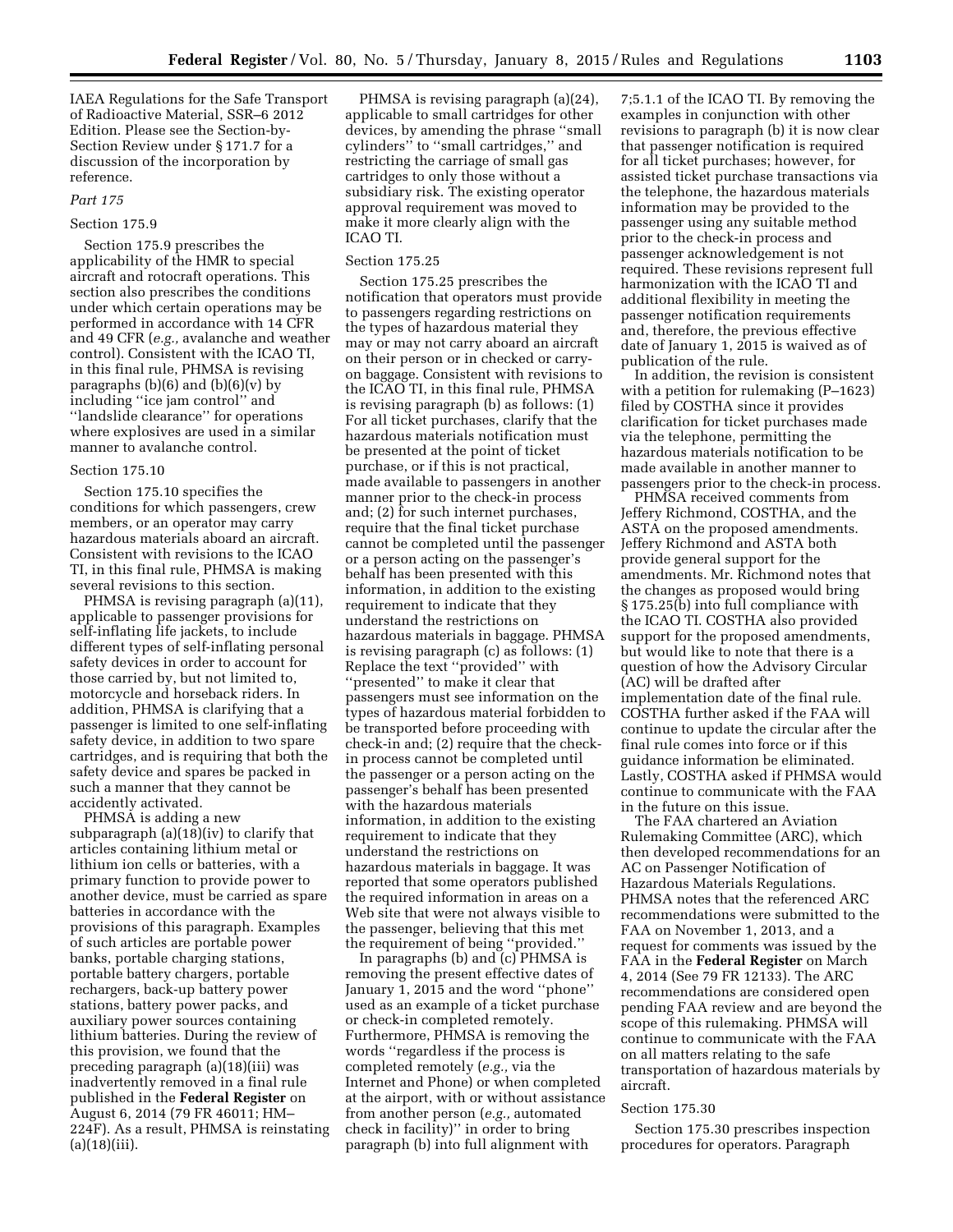(e)(1) prohibits an overpack from containing a package bearing the ''CARGO AIRCRAFT ONLY'' label unless certain conditions are met and the overpack affords clear visibility of and easy access to the package contained within. In this final rule, PHMSA is removing paragraph (e)(1) consistent with revisions made to the ICAO TI in which current provisions require accessibility to the overpack when loaded aboard an aircraft, not the individual packages contained within, making reference to packages redundant. As the loading requirements in § 175.75(d)(1) require a package bearing the "CARGO AIRCRAFT ONLY'' label to be accessible once loaded on the aircraft, but do not require that they are visible, the requirements in (e)(1) place an unnecessary burden on offerors without any additional safety function in the loading process.

Paragraph (a)(5) states that no person may accept for transportation aboard an aircraft shipments of lithium batteries described with an alternative written document authorized in  $\S 173.185(c)(4)(v)$  unless the aircraft operator ensures the hazardous material is described on alternative written documentation when authorized in accordance with  $\S 173.185(c)(4)(v)$ . The removal of the alternative written document from § 173.185(c)(4)(v) necessitates the removal of this paragraph.

PHMSA received comments from COSTHA and UPS addressing our proposed amendments to § 175.30. COSTHA supported the removal of (e)(1) noting that this requirement is not relevant and leads to confusion. COSTHA also supported the removal of (a)(5) as the allowance of an alternate document in the HMR would create significant confusion for air carrier acceptance agents. UPS supports the amendments as proposed in the interest of global consistency.

#### Section 175.33

Section 175.33 establishes requirements for shipping papers and for the notification of the pilot-incommand when hazardous materials are transported by aircraft.

With the exception of package type, paragraph (a)(1)(i) currently requires any additional shipping paper description requirements provided in §§ 172.202, and 172.203 to be included on the notification of the pilot-incommand. Section 172.203(k) requires the use of technical names for ''n.o.s.'' and generic descriptions for proper shipping names identified by the letter ''G'' in column (1) of the § 172.101 Table. In this final rule, PHMSA is

revising paragraph (a)(1)(i) to state that technical names are not required to be provided on the notification of pilot-incommand. This clarification aligns the HMR with changes adopted in the ICAO TI and supports the overall goal of harmonization. Harmonization of the notification of pilot-in-command requirements ensures consistency across all air operators thus reducing impediments in commerce and reducing costs associated with training to two different sets of standards. In addition, the technical name is not referenced in the Emergency Response Guidance for Aircraft Incidents Involving Dangerous Goods (Doc 9481) or the North American Emergency Response Guidebook (ERG). The ICAO panel determined that the technical names provided little benefit to safety, particularly during the initial stage of emergency response while the number of materials requiring a technical name is on the rise, thereby increasing the burden on operators to provide this information. In addition, the technical name is not referenced in the Emergency Response Guidance for Aircraft Incidents Involving Dangerous Goods (Doc 9481) or the North American Emergency Response Guidebook (ERG).

Paragraphs (a)(12) and (c)(5) both mention the alternative written document authorized in  $\S 173.185(c)(4)(v)$ . The removal of the alternative written document from  $\S 173.185(c)(4)(v)$  necessitates the removal of these paragraphs. Any information required to be a part of the notification of the pilot-in-command previously under paragraph (a)(12) will be detailed on a shipping paper and be included on the notification of the pilotin-command.

PHMSA received two comments concerning our proposed amendments to § 175.33. COSTHA and UPS support the removal of the technical name from the notification of pilot-in-command requirements.

#### Section 175.630

Section 175.630 prescribes special requirements for Division 6.1 (Toxic) and 6.2 (Infectious) materials in the HMT. Consistent with revisions to the ICAO TI, in this final rule, PHMSA is removing paragraph (a) which prescribes segregation requirements for certain Division 6.1 or Division 6.2 materials in the same compartment of an aircraft with material marked as or known to be a foodstuff, feed, or any other edible material intended for consumption by humans or animals. At the time these segregation requirements were initially included in the ICAO TI

and the HMR, the packing instructions were much less detailed than they are at present. The UN Model Regulations do not impose segregation requirements for Division 6.2 infectious substances. The segregation requirements for infectious substances under the ICAO TI and HMR only apply to UN2814 and UN2900 which already require robust triple packagings. For Division 6.1, the UN Recommendations allow the segregation requirements to be relaxed for substances in Packing Groups II and III, provided the competent authority is satisfied that the packing and segregation are adequate to prevent contamination. In addition, the inspection procedures prescribed in § 175.30 require a physical check to ensure that the packagings are free from damage. The revisions adopted in this final rule are consistent with a petition for rulemaking (P–1631) filed by UPS, Inc., who voiced strong support for such action.

PHMSA received comments from COSTHA, DGAC, and UPS concerning our proposed removal of the segregation requirement. Both COSTHA and UPS support this proposal. DGAC commented that authorizing materials identified as Division 6.1 or 6.2 to be loaded in the same compartment as materials known to be food or foodstuffs may have a disruptive and underappreciated effect on companies that must operate under Food Safety Management Systems. The possibility of mixed loads of food products and Class 6 materials will require a re-evaluation of Hazard Analysis and Critical Control Point (HACCP) plans for companies shipping food in the air mode. PHMSA has reviewed the removal of the segregation requirement with regard to the effect on HACCP plans and has determined that the removal of § 175.630(a) is suitable for incorporation as proposed. To ensure consumers do not get sick, an HACCP plan requires companies shipping food to identify critical control points and establish safety protocols. These critical control points include transportation and transportation related activities such as temperature control during transit, storage, loading, unloading and physical security. Our review has determined that HACCP plan requirements are not specific to any particular hazardous material class when properly packaged in accordance with the HMR or corresponding international standard.

#### Section 175.705

Section 175.705 prescribes requirements for aircraft that have been contaminated with radioactive material and the procedures that must be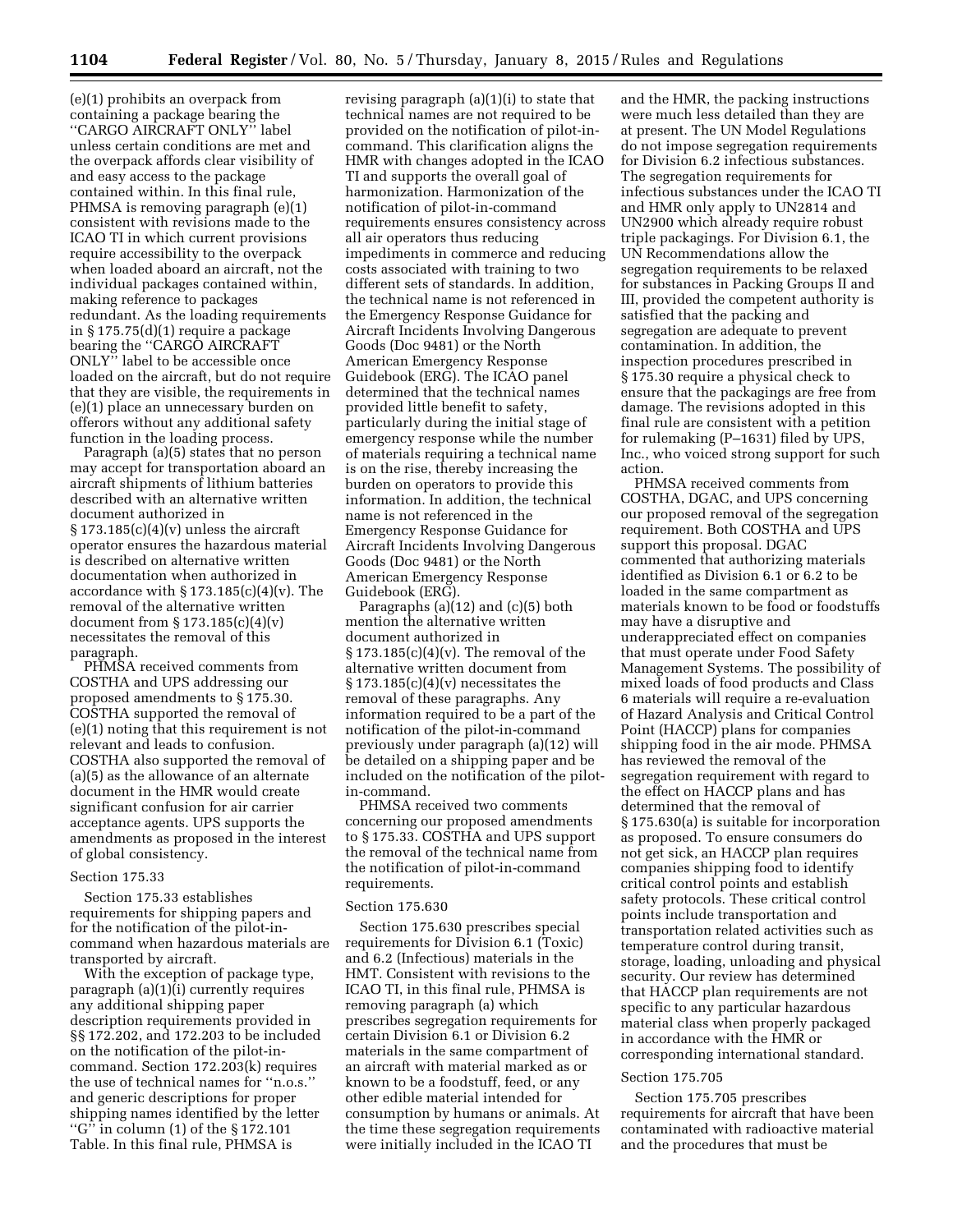followed prior to returning the aircraft to service. Consistent with revisions to the ICAO TI, in this final rule, PHMSA is revising paragraph (c) by stating that the dose rate at every accessible surface ''must not exceed'' 0.005 mSv per hour, where it presently states "is less than."

#### *Part 176*

# Section 176.80

Section 176.80 details segregation requirements in addition to any segregation requirements set forth elsewhere in subchapter C. In this final rule, PHMSA is adopting a prohibition on stowing goods of Division 1.4, compatibility group S, in the same compartment, hold, or cargo transport unit with hazardous materials of Class 1 of compatibility groups A and L. Limited quantity shipments are currently excepted from segregation requirements for vessel transport by both the IMDG Code and the HMR. The IMO noted that when creating this exception, a long standing prohibition on stowing limited quantity goods of Division 1.4, compatibility group S, in the same compartment, hold, or cargo transport unit with hazardous materials of Class 1, compatibility groups A and L, was not carried over into amendment 36–12 of the IMDG Code. Amendment 37–14 of the IMDG Code reinstates these segregation provisions, and PHMSA is adopting an equivalent change.

#### Section 176.83

Section 176.83 details segregation requirements for hazardous materials vessel transport. Paragraph (b) includes a table for users to determine segregation requirements between various Classes (Divisions) of hazardous materials. In this final rule, PHMSA is amending the segregation requirements for vessel transportation between hazardous materials of Class 4.3 (dangerous when wet) and Class 2.1 (flammable gas), and Class 3 (flammable liquid). Changes in the segregation table in paragraph (b) are to change the segregation requirements between goods of Class 4.3 and Class 2.1 from an ''x'' (segregation, if any, is shown in the § 172.101 table) to a "2" (separated from), and between goods of Class 4.3 and Class 3 from a ''1'' (away from) to a ''2'' (separated from). The meaning of these terms differs depending on the method of transport onboard a vessel (shipping break-bulk cargo versus segregation of cargo transport units on board container vessels). PHMSA assumes the majority of commodities transported by vessel that will be affected are offered in closed cargo transport units (CTU).

The segregation changes adopted in this final rule are based on amendments adopted by the IMO and are aimed at enhancing efforts to prevent the spread of fire in an emergency situation. Fire extinguishing methods available to vessel crews are often quite limited. Due to these limited fire extinguishing options, the only recommended option to control the consequences of a fire originating from these goods is to let the fire burn and to prevent the spread of fire to other cargo or equipment which is crucial for the safe operation of the ship. These changes are intended to address situations where a fire originates in a shipment of flammable liquids or gases and is likely to spread to goods which cannot be extinguished, or when a fire originates in goods which cannot be extinguished and threatens to spread to highly flammable goods. The new segregation distances will enhance efforts to control the emergency situation.

PHMSA received one comment from IVODGA fully supporting the amendments as proposed.

#### Section 176.84

Section 176.84 prescribes the meanings and requirements for numbered or alpha-numeric stowage provisions for vessel shipments listed in column 10B of the § 172.101 Hazardous Materials Table. The provisions in § 176.84 are broken down into general stowage provisions whose meanings are defined in the ''table of provisions'' in paragraph (b), and the stowage provisions applicable to vessel shipments of Class 1 explosives, which are defined in the table to paragraph  $(c)(2)$ .

In this final rule, PHMSA is amending the title of the section to note that the codes in column 10B address not only codes for stowage requirements, but also handling requirements that need to be observed during loading of the hazardous materials. PHMSA is also creating footnote 3 and assigning it to stowage provision 12 and 13. Footnote 3 is added to note that these provisions apply not only to stowage of the cargo transport unit, but also to the loading of hazardous materials into the cargo transport unit.

PHMSA is additionally creating new stowage provisions 147 and 148 consistent with changes adopted in Amendment 37–14 of the IMDG Code. Stowage provision 147 is adopted to read ''Stow ''separated from'' flammable gases and flammable liquids.'' Stowage provision 148 is adopted to read ''In addition: from flammable gases and flammable liquids when stowed on deck of a containership a minimum distance

of two container spaces athwartship shall be maintained, when stowed on ro-ro ships a distance of 6 m athwartship shall be maintained.''

# Section 176.905

Section 176.905 prescribes specific requirements for motor vehicles or mechanical equipment powered by internal combustion engines that are offered for transportation and transported by vessel. In this final rule, PHMSA is proposing to align our exceptions with those recently adopted by the IMO.

PHMSA is amending paragraphs  $(i)(1), (i)(2), (i)(4),$  and  $(i)(5)$  to require as a condition of exception from the subchapter that batteries installed in motor vehicles or mechanical equipment powered by internal combustion engines be protected from short circuit. PHMSA is also revising paragraph (i)(2), which provides conditions that must be met for vehicles or mechanical equipment with an internal combustion engine that uses liquid fuel with a flashpoint of 38 °C (100 °F) or higher. Currently up to 418 L (110 gallons) may remain in the equipment or vehicle, and if other noted conditions are met the vehicle is excepted from all other requirements of subchapter C. PHMSA is raising this fuel threshold to 450 L (119 gallons).

PHMSA is adding paragraph (i)(6) to add exceptions for fuel cell powered vehicles or mechanical equipment with an internal combustion engine powered by fuel cells. When the engine is protected from inadvertent operation by closing fuel supply lines or by other means, and the fuel supply reservoir has been drained and sealed, the vehicle or mechanical equipment is excepted from the requirements of subchapter C.

PHMSA received one comment from IVODGA fully supporting the proposed changes to § 176.905 and relevant exceptions as well as the proposed clarifications as presented. IVODGA noted that ''by requiring the batteries to be protected from short circuiting, and to increase the amount of fuel to the maximum of 119 liters would effectively create a uniform standard and eliminate frustrated shipments where prior differences created different requirements.''

# *Part 178*

#### Section 178.71

Consistent with the UN Model Regulations, in this final rule PHMSA is revising paragraph (a) to clarify that UN pressure receptacles and service equipment constructed according to the standards applicable at the date of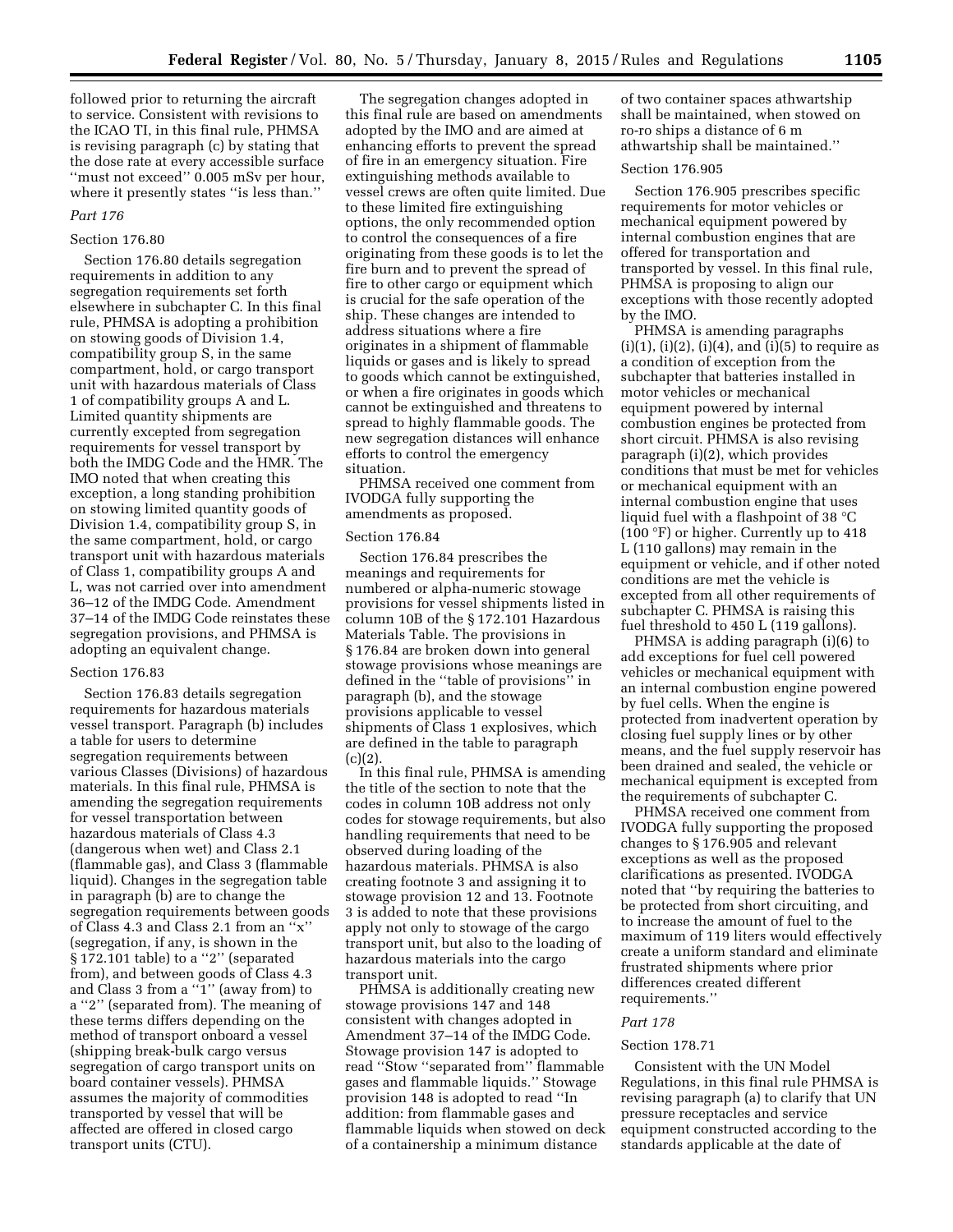manufacture may continue in use subject to the continuing qualification and maintenance provisions of part 180 of the subchapter.

PHMSA is revising paragraphs (d)(2), (g), and (k) to reflect the adoption of the latest ISO standards for the design, construction, and testing of gas cylinders and their associated service equipment. These paragraphs also contain end dates when cylinders and service equipment are no longer authorized to be manufactured in accordance with the outdated ISO standard. PHMSA received one comment from Sally Mitchell questioning the accuracy of the statement in § 178.71(d)(2), ''Until December 31, 2008, the manufacture of a valve conforming to the requirements in ISO 10297:1999 (IBR, see § 171.7 of this subchapter) is authorized.'' This statement is accurate and consistent with the language contained in the UN Model Regulations to authorize valves that were manufactured prior to January 1, 2009 and conform with the requirements of ISO 10297:1999. Sally Mitchell also suggested revising  $\S 178.71(g)(1)$ ,  $(g)(2)$  and  $(g)(3)$  to permit the continued manufacture of a cylinder conforming to the requirements of the applicable the 1999 publication of ISO 9809–1 and the 2000 publication of ISO 9809–2 and 9809–3 until the later of December 31, 2018 or 10 years from the initial DOT design approval to allow manufacturers to recover their type approval expenses over the 10 year life of the approval instead of just 4 years. PHMSA does not believe this change is necessary, as a design approval is independent of the regulations and is authorized for the valid life of the approval regardless of the limitations imposed by the regulations.

Consistent with the UN Model Regulations PHMSA is adding a new paragraph (n) and redesignating existing paragraphs (n) through (s). The new paragraph (n) adopts design and construction requirements of UN cylinders for the transportation of adsorbed gases, consistent with those adopted into the UN Model Regulations.

Consistent with the UN Model Regulations, PHMSA is revising the redesignated paragraph (o) to adopt the current ISO standards relating to material compatibility.

Paragraphs (r) and (t) are being revised to change references to paragraph (p) to the newly redesignated paragraph (q).

Finally, PHMSA is adding new paragraphs (u) and (v) to adopt the marking requirements for bundles of cylinders that have been adopted in the UN Model regulations.

#### Section 178.75

Consistent with the UN Model Regulations, PHMSA is revising paragraph (d)(3) to reflect the adoption of the latest ISO standards for the design, construction, and testing of gas cylinders that are part of multipleelement gas containers (MEGCs). This paragraph also contains end dates when the cylinders that are part of MEGCs are no longer authorized to be manufactured in accordance with the outdated ISO standard.

# Section 178.703

The UN Model Regulations have adopted revisions to clarify and standardize the specifications for markings, including the marking of IBCs, and to promote the uniformity of markings throughout the international transportation community. In this final rule, PHMSA is revising the specifications for the markings prescribed in § 178.703(b)(7)(iii) to be consistent with the UN Model Regulations. Also consistent with the UN Model Regulations, a transitional period is being proposed to authorize markings in conformance with the requirements of this paragraph in effect on December 31, 2014, to continue to be applied to all IBCs manufactured, repaired or remanufactured between January 1, 2011 and December 31, 2016. For domestic transportation, we are authorizing an IBC marked prior to January 1, 2017 and in conformance with the requirements of the regulations in effect on December 31, 2014, to continue in service until the end of its useful life.

PHMSA received one comment from RIPA providing general support for the amended IBC stacking or not designed for stacking marking specifications. RIPA did however recommend PHMSA extend the requirement to mark IBCs with the stacking or not designed for stacking mark to include IBC's undergoing routine maintenance. Currently the HMR requires this marking to be applied to all IBCs manufactured, repaired, or remanufactured prior to January 1, 2011. The amendments proposed in the NPRM were consistent with those adopted by international standards. Expanding the marking requirement to IBCs undergoing routine maintenance was not the intent of this regulatory amendment and would be inconsistent with the requirements of the international standards.

#### Section 178.910

In this final rule, PHMSA is revising paragraph (a) relating to the marking of large packagings to include markings for large salvage packagings. Following the large packaging design type identification code on a large packaging, a large salvage packaging conforming to the requirements of subpart P of part 178 is to be marked with the letter ''T.'' This change is consistent with the UN Model Regulations.

In addition, to promote the uniformity of markings throughout the international transportation community, the UN Model Regulations have adopted revisions to clarify and standardize the specifications for markings, including the marking of large packagings and large salvage packaging. In this final rule, PHMSA is revising the specifications for the markings prescribed in § 178.910(b). Also consistent with the UN Model Regulations, we are adopting a transitional period to authorize markings in conformance with the requirements of this paragraph in effect on December 31, 2014, to continue to be applied to all large packagings manufactured, repaired or remanufactured between January 1, 2015 and December 31, 2016. For domestic transportation, we are authorizing a large packaging marked prior to January 1, 2017 and in conformance with the requirements of the regulations in effect on December 31, 2014, to continue in service until the end of its useful life.

# *Part 180*

# Section 180.207

Section 180.207 prescribes the requirements for requalification of UN pressure receptacles. Table 1 in paragraph (c) of § 180.207 provides requalification intervals for UN pressure receptacles. In this final rule, PHMSA is adding an additional entry to the end of Table 1 to prescribe a requalification interval of 5 years for UN culinders used for adsorbed gases. This requalification period is consistent with the requalification period adopted in the UN Model Regulations for the use of these cylinders. Section 173.302c relating to authorization for the use of cylinders for adsorbed gases directs the reader to this section for the requalification period for these cylinders.

A new paragraph (d)(5) provides that each UN cylinder used for adsorbed gases must be inspected and tested in accordance with § 173.302c and ISO 11513:2011. Both § 173.302c and ISO 11513:2011 have been addressed in this final rule.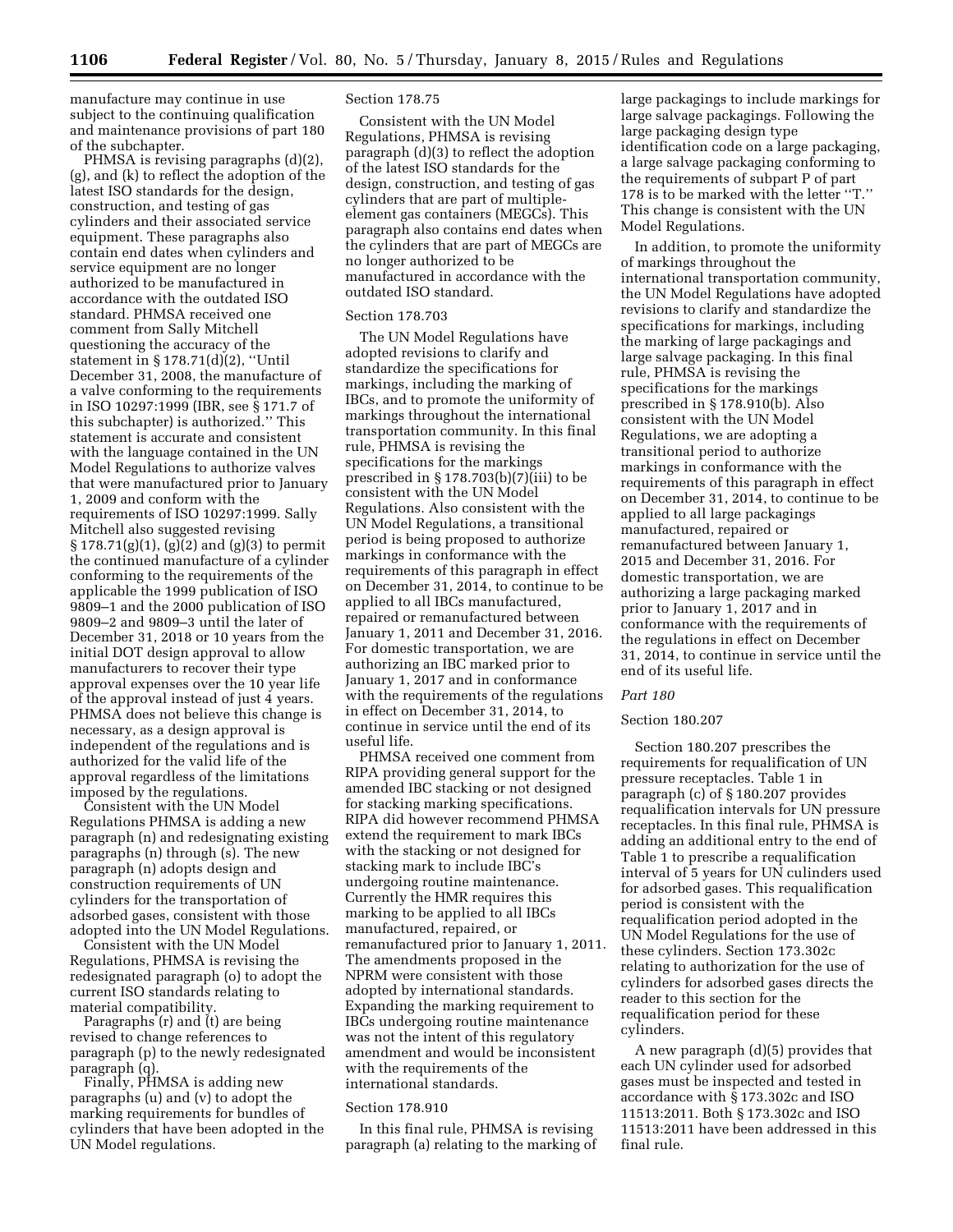# **VI. Regulatory Analyses and Notices**

# *A. Statutory/Legal Authority for This Rulemaking*

This final rule is published under the following statutory authorities:

1. 49 U.S.C. 5103(b) authorizes the Secretary of Transportation to prescribe regulations for the safe transportation, including security, of hazardous materials in intrastate, interstate, and foreign commerce. This final rule amends regulations to maintain alignment with international standards by incorporating various amendments, including changes to proper shipping names, hazard classes, packing groups, special provisions, packaging authorizations, air transport quantity limitations and vessel stowage requirements. To this end, the final rule amends the HMR to more fully align with the biennial updates of the UN Model Regulations, the IMDG Code and the ICAO TI.

Harmonization serves to facilitate international commerce and promotes the safety of people, property, and the environment by reducing the potential for confusion and misunderstanding that could result if shippers and transporters were required to comply with two or more conflicting sets of regulatory requirements. While the intent of this rulemaking is to align the HMR with international standards, we review and consider each amendment on its own merit based on its overall impact on transportation safety and the economic implications associated with its adoption into the HMR. Our goal is to harmonize without sacrificing the current HMR level of safety and without imposing undue burdens on the regulated community. Thus, as explained in the corresponding sections above, we are not harmonizing with certain specific provisions of the UN Model Regulations, the IMDG Code, and the ICAO TI. Moreover, we are maintaining a number of current exceptions for domestic transportation that should minimize the compliance burden on the regulated community. Additionally, the U.S. Coast Guard, U.S. Department of Energy, and U.S. Department of Interior were consulted in the development of this rule.

2. 49 U.S.C. 5120(b) authorizes the Secretary of Transportation to ensure that, to the extent practicable, regulations governing the transportation of hazardous materials in commerce are consistent with standards adopted by international authorities. This final rule is amending the HMR to maintain alignment with international standards by incorporating various amendments to facilitate the transport of hazardous

material in international commerce. As discussed in detail above, PHMSA is incorporating changes into the HMR based on the 18th Revised Edition of the UN Model Regulations, Amendment 37– 14 to the IMDG Code, and the 2015– 2016 Edition of the ICAO TI, which becomes effective January 1, 2015. The large volume of hazardous materials transported in international commerce warrants the harmonization of domestic and international requirements to the greatest extent possible.

# *B. Executive Orders 12866 and 13563 and DOT Regulatory Policies and Procedures*

This final rule is not considered a significant regulatory action under section 3(f) of Executive Order 12866 (''Regulatory Planning and Review'') and, therefore, was not reviewed by the Office of Management and Budget. This final rule is not considered a significant rule under the Regulatory Policies and Procedures of the Department of Transportation (44 FR 11034). Additionally, E.O. 13563 (''Improving Regulation and Regulatory Review'') supplements and reaffirms E.O. 12866, stressing that, to the extent permitted by law, an agency rulemaking action must be based on benefits that justify its costs, impose the least burden, consider cumulative burdens, maximize benefits, use performance objectives, and assess available alternatives.

## Benefits to Harmonization

In an earlier regulatory evaluation,3 we estimated a proxy for benefits of harmonization of the HMR with international standards of \$62 million. More specifically, this \$62 million was estimated by multiplying a hazard communication cost per dollar of hazardous materials output—\$0.001 by the value of hazardous materials involved in international trade, as estimated by the proportion of trade (the total of gross imports and gross exports) in the fuels and lubricants, chemicals, and medicinal/dental/pharmaceutical products industries (\$498 billion in 2010) 4 that are hazardous products (*i.e.,*  12.4 percent).5 6

For estimating benefits of this final rule, we follow a nearly identical approach with updated data and using

assumptions where possible. 2012 Commodity Flow Survey data on hazardous materials are not yet available as of the date of this regulatory evaluation.

The 12.4 percent proportion of total shipment values classed as hazardous materials estimated in the earlier regulatory evaluation may have had a high-side bias due to the variety of different classes of products classified as hazardous. In actuality, the percentage of shipments properly classified as hazardous is likely lower, particularly for medicinal/dental/ pharmaceuticals. Here, we assume a slightly lower proportion to arrive at an estimate of benefits of 10 percent.

We update our estimate of value of hazardous materials involved in international trade by using U.S. Trade in Goods seasonally adjusted, Censusbased total gross imports and gross exports in the fuels and lubricants, chemicals, and medicinal/dental/ pharmaceutical products industries for the fourth quarter of 2013, the most recent quarter available—

• Gross imports: \$134 billion (rounded)

 $\circ$  Fuels and lubricants: \$94.744 billion

 $\circ$  Chemicals: \$18.637 billion

 $\circ$  Medicinal/dental/pharmaceutical products: \$20.613 billion

• Gross exports: \$85.8 billion (rounded)

 $\circ$  Fuels and lubricants: \$44.301 billion

Chemicals: \$30.089 billion

 $\circ$  Medicinal/dental/pharmaceutical products: \$11.416 billion

• Gross imports plus gross exports: \$219.8 billion 7

Multiplying the quarterly estimate of \$219.8 billion by 4 gives an annual estimate of gross imports plus gross exports in the three industries of \$879.2 billion. Multiplying this figure by 10 percent (the estimated proportion of annual trade in these three industries that are hazardous products) by the average hazard communication cost per dollar of hazardous materials produced in the United States (\$0.001) results in an estimate of benefits from adoption and incorporation of international standards of \$87.9 million (rounded) annually.

If U.S. regulations are not harmonized with international standards, we estimate that it will cost U.S. companies an additional \$87.9 million per year to comply with both the HMR and the

<sup>3</sup>HM–215L: Hazardous Materials: Harmonization with International Standards (RRR), Final Rule, Section V.B., 78 FR 1023 *et seq.,* January 7, 2013.

<sup>4</sup>As reported in the quarterly trade data of the U.S. Bureau of Economic Analysis, available at: *[http://www.bea.gov/international/detailed](http://www.bea.gov/international/detailed_trade_data.htm)*\_*trade*\_ *[data.htm](http://www.bea.gov/international/detailed_trade_data.htm)*.

<sup>5</sup>U.S. Census Bureau's 2007 Commodity Flow Survey, Table 10.

<sup>6</sup>See Section V.B. for more detailed calculations of these figures.

<sup>7</sup>Bureau of Economic Analysis, U.S. Department of Commerce, U.S. Trade in Goods (IDS–0008), available at: *[http://www.bea.gov/international/](http://www.bea.gov/international/detailed_trade_data.htm) detailed*\_*trade*\_*[data.htm](http://www.bea.gov/international/detailed_trade_data.htm)*.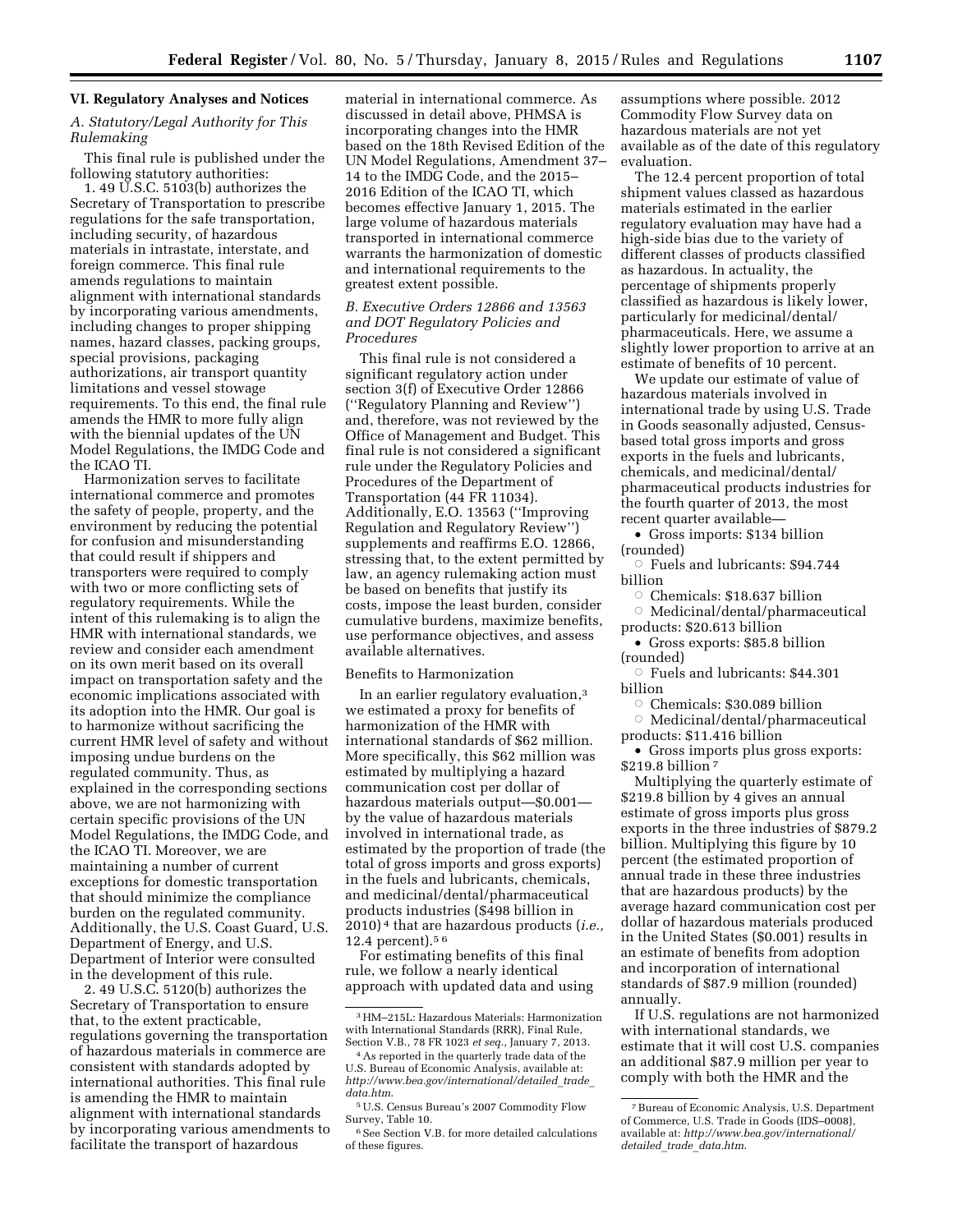international standards. Harmonizing the HMR with the international standards, however, will avert these \$87.9 million in additional costs, and these averted costs are therefore considered the primary benefit attributable to this rulemaking.

*Costs of Harmonization.* The primary cost of updating references in the U.S. HMR (to incorporate the most recent international hazardous material standards) is the purchase of updated copies of the international standards being incorporated by reference in the HMR. These costs will be borne by offerors and transporters of hazmat if this rulemaking were finalized.

It is unknown how many individuals and firms involved in shipping hazmat will purchase copies of these international standards as a result of finalizing this rulemaking. We take a conservative approach to estimating such a figure by using the number of shippers, carriers, or other offerors or transporters of hazmat in commerce with a PHMSA registration expiring in 2014 as a proxy. Currently, PHMSA's registration database indicates 36,731 registrants as of May 20, 2014.8 Of these, 29,877 (approximately 81 percent) are small businesses as defined by the U.S. Small Business Administration. Further, 31,598 registrants (approximately 86 percent) indicated that they offer or transport hazmat solely by highway.

For conservative estimation purposes, if we that all registrants will purchase copies of all publications, this indicates an estimated cost of this amendment of \$56.68 million (rounded, \$1,543 cost of all publications \* 36,731 registrants). In reality, all of the ISO standards incorporated will not be purchased by the majority of shippers and carriers, and will likely only impact a small subset of the regulated community. Further, it is likely that many companies will purchase multiple copies of the IMDG Code and ICAO TI, rather than only one copy. We do not believe we have sufficient data to estimate the precise number of registrants. However, we use one copy per registrant as a reasonably conservative estimate on costs of the proposed rulemaking.

However, further assuming that those who indicated that they offer or transport in commerce hazmat only via highway, two publications included in the \$1,543 cost will not apply to such registrants (ICAO TI [for air] and IMDG Code [by vessel]). Therefore, costs for

the 31,598 highway-only registrants would total \$32.99 million (\$1,543— \$155 [ICAO TI]—\$344 [IMDG Code] \* 31,598 highway-only registrants). Conservatively (*i.e.,* overestimating costs and underestimating benefits) assuming all other registrants (while acknowledging that, in fact, some will purchase all standards copies and some will purchase none) will purchase updated copies of all standards publications listed here indicates a total cost of this Amendment 1 of \$40.91 million, incurred once (\$32.99 million + \$1,543 \* [36,731 total registrants— 31,598 highway-only registrants], rounded).

*Net Benefit.* Based on the discussions of benefits and costs provided above, the estimated net benefit associated with the international harmonization final rule (2137–AF05) is \$47 million in the first year after publication and \$87.9 million in the second year after publication. Please see the complete regulatory analysis, a copy of which has been placed in the docket for this rulemaking, for a more detailed analysis of the costs and benefits of this final rule.

# *C. Executive Order 13132*

This final rule has been analyzed in accordance with the principles and criteria contained in Executive Order 13132 (''Federalism''). This final rule preempts State, local and Indian tribe requirements but does not propose any regulation that has substantial direct effects on the States, the relationship between the national government and the States, or the distribution of power and responsibilities among the various levels of government. Therefore, the consultation and funding requirements of Executive Order 13132 do not apply.

The Federal hazardous material transportation law, 49 U.S.C. 5101– 5128, contains an express preemption provision (49 U.S.C. 5125(b)) that preempts State, local and Indian tribe requirements on certain covered subjects, as follows:

(1) The designation, description, and classification of hazardous material;

(2) The packing, repacking, handling, labeling, marking, and placarding of hazardous material;

(3) The preparation, execution, and use of shipping documents related to hazardous material and requirements related to the number, contents, and placement of those documents;

(4) The written notification, recording, and reporting of the unintentional release in transportation of hazardous material; and

(5) The design, manufacture, fabrication, inspection, marking, maintenance, recondition, repair, or testing of a packaging or container represented, marked, certified, or sold as qualified for use in transporting hazardous material in commerce.

This final rule addresses covered subject items (1), (2), (3), (4) and (5) above and preempts State, local, and Indian tribe requirements not meeting the ''substantively the same'' standard. This final rule is necessary to incorporate changes adopted in international standards, effective January 1, 2015. If the changes in this final rule are not adopted in the HMR, U.S. companies, including numerous small entities competing in foreign markets, would be at an economic disadvantage. These companies would be forced to comply with a dual system of regulations. The changes in this final rulemaking are intended to avoid this result. Federal hazardous materials transportation law provides at 49 U.S.C. 5125(b)(2) that, if DOT issues a regulation concerning any of the covered subjects, DOT must determine and publish in the **Federal Register** the effective date of Federal preemption. The effective date may not be earlier than the 90th day following the date of issuance of the final rule and not later than two years after the date of issuance. PHMSA is setting the effective date of Federal preemption to be 90 days from publication of this final rule.

#### *D. Executive Order 13175*

This final rule was analyzed in accordance with the principles and criteria contained in Executive Order 13175 (''Consultation and Coordination with Indian Tribal Governments''). Because this final rule does not have tribal implications, does not impose substantial direct compliance costs, and is required by statute, the funding and consultation requirements of Executive Order 13175 do not apply.

# *E. Regulatory Flexibility Act, Executive Order 13272, and DOT Procedures and Policies*

The Regulatory Flexibility Act (5 U.S.C. 601 *et seq.*) requires an agency to review regulations to assess their impact on small entities, unless the agency determines that a rule is not expected to have a significant impact on a substantial number of small entities. This final rule facilitates the transportation of hazardous materials in international commerce by providing consistency with international standards. This final rule applies to offerors and carriers of hazardous materials, some of whom are small entities, such as chemical manufacturers, users and suppliers,

<sup>8</sup>See PHMSA Hazardous Materials Registration Program Registration Data Files, link available at *<http://www.phmsa.dot.gov/hazmat/registration>*, accessed on May 20, 2014.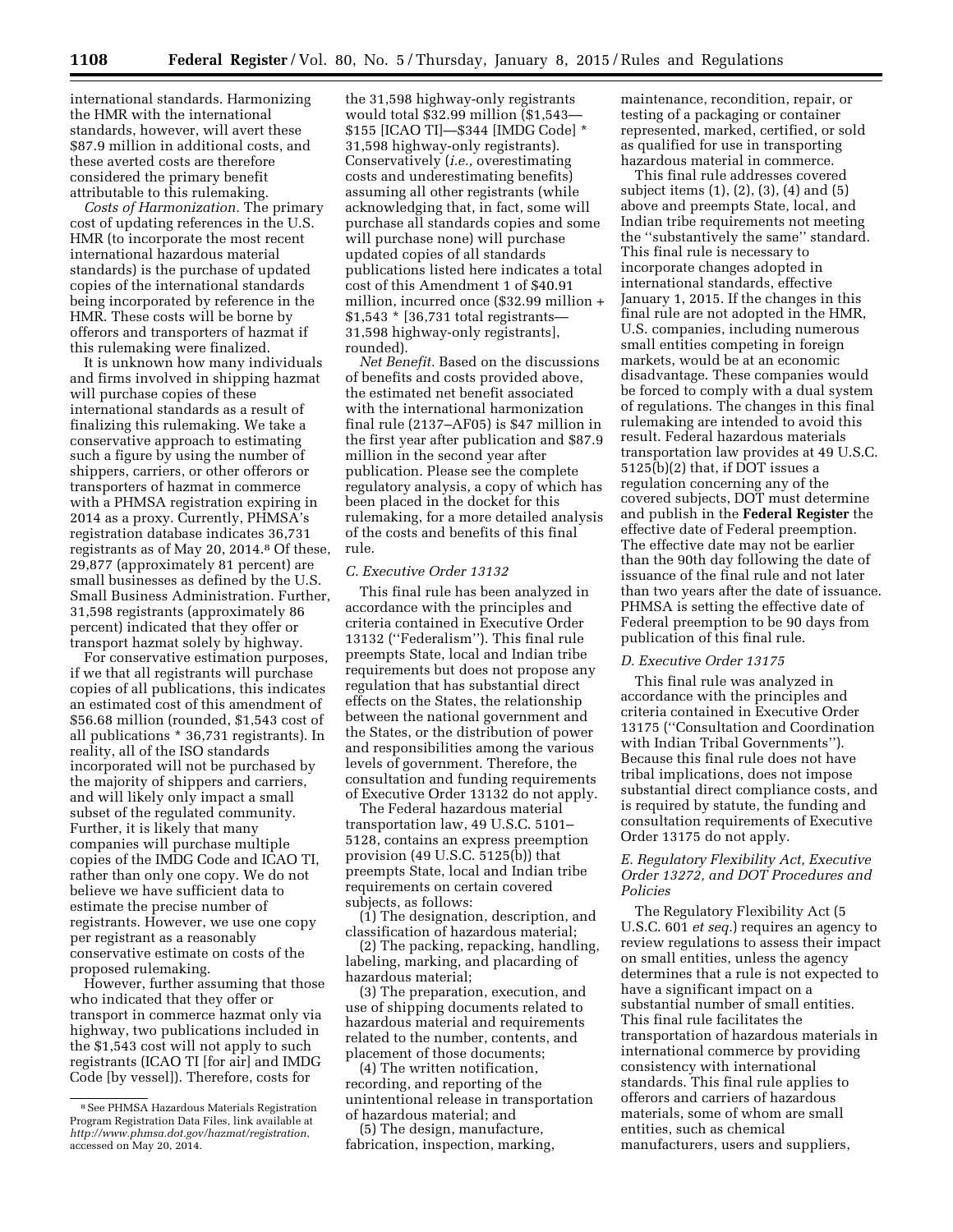packaging manufacturers, distributors, and training companies. As discussed above, under *Executive Order 12866,* the majority of amendments in this final rule should result in cost savings and ease the regulatory compliance burden for shippers engaged in domestic and international commerce, including trans-border shipments within North America.

Many companies will realize economic benefits as a result of these amendments. Additionally, this final rule will relieve U.S. companies, including small entities competing in foreign markets, from the burden of complying with a dual system of regulations. Therefore, we certify that these amendments will not have a significant economic impact on a substantial number of small entities.

This final rule has been developed in accordance with Executive Order 13272 (''Proper Consideration of Small Entities in Agency Rulemaking'') and DOT's procedures and policies to promote compliance with the Regulatory Flexibility Act to ensure that potential impacts of draft rules on small entities are properly considered.

#### *F. Paperwork Reduction Act*

PHMSA currently has approved information collection under Office of Management and Budget (OMB) Control Number 2137–0034, ''Hazardous Materials Shipping Papers and Emergency Response Information.'' We anticipate that this final rule will result in an increase in the annual information collection burden due to an increase in the number of shipping papers prepared for packages containing batteries that exceeds the number or quantity (mass) limits in the table shown in  $\S 173.185(c)(4)$ , but containing no more than 2.5 kg of lithium metal cells or batteries or 10 kg of lithium ion cells or batteries per package. Shipments utilizing this allowance currently provide alternative documentation containing the name and address of the offeror and consignee, the UN number, an indication of compliance with this paragraph (c)(4) (or the applicable ICAO Packing Instruction), and the number of packages and the gross mass of each package.

This rulemaking identifies a revised information collection that PHMSA will submit to OMB for approval based on the requirements in this final rule. PHMSA has developed burden estimates to reflect changes in this final rule, and estimates the information collection and recordkeeping burden in this rule are as follows:

*OMB Control Number:* 2137–0034.

*Annual Increase in Number of Respondents:* 150.

*Annual Increase in Annual Number of Responses:* 13,167.

*Annual Increase in Annual Burden Hours:* 219.

*Annual Increase in Annual Burden Costs:* \$4,380.

PHMSA will submit the revised information collection and recordkeeping requirements to OMB for approval.

#### *G. Regulation Identifier Number (RIN)*

A regulation identifier number (RIN) is assigned to each regulatory action listed in the Unified Agenda of Federal Regulations. The Regulatory Information Service Center publishes the Unified Agenda in April and October of each year. The RIN contained in the heading of this document can be used to crossreference this action with the Unified Agenda.

#### *H. Unfunded Mandates Reform Act*

This final rule does not impose unfunded mandates under the Unfunded Mandates Reform Act of 1995. It does not result in costs of \$141.3 million or more, adjusted for inflation, to either State, local, or tribal governments, in the aggregate, or to the private sector in any one year, and is the least burdensome alternative that achieves the objective of the rule.

#### *I. Environmental Assessment*

The National Environmental Policy Act, 42 U.S.C. 4321–4375, requires that federal agencies analyze actions to determine whether the action will have a significant impact on the human environment. The Council on Environmental Quality (CEQ) regulations require federal agencies to conduct an environmental review considering: (1) The need for the action; (2) alternatives to the action; (3) probable environmental impacts of the action and alternatives; and (4) the agencies and persons consulted during the consideration process. 40 CFR 1508.9(b).

#### Description of Action

*Docket No. PHMSA–2013–0260 (HM– 215M), Final Rule.* The transportation of hazardous materials in commerce is subject to the HMR, issued under authority of Federal hazardous materials transportation law, codified at 49 U.S.C. 5001 *et seq.* To facilitate the safe and efficient transportation of hazardous materials in international commerce, the HMR provides that both domestic and international shipments of hazardous materials may be offered for transportation and transported under

provisions of the international regulations.

#### Purpose and Need

This action is necessary to integrate into the HMR recent changes to the International Maritime Dangerous Goods Code (IMDG Code), the International Civil Aviation Organization's Technical Instructions for the Safe Transport of Dangerous Goods by Air (ICAO TI), and the United Nations Recommendations on the Transport of Dangerous Goods—Model Regulations (UN Model Regulations) effective January 1, 2015. If the changes in this final rule are not adopted in the HMR by this effective date, U.S. companies, including numerous small entities competing in foreign markets, would be at an economic disadvantage. These companies would be forced to comply with a dual system of transport regulations that could result in shippers and carriers segmenting domestic and international operations to accommodate differing requirements. The changes to the HMR contained in this rulemaking are intended to avoid this result.

The intended effect of this action is to align the HMR with international hazardous material transport standards and requirements to the extent practicable in accordance with Federal Hazardous Materials transportation law (49 U.S.C. 5210). When considering the adoption of international hazardous material standards under the HMR, PHMSA reviews and evaluates each amendment on its own merit, on the basis of its overall impact on transportation safety, and the economic implications associated with its adoption into the HMR. Our goal is to harmonize without diminishing the level of safety currently provided by the HMR and without imposing undue burdens on the regulated public.

In this final rule, PHMSA is amending the HMR to maintain alignment with international standards by incorporating various amendments, including changes to proper shipping names, hazard classes, packing groups, special provisions, packaging authorizations, air transport quantity limitations, and vessel stowage requirements. These revisions are necessary to harmonize and align the HMR with recent amendments adopted in the UN Model Regulations, IMDG Code, and the ICAO TI. The amendments in this final rule are intended to facilitate the safe and efficient transportation of hazardous materials in international commerce, provide clarity to encourage and increase regulatory compliance, and improve the efficacy of emergency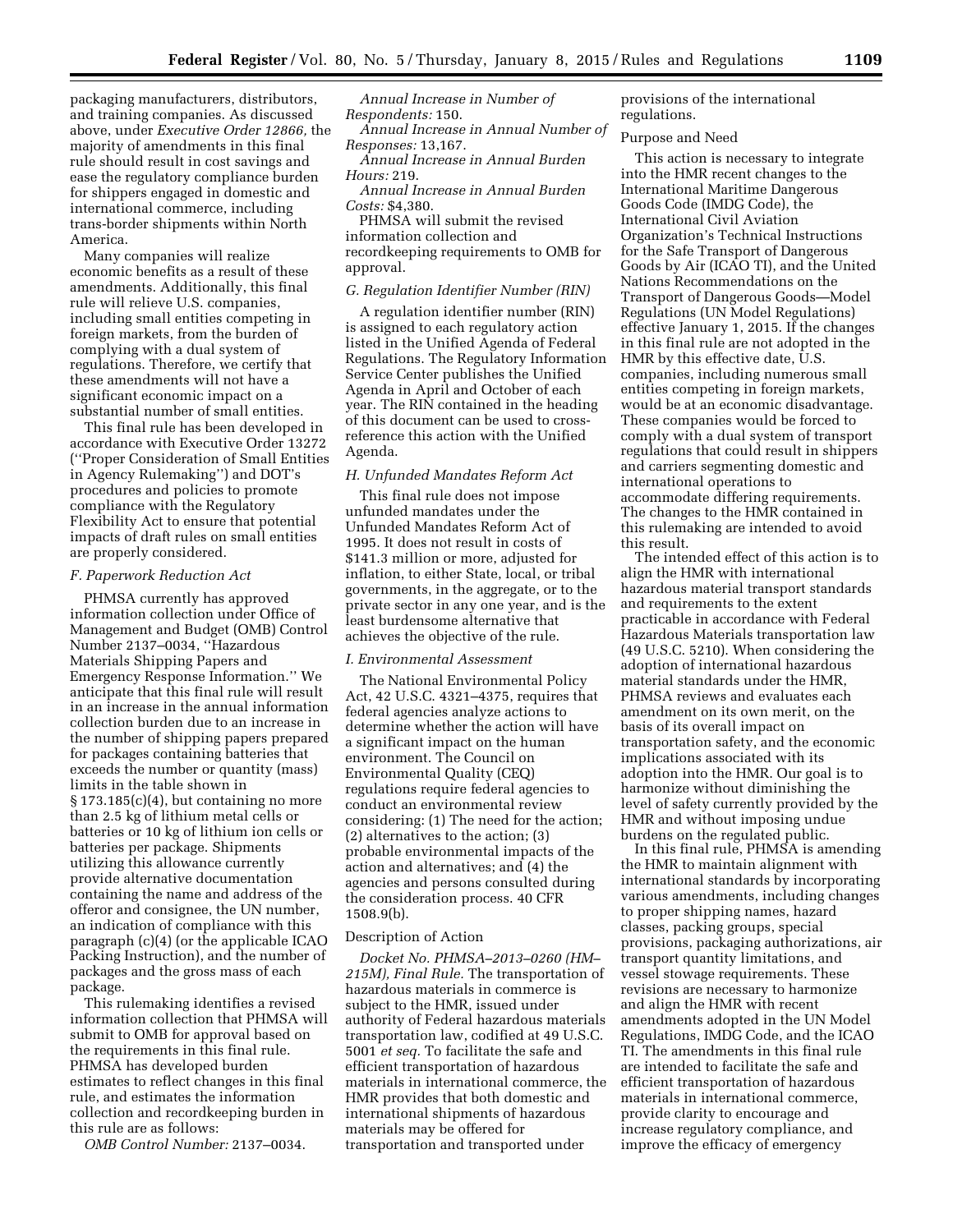response in the event of a hazardous materials incident.

# Alternatives

In developing this rule, we considered the following alternatives:

# No Action Alternative

If PHMSA chose this alternative, it would not proceed with any rulemaking on this subject and the current regulatory standards would remain in effect.

# Preferred Alternative

This alternative is the current rule as it appears in this final rule, applying to the transportation of hazardous materials by various transport modes (highway, rail, vessel and aircraft). The amendments included in this alternative are more fully addressed in the preamble and regulatory text sections of this final rule. However, they generally include:

(1) Updates to references to various international hazardous materials transport standards;

(2) Amendments to the hazardous materials table to add, revise, or remove certain proper shipping names, packing groups, special provisions, packaging authorizations, bulk packaging requirements and vessel stowage requirements;

(3) Amendments to add and delete various substances to the list of marine pollutants in Appendix B to § 172.101;

(4) Changes throughout the Part 173 packaging requirements to authorize more flexibility when choosing packages for hazardous materials;

(5) An exception from the HMR for marine pollutants up to 5 liters (1.3 gallons) for liquids or 5 kg (11 pounds) for solids when these materials are packaged in accordance with the general packaging requirements of §§ 173.24 and 173.24a;

(6) Minimum sizes for the OVERPACK and SALVAGE markings; and;

(7) Revisions and additions to vessel stowage codes listed in column 10B of the HMT and segregation requirements in § 176.83 consistent with the IMDG Code.

# No Action Alternative

If PHMSA had selected the No Action Alternative, current regulations would remain in place, and no new provisions would be added. However, efficiencies gained through harmonization in updates to transport standards, lists of regulated substances, definitions, packagings, stowage requirements/ codes, flexibilities allowed, enhanced markings, and segregation requirements

would not be realized. Foregone efficiencies in the No Action Alternative include freeing up limited resources to concentrate on vessel transport hazard communication (hazcom) issues of potentially much greater environmental impact.

Additionally, the Preferred Alternative encompasses enhanced and clarified regulatory requirements, which would result in increased compliance and fewer environmental and safety incidents. Not adopting the proposed environmental and safety requirements in the final rule under the No Action Alternative would result in a lost opportunity for reducing environmental and safety-related incidents.

Greenhouse gas emissions would remain the same under the No Action Alternative.

# Preferred Alternative

PHMSA selected the preferred alternative. Potential environmental impacts of each proposed amendment in the preferred alternative are discussed below:

1. *Updates to references to various international hazardous materials transport standards, including the 2015–2016 Edition of the ICAO TI; Amendment 37–14 to the IMDG Code; the 18th Revised Edition of the UN Model Regulations; Amendment 2 to the 5th revised edition of the UN Manual of Tests and Criteria; incorporation by reference of the Canadian Transportation of Dangerous Goods Regulations to include amendments through Amendment 11 (SOR/2012– 245) December 5, 2012 and; adding two new references standards and update four other references to standards applicable to the manufacture, use, and requalification of pressure vessels published by the International Organization for Standardization:* 

The HMR authorize shipments prepared in accordance with the ICAO TI and transported by motor vehicle either before or after being transported by aircraft. Similarly, the HMR authorize shipments prepared in accordance with the IMDG Code if all or part of the transportation is by vessel. The authorizations to use the ICAO TI and the IMDG code are subject to certain conditions and limitations outlined in part 171 subpart C. PHMSA believes that this adopted amendment, which will increase standardization and consistency of regulations, will result in greater protection of human health and the environment. Consistency between U.S. and international regulations enhances the safety and environmental protection of international hazardous materials transportation through better

understanding of the regulations, an increased level of industry compliance, the smooth flow of hazardous materials from their points of origin to their points of destination, and consistent emergency response in the event of a hazardous materials incident.

Enhanced environmental protection will also be achieved through more targeted and effective training. This adopted amendment will eliminate inconsistent hazardous materials regulations, which hamper compliance training efforts. For ease of compliance with appropriate regulations, air and vessel carriers engaged in the transportation of hazardous materials generally elect to comply with the ICAO TI and IMDG Code as appropriate. By maintaining consistency between these international regulations and the HMR, shippers and carriers are able to train their hazmat employees in a single set of requirements for classification, packaging, hazard communication, handling, stowage, etc., thereby minimizing the possibility of improperly preparing and transporting a shipment of hazardous materials because of differences between domestic and international regulations.

Greenhouse gas emissions would remain the same under this amendment.

2. *Amendments to the HMT to add, revise, or remove certain proper shipping names, packing groups, special provisions, packaging authorizations, bulk packaging requirements and vessel stowage requirements:* 

PHMSA believes that this amendment, which will increase standardization and consistency of regulations, will result in greater protection of human health and the environment. Consistency between U.S. and international regulations enhances the safety and environmental protection of international hazardous materials transportation through better understanding of the regulations, an increased level of industry compliance, the smooth flow of hazardous materials from their points of origin to their points of destination, and consistent emergency response in the event of a hazardous materials incident. New and revised entries to the HMT reflect emerging technologies, and a need to better describe or differentiate between existing entries. These changes mirror changes in the Dangerous Goods list of The 18th Revised Edition of the UN Model Regulations, the 2015–2016 Edition of the ICAO TI and the 37–14 amendments to the IMDG Code. It is extremely important for the domestic HMR to mirror the UN Model Regulations, the ICAO TI, and the IMDG Code with respect to the entries in the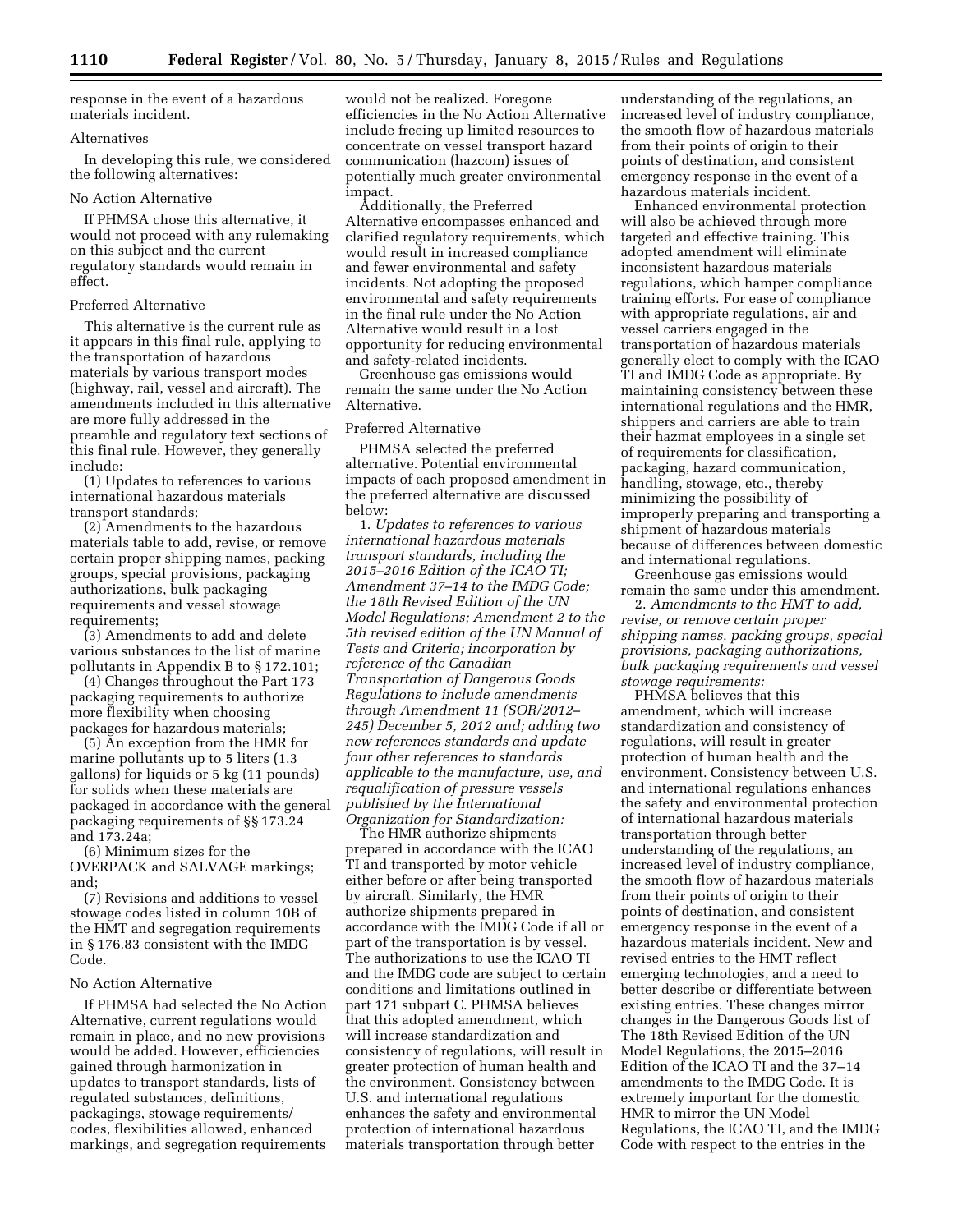HMT to ensure consistent naming conventions across modes and international borders.

Enhanced environmental protection will also be achieved through more targeted and effective training. This amendment will eliminate inconsistent hazardous materials regulations, which hamper compliance training efforts. For ease of compliance with appropriate regulations, international carriers engaged in the transportation of hazardous materials by vessel generally elect to comply with the IMDG Code. By maintaining consistency between these international regulations and the HMR, shippers and carriers are able to train their hazmat employees in a single set of requirements for classification, packaging, hazard communication, handling, stowage, etc., thereby minimizing the possibility of improperly preparing and transporting a shipment of hazardous materials because of differences between domestic and international regulations.

The packing group assignment reflects a degree of danger associated with a particular material and identifies appropriate packaging. However, assignment of a packing group is not appropriate in all cases (*e.g.* explosives, gases, radioactive material). In such cases the packing group does not indicate a degree of danger and the packaging requirements for those materials are specified in the appropriate section in part 173. Similarly for articles, the packing group only reflects the degree of the danger posed by the hazardous component, but may not reflect danger of the article itself, which may be substantially reduced or changed when compared to shipping the hazardous component alone. Currently and without specific rationale, some articles are assigned packing groups while others are not. The inconsistent application of packing groups to articles can create problems for trainers when trying to explain regulatory structure to students. This change provides a level of consistency for all articles specifically listed in the HMT, without diminishing environmental protection and safety.

For adsorbed gases, PHMSA is adding into the HMR a definition, HMT entries, authorized packagings and safety requirements including but not limited to quantity limitations and filling limits. PHMSA believes that this amendment will result in greater protection of human health and the environment by facilitating the safe and efficient transport of gases adsorbed onto a porous media within cylinders. This technology allows the cylinder to be filled and transported with gas at sub-

atmospheric pressure. Sub-atmospheric transport of gas minimizes potential leaks of gas during transportation, thus providing significant safety and environmental improvements over traditional high-pressure cylinders. This method of transporting gas is a proven safe method authorized through a PHMSA special permit for over ten years and recently adopted into the UN Model Regulations, the ICAO TI and the IMDG Code.

Greenhouse gas emissions would remain the same under this amendment.

3. *Additions and deletions of various substances to/from the list of Marine Pollutants in HMR, Appendix B to 172.101:* 

As for the above amendments, PHMSA believes that this amendment, which will increase standardization and consistency of regulations, will result in greater protection of human health and the environment. Consistency between U.S. and international regulations enhances the safety and environmental protection of international hazardous materials transportation through better understanding of the regulations, an increased level of industry compliance, the smooth flow of hazardous materials from their points of origin to their points of destination, and consistent emergency response in the event of a hazardous materials incident. The additions and deletions are based on the criteria contained in the IMDG code for substances classified as toxic to the aquatic environment. The HMR maintain a list as the basis for regulating substances toxic to the aquatic environment and allow use of the criteria in the IMDG Code if a listed material does not meet the criteria for a marine pollutant. PHMSA periodically updates its list based on changes to the IMDG code and evaluation of listed materials against the IMDG code criteria. Amending the marine pollutant list facilitates consistent communication of the presence of marine pollutants and safe and efficient transportation without imposing significant burden associated with characterizing mixtures as marine pollutants.

Also similar to the above amendments, enhanced environmental protection will also be achieved through more targeted and effective training. This amendment will eliminate inconsistent hazardous materials regulations, which hamper compliance training efforts. For ease of compliance with appropriate regulations, international carriers engaged in the transportation of hazardous materials by vessel generally elect to comply with the IMDG Code. By maintaining consistency between these international

regulations and the HMR, shippers and carriers are able to train their hazmat employees in a single set of requirements for classification, packaging, hazard communication, handling, stowage, etc., thereby minimizing the possibility of improperly preparing and transporting a shipment of hazardous materials because of differences between domestic and international regulations.

Greenhouse gas emissions would remain the same under this amendment.

4. *Adopting changes throughout the HMR Part 173 packaging requirements to authorize more flexibility when choosing packages for hazardous materials:* 

These changes adopt manufacturing and performance standards for small gas pressure receptacles without a relief device, clarify the use of the HMT entry "fire extinguisher", authorize the use of large salvage packagings and provide a list of authorized packagings for ammonium nitrate emulsions. As for the above amendments, PHMSA believes that these amendments, which increase standardization and consistency of regulations, will result in greater protection of human health and the environment. Consistency between US and international regulations enhances the safety and environmental protection of international hazardous materials transportation through better understanding of the regulations, an increased level of industry compliance, the smooth flow of hazardous materials from their points of origin to their points of destination, and consistent emergency response in the event of a hazardous materials incident. PHMSA is adopting changes throughout the Part 173 packaging requirements to authorize more flexibility when choosing packages for hazardous materials. This action is consistent with amendments adopted into the UN Model Regulations.

These amendments permit additional flexibility for authorized packages without compromising environmental protection or safety. Manufacturing and performance standards for small gas pressure receptacles ensure a safe packaging that is capable of retaining its contents without being overly prescriptive. The clarification for fire extinguishers increases the transparency of the regulations, which will in turn result in increased compliance, reduced incidents of undeclared or misdeclared hazardous material and enhanced environmental protection and safety. Increased flexibility also adds to environmental protection by increasing the ease of regulatory compliance.

Also similar to the above amendments, enhanced environmental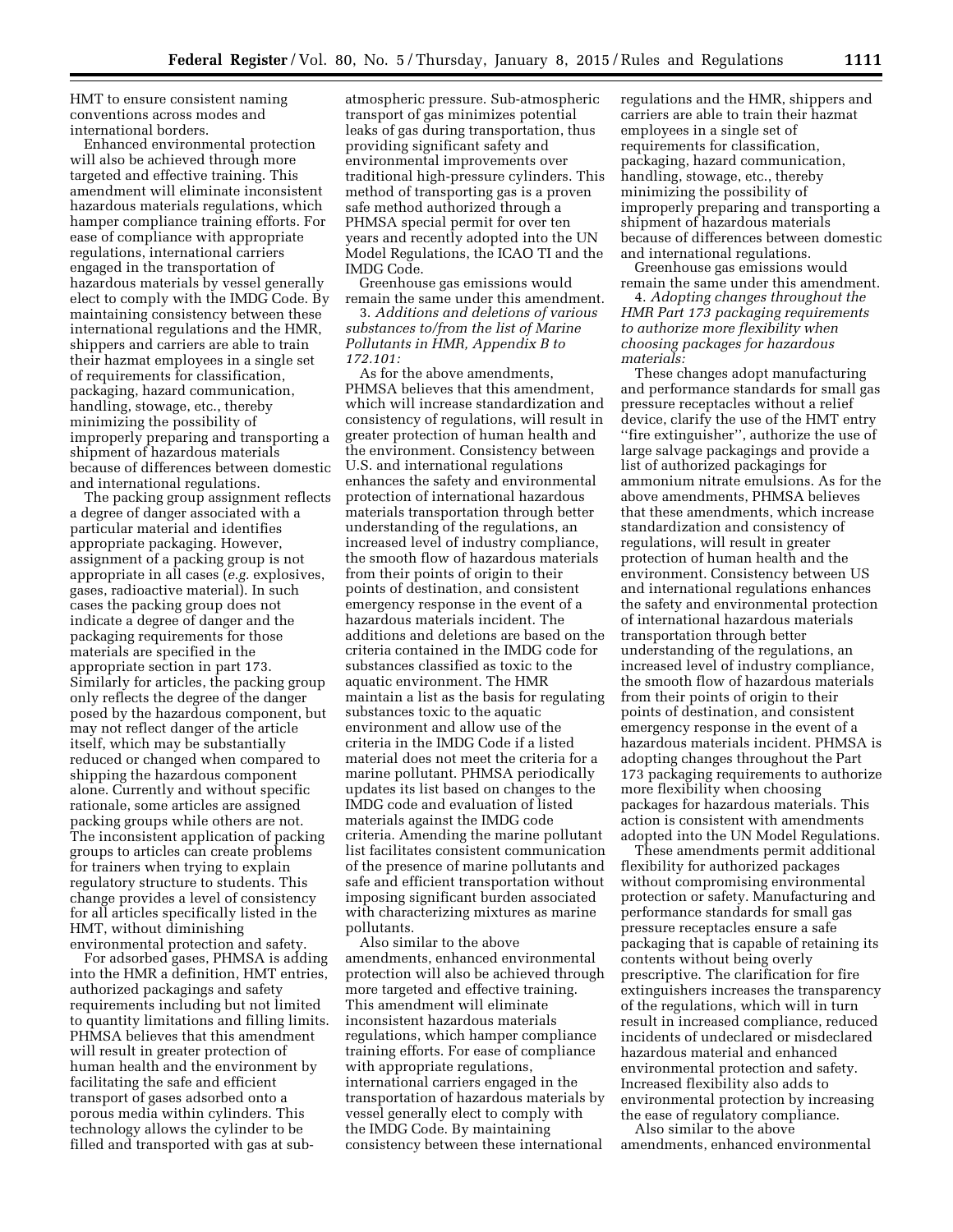protection will be achieved through more targeted and effective training. This amendment eliminates inconsistent hazardous materials regulations, which hamper compliance training efforts. By maintaining consistency between the UN Model Regulations and the HMR, shippers and carriers are able to train their hazmat employees in a single set of requirements for classification, packaging, hazard communication, handling, stowage, etc., thereby minimizing the possibility of improperly preparing and transporting a shipment of hazardous materials because of differences between domestic and international regulations.

Greenhouse gas emissions would remain the same under this amendment.

5. *Exception from the HMR for marine pollutants up to 5 liters (1.3 gallons) for liquids or 5 kg (11 lbs.) for solids when these materials are packaged in accordance with the general packaging requirements of §§ 173.24 and 173.24a:* 

PHMSA believes that this amendment provides for a slight net increase in environmental protection and safety by reducing confusion and simplifying multi-modal hazardous material transportation requirements. Currently, packages containing less than 5 liters (1.3 gallons) for liquids or 5 kg (11 lbs.) of material containing marine pollutants are subject to additional requirements such as shipping papers, Class 9 labeling and UN packaging when offered for transport by air or vessel in accordance with the ICAO TI or the IMDG Code. However, these same materials would not be subject to the HMR when transported by motor vehicle, rail car or aircraft in the US. The presence of these labels in one mode of transport can cause confusion in the US supply chain.

This amendment exempts from the HMR small packages of hazardous material that are regulated because of the presence of one or more marine pollutants. Materials in these quantities pose a low risk in transportation. In addition, these low quantities of materials present even lower risks in transportation because they often contain low concentrations of marine pollutant constituents. Lastly, risks of incidents are very low. In the past 10 years, in tens of thousands of vessel shipments, PHMSA's data contains only one record of marine pollutant released on a vessel that caused environmental damage. In this incident, the material was packaged in a 55-gallon drum and would not be impacted by this amendment, since the package would still be required to display the marine pollutant mark and the shipping

documents would still have to communicate the presence of a marine pollutant. By reducing the hazard communication (hazcom) burdens for lower risk commodities, industry, shippers, and transporters can focus hazcom resources on areas with potentially greater environmental and safety consequences.

This action is consistent with recent revisions to the IMDG Code. PHMSA believes that this amendment will increase standardization and consistency of regulations, may also result in greater protection of human health and the environment. Consistency between US and international regulations enhances the safety and environmental protection of international hazardous materials transportation through better understanding of the regulations, an increased level of industry compliance, the smooth flow of hazardous materials from their points of origin to their points of destination, and consistent emergency response in the event of a hazardous materials incident. Excepting these quantities of marine pollutants from the HMR will facilitate consistent communication of the presence of marine pollutants and facilitate safe and efficient transportation without imposing significant burden associated with characterizing mixtures as marine pollutants.

Also similar to the above amendments, enhanced environmental protection will also be achieved through more targeted and effective training. This amendment will eliminate inconsistent hazardous materials regulations, which hamper compliance training efforts. For ease of compliance with appropriate regulations, international carriers engaged in the transportation of hazardous materials by vessel generally elect to comply with the IMDG Code. By maintaining consistency between these international regulations and the HMR, shippers and carriers are able to train their hazmat employees in a single set of requirements for classification, packaging, hazard communication, handling, stowage, etc., thereby minimizing the possibility of improperly preparing and transporting a shipment of hazardous materials because of differences between domestic and international regulations.

Greenhouse gas emissions would remain the same under this amendment.

6. *Amendments to add minimum sizes for the OVERPACK and SALVAGE markings. These markings would be characters at least 12 mm (.47 inches) high:* 

PHMSA believes that this amendment, which will provide for enhanced hazard communication, will result in greater protection of human health and the environment. An overpack is an enclosure to provide protection or convenience of handling for one or more packages such as pallets and crates. A salvage package is used to contain a damaged, leaking or nonconforming package. The HMR require these packages to be marked OVERPACK or SALVAGE, as appropriate. This communicates the nature of these specialized packaging configurations to package handlers and emergency responders. However, because there is currently no minimum size requirement for these marks, this information is not always readily visible. This amendment would ensure that these hazard markings are visible, thus resulting in decreased incidents with impacts to the environment and safety.

Greenhouse gas emissions would remain the same under this amendment.

7. *Amendments to revise and add vessel stowage codes listed in column 10B of the HMT and segregation requirements in HMR § 176.83 consistent with the IMDG Code. These changes are designed to harmonize with the IMDG Code and would provide additional guidance on the loading and stowage of various materials. Additionally, proposed amendments to increase the required segregation distances between Division 4.3 dangerous when wet material (i.e. materials liable to give off a flammable or toxic gas in contact with water) and Class 3 flammable liquids and Division 2.1 flammable gases:* 

As discussed for previous amendments herein, PHMSA believes that this amendment, which will increase standardization and consistency of regulations, will result in greater protection of human health and the environment. Consistency between US and international regulations enhances the safety and environmental protection of international hazardous materials transportation through better understanding of the regulations, an increased level of industry compliance, the smooth flow of hazardous materials from their points of origin to their points of destination, and consistent emergency response in the event of a hazardous materials incident. New and revised entries to the HMT reflect emerging technologies, and a need to better describe or differentiate between existing entries. These proposed changes mirror the IMDG Code. It is extremely important for the domestic HMR and HMT to mirror the IMDG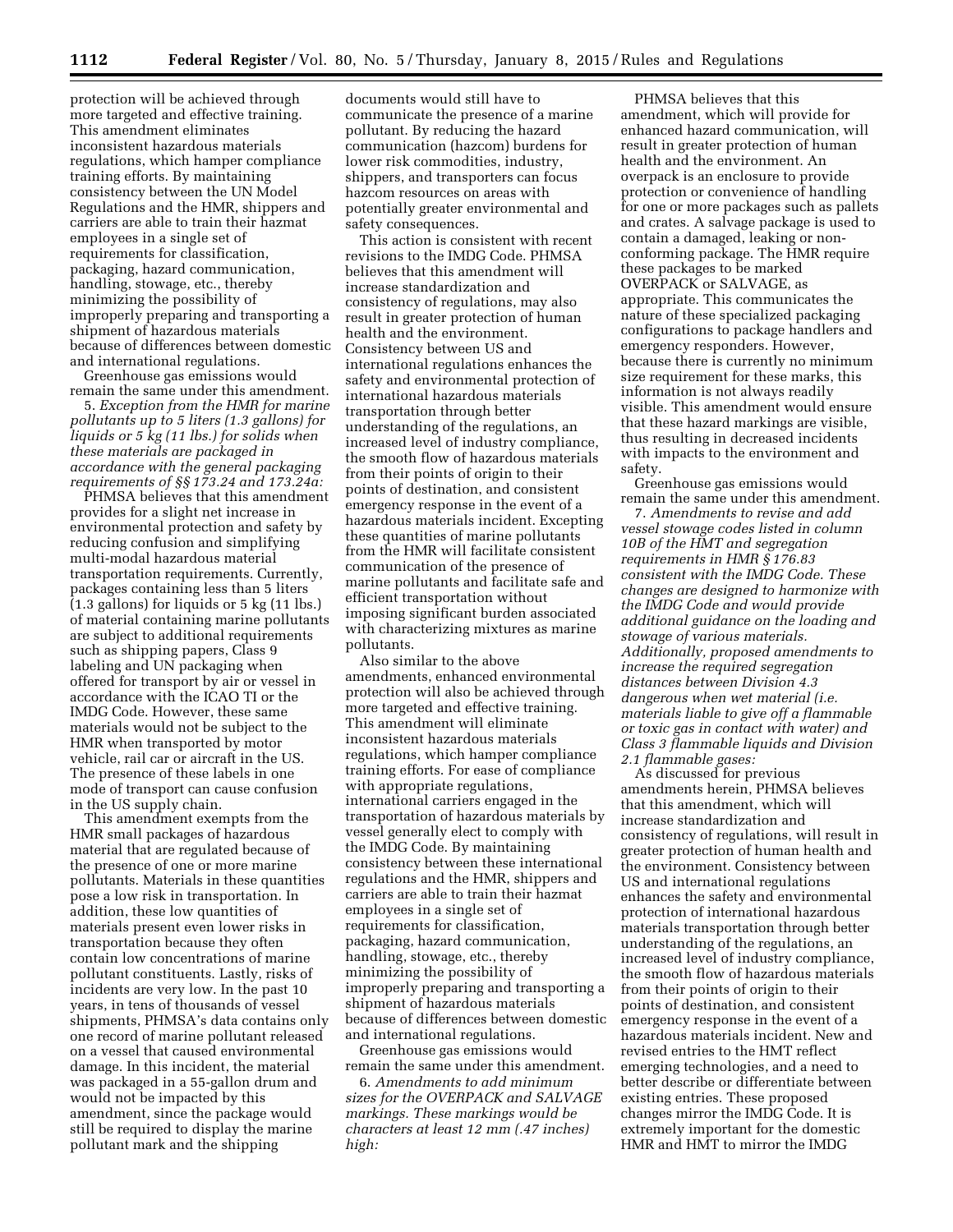Code to ensure consistent naming conventions across modes and international borders.

Enhanced environmental protection will also be achieved through more targeted and effective training. This amendment will eliminate inconsistent hazardous materials regulations, which hamper compliance training efforts. For ease of compliance with appropriate regulations, international carriers engaged in the transportation of hazardous materials by vessel generally elect to comply with the IMDG Code. By maintaining consistency between these international regulations and the HMR, shippers and carriers are able to train their hazmat employees in a single set of requirements for classification, packaging, hazard communication, handling, stowage, etc., thereby minimizing the possibility of improperly preparing and transporting a shipment of hazardous materials because of differences between domestic and international regulations.

PHMSA also believes that this group of amendments will increase environmental protection and safety through its increased segregation distance requirements and enhanced guidance, which will better prevent materials from contacting each other and/or water in transportation. Increased segregation distances prevent the mixing of incompatible material and the subsequent evolution of flammable or toxic gases, along with attendant fires and explosions. Together, stowage and segregation help manage the risks associated with the transport of hazardous materials by water. While the risk associated with the transport of these materials is relatively low, these measures would further reduce that risk and prevent the spread of a fire between flammable materials and materials that react dangerously with water.

Greenhouse gas emissions would remain the same under this amendment.

# Agencies Consulted

This final rule represents PHMSA's first action in the US for this program area. PHMSA has coordinated with the US Federal Aviation Administration and the US Coast Guard, in the development of this final rule. PHMSA has considered the views expressed in comments to the NPRM submitted by members of the public, state and local governments, and industry.

#### Conclusion

The provisions of this final rule build on current regulatory requirements to enhance the transportation safety and security of shipments of hazardous materials transported by highway, rail,

aircraft and vessel, thereby reducing the risks of an accidental or intentional release of hazardous materials and consequent environmental damage. PHMSA believes the net environmental impact will be positive. PHMSA believes that there are no significant environmental impacts associated with this final rule.

#### *J. Privacy Act*

In accordance with 5 U.S.C. 553(c), DOT solicits comments from the public to better inform its rulemaking process. DOT posts these comments, without edit, including any personal information the commenter provides, to *[www.regulations.gov](http://www.regulations.gov)*, as described in the system of records notice (DOT/ALL– 14 FDMS), which can be reviewed at *[www.dot.gov/privacy](http://www.dot.gov/privacy)*.

# *K. Executive Order 13609 and International Trade Analysis*

Under E.O. 13609, agencies must consider whether the impacts associated with significant variations between domestic and international regulatory approaches are unnecessary or may impair the ability of American business to export and compete internationally. In meeting shared challenges involving health, safety, labor, security, environmental, and other issues, international regulatory cooperation can identify approaches that are at least as protective as those that are or would be adopted in the absence of such cooperation. International regulatory cooperation can also reduce, eliminate, or prevent unnecessary differences in regulatory requirements.

Similarly, the Trade Agreements Act of 1979 (Pub. L. 96–39), as amended by the Uruguay Round Agreements Act (Pub. L. 103–465), prohibits Federal agencies from establishing any standards or engaging in related activities that create unnecessary obstacles to the foreign commerce of the United States. For purposes of these requirements, Federal agencies may participate in the establishment of international standards, so long as the standards have a legitimate domestic objective, such as providing for safety, and do not operate to exclude imports that meet this objective. The statute also requires consideration of international standards and, where appropriate, that they be the basis for U.S. standards.

PHMSA participates in the establishment of international standards to protect the safety of the American public, and we have assessed the effects of the proposed rule to ensure that it does not cause unnecessary obstacles to foreign trade. In fact, the rule is designed to facilitate international trade. Accordingly, this rulemaking is consistent with E.O. 13609 and PHMSA's obligations under the Trade Agreement Act, as amended.

# **List of Subjects**

### *49 CFR Part 171*

Exports, Hazardous materials transportation, Hazardous waste, Imports, Incorporation by reference, Reporting and recordkeeping requirements.

# *49 CFR Part 172*

Education, Hazardous materials transportation, Hazardous waste, Incorporation by reference, Labeling, Markings, Packaging and containers, Reporting and recordkeeping requirements.

### *49 CFR Part 173*

Hazardous materials transportation, Incorporation by reference, Packaging and containers, Radioactive materials, Reporting and recordkeeping requirements, Uranium.

#### *49 CFR Part 175*

Air carriers, Hazardous materials transportation, Incorporation by reference, Radioactive materials, Reporting and recordkeeping requirements.

#### *49 CFR Part 176*

Maritime carriers, Hazardous materials transportation, Incorporation by reference, Radioactive materials, Reporting and recordkeeping requirements.

#### *49 CFR Part 178*

Hazardous materials transportation, Incorporation by reference, Motor vehicle safety, Packaging and containers, Reporting and recordkeeping requirements.

#### *49 CFR Part 180*

Hazardous materials transportation, Incorporation by reference, Motor carriers, Motor vehicle safety, Packaging and containers, Railroad safety, Reporting and recordkeeping requirements.

In consideration of the foregoing, PHMSA is amending 49 CFR Chapter I as follows:

# **PART 171—GENERAL INFORMATION, REGULATIONS, AND DEFINITIONS**

■ 1. The authority citation for part 171 continues to read as follows:

**Authority:** 49 U.S.C. 5101–5128, 44701; Pub. L. 101–410 section 4 (28 U.S.C. 2461 note); Pub. L. 104–134, section 31001; 49 CFR 1.81 and 1.97.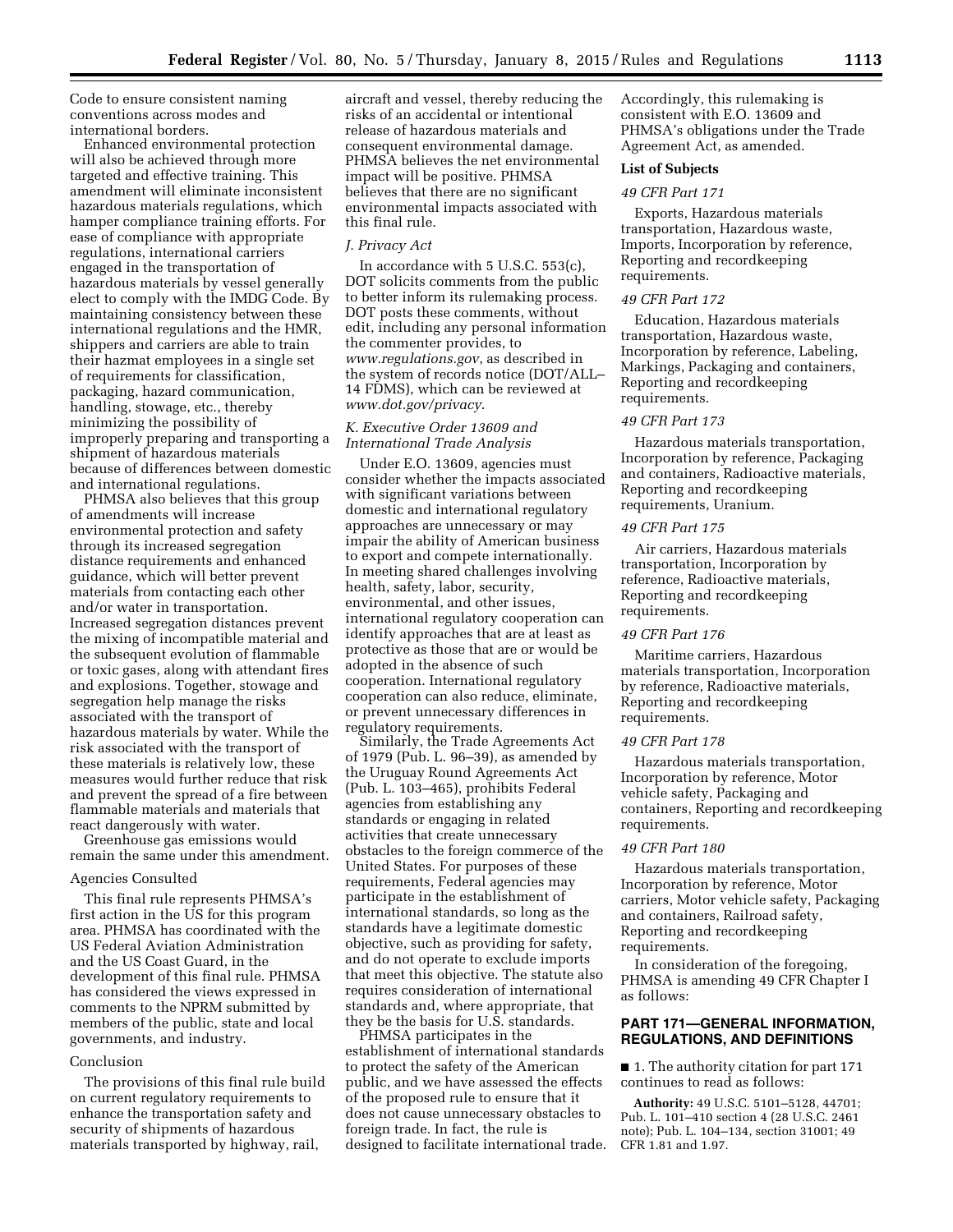■ 2. In § 171.4, paragraph (c) is revised to read as follows:

### **§ 171.4 Marine pollutants.**

\* \* \* \* \* (c) *Exceptions.* (1) Except when all or part of the transportation is by vessel, the requirements of this subchapter specific to marine pollutants do not apply to non-bulk packagings transported by motor vehicle, rail car or aircraft.

(2) Single or combination packagings containing a net quantity per single or inner packaging of 5 L or less for liquids or having a net mass of 5 kg or less for solids, are not subject to any other requirements of this subchapter provided the packagings meet the general requirements in §§ 173.24 and 173.24a. This exception does not apply to marine pollutants that are a hazardous waste or a hazardous substance. In the case of marine pollutants also meeting the criteria for inclusion in another hazard class, all provisions of this subchapter relevant to any additional hazards continue to apply.

\* \* \* \* \*

■ 3. In § 171.7

 $\blacksquare$  a. Revise paragraphs (a)(1), (s)(1),  $(t)(1)$ ,  $(v)(2)$ ,  $(w)(1)$  through  $(52)$ , and  $(dd)(1)$  and  $(dd)(2)$  introductory text.  $\blacksquare$  b. Add paragraphs (w)(53) through  $(w)(58)$ ,  $(bb)(1)(ix)$ ,  $(bb)(1)(x)$ ,  $(bb)(1)(xi)$ ,  $(bb)(1)(xii)$ , and  $(dd)(2)(iii)$ .

The revisions and additions are to read as follows:

# **§ 171.7 Reference material.**

(a) *Matter incorporated by reference*— (1) *General.* There is incorporated, by reference in parts 170 through 189 of this subchapter, matter referred to that is not specifically set forth. This matter is hereby made a part of the regulations in parts 170 through 189 of this subchapter. The matter subject to change is incorporated only as it is in effect on the date of issuance of the regulation referring to that matter. The materials listed in paragraphs (b) through (ee) of this section have been approved for incorporation by reference by the Director of the **Federal Register**  in accordance with 5 U.S.C. 552(a) and 1 CFR part 51. Material is incorporated as it exists on the date of the approval and a notice of any change in the material will be published in the **Federal Register.** Matters referenced by footnote are included as part of the regulations of this subchapter.

- \* \* \* \* \*
- $(s) * * * *$

(1) IAEA Safety Standards for Protecting People and the Environment; Regulations for the Safe Transport of Radioactive Material, No. SSR–6, (IAEA Regulations), 2012 Edition, into §§ 171.22; 171.23; 171.26; 173.415; 173.416; 173.417; 173.435; 173.473. \* \* \* \* \*

(t) \* \* \*

(1) Technical Instructions for the Safe Transport of Dangerous Goods by Air (ICAO Technical Instructions), 2015– 2016 Edition, copyright 2014, into §§ 171.8; 171.22; 171.23; 171.24; 172.101; 172.202; 172.401; 172.512; 172.519; 172.602; 173.56; 173.320; 175.10, 175.33; 178.3.

\* \* \* \* \*  $(v) * * * *$ 

(2) International Maritime Dangerous Goods Code (IMDG Code), Incorporating Amendment 37–14 (English Edition), 2014 Edition, into §§ 171.22; 171.23; 171.25; 172.101; 172.202; 172.203 172.401; 172.502; 172.519; 172.602; 173.21; 173.56; 176.2; 176.5; 176.11; 176.27; 176.30; 176.83; 176.84; 176.140; 176.720; 178.3; 178.274.

\* \* \* \* \*  $(w) * * * *$ 

(1) ISO 535–1991(E) Paper and board—Determination of water absorptiveness—Cobb method, 1991, into §§ 178.516; 178.707; 178.708.

(2) ISO 1496–1: 1990 (E)—Series 1 freight containers—Specification and testing, Part 1: General cargo containers. Fifth Edition, (August 15, 1990), into § 173.411.

(3) ISO 1496–3(E)—Series 1 freight containers—Specification and testing— Part 3: Tank containers for liquids, gases and pressurized dry bulk, Fourth edition, March 1995, into §§ 178.74; 178.75; 178.274.

(4) ISO 1516:2002(E), Determination of flash/no flash—Closed cup equilibrium method, Third Edition, 2002–03–01, into § 173.120.

(5) ISO 1523:2002(E), Determination of flash point—Closed cup equilibrium method, Third Edition, 2002–03–01, into § 173.120.

(6) ISO 2431–1984(E) Standard Cup Method, 1984, into § 173.121.

(7) ISO 2592:2000(E), Determination of flash and fire points—Cleveland open cup method, Second Edition, 2000–09– 15, into § 173.120.

(8) ISO 2719:2002(E), Determination of flash point—Pensky-Martens closed cup method, Third Edition, 2002–11– 15, into § 173.120.

(9) ISO 2919:1999(E), Radiation Protection—Sealed radioactive sources—General requirements and classification, (ISO 2919), second edition, February 15, 1999, into § 173.469.

(10) ISO 3036–1975(E) Board— Determination of puncture resistance, 1975, into § 178.708.

(11) ISO 3405:2000(E), Petroleum products—Determination of distillation characteristics at atmospheric pressure, Third Edition, 2000–03–01, into § 173.121.

(12) ISO 3574–1986(E) Cold-reduced carbon steel sheet of commercial and drawing qualities, into § 178.503; Part 178, appendix C.

 $(13)$  ISO 3679:2004(E), Determination of flash point—Rapid equilibrium closed cup method, Third Edition, 2004–04–01, into § 173.120.

(14) ISO 3680:2004(E), Determination of flash/no flash—Rapid equilibrium closed cup method, Fourth Edition, 2004–04–01, into § 173.120.

(15) ISO 3807–2(E), Cylinders for acetylene—Basic requirements—Part 2: Cylinders with fusible plugs, First edition, March 2000, into §§ 173.303; 178.71.

(16) ISO 3924:1999(E), Petroleum products—Determination of boiling range distribution—Gas chromatography method, Second Edition, 1999–08–01, into § 173.121.

(17) ISO 4126–1:2004(E): Safety devices for protection against excessive pressure—Part 1: Safety valves, Second edition 2004–02–15, into § 178.274.

(18) ISO 4126–7:2004(E): Safety devices for protection against excessive pressure—Part 7: Common data, First Edition 2004–02–15 into § 178.274.

(19) ISO 4126–7:2004/Cor.1:2006(E): Safety devices for protection against excessive pressure—Part 7: Common data, Technical Corrigendum 1, 2006– 11–01, into § 178.274.

(20) ISO 4626:1980(E), Volatile organic liquids—Determination of boiling range of organic solvents used as raw materials, First Edition, 1980–03– 01, into § 173.121.

(21) ISO 4706:2008(E), Gas cylinders—Refillable welded steel cylinders—Test pressure 60 bar and below, First Edition, 2008–04–15, Corrected Version, 2008–07–01, into § 178.71.

(22) ISO 6406(E), Gas cylinders— Seamless steel gas cylinders—Periodic inspection and testing, Second edition, February 2005, into § 180.207.

(23) ISO 6892 Metallic materials— Tensile testing, July 15, 1984, First Edition, into § 178.274.

(24) ISO 7225(E), Gas cylinders— Precautionary labels, Second Edition, July 2005, into § 178.71.

(25) ISO 7866(E), Gas cylinders— Refillable seamless aluminum alloy gas cylinders—Design, construction and testing, First edition, June 1999, into § 178.71.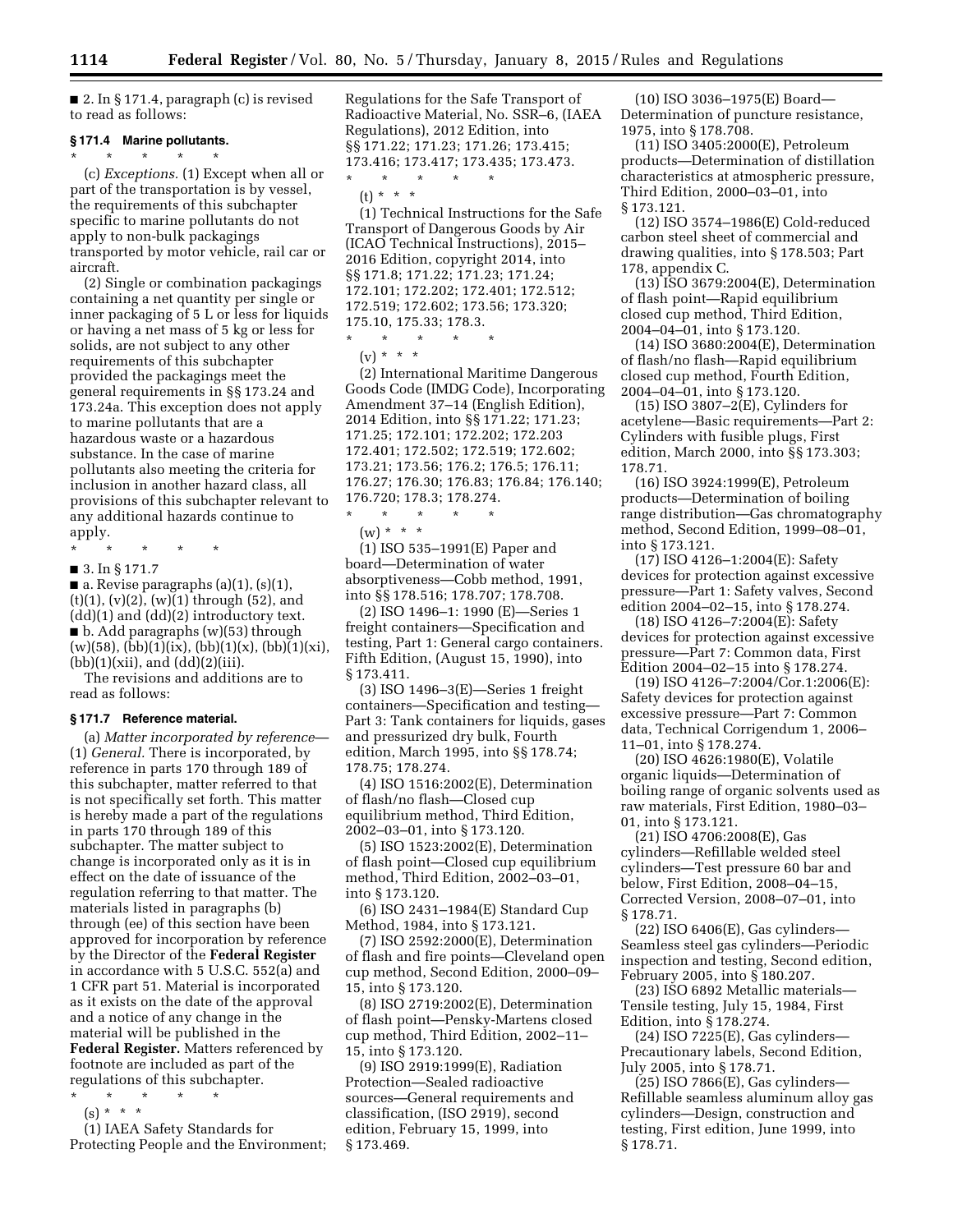(26) ISO 8115 Cotton bales— Dimensions and density, 1986 Edition, into § 172.102.

(27) ISO 9809–1:1999(E): Gas cylinders—Refillable seamless steel gas cylinders—Design, construction and testing—Part 1: Quenched and tempered steel cylinders with tensile strength less than 1100 MPa., First edition, June 1999, into §§ 178.37; 178.71; 178.75.

(28) ISO 9809–1:2010(E): Gas cylinders—Refillable seamless steel gas cylinders—Design, construction and testing—Part 1: Quenched and tempered steel cylinders with tensile strength less than 1 100 MPa., Second edition, 2010– 04–15, into §§ 178.37; 178.71; 178.75.

(29) ISO 9809–2:2000(E): Gas cylinders—Refillable seamless steel gas cylinders—Design, construction and testing—Part 2: Quenched and tempered steel cylinders with tensile strength greater than or equal to 1 100 MPa., First edition, June 2000, into §§ 178.71; 178.75.

(30) ISO 9809–2:2010(E): Gas cylinders—Refillable seamless steel gas cylinders—Design, construction and testing—Part 2: Quenched and tempered steel cylinders with tensile strength greater than or equal to 1100 MPa., Second edition, 2010–04–15, into §§ 178.71; 178.75.

(31) ISO 9809–3:2000(E): Gas cylinders—Refillable seamless steel gas cylinders—Design, construction and testing—Part 3: Normalized steel cylinders, First edition, December 2000, into §§ 178.71; 178.75.

(32) ISO 9809–3:2010(E): Gas cylinders—Refillable seamless steel gas cylinders—Design, construction and testing—Part 3: Normalized steel cylinders, Second edition, 2010–04–15, into §§ 178.71; 178.75.

(33) ISO 9978:1992(E)—Radiation protection—Sealed radioactive sources—Leakage test methods. First Edition, (February 15, 1992), into § 173.469.

(34) ISO 10156:2010(E): Gases and gas mixtures—Determination of fire potential and oxidizing ability for the selection of cylinder valve outlets, Third edition, 2010–04–01, into § 173.115.

(35) ISO 10156:2010/Cor.1:2010(E): Gases and gas mixtures—Determination of fire potential and oxidizing ability for the selection of cylinder valve outlets, Technical Corrigendum 1, 2010–09–01, into § 173.115.

(36) ISO 10297:1999(E), Gas cylinders—Refillable gas cylinder valves—Specification and type testing, First Edition, 1995–05–01, into §§ 173.301b; 178.71.

(37) ISO 10297:2006(E), Transportable gas cylinders—Cylinder valves— Specification and type testing, Second

Edition, 2006–01–15, into §§ 173.301b; 178.71.

(38) ISO 10461:2005(E), Gas cylinders—Seamless aluminum-alloy gas cylinders—Periodic inspection and testing, Second Edition, 2005–02–15 and Amendment 1, 2006–07–15, into § 180.207.

(39) ISO 10462 (E), Gas cylinders— Transportable cylinders for dissolved acetylene—Periodic inspection and maintenance, Second edition, February 2005, into § 180.207.

(40) ISO 10692–2:2001(E), Gas cylinders—Gas cylinder valve connections for use in the microelectronics industry—Part 2: Specification and type testing for valve to cylinder connections, First Edition, 2001–08–01, into §§ 173.40; 173.302c.

(41) ISO 11114–1:2012(E), Gas cylinders—Compatibility of cylinder and valve materials with gas contents— Part 1: Metallic materials, Second edition, 2012–03–15, into §§ 173.301b; 178.71.

(42) ISO 11114–2(E), Transportable gas cylinders—Compatibility of cylinder and valve materials with gas contents— Part 2: Non-metallic materials, First edition, December 2000, into §§ 173.301b; 178.71.

(43) ISO 11117:1998(E): Gas cylinders—Valve protection caps and valve guards for industrial and medical gas cylinders.—Design, construction and tests, First edition, 1998–08–01, into § 173.301b.

(44) ISO 11117:2008(E): Gas cylinders—Valve protection caps and valve guards—Design, construction and tests, Second edition, 2008–09–01, into § 173.301b.

(45) ISO 11117:2008/Cor.1:2009(E): Gas cylinders—Valve protection caps and valve guards—Design, construction and tests, Technical Corrigendum 1, 2009–05–01, into § 173.301b.

(46) ISO 11118(E), Gas cylinders— Non-refillable metallic gas cylinders— Specification and test methods, First edition, October 1999, into § 178.71.

(47) ISO 11119–1(E), Gas cylinders— Gas cylinders of composite construction—Specification and test methods—Part 1: Hoop-wrapped composite gas cylinders, First edition, May 2002, into § 178.71.

(48) ISO 11119–2(E), Gas cylinders— Gas cylinders of composite construction—Specification and test methods—Part 2: Fully wrapped fibre reinforced composite gas cylinders with load-sharing metal liners, First edition, May 2002, into § 178.71.

(49) ISO 11119–3(E), Gas cylinders of composite construction—Specification and test methods—Part 3: Fully wrapped fibre reinforced composite gas

cylinders with non-load-sharing metallic or non-metallic liners, First edition, September 2002, into § 178.71.

(50) ISO 11120(E), Gas cylinders— Refillable seamless steel tubes of water capacity between 150 L and 3000 L— Design, construction and testing, First edition, March 1999, into §§ 178.71; 178.75.

(51) ISO 11513:2011(E), Gas cylinders—Refillable welded steel cylinders containing materials for subatmospheric gas packaging (excluding acetylene)—Design, construction, testing, use and periodic inspection, First edition, 2011–09–12, into §§ 173.302c; 178.71; 180.207.

(52) ISO 11621(E), Gas cylinders— Procedures for change of gas service, First edition, April 1997, into §§ 173.302, 173.336, 173.337.

(53) ISO 11623(E), Transportable gas cylinders—Periodic inspection and testing of composite gas cylinders, First edition, March 2002, into § 180.207.

(54) ISO 13340:2001(E) Transportable gas cylinders—Cylinder valves for nonrefillable cylinders—Specification and prototype testing, First edition, 2004– 04–01, into §§ 173.301b; 178.71.

(55) ISO 13736:2008(E), Determination of flash point—Abel closed-cup method, Second Edition, 2008–09–15, into § 173.120.

(56) ISO 16111:2008(E), Transportable gas storage devices—Hydrogen absorbed in reversible metal hydride, First Edition, 2008–11–15, into §§ 173.301b; 173.311; 178.71.

(57) ISO 18172–1:2007(E), Gas cylinders—Refillable welded stainless steel cylinders—Part 1: Test pressure 6 MPa and below, First Edition, 2007–03– 01, into § 178.71.

(58) ISO 20703:2006(E), Gas cylinders—Refillable welded aluminum-alloy cylinders—Design, construction and testing, First Edition, 2006–05–01, into § 178.71.

- \* \* \* \* \* (bb) \* \* \*
	- $(1)$  \* \* \*
	- (ix) SOR/2011–239 November 9, 2011. (x) SOR/2011–60 March 16, 2011. (xi) SOR/2011–210 October 12, 2011. (xii) SOR/2012–245 December 5,
- 2012. \* \* \* \* \*
	- (dd) \* \* \*

(1) UN Recommendations on the Transport of Dangerous Goods, Model Regulations (UN Recommendations), 18th revised edition, Volumes I and II (2013), into §§ 171.8; 171.12; 172.202; 172.401; 172.407; 172.502; 173.22; 173.24; 173.24b; 173.40; 173.56; 173.192; 173.302b; 173.304b; 178.75; 178.274.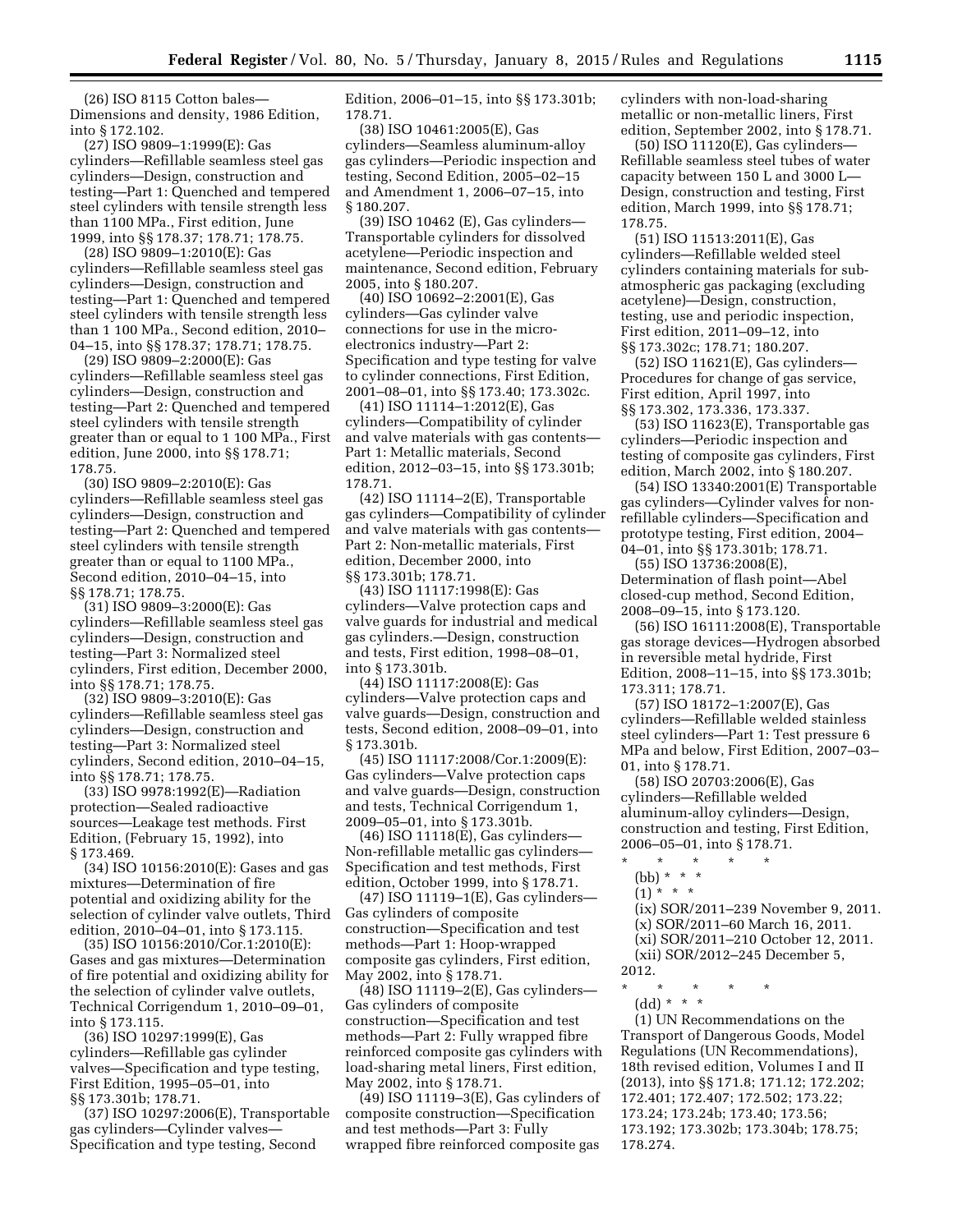(2) UN Recommendations on the Transport of Dangerous Goods, Manual of Tests and Criteria, (Manual of Tests and Criteria), into §§ 171.24, 172.102; 173.21; 173.56; 173.57; 173.58; 173.60; 173.115; 173.124; 173.125; 173.127; 173.128; 173.137; 173.185; 173.220; 173.225, part 173, appendix H; 178.274: \* \* \* \* \*

(iii) Fifth revised edition, amendment 2 (2013).

\* \* \* \* \* ■ 4. In § 171.8, the definitions for ''Adsorbed gas,'' ''Large salvage packaging,'' ''Neutron Radiation Detector'' and ''Radiation Detection System'' are added in alphabetical order, and the definitions for ''Bundle of cylinders'' and ''Non-bulk packaging'' are revised to read as follows:

#### **§ 171.8 Definitions and abbreviations.**

\* \* \* \* \*

*Adsorbed gas.* See § 173.115 of this subchapter.

\* \* \* \* \* *Bundle of cylinders* means assemblies of UN cylinders fastened together and interconnected by a manifold and transported as a unit. The total water capacity for the bundle may not exceed 3,000 L, except that a bundle intended for the transport of gases in Division 2.3 is limited to a water capacity of 1,000 L. Not permitted for air transport. \* \* \* \* \*

*Large salvage packaging* means a special packaging into which damaged, defective or leaking hazardous materials packages, or hazardous materials that have spilled or leaked are placed for the purpose of transport for recovery or disposal, that—

(1) Is designed for mechanical handling; and

(2) Has a net mass greater than 400 kg (882 pounds) or a capacity of greater than 450 L (119 gallons), but has a volume of not more than 3 cubic meters (106 cubic feet).

\* \* \* \* \* *Neutron Radiation Detector* means a device that detects neutron radiation. In such a device, a gas may be contained in a hermetically sealed electron tube transducer that converts neutron radiation into a measurable electric signal.

\* \* \* \* \* *Non-bulk packaging* means a packaging which has:

(1) A maximum capacity of 450 L (119 gallons) or less as a receptacle for a liquid;

(2) A maximum net mass of 400 kg (882 pounds) or less and a maximum capacity of 450 L (119 gallons) or less as a receptacle for a solid;

(3) A water capacity of 454 kg (1000 pounds) or less as a receptacle for a gas as defined in § 173.115 of this subchapter; or

(4) Regardless of the definition of bulk packaging, a maximum net mass of 400 kg (882 pounds) or less for a bag or a box conforming to the applicable requirements for specification packagings, including the maximum net mass limitations, provided in subpart L of part 178 of this subchapter.

\* \* \* \* \* *Radiation detection system* means an apparatus that contains radiation detectors as components.

\* \* \* \* \*

\* \* \* \* \*

 $\blacksquare$  5. In § 171.23 revise paragraphs (b)(2),  $(b)(11)(iv)$  and add paragraph  $(b)(11)(ix)$ to read as follows:

#### **§ 171.23 Requirements for specific materials and packagings transported under the ICAO Technical Instructions, IMDG Code, Transport Canada TDG Regulations, or the IAEA Regulations.**

(b) \* \* \* (2) *Safety devices for vehicles, vessels or aircraft, e.g. air bag inflators, air bag modules, seat-belt pretensioners, and pyromechanical devices.* For each safety device, the shipping paper description must conform to the requirements in § 173.166(c) of this subchapter.  $\star$   $\star$   $\star$ 

 $(11) * * * *$ 

(iv) The country of origin for the shipment must have adopted the edition of SSR–6 of the IAEA Regulations referenced in § 171.7.

\* \* \* \* \* (ix) Packages containing fissile materials must conform to the requirements of § 173.453 to be otherwise excepted from the requirements of Subpart I of Part 173 for fissile materials.

■ 6. In § 171.24 paragraph (d)(1)(ii) is revised to read as follows:

\* \* \* \* \*

#### **§ 171.24 Additional requirements for the use of the ICAO Technical Instructions.**

- \* \* \* \* \*
- (d) \* \* \*
- $(1) * * * *$

(ii) *Lithium metal cells and batteries.*  Lithium metal cells and batteries (UN3090) are forbidden for transport aboard passenger-carrying aircraft. The outside of each package that contains lithium metal cells or lithium metal batteries (UN3090) transported in accordance with Packing Instruction 968, Section II must be marked ''PRIMARY LITHIUM BATTERIES— FORBIDDEN FOR TRANSPORT

ABOARD PASSENGER AIRCRAFT'' or ''LITHIUM METAL BATTERIES— FORBIDDEN FOR TRANSPORT ABOARD PASSENGER AIRCRAFT'', or labeled with a CARGO AIRCRAFT ONLY label specified in § 172.448 of this subchapter.

■ 7. In § 171.25, paragraph (b)(3) is revised to read as follows:

\* \* \* \* \*

**§ 171.25 Additional requirements for the use of the IMDG Code.** 

\* \* \* \* \* (b) \* \* \*

(3) The outside of each package containing lithium metal cells or batteries (UN3090) transported in accordance with special provision 188 of the IMDG Code must be marked ''PRIMARY LITHIUM BATTERIES— FORBIDDEN FOR TRANSPORT ABOARD PASSENGER AIRCRAFT'' or ''LITHIUM METAL BATTERIES— FORBIDDEN FOR TRANSPORT ABOARD PASSENGER AIRCRAFT'', or labeled with a CARGO AIRCRAFT ONLY label specified in § 172.448 of this subchapter. The provisions of this paragraph do not apply to packages that contain 5 kg (11 pounds) net weight or less of lithium metal cells or batteries that are packed with, or contained in, equipment.

\* \* \* \* \*

**PART 172—HAZARDOUS MATERIALS TABLE, SPECIAL PROVISIONS, HAZARDOUS MATERIALS COMMUNICATIONS, EMERGENCY RESPONSE INFORMATION, TRAINING REQUIREMENTS, AND SECURITY PLANS** 

■ 8. The authority citation for part 172 continues to read as follows:

**Authority:** 49 U.S.C. 5101–5128, 44701; 49 CFR 1.81, 1.96 and 1.97.

 $\blacksquare$  9. In § 172.101, revise paragraphs (f) and (k) introductory text to read as follows:

#### **§ 172.101 Purpose and use of the hazardous materials table.**

\* \* \* \* \* (f) *Column 5: Packing group.* Column 5 specifies one or more packing groups assigned to a material corresponding to the proper shipping name and hazard class for that material. Class 2, Class 7, Division 6.2 (other than regulated medical wastes), and ORM–D materials, do not have packing groups. Articles in other than Class 1 are not assigned to packing groups. For packing purposes, any requirement for a specific packaging performance level is set out in the applicable packing authorizations of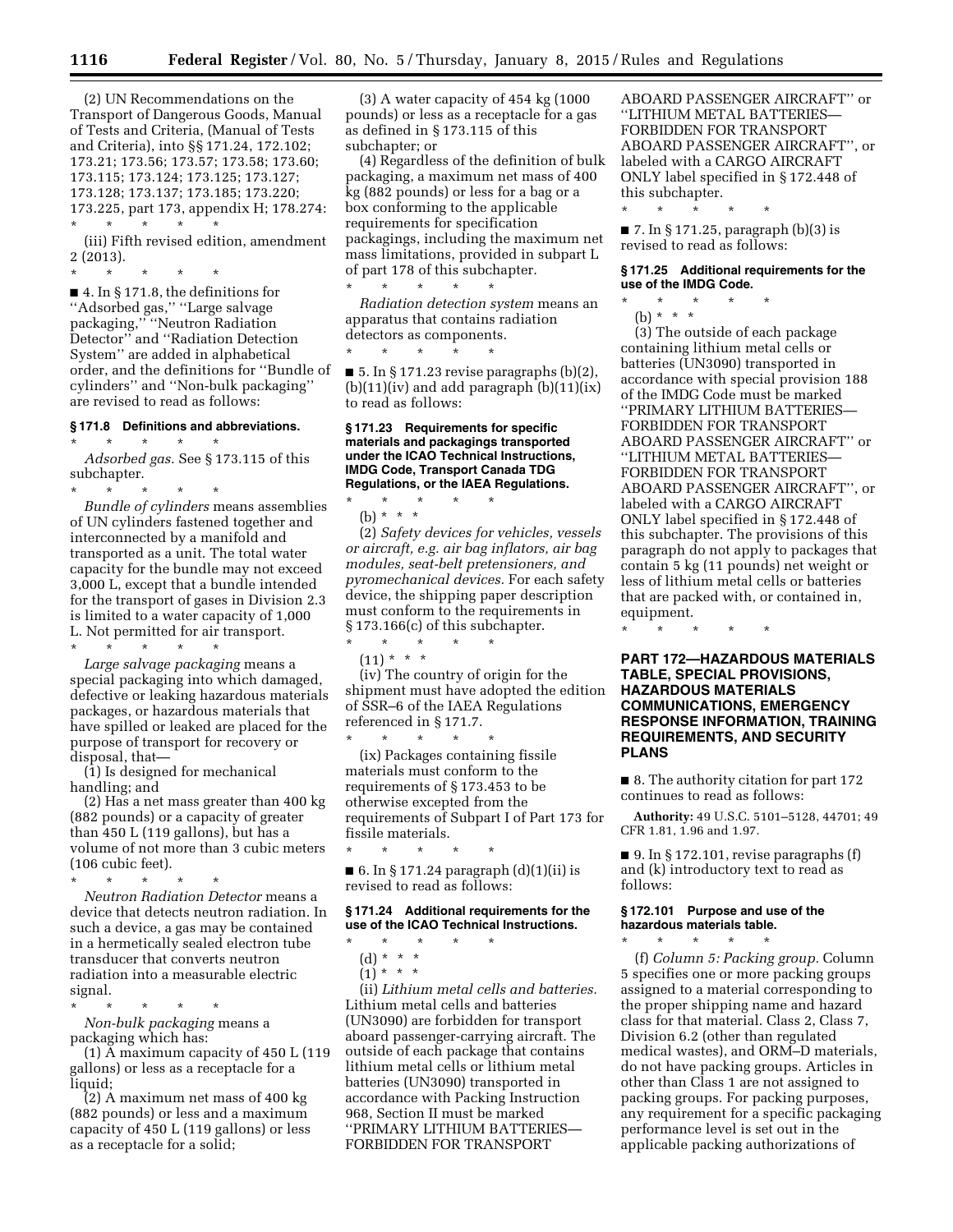Part 173. Packing Groups I, II and III indicate the degree of danger presented by the material is great, medium or minor, respectively. If more than one packing group is indicated for an entry, the packing group for the hazardous material is determined using the criteria for assignment of packing groups specified in subpart D of part 173. When a reevaluation of test data or new data indicates a need to modify the specified packing group(s), the data should be submitted to the Associate Administrator. Each reference in this column to a material which is a hazardous waste or a hazardous substance, and whose proper shipping name is preceded in Column 1 of the Table by the letter "A" or "W", is

modified to read ''III'' on those occasions when the material is offered for transportation or transported by a mode in which its transportation is not otherwise subject to requirements of this subchapter.

\* \* \* \* \*

(k) *Column 10: Vessel stowage requirements.* Column 10A [Vessel stowage] specifies the authorized stowage locations on board cargo and passenger vessels. Column 10B [Other provisions] specifies codes for stowage and handling requirements for specific hazardous materials. Hazardous materials offered for transportation as limited quantities are allocated stowage category A and are not subject to the stowage codes assigned by column 10B.

The meaning of each code in Column 10B is set forth in § 176.84 of this subchapter. Section 176.63 of this subchapter sets forth the physical requirements for each of the authorized locations listed in Column 10A. (For bulk transportation by vessel, see 46 CFR parts 30 to 40, 70, 98, 148, 151, 153 and 154.) The authorized stowage locations specified in Column 10A are defined as follows:

\* \* \* \* \*

■ 10. In § 172.101, the Hazardous Materials Table is amended by removing the entries under ''[REMOVE]'', by adding the entries under ''[ADD]'' and revising entries under ''[REVISE]'' in the appropriate alphabetical sequence to read as follows: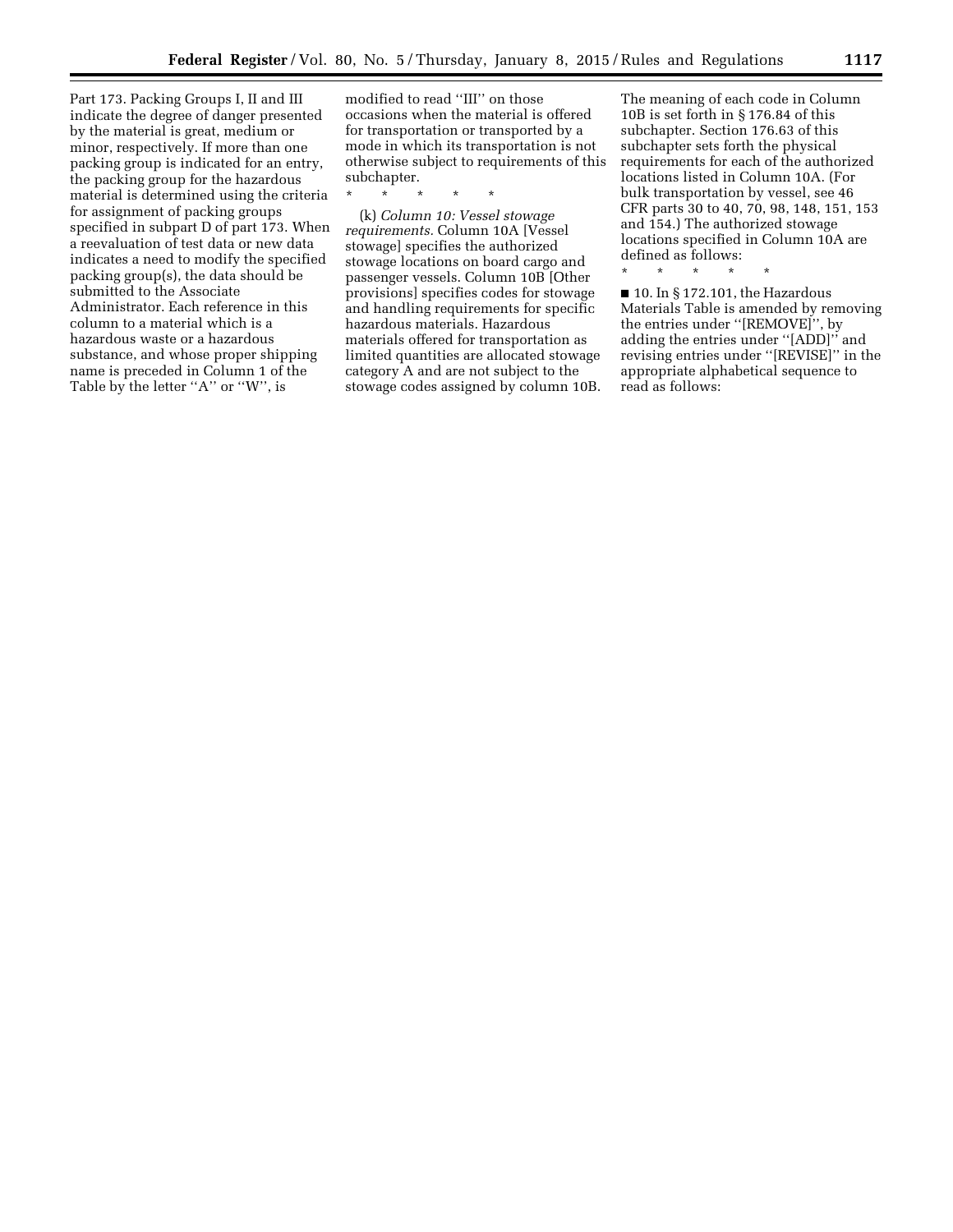|                                                             | Other                                                  | (10B)                  |           |                                                    |                                                                                                  | 25, 59, 60, 116                                                                                                                                                                                        |                                                                                                                                                                                                                                                                                                                                                                                                                                                                                              |                                                                                                      |                          |                    |                                                                                   |                                         |                                                                                                                                                                                                                                                                                                                                                                                                                                                                                              |
|-------------------------------------------------------------|--------------------------------------------------------|------------------------|-----------|----------------------------------------------------|--------------------------------------------------------------------------------------------------|--------------------------------------------------------------------------------------------------------------------------------------------------------------------------------------------------------|----------------------------------------------------------------------------------------------------------------------------------------------------------------------------------------------------------------------------------------------------------------------------------------------------------------------------------------------------------------------------------------------------------------------------------------------------------------------------------------------|------------------------------------------------------------------------------------------------------|--------------------------|--------------------|-----------------------------------------------------------------------------------|-----------------------------------------|----------------------------------------------------------------------------------------------------------------------------------------------------------------------------------------------------------------------------------------------------------------------------------------------------------------------------------------------------------------------------------------------------------------------------------------------------------------------------------------------|
| (10)<br>Vessel stowage                                      |                                                        |                        |           | 25                                                 |                                                                                                  |                                                                                                                                                                                                        | 34, 40                                                                                                                                                                                                                                                                                                                                                                                                                                                                                       |                                                                                                      |                          |                    | 25                                                                                | $\overline{4}$                          | $\overline{a}$<br>34,                                                                                                                                                                                                                                                                                                                                                                                                                                                                        |
|                                                             | Location                                               | (10A)                  |           | <br>$\infty$                                       | ∢                                                                                                | ⋖                                                                                                                                                                                                      | <br>⋖                                                                                                                                                                                                                                                                                                                                                                                                                                                                                        | ∢                                                                                                    | 4                        | ∢                  | :<br>:<br>:<br>:<br>S4                                                            | ļ<br>$\Omega$                           | ⋖                                                                                                                                                                                                                                                                                                                                                                                                                                                                                            |
| (9)<br>Quantity limitations<br>(see §§173.27 and<br>175.75) | Cargo air-<br>craft only                               | (9B)                   |           | İ<br>75 kg<br>×                                    | ļ<br>100 kg                                                                                      | $\vdots$<br>100 kg                                                                                                                                                                                     | Forbidden                                                                                                                                                                                                                                                                                                                                                                                                                                                                                    | ļ<br>No limit                                                                                        | 10 kg                    | 10 kg              | Forbidden                                                                         | Forbidden                               | ļ<br>200 kg                                                                                                                                                                                                                                                                                                                                                                                                                                                                                  |
|                                                             | Passenger<br>aircraft/rail                             | (9A)                   |           | Forbidden                                          | ļ<br>25 kg                                                                                       | 25 kg                                                                                                                                                                                                  | Forbidden                                                                                                                                                                                                                                                                                                                                                                                                                                                                                    | j<br>No limit                                                                                        | 10 kg                    | $\vdots$<br>10 kg  | Forbidden                                                                         | Forbidden                               | j<br>200 kg                                                                                                                                                                                                                                                                                                                                                                                                                                                                                  |
|                                                             | <b>Bulk</b>                                            | (8C)                   |           | None                                               | 166                                                                                              | 240                                                                                                                                                                                                    | $\begin{array}{ccccccccccccc} \multicolumn{2}{c}{} & \multicolumn{2}{c}{} & \multicolumn{2}{c}{} & \multicolumn{2}{c}{} & \multicolumn{2}{c}{} & \multicolumn{2}{c}{} & \multicolumn{2}{c}{} & \multicolumn{2}{c}{} & \multicolumn{2}{c}{} & \multicolumn{2}{c}{} & \multicolumn{2}{c}{} & \multicolumn{2}{c}{} & \multicolumn{2}{c}{} & \multicolumn{2}{c}{} & \multicolumn{2}{c}{} & \multicolumn{2}{c}{} & \multicolumn{2}{c}{} & \multicolumn{2}{c}{} & \multicolumn{2}{c}{} & \$<br>240 | $\vdots$<br>÷<br>176                                                                                 | <b>Continued</b><br>None | $\ast$<br>None     | $\ddot{}}$<br>None                                                                | ÷<br>315<br>314,                        | <br>240                                                                                                                                                                                                                                                                                                                                                                                                                                                                                      |
| Packaging<br>(§ 173.***)<br>$\circledast$                   | Non-bulk                                               | (8B)                   |           | <br>$\ast$<br>62                                   | 166                                                                                              | 213                                                                                                                                                                                                    | <br> <br> <br>216                                                                                                                                                                                                                                                                                                                                                                                                                                                                            | <br>$\ast$<br>176                                                                                    | <br> <br> <br> <br>161   | 161                | .<br>.<br>.<br>.<br>.<br>.<br>62                                                  | <br>304                                 | <br>216                                                                                                                                                                                                                                                                                                                                                                                                                                                                                      |
|                                                             | Exceptions                                             | (8A)                   |           | None                                               | 166                                                                                              | 152                                                                                                                                                                                                    | <br>155                                                                                                                                                                                                                                                                                                                                                                                                                                                                                      | 176                                                                                                  | 161                      | 161                | :<br>:<br>:<br>None                                                               | j<br>None                               | $\begin{array}{ccccccccccccc} \multicolumn{2}{c}{} & \multicolumn{2}{c}{} & \multicolumn{2}{c}{} & \multicolumn{2}{c}{} & \multicolumn{2}{c}{} & \multicolumn{2}{c}{} & \multicolumn{2}{c}{} & \multicolumn{2}{c}{} & \multicolumn{2}{c}{} & \multicolumn{2}{c}{} & \multicolumn{2}{c}{} & \multicolumn{2}{c}{} & \multicolumn{2}{c}{} & \multicolumn{2}{c}{} & \multicolumn{2}{c}{} & \multicolumn{2}{c}{} & \multicolumn{2}{c}{} & \multicolumn{2}{c}{} & \multicolumn{2}{c}{} & \$<br>155 |
|                                                             | Special<br>provisions<br>(§ 172.102)                   | $\mathcal{E}$          |           | 161, A200                                          | 160, A200                                                                                        | A1, A29, B120, IB8, IP3,<br>T1, TP33.                                                                                                                                                                  | 156, IB8, IP2, IP4, T3,<br>TP33.                                                                                                                                                                                                                                                                                                                                                                                                                                                             | $\vdots$<br>361                                                                                      | <br>$\frac{15}{2}$       | 15                 |                                                                                   | 3, B14, T50                             | 156, IB8, IP2, IP3, T1,<br>TP33.                                                                                                                                                                                                                                                                                                                                                                                                                                                             |
|                                                             | Label<br>codes                                         | $\widehat{\mathbf{e}}$ |           | $\ddot{\phantom{a}}$<br>1.4G                       | j<br>п.<br>თ                                                                                     | Î<br>5.1                                                                                                                                                                                               | ÷<br>თ                                                                                                                                                                                                                                                                                                                                                                                                                                                                                       | i<br>÷<br>თ                                                                                          | İ<br>÷<br>ၜ              | İ<br>÷<br>თ        | ÷<br>1.1D                                                                         | ÷<br>ળં <sup>ભં</sup>                   | İ<br>÷<br>თ                                                                                                                                                                                                                                                                                                                                                                                                                                                                                  |
|                                                             | PG                                                     | $\widehat{5}$          |           | İ<br>×                                             | ÷<br>$\equiv$                                                                                    | ÷<br>$\equiv$                                                                                                                                                                                          | ÷<br>$=$                                                                                                                                                                                                                                                                                                                                                                                                                                                                                     | Î                                                                                                    | j                        |                    | ÷<br>$=$                                                                          | Î                                       | ÷<br>$\equiv$                                                                                                                                                                                                                                                                                                                                                                                                                                                                                |
|                                                             | Identifica-<br>tion Nos.                               | $\bigoplus$            |           | ĵ<br><b>UN0503</b>                                 | $\vdots$<br>UN3268                                                                               | $\vdots$<br>UN1942                                                                                                                                                                                     | $\vdots$<br><b>UN2212</b>                                                                                                                                                                                                                                                                                                                                                                                                                                                                    | ł<br>UN3499                                                                                          | j<br>UN3316              | ŧ<br><b>UN3316</b> | $\vdots$<br>UN0214                                                                | ţ<br>UN1082                             | Ť<br><b>UN2590</b>                                                                                                                                                                                                                                                                                                                                                                                                                                                                           |
|                                                             | Hazard<br>class or<br>division                         | $\circledcirc$         |           | 1.4G<br>$\ast$                                     | თ                                                                                                | $\overline{5}$ .<br>$\star$                                                                                                                                                                            | $\mathbf{\circ}$<br>$\star$                                                                                                                                                                                                                                                                                                                                                                                                                                                                  | თ<br>$\ast$                                                                                          | ၜ                        | თ<br>$\star$       | 1.1D<br>$\ast$                                                                    | 2.3<br>$\star$                          | თ<br>$\star$                                                                                                                                                                                                                                                                                                                                                                                                                                                                                 |
| Hazardous                                                   | materials<br>descriptions and proper<br>shipping names | $\widehat{\omega}$     | [REMOVE]. | bag modules, or Seat-<br>Air bag inflators, or Air | bag modules, or Seat-<br>Air bag inflators, or Air<br>belt pretensioners.<br>belt pretensioners. | to the exclusion of any<br>Ammonium nitrate, with<br>total combustible ma-<br>calculated as carbon<br>not more than 0.2%<br>terial, including any<br>organic substance,<br>other added sub-<br>stance. | olite) or Brown asbes-<br>Blue asbestos (Crocid-<br>tos (amosite,<br>mysorite).                                                                                                                                                                                                                                                                                                                                                                                                              | ergy storage capacity<br>greater than 0.3 Wh).<br>ble layer (with an en-<br>Capacitor, electric dou- | Chemical kits            | <br>First aid kits | wetted with less than<br>30 percent water, by<br>Trinitrobenzene, dry or<br>mass. | Trifluorochloroethylene,<br>stabilized. | (chrysotile, actinolite,<br>White asbestos<br>anthophyllite,<br>tremolite).                                                                                                                                                                                                                                                                                                                                                                                                                  |
|                                                             | Sym-<br>bols                                           | $\widehat{\Xi}$        |           | :<br>:<br>:                                        |                                                                                                  |                                                                                                                                                                                                        |                                                                                                                                                                                                                                                                                                                                                                                                                                                                                              |                                                                                                      |                          |                    |                                                                                   |                                         | $\begin{array}{c} \begin{array}{c} \bullet \\ \bullet \\ \bullet \end{array} \end{array}$                                                                                                                                                                                                                                                                                                                                                                                                    |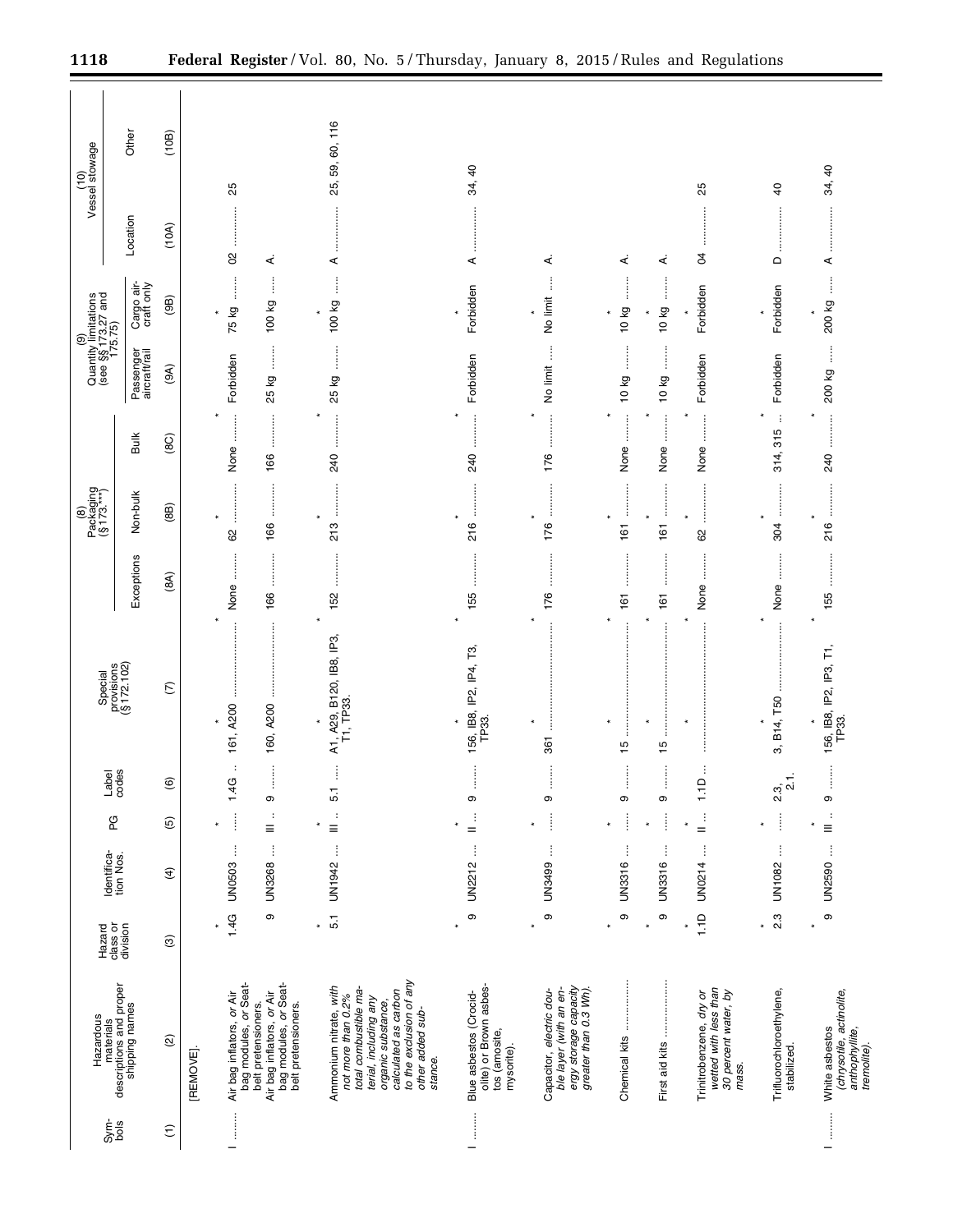|         | $\overline{a}$                                                     |                                           | $\overline{6}$                                           | $\overline{a}$                                                | $\overline{4}$                                                               | $\overline{a}$                                                | $\overline{a}$                                                           | $\overline{6}$                                                           | $\overline{a}$                                                                                                                                                                                         | $\overline{a}$                                                                                                                                                                                                                                                                                                                         | $\overline{4}$                                                                                                                   | $\overline{a}$                                                              | $\overline{6}$                                                             | $\overline{a}$                                                                                    | 17, 40                                                                                 | 17, 40                                                                                 | 17, 40                                                                                 | 17, 40                                                                                 |
|---------|--------------------------------------------------------------------|-------------------------------------------|----------------------------------------------------------|---------------------------------------------------------------|------------------------------------------------------------------------------|---------------------------------------------------------------|--------------------------------------------------------------------------|--------------------------------------------------------------------------|--------------------------------------------------------------------------------------------------------------------------------------------------------------------------------------------------------|----------------------------------------------------------------------------------------------------------------------------------------------------------------------------------------------------------------------------------------------------------------------------------------------------------------------------------------|----------------------------------------------------------------------------------------------------------------------------------|-----------------------------------------------------------------------------|----------------------------------------------------------------------------|---------------------------------------------------------------------------------------------------|----------------------------------------------------------------------------------------|----------------------------------------------------------------------------------------|----------------------------------------------------------------------------------------|----------------------------------------------------------------------------------------|
|         | ⊲ ٰ ⊃                                                              | ۵                                         | ≏                                                        | $\mathsf{\Omega}$                                             | $\Box$                                                                       | $\mathrel{\mathsf{d}}$                                        | $\hfill \Box$                                                            | j<br>$\Box$                                                              | ļ<br>$\Box$                                                                                                                                                                                            | $\Omega$                                                                                                                                                                                                                                                                                                                               | $\mathsf{\Omega}$                                                                                                                | $\Box$                                                                      | $\Omega$                                                                   | j<br>$\mathsf \Omega$                                                                             | $\mathsf \Omega$                                                                       | ļ<br>$\Omega$                                                                          | ļ<br>$\mathsf{\Omega}$                                                                 | İ<br>$\mathsf{\Omega}$                                                                 |
|         | ļ<br>ļ<br>150 kg<br>150 kg                                         | ļ<br>150 kg                               | Forbidden                                                | Forbidden                                                     | Forbidden                                                                    | Forbidden                                                     | Forbidden                                                                | Forbidden                                                                | Forbidden                                                                                                                                                                                              | Forbidden                                                                                                                                                                                                                                                                                                                              | Forbidden                                                                                                                        | Forbidden                                                                   | Forbidden                                                                  | Forbidden                                                                                         | Forbidden                                                                              | Forbidden                                                                              | Forbidden                                                                              | Forbidden                                                                              |
|         | Forbidden<br>75 kg                                                 | 75 kg                                     | Forbidden                                                | Forbidden                                                     | Forbidden                                                                    | Forbidden                                                     | Forbidden                                                                | Forbidden                                                                | Forbidden                                                                                                                                                                                              | Forbidden                                                                                                                                                                                                                                                                                                                              | Forbidden                                                                                                                        | Forbidden                                                                   | Forbidden                                                                  | Forbidden                                                                                         | Forbidden                                                                              | Forbidden                                                                              | Forbidden                                                                              | Forbidden                                                                              |
| $\star$ | $\ddot{\ddot{\phantom{}}\phantom{}}$<br>$\ddot{}}$<br>None<br>None | None                                      | None                                                     | $\ddot{\ddot{\phantom{a}}}\phantom{00}$<br>None               | None                                                                         | $\ddot{\phantom{a}}$<br>None                                  | $\ddot{\phantom{a}}$<br>None                                             | None                                                                     | None                                                                                                                                                                                                   | None                                                                                                                                                                                                                                                                                                                                   | None                                                                                                                             | j<br>None                                                                   | İ<br>None                                                                  | $\ddot{\ddot{\phantom{}}\phantom{}}$<br>None                                                      | None                                                                                   | None                                                                                   | None                                                                                   | None                                                                                   |
| $\ast$  | $\frac{1}{2}$<br>302c                                              | <br> <br> <br> <br>302c                   | 302c                                                     | 302c                                                          | 302c                                                                         | 302c                                                          | ļ<br>302c                                                                | 302c                                                                     | $\begin{array}{c} \begin{array}{c} \begin{array}{c} \begin{array}{c} \begin{array}{c} \end{array} \end{array} \\ \begin{array}{c} \end{array} \end{array} \end{array} \end{array} \end{array}$<br>302c | 302c                                                                                                                                                                                                                                                                                                                                   | $\begin{array}{c} \begin{array}{c} \begin{array}{c} \begin{array}{c} \end{array} \\ \end{array} \end{array} \end{array}$<br>302c | 302c                                                                        | j<br>302c                                                                  | $\begin{array}{c} \begin{array}{c} \bullet \\ \bullet \\ \bullet \end{array} \end{array}$<br>302c | 302c                                                                                   | 302c                                                                                   | 302c                                                                                   | 302c                                                                                   |
|         | $\ddot{}}$<br>$\ddot{\phantom{a}}$<br>None<br>None                 | None                                      | İ<br>None                                                | $\frac{1}{2}$<br>None                                         | l<br>None                                                                    | ļ<br>None                                                     | $\frac{1}{2}$<br>None                                                    | İ<br>None                                                                | None                                                                                                                                                                                                   | $\begin{bmatrix} 1 & 0 & 0 \\ 0 & 1 & 0 \\ 0 & 0 & 0 \\ 0 & 0 & 0 \\ 0 & 0 & 0 \\ 0 & 0 & 0 \\ 0 & 0 & 0 & 0 \\ 0 & 0 & 0 & 0 \\ 0 & 0 & 0 & 0 \\ 0 & 0 & 0 & 0 & 0 \\ 0 & 0 & 0 & 0 & 0 \\ 0 & 0 & 0 & 0 & 0 \\ 0 & 0 & 0 & 0 & 0 & 0 \\ 0 & 0 & 0 & 0 & 0 & 0 \\ 0 & 0 & 0 & 0 & 0 & 0 & 0 \\ 0 & 0 & 0 & 0 & 0 & 0 & 0 \\ $<br>None | None                                                                                                                             | $\frac{1}{2}$<br>None                                                       | j<br>None                                                                  | j<br>None                                                                                         | $\ddot{\ddot{\phantom{a}}}\dot{\phantom{a}}$<br>None                                   | j<br>None                                                                              | $\ddot{\phantom{a}}$<br>None                                                           | j<br>None                                                                              |
|         | j                                                                  |                                           | $\overline{ }$                                           | 2, B9, B14                                                    | 3, B14                                                                       | 4                                                             | j<br>$\overline{\phantom{0}}$                                            | <b>B14</b><br>B9,<br>ςi                                                  | 3, B14                                                                                                                                                                                                 | $\ddot{\ddot{\cdot}}$<br>:<br>:<br>:<br>:<br>4                                                                                                                                                                                                                                                                                         | $\overline{ }$                                                                                                                   | 2, B9, B14                                                                  | $\vdots$<br>3, B14                                                         | $\vdots$<br>ŧ<br>4                                                                                | ÷                                                                                      | İ<br>2, B9, B14                                                                        | ļ<br>3, B14                                                                            | 4                                                                                      |
|         | j<br>İ<br>$\overline{2}$<br>2.2                                    | 2.3.1.<br>2.5.1                           | j<br><u>ვ.</u>                                           | Î<br>2.3                                                      | ŧ<br>2.3                                                                     | j<br>2.3                                                      | $\infty$<br>2.3,                                                         | $\infty$<br>2.3,                                                         | $\infty$<br>2.3,                                                                                                                                                                                       | ${}^{\circ}$<br>2.3,                                                                                                                                                                                                                                                                                                                   | $2.\overline{3}, 3.1.$                                                                                                           | 2.3, 1.<br>2.1.                                                             | 2.3, 2.1                                                                   | 2.3<br>2.1.<br>2.1.                                                                               | $2.\overline{3}, 1, 2.\overline{8}$                                                    | $2.\overline{3}, 1, 2.\overline{8}$                                                    | $2.\overline{3}, 1.$<br>2. $\overline{1}, 0.$                                          | 2.3, 1,<br>2. N &                                                                      |
| $\ast$  | $\vdots$<br>j<br>$\vdots$<br>Ĵ                                     | ŧ                                         | $\vdots$<br>ŧ                                            | İ<br>ŧ                                                        | İ<br>İ                                                                       | İ<br>ŧ                                                        | İ<br>ŧ                                                                   | İ<br>ŧ                                                                   | $\vdots$<br>$\vdots$                                                                                                                                                                                   | Î<br>$\vdots$                                                                                                                                                                                                                                                                                                                          | ŧ                                                                                                                                | j<br>ŧ                                                                      | İ<br>ŧ                                                                     | j<br>$\vdots$                                                                                     | $\vdots$                                                                               | j<br>ŧ                                                                                 | $\vdots$<br>$\vdots$                                                                   | Ĵ                                                                                      |
|         | UN3510<br><b>UN3511</b>                                            | <b>UN3513</b>                             | UN3512                                                   | UN3512                                                        | UN3512                                                                       | UN3512                                                        | UN3516                                                                   | <b>UN3516</b>                                                            | UN3516                                                                                                                                                                                                 | UN3516                                                                                                                                                                                                                                                                                                                                 | UN3514                                                                                                                           | UN3514                                                                      | UN3514                                                                     | UN3514                                                                                            | <b>UN3517</b>                                                                          | UN3517                                                                                 | UN3517                                                                                 | <b>UN3517</b>                                                                          |
| $\star$ | 2.2<br>$\overline{21}$                                             | 2.2                                       | $2.\overline{3}$                                         | 2.3                                                           | ი<br>ა                                                                       | 2.3                                                           | 2.3                                                                      | 2.3                                                                      | 2.3                                                                                                                                                                                                    | 2.3                                                                                                                                                                                                                                                                                                                                    | 2.3                                                                                                                              | 2.3                                                                         | 2.3                                                                        | ი.<br>ა                                                                                           | $2.\overline{3}$                                                                       | 2.3                                                                                    | 2.3                                                                                    | ო<br>2                                                                                 |
|         | İ<br>Adsorbed gas, n.o.s<br>Adsorbed gas, flam-<br>[ADD].          | Adsorbed gas, oxidizing,<br>mable, n.o.s. | n.o.s. Inhalation haz-<br>Adsorbed gas, toxic,<br>n.o.s. | n.o.s. Inhalation haz-<br>Adsorbed gas, toxic,<br>ard zone A. | n.o.s. Inhalation haz-<br>Adsorbed gas, toxic,<br>ard zone C.<br>ard zone B. | n.o.s. Inhalation haz-<br>Adsorbed gas, toxic,<br>ard zone D. | corrosive, n.o.s. Inha-<br>lation hazard zone A.<br>Adsorbed gas, toxic, | corrosive, n.o.s. Inha-<br>lation hazard zone B.<br>Adsorbed gas, toxic, | corrosive, n.o.s. Inha-<br>lation hazard zone C.<br>Adsorbed gas, toxic,                                                                                                                               | corrosive, n.o.s. Inha-<br>lation hazard zone D.<br>Adsorbed gas, toxic,                                                                                                                                                                                                                                                               | halation hazard zone<br>flammable, n.o.s. In-<br>Adsorbed gas, toxic,<br>₹                                                       | halation hazard zone<br>Adsorbed gas, toxic,<br>flammable, n.o.s. In-<br>œ, | halation hazard zone<br>flammable, n.o.s. In-<br>Adsorbed gas, toxic,<br>S | halation hazard zone<br>flammable, n.o.s. In-<br>Adsorbed gas, toxic,<br>D.                       | flammable, corrosive,<br>n.o.s. Inhalation haz-<br>Adsorbed gas, toxic,<br>ard zone A. | flammable, corrosive,<br>n.o.s. Inhalation haz-<br>Adsorbed gas, toxic,<br>ard zone B. | flammable, corrosive,<br>n.o.s. Inhalation haz-<br>Adsorbed gas, toxic,<br>ard zone C. | flammable, corrosive,<br>n.o.s. Inhalation haz-<br>Adsorbed gas, toxic,<br>ard zone D. |
|         | ļ<br>ļ<br><b>დ</b>                                                 | İ<br>O                                    | İ<br>O                                                   | ļ<br>O                                                        | ĺ<br>O                                                                       | ļ<br>O                                                        | ļ<br>O                                                                   | İ<br>O                                                                   | $\frac{1}{2}$<br>O                                                                                                                                                                                     | Î<br>O                                                                                                                                                                                                                                                                                                                                 | j<br>O                                                                                                                           | ļ<br>O                                                                      | $\begin{array}{c} \vdots \\ \vdots \\ \vdots \end{array}$<br>O             | ļ<br>O                                                                                            | ļ<br>O                                                                                 | Î<br>G                                                                                 | İ<br>U                                                                                 | j<br>G                                                                                 |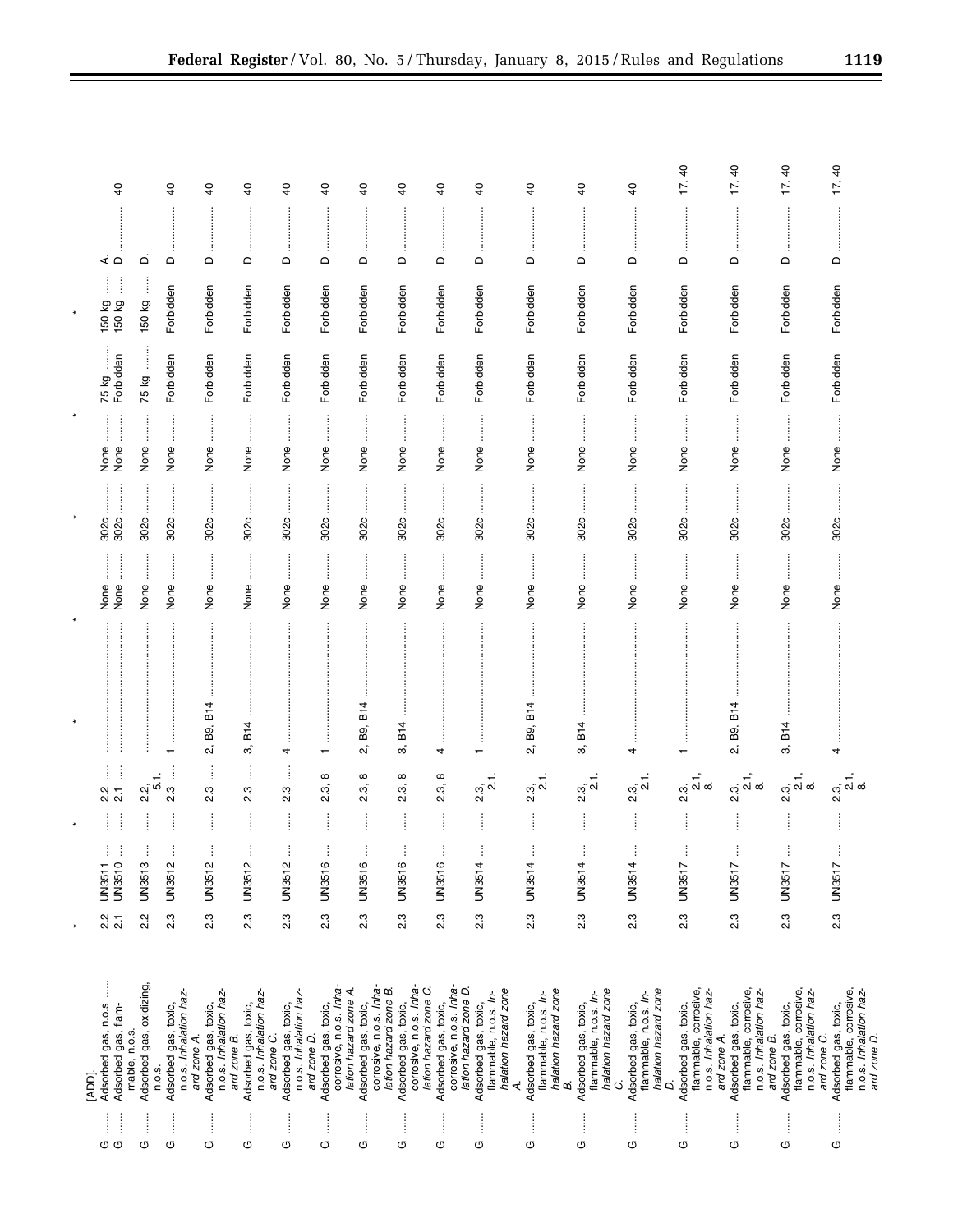|                 |                                                                                                                                                                                                      |                         |                          |                                  |                            |                                       |                                                                                                                                                                                                        | $P^{abc kajing}_{[8173,***]}$ |                    | (9)<br>Quantity limitations<br>(see §§173.27 and<br>175.75) |                          |                             | (10)<br>Vessel stowage        |
|-----------------|------------------------------------------------------------------------------------------------------------------------------------------------------------------------------------------------------|-------------------------|--------------------------|----------------------------------|----------------------------|---------------------------------------|--------------------------------------------------------------------------------------------------------------------------------------------------------------------------------------------------------|-------------------------------|--------------------|-------------------------------------------------------------|--------------------------|-----------------------------|-------------------------------|
| Sym-<br>bols    | Hazardous                                                                                                                                                                                            | class or<br>Hazard      | Identifica-<br>tion Nos. | C<br>P                           | Label<br>codes             | Special                               |                                                                                                                                                                                                        |                               |                    |                                                             |                          |                             |                               |
|                 | materials<br>descriptions and proper<br>shipping names                                                                                                                                               | division                |                          |                                  |                            | provisions<br>(§ 172.102)             | Exceptions                                                                                                                                                                                             | Non-bulk                      | <b>Bulk</b>        | Passenger<br>aircraft/rail                                  | Cargo air-<br>craft only | Location                    | Other                         |
| $\widehat{\Xi}$ | $\widehat{\omega}$                                                                                                                                                                                   | $\circledcirc$          | $\widehat{f}$            | $\widetilde{5}$                  | ତି                         | $\widehat{C}$                         | (8A)                                                                                                                                                                                                   | (8B)                          | (8C)               | (9A)                                                        | (9B)                     | (10A)                       | (10B)                         |
| j               | Adsorbed gas, toxic, oxi-<br>dizing, n.o.s. Inhala-                                                                                                                                                  | 2.3                     | ļ<br><b>UN3515</b>       | j                                | ÷.<br>2.3,<br>ယ            |                                       | $\begin{array}{c} \begin{array}{c} \begin{array}{c} \begin{array}{c} \begin{array}{c} \end{array} \end{array} \\ \begin{array}{c} \end{array} \end{array} \end{array} \end{array} \end{array}$<br>None | 302c                          | None               | Forbidden                                                   | Forbidden                | $\hfill\square$             | $\overline{a}$                |
| j               | Adsorbed gas, toxic, oxi-<br>dizing, n.o.s. <i>Inhala-</i><br>tion hazard zone B.<br>tion hazard zone A.                                                                                             | 2.3                     | Ť<br>UN3515              | j                                | 5.1.<br>2.3,               | B9, B14<br>Ωj                         | $\frac{1}{2}$<br>None                                                                                                                                                                                  | 3020                          | None               | Forbidden                                                   | Forbidden                | $\Omega$                    | $\overline{4}$                |
| İ               | Adsorbed gas, toxic, oxi-<br>dizing, n.o.s. Inhala-                                                                                                                                                  | <u>ვ.</u>               | j<br><b>UN3515</b>       | $\vdots$                         | 5.1.<br><u>ત</u><br>ડ      | B14<br>က်                             | İ<br>None                                                                                                                                                                                              | <br> <br> <br>302c            | $\vdots$<br>None   | Forbidden                                                   | Forbidden                | $\vdots$<br>$\Omega$        | $\overline{a}$                |
| ļ               | Adsorbed gas, toxic, oxi-<br>dizing, n.o.s. Inhala-<br>tion hazard zone C.                                                                                                                           | 2.3                     | ŧ<br><b>UN3515</b>       | İ                                | ť<br>$2.\overline{3}$<br>ம | 4                                     | j<br>None                                                                                                                                                                                              | ļ<br>302c                     | None               | Forbidden                                                   | Forbidden                | $\mathsf{\Omega}$           | $\overline{a}$                |
| $\vdots$        | Adsorbed gas, toxic, oxi-<br>dizing, corrosive,<br>n.o.s. <i>Inhalation haz</i> -<br>tion hazard zone D.<br>ard zone A.                                                                              | 2.3                     | ŧ<br>UN3518              | İ                                | É<br>ೆ.<br>ಬ<br>ഗ<br>∞     |                                       | j<br>None                                                                                                                                                                                              | $\ddot{\phantom{a}}$<br>302c  | $\ddot{}}$<br>None | Forbidden                                                   | Forbidden                | <br>$\Omega$                | 8<br>89,<br>€.                |
| ļ               | Adsorbed gas, toxic, oxi-<br>n.o.s. Inhalation haz-<br>dizing, corrosive,<br>ard zone B.                                                                                                             | 2.3                     | j<br><b>UN3518</b>       | j                                | 5.1,<br>2.3,<br>œ          | 2, B9, B14                            | $\begin{array}{c} \vdots \\ \vdots \\ \vdots \end{array}$<br>None                                                                                                                                      | 302c                          | None               | Forbidden                                                   | Forbidden                | ÷<br>$\mathrel{\mathsf{d}}$ | $\pmb{\mathbb{S}}$<br>40, 89, |
| j               | Adsorbed gas, toxic, oxi-<br>dizing, corrosive,<br>n.o.s. Inhalation haz-                                                                                                                            | <u>ვ.</u>               | $\vdots$<br>UN3518       | $\vdots$                         | 5.1,<br><u>ત</u><br>ડ<br>œ | :<br>:<br>:<br>B14<br>က်              | $\ddot{\ddot{\phantom{a}}}\dot{\phantom{a}}$<br>None                                                                                                                                                   | :<br>302c                     | j<br>None          | Forbidden                                                   | Forbidden                | <br>$\mathsf \Omega$        | 8<br>89,<br>₽,                |
| $\vdots$        | Adsorbed gas, toxic, oxi-<br>n.o.s. Inhalation haz-<br>dizing, corrosive,<br>ard zone C.<br>ard zone D.                                                                                              | 2.3                     | Ì<br>UN3518              | j                                | 5.1,<br>2.3,<br>$\infty$   | ļ<br>4                                | j<br>None                                                                                                                                                                                              | 302c                          | None               | Forbidden                                                   | Forbidden                | $\Omega$                    | 8<br>40, 89,                  |
|                 | bag modules, or Seat-<br>beit pretensioners,<br>see Satety devices,<br>electrically initiated or<br>Safety devices, pyro-<br>Air bag inflators, or Air<br>technic.                                   |                         |                          |                                  |                            |                                       |                                                                                                                                                                                                        |                               |                    |                                                             |                          |                             |                               |
|                 | organic substance cal-<br>stances, including any<br>Ammonium nitrate, with<br>culated as carbon, to<br>the exclusion of any<br>not more than 0.2%<br>combustible sub-<br>other added sub-<br>stance. | 5.1                     | ļ<br>UN1942              | $\ddot{\phantom{a}}$<br>$\equiv$ | İ<br>5.1                   | A1, A29, B120, IB8, IP3,<br>T1, TP33. | 152                                                                                                                                                                                                    | 213                           | 240                | 25 kg                                                       | 100 kg                   | <br>⋖                       | 25, 59, 60, 66, 116,<br>124   |
|                 | Arsine, adsorbed                                                                                                                                                                                     | $\frac{3}{2}$<br>$\ast$ | UN3522                   | ×                                | 2.3,                       |                                       | None                                                                                                                                                                                                   | 302c<br>$\ast$                | None               | Forbidden                                                   | Forbidden                | ۵                           |                               |
|                 |                                                                                                                                                                                                      |                         |                          | $\frac{1}{2}$                    |                            |                                       |                                                                                                                                                                                                        |                               |                    |                                                             |                          |                             |                               |

۲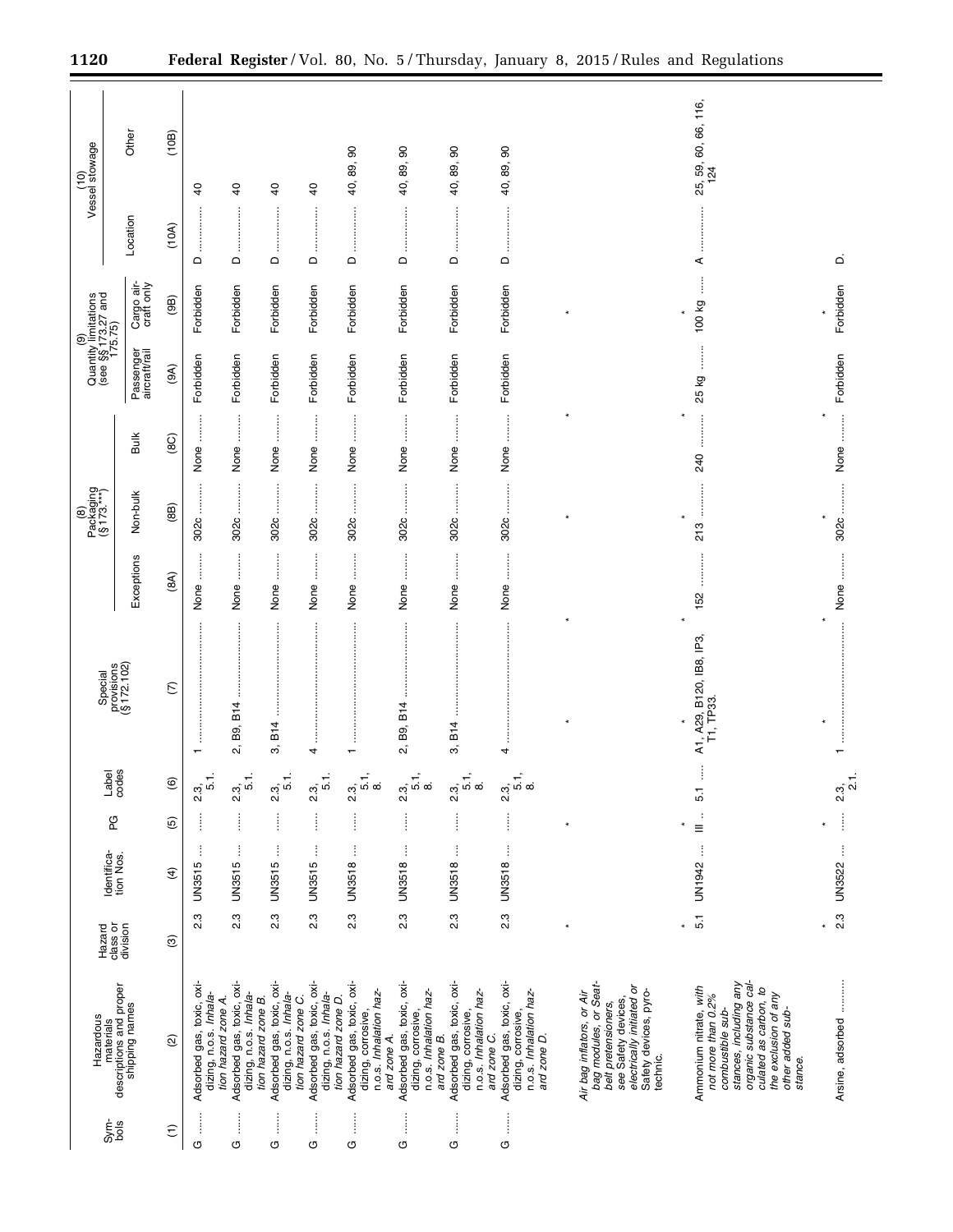| ţ<br>$\bar{c}$        | amosite, tremolite, ac-<br>Asbestos, amphibole                                                                                             | თ                           | UN2212           | $=$                    | თ                                                                                                                                                                            | 156, IB8, IP2, IP4, T3,<br>TP33. | 155               | 216                            | 240                                                                                                                                                                                                            | Forbidden                                                                                                             | Forbidden                | ⋖                 | $\overline{6}$<br>34, |
|-----------------------|--------------------------------------------------------------------------------------------------------------------------------------------|-----------------------------|------------------|------------------------|------------------------------------------------------------------------------------------------------------------------------------------------------------------------------|----------------------------------|-------------------|--------------------------------|----------------------------------------------------------------------------------------------------------------------------------------------------------------------------------------------------------------|-----------------------------------------------------------------------------------------------------------------------|--------------------------|-------------------|-----------------------|
| —                     | j<br>tinolite, anthophyllite,<br>Asbestos, chrysotile<br>or crocidolite.                                                                   | თ                           | UN2590           | Ξ                      | j<br>თ                                                                                                                                                                       | 156, IB8, IP2, IP3, T1,<br>TP33. | 155               | 216                            | 240                                                                                                                                                                                                            | j<br>200 kg                                                                                                           | $\vdots$<br>200 kg       | ⋖                 | $\overline{a}$<br>34, |
| sorbed.               | Boron trifluoride, ad-                                                                                                                     | 2.3<br>¥                    | ŧ<br>UN3519      | $\vdots$<br>÷          | ∞<br>2.3,                                                                                                                                                                    | B9, B14<br>ςî                    | None              | 302c                           | $\ddot{\phantom{a}}$<br>None                                                                                                                                                                                   | Forbidden                                                                                                             | Forbidden                | $\mathsf{\Omega}$ | $\overline{a}$        |
|                       | Capacitor, asymmetric<br>with an energy stor-                                                                                              | $\, \circ \,$<br>$\star$    | UN3508           | ÷                      | ļ<br>თ                                                                                                                                                                       | 372                              | 176               | <br>176                        | 176                                                                                                                                                                                                            | j<br>No limit                                                                                                         | No Limit                 | ∢                 |                       |
|                       | ergy storage capacity<br>greater than 0.3 Wh.<br>Capacitor, electric dou-<br>ble layer with an en-<br>age capacity greater<br>than 0.3 Wh. | ၜ                           | UN3499           | ÷                      | İ<br>თ                                                                                                                                                                       | 361                              | 176               | 176                            | 176                                                                                                                                                                                                            | j<br>No limit                                                                                                         | No limit                 | ∢                 |                       |
|                       | Chemical kits                                                                                                                              | $\circ$<br>$\star$          | UN3316           | $=$ $\equiv$           | $\frac{1}{2}$<br>တ တ                                                                                                                                                         | <b>15</b><br>15                  | $\frac{161}{161}$ | <br> <br> <br> <br>$rac{6}{6}$ | $\begin{array}{c} \begin{array}{c} \begin{array}{c} \begin{array}{c} \begin{array}{c} \end{array} \end{array} \\ \begin{array}{c} \end{array} \end{array} \end{array} \end{array} \end{array}$<br>None<br>None | $\begin{array}{c} \begin{array}{c} 1 \\ 1 \end{array} \\ \begin{array}{c} 1 \end{array} \end{array}$<br>50 KG<br>0 KG | İ<br>l<br>10 kg<br>10 kg | خ≺                |                       |
|                       | Chlorine, adsorbed                                                                                                                         | 2.3<br>$\star$              | UN3520           | ÷                      | $2.\overline{3}, 1, 6.\overline{8}$                                                                                                                                          | B9, B14, N86<br>2.               | None              | 302c                           | None                                                                                                                                                                                                           | Forbidden                                                                                                             | Forbidden                | $\Omega$          | 8<br>40, 89,          |
|                       |                                                                                                                                            | တ တ<br>×                    | UN3316           | $\sim$<br>$=$ $\equiv$ | ļ<br>$\begin{array}{c} \begin{array}{c} \begin{array}{c} \begin{array}{c} \begin{array}{c} \end{array}\\ \end{array} \end{array} \end{array} \end{array} \end{array}$<br>တ တ | $\ddot{}}$<br>$\frac{5}{10}$     | $\frac{161}{61}$  | $rac{6}{6}$                    | $\frac{1}{2}$<br>j<br>None<br>None                                                                                                                                                                             | Î<br>j<br>50<br>63<br>10<br>63                                                                                        | İ<br>10 kg<br>10 kg      | خ <               |                       |
|                       | j<br>Germane, adsorbed                                                                                                                     | $2.\overline{3}$<br>¥       | UN3523           | ł                      | $2.\overline{3}, 1.$                                                                                                                                                         | $\sim$                           | None              | 3020                           | $\ddot{\phantom{a}}$<br>None                                                                                                                                                                                   | Forbidden                                                                                                             | Forbidden                | $\Omega$          | $\overline{a}$        |
| sorbed.               | Hydrogen selenide, ad-                                                                                                                     | $2.\overline{3}$<br>$\star$ | UN3526           | ļ                      | $2.3$ , 1.                                                                                                                                                                   |                                  | None              | 3020                           | None                                                                                                                                                                                                           | Forbidden                                                                                                             | Forbidden                | $\Box$            | đ                     |
|                       | Phosphine, adsorbed                                                                                                                        | 2.3<br>$\star$              | UN3525           | İ                      | 2.3, 2.1                                                                                                                                                                     | :<br>:<br>:<br>:                 | None              | 302c                           | None                                                                                                                                                                                                           | Forbidden                                                                                                             | Forbidden                | $\mathsf{\Omega}$ | $\overline{6}$        |
| Phosphorus<br>sorbed. | pentafluoride, ad-                                                                                                                         | 2.3<br>$\star$              | UN3524           | ÷                      | $^\infty$<br>23.                                                                                                                                                             | B9, B14<br>ΩÎ                    | None              | 302c                           | None                                                                                                                                                                                                           | Forbidden                                                                                                             | Forbidden                | $\Omega$          | $\overline{a}$        |
| technic.              | trically initiated.<br>Safety devices, pyro-<br>Safety devices, elec-                                                                      | თ<br>1.4G<br>$\ast$         | UN3268<br>UN0503 | $\vdots$<br>÷<br>÷     | ÷<br>1.4G<br>Φ                                                                                                                                                               | 160, A200<br>A200                | None<br>166       | $\frac{1}{2}$<br>166<br>62     | None<br>166                                                                                                                                                                                                    | Forbidden<br>25 kg                                                                                                    | l<br>100 kg<br>75 kg     | 8<br>⋖            | 25                    |
| sorbed.               | Silicon tetrafluoride, ad-                                                                                                                 | $2.\overline{3}$<br>$\star$ | UN3521           | İ                      | $^\infty$<br>2.3,                                                                                                                                                            | N                                | None              | 3020                           | $\ddot{\phantom{a}}$<br>None                                                                                                                                                                                   | Forbidden                                                                                                             | Forbidden                | $\Omega$          | $\theta$              |
|                       | Trifluorochloroethylene,<br>stabilized or Refrig-<br>erant gas R 1113.                                                                     | <u>ვ</u><br>$\star$         | UN1082           | ÷                      | 2.3, 2.1                                                                                                                                                                     | 3, B14, T50                      | None              | <br> <br> <br> <br> <br>304    | $\vdots$<br>314, 315                                                                                                                                                                                           | Forbidden                                                                                                             | Forbidden                | $\Omega$          | $\overline{6}$        |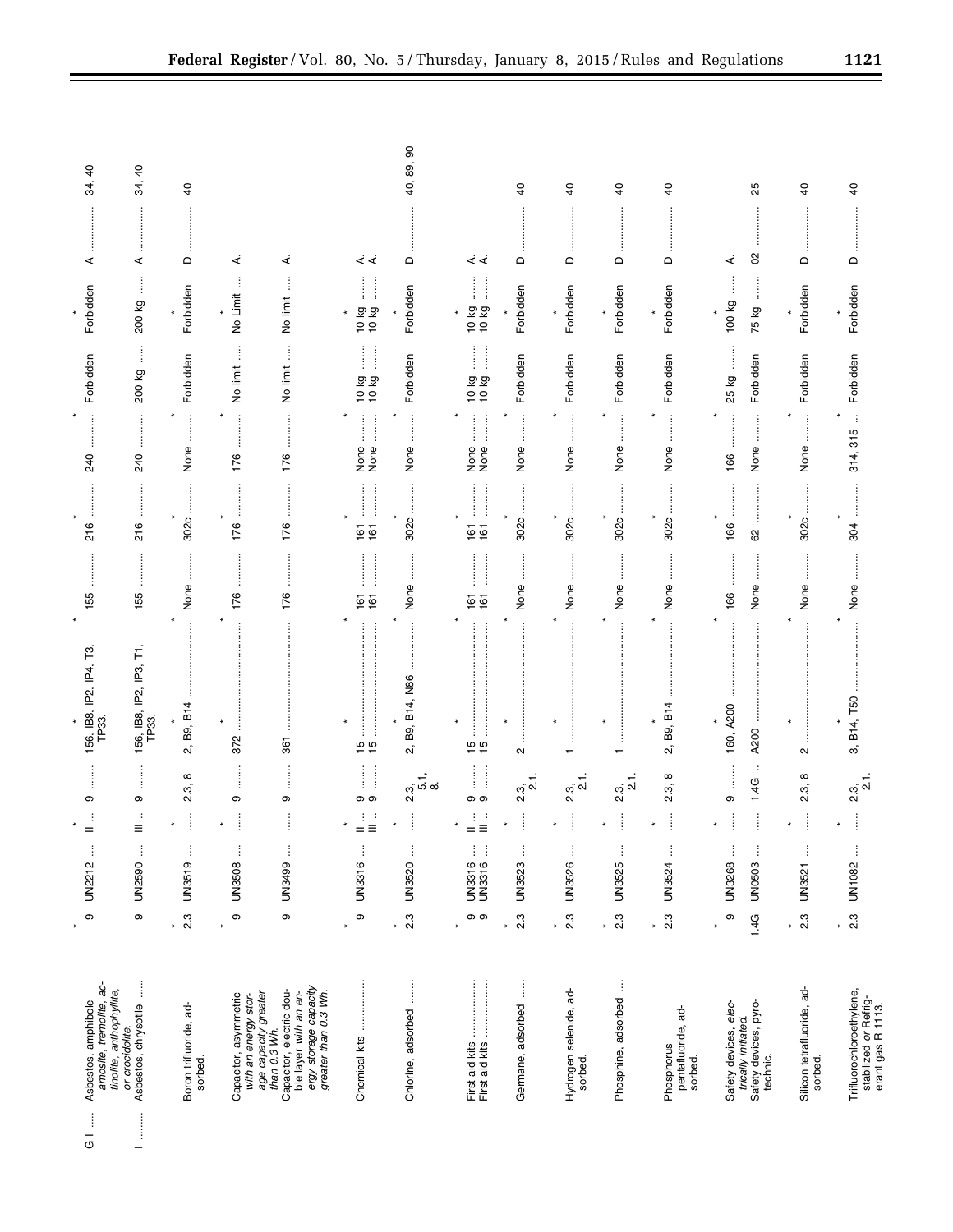|                 | Hazardous                                                                                                                                    | Hazard                  |                                   |                                           |                                           | Special                                               |                                                                                                                                                                                                                                                                                                                                            | Packaging<br>(§ 173.***)<br>$\circledast$     |                                                                     | Quantity limitations<br>(see $\S$ §173.27 and<br>175.75) |                             |                              | (10)<br>Vessel stowage                                    |  |
|-----------------|----------------------------------------------------------------------------------------------------------------------------------------------|-------------------------|-----------------------------------|-------------------------------------------|-------------------------------------------|-------------------------------------------------------|--------------------------------------------------------------------------------------------------------------------------------------------------------------------------------------------------------------------------------------------------------------------------------------------------------------------------------------------|-----------------------------------------------|---------------------------------------------------------------------|----------------------------------------------------------|-----------------------------|------------------------------|-----------------------------------------------------------|--|
| Sym-<br>bols    | materials<br>descriptions and proper<br>shipping names                                                                                       | class or<br>division    | Identifica-<br>tion Nos.          | PG                                        | Label<br>codes                            | provisions<br>(§ 172.102)                             | Exceptions                                                                                                                                                                                                                                                                                                                                 | Non-bulk                                      | <b>Bulk</b>                                                         | Passenger<br>aircraft/rail                               | Cargo air-<br>craft only    | Location                     | <b>Other</b>                                              |  |
| $\widehat{\Xi}$ | $\widehat{\omega}$                                                                                                                           | ල                       | E)                                | $\widehat{\mathfrak{G}}$                  | $\widehat{\mathbf{e}}$                    | ε                                                     | (8A)                                                                                                                                                                                                                                                                                                                                       | (8B)                                          | (8C)                                                                | (9A)                                                     | (9B)                        | (10A)                        | (10B)                                                     |  |
|                 | wetted with less than<br>30 percent water, by<br>Trinitrobenzene, dry or                                                                     | 1.1D                    | ţ<br><b>UN0214</b>                | ÷<br>$=$                                  | 1.1D                                      |                                                       | None                                                                                                                                                                                                                                                                                                                                       | 62                                            | None                                                                | Forbidden                                                | Forbidden                   | Ŕ                            | 25                                                        |  |
|                 | Trinitrobenzene, wetted<br>with not less than 30<br>percent water, by<br>mass.<br>mass.                                                      | 4.1                     | $\vdots$<br>UN1354                | $\vdots$<br>$\overline{\phantom{0}}$      | j<br>$\frac{1}{4}$                        | j<br>23, A2, A8, A19, N41                             | None                                                                                                                                                                                                                                                                                                                                       | $\frac{1}{2}$                                 | $\begin{array}{c}\n\vdots \\ \vdots \\ \vdots\n\end{array}$<br>None | $\frac{1}{2}$<br>0.5 kg                                  | j<br>0.5 kg                 | ш                            | 86<br><u>න්</u>                                           |  |
|                 | package, non-fissile or<br>less than 0.1 kg per<br>Uranium hexafluoride,<br>radioactive material<br>excepted package,<br>fissile-excepted.   | $\infty$                | $\vdots$<br>UN3507                | $\frac{1}{2}$<br>$\overline{\phantom{0}}$ | $\vdots$<br>8, 7                          | $\ast$<br>369                                         | 420                                                                                                                                                                                                                                                                                                                                        | $\vdots$<br>None<br>×                         | $\star$<br>None                                                     | Less than<br>$.1$ kg.                                    | Less than<br>.1 kg.<br>×    | ⋖                            | 132                                                       |  |
|                 | [REVISE]                                                                                                                                     |                         |                                   | ×                                         |                                           |                                                       |                                                                                                                                                                                                                                                                                                                                            |                                               |                                                                     |                                                          |                             |                              |                                                           |  |
|                 | Acrylamide solution<br>Acrylamide, solid                                                                                                     | $\overline{6}$ .<br>6.1 | $\vdots$<br>ŧ<br>UN3426<br>UN2074 | :<br>≣≣<br>$\equiv$                       | Ĵ<br>$\overline{6}$ .<br>$\overline{6}$ . | TP33<br>$\overline{r}$<br>IB3, T4, TP1<br>IB8, IP3,   | $\begin{bmatrix} 1 & 0 & 0 & 0 \\ 0 & 0 & 0 & 0 \\ 0 & 0 & 0 & 0 \\ 0 & 0 & 0 & 0 \\ 0 & 0 & 0 & 0 \\ 0 & 0 & 0 & 0 \\ 0 & 0 & 0 & 0 \\ 0 & 0 & 0 & 0 & 0 \\ 0 & 0 & 0 & 0 & 0 \\ 0 & 0 & 0 & 0 & 0 \\ 0 & 0 & 0 & 0 & 0 \\ 0 & 0 & 0 & 0 & 0 & 0 \\ 0 & 0 & 0 & 0 & 0 & 0 \\ 0 & 0 & 0 & 0 & 0 & 0 \\ 0 & 0 & 0 & 0 & 0 & $<br>153<br>153 | 213<br>203                                    | 240<br>241                                                          | Î<br> <br> <br> <br> <br>100 kg<br>109                   | 200 kg<br>220L              | ∢ ∢                          | 25<br>26<br>Ξ,<br>نڊ<br>ڊ                                 |  |
|                 | Aircraft hydraulic power<br>anhydrous hydrazine<br>and monomethyl hy-<br>taining a mixture of<br>drazine) (M86 fuel)<br>unit fuel tank (con- | ო<br>$\star$            | ŧ<br><b>UN3165</b>                | $\vdots$                                  | $3, 6.1,$<br>$8, 1$                       | $\ast$<br>$\ast$                                      | j<br>None                                                                                                                                                                                                                                                                                                                                  | :<br>:<br>:<br>:<br>172                       | $\ddot{\phantom{a}}$<br>None                                        | Forbidden                                                | :<br>:<br>:<br>42 L         | ш                            | 21, 40, 49, 100                                           |  |
|                 | <b>Aldol</b>                                                                                                                                 | $\overline{6}$          | j<br>UN2839                       | $\frac{1}{2}$                             | i<br>$\overline{6}$ .                     | <b>P<sub>2</sub></b><br>IB2, T7,<br>¥                 | 153                                                                                                                                                                                                                                                                                                                                        | 202                                           | 243                                                                 | 1 م                                                      | 109                         | .<br>.<br>.<br>.<br>.<br>⋖   | 25<br><u>يہ</u>                                           |  |
|                 | Alkali metal alloys, liq-<br>uid, n.o.s.                                                                                                     | 4.3                     | j<br>UN1421                       | ŧ                                         | ļ<br>4.3                                  | j<br>A2, A3, A7, B48, N34                             | j<br>None                                                                                                                                                                                                                                                                                                                                  | 201                                           | :<br>:<br>:<br>:<br>244                                             | Forbidden                                                | ┙                           | $\Box$                       | 148<br>52,<br>13,                                         |  |
|                 | Alkali metal amalgam,<br>Alkali metal amalgam,<br>liquid.                                                                                    | 4.3<br>4.3              | ÷<br>j<br>UN1389<br>UN3401        | ŧ<br>ŧ                                    | Î<br>j<br>4.3<br>4.3                      | IB4, IP1, N40, T9, TP7,<br>A2, A3, A7, N34            | ÷<br>None<br>None                                                                                                                                                                                                                                                                                                                          | :<br>:<br>:<br>:<br>:<br>:<br>:<br>211<br>201 | :<br>:<br>:<br>:<br>:<br>:<br>:<br>242<br>244                       | Forbidden<br>Forbidden                                   | ļ<br>15 kg<br>$\frac{1}{1}$ | ŧ<br>$\Box$<br>$\hfill \Box$ | 52, 148<br>148<br>52,<br>40,<br>$\frac{3}{2}$<br><u>უ</u> |  |
|                 | Alkali metal amides<br>solid.                                                                                                                | 4.3                     | ŧ<br>UN1390                       | ÷<br>$=$                                  | j<br>4.3                                  | A6, A7, A8, A19, A20, IB7,<br>IP2, T3, TP33.<br>TP33. | :<br>:<br>:<br>$\frac{15}{15}$                                                                                                                                                                                                                                                                                                             | :<br>:<br>212                                 | $\overline{24}$                                                     | $\frac{1}{2}$<br>15 kg                                   | l<br>50 kg                  | ш                            | 52, 148<br>40,<br><u>უ</u>                                |  |
|                 | Alkali metal dispersions,<br>flammable or Alkaline                                                                                           | 4.3                     | j<br>UN3482                       | $\vdots$<br>—                             | ო<br>4.3,                                 | A2, A3, A7                                            | ÷<br>None                                                                                                                                                                                                                                                                                                                                  | :<br>:<br>:<br>:<br>$\overline{201}$          | .<br>.<br>.<br>.<br>.<br>.<br>244                                   | Forbidden                                                | ┙<br>÷                      | ļ<br>$\Omega$                | 148<br>52,<br><u>უ</u>                                    |  |
|                 | or Alkaline earth metal<br>Alkali metal dispersions,<br>earth metal disper-<br>sions, flammable.<br>dispersions.                             | 4.3                     | UN1391                            | $\frac{1}{\gamma}$                        | i<br>4.3                                  | A2, A3, A7                                            | None                                                                                                                                                                                                                                                                                                                                       | <br>$\overline{201}$                          | <br>244                                                             | Forbidden                                                | $\frac{1}{\tau}$            | $\mathsf{\Omega}$            | 13, 52, 148                                               |  |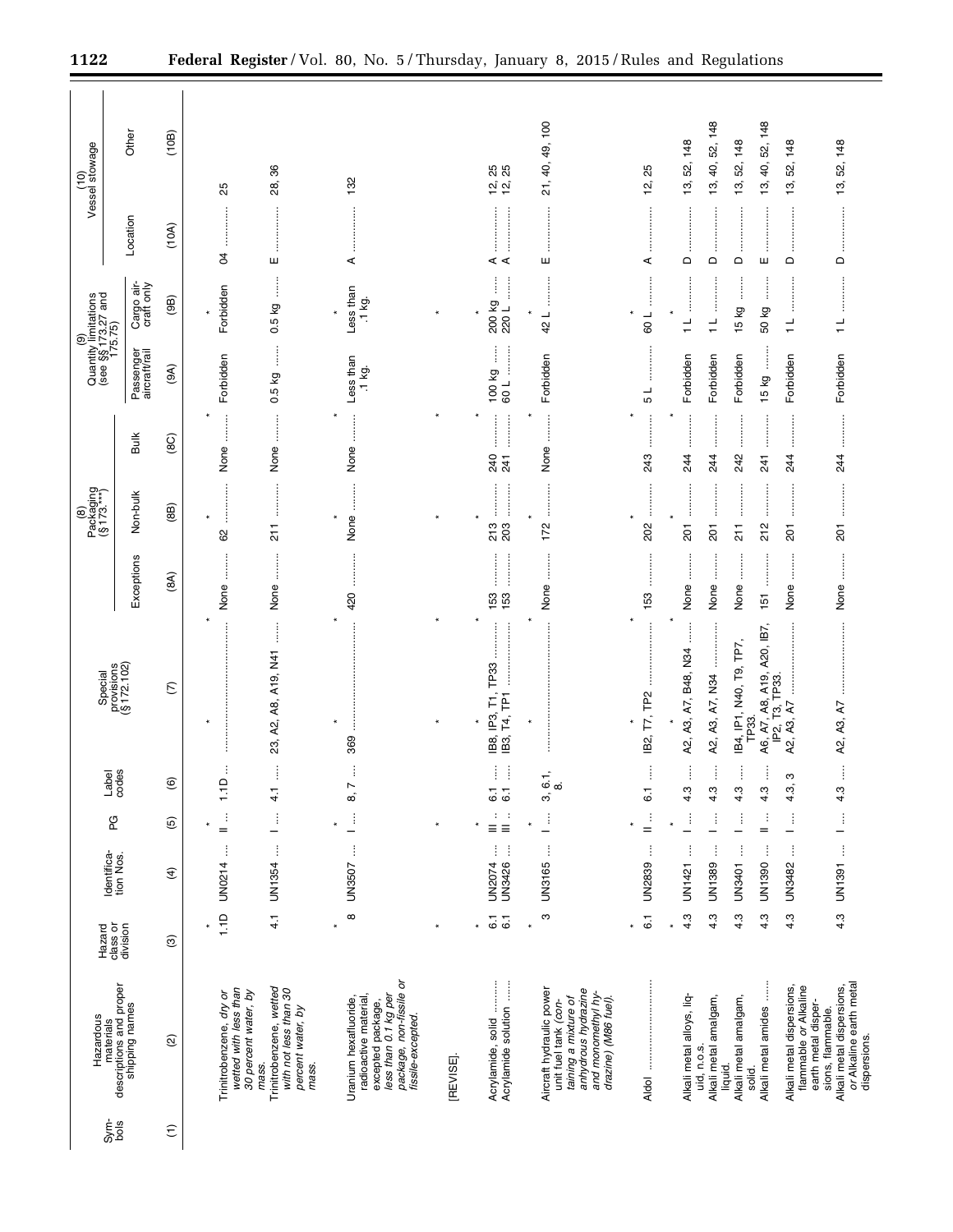| Alkaline earth metal al-                                                                                           | 4.3                            | ĵ<br>UN1393                | ÷<br>$=$                                   | 4.3                                       | TP33<br>$\overline{13}$<br>A19, IB7, IP2,                                                                    | 151                               | 212                               | 241               | 15 kg                          | 50 kg         |                       | ш             | 148<br>52,<br>စ္ပ                                                                                       |
|--------------------------------------------------------------------------------------------------------------------|--------------------------------|----------------------------|--------------------------------------------|-------------------------------------------|--------------------------------------------------------------------------------------------------------------|-----------------------------------|-----------------------------------|-------------------|--------------------------------|---------------|-----------------------|---------------|---------------------------------------------------------------------------------------------------------|
| Alkaline earth metal<br>loys, n.o.s.                                                                               | 4.3                            | ŧ<br>UN1392                | ĵ                                          | 4.3                                       | A19, N34, N40                                                                                                | None                              | 201                               | 244               | Forbidden                      | $\frac{1}{1}$ |                       | ш             | 52, 148<br>40,<br>13,                                                                                   |
| amalgams, liquid.<br>Alkaline earth metal<br>amalgams, solid.                                                      | 4.3                            | ŧ<br>UN3402                |                                            | 4.3                                       | A19, N34, N40, T9, TP7,<br>TP33.                                                                             | None                              | $\overline{211}$                  | 242               | Forbidden                      | 15 kg         |                       | $\hfill \Box$ | 148<br>52,<br>13,                                                                                       |
| Allyl chloroformate                                                                                                | $\overline{6}$<br>$\pmb{\ast}$ | $\vdots$<br>UN1722         | j.                                         | ω,<br>œ<br>$\overline{6}$                 | B9, B14, B32, N41,<br>T20, TP2, TP13, TP38,<br>TP45.<br>ΩÎ                                                   | None                              | 227                               | 24                | Forbidden                      |               | Forbidden             | $\Omega$      | 21, 40, 100                                                                                             |
| Aluminum borohydride<br>or Aluminum boro-<br>hydride in devices.                                                   | 4.2<br>$\star$                 | $\vdots$<br><b>UN2870</b>  | $\frac{1}{2}$                              | က္<br>$4.\overline{2}$                    | B11, T21, TP7, TP33                                                                                          | None                              | $\frac{18}{1}$                    | 244               | Forbidden                      |               | Forbidden             | $\Omega$      | 13, 148                                                                                                 |
| Aluminum carbide                                                                                                   | 4.3<br>$\star$                 | $\vdots$<br>UN1394         | $\frac{1}{2}$                              | 4.3                                       | A20, IB7, IP2, N41, T3,<br>TP33.                                                                             | 151                               | 212                               | 242               | 15 kg                          | 50 kg         | j                     | ⋖             | 148<br>52,<br>13,                                                                                       |
| Aluminum ferrosilicon<br>powder.                                                                                   | 4.3<br>$\star$                 | $\vdots$<br>UN1395         | Ĵ<br>Ξ<br>$=$                              | ÷<br>$4.\overline{3}$<br>$4.\overline{3}$ | ÷<br>TP33<br>Τ3,<br>A19, IB5, IP2,<br>A19, A20, IB4                                                          | 151<br>151                        | 212<br>213                        | 242<br>241        | <b>15 kg</b><br>25 kg          | 50 kg         | j<br>100 kg           | ⋖<br>⋖        | 53,<br>53,<br>148<br>69.48<br>52,<br>$13, 39, 40,$<br>$85, 103,$<br>40,<br>85, 103,<br>39,<br><u>က်</u> |
| Aluminum hydride                                                                                                   | 4.3                            | ŧ<br>UN2463                | j                                          | j<br>$\overline{6}$ .<br>4.3              | A19, N40                                                                                                     | ÷<br>None                         | $\frac{1}{2}$                     | 242               | Forbidden                      | 15 kg         | ŧ                     | ш             | 13, 148                                                                                                 |
| j<br>Aluminum phosphide                                                                                            | 4.3<br>$\star$                 | ŧ<br>UN1397                | ŧ                                          | ÷<br>4.3,                                 | A8, A19, N40                                                                                                 | j<br>None                         | :<br>:<br>:<br>:<br>$\frac{1}{2}$ | 242               | Forbidden                      | 15 kg         | l                     | ш             | 52, 85, 148<br>13, 40,                                                                                  |
| Aluminum powder, coat-<br>ಕ್ಷ                                                                                      | 4.1<br>$\star$                 | ĵ<br>UN1309                | $\ddot{\phantom{a}}$<br>÷<br>Ξ<br>$=$      | 4.1<br>$\frac{1}{4}$                      | TP <sub>33</sub><br>IB8, IP3, T1, TP33<br>င်္က<br>IB8, IP2, IP4,                                             | $\frac{15}{2}$<br>151             | 212<br>213                        | 240<br>240        | 15 kg<br>25 kg                 | 50 kg         | j<br>100 kg           | ⋖<br>⋖        | 74,<br>53, 74,<br>147, 148<br>53,<br>52,<br>52,<br>$\frac{1}{2}$<br>ఇ<br>13, 39,<br>ഇ                   |
| Aluminum powder,<br>uncoated.                                                                                      | 4.3                            | ŧ<br><b>UN1396</b>         | $\cdot$<br>÷<br>$\equiv$<br>$=$            | 4.3<br>4.3                                | A19, A20, IB8, IP4, T1,<br>TP33.<br>A19, A20, IB7, IP2, T3,<br>TP33.                                         | $\frac{15}{15}$<br>$\frac{5}{10}$ | 213<br>212                        | 242<br>241        | 15 kg<br>25 kg<br>             | 50 kg         | 100 kg                | ⋖<br>⋖        | 53, 148<br>13, 39, 52, 53, 148<br>147, 148<br>52,<br>39,<br>101,<br><u>რ</u>                            |
| products or Aluminum<br>remelting by-products.<br>Aluminum smelting by-<br>Aluminum silicon pow-<br>der, uncoated. | 4.3<br>4.3                     | ŧ<br>Î<br>UN3170<br>UN1398 | $\colon$<br>÷<br>÷<br>$\equiv$<br>Ξ<br>$=$ | i<br>4.3<br>4.3<br>$4.\overline{3}$       | Ė<br>ಗ್ರ<br>A1, A19, IB8, IP4, T1<br>128, B115, IB7, IP2,<br>128, B115, IB8, IP4,<br>TP33.<br>TP33.<br>TP33. | ÷<br>None<br>None<br>151          | 213<br>213<br>212                 | 242<br>241<br>241 | 25 kg<br>δă<br>25 kg<br>15<br> | 50 kg         | ļ<br>100 kg<br>100 kg | B<br>⋖<br>B   | 53,<br>85, 103, 148<br>13, 85, 103, 148<br>103, 148<br>S2.<br>40,<br>39,<br>85,<br>19,<br>13,           |
| N-Aminoethyl piperazine                                                                                            | $\infty$<br>$\star$            | $\vdots$<br><b>UN2815</b>  | ÷<br>$\equiv$                              | $\infty$                                  | TP <sub>1</sub><br>$\mathsf{T4}^{\cdot}$<br>$\overline{B}3$                                                  | 154                               | 203                               | $\overline{5}$    | ┙<br>5                         | 109           |                       | ⋖             | 25<br><b>ʻ</b> ة                                                                                        |
| Aminopyridines (o-; m-;<br>p-).                                                                                    | $\overline{6}$<br>¥            | ĵ<br>UN2671                | $\frac{1}{2}$                              | $\overline{6}$                            | IB8, IP2, IP4, T3, TP33                                                                                      | 153                               | 212                               | 242               | 25 kg                          |               | 100 kg                | Б             | SS<br>₽,<br>25,<br><u>ੱਹ</u>                                                                            |
| Ammonium nitrate<br>based fertilizer.                                                                              | 5.1<br>$\star$                 | $\vdots$<br>UN2067         | $\colon$<br>$\equiv$                       | 5.1                                       | 52, 150, B120, IB8, IP3,<br>T1, TP33.                                                                        | 152                               | 213                               | 240               | 25 kg                          |               | ļ<br>100 kg           | m             | 5, 59, 60, 66, 117<br>124<br>25,                                                                        |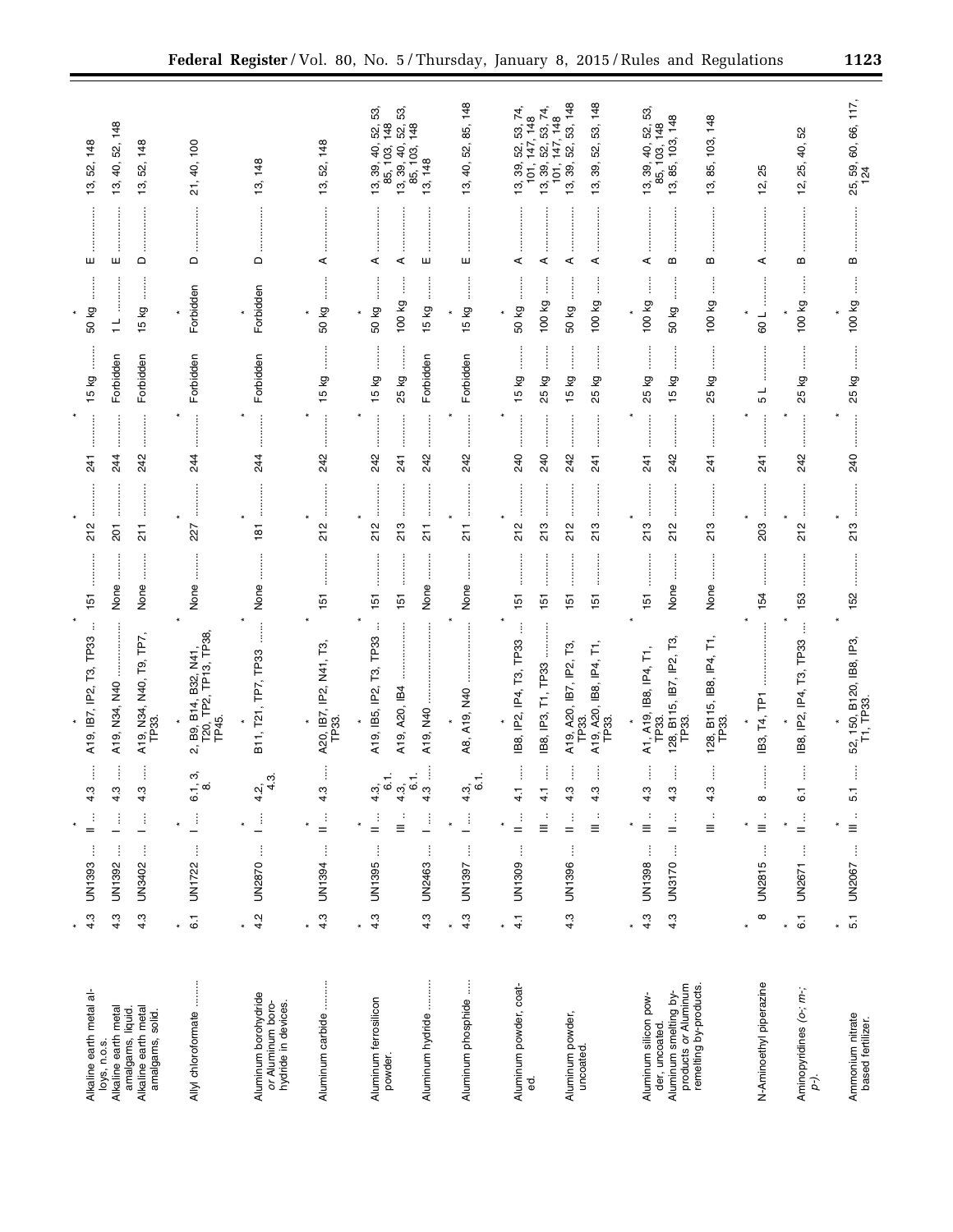|                 | Hazardous                                                                                                                                                                                                           |                                |                          |                                                     |                       |                                                        |                             | Packaging<br>(§ 173.***)<br>$\circlede$                                                                                                                                                                                                                                                                                                                                                                                                                                                      |                                     | Quantity limitations<br>(see $\S$ §173.27 and<br>175.75) |                          |                           | (10)<br>Vessel stowage                         |
|-----------------|---------------------------------------------------------------------------------------------------------------------------------------------------------------------------------------------------------------------|--------------------------------|--------------------------|-----------------------------------------------------|-----------------------|--------------------------------------------------------|-----------------------------|----------------------------------------------------------------------------------------------------------------------------------------------------------------------------------------------------------------------------------------------------------------------------------------------------------------------------------------------------------------------------------------------------------------------------------------------------------------------------------------------|-------------------------------------|----------------------------------------------------------|--------------------------|---------------------------|------------------------------------------------|
| Sym-<br>Dog     | materials<br>descriptions and proper<br>shipping names                                                                                                                                                              | class or<br>division<br>Hazard | Identifica-<br>tion Nos. | PG                                                  | Label<br>codes        | Special<br>provisions<br>(§ 172.102)                   | Exceptions                  | Non-bulk                                                                                                                                                                                                                                                                                                                                                                                                                                                                                     | <b>Bulk</b>                         | Passenger<br>aircraft/rail                               | Cargo air-<br>craft only | Location                  | Other                                          |
| $\widehat{\Xi}$ | $\widehat{\omega}$                                                                                                                                                                                                  | $\circledR$                    | $\widehat{f}$            | $\widehat{\mathfrak{G}}$                            | $\circlede$           | $\widehat{\omega}$                                     | (8A)                        | (8B)                                                                                                                                                                                                                                                                                                                                                                                                                                                                                         | (8C)                                | (9A)                                                     | (9B)                     | (10A)                     | (10B)                                          |
|                 |                                                                                                                                                                                                                     | $\star$                        |                          | $\star$                                             |                       |                                                        |                             |                                                                                                                                                                                                                                                                                                                                                                                                                                                                                              |                                     |                                                          |                          |                           |                                                |
|                 | Ammonium nitrate emul-<br>Ammonium nitrate gel,<br>sion or Ammonium ni-<br>intermediate for blast-<br>trate suspension or<br>ing explosives.                                                                        | 5.1                            | j<br>UN3375              | ÷<br>$=$                                            | ÷<br>5.1              | $\star$<br>147, 163, IB2, IP16                         | :<br>None                   | $\vdots$<br>ļ<br>$\star$<br>231                                                                                                                                                                                                                                                                                                                                                                                                                                                              | $\star$<br>$\vdots$<br>251          | Forbidden                                                | Forbidden                | <br>$\Omega$              | 59, 60, 66, 124<br>25,                         |
|                 | Ammonium nitrate, liquid<br>(hot concentrated so-                                                                                                                                                                   | 5.1<br>$\star$                 | UN2426                   | $\vdots$<br>$\star$                                 | Ť,<br>5.1             | B5, T7                                                 | None                        | None                                                                                                                                                                                                                                                                                                                                                                                                                                                                                         | <br>243                             | Forbidden                                                | Forbidden                | $\frac{1}{2}$<br>$\Omega$ | 59, 60, 124                                    |
|                 | organic substance cal-<br>stances, including any<br>more than 0.2 percent<br>Ammonium nitrate, with<br>culated as carbon, to<br>the exclusion of any<br>other added sub-<br>combustible sub-<br>stance.<br>lution). | $\frac{0}{1}$                  | UN0222                   | $\vdots$<br>$=$                                     | ÷<br>$\frac{1}{2}$    | 370                                                    | :<br>:<br>None              | 62                                                                                                                                                                                                                                                                                                                                                                                                                                                                                           | j<br>None                           | Forbidden                                                | Forbidden                | :<br>:<br>:<br>:<br>S4    | 19E<br>25,                                     |
|                 | Ammonium polysulfide,<br>solution.                                                                                                                                                                                  | $\infty$<br>$\star$            | j<br><b>UN2818</b>       | $\vdots$<br>$\ddot{\phantom{a}}$<br>$\equiv$<br>$=$ | 8, 6.1<br>8, 6, 1     | :<br>:<br>:<br>B2, T7, TP2, TP13<br>IB3, T4, TP1, TP13 | 154<br>154                  | 202<br>203                                                                                                                                                                                                                                                                                                                                                                                                                                                                                   | :<br>:<br>:<br>:<br>İ<br>243<br>241 | $\overline{\phantom{0}}$<br>5                            | 108<br>109               | $\bf{m}$<br>m             | 12, 25, 40, 52<br>52<br>₽,<br>25,<br><u>يہ</u> |
|                 | Ammonium sulfide solu-<br>tion.                                                                                                                                                                                     | $\infty$<br>$\star$            | $\vdots$<br>UN2683       | $\frac{1}{2}$<br>$\ast$                             | 8, 6.1,<br>ຕ່         | $\star$<br>:<br>:<br>:<br>:<br>IB1, T7, TP2, TP13      | 154                         | $\begin{array}{ccccccccccccc} \multicolumn{2}{c}{} & \multicolumn{2}{c}{} & \multicolumn{2}{c}{} & \multicolumn{2}{c}{} & \multicolumn{2}{c}{} & \multicolumn{2}{c}{} & \multicolumn{2}{c}{} & \multicolumn{2}{c}{} & \multicolumn{2}{c}{} & \multicolumn{2}{c}{} & \multicolumn{2}{c}{} & \multicolumn{2}{c}{} & \multicolumn{2}{c}{} & \multicolumn{2}{c}{} & \multicolumn{2}{c}{} & \multicolumn{2}{c}{} & \multicolumn{2}{c}{} & \multicolumn{2}{c}{} & \multicolumn{2}{c}{} & \$<br>202 | :<br>:<br>:<br>243                  | $\frac{1}{\tau}$                                         | $\frac{1}{8}$            | B                         | 22, 25, 52, 100<br><u>يہ</u>                   |
|                 | ducing, non-explosive,<br>without burster or ex-<br>pelling charge, non-<br>fuzed.<br>Ammunition, tear-pro-                                                                                                         | $\overline{6}$ .<br>$\ast$     | ŧ<br>UN2017              | $\vdots$<br>×                                       | 6.1, 8                | $\star$                                                | $\ddot{}}$<br>None          | :<br>:<br>:<br>:<br>212                                                                                                                                                                                                                                                                                                                                                                                                                                                                      | j<br>None                           | Forbidden                                                | $\vdots$<br>50 kg        | ш                         | $\theta$<br>19,                                |
|                 | Ammunition, toxic, non-<br>burster or expelling<br>charge, non-fuzed.<br>explosive, without                                                                                                                         | $\overline{6}$ .<br>¥          | j<br>UN2016              | $\vdots$<br>¥                                       | Ì<br>$\overline{6}$ . | $\star$<br>×                                           | None                        | $\star$<br>212                                                                                                                                                                                                                                                                                                                                                                                                                                                                               | $\vdots$<br>None                    | Forbidden                                                | 100 kg                   | ш                         | $\overline{a}$<br><u>ය</u>                     |
|                 | Anisoyl chloride                                                                                                                                                                                                    | $\infty$<br>$\star$            | ŧ<br>UN1729              | $\frac{1}{n}$                                       | ļ<br>$\infty$         | B2, B4, IB8, IP2, IP4, T3,<br>TP33.<br>×               | <br> <br> <br> <br> <br>154 | ¥<br>212                                                                                                                                                                                                                                                                                                                                                                                                                                                                                     | <b></b><br>240                      | $\frac{1}{2}$<br>15 kg                                   | $\vdots$<br>50 kg        | ⋖                         | dd                                             |
|                 | Antimony pentafluoride                                                                                                                                                                                              | $\infty$<br>$\star$            | ŧ<br>UN1732              | $\frac{1}{2}$<br>×                                  | 8, 6.1                | A3, A6, A7, A10, IB2, N3,<br>N36, T7, TP2.             | None                        | 202                                                                                                                                                                                                                                                                                                                                                                                                                                                                                          | 243                                 | Forbidden                                                | <br> <br> <br> <br>108   | <br>$\Omega$              | 40, 44, 89, 100, 141                           |
|                 | Arsenic bromide                                                                                                                                                                                                     | $\overline{6}$ .<br>$\star$    | UN1555                   | $\frac{1}{n}$                                       | ł<br>$\overline{6}$ . | ŧ<br>IB8, IP2, IP4, T3, TP33                           | <br>153                     | $\frac{1}{2}$<br>212                                                                                                                                                                                                                                                                                                                                                                                                                                                                         | <br>242                             | 25 kg                                                    | $\frac{1}{2}$<br>100 kg  | ⋖                         | 12, 25, 40                                     |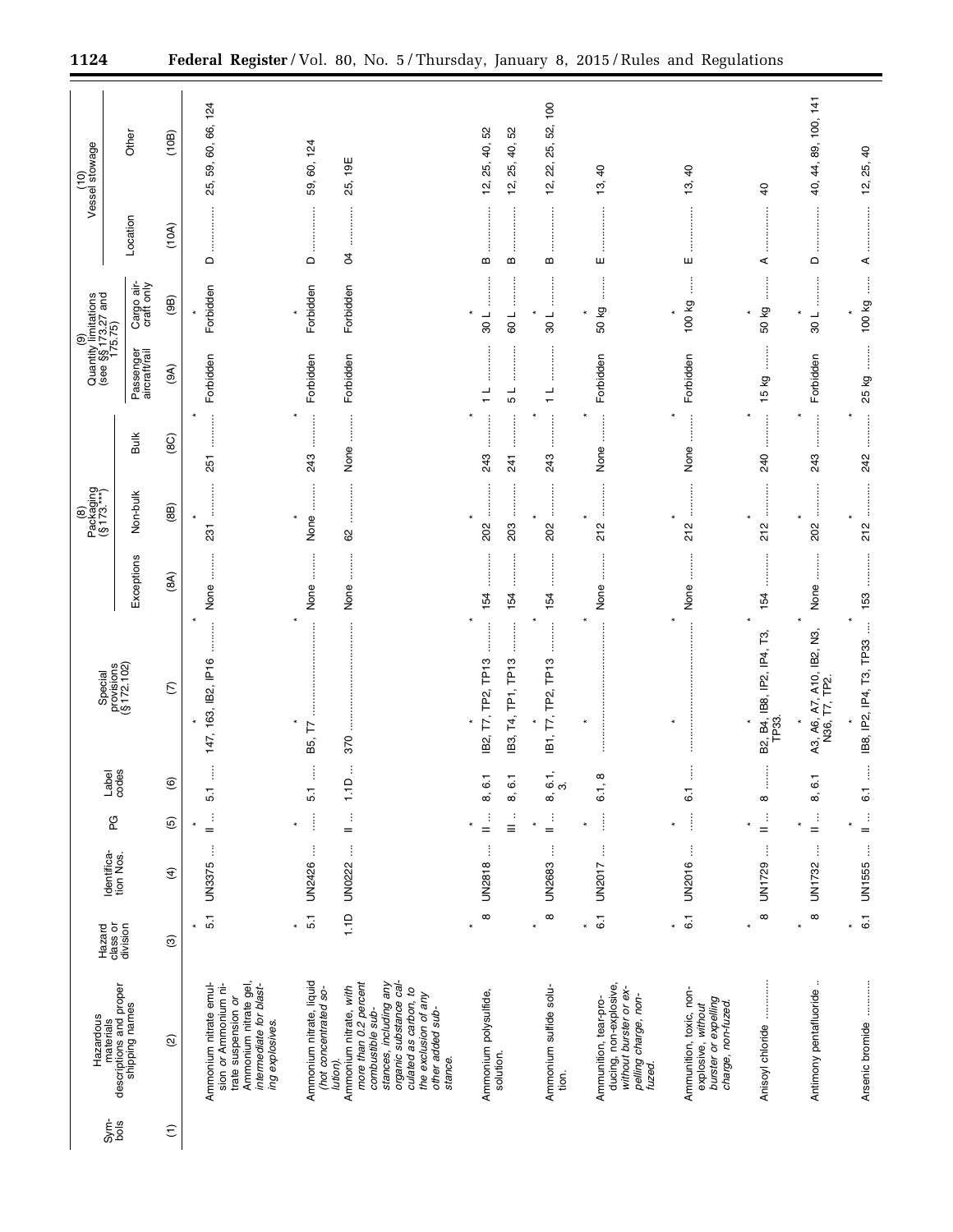|                                                                                                                                                                             | $\star$                                    |                                                         | ¥                                                                        |                                                                                                             |                                        |                                     |                               |                                 |                                            |                                        |                                                                  |
|-----------------------------------------------------------------------------------------------------------------------------------------------------------------------------|--------------------------------------------|---------------------------------------------------------|--------------------------------------------------------------------------|-------------------------------------------------------------------------------------------------------------|----------------------------------------|-------------------------------------|-------------------------------|---------------------------------|--------------------------------------------|----------------------------------------|------------------------------------------------------------------|
| pneumatic or hydraulic<br>containing non-flam-<br>Articles, pressurized<br>mable gas.                                                                                       | 2.2                                        | ŧ<br>UN3164                                             | 2.2<br>j                                                                 | 371                                                                                                         | 306                                    | ÷<br>302, 304                       | None                          | j<br>No limit                   | ļ<br>No limit                              | ∢                                      |                                                                  |
| Barium<br>Barium alloys,<br>pyrophoric.                                                                                                                                     | $\frac{3}{4}$ $\frac{3}{4}$<br>$\star$     | $\vdots$<br>$\vdots$<br>UN1400<br>UN1854                | ĺ<br>j<br>$44$<br>$44$<br>Ì<br>3                                         | T3, TP33<br>TP7, TP33<br>lP2,<br>$\ddot{\phantom{0}}$<br>$\overline{B}$<br>$\frac{A19}{T21}$ ,              | $\vdots$<br>None<br>$\frac{15}{15}$    | <br>212<br>181                      | $\vdots$<br>None<br>241       | 15 kg<br>Forbidden              | İ<br>50 kg<br>Forbidden                    | $\Box$                                 | 148<br><u>ನ್ಗೆ 48</u><br>້າ<br>13,                               |
| with not less than 50<br>Barium azide, wetted<br>percent water, by<br>mass.                                                                                                 | $\frac{1}{4}$<br>$\pmb{\ast}$              | ĵ<br>UN1571                                             | $\overline{6}$<br>$\frac{1}{4}$<br>j.                                    | $\boldsymbol{\mathsf{R}}$<br>162,                                                                           | None                                   | 182                                 | $\ddot{\ddot{\cdot}}$<br>None | Forbidden                       | İ<br>0.5 kg                                | $\Omega$                               | 86<br>28,                                                        |
| Barium peroxide                                                                                                                                                             | 5.1<br>$\star$                             | $\vdots$<br>UN1449                                      | $\overline{5}$ .<br>5.1<br>$\mathbf{u} = \mathbf{v}$                     | A9, IB6, IP2, T3, TP33                                                                                      | 152                                    | .<br>.<br>.<br>.<br>.<br>212        | 242                           | 5 kg                            | 25 kg                                      | $\circ$                                | 13, 52, 66, 75, 148                                              |
| Batteries, dry, containing<br>potassium hydroxide<br>solid, electric storage.<br>Batteries, containing so-<br>dium.                                                         | 4.3<br>$\infty$<br>$\star$                 | j<br>ŧ<br><b>UN3028</b><br>UN3292                       | 4.3<br>$\infty$<br>İ<br>j                                                | 237                                                                                                         | <b>.</b><br>.<br>.<br>j<br>None<br>189 | ¥<br>189<br>213                     | None<br>189                   | Forbidden<br>25 kg              | ļ<br>Î<br>No limit<br>230 kg               | ⋖<br>⋖                                 | 13, 148<br>S <sub>2</sub>                                        |
| Batteries, wet, filled with<br>Batteries, wet, filled with<br>alkali, electric storage.<br>Batteries, wet, non-spill-<br>acid, electric storage.<br>able, electric storage. | $\infty$<br>$\infty$<br>$\infty$<br>$\ast$ | ŧ<br>ŧ<br>j<br>UN2794<br><b>UN2800</b><br><b>UN2795</b> | ${}^{\circ}$<br>$^\infty$<br>${}^{\circ}$<br>İ<br>j                      | $\vdots$<br>A51<br>A51                                                                                      | l<br>159a<br>159<br>159                | <br><br>159<br>159<br>159           | <br>159<br>159<br>159         | ļ<br>No limit<br>30 kg<br>30 kg | ļ<br>ļ<br>No limit<br>No limit<br>No limit | ⋖<br>⋖<br>⋖                            | 52, 146<br>146                                                   |
| Beryllium, powder                                                                                                                                                           | $\overline{6}$ .<br>$\star$                | $\vdots$<br>UN1567                                      | $\frac{1}{\sqrt{2}}$<br>6.1<br>$\frac{1}{2}$                             | ļ<br>TP <sub>33</sub><br>IB8, IP2, IP4, T3,                                                                 | 153                                    | <br>212                             | :<br>:<br>:<br>:<br>242       | j<br>15 kg                      | İ<br>50 kg                                 | <br>⋖                                  | 13, 147, 148                                                     |
| Boron tribromide<br>$^{+}$                                                                                                                                                  | $\infty$<br>$\star$                        | $\vdots$<br><b>UN2692</b>                               | $\overline{6}$<br>ထ<br>$\frac{1}{\alpha}$                                | 2, B9, B14, B32, N34,<br>T20, TP2, TP13, TP38,<br>TP45.                                                     | None                                   | 227                                 | $\vdots$<br>244               | Forbidden                       | Forbidden                                  | O                                      | 25<br><u>يہ</u>                                                  |
| Boron trifluoride dimethyl<br>Boron trifluoride dihy-<br>etherate.<br>drate.                                                                                                | $\infty$<br>4.3<br>×                       | ŧ<br>ŧ<br><b>UN2965</b><br><b>UN2851</b>                | ∞,<br>$4.\overline{3}$<br>$\infty$<br>Ĵ,<br>$\frac{1}{2}$                | TP7, TP13<br>A19, T10, TP2,<br>IB2, T7, TP2                                                                 | None<br>154                            | <br>212<br>201                      | 240<br>243                    | Forbidden<br>15 kg              | l<br>50 kg<br>$\frac{1}{1}$                | B<br>$\mathrel{\mathsf{d}}$            | 49,<br>40,<br>28,<br>12, 25, 40<br>21, 25,<br>100                |
| Bromoform                                                                                                                                                                   | $\overline{6}$<br>$\star$                  | $\vdots$<br><b>UN2515</b>                               | j<br>$\overline{6.1}$<br>÷<br>$\equiv$                                   | IB3, T4, TP1                                                                                                | 153                                    | <b><i><u><u></u></u></i></b><br>203 | 241                           | 109                             | j<br>220L                                  | ⋖                                      | $\overline{a}$<br>25,<br><u>ية</u>                               |
| j<br>$\ddot{}$                                                                                                                                                              | $\infty$<br>$\star$                        | ł<br>UN1744                                             | $\overline{6}$ .<br>$\dot{\infty}$<br>Ĵ.                                 | 1, B9, B85, N34, N43,<br>T22, TP2, TP10, TP13                                                               | None                                   | <br>226                             | 249                           | Forbidden                       | Forbidden                                  | $\mathsf{\Omega}$                      | 40, 66, 74,<br>$12, 25, 40$<br>89, 90                            |
| Bromine solutions<br>Bromine solutions<br>$\begin{array}{c}\n\vdots \\ \downarrow \\ \downarrow\n\end{array}$<br>İ<br>$\boldsymbol{+}$                                      | $\infty$<br>$\infty$<br>$\star$            | Ĵ<br>ŧ<br>UN1744<br>UN1744                              | $\overline{6}$<br>$\overline{6}$ .<br>$\infty$<br>ထ<br>$\mathbb{E}$<br>ŧ | B9, B85, N34, N43,<br>T22, TP2, TP10, TP13.<br>2, B9, B85, N34, N43,<br>T22, TP2, TP10, TP13<br>1, B9, B85, | None<br>None                           | 226<br>227                          | 249<br>249                    | Forbidden<br>Forbidden          | Forbidden<br>Forbidden                     | $\mathsf{\Omega}$<br>$\mathsf{\Omega}$ | $12, 25, 40, 66, 74,$<br>89, 90<br>12, 25, 40, 66, 74,<br>89, 90 |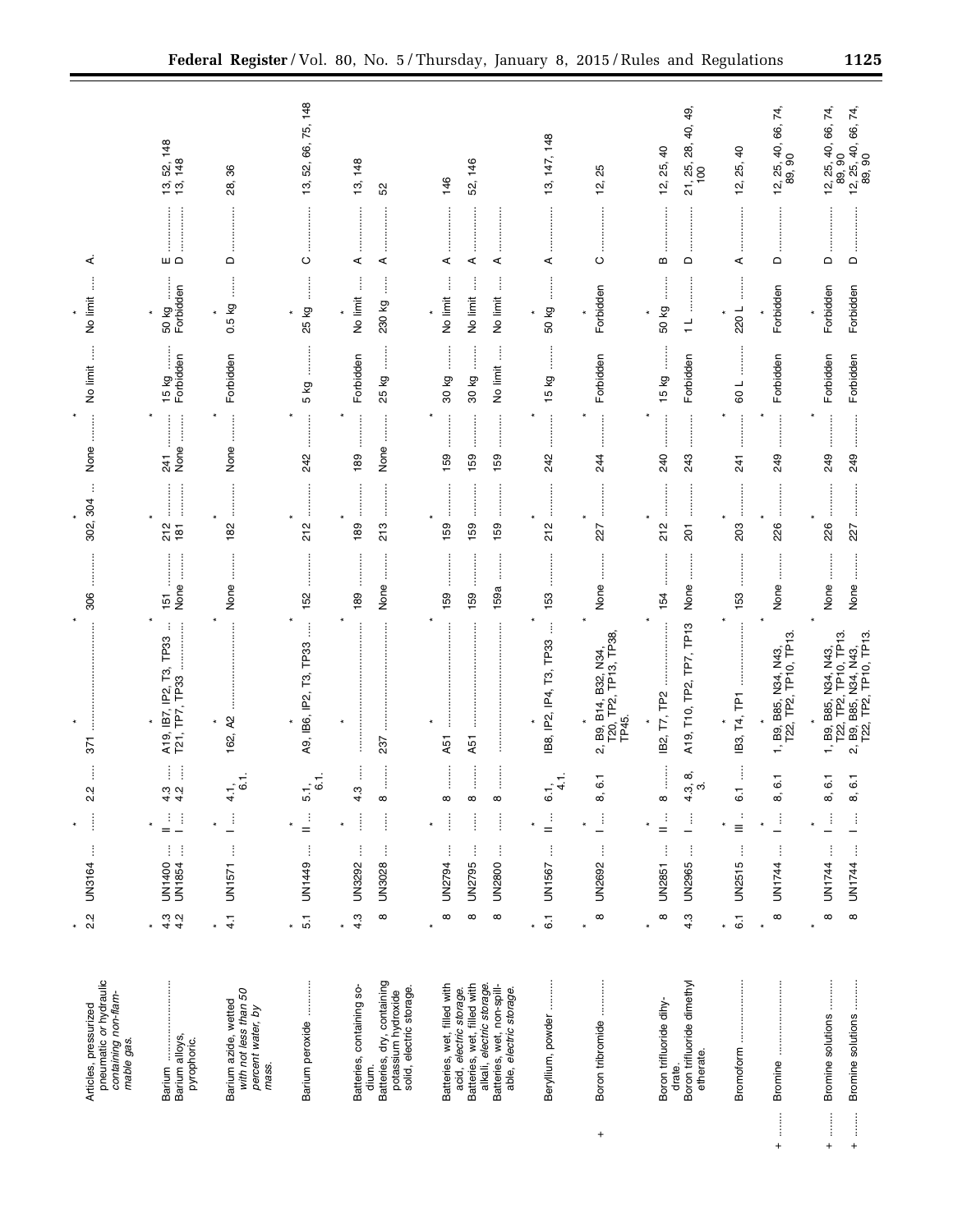|                 | Hazardous                                                                                                |                                    |                                           |                                       |                                           | Special                                                                   |                                              | Packaging<br>(§ 173.***)<br>$\circledR$   |                                                                                                                                                                                                                                                                                                                                                                             |                                  | Quantity limitations<br>(see §§173.27 and<br>175.75)<br>ම    |                                    | Vessel stowage<br>$\frac{1}{2}$                                                       |
|-----------------|----------------------------------------------------------------------------------------------------------|------------------------------------|-------------------------------------------|---------------------------------------|-------------------------------------------|---------------------------------------------------------------------------|----------------------------------------------|-------------------------------------------|-----------------------------------------------------------------------------------------------------------------------------------------------------------------------------------------------------------------------------------------------------------------------------------------------------------------------------------------------------------------------------|----------------------------------|--------------------------------------------------------------|------------------------------------|---------------------------------------------------------------------------------------|
| Sym-<br>Dog     | materials<br>descriptions and proper<br>shipping names                                                   | Hazard<br>class or<br>division     | Identifica-<br>tion Nos.                  | PG                                    | Label<br>codes                            | provisions<br>(§ 172.102)                                                 | Exceptions                                   | Non-bulk                                  | <b>Bulk</b>                                                                                                                                                                                                                                                                                                                                                                 | Passenger<br>aircraft/rail       | Cargo air-<br>craft only                                     | Location                           | Other                                                                                 |
| $\widehat{\Xi}$ | $\widehat{\omega}$                                                                                       | $\circledR$                        | $\widehat{f}$                             | $\widehat{\mathfrak{G}}$              | $\widehat{\mathbf{e}}$                    | $\widehat{\in}$                                                           | (8A)                                         | (8B)                                      | (8C)                                                                                                                                                                                                                                                                                                                                                                        | (9A)                             | (9B)                                                         | (10A)                              | (10B)                                                                                 |
|                 | Bromobenzyl cyanides,<br>Bromobenzyl cyanides,<br>solid.<br>liquid.                                      | $\overline{6}$ .<br>6.1<br>$\star$ | $\vdots$<br>ŧ<br>UN1694<br>UN3449         | $\vdots$<br>÷<br>$\star$<br>-         | ÷<br>$\overline{6}$ .<br>$\overline{6}$ . | TP <sub>13</sub><br>ŧ<br>T14, TP2,<br>T6, TP33<br>$\star$                 | ÷<br>None<br>None<br>$\star$                 | <br>$\star$<br>$\frac{1}{2}$<br>201       | ŧ<br>243<br>242                                                                                                                                                                                                                                                                                                                                                             | :<br>:<br>:<br>Forbidden<br>5 kg | $\vdots$<br>50 kg<br>$\star$<br>108                          | $\hfill \Box$<br>$\mathsf{\Omega}$ | 52<br>40, 52<br>40,<br>25,<br>25,<br><u>ʻzi</u><br>2,                                 |
|                 | tert-Butyl hypochlorite                                                                                  | 4.2<br>$\star$                     | ŧ<br>UN3255                               | ŧ                                     | $\infty$<br>4.2,                          |                                                                           | None                                         | $\frac{1}{2}$                             | 243                                                                                                                                                                                                                                                                                                                                                                         | Forbidden                        | Forbidden                                                    | $\Omega$                           | $\overline{a}$                                                                        |
|                 | j<br>Butyl mercaptan                                                                                     | ო<br>$\star$                       | ŧ<br>UN2347                               | ÷<br>¥<br>$=$                         | S                                         | <b>T4, TP1</b><br>A3, A6, IB2,                                            | 150<br>$\star$                               | ļ<br>202                                  | 242                                                                                                                                                                                                                                                                                                                                                                         | $\overline{\phantom{a}}$<br>Б    | 109                                                          | $\hfill \Box$                      | 95, 102<br>52,                                                                        |
|                 | 5-tert-Butyl-2,4,6-trinitro-<br>m-xylene or Musk xy-<br>lene.                                            | $\frac{1}{4}$<br>$\star$           | ŧ<br><b>UN2956</b>                        | $\colon$<br>×<br>$\equiv$             | ÷<br>$\frac{1}{4}$                        | 159                                                                       | İ<br>None                                    | $\ast$<br>223                             | None                                                                                                                                                                                                                                                                                                                                                                        | Forbidden                        | Forbidden                                                    | $\hfill\square$                    | 40, 127<br>25,<br>12,                                                                 |
|                 | Butyric acid                                                                                             | ∞<br>$\star$                       | ŧ<br>UN2820                               | $\ddot{\phantom{a}}$<br>٠<br>$\equiv$ | j<br>8                                    | IB3, T4, TP1<br>$\star$                                                   | 154                                          | ļ<br>203                                  | 241                                                                                                                                                                                                                                                                                                                                                                         | 5                                | ┙<br>80                                                      | ⋖                                  | 25<br><u>يہ</u>                                                                       |
|                 | Calcium                                                                                                  | 4.3<br>$\star$                     | ŧ<br><b>UN1401</b>                        | $\frac{1}{2}$<br>$\star$              | ŧ<br>4.3                                  | IB7, IP2, T3, TP33                                                        | $\frac{15}{1}$<br>$\star$                    | $\vdots$<br>212                           | 241                                                                                                                                                                                                                                                                                                                                                                         | j<br>15 kg                       | j<br>50kg                                                    | ш                                  | 148<br>52,<br>13,                                                                     |
|                 | Calcium carbide                                                                                          | 4.3<br>$\star$                     | $\vdots$<br>UN1402                        | $\vdots$<br>—                         | ŧ<br>4.3                                  | A1, A8, B55, B59, IB4<br>IP1, N34, T9, TP7,                               | None                                         | :<br>:<br>:<br>:<br>$\frac{1}{2}$         | 242                                                                                                                                                                                                                                                                                                                                                                         | Forbidden                        | $\vdots$<br>15 kg                                            | B                                  | 148<br>52,<br>13,                                                                     |
|                 |                                                                                                          |                                    |                                           | $\vdots$<br>$=$                       | ŧ<br>4.3                                  | A1, A8, B55, B59, IB7,<br>IP2, N34, T3, TP33.<br>TP33.                    | 151                                          | ļ<br>212                                  | 741<br>j                                                                                                                                                                                                                                                                                                                                                                    | j<br>δ<br>$\frac{10}{2}$         | ŧ<br>50 kg                                                   | B                                  | 148<br>52,<br>13,                                                                     |
|                 | Calcium cyanamide with<br>more than 0.1 percent<br>of calcium carbide.                                   | 4.3<br>$\star$                     | j<br>UN1403                               | ÷<br>$\equiv$                         | ŧ<br>4.3                                  | A1, A19, IB8, IP4, T1<br>TP33.<br>$\star$                                 | 151                                          | 213                                       | 241                                                                                                                                                                                                                                                                                                                                                                         | δX<br>25                         | 100 kg<br>×                                                  | ⋖                                  | 148<br>52,<br>19,                                                                     |
|                 | Calcium hydride                                                                                          | 4.3<br>$\star$                     | ŧ<br>UN1404                               | $\vdots$                              | ÷<br>4.3                                  | A19, N40                                                                  | None                                         | $\frac{1}{2}$                             | 242                                                                                                                                                                                                                                                                                                                                                                         | Forbidden                        | 15 kg                                                        | ш                                  | 148<br>52,<br>13,                                                                     |
|                 | Calcium manganese sil-<br>icon.                                                                          | 4.3<br>$\star$                     | ţ<br><b>UN2844</b>                        | $\ddot{\cdot}$<br>$\star$<br>$\equiv$ | ŧ<br>4.3                                  | A1, A19, IB8, IP4, T1<br>TP33.<br>$\star$                                 | 151<br>$\ast$                                | ļ<br>$\ast$<br>213                        | ŧ<br>241<br>ļ                                                                                                                                                                                                                                                                                                                                                               | 25 kg                            | j<br>100 kg                                                  | ⋖                                  | 85, 103, 148<br>52,<br>13,                                                            |
|                 | Calcium peroxide<br>Calcium phosphide<br>Calcium, pyrophoric <i>or</i><br>Calcium alloys,<br>pyrophoric. | 5.1<br>4.3<br>4.2<br>¥             | j<br>ŧ<br>÷<br>UN1360<br>UN1855<br>UN1457 | $\frac{1}{2}$<br>ł<br>-               | ŧ<br>$6.1$ .<br>Ĵ<br>4.3,<br>4.2<br>5.1   | IB6, IP2, T3, TP33<br>A8, A19, N40                                        | j<br>:<br>:<br>:<br>:<br>None<br>None<br>152 | <br>:<br>:<br>:<br>:<br>212<br>187<br>211 | :<br>:<br>:<br>:<br>$\vdots$<br>:<br>:<br>:<br>None<br>242<br>242                                                                                                                                                                                                                                                                                                           | Forbidden<br>Forbidden<br>5 kg   | $\vdots$<br>Forbidden<br>25 kg<br>15 kg                      | $\vdots$<br>Oш<br>$\Box$           | 148<br>148<br>85,<br>66, 75,<br>52,<br>13, 148<br>52,<br>$\overline{40}$<br>ia.<br>15 |
|                 | Calcium silicide                                                                                         | 4.3<br>$\star$                     | UN1405                                    | $\vdots$<br>$\equiv$<br>×<br>$=$      | Ħ<br>$\frac{3}{4}$ $\frac{3}{4}$          | TP33<br>A1, A19, IB8, IP4, T1,<br>TP33.<br>rs,<br>, IP2,<br>A19, IB7<br>× | <u>ត្</u><br>គ្                              | 213<br>213                                | <b>.</b><br>.<br>.<br>.<br>.<br>$\begin{bmatrix} 1 & 0 & 0 & 0 \\ 0 & 0 & 0 & 0 \\ 0 & 0 & 0 & 0 \\ 0 & 0 & 0 & 0 \\ 0 & 0 & 0 & 0 \\ 0 & 0 & 0 & 0 & 0 \\ 0 & 0 & 0 & 0 & 0 \\ 0 & 0 & 0 & 0 & 0 \\ 0 & 0 & 0 & 0 & 0 \\ 0 & 0 & 0 & 0 & 0 & 0 \\ 0 & 0 & 0 & 0 & 0 & 0 \\ 0 & 0 & 0 & 0 & 0 & 0 & 0 \\ 0 & 0 & 0 & 0 & 0 & 0 & 0 \\ 0 & 0 & 0 & 0 & 0 & $<br>य प्र<br>व्य | $\mathbb{I}$<br>15 kg<br>25 kg   | $\frac{50 \text{ kg} \dots}{100 \text{ kg} \dots}$<br>$\ast$ | m m                                | 13, 52, 85, 103, 148<br>13, 52, 85, 103, 148                                          |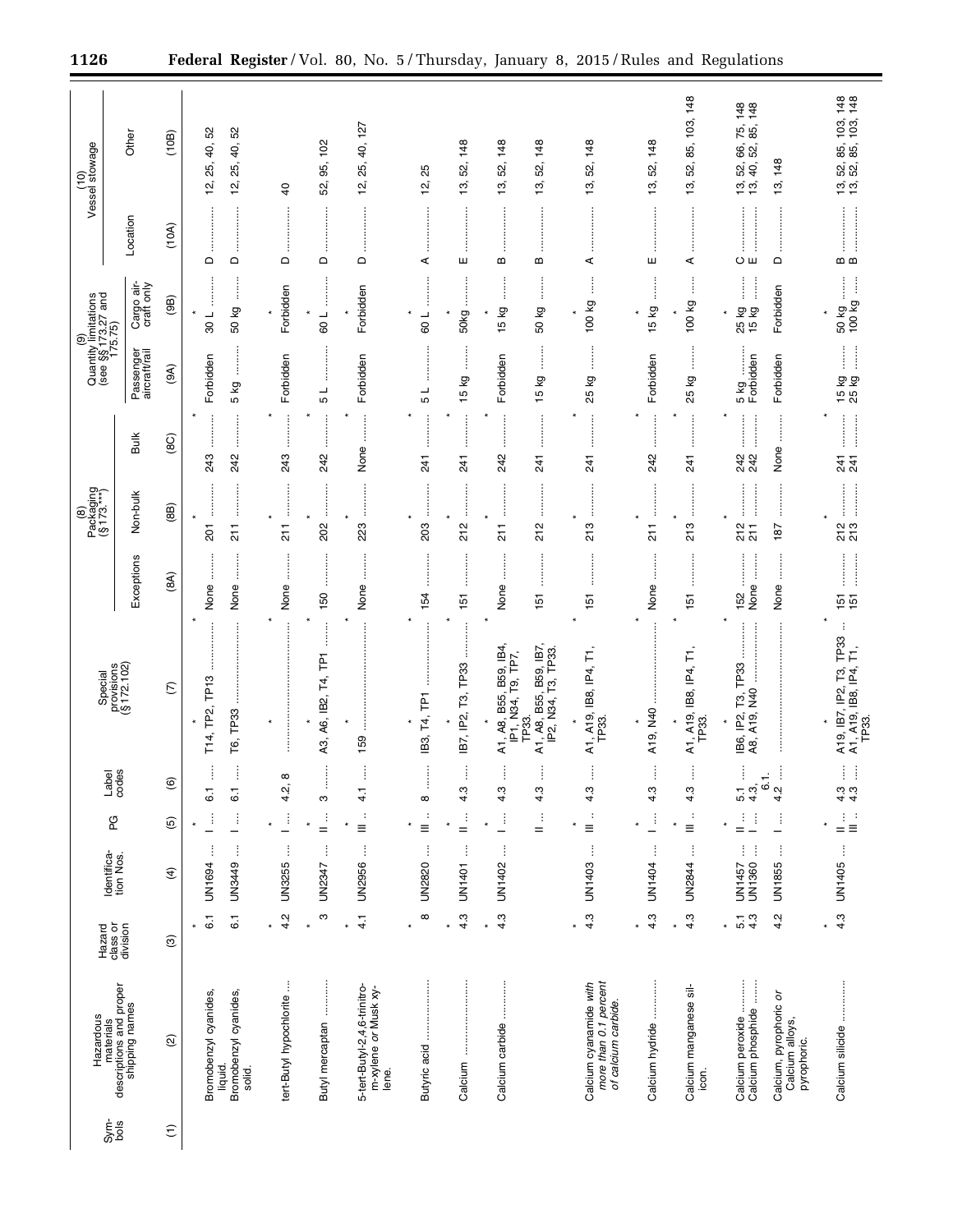| Ħ                                                    | Carbon, activated<br>Carbon, animal or vege-<br>table origin.         | 2<br>4<br>4<br>4            | ţ<br>÷<br>UN1362<br>UN1361  | ÷<br>Ì<br>$\equiv$<br>$=$                         | $\frac{1}{4}$ $\frac{1}{4}$                       | IB8, IP3, T1, TP33<br>IB6, T3, TP33                                                                            | None<br>None                                         | 213<br>212                                                   | 247<br>242                                       | 0.5 kg<br>Forbidden           | 0.5 kg<br>Forbidden                                                     | ⋖⋖                                       | 88<br><u>ರ್ ರ</u>                                            |
|------------------------------------------------------|-----------------------------------------------------------------------|-----------------------------|-----------------------------|---------------------------------------------------|---------------------------------------------------|----------------------------------------------------------------------------------------------------------------|------------------------------------------------------|--------------------------------------------------------------|--------------------------------------------------|-------------------------------|-------------------------------------------------------------------------|------------------------------------------|--------------------------------------------------------------|
|                                                      |                                                                       |                             |                             | ÷<br>$\equiv$                                     | ļ<br>4.2                                          | IB8, IP3, T1, TP33                                                                                             | $\vdots$<br>None                                     | <br>213                                                      | <br>241                                          | Forbidden                     | Forbidden                                                               | ⋖                                        | 25<br><u>يہ</u>                                              |
| ÷<br>$\geq$                                          | Castor beans or Castor<br>meal or Castor pom-<br>ace or Castor flake. | $\circ$<br>$\star$          | ŧ<br>UN2969                 | $\frac{1}{2}$<br>$\ast$                           | $\pmb{\mathsf{\scriptstyle{O}}}$<br>$\frac{5}{2}$ | IB8, IP2, IP4, T3, TP33                                                                                        | 155                                                  | 204                                                          | 240                                              | No limit                      | No limit                                                                | ш                                        | ,122<br>4<br>34, 40,                                         |
|                                                      | Cerium, slabs, ingots, or                                             | 4.1<br>$\star$              | ĵ<br>UN1333                 | ĵ<br>$=$                                          | 4.1                                               | IB8, IP2, IP4, N34                                                                                             | None                                                 | 212                                                          | 240                                              | 15 kg                         | 50 kg                                                                   | ⋖                                        | 13, 74, 91, 147, 148                                         |
|                                                      | Cerium, turnings or gritty<br>rods.                                   | 4.3                         | ÷<br>UN3078                 | ÷<br>$=$                                          | ļ<br>4.3                                          | A1, IB7, IP2, T3, TP33                                                                                         | 151                                                  | 212                                                          | 242                                              | 15 kg                         | 50 kg                                                                   | ш                                        | 148<br>52,<br>13,                                            |
|                                                      | Cesium or Caesium<br>powder.                                          | 4.3                         | j<br>UN1407                 | $\mathbb{E}$                                      | i<br>4.3                                          | A7, A19, IB4, IP1, N34,<br>N40                                                                                 | None                                                 | :<br>:<br>:<br>:<br>$\frac{1}{2}$                            | 242                                              | Forbidden                     | İ<br>15 kg                                                              | $\Omega$                                 | 148<br>52,<br>లో                                             |
| $\vdots$<br>$^{+}$                                   | Chloroacetonitrile                                                    | $\overline{6}$<br>$\ast$    | Ĵ<br><b>UN2668</b>          | $\frac{1}{2}$                                     | S<br>$\overline{6}$ .                             | 2, B9, B14, B32, IB9, T20,<br>TP2, TP13, TP38, TP45.                                                           | None                                                 | 227                                                          | 244                                              | Forbidden                     | Forbidden                                                               | ⋖                                        | 52<br>₽,<br>25,<br>'n,                                       |
|                                                      | Chloroacetophenone,                                                   | $\overline{6}$              | j<br><b>UN3416</b>          | ÷<br>$=$                                          | İ<br>$\overline{6}$                               |                                                                                                                | None                                                 | 202                                                          | 243                                              | Forbidden                     | 109                                                                     | $\mathsf{\Omega}$                        | $\overline{a}$<br>25,<br><u>يہ</u>                           |
|                                                      | Chloroacetophenone,<br>liquid, (CN).<br>solid, (CN).                  | $\overline{6}$ .            | ŧ<br>UN1697                 | ÷<br>$=$                                          | 6.1                                               | A3, IB2, N12, N32, N33,<br>T7, TP2, TP13.<br>A3, IB8, IP2, IP4, N12,<br>N32, N33, N34, T3,<br>TP2, TP13, TP33. | None                                                 | 212                                                          | None                                             | Forbidden                     | 100 kg                                                                  | $\Box$                                   | ੩<br>25,<br>Ξ,                                               |
|                                                      | Chlorocresols solution                                                | $\overline{6}$ .<br>$\star$ | j<br>UN2669                 | ÷<br>$=$                                          | ł<br>$\overline{6}\,\overline{6}\,\overline{6}$   | F,                                                                                                             | 153                                                  |                                                              | $\vdots$<br>243                                  | 1 م                           | <br>220L<br>109                                                         |                                          | 8<br>8<br>8<br>8<br><u>ನ್ನ ನ ನ</u>                           |
|                                                      | Chlorocresols, solid                                                  | 5                           | Ĵ<br>UN3437                 | $\stackrel{\rightarrow}{\equiv}$<br>$\frac{1}{1}$ | j<br>ŧ                                            | B2, T7, TP2<br> B3, T7, TP2<br> B8,  P2, IP4, T3, TP33                                                         | 153<br>153                                           | ខ្លួ ខ្លួ ង្គ                                                | 241<br>242                                       | j<br>25 kg<br>100             | ļ<br>Ĵ<br>100 kg                                                        | ⋖⋖⋖                                      |                                                              |
|                                                      | chloroformate.<br>Chloromethyl                                        | $\overline{6}$ .<br>$\star$ | $\vdots$<br>UN2745          | $\frac{1}{2}$                                     | $\infty$<br>6.1,                                  | T7, TP2, TP13<br><u>в2,</u>                                                                                    | 153                                                  | 202                                                          | 243                                              |                               | $\frac{1}{30}$                                                          | $\ddot{}}$<br>⋖                          | $\overline{6}$<br>25,<br>12, 13,                             |
| ļ<br>$\ddot{}$                                       | Chloronitrobenzenes, liq-<br>ġ                                        | $\overline{6}$ .<br>$\ast$  | ł<br>UN3409                 | $\frac{1}{2}$                                     | 6.1                                               | T7, TP2<br>IB2,                                                                                                | j<br>153                                             | <br>202                                                      | 243                                              | ┙<br>Б                        | 109                                                                     | ⋖                                        | 44, 89, 100, 141                                             |
|                                                      | active, flammable, cor-<br>Chlorosilanes, water-re-<br>rosive, n.o.s. | 4.3                         | j<br><b>UN2988</b>          | Ì                                                 | ω.<br>$rac{1}{4}$ $\infty$                        | A2, T14, TP2, TP7, TP13                                                                                        | None                                                 | 201                                                          | 244                                              | Forbidden                     | $\frac{1}{1}$                                                           | $\mathsf{d}$                             | 49.<br>$3, 21, 28, 40, 49$<br>100, 147, 148<br>$\frac{3}{2}$ |
| j<br>O                                               | Corrosive liquids, water-                                             | $\infty$<br>¥               | ŧ<br>UN3094                 | ŧ<br>¥                                            | ω.<br>$\frac{4}{6}$                               | A6, A7                                                                                                         | None                                                 | <b>201</b>                                                   | $\vdots$<br>243                                  | Forbidden                     | $\frac{1}{1}$                                                           | ш                                        | 13, 148                                                      |
|                                                      | reactive, n.o.s.                                                      |                             |                             | ÷<br>$=$                                          | က္<br>4<br>ထ                                      | A6, A7                                                                                                         | None                                                 | 202                                                          | 243                                              | $\frac{1}{\tau}$              | 51                                                                      | ш                                        | 148<br>ഇ്                                                    |
| j<br>G                                               | Corrosive solids, toxic,<br>n.o.s.                                    | $\infty$<br>$\ast$          | j<br>UN2923                 | j                                                 | $\mathbf -$<br>8, 6                               | IB7, T6, TP33                                                                                                  | $\ddot{\phantom{a}}$<br>None                         | <br>$\frac{1}{2}$                                            | 242                                              | $\frac{1}{6}$                 | $\vdots$<br>25 kg                                                       | w                                        | $\overline{a}$                                               |
| $\begin{array}{c} \vdots \\ \vdots \end{array}$<br>O | Corrosive solids, water-<br>reactive, n.o.s.                          | $\infty$                    | j<br><b>UN3096</b>          | ÷<br>$\frac{1}{2}$<br>$\vdots$<br>$=$             | က္<br>ပြစ်<br>ပြစ်ထိ                              | $\vdots$<br>T1, TP33<br>$\vdots$<br>TP33<br>T6, TP33<br>IP4, T3,<br>E<br><u>ନ୍ମ ରୁ</u><br>88.<br>884.          | $\frac{1}{2}$<br>None<br>$\frac{1}{4}$ $\frac{1}{4}$ | :<br>:<br>:<br>:<br>ļ<br>.<br>.<br>.<br>.<br>.<br>225<br>235 | <b></b><br>:<br>:<br>:<br>:<br>240<br>243<br>243 | ļ<br>15 kg<br>25 kg<br>$1$ kg | $\frac{50 \text{ kg} \dots}{100 \text{ kg} \dots}$<br>$\vdots$<br>25 kg | $\vdots$<br>.<br>.<br>.<br>.<br>.<br>മമമ | 148<br>$\frac{4}{9}$<br>$\overline{6}$                       |
|                                                      |                                                                       |                             |                             | ÷<br>$=$                                          | က္<br>$\frac{4}{6}$                               | T3, TP33<br>IB6, IP2,                                                                                          | None                                                 | 212                                                          | <br>242                                          | 15 kg                         | 50 kg                                                                   | $\Box$                                   | 148<br>ഇ                                                     |
|                                                      | Crotonic acid, liquid<br>Crotonic acid, solid                         | $\infty$                    | ŧ,<br>ŧ<br>UN3472<br>UN2823 | $\mathbb{C}^n$ .<br>$\equiv \equiv$               | $\ddot{z}$<br>$\infty$                            | IB8, T1<br>IB8, IP3, T1, TP33                                                                                  | $\frac{154}{154}$                                    | ខ្លួ<br>213                                                  | 241<br>240                                       | 5 L<br>25 kg                  | 100 kg<br>109                                                           | ⋖⋖                                       | 12, 25<br>12, 25                                             |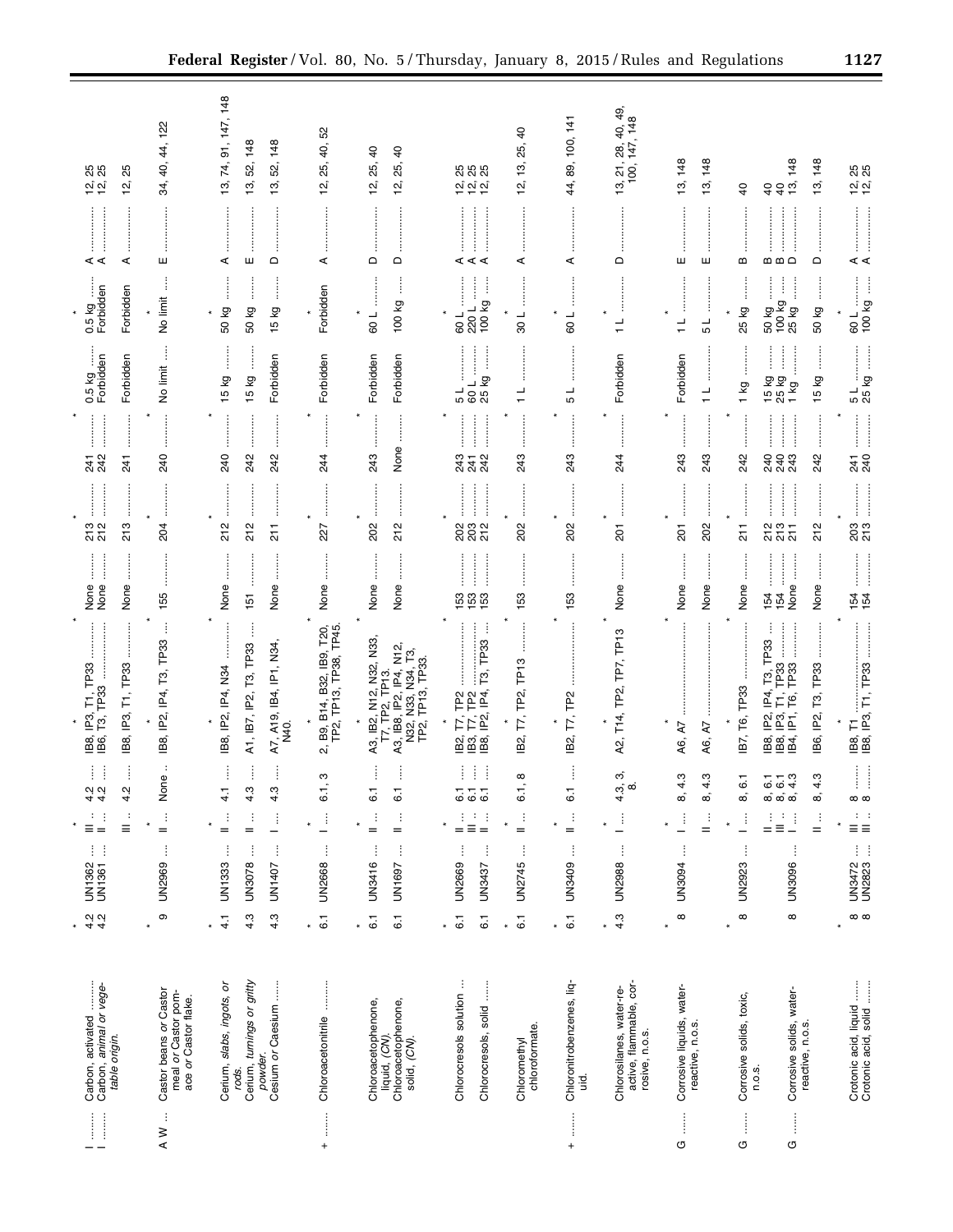| Vessel stowage<br>$\frac{1}{2}$                             | Other<br>Location                                      | (10B)<br>(10A)           | 52<br>40,<br>$\Box$                               | $\overline{a}$<br>25,<br><u>يہ</u><br>⋖<br>İ | 102<br>95,<br>₽,<br>⋖<br>$\vdots$ | 40,74<br>25,<br>έņ<br>⋖         | $\overline{a}$<br>25,<br><u>يہ</u><br>B<br>ļ | $\overline{6}$<br>25,<br>2,<br>⋖ | $\overline{6}$<br>25,<br><u>ية</u><br>$\Box$<br>j                                                                                                                                                                | 86<br>28,<br>$\Omega$                                                           | $\overline{a}$<br>12, 13, 25,<br>⋖<br>:<br>:<br>:     | 13, 147, 148<br>j<br>⋖               | 85,<br>53,<br>$13, 40, 52, 9$<br>$103, 148$<br>⋖<br>ļ                          | 13, 148<br>⋖<br>j                                                                                                                                          | 25, 88, 122, 128<br>B             | 25, 128<br>¤,<br>m                                                                   |
|-------------------------------------------------------------|--------------------------------------------------------|--------------------------|---------------------------------------------------|----------------------------------------------|-----------------------------------|---------------------------------|----------------------------------------------|----------------------------------|------------------------------------------------------------------------------------------------------------------------------------------------------------------------------------------------------------------|---------------------------------------------------------------------------------|-------------------------------------------------------|--------------------------------------|--------------------------------------------------------------------------------|------------------------------------------------------------------------------------------------------------------------------------------------------------|-----------------------------------|--------------------------------------------------------------------------------------|
| (9)<br>Quantity limitations<br>(see §§173.27 and<br>175.75) | Cargo air-<br>craft only<br>Passenger<br>aircraft/rail | (9B)<br>(9A)             | δă<br>$\frac{15}{1}$<br>İ<br>δŽ<br>$\overline{ }$ | 50 kg<br>ļ<br>15 kg                          | 220L<br>109                       | 109<br>┙<br>Б                   | 100 kg<br>İ<br>25 kg                         | ┙<br>80<br>┙<br>5                | 50 kg<br>$\begin{array}{c} \begin{array}{c} \begin{array}{c} \begin{array}{c} \begin{array}{c} \end{array} \end{array} \\ \begin{array}{c} \end{array} \end{array} \end{array} \end{array} \end{array}$<br>15 kg | 0.5 kg<br>Forbidden                                                             | $\overline{\phantom{0}}$<br>30<br>┙<br>$\overline{ }$ | 50 kg<br>$\ast$<br>İ<br>15 kg        | 100 kg<br>j<br>25 kg                                                           | 100 kg<br>ļ<br>25 kg                                                                                                                                       | Forbidden<br>Forbidden            | Forbidden<br>Forbidden                                                               |
|                                                             | <b>Bulk</b>                                            | (8C)                     | 242                                               | 240                                          | 242                               | j<br>243                        | 242                                          | 243                              | ŧ<br>240                                                                                                                                                                                                         | None                                                                            | 243                                                   | 240                                  | 240                                                                            | 241                                                                                                                                                        | 218                               | <br>241                                                                              |
| Packaging<br>(§ 173.***)<br>$\widehat{\mathbf{e}}$          | Non-bulk                                               | (8B)                     | $\frac{1}{2}$<br>$\ddot{}}$                       | <br>212<br>İ                                 | :<br>:<br>:<br>:<br>203           | ŧ<br>202                        | :<br>:<br>212                                | j<br>202                         | :<br>:<br>:<br>:<br>212                                                                                                                                                                                          | ŧ<br>$\frac{1}{2}$                                                              | <br>202                                               | ļ<br>×<br>212                        | <br>213                                                                        | 213                                                                                                                                                        | j<br>218                          | :<br>:<br>:<br>:<br>212                                                              |
|                                                             | Exceptions                                             | (8A)                     | None<br>$\star$                                   | None                                         | 150                               | 153                             | 153<br>j                                     | 153                              | None<br>$\ast$                                                                                                                                                                                                   | None                                                                            | 153<br>:<br>:<br>:<br>:                               | $\frac{15}{15}$<br>×                 | 151                                                                            | None<br>$\star$<br>j                                                                                                                                       | 155<br>÷                          | None                                                                                 |
| Special                                                     | provisions<br>(§ 172.102)                              | E                        | TP <sub>33</sub><br>T6,<br>A8,<br>А6,             | TP33<br>Τ3,<br>IP2, IP4,<br><u>ва,</u>       | Ě<br>۲2j<br>B1, IB3,              | TP <sub>2</sub><br>T,<br>IB2,   | TP33<br>Τ3,<br>IP2, IP4,<br>$\star$<br>IB8,  | TP <sub>2</sub><br>F,<br>lB2,    | T7, TP2<br>B2, IB2,                                                                                                                                                                                              | A2, N41, N84<br>162,                                                            | T7, TP2, TP13<br>$\star$<br>IB2,                      | 59, A19, IB8, IP2, IP4, T3,<br>TP33. | A1, A19, B6, IB8, IP4, IP7,<br>T1, TP33.                                       | A1, A19, IB8, IP3, IP7                                                                                                                                     | 155, IB8, IP3, T1, TP33           | 155, A1, A19, IB8, IP2,<br>IP4, T3, TP33.                                            |
|                                                             | Label<br>codes                                         | $\widehat{\mathfrak{G}}$ | $^\infty$<br>$\dot{\rm o}$                        | $\infty$                                     | ო<br>÷                            | İ<br>ဖ                          | Î<br>$\ddot{\circ}$                          | İ<br>6                           | $\infty$                                                                                                                                                                                                         | 4.                                                                              | œ<br>.<br>ف                                           | j<br>$\frac{1}{4}$                   | $\overline{6}$ .<br>$4.\overline{3}$<br>$\cdot$                                | j<br>4.2                                                                                                                                                   | ÷<br>None<br>$\ddot{\phantom{a}}$ | $\vdots$<br>4.2                                                                      |
|                                                             | PG                                                     | $\widehat{\mathfrak{G}}$ | ŧ<br>$\star$<br>ŧ                                 | Ĵ<br>$=$<br>ŧ                                | Ξ<br>j                            | $\vdots$<br>$=$<br>ŧ            | $\frac{1}{2}$<br>ĵ                           | $\frac{1}{2}$<br>ŧ               | ÷<br>$\ast$<br>$=$<br>ŧ                                                                                                                                                                                          | Ť<br>ŧ                                                                          | $\vdots$<br>$=$<br>ĵ                                  | $\frac{1}{2}$<br>$\ast$<br>ŧ         | $\equiv$<br>$\vdots$                                                           | $\equiv$<br>ŧ                                                                                                                                              | $\star$<br>Ξ<br>ŧ                 | $\vdots$<br>$=$                                                                      |
|                                                             | Identifica-<br>tion Nos.                               | $\widehat{f}$            | UN1889                                            | UN2670                                       | UN3054                            | UN2650                          | UN2649                                       | UN2750                           | <b>UN2751</b>                                                                                                                                                                                                    | UN2852                                                                          | UN2748                                                | UN1323                               | UN1408                                                                         | <b>UN2793</b>                                                                                                                                              | <b>UN2216</b>                     | UN1374                                                                               |
|                                                             | Hazard<br>class or<br>division                         | $\circledcirc$           | 6.1                                               | $\infty$<br>$\star$                          | ო                                 | $\overline{6}$ .                | $\overline{6}$ .                             | $\overline{6}$ .<br>¥            | $\infty$<br>$\star$                                                                                                                                                                                              | $\frac{1}{4}$                                                                   | $\overline{6}$                                        | 4.1<br>×                             | 4.3                                                                            | 4.2                                                                                                                                                        | თ                                 | 4.2                                                                                  |
| Hazardous                                                   | materials<br>descriptions and proper<br>shipping names | $\widehat{\omega}$       | Cyanogen bromide                                  | Cyanuric chloride                            | Cyclohexyl mercaptan              | 1,1-Dichloro-1-<br>nitroethane. | j<br>1,3-Dichloroacetone                     | ÷<br>1,3-Dichloropropanol-2      | Diethylthiophosphoryl<br>chloride.                                                                                                                                                                               | Dipicryl sulfide, wetted<br>with not less than 10<br>percent water, by<br>mass. | chloroformate.<br>2-Ethylhexyl                        | Ferrocerium                          | than 90 percent silicon.<br>Ferrosilicon with 30 per-<br>cent or more but less | Ferrous metal borings or<br>rous metal cuttings in<br>metal turnings or Fer-<br>shavings or Ferrous<br>a form liable to self-<br>Ferrous metal<br>heating. | Fish meal, stabilized or          | Fish scrap, stabilized.<br>Fish meal, unstablized<br>or Fish scrap,<br>unstabilized. |
|                                                             | $rac{\xi}{\delta}$                                     | $\widehat{\Xi}$          |                                                   |                                              |                                   |                                 |                                              |                                  |                                                                                                                                                                                                                  |                                                                                 |                                                       |                                      |                                                                                |                                                                                                                                                            | $\sim$ W $\sim$                   |                                                                                      |

÷.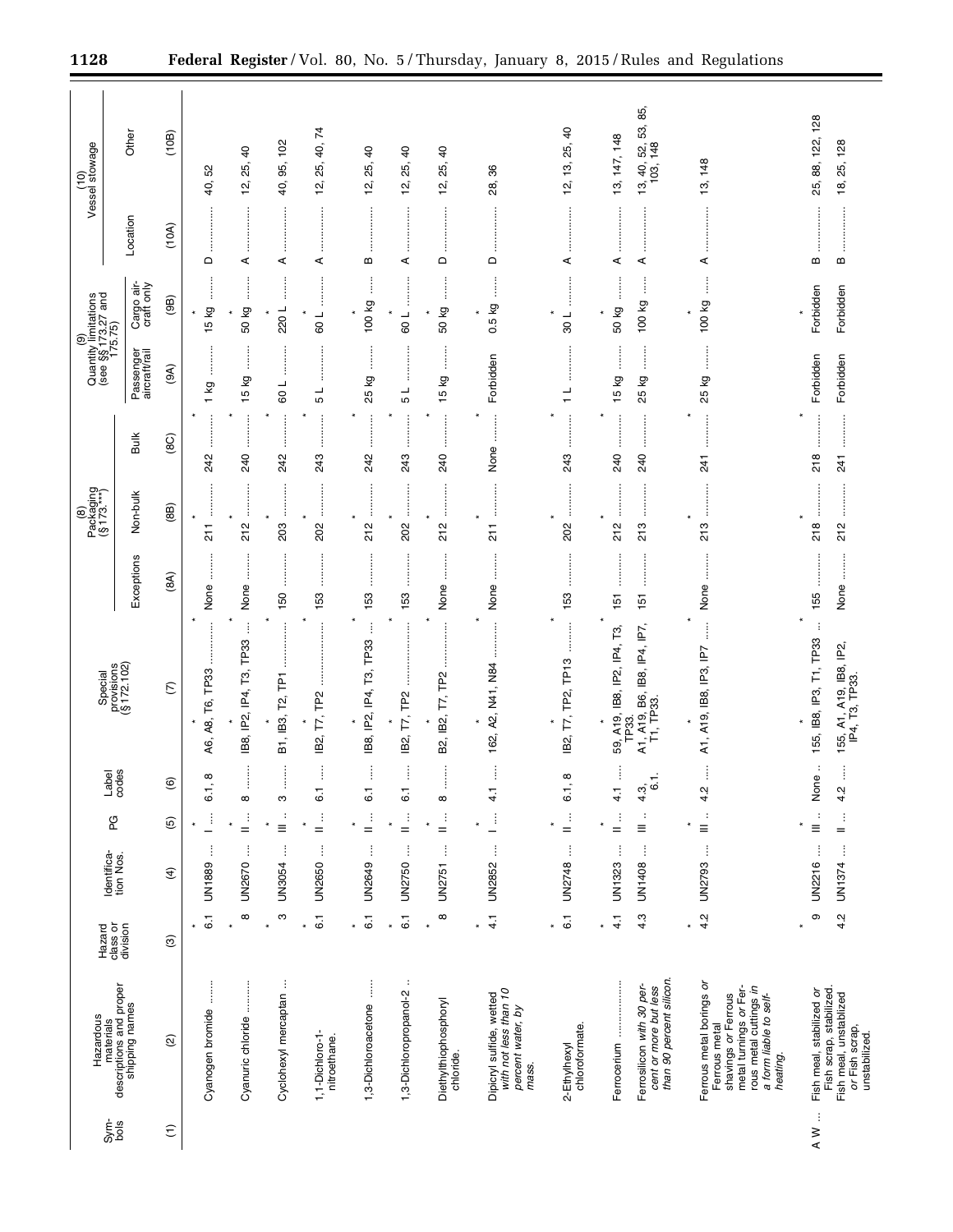| equipment, containing<br>ment or Fuel cell car-<br>tridges packed with<br>Fuel cell cartridges or<br>Fuel cell cartridges<br>contained in equip-<br>water-reactive sub-<br>stances. | 4.3<br>$\ast$              | j<br>UN3476               | $\vdots$<br>$\ast$                                        | 4.3                                                              | 328                                                                       | 230                          | 230                     | 230                                                                                                                                                                                                                                                                                                                                                                                                                                                                                          | <br> <br> <br>5 kg          | 50 kg                                  | ⋖                                                           | 148<br><u>ය</u>                            |
|-------------------------------------------------------------------------------------------------------------------------------------------------------------------------------------|----------------------------|---------------------------|-----------------------------------------------------------|------------------------------------------------------------------|---------------------------------------------------------------------------|------------------------------|-------------------------|----------------------------------------------------------------------------------------------------------------------------------------------------------------------------------------------------------------------------------------------------------------------------------------------------------------------------------------------------------------------------------------------------------------------------------------------------------------------------------------------|-----------------------------|----------------------------------------|-------------------------------------------------------------|--------------------------------------------|
| Hafnium powder, dry                                                                                                                                                                 | 4.2                        | ĵ<br><b>UN2545</b>        | $\frac{1}{n}$<br>$\equiv$<br>Ľ,                           | Ĵ<br>ŧ<br>ļ<br>$\begin{array}{c} 2 \\ 4 \\ 3 \end{array}$<br>4.2 | A19, A20, IB6, IP2, N34,<br>T3, TP33.<br>IB8, IP3, T1, TP33               | j<br>None<br>None<br>None    | 213<br>$\frac{7}{2}$ 12 | 241<br>241<br>241                                                                                                                                                                                                                                                                                                                                                                                                                                                                            | 15 kg<br>Forbidden<br>25 kg | 50 kg<br>Forbidden<br>100 kg           | .<br>.<br>.<br>.<br>.<br>$\Omega$<br>$\mathrel{\mathsf{d}}$ | 13, 148<br>13, 148<br>148<br>$\frac{1}{2}$ |
| Hexachlorocyclopentadi-<br>ene.                                                                                                                                                     | $\overline{6}$ .<br>¥      | $\vdots$<br><b>UN2646</b> | Ĵ,                                                        | İ<br>6.1                                                         | 2, B9, B14, B32, B77,<br>T20, TP2, TP13, TP38<br>TP45.                    | None                         | <br>227                 | $\begin{array}{ccccccccccccc} \multicolumn{2}{c}{} & \multicolumn{2}{c}{} & \multicolumn{2}{c}{} & \multicolumn{2}{c}{} & \multicolumn{2}{c}{} & \multicolumn{2}{c}{} & \multicolumn{2}{c}{} & \multicolumn{2}{c}{} & \multicolumn{2}{c}{} & \multicolumn{2}{c}{} & \multicolumn{2}{c}{} & \multicolumn{2}{c}{} & \multicolumn{2}{c}{} & \multicolumn{2}{c}{} & \multicolumn{2}{c}{} & \multicolumn{2}{c}{} & \multicolumn{2}{c}{} & \multicolumn{2}{c}{} & \multicolumn{2}{c}{} & \$<br>244 | Forbidden                   | Forbidden                              | $\Box$                                                      | 9<br>25,                                   |
| Hexamethylenediamine,<br>solid.                                                                                                                                                     | $\infty$<br>$\star$        | j<br><b>UN2280</b>        | ÷<br>$\equiv$                                             | $\infty$                                                         | IB8, IP3, T1, TP33                                                        | 154                          | 213                     | :<br>240                                                                                                                                                                                                                                                                                                                                                                                                                                                                                     | 25 kg                       | j<br>100 kg                            | ⋖                                                           | 25<br><u>يہ</u>                            |
| more than 60 percent<br>Hydrofluoric acid, with                                                                                                                                     | $\infty$<br>$\ast$         | ł<br>UN1790               | Ì                                                         | 8, 6.1                                                           | A6, A7, B4, B15, B23, N5,<br>N34, T10, TP2, TP13.                         | j<br>None                    | 201                     | <b>.</b><br>.<br>.<br>.<br>.<br>243                                                                                                                                                                                                                                                                                                                                                                                                                                                          | 0.5L                        | 2.5L                                   | $\mathsf \Omega$                                            | $\overline{6}$<br>25,<br><u>يہ</u>         |
| not more than 60 per-<br>Hydrofluoric acid, with<br>cent strength.<br>strength.                                                                                                     | $\infty$                   | ŧ<br>UN1790               | ÷<br>$=$                                                  | 8, 6.1                                                           | ر<br>گا<br>A6, A7, B15, IB2,<br>N34, T8, TP2.                             | 154                          | 202                     | .<br>.<br>.<br>.<br>.<br>243                                                                                                                                                                                                                                                                                                                                                                                                                                                                 | $\frac{1}{1}$               | 108                                    | $\hfill \Box$                                               | $\overline{a}$<br>25,<br>12,               |
| Hydrogen, refrigerated<br>liquid (cryogenic liq-<br>uid).                                                                                                                           | $\overline{21}$<br>$\star$ | ŧ<br>UN1966               | $\begin{array}{c} \vdots \\ \vdots \\ \vdots \end{array}$ | Î<br>$\overline{21}$                                             | T75, TP5                                                                  | None                         | <br> <br> <br> <br>316  | ÷<br>318, 319                                                                                                                                                                                                                                                                                                                                                                                                                                                                                | Forbidden                   | Forbidden                              | $\Omega$                                                    | 57<br>40,                                  |
| Hypochlorites, inorganic,<br>n.o.s.<br>$\begin{array}{c} \vdots \\ \vdots \end{array}$<br>G                                                                                         | 5.1<br>$\star$             | UN3212                    | $\frac{1}{n}$<br>$\vdots$                                 | Î<br>5.1                                                         | 349, A9, IB8, IP2, IP4, T3,<br>TP33.<br>$\pmb{\ast}$                      | 152                          | 212                     | 240                                                                                                                                                                                                                                                                                                                                                                                                                                                                                          | 5 kg                        | $\frac{1}{2}$<br>25 kg<br>$\star$      | $\mathsf{\Omega}$                                           | 4, 25, 52, 56, 58, 69,<br>116, 118         |
| Iron oxide, spent, <i>or</i> Iron<br>sponge, spent <i>ob</i> -<br>tained from coal gas<br>purification.                                                                             | 4.2                        | $\vdots$<br>UN1376        | $\ddot{\cdot}$<br>$\equiv$                                | ļ<br>4.2                                                         | $\vdots$<br>T1, TP33<br>B18, IB8, IP3,                                    | j<br>None                    | 213                     | $\begin{array}{ccccccccccccc} \multicolumn{2}{c}{} & \multicolumn{2}{c}{} & \multicolumn{2}{c}{} & \multicolumn{2}{c}{} & \multicolumn{2}{c}{} & \multicolumn{2}{c}{} & \multicolumn{2}{c}{} & \multicolumn{2}{c}{} & \multicolumn{2}{c}{} & \multicolumn{2}{c}{} & \multicolumn{2}{c}{} & \multicolumn{2}{c}{} & \multicolumn{2}{c}{} & \multicolumn{2}{c}{} & \multicolumn{2}{c}{} & \multicolumn{2}{c}{} & \multicolumn{2}{c}{} & \multicolumn{2}{c}{} & \multicolumn{2}{c}{} & \$<br>240 | Forbidden                   | Forbidden                              | ш                                                           | 148<br><u>ო</u>                            |
| Isopropyl chloroformate                                                                                                                                                             | $\overline{6}$ .           | $\vdots$<br>UN2407        | $\mathbb{E}$                                              | က်<br>÷, ∞<br>⊙                                                  | 2, B9, B14, B32, B77,<br>T20, TP2, TP13, TP38,<br>TP44.                   | None                         | 227                     | 244                                                                                                                                                                                                                                                                                                                                                                                                                                                                                          | Forbidden                   | Forbidden                              | B                                                           | $^{100}$<br>40,<br>21,                     |
|                                                                                                                                                                                     | 4.2<br>$\star$             | $\vdots$<br><b>L675NN</b> | $\mathop{=}^{\mathbb{I}}$<br>÷<br>$\equiv$                | ĺ<br>ŧ<br>$\frac{1}{4}$ $\frac{1}{4}$                            | $\vdots$<br>$\cdot$<br>155, IB6, IP2, T3, TP33<br>155, IB8, IP3, T1, TP33 | <b>:</b><br>None<br>None     | <br>213<br>213          | <b></b><br>242<br>242                                                                                                                                                                                                                                                                                                                                                                                                                                                                        | ļ<br>j<br>15 kg<br>25 kg    | $\frac{50 \text{ kg}}{100 \text{ kg}}$ | $m \leq$                                                    | 25, 88, 128<br>128                         |
| Life-saving appliances,<br>not self inflating <i>con</i> -                                                                                                                          | $\circ$<br>$\star$         | ŧ<br>UN3072               | Î<br>٠                                                    | $\ddot{\phantom{a}}$<br>$\pmb{\Phi}$<br>δ                        | $\vdots$<br>134                                                           | $\ddot{\phantom{a}}$<br>None | 219                     | None                                                                                                                                                                                                                                                                                                                                                                                                                                                                                         | Ĵ<br>No limit               | ļ<br>No limit                          | ⋖                                                           | 122                                        |
| goods as equipment.<br>Life-saving appliances,<br>taining dangerous<br>self inflating.                                                                                              | $\circ$                    | UN2990                    | İ                                                         | $\underline{\mathbb{O}}$<br>5<br>No                              | 338                                                                       | None                         | 219                     | $\begin{array}{c} \begin{array}{c} \begin{array}{c} \begin{array}{c} \begin{array}{c} \end{array} \\ \end{array} \end{array} \end{array} \end{array} \end{array}$<br>None                                                                                                                                                                                                                                                                                                                    | j<br>No limit               | No limit                               | ⋖                                                           | 122                                        |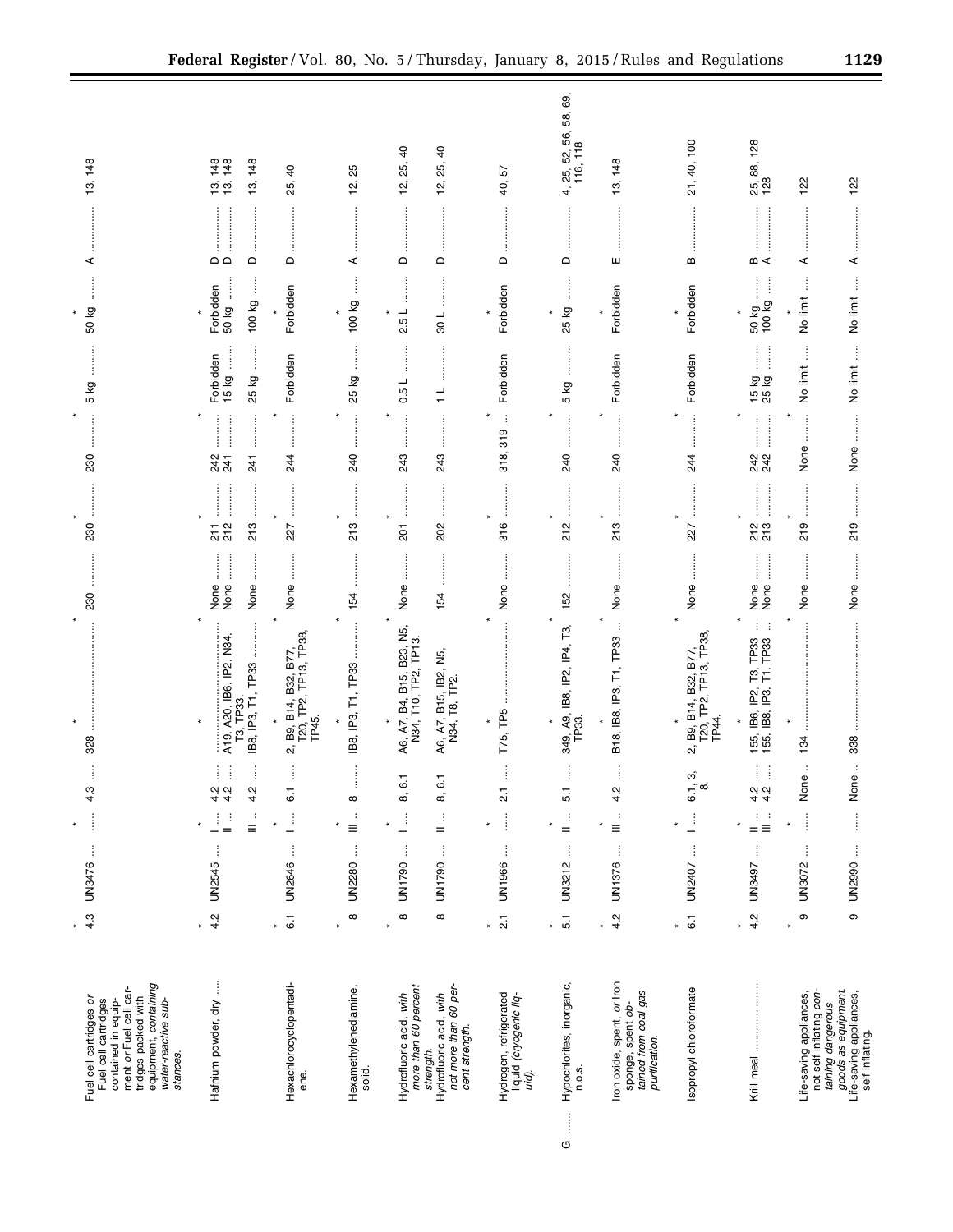| (10)<br>Vessel stowage |                                                             | Other<br>Location          | (10B)<br>(10A)         | 148<br>52,<br><u>ය</u>    | 148<br>52,<br>13,    | 148<br>₽,<br>19,                                  | 13, 52, 148<br>13, 40, 85, 103, 148                                                             |                                                                    |                                                                                                                           |                                                                              |                                                                                        |                                                                                                                 | 52, 148<br>52, 148<br><u>າ</u><br>1ອີງ                                                                                                                                                                                                                                                                                                                        | 66, 75, 148<br>52,<br>13,         | 85, 103, 148<br>13,                 | 40, 52, 85, 148<br>13,              | 148<br>13,                      |
|------------------------|-------------------------------------------------------------|----------------------------|------------------------|---------------------------|----------------------|---------------------------------------------------|-------------------------------------------------------------------------------------------------|--------------------------------------------------------------------|---------------------------------------------------------------------------------------------------------------------------|------------------------------------------------------------------------------|----------------------------------------------------------------------------------------|-----------------------------------------------------------------------------------------------------------------|---------------------------------------------------------------------------------------------------------------------------------------------------------------------------------------------------------------------------------------------------------------------------------------------------------------------------------------------------------------|-----------------------------------|-------------------------------------|-------------------------------------|---------------------------------|
|                        |                                                             |                            |                        | ш                         | ш                    | $\mathsf{\Omega}$                                 | шш∢<br>$\vdots$<br>ļ<br>j                                                                       | ⋖<br>$\vdots$                                                      | ∢                                                                                                                         | ₹<br>İ                                                                       | ∢                                                                                      | ∢                                                                                                               | шш<br>$\vdots$<br>$\begin{array}{c} \begin{array}{c} \begin{array}{c} \begin{array}{c} \end{array}\\ \end{array} \end{array} \end{array}$                                                                                                                                                                                                                     | $\circ$<br>$\ddot{}}$             | ⋖<br>$\ddot{}}$                     | ш                                   | $\circ$                         |
|                        | (9)<br>Quantity limitations<br>(see §§173.27 and<br>175.75) | Cargo air-<br>craft only   | (9B)                   | 5 kg<br>÷                 | δą<br>$\frac{15}{2}$ | ÷<br>$\frac{1}{1}$                                | 15 kg<br>50 kg<br>35 kg                                                                         | 35 kg                                                              | ତ୍ର<br>35                                                                                                                 | δă<br>35                                                                     | ξQ<br>35 <sub>1</sub>                                                                  | ÷<br>kg<br>35                                                                                                   | 15 kg<br>50 kg                                                                                                                                                                                                                                                                                                                                                | Γð<br>25                          | 50 kg                               | Κĝ<br>ъ<br>$\overline{\phantom{0}}$ | 50 kg                           |
|                        |                                                             | Passenger<br>aircraft/rail | (9A)                   | Forbidden                 | Forbidden            | Forbidden                                         | 15 kg<br>:<br>:<br>:<br>:<br>Forbidden<br>5 kg                                                  | j<br>δz<br>Ю                                                       | :<br>:<br>:<br>:<br>δĀ<br>Б                                                                                               | Forbidden                                                                    | ξğ<br>5                                                                                | :<br>:<br>δ<br>ъ                                                                                                | j<br>Forbidden<br>15 kg                                                                                                                                                                                                                                                                                                                                       | ÷<br>kg<br>5                      | İ<br>δ<br>10                        | Forbidden                           | 15 kg                           |
|                        |                                                             | Bulk                       | (8C)                   | <br>244                   | j<br>242             | 244                                               | <br>$\frac{1}{2}$<br>241<br>241<br>185                                                          | $\vdots$<br>ŧ<br>185                                               | 185                                                                                                                       | 185                                                                          | 185                                                                                    | <br>185                                                                                                         | :<br>:<br>:<br>:<br>247<br>241                                                                                                                                                                                                                                                                                                                                | None                              | ÷<br>241                            | 242                                 | 241                             |
| $\circledast$          | Packaging<br>(§173.***)                                     | Non-bulk                   | (8B)                   | <br>$\frac{1}{2}$         | $\frac{1}{2}$        | :<br>:<br>:<br>:<br>$\overline{5}$                | <br>$212$<br>$185$<br>21                                                                        | <br>185                                                            | 185                                                                                                                       | <br>185                                                                      | 185                                                                                    | 185                                                                                                             | $\begin{bmatrix} 1 & 0 & 0 & 0 \\ 0 & 0 & 0 & 0 \\ 0 & 0 & 0 & 0 \\ 0 & 0 & 0 & 0 \\ 0 & 0 & 0 & 0 \\ 0 & 0 & 0 & 0 \\ 0 & 0 & 0 & 0 & 0 \\ 0 & 0 & 0 & 0 & 0 \\ 0 & 0 & 0 & 0 & 0 \\ 0 & 0 & 0 & 0 & 0 & 0 \\ 0 & 0 & 0 & 0 & 0 & 0 \\ 0 & 0 & 0 & 0 & 0 & 0 & 0 \\ 0 & 0 & 0 & 0 & 0 & 0 & 0 \\ 0 & 0 & 0 & 0 & 0 & 0 & $<br>:<br>:<br>:<br>:<br>211<br>212 | 212                               | 212                                 | 211                                 | 212                             |
|                        |                                                             | Exceptions                 | (8A)                   | :<br>None                 | None                 | ÷<br>None                                         | :<br>:<br>:<br>None<br>151<br>185                                                               | ļ<br>İ<br>185                                                      | 185                                                                                                                       | <br>185                                                                      | 185                                                                                    | 185                                                                                                             | None<br>151                                                                                                                                                                                                                                                                                                                                                   | 152                               | 151                                 | None                                | None                            |
|                        | Special<br>provisions<br>(§ 172.102)                        |                            | $\widehat{\in}$        | A19, IB4, IP1, N45<br>A7, | A19                  | A2, A3, A11, N34                                  | ÷<br>T3, TP33<br>A19, IB7, IP2,<br>N40<br>A19,<br>A51                                           | A54                                                                | A54                                                                                                                       | $\vdots$                                                                     | A54, A101                                                                              | A54                                                                                                             | A8, A19, A20, IB4, T3,<br>A19, N40<br>TP33.                                                                                                                                                                                                                                                                                                                   | N34, T3<br>A9, IB6, IP2,<br>TP33. | Г3,<br>A19, A20, IB7, IP2,<br>TP33. | $\ast$<br>A19, N34, N40             | A8, A19, A20, IB6, T3,<br>TP33. |
|                        | Label<br>codes                                              |                            | $\widehat{\mathbf{e}}$ | 4.3                       | ŧ<br>4.3             | S<br>$4.\overline{3}$                             | ļ<br>ļ<br>Ť<br>$440$<br>$\ddot{u}$                                                              | ÷<br>თ                                                             | ၜ                                                                                                                         | i<br>თ                                                                       | Φ                                                                                      | ÷<br>Φ                                                                                                          | Ĵ<br>ŧ<br>$4.3$<br>$4.3$                                                                                                                                                                                                                                                                                                                                      | i<br>5.1                          | ļ<br>4.3                            | ÷<br>ဖ<br>$4.\overline{3}$          | 4.2                             |
|                        | PG                                                          |                            | $\widehat{\mathbf{e}}$ | Ĵ                         | ŧ                    | ŧ                                                 | j<br>j<br>÷<br>$=$                                                                              | İ                                                                  | İ                                                                                                                         | j                                                                            | İ                                                                                      | İ                                                                                                               | $\frac{1}{2}$<br>Ť                                                                                                                                                                                                                                                                                                                                            | $\mathop{=}^{\mathbb{I}}$         | $\frac{1}{n}$                       | Ĵ                                   | ÷<br>$=$                        |
|                        | Identifica-                                                 | tion Nos.                  | $\widehat{f}$          | Î<br>UN1415               | ÷<br>UN1410          | $\vdots$<br>UN1411                                | ļ<br>ŧ<br>ŧ<br><b>UN2830</b><br>UN1413<br>UN3480                                                | ŧ<br><b>UN3481</b>                                                 | ŧ<br><b>UN3481</b>                                                                                                        | ŧ<br><b>UN3090</b>                                                           | $\vdots$<br><b>L60SNN</b>                                                              | ŧ<br><b>UN3091</b>                                                                                              | j<br>į<br><b>UN2805</b><br>UN1414                                                                                                                                                                                                                                                                                                                             | ł<br>UN1472                       | ţ<br>UN1417                         | ŧ<br>UN1419                         | ŧ<br><b>UN2004</b>              |
|                        | class or<br>Hazard                                          | division                   | ම                      | 4.3                       | 4.3                  | 4.3                                               | $\frac{3}{4}$ $\frac{3}{4}$<br>ၜ                                                                | တ                                                                  | ၜ                                                                                                                         | ၜ                                                                            | თ                                                                                      | თ                                                                                                               | 4.3<br>4.3                                                                                                                                                                                                                                                                                                                                                    | 5.1<br>¥                          | 4.3                                 | 4.3<br>¥                            | 4.2                             |
|                        | materials<br>descriptions and proper<br>Hazardous           | shipping names             | $\widehat{\omega}$     | Lithium                   | Lithium aluminum hy- | Lithium aluminum hy-<br>dride, ethereal<br>dride. | Lithium borohydride<br>Lithium ferrosilicon<br>Lithium ion batteries in-<br>cluding lithium ion | contained in equip-<br>Lithium ion batteries<br>polymer batteries. | ment including lithium<br>ment including lithium<br>ion polymer batteries.<br>packed with equip-<br>Lithium ion batteries | ion polymer batteries.<br>including lithium alloy<br>Lithium metal batteries | ment including lithium<br>Lithium metal batteries<br>contained in equip-<br>batteries. | ment including lithium<br>Lithium metal batteries<br>packed with equip-<br>alloy batteries.<br>alloy batteries. | Lithium hydride, fused<br>Lithium hydride<br>solid.                                                                                                                                                                                                                                                                                                           | Lithium peroxide                  | Lithium silicon                     | Magnesium aluminum<br>phosphide.    | j<br>Magnesium diamide          |
|                        | $rac{\text{m}}{\text{S}}$                                   |                            | $\widehat{\tau}$       |                           |                      |                                                   |                                                                                                 |                                                                    |                                                                                                                           |                                                                              |                                                                                        |                                                                                                                 |                                                                                                                                                                                                                                                                                                                                                               |                                   |                                     |                                     |                                 |

÷.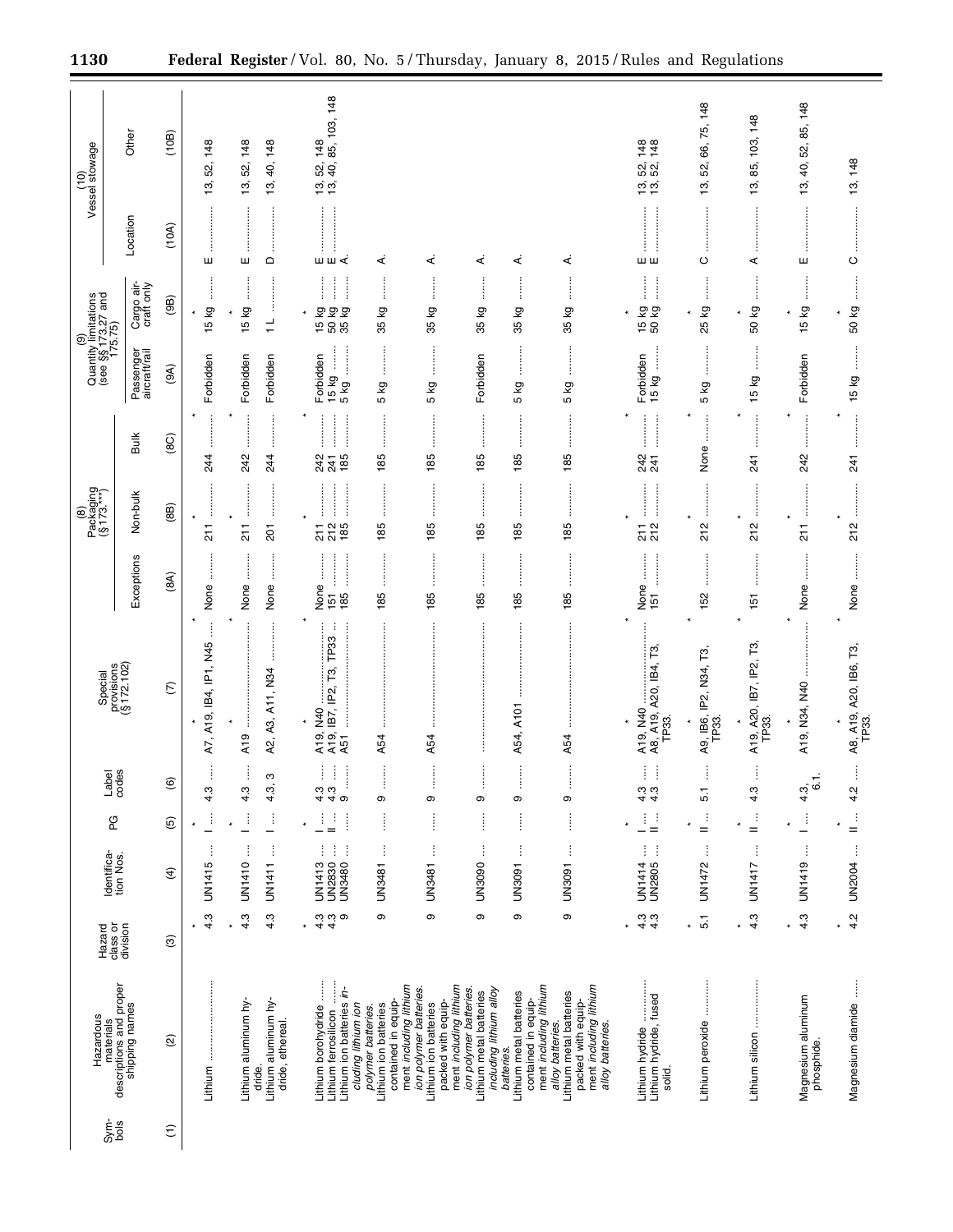|                                                                                                                                                                   |                  |                                   | $\star$                                      |                                                                                                                                                                                                                                |                                                                                                                                                                                                                                                                                                                                                                                                                                                                                                                                         |                                             | $\star$                                  |                                                                                                                                                                                                                                                                                                                                                                                                                                                                                                     |                                            | $\star$                                                                                                                                         |                                                                                                                                                                                                                                                                                                                                                                                                                                                                                                                                                                          |                                                                            |
|-------------------------------------------------------------------------------------------------------------------------------------------------------------------|------------------|-----------------------------------|----------------------------------------------|--------------------------------------------------------------------------------------------------------------------------------------------------------------------------------------------------------------------------------|-----------------------------------------------------------------------------------------------------------------------------------------------------------------------------------------------------------------------------------------------------------------------------------------------------------------------------------------------------------------------------------------------------------------------------------------------------------------------------------------------------------------------------------------|---------------------------------------------|------------------------------------------|-----------------------------------------------------------------------------------------------------------------------------------------------------------------------------------------------------------------------------------------------------------------------------------------------------------------------------------------------------------------------------------------------------------------------------------------------------------------------------------------------------|--------------------------------------------|-------------------------------------------------------------------------------------------------------------------------------------------------|--------------------------------------------------------------------------------------------------------------------------------------------------------------------------------------------------------------------------------------------------------------------------------------------------------------------------------------------------------------------------------------------------------------------------------------------------------------------------------------------------------------------------------------------------------------------------|----------------------------------------------------------------------------|
| not less than 149 mi-<br>Magnesium granules,<br>coated, <i>particle size</i>                                                                                      | 4.3              | ŧ<br>UN2950                       | $\ddot{\phantom{a}}$<br>$\equiv$             | Î<br>S<br>4                                                                                                                                                                                                                    | Ē<br>A1, A19, IB8, IP4,<br>TP33.                                                                                                                                                                                                                                                                                                                                                                                                                                                                                                        | 151                                         | 213                                      | $\begin{bmatrix} 1 & 0 & 0 & 0 \\ 0 & 0 & 0 & 0 \\ 0 & 0 & 0 & 0 \\ 0 & 0 & 0 & 0 \\ 0 & 0 & 0 & 0 \\ 0 & 0 & 0 & 0 \\ 0 & 0 & 0 & 0 & 0 \\ 0 & 0 & 0 & 0 & 0 \\ 0 & 0 & 0 & 0 & 0 \\ 0 & 0 & 0 & 0 & 0 & 0 \\ 0 & 0 & 0 & 0 & 0 & 0 \\ 0 & 0 & 0 & 0 & 0 & 0 & 0 \\ 0 & 0 & 0 & 0 & 0 & 0 & 0 \\ 0 & 0 & 0 & 0 & 0 & 0 & $<br>240                                                                                                                                                                  | Î<br>δ<br>25                               | $\vdots$<br>100 kg                                                                                                                              | ⋖                                                                                                                                                                                                                                                                                                                                                                                                                                                                                                                                                                        | 148<br>52,<br>13,                                                          |
| Magnesium hydride<br>sium alloys with more<br>than 50 percent mag-<br>Magnesium or Magne-<br>turnings or ribbons.<br>nesium in pellets,<br>crons.                 | $4.3$<br>$4.7$   | j.<br>ŧ<br>UN2010<br>UN1869       | ŧ<br>$\frac{1}{2}$                           | ļ<br>đ<br>$\omega$ $-$<br>44                                                                                                                                                                                                   | Ĵ<br>A19, N40<br>A1, IB8, IP3, T1, TP33                                                                                                                                                                                                                                                                                                                                                                                                                                                                                                 | j<br>$\frac{15}{151}$ .                     | $\frac{7}{2}$ 73                         | 242<br>240                                                                                                                                                                                                                                                                                                                                                                                                                                                                                          | $\frac{1}{2}$<br>Forbidden<br>25 kg        | Ĵ<br>ļ<br>15 kg .<br>100 kg                                                                                                                     | $\begin{minipage}{0.9\linewidth} \begin{tabular}{l} \hline \multicolumn{3}{c}{\textbf{0.9\linewidth}} \end{tabular} \end{minipage} \end{minipage} \vspace{-0.08\linewidth} \begin{minipage}{0.9\linewidth} \begin{tabular}{l} \multicolumn{3}{c}{\textbf{0.9\linewidth}} \end{tabular} \end{minipage} \vspace{-0.08\linewidth} \caption{Example of the \textbf{0.9\linewidth} \textbf{0.9\linewidth} \begin{tabular}{l} \multicolumn{3}{c}{\textbf{0.9\linewidth}} \end{tabular} \caption{Example of the \textbf{0.9\linewidth} \textbf{0.9$<br>$\blacksquare$<br>$\lhd$ | 74,<br>$3, 52, 148$<br>$3, 39, 52, 53, 74$<br>$101, 147, 148$<br>້າ.<br>ມີ |
| Magnesium peroxide<br>Magnesium phosphide                                                                                                                         | $5.\overline{3}$ | ŧ<br>ŧ<br>UN1476<br>UN2011        | ł<br>j                                       | Ì<br>104                                                                                                                                                                                                                       | IB6, IP2, T3, TP33<br>A19, N40                                                                                                                                                                                                                                                                                                                                                                                                                                                                                                          | j<br>None<br>152                            | 277                                      | None<br>242                                                                                                                                                                                                                                                                                                                                                                                                                                                                                         | .<br>.<br>.<br>.<br>.<br>5 kg<br>Forbidden | İ<br>$\begin{array}{c} \begin{array}{c} \begin{array}{c} \begin{array}{c} \end{array} \\ \end{array} \end{array} \end{array}$<br>25 kg<br>15 kg | İ<br>Oш                                                                                                                                                                                                                                                                                                                                                                                                                                                                                                                                                                  | 66, 75, 148<br><u>ន</u> ្ល<br><u>າ</u> ອີງ                                 |
| Magnesium, powder or<br>Magnesium alloys,                                                                                                                         | 4.3              | ŧ<br>UN1418                       | ŧ                                            | نا با تو ته د<br>نا با تو ته با<br>4                                                                                                                                                                                           | $\begin{array}{ccccccccccccc} \multicolumn{2}{c}{} & \multicolumn{2}{c}{} & \multicolumn{2}{c}{} & \multicolumn{2}{c}{} & \multicolumn{2}{c}{} & \multicolumn{2}{c}{} & \multicolumn{2}{c}{} & \multicolumn{2}{c}{} & \multicolumn{2}{c}{} & \multicolumn{2}{c}{} & \multicolumn{2}{c}{} & \multicolumn{2}{c}{} & \multicolumn{2}{c}{} & \multicolumn{2}{c}{} & \multicolumn{2}{c}{} & \multicolumn{2}{c}{} & \multicolumn{2}{c}{} & \multicolumn{2}{c}{} & \multicolumn{2}{c}{} & \$<br>A19, B56                                       | ÷<br>None                                   | $\frac{1}{2}$<br>$\frac{1}{2}$           | $\begin{array}{ccccccccccccc} \multicolumn{2}{c}{} & \multicolumn{2}{c}{} & \multicolumn{2}{c}{} & \multicolumn{2}{c}{} & \multicolumn{2}{c}{} & \multicolumn{2}{c}{} & \multicolumn{2}{c}{} & \multicolumn{2}{c}{} & \multicolumn{2}{c}{} & \multicolumn{2}{c}{} & \multicolumn{2}{c}{} & \multicolumn{2}{c}{} & \multicolumn{2}{c}{} & \multicolumn{2}{c}{} & \multicolumn{2}{c}{} & \multicolumn{2}{c}{} & \multicolumn{2}{c}{} & \multicolumn{2}{c}{} & \multicolumn{2}{c}{} & \$<br>244        | Forbidden                                  | İ<br>Σò<br>$\frac{6}{1}$                                                                                                                        | $\vdots$<br>$\vdots$<br>⋖                                                                                                                                                                                                                                                                                                                                                                                                                                                                                                                                                | 148<br>52,<br>ఇ,<br>13,                                                    |
| powder.                                                                                                                                                           |                  |                                   | ÷<br>$\frac{1}{2}$<br>$=$                    | ف جو نه<br>سيد به<br>سيد بن<br>Ņ٠<br>4<br>4                                                                                                                                                                                    | A19, B56, IB5, IP2, T3,<br>TP33.<br>A19, B56, IB8, IP4, T1,<br>TP33.                                                                                                                                                                                                                                                                                                                                                                                                                                                                    | $\ddot{\phantom{a}}$<br>None<br>None        | .<br>.<br>.<br>.<br>.<br>.<br>212<br>213 | $\begin{array}{ccccccccccccc} \multicolumn{2}{c}{} & \multicolumn{2}{c}{} & \multicolumn{2}{c}{} & \multicolumn{2}{c}{} & \multicolumn{2}{c}{} & \multicolumn{2}{c}{} & \multicolumn{2}{c}{} & \multicolumn{2}{c}{} & \multicolumn{2}{c}{} & \multicolumn{2}{c}{} & \multicolumn{2}{c}{} & \multicolumn{2}{c}{} & \multicolumn{2}{c}{} & \multicolumn{2}{c}{} & \multicolumn{2}{c}{} & \multicolumn{2}{c}{} & \multicolumn{2}{c}{} & \multicolumn{2}{c}{} & \multicolumn{2}{c}{} & \$<br>241<br>241 | ļ<br>ΔÃ<br>Γð<br>$\frac{10}{2}$<br>25      | ļ<br>100 kg<br>50 kg                                                                                                                            | $\vdots$<br>⋖<br>⋖                                                                                                                                                                                                                                                                                                                                                                                                                                                                                                                                                       | 148<br>52, 148<br>52,<br>39,<br>39,<br>$\tilde{\mathfrak{b}}$<br>13,       |
| Magnesium silicide                                                                                                                                                | 4.3              | j<br>UN2624                       | $\frac{1}{n}$                                | Î<br>ო<br>4                                                                                                                                                                                                                    | $\star$<br>A19, A20, IB7, IP2, T3<br>TP33.                                                                                                                                                                                                                                                                                                                                                                                                                                                                                              | 151                                         | 212                                      | $\begin{array}{ccccccccccccc} \multicolumn{2}{c}{} & \multicolumn{2}{c}{} & \multicolumn{2}{c}{} & \multicolumn{2}{c}{} & \multicolumn{2}{c}{} & \multicolumn{2}{c}{} & \multicolumn{2}{c}{} & \multicolumn{2}{c}{} & \multicolumn{2}{c}{} & \multicolumn{2}{c}{} & \multicolumn{2}{c}{} & \multicolumn{2}{c}{} & \multicolumn{2}{c}{} & \multicolumn{2}{c}{} & \multicolumn{2}{c}{} & \multicolumn{2}{c}{} & \multicolumn{2}{c}{} & \multicolumn{2}{c}{} & \multicolumn{2}{c}{} & \$<br>241        | ļ<br>Γð<br>$\frac{10}{2}$                  | ļ<br>50 kg                                                                                                                                      | $\,\underline{\mathrm{m}}\,$                                                                                                                                                                                                                                                                                                                                                                                                                                                                                                                                             | 103, 148<br>85,<br>13,                                                     |
| <br> <br> <br> <br>Maleic anhydride, mol-<br>Maleic anhydride                                                                                                     | $\infty$         | $\vdots$<br>÷<br>UN2215<br>UN2215 | $\mathbb{C}^n \times \mathbb{C}^n$<br>Ξ<br>Ξ | $\begin{array}{c} \vdots \\ \vdots \\ \vdots \end{array}$<br>$\begin{array}{c} \begin{array}{c} \begin{array}{c} \begin{array}{c} \end{array} \end{array} \\ \begin{array}{c} \end{array} \end{array} \end{array}$<br>$\infty$ | $\star$<br>$\begin{array}{cccccccccc} \multicolumn{2}{c}{} & \multicolumn{2}{c}{} & \multicolumn{2}{c}{} & \multicolumn{2}{c}{} & \multicolumn{2}{c}{} & \multicolumn{2}{c}{} & \multicolumn{2}{c}{} & \multicolumn{2}{c}{} & \multicolumn{2}{c}{} & \multicolumn{2}{c}{} & \multicolumn{2}{c}{} & \multicolumn{2}{c}{} & \multicolumn{2}{c}{} & \multicolumn{2}{c}{} & \multicolumn{2}{c}{} & \multicolumn{2}{c}{} & \multicolumn{2}{c}{} & \multicolumn{2}{c}{} & \multicolumn{2}{c}{} & \mult$<br>İ<br>IB8, IP3, T1, TP33<br>T4, TP3 | None<br>154                                 | $\frac{1}{2}$<br>213<br>213              | $\frac{1}{2}$<br>240                                                                                                                                                                                                                                                                                                                                                                                                                                                                                | ∠3 Ky<br>Forbidden<br>25 kg                | i vv Kg<br>Forbidden<br>100 kg                                                                                                                  | $\frac{1}{2}$<br>⋖⋖                                                                                                                                                                                                                                                                                                                                                                                                                                                                                                                                                      | $\frac{5}{2}$<br><u>မှာ်</u>                                               |
| arations with not less<br>Malononitrile<br>Maneb <i>or</i> Maneb prep-<br>than 60 percent<br>ten.                                                                 | $6.1$<br>$4.2$   | j<br>Î<br>UN2647<br>UN2210        | $\frac{1}{2}$ , $\frac{1}{2}$<br>Ξ<br>$=$    | ļ<br>$ \frac{1}{2}$ $\frac{1}{2}$ $\frac{1}{2}$<br>$\sim 4$                                                                                                                                                                    | ŧ<br>IB8, IP2, IP4, T3, TP33<br>57, A1, A19, IB6, T1,<br>TP33.                                                                                                                                                                                                                                                                                                                                                                                                                                                                          | <b><i><u><u></u></u></i></b><br>153<br>None | $\frac{1}{2}$<br>213<br>213              | $\begin{bmatrix} 1 & 0 & 0 & 0 \\ 0 & 0 & 0 & 0 \\ 0 & 0 & 0 & 0 \\ 0 & 0 & 0 & 0 \\ 0 & 0 & 0 & 0 \\ 0 & 0 & 0 & 0 \\ 0 & 0 & 0 & 0 & 0 \\ 0 & 0 & 0 & 0 & 0 \\ 0 & 0 & 0 & 0 & 0 \\ 0 & 0 & 0 & 0 & 0 & 0 \\ 0 & 0 & 0 & 0 & 0 & 0 \\ 0 & 0 & 0 & 0 & 0 & 0 & 0 \\ 0 & 0 & 0 & 0 & 0 & 0 & 0 \\ 0 & 0 & 0 & 0 & 0 & 0 & $<br>242<br>242                                                                                                                                                           | H<br>25 kg<br>25 kg                        | Ħ<br>100 kg<br>00 kg                                                                                                                            | ⋖⋖                                                                                                                                                                                                                                                                                                                                                                                                                                                                                                                                                                       | 148<br>ದ<br>ನಿ ನ<br><u>ນີ້</u> ຜູ້                                         |
| stabilized against self-<br>Maneb preparations,<br>Maneb stabilized or<br>heating.<br>maneb.                                                                      | 4.3              | ţ<br><b>UN2968</b>                | ÷<br>$\equiv$                                | ļ<br>ო<br>4                                                                                                                                                                                                                    | 54, A1, A19, IB8, IP4, T1,<br>TP33.                                                                                                                                                                                                                                                                                                                                                                                                                                                                                                     | 57<br>÷                                     | <br>213                                  | :<br>:<br>:<br>:<br>242                                                                                                                                                                                                                                                                                                                                                                                                                                                                             | $\vdots$<br>δY<br>25                       | ļ<br>δÃ<br>$\frac{8}{100}$                                                                                                                      | $\bf{m}$                                                                                                                                                                                                                                                                                                                                                                                                                                                                                                                                                                 | 148<br>52,<br>34,<br>ω.                                                    |
| Mercaptans, liquid, flam-<br>Mercaptan mixture,<br>liquid, flammable,<br>mable, n.o.s. or<br>n.o.s.                                                               | ო                | $\vdots$<br><b>UN3336</b>         | đ<br>—                                       | ო                                                                                                                                                                                                                              | T11, TP2                                                                                                                                                                                                                                                                                                                                                                                                                                                                                                                                | 150                                         | 201                                      | 243                                                                                                                                                                                                                                                                                                                                                                                                                                                                                                 | $\frac{1}{1}$                              | $-108$                                                                                                                                          | ш                                                                                                                                                                                                                                                                                                                                                                                                                                                                                                                                                                        | 102<br>95,                                                                 |
|                                                                                                                                                                   |                  |                                   | ÷<br>$\cdot$<br>Ξ<br>$=$                     | $\begin{array}{c} \vdots \\ \vdots \\ \vdots \end{array}$<br>$\ddot{\phantom{a}}$<br>ო ო                                                                                                                                       | $\colon$<br>IB2, T7, TP1, TP8, TP28<br>T4, TP1,<br>B1, B52, IB3,                                                                                                                                                                                                                                                                                                                                                                                                                                                                        | $\frac{1}{2}$<br>150                        | 203                                      | $\begin{array}{ccccccccccccc} \multicolumn{2}{c}{} & \multicolumn{2}{c}{} & \multicolumn{2}{c}{} & \multicolumn{2}{c}{} & \multicolumn{2}{c}{} & \multicolumn{2}{c}{} & \multicolumn{2}{c}{} & \multicolumn{2}{c}{} & \multicolumn{2}{c}{} & \multicolumn{2}{c}{} & \multicolumn{2}{c}{} & \multicolumn{2}{c}{} & \multicolumn{2}{c}{} & \multicolumn{2}{c}{} & \multicolumn{2}{c}{} & \multicolumn{2}{c}{} & \multicolumn{2}{c}{} & \multicolumn{2}{c}{} & \multicolumn{2}{c}{} & \$<br>241<br>241 | 109<br>5                                   | ļ<br>220L<br>109                                                                                                                                | ļ<br>m m                                                                                                                                                                                                                                                                                                                                                                                                                                                                                                                                                                 | $\frac{8}{5}$<br>95,                                                       |
| Mercaptans, liquid, flam-<br>mable, toxic, n.o.s. or<br>Mercaptan mixtures,<br>liquid, flammable,                                                                 | ო                | $\vdots$<br>UN1228                | ÷<br>$=$                                     | $\overline{6}$ .<br>က                                                                                                                                                                                                          | TP <sub>27</sub><br>IB2, T11, TP2,<br>TP29.                                                                                                                                                                                                                                                                                                                                                                                                                                                                                             | $\vdots$<br>÷<br>None                       | <br>202                                  | 243                                                                                                                                                                                                                                                                                                                                                                                                                                                                                                 | Forbidden                                  | 109                                                                                                                                             | m                                                                                                                                                                                                                                                                                                                                                                                                                                                                                                                                                                        | 102<br>95,<br>40,                                                          |
| toxic, n.o.s.                                                                                                                                                     |                  |                                   | $\ddot{\phantom{a}}$<br>Ξ                    | $\overline{6}$ .<br>က                                                                                                                                                                                                          | T7, TP1,<br>A6, B1, IB3, TP28.                                                                                                                                                                                                                                                                                                                                                                                                                                                                                                          | SO                                          | 203                                      | $\vdots$<br>ŧ<br>242                                                                                                                                                                                                                                                                                                                                                                                                                                                                                | ┙<br>Б                                     | İ<br>┙<br>220                                                                                                                                   | ⋖                                                                                                                                                                                                                                                                                                                                                                                                                                                                                                                                                                        | 102<br>95,<br>40,                                                          |
| Mercaptans, liquid, toxic,<br>point not less than 23<br>Mercaptan mixtures,<br>flammable, n.o.s. or<br>mable, n.o.s., flash<br>liquid, toxic, flam-<br>degrees C. | $\overline{6}$ . | $\vdots$<br>UN3071                | ÷<br>$=$                                     | $\frac{3}{2}$<br>ဖ                                                                                                                                                                                                             | A6, IB2, T11, TP2, TP13,<br>TP27.                                                                                                                                                                                                                                                                                                                                                                                                                                                                                                       | 153                                         | 202                                      | <br>243                                                                                                                                                                                                                                                                                                                                                                                                                                                                                             | $\overline{\phantom{a}}$<br>Ю              | 109                                                                                                                                             | $\circ$                                                                                                                                                                                                                                                                                                                                                                                                                                                                                                                                                                  | 40, 102, 121                                                               |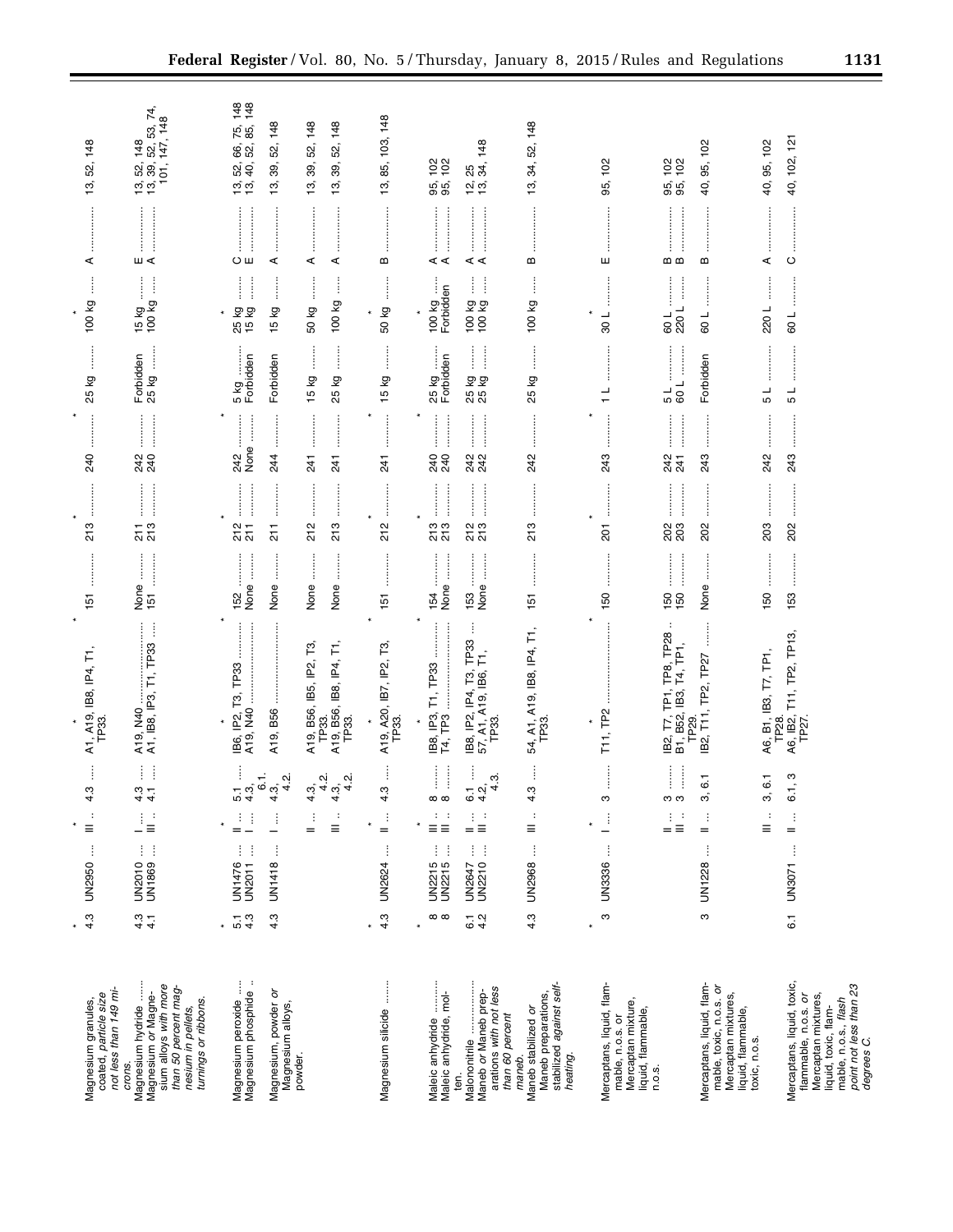|                    |                                                                        |                                |                            |                                                            |                                                                       |                                                                                                                       |                                                      | $\circledR$                                                                              |                                                                                                   | $\widehat{\mathbf{e}}$                |                                                       |                    | Vessel stowage<br>$\frac{1}{2}$                                              |  |
|--------------------|------------------------------------------------------------------------|--------------------------------|----------------------------|------------------------------------------------------------|-----------------------------------------------------------------------|-----------------------------------------------------------------------------------------------------------------------|------------------------------------------------------|------------------------------------------------------------------------------------------|---------------------------------------------------------------------------------------------------|---------------------------------------|-------------------------------------------------------|--------------------|------------------------------------------------------------------------------|--|
| $rac{\xi}{\delta}$ | materials<br>descriptions and proper<br>shipping names<br>Hazardous    | Hazard<br>class or<br>division | Identifica-<br>tion Nos.   | PG                                                         | Bes<br>1es<br>용                                                       | provisions<br>(§ 172.102)<br>Special                                                                                  |                                                      | Packaging<br>(§ 173.***)                                                                 |                                                                                                   |                                       | Quantity limitations<br>(see §§ 173.27 and<br>175.75) |                    |                                                                              |  |
|                    |                                                                        |                                |                            |                                                            |                                                                       |                                                                                                                       | Exceptions                                           | Non-bulk                                                                                 | Bulk                                                                                              | Passenger<br>aircraft/rail            | Cargo air-<br>craft only                              | Location           | Other                                                                        |  |
| $\widehat{E}$      | $\widehat{\omega}$                                                     | $\circledcirc$                 | $\widehat{f}$              | $\widehat{\mathfrak{G}}$                                   | $\widehat{\mathbf{e}}$                                                | $\mathcal{E}$                                                                                                         | (8A)                                                 | (8B)                                                                                     | (8C)                                                                                              | (9A)                                  | (96)                                                  | (10A)              | (10B)                                                                        |  |
| ÷<br>$\geq$        | manufactured articles.<br>Mercury contained in                         | $^\infty$                      | ŧ<br><b>UN3506</b>         | j<br>$\star$                                               | 8,6                                                                   | $\star$<br>$\star$<br>A191                                                                                            | .<br>.<br>.<br>.<br>.<br>164                         | $\ddot{\ddot{\cdot}}$<br>None<br>$\ast$                                                  | $\star$<br>None                                                                                   | Î<br>No limit                         | ļ<br>No limit                                         | B                  | 5<br>40,                                                                     |  |
| ļ<br>O             | ļ<br>Metal catalyst, dry                                               | 4.2<br>$\star$                 | ĵ<br><b>UN2881</b>         | $\frac{1}{2}$<br>÷<br>1<br>$=$                             | j<br>ŧ<br>$\begin{array}{ccc}\n 4 & 4 & 4 \\  4 & 4 & 4\n\end{array}$ | $\vdots$<br>÷<br>TP33<br>IB8, IP3, N34, T1, TP33<br>T21, TP7, TP33<br>່ອົ<br>IB6, IP2, N34,<br>N34,                   | İ<br>j<br>None<br>None<br>None                       | 187<br>187<br>187                                                                        | $\frac{1}{2}$<br><br>None<br>242<br>241                                                           | 25 kg<br>Forbidden<br>Forbidden       | 100 kg<br>ļ<br>Forbidden<br>50 kg                     | <br>$O$ $O$ $O$    | 147, 148<br>147, 148<br>147, 148<br>13,<br>້າ.<br>ມີ                         |  |
|                    | Metal hydrides, water re-<br>active, n.o.s.                            | 4.3<br>$\star$                 | ŧ<br>UN1409                | ÷<br>ŧ<br>$\ast$<br>$=$                                    | 4.3<br>4.3                                                            | $\star$<br>A19, IB4, N34, N40, T3,<br>A19, N34, N40<br>TP <sub>33</sub>                                               | None<br>51                                           | :<br>:<br>:<br>:<br>212<br>$\frac{1}{2}$                                                 | :<br>:<br>:<br>:<br>242<br>242                                                                    | $\vdots$<br>Forbidden<br>15 kg        | j<br>50 kg<br>15 kg                                   | $\Box$<br>$\Box$   | 148<br>148<br>52,<br>52,<br>13,<br>13,                                       |  |
|                    | Metal powder, self-heat-<br>ing, n.o.s.                                | 4.2<br>$\ast$                  | ŧ<br>UN3189                | ÷<br>÷<br>Ξ<br>$=$                                         | ŧ<br>İ<br>4.2<br>4.2                                                  | j<br>T3, TP33<br>TP33<br>.<br>ד<br>IB6, IP2,<br>IP3,<br>188,<br>188,                                                  | İ<br>None<br>None                                    | 213<br>212<br>212                                                                        | 741<br>241                                                                                        | İ<br>15 kg<br>kg<br>25                | ļ<br>$\vdots$<br>100 kg<br>50 kg                      | <br>O<br>$O$ $m$   | 13, 148<br>148<br><u>າ</u><br>ລີ່                                            |  |
| Î<br>O             | Metal powders, flam-<br>mable, n.o.s.<br>Metallic substance,           | 4.3<br>$\frac{1}{4}$           | ŧ<br>ŧ<br>UN3089<br>UN3208 | ÷<br>÷<br>ŧ<br>$\equiv$<br>$=$                             | ŧ<br>j<br>ļ<br>4.3<br>4.1<br>$\overline{4}$ .                         | ł<br>ŧ<br>IP4, T3, TP33<br>IB8, IP2, IP4, T1, TP33<br>$\mathbb{P}^2$<br>A7, IB4                                       | <br> <br> <br> <br> <br>:<br>:<br>None<br>151<br>151 | <br> <br> <br> <br> <br>:<br>:<br>:<br>:<br>213<br>$\frac{1}{2}$                         | :<br>:<br>:<br>:<br> <br> <br> <br> <br>:<br>:<br>:<br>240<br>240<br>242                          | İ<br>Forbidden<br>15 kg<br>25 kg      | $\vdots$<br>ļ<br>$\vdots$<br>100 kg<br>50 kg<br>15 kg | <br><b>ம</b> ய     | 74, 147, 148<br>147, 148<br>148<br>74,<br>40,<br>$\frac{1}{2}$ $\frac{1}{2}$ |  |
| $\vdots$<br>O      | water-reactive, n.o.s.<br>water-reactive, self-<br>Metallic substance, | 4.3                            | ţ<br>UN3209                | $\vdots$<br>÷<br>÷<br>Ξ<br>$=$<br>$\overline{\phantom{0}}$ | ŧ<br>ŧ<br>ςi<br>$\frac{4}{4}$ $\frac{3}{4}$<br>4<br>4.3               | Î<br>:<br>:<br>:<br>:<br>j<br>TP33<br>T1, TP33<br>T3,<br>A7, IB7, IP2,<br>A7, IB8, IP4,<br>$\vdots$<br>$\overline{A}$ | :<br>:<br>:<br>:<br>İ<br>None<br>151<br>5            | $\frac{1}{2}$<br>$\ddot{\phantom{a}}$<br>:<br>:<br>:<br>:<br>213<br>213<br>$\frac{1}{2}$ | <br>İ<br>242<br>242<br>241                                                                        | j<br>l<br>Forbidden<br>15 kg<br>25 kg | İ<br>ļ<br>:<br>:<br>100 kg<br>50 kg<br>15 kg          | <br>шшш            | 148<br>148<br>148<br>40,<br>40,<br>40,                                       |  |
|                    | heating, n.o.s.                                                        |                                |                            | ŧ<br>Ξ<br>$=$                                              | N<br>N<br>4<br>4<br>4.3,<br>$4.\overline{3}$                          | j<br>ŧ<br>A7, IB5, IP2, T3, TP33<br>A7, IB8, IP4, T1, TP33                                                            | None<br>None                                         | :<br>:<br>:<br>:<br>213<br>212                                                           | 242<br>242                                                                                        | <b>15 kg</b><br>δX<br>25              | ļ<br>$\vdots$<br>100 kg<br>50 kg                      | $\vdots$<br>ш<br>ш | 40, 148<br>148<br>₽,<br>စ္<br>13,                                            |  |
|                    | Methyl iodide                                                          | $\overline{6}$ .               | ŧ<br>UN2644                | đ,                                                         | $\overline{6}$                                                        | 2, B9, B14, B32, T20,<br>TP2, TP13, TP38, TP45                                                                        | None                                                 | <br>227                                                                                  | $\vdots$<br>244                                                                                   | Forbidden                             | Forbidden                                             | $\Omega$           | $\overline{a}$<br>25,<br><u>يہ</u>                                           |  |
|                    | Methyl magnesium bro-<br>mide, in ethyl ether.                         | 4.3                            | ŧ<br>UN1928                | $\mathbb{E}$                                               | ო<br>4.3,                                                             | $\star$                                                                                                               | None                                                 | 201                                                                                      | j<br>ŧ<br>243                                                                                     | Forbidden                             | $\frac{1}{1}$                                         | $\Omega$           | 148<br><u>უ</u>                                                              |  |
|                    | Methyl vinyl ketone, sta-<br>bilized.                                  | $\overline{6}$ .<br>$\star$    | ŧ<br>UN1251                | Ľ,                                                         | က်<br>6.1,<br>$\infty$                                                | TP2, TP13, TP38, TP44<br>1, B9, B14, B30, T22                                                                         | j<br>None                                            | 226                                                                                      | 244                                                                                               | Forbidden                             | Forbidden                                             | $\mathbf{m}$       | 40, 100<br>21,                                                               |  |
| Î<br>U             | Organic peroxide type B,<br>liquid.                                    | 5.2                            | ŧ<br><b>UN3101</b>         | ÷<br>$=$                                                   | 5.2,                                                                  | İ<br>53                                                                                                               | 152                                                  | :<br>:<br>:<br>:<br>225                                                                  | None                                                                                              | Forbidden                             | Forbidden                                             | $\Omega$           | S3<br>52,<br>25,<br>12,                                                      |  |
| j<br>O             | Organic peroxide type B,<br>liquid, temperature                        | 5.2                            | ŧ<br><b>UN3111</b>         | ÷<br>$=$                                                   | 5.2,                                                                  | 53                                                                                                                    | None                                                 | 225                                                                                      | None                                                                                              | Forbidden                             | Forbidden                                             | $\Omega$           | 3<br>52,<br>25,<br>$\mathbf{c}$                                              |  |
| İ<br>U             | Organic peroxide type B,<br>controlled.<br>solid.                      | 5.2                            | $\vdots$<br>UN3102         | $\frac{1}{n}$                                              | 5.2,                                                                  | $\ddot{\phantom{a}}$<br>53                                                                                            | 152                                                  | 225                                                                                      | $\begin{array}{c} \begin{array}{c} \bullet \\ \bullet \\ \bullet \end{array} \end{array}$<br>None | Forbidden                             | Forbidden                                             | $\Omega$           | 12, 25, 52, 53                                                               |  |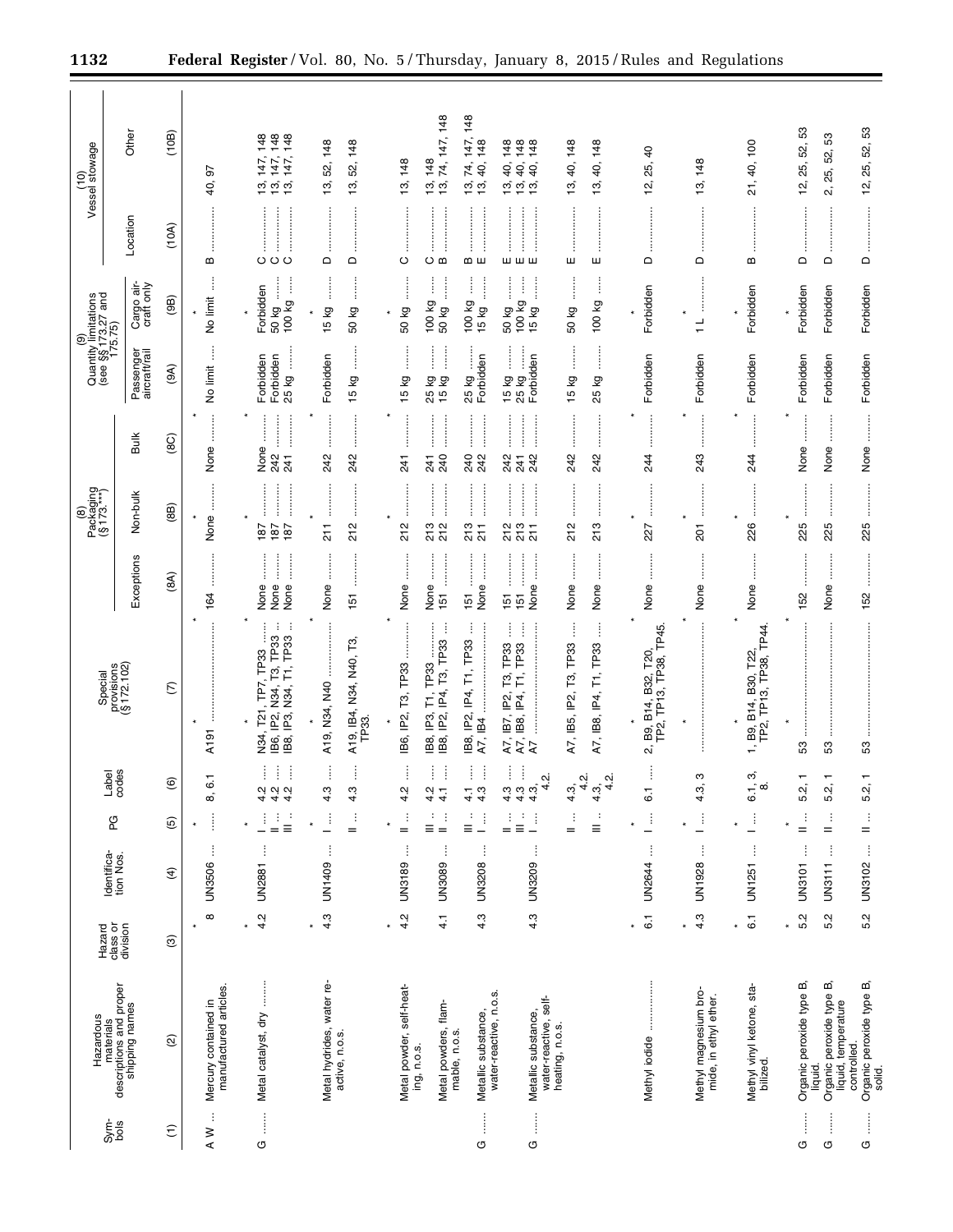| j<br>O | Organic peroxide type B,<br>solid, temperature                                           | 5.2 | ŧ<br>UN3112        | $=$                           | $\mathbf$<br>νj.<br>LO.<br>÷    | 53                                       | None                              | 225                               | None                                  | Forbidden                  | Forbidden                                                                                                                                                                                             | $\mathsf{\Omega}$                  | S3<br>52,<br>25,<br>2.         |
|--------|------------------------------------------------------------------------------------------|-----|--------------------|-------------------------------|---------------------------------|------------------------------------------|-----------------------------------|-----------------------------------|---------------------------------------|----------------------------|-------------------------------------------------------------------------------------------------------------------------------------------------------------------------------------------------------|------------------------------------|--------------------------------|
| ļ<br>O | Organic peroxide type<br>C, liquid.<br>controlled                                        | 5.2 | ĵ<br>UN3103        | $=$                           | 5.2<br>÷                        |                                          | 152                               | 225                               | None                                  | 5                          | 10L                                                                                                                                                                                                   | $\Box$                             | S3<br>52,<br>25,<br>í,         |
| İ<br>G | C, liquid, temperature<br>Organic peroxide type                                          | 5.2 | ĵ<br><b>UN3113</b> | $=$                           | j<br>Ņ<br>LO.<br>÷              |                                          | None                              | 225                               | None                                  | Forbidden                  | Forbidden                                                                                                                                                                                             | $\Omega$                           | 53<br>52,<br>25,<br>2.         |
| ļ<br>Φ | Organic peroxide type<br>C, solid.<br>controlled.                                        | 5.2 | ÷<br>UN3104        | $=$                           | 5.2<br>÷                        |                                          | <br>152                           | 225                               | :<br>None                             | 5 kg                       | j<br>10 kg                                                                                                                                                                                            | $\mathsf \Omega$                   | 53<br>52,<br>25,<br><u>ʻN,</u> |
| İ<br>O | C, solid, temperature<br>Organic peroxide type                                           | 5.2 | j<br><b>UN3114</b> | $=$                           | ļ<br>5.2<br>÷                   |                                          | j<br>None                         | .<br>.<br>.<br>.<br>.<br>.<br>225 | $\ddot{\ddot{\phantom{a}}}\,$<br>None | Forbidden                  | Forbidden                                                                                                                                                                                             | $\hfill \Box$                      | 33<br>52,<br>25,<br>2.         |
| ļ<br>O | Organic peroxide type<br>D, liquid.<br>controlled                                        | 5.2 | ŧ<br>UN3105        | $=$                           | j<br>Ņ<br>πó.<br>÷              |                                          | 152                               | 225                               | None                                  | 5 L                        | $\begin{array}{c} \begin{array}{c} \begin{array}{c} \begin{array}{c} \begin{array}{c} \end{array} \end{array} \\ \begin{array}{c} \end{array} \end{array} \end{array} \end{array} \end{array}$<br>10L | $\Omega$                           | S3<br>52,<br>25,<br><u>يہ</u>  |
| j<br>G | D, liquid, temperature<br>Organic peroxide type<br>controlled.                           | 5.2 | ŧ<br><b>UN3115</b> | $=$                           | 5.2<br>÷                        |                                          | j<br>None                         | 225                               | None                                  | Forbidden                  | Forbidden                                                                                                                                                                                             | $\Box$                             | S3<br>52,<br>25,<br>2.         |
| İ<br>O | Organic peroxide type<br>D, solid.                                                       | 5.2 | ŧ<br><b>UN3106</b> | $=$                           | j<br>5.2<br>÷                   |                                          | .<br>.<br>.<br>.<br>.<br>.<br>152 | 225                               | None                                  | j<br>5 kg                  | ļ<br>10 kg                                                                                                                                                                                            | $\vdots$<br>$\mathrel{\mathsf{d}}$ | 52, 53<br>25,<br><u>يہ</u>     |
| İ<br>O | Organic peroxide type<br>D, solid, temperature                                           | 5.2 | j<br><b>UN3116</b> | $=$                           | ļ<br>5.2<br>÷                   |                                          | <br> <br> <br>None                | 225                               | None                                  | Forbidden                  | Forbidden                                                                                                                                                                                             | $\Omega$                           | 53<br>52,<br>25,<br>ςî         |
| j<br>O | Organic peroxide type E,<br>controlled.<br>liquid.                                       | 5.2 | ŧ<br>UN3107        | $=$                           | j<br>5.2<br>÷                   | A61                                      | 152                               | 225                               | None                                  | $\frac{1}{2}$              | $\begin{array}{c} \begin{array}{c} \begin{array}{c} \begin{array}{c} \begin{array}{c} \end{array}\\ \end{array} \end{array} \end{array} \end{array} \end{array}$<br>25 L                              | $\Omega$                           | S3<br>12, 25, 52,              |
| İ<br>O | Organic peroxide type E,<br>liquid, temperature<br>controlled                            | 5.2 | ĵ<br>UN3117        | $=$                           | Î<br>Ņ<br>πó.                   |                                          | j<br>None                         | 225                               | None                                  | Forbidden                  | Forbidden                                                                                                                                                                                             | $\mathsf{\Omega}$                  | 53<br>52,<br>25,<br>2.         |
| İ<br>O | Organic peroxide type E,<br>solid.                                                       | 5.2 | ŧ<br>UN3108        | $=$                           | 5.2<br>÷                        |                                          | 152                               | 225                               | None                                  | ļ<br>10 kg                 | ļ<br>25 kg                                                                                                                                                                                            | $\mathsf{\Omega}$                  | යි<br>52,<br>25,<br><u>يہ</u>  |
| İ<br>O | யி<br>Organic peroxide type<br>solid, temperature                                        | 5.2 | ŧ<br>UN3118        | $=$                           | 5.2<br>÷                        |                                          | None                              | 225                               | None                                  | Forbidden                  | Forbidden                                                                                                                                                                                             | $\Box$                             | S3<br>52,<br>25,<br>2.         |
| Î<br>O | Organic peroxide type F,<br>controlled                                                   | 5.2 | UN3109             | $=$                           | 5.2<br>÷                        | A61, IP5                                 | 152                               | $\ddot{}}$<br>225                 | 225                                   | 10L                        | 25L                                                                                                                                                                                                   | $\hfill \Box$                      | 53<br>52,<br>25,<br>12,        |
| Î<br>G | Organic peroxide type F,<br>liquid, temperature<br>liquid.                               | 5.2 | j<br>UN3119        | $=$                           | j<br>Ņ<br>۱ó                    | P5                                       | İ<br>None                         | 225                               | .<br>.<br>.<br>.<br>.<br>.<br>225     | Forbidden                  | Forbidden                                                                                                                                                                                             | $\Box$                             | S3<br>52,<br>25,<br>2,         |
| Î<br>Φ | Organic peroxide type F,<br>controlled<br>solid.                                         | 5.2 | j<br>UN3110        | $=$                           | ŧ<br>5.2<br>÷                   | TP33                                     | ļ<br>152                          | 225                               | 225                                   | 10 kg                      | 25 kg                                                                                                                                                                                                 | $\Omega$                           | S3<br>52,<br>25,<br>έņ         |
| İ<br>O | Organic peroxide type F,<br>solid, temperature<br>controlled                             | 5.2 | $\vdots$<br>UN3120 | $=$                           | $\vdots$<br>Ņ<br>τò<br>÷        | TP33                                     | j<br>None                         | <br> <br> <br> <br>225            | <br>225                               | Forbidden                  | Forbidden                                                                                                                                                                                             | $\mathsf{\Omega}$                  | 3<br>52,<br>25,<br>2.          |
|        |                                                                                          |     |                    |                               |                                 |                                          |                                   |                                   |                                       |                            |                                                                                                                                                                                                       |                                    |                                |
| İ<br>O | Organometallic sub-<br>stance, liquid,                                                   | 4.2 | ŧ<br>UN3392        | j.                            | ÷<br>Ņ<br>4                     | B11, T21, TP2, TP7, TP36                 | None                              | 181                               | ļ<br>244                              | Forbidden                  | Forbidden                                                                                                                                                                                             | $\Box$                             | 148<br>78,<br>13,              |
| İ<br>O | pyrophoric, water-re-<br>pyrophoric.<br>Organometallic sub-<br>stance, liquid<br>active. | 4.2 | ŧ<br>UN3394        | Ť<br>—                        | က<br>$\omega$ <sub>4</sub><br>4 | TP7,<br>B11, T21, TP2,<br>TP36, TP47.    | None                              | <br>181                           | 244                                   | Forbidden                  | Forbidden                                                                                                                                                                                             | $\mathsf{\Omega}$                  | 148<br>78,<br>52,<br>13,       |
| İ<br>O | stance, liquid, water-<br>Organometallic sub-<br>reactive.                               | 4.3 | ŧ<br>UN3398        | Ť<br>-                        | ŧ<br>Ċ,<br>4                    | T13, TP2, TP7, TP36,<br>TP47.            | ļ<br>None                         | 201                               | 244                                   | Forbidden                  | $\frac{1}{1}$                                                                                                                                                                                         | ш                                  | 148<br>52,<br>40,<br>19,       |
|        |                                                                                          |     |                    | ÷<br>$=$                      | ო<br>4.3,                       | IB1, T7, TP2, TP7, TP36,<br>TP47         | None                              | 202                               | 243                                   | $\frac{1}{1}$              | 5 L                                                                                                                                                                                                   | ш                                  | 148<br>40, 52,<br><u>უ</u>     |
|        |                                                                                          |     |                    | $\equiv$                      | ო<br>4.3,<br>÷                  | IB2, T7, TP2, TP7, TP36,<br>TP47.        | None                              | 203                               | 242                                   | .<br>.<br>.<br>.<br>.<br>5 | 109                                                                                                                                                                                                   | ш                                  | 148<br>52,<br>40,<br>ల్లే      |
| Î<br>O | Organometallic sub-<br>stance, liquid, water-<br>reactive, flammable.                    | 4.3 | $\vdots$<br>UN3399 | ŧ<br>$\overline{\phantom{0}}$ | ო<br>4.3,                       | T13, TP2, TP7, TP36,<br>TP47.            | İ<br>None                         | <br> <br> <br> <br>201            | $\frac{1}{2}$<br>244                  | Forbidden                  | $\frac{1}{1}$                                                                                                                                                                                         | $\Box$                             | 52, 148<br>40,<br>13,          |
|        |                                                                                          |     |                    | $=$                           | ო<br>4.3,<br>÷                  | IB1, IP2, T7, TP2, TP7,<br>TP36, TP47    | None                              | 202                               | 243                                   | $\frac{1}{1}$              | 1 5                                                                                                                                                                                                   | $\Omega$                           | 40, 52, 148<br><u>უ</u>        |
|        |                                                                                          |     |                    | Ξ                             | ო<br>4.3,                       | TP7,<br>B2, IP4, T7, TP2,<br>TP36, TP47. | None                              | 203                               | 242                                   | 5                          | 109                                                                                                                                                                                                   | ш                                  | 52, 148<br>40,<br>13,          |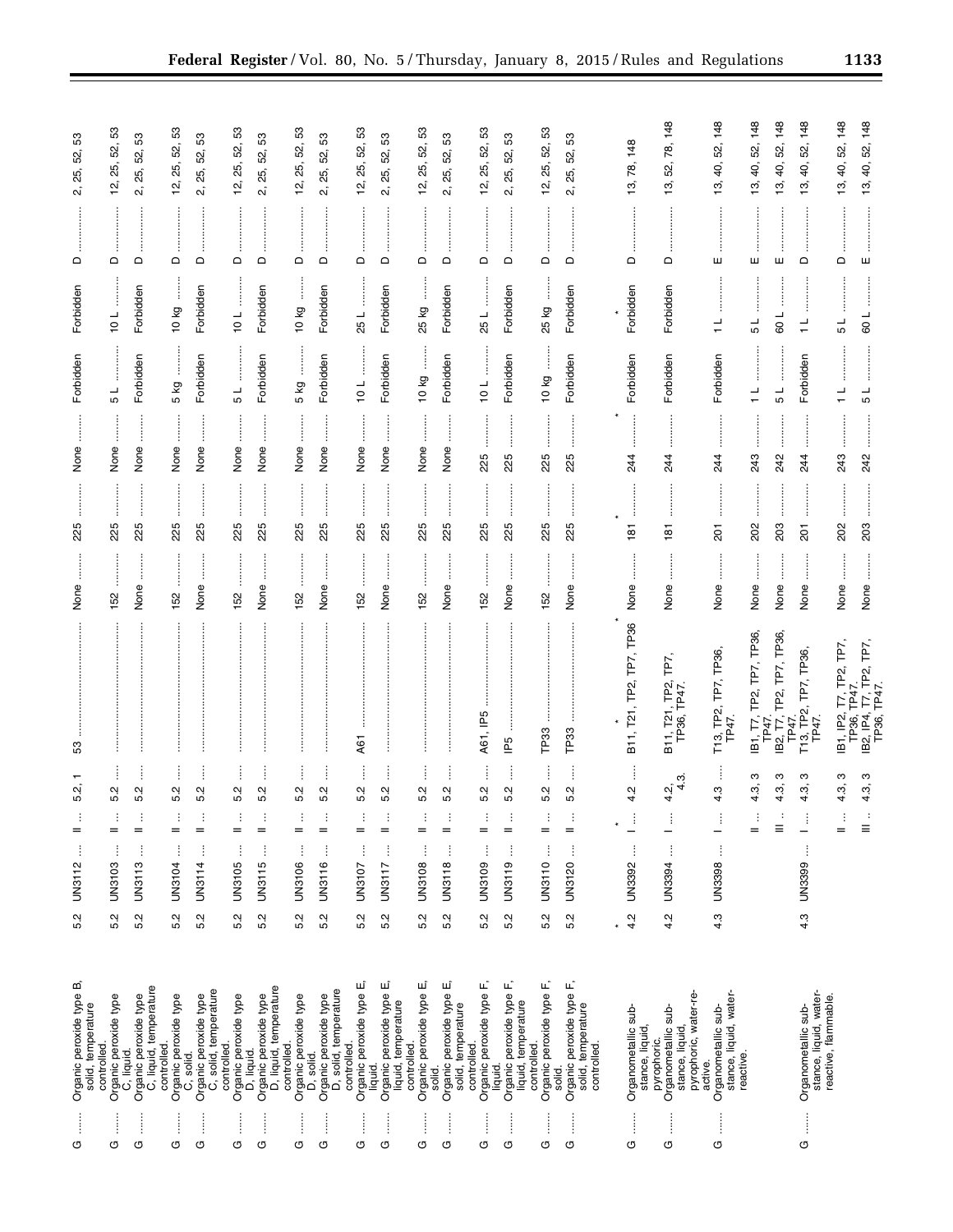|                                                                | Hazardous                                                                                |                                |                           |                                        |                                                   | Special                                                                                                                      |                                                                          | Packaging<br>(§ 173.***)<br>$\circledast$                                     |                                                                                   |                                                                       | (9)<br>Quantity limitations<br>(see §§173.27 and<br>175.75)          |                                            | (10)<br>Vessel stowage                                                               |
|----------------------------------------------------------------|------------------------------------------------------------------------------------------|--------------------------------|---------------------------|----------------------------------------|---------------------------------------------------|------------------------------------------------------------------------------------------------------------------------------|--------------------------------------------------------------------------|-------------------------------------------------------------------------------|-----------------------------------------------------------------------------------|-----------------------------------------------------------------------|----------------------------------------------------------------------|--------------------------------------------|--------------------------------------------------------------------------------------|
| $rac{\text{time}}{\text{cos}}$                                 | materials<br>descriptions and proper<br>shipping names                                   | Hazard<br>class or<br>division | Identifica-<br>tion Nos.  | PG                                     | Label<br>codes                                    | provisions<br>(§ 172.102)                                                                                                    | Exceptions                                                               | Non-bulk                                                                      | <b>Bulk</b>                                                                       | Passenger<br>aircraft/rail                                            | Cargo air-<br>craft only                                             | Location                                   | Other                                                                                |
| $\widehat{\Xi}$                                                | $\widehat{a}$                                                                            | ම                              | $\widehat{f}$             | $\widehat{\mathfrak{g}}$               | $\widehat{\mathbf{e}}$                            | $\widehat{C}$                                                                                                                | (8A)                                                                     | (8B)                                                                          | (8C)                                                                              | (9A)                                                                  | (9B)                                                                 | (10A)                                      | (10B)                                                                                |
| O                                                              | $\frac{1}{2}$<br>Organometallic<br>stance, solid,                                        | Ņ<br>4                         | j<br><b>UN3391</b>        | ŧ                                      | 4.2                                               | T21, TP7, TP33, TP36                                                                                                         | İ<br>None                                                                | 187                                                                           | <br> <br> <br> <br> <br> <br>244                                                  | Forbidden                                                             | Forbidden                                                            | $\Omega$                                   | 148<br><u>සු</u>                                                                     |
| Î<br>O                                                         | pyrophoric, water-re-<br>Organometallic sub-<br>stance, solid,<br>pyrophoric.<br>active. | 4.2                            | ŧ<br><b>UN3393</b>        | ŧ                                      | ო<br>4<br>$4.\overline{2}$                        | B11, T21, TP7, TP33,<br>TP36, TP47.                                                                                          | $\frac{1}{2}$<br>None                                                    | <br> <br> <br> <br>187                                                        | 24                                                                                | Forbidden                                                             | Forbidden                                                            | $\Box$                                     | 148<br>52,<br>13,                                                                    |
| ļ<br>O                                                         | stance, solid, water-<br>Organometallic sub-<br>reactive.                                | 4.3<br>$\star$                 | $\vdots$<br><b>UN3395</b> | Ť                                      | 4.3                                               | N40, T9, TP7, TP33,<br>TP36, TP47                                                                                            | None                                                                     | $\frac{1}{2}$                                                                 | 242                                                                               | Forbidden                                                             | 15 kg                                                                | ш                                          | 52, 148<br>₽,<br><u>ය</u>                                                            |
|                                                                |                                                                                          |                                |                           | ÷<br>$=$                               | ļ<br>4.3                                          | IB4, T3, TP33, TP36,<br>TP47                                                                                                 | 151                                                                      | 212                                                                           | 242                                                                               | 15 kg                                                                 | ļ<br>50 kg                                                           | ļ<br>ш                                     | 52, 148<br>₽,<br>5.                                                                  |
|                                                                |                                                                                          |                                |                           | ÷<br>Ξ                                 | ļ<br>4.3                                          | IB6, T1, TP33, TP36,<br>TP47.                                                                                                | $\frac{15}{15}$                                                          | <br>213                                                                       | :<br>:<br>:<br>:<br>241                                                           | 25 kg                                                                 | ł<br>100 kg                                                          | <br>ш                                      | 148<br>52,<br>40,<br>13,                                                             |
| j<br>O                                                         | stance, solid, water-<br>Organometallic sub-                                             | 4.3                            | j<br><b>UN3396</b>        | ŧ                                      | $\overline{\phantom{0}}$<br>4<br>$4.\overline{3}$ | TP33,<br>TP7,<br>TP36, TP47<br>N40, T9,                                                                                      | j<br>None                                                                | $\frac{1}{2}$                                                                 | <br>242                                                                           | Forbidden                                                             | j<br>15 kg                                                           | <br>ш                                      | 148<br>52,<br>40,<br>లే,                                                             |
|                                                                | reactive, flammable.                                                                     |                                |                           | ÷<br>$=$                               | $\frac{1}{4}$<br>$4.\overline{3}$                 | IB4, T3, TP33, TP36,<br>TP47.                                                                                                | <b>.</b><br>.<br>.<br>.<br>151                                           | 212                                                                           | :<br>:<br>:<br>:<br>242                                                           | j<br>15 kg                                                            | j<br>50 kg                                                           | ш                                          | 52, 148<br>13, 40,                                                                   |
|                                                                |                                                                                          |                                |                           | Ξ                                      | $\frac{1}{4}$<br>$4.\overline{3}$                 | IB6, T1, TP33, TP36,<br>TP47.                                                                                                | 151                                                                      | :<br>:<br>:<br>213                                                            | :<br>:<br>:<br>:<br>241                                                           | İ<br>25 kg                                                            | 100 kg                                                               | :<br>:<br>:<br>:<br>ш                      | 148<br>52,<br>13, 40,                                                                |
| ļ<br>O                                                         | reactive, self-heating.<br>stance, solid, water-<br>Organometallic sub-                  | 4.3                            | ŧ<br>UN3397               | ŧ                                      | ٻَم<br>4<br>4.3                                   | TP33,<br>TP7,<br>TP36, TP47<br>N40, T9,                                                                                      | $\frac{1}{2}$<br>None                                                    | 211                                                                           | 242                                                                               | Forbidden                                                             | l<br>15 kg                                                           | ш                                          | 148<br>52,<br>40,<br>$\overline{3}$                                                  |
|                                                                |                                                                                          |                                |                           | ÷<br>$=$                               | Ņ٠<br>4.3,<br>4                                   | IB4, T3, TP33, TP36,<br>TP47                                                                                                 | None                                                                     | 212                                                                           | 242                                                                               | 15 kg                                                                 | 50 kg                                                                | ш                                          | 52, 148<br>40,<br>13,                                                                |
|                                                                |                                                                                          |                                |                           | Ξ                                      | Ν<br>$4.\overline{3}$<br>4                        | B6, T1, TP33, TP36,<br>TP47                                                                                                  | None                                                                     | <br>213                                                                       | 241                                                                               | j<br>25 kg                                                            | ł<br>100 kg                                                          | ш                                          | 52, 148<br>40,<br><u>ය</u>                                                           |
| O                                                              | Oxidizing liquid, corro-                                                                 | $\overline{5}$ .               | <b>UN3098</b>             |                                        | $\infty$<br>$\overline{5}$ .                      | 62, A6                                                                                                                       | None                                                                     | 201                                                                           | 244                                                                               | Forbidden                                                             | 2.5L                                                                 | $\Omega$                                   | 58, 138<br>56,<br>13,                                                                |
| Î                                                              | sive, n.o.s.                                                                             |                                | $\vdots$                  | ł                                      |                                                   |                                                                                                                              |                                                                          |                                                                               | j                                                                                 |                                                                       |                                                                      | ļ                                          |                                                                                      |
| j<br>G                                                         | j<br>Oxidizing liquid, n.o.s                                                             | 5.1                            | ĵ<br>UN3139               | ÷<br>$\frac{1}{2}$<br>Ì<br>÷           | İ<br>İ<br>$\infty$ $\infty$<br>ក្នុងក្នុងក្នុ     | <br>$\overline{B}$<br>A2, IB2<br>$\overline{A}6$<br>Æ,<br>7, A2,<br>62, 127,<br>62, 127,<br>127<br>62, IB1<br>62, IB2<br>62, | None<br>:<br>:<br>:<br>:<br> <br> <br> <br> <br>None<br>152<br>152<br>52 | <br>$\frac{1}{2}$<br>.<br>.<br>.<br>.<br>.<br>202<br>203<br>202<br>203<br>201 | :<br>:<br>:<br>:<br>:<br>:<br>:<br>:<br>:<br>:<br>243<br>242<br>243<br>242<br>241 | <br>j<br>$11$ and $-$<br>Forbidden<br>2.5 L<br>2.5 L<br>$\frac{1}{1}$ | :<br>:<br>:<br>İ<br>2.5L<br>108<br>$\frac{1}{5}$<br>$\overline{5}$ L | $\Omega$<br>മ മ<br>$\mathbf m$<br>$\bf{m}$ | 58, 138<br>58, 138<br>138<br>138<br>58,<br>58,<br>56,<br>56,<br>56,<br><u>ದ</u> ್ದ ಪ |
| ļ<br>O                                                         | Oxidizing liquid, toxic,<br>n.o.s.                                                       | 5.1                            | ŧ<br>UN3099               | $\frac{1}{2}$<br>Ĵ                     | ŧ<br>$\overline{6}$ .                             | 62, A6                                                                                                                       | :<br>:<br>:<br>:<br>None                                                 | :<br>:<br>:<br>:<br>$\ddot{\phantom{a}}$<br>201                               | :<br>:<br>:<br>:<br>244                                                           | Forbidden                                                             | $\frac{1}{2}$<br>İ<br>2.5L<br>108                                    | $\Omega$                                   | 138<br>138<br><u>යි හි</u><br>56,<br>56,                                             |
|                                                                |                                                                                          |                                |                           | ÷<br>$=$                               | ÷,<br>6<br>51                                     | 62, IB1                                                                                                                      | 152                                                                      | :<br>:<br>:<br>:<br>202                                                       | :<br>:<br>:<br>:<br>243                                                           | $\frac{1}{1}$                                                         | ┙<br>دی                                                              | $\vdots$<br>ω                              | 95, 138<br>58,<br>56,                                                                |
|                                                                |                                                                                          |                                |                           | $\equiv$                               | ဖ<br>5.1,                                         | 62, IB2                                                                                                                      | 152                                                                      | 203                                                                           | <b>.</b><br>.<br>.<br>242                                                         | ┙<br>Ю<br>N                                                           | ┙<br>30                                                              | m                                          | 95, 138<br>58,<br>56,                                                                |
| j<br>U                                                         |                                                                                          | $\overline{5}$ .<br>×          | $\vdots$<br><b>UN3085</b> | Ĵ                                      | œ<br>5.1,                                         | 62                                                                                                                           | None                                                                     | <br> <br> <br> <br>$\frac{1}{21}$                                             | 242                                                                               | <br> <br> <br> <br>1 kg                                               | İ<br>15 kg<br>¥                                                      | $\mathsf{\Omega}$                          | 56, 58, 138<br>5.                                                                    |
|                                                                | Oxidizing solid, corro-<br>sive, n.o.s.                                                  |                                |                           | j                                      | ထ ထ                                               | ļ<br>T3, TP33<br>62, IB6, IP2, T<br>62, IB8, IP3, T                                                                          | None                                                                     |                                                                               | —<br>;<br>;<br>;<br>;<br>242<br>240                                               | 5 kg                                                                  | j<br>25 kg                                                           | m m                                        | 34, 56, 58, 138<br>34, F56, 58, 138                                                  |
| $\begin{array}{c} \vdots \\ \vdots \\ \vdots \end{array}$<br>U | Oxidizing solid, flam-<br>mable, n.o.s.                                                  | 5.1                            | ŧ<br>UN3137               | $\stackrel{\rightarrow}{\equiv}$<br>Ĵ, | 4<br>$-5.7$                                       | İ<br>T1, TP33<br>:<br>:<br>:<br>62                                                                                           | None<br>152                                                              | <br> <br> <br> <br>2<br>2<br>2<br>2<br>2                                      | .<br>.<br>.<br>.<br>214                                                           | İ<br>Forbidden<br>25 kg                                               | ļ<br>100 kg<br>Forbidden                                             |                                            | 147, 148<br>$\tilde{\mathrm{t}}$ $\mathrm{t}$ $\mathrm{t}$ $\mathrm{t}$              |

Ξ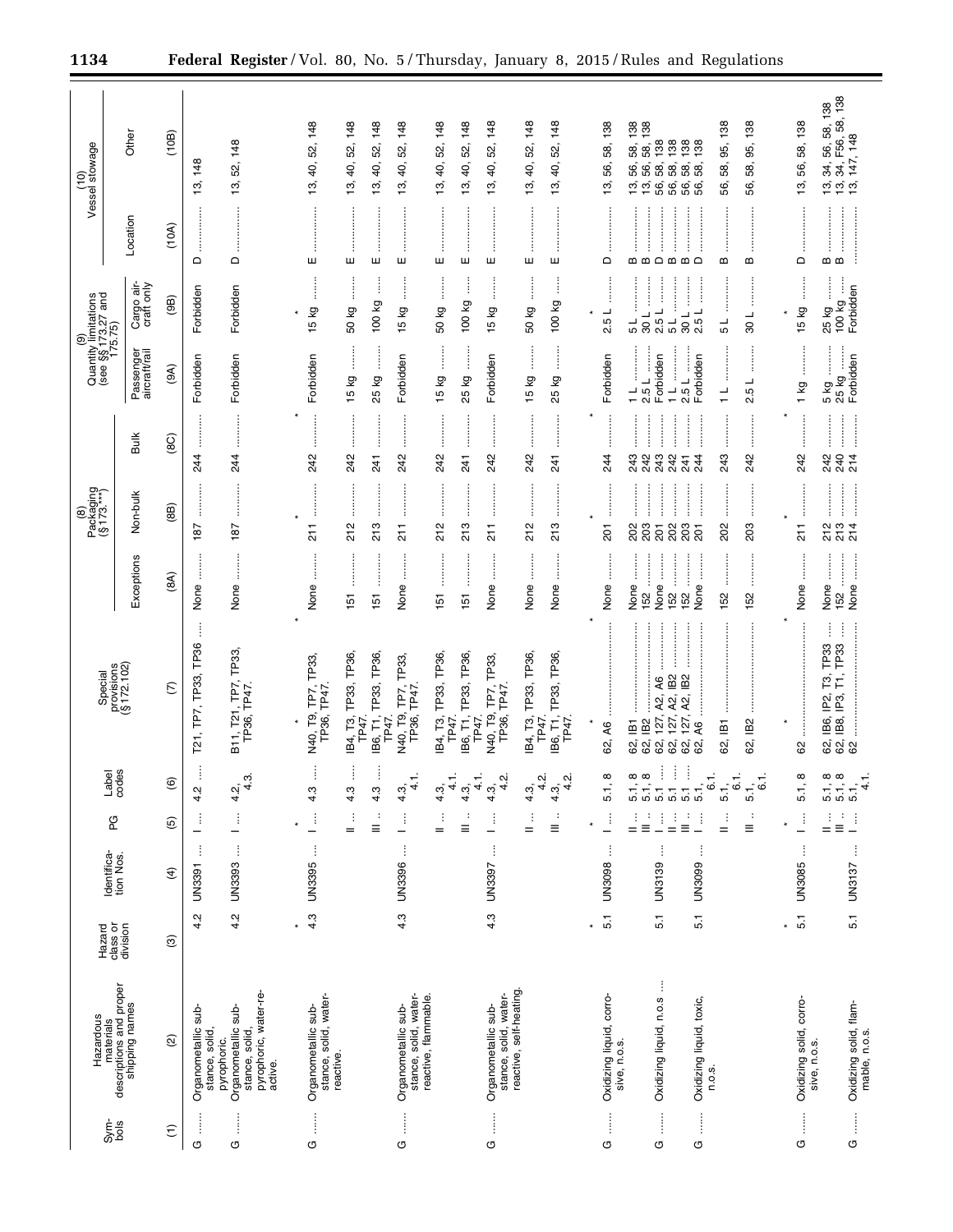|                                                                                                                                                                                                   | ¥        |             | $\star$                                                                                                                                                                          | ¥                                                                                  | $\star$                                      | ¥                                     |                                  |                                        | $\star$                        |              |                   |
|---------------------------------------------------------------------------------------------------------------------------------------------------------------------------------------------------|----------|-------------|----------------------------------------------------------------------------------------------------------------------------------------------------------------------------------|------------------------------------------------------------------------------------|----------------------------------------------|---------------------------------------|----------------------------------|----------------------------------------|--------------------------------|--------------|-------------------|
| Oxidizing solid, toxic,<br>Î<br>O                                                                                                                                                                 | 5.1      | UN3087      | $-61$<br>.<br>ما<br>$\frac{1}{2}$                                                                                                                                                | 62                                                                                 | None                                         | j<br>$\frac{1}{2}$                    | ÷<br>242                         | $1$ kg                                 | $\vdots$<br>15 kg              | $\mathsf{D}$ | 138<br>58,<br>56, |
| n.o.s.                                                                                                                                                                                            |          |             | $= 5.7$<br>$\frac{1}{2}$                                                                                                                                                         | j<br>62, IB6, IP2, T3, TP33                                                        | 152                                          | j<br>212                              | <br> <br> <br> <br> <br> <br>242 | :<br>:<br>:<br>:<br>5 kg               | ŧ<br>25 kg                     | m            | 138<br>58,<br>56, |
|                                                                                                                                                                                                   |          |             |                                                                                                                                                                                  |                                                                                    |                                              |                                       |                                  |                                        |                                |              |                   |
|                                                                                                                                                                                                   |          |             | $6 + 1$<br>$5 + 1$<br>$\stackrel{\rightarrow}{\equiv}$                                                                                                                           | Î<br>62, IB8, IP3, T1, TP33                                                        | 152                                          | j<br>213                              | 240                              | j<br>25 kg                             | 100 kg                         | $\bf{m}$     | 58, 138<br>56,    |
| Oxidizing solid, water re-<br>active, n.o.s.<br>$\vdots$<br><b>ს</b>                                                                                                                              | 5.1      | j<br>UN3121 | 5.1, 4.3<br>j                                                                                                                                                                    | :<br>:<br>:<br>8                                                                   | None                                         | 214                                   | .<br>.<br>.<br>.<br>.<br>214     | Forbidden                              | Forbidden                      |              | 13, 148           |
|                                                                                                                                                                                                   | $\star$  |             | $\star$                                                                                                                                                                          | $\star$                                                                            |                                              | $\star$                               |                                  |                                        | $\star$                        |              |                   |
| e.g., passenger serv-<br>ice units (PSUs), port-<br>when contained in as-<br>able breathing equip-<br>ment (PBE), etc).<br>sociated equipment,<br>Oxygen generator,<br>chemical <i>(including</i> | 5.1      | UN3356      | İ<br>5.1<br>$\vdots$                                                                                                                                                             |                                                                                    | $\ddot{\ddot{\phantom{}}\phantom{}}$<br>None | <b><i><u><u></u></u></i></b><br>168   | None                             | Forbidden                              | İ<br>25 kg                     | ≏            | 56, 58, 69, 106   |
| lacquer, enamel, stain,<br>shellac solutions, var-<br>nish, polish, liquid<br>filler, and liquid lac-<br>Paint including paint,<br>quer base.                                                     | ო        | UN1263      | ო<br>$\frac{1}{\gamma}$                                                                                                                                                          | 367, T11, TP1, TP8, TP27                                                           | 150                                          | ŧ<br>201                              | 243                              | ┙<br>$\overline{\phantom{0}}$          | ┙<br>$\overline{30}$           | ші           |                   |
|                                                                                                                                                                                                   |          |             | ĺ<br>ო<br>$\frac{1}{\pi}$                                                                                                                                                        | 367, B52, IB2, T4,<br>149,                                                         | 150                                          | 173                                   | <br> <br> <br> <br>242           | <br>5                                  | 50 L                           | ഥാ           |                   |
|                                                                                                                                                                                                   |          |             | İ<br>S<br>÷<br>$\equiv$                                                                                                                                                          | TP1, TP8, TP28                                                                     | 150                                          | 173                                   | 242                              | ┙<br>60                                | ŧ<br>220L                      | ∢            |                   |
| Paint or Paint related                                                                                                                                                                            | $\infty$ | j<br>UN3066 | İ<br>$\infty$<br>$\frac{1}{2}$                                                                                                                                                   | 367, B1, 552, IB3, T2,<br>TP1, TP29.<br>367, B2, IB2, T7, TP2,<br>TP28.            | :<br>:<br>:<br>:<br>154                      | İ<br>173                              | :<br>:<br>:<br>:<br>242          | $\frac{1}{1}$                          | $-108$                         | ⋖            | $\overline{4}$    |
| material.                                                                                                                                                                                         |          |             | $\ddot{}}$<br>$\infty$<br>$\colon$<br>Ξ                                                                                                                                          | 367, B52, IB3, T4, TP1,<br>TP29.                                                   | 154                                          | 173                                   | 241                              | 1 5                                    | 109                            | ⋖            | $\overline{40}$   |
| lacquer, enamel, stain,<br>shellac solutions, var-<br>mable (including paint,<br>Paint, corrosive, flam-<br>nish, polish, liquid<br>filler, and liquid lac-                                       | $\infty$ | UN3470      | $\vdots$<br>ო<br>ထဲ<br>$\frac{1}{n}$                                                                                                                                             | 367, IB2, T7, TP2, TP8,<br>TP <sub>28</sub>                                        | <br>154                                      | .<br>.<br>.<br>.<br>.<br>202          | :<br>:<br>:<br>:<br>243          | .<br>.<br>.<br>.<br>.<br>$\frac{1}{1}$ | 108                            | B            | $\overline{0}$    |
| quer base).                                                                                                                                                                                       |          |             |                                                                                                                                                                                  |                                                                                    |                                              |                                       |                                  |                                        |                                |              |                   |
| lacquer, enamel, stain,<br>shellac, vamish, pol-<br>ish, liquid filler and liq-<br>uid lacquer base).<br>Paint, flammable, corro-<br>sive, (including paint,                                      | ო        | UN3469      | ŧ<br>$\infty$<br>က်<br>$\frac{1}{\gamma}$                                                                                                                                        | $\frac{1}{2}$<br>367, T11, TP2, TP27                                               | j<br>None                                    | $\overline{201}$                      | 243                              | 0.5L                                   | $\frac{1}{2}$<br>N             | ш            | $\overline{a}$    |
|                                                                                                                                                                                                   |          |             | ŧ<br>$^\infty$<br>က်<br>$\vdots$<br>$=$                                                                                                                                          | 367, IB2, T7, TP2, TP8<br>TP <sub>28</sub>                                         | <br>150                                      | <u>:</u><br>202                       | 243                              | $\frac{1}{\tau}$                       | ┙<br>5                         | Б            | $\overline{0}$    |
|                                                                                                                                                                                                   |          |             | ŧ<br>$\infty$<br>ຕ໌ຕ<br>$\stackrel{1}{\equiv}$                                                                                                                                   | 267, T11, TP1, TP8, TP27<br>367, T11, TP1, TP8, TP27<br>T4, TP1, TP29<br>367, IB3, | :<br>:<br>:<br>150<br>150                    | <b>.</b><br>.<br>.<br>.<br>203<br>201 | :<br>:<br>:<br>:<br>243<br>243   | $\frac{1}{5}$                          | İ<br>109                       | ⊲ ші         | $\overline{6}$    |
| Paint related material in-<br>cluding paint thinning,<br>drying, removing, or<br>reducing compound.                                                                                               | ო        | ĵ<br>UN1263 | $\begin{array}{c} \begin{array}{c} \begin{array}{c} \begin{array}{c} \begin{array}{c} \end{array}\\ \end{array} \end{array} \end{array} \end{array} \end{array}$<br>$\mathbb{E}$ |                                                                                    | .<br>.<br>.<br>.<br>.<br>.                   |                                       | <br> <br> <br>                   |                                        | $-108$                         |              |                   |
|                                                                                                                                                                                                   |          |             | S<br>$\mathbb{I}$                                                                                                                                                                |                                                                                    | 150                                          | .<br>.<br>.<br>.<br>.<br>173          | 242                              | 5 L                                    | 109                            | m            |                   |
|                                                                                                                                                                                                   |          |             | j<br>ო<br>$\cdot$<br>$\equiv$                                                                                                                                                    | 149,367, B52, IB2, T4,<br>TP1, TP8, TP28.<br>367, B1, B52, IB3, T2,<br>TP1, TP29.  | j<br>150                                     | <br>173                               | ŧ<br>242                         | 109                                    | 220L                           | ⋖            |                   |
| corrosive, flammable<br>(including paint<br>thinning or reducing<br>compound).<br>Paint related material                                                                                          | $\infty$ | UN3470      | ţ<br>ო<br>ထ<br>$\frac{1}{n}$                                                                                                                                                     | 367, IB2, T7, TP2, TP8,<br>TP28.                                                   | $\frac{1}{2}$<br>154                         | <br>202                               | :<br>:<br>:<br>:<br>243          | $\frac{1}{2}$<br>$\frac{1}{\tau}$      | $\frac{1}{2}$<br>$\frac{1}{8}$ | m            | $\overline{a}$    |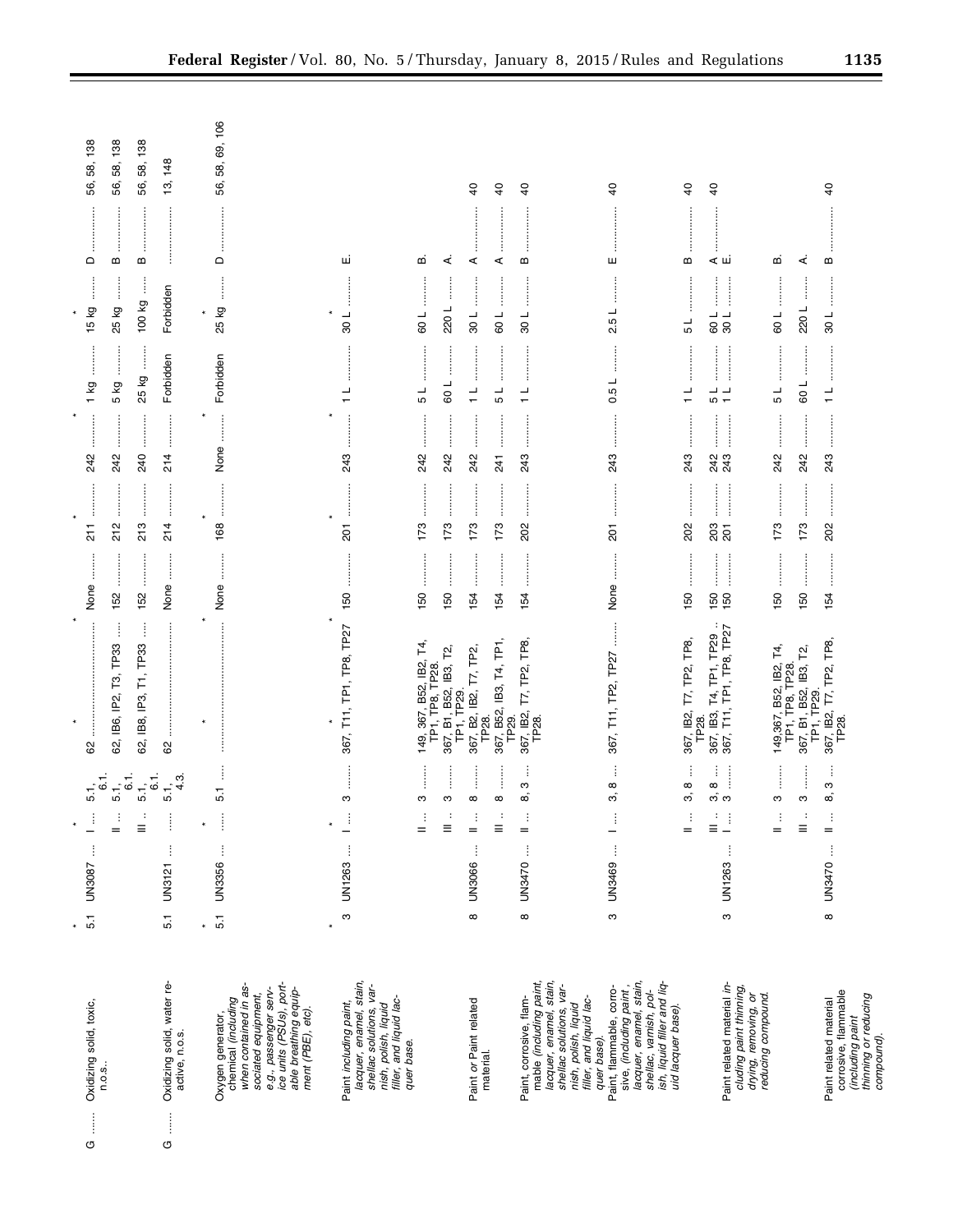|                                   | Hazardous                                                                                   | Hazard                      | Identifica-<br>tion Nos. | PG<br>P                          | Label<br>codes                                         | Special<br>provisions<br>(§ 172.102)                                                                                                                                                                                                                                                                                                                                                                                                                                                                                  |                                         | $P^{ackaging}_{[8]173,***]}$     |                                | (9)<br>Quantity limitations<br>(see §§173.27 and<br>175.75) |                                                     |               | (10)<br>Vessel stowage                                    |
|-----------------------------------|---------------------------------------------------------------------------------------------|-----------------------------|--------------------------|----------------------------------|--------------------------------------------------------|-----------------------------------------------------------------------------------------------------------------------------------------------------------------------------------------------------------------------------------------------------------------------------------------------------------------------------------------------------------------------------------------------------------------------------------------------------------------------------------------------------------------------|-----------------------------------------|----------------------------------|--------------------------------|-------------------------------------------------------------|-----------------------------------------------------|---------------|-----------------------------------------------------------|
| Sym-<br>bols                      | materials<br>descriptions and proper<br>shipping names                                      | class or<br>division        |                          |                                  |                                                        |                                                                                                                                                                                                                                                                                                                                                                                                                                                                                                                       | Exceptions                              | Non-bulk                         | Bulk                           | Passenger<br>aircraft/rail                                  | Cargo air-<br>craft only                            | Location      | Other                                                     |
| $\widehat{\tau}$                  | $\widehat{\omega}$                                                                          | ම                           | $\widehat{f}$            | $\widehat{\mathfrak{G}}$         | $\widehat{\circ}$                                      | $\widehat{\omega}$                                                                                                                                                                                                                                                                                                                                                                                                                                                                                                    | (8A)                                    | (8B)                             | (8C)                           | (9A)                                                        | (9B)                                                | (10A)         | (10B)                                                     |
|                                   | flammable, corrosive<br>(including paint<br>thinning or reducing<br>Paint related material, | ო                           | UN3469                   | Ĵ<br>—                           | $\infty$<br>$\mathfrak{S}$                             | j<br>367, T11, TP2, TP27                                                                                                                                                                                                                                                                                                                                                                                                                                                                                              | $\ddot{\ddot{\phantom{a}}}\,\,$<br>None | 201                              | <br> <br> <br> <br>243         | $\ddot{\phantom{a}}$<br>$\sqcup$<br>rú<br>ö                 | l<br>$\overline{\phantom{a}}$<br>rÚ<br>$\mathbf{a}$ | ш             | $\overline{a}$                                            |
|                                   | compound).                                                                                  |                             |                          | ÷<br>$\colon$<br>$\equiv$<br>$=$ | ŧ<br>$\vdots$<br>8<br>$\infty$<br>$\mathfrak{S}$<br>က် | T4, TP1, TP29<br>367, IB2, T7, TP2, TP8,<br>367, IB3,<br>TP28.                                                                                                                                                                                                                                                                                                                                                                                                                                                        | 150<br>150                              | Î<br>$\vdots$<br>ļ<br>203<br>202 | $\vdots$<br>ŧ<br>243<br>242    | $\frac{1}{1}$<br>┙<br>ъ                                     | ┙<br>┙<br>60<br>Б                                   | $\bf{m}$<br>⋖ | $\overline{a}$<br>$\overline{40}$                         |
| $\begin{array}{c}\n+ \end{array}$ | Pentaborane                                                                                 | 4.2                         | ŧ<br>UN1380              | $\vdots$                         | $\overline{6}$<br>$\frac{5}{4}$                        | :<br>$\star$                                                                                                                                                                                                                                                                                                                                                                                                                                                                                                          | ÷<br>None                               | <br>205                          | :<br>:<br>:<br>:<br>245        | Forbidden                                                   | Forbidden                                           | $\Omega$      | 148<br>ద్ర                                                |
|                                   | Peroxides, inorganic,<br>n.o.s.                                                             | $\overline{5}$ .<br>$\star$ | j<br>UN1483              | $\vdots$<br>÷<br>$\equiv$<br>$=$ | İ<br>ł<br>5.1<br>$\overline{5}$                        | $\star$<br>IB6, IP2, N34,<br>N34,<br>A7, A20, IB8, IP3,<br>T1, TP33.<br>T3, TP33.<br>A7, A20,                                                                                                                                                                                                                                                                                                                                                                                                                         | j<br>İ<br>None<br>152                   | $\vdots$<br>213<br>212           | :<br>:<br>:<br>:<br>240<br>242 | ΓŠ<br>5 kg<br>25                                            | ļ<br>100 kg<br>25 kg                                | $\circ$<br>ပ  | 66, 75, 148<br>75, 148<br>66,<br>52,<br>52,<br>13,<br>13, |
|                                   | Persulfates, inorganic,<br>aqueous solution,<br>n.o.s.                                      | $\overline{5}$ .<br>$\star$ | $\vdots$<br>UN3216       | $\ddot{\cdot}$<br>$\equiv$       | Î<br>5.1                                               | TP1, TP29<br>Т4,<br>IB2,                                                                                                                                                                                                                                                                                                                                                                                                                                                                                              | 152                                     | İ<br>$\vdots$<br>203             | ÷<br>241                       | ÷<br>$\overline{\phantom{a}}$<br>rú<br>N                    | ┙<br>30                                             | ⋖             | 133<br>58,<br>56,                                         |
| Î<br>U                            | point less than 23 de-<br>Pesticides, liquid, flam-<br>mable, toxic, flash                  | S<br>$\ast$                 | ł<br>UN3021              | $\vdots$                         | $\overline{6}$ .<br>က်                                 | TP <sub>2</sub> 7<br>TP13,<br>$\overline{P2}$<br>$\begin{array}{c} \nabla \cdot \mathbf{14} \cdot \mathbf{14} \cdot \mathbf{14} \cdot \mathbf{14} \cdot \mathbf{14} \cdot \mathbf{14} \cdot \mathbf{14} \cdot \mathbf{14} \cdot \mathbf{14} \cdot \mathbf{14} \cdot \mathbf{14} \cdot \mathbf{14} \cdot \mathbf{14} \cdot \mathbf{14} \cdot \mathbf{14} \cdot \mathbf{14} \cdot \mathbf{14} \cdot \mathbf{14} \cdot \mathbf{14} \cdot \mathbf{14} \cdot \mathbf{14} \cdot \mathbf{14} \cdot \mathbf{14} \cdot$<br>B5, | None                                    | j<br>ŧ<br>201                    | 243                            | Forbidden                                                   | $\overline{\phantom{a}}$<br>30                      | $\bf{m}$      | $\overline{a}$                                            |
|                                   | grees C.                                                                                    |                             |                          | $\frac{1}{2}$                    | $\overline{6}$<br>က်                                   | TP <sub>13</sub><br>IB2, T11, TP2, T<br>TP27.                                                                                                                                                                                                                                                                                                                                                                                                                                                                         | 150                                     | ļ<br>202                         | ÷<br>243                       | $\frac{1}{1}$                                               | ┙<br>80                                             | B             | $\overline{a}$                                            |
|                                   | Ť<br>Phenyl chloroformate                                                                   | $\overline{6}$ .<br>$\star$ | ŧ<br>UN2746              | $\frac{1}{2}$                    | $\infty$<br>5                                          | $\ast$<br>TP <sub>13</sub><br>TP2,<br>IB2, T7,                                                                                                                                                                                                                                                                                                                                                                                                                                                                        | 153                                     | İ<br>202                         | 243                            | $\frac{1}{1}$                                               | ┙<br>30                                             | ⋖             | $\overline{a}$<br>25,<br><u>ය</u><br>'n,                  |
|                                   | heptasulfide, free from<br>yellow or white phos-<br>Phosphorus<br>phorus.                   | $\frac{1}{4}$<br>$\ast$     | UN1339                   | $\frac{1}{2}$<br>¥               | j<br>$\frac{1}{4}$                                     | $\cdot$<br>A20, IB4, N34, T3, TP33                                                                                                                                                                                                                                                                                                                                                                                                                                                                                    | None                                    | j<br>212                         | $\vdots$<br>240                | İ<br>15 kg                                                  | ÷<br>kg<br>50                                       | B             | 13, 74, 147, 148                                          |
|                                   | Phosphorus oxybromide                                                                       | $\infty$<br>$\ast$          | ĵ<br>UN1939              | $\frac{1}{n}$                    | ∞                                                      | 74<br>2<br>3, IB8, IP2, IP4,<br>N43, T3, TP33.<br>B8, IB8,                                                                                                                                                                                                                                                                                                                                                                                                                                                            | None                                    | ł<br>×<br>212                    | <br>240                        | Forbidden                                                   | İ<br>Κg<br>50                                       | $\vdots$<br>ပ | $\overline{a}$<br>25,<br><u>ية</u>                        |
|                                   | pentabromide.<br>Phosphorus                                                                 | $\infty$<br>¥               | ł<br><b>UN2691</b>       | $\frac{1}{n}$                    | j<br>$\infty$                                          | ¥<br>IP2, IP4, N34, T3,<br>A7, IB8,<br>TP33.                                                                                                                                                                                                                                                                                                                                                                                                                                                                          | 154                                     | <br>212                          | ÷<br>240                       | Forbidden                                                   | 50 kg                                               | $\bf{m}$      | 55<br>53,<br>₽,<br>25,<br><u>يہ</u>                       |
|                                   | pentasulfide, free from<br>yellow or white phos-<br>Phosphorus<br>phorus.                   | 4.3<br>$\ast$               | UN1340                   | $\frac{1}{n}$                    | $\frac{1}{4}$<br>$\frac{3}{4}$                         | ÷<br>A20, B59, IB4, T3, TP33                                                                                                                                                                                                                                                                                                                                                                                                                                                                                          | :<br>:<br>:<br>151                      | 212                              | 242                            | j<br>δ<br>10                                                | $\ddot{}}$<br>50 kg                                 | $\bf{m}$      | 74, 148<br><u>ო</u>                                       |

٠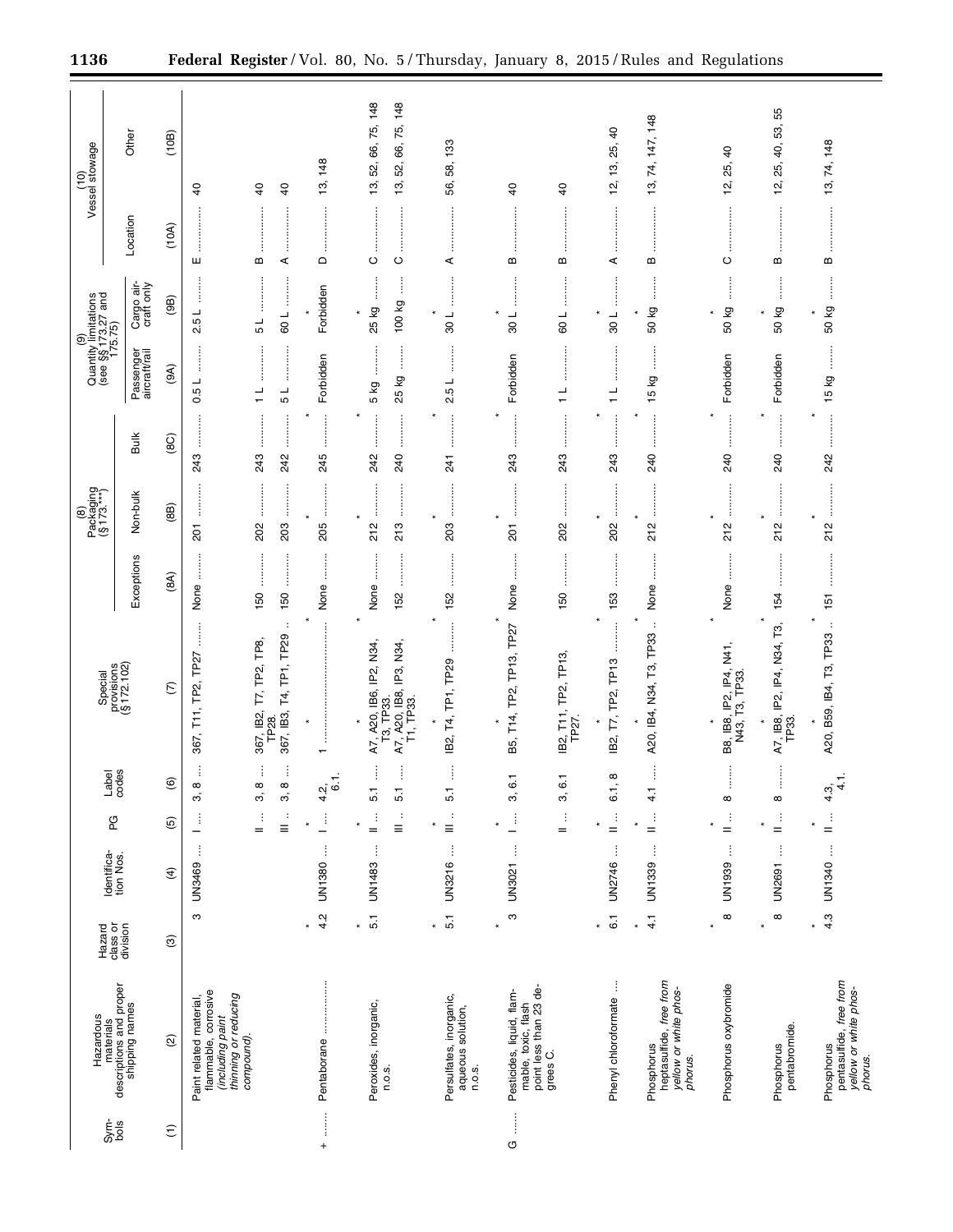| Phosphorus trioxide<br>Phosphorus trisulfide,<br>free from yellow or<br>white phosphorus.                                                  | $\frac{1}{4}$                    | ŧ<br>ŧ<br>UN2578<br>UN1343         | ÷<br>Ξ<br>$=$                                    | ļ<br>$\infty$ 4         | $\cdot$ :<br>IB8, IP3, T1, TP33<br>A20, IB4, N34, T3, TP33                              | None<br>154                                                                                       | .<br>.<br>.<br>.<br>.<br>.<br>213<br>212                                                                                                                                                                                                                                                                                                                                                                                                                                                               | .<br>.<br>.<br>.<br>.<br>240<br>240                                                                                                                                                                                                                                                                                                                                                                                                                                                          | ĺ<br>j<br>25 kg<br>15 kg | ł<br>ļ<br>100 kg<br>-<br>50 kg             | ≪ ഥ                       | 12, 25<br>13, 74, 147, 148                 |
|--------------------------------------------------------------------------------------------------------------------------------------------|----------------------------------|------------------------------------|--------------------------------------------------|-------------------------|-----------------------------------------------------------------------------------------|---------------------------------------------------------------------------------------------------|--------------------------------------------------------------------------------------------------------------------------------------------------------------------------------------------------------------------------------------------------------------------------------------------------------------------------------------------------------------------------------------------------------------------------------------------------------------------------------------------------------|----------------------------------------------------------------------------------------------------------------------------------------------------------------------------------------------------------------------------------------------------------------------------------------------------------------------------------------------------------------------------------------------------------------------------------------------------------------------------------------------|--------------------------|--------------------------------------------|---------------------------|--------------------------------------------|
| Piperazine                                                                                                                                 | $\infty$<br>$\star$              | ŧ<br>UN2579                        | $\equiv$                                         | $\infty$                | IB8, IP3, T1, TP33                                                                      | 154                                                                                               | 213                                                                                                                                                                                                                                                                                                                                                                                                                                                                                                    | 240                                                                                                                                                                                                                                                                                                                                                                                                                                                                                          | 25 kg                    | 100 kg                                     | ⋖                         | 52<br>25,<br><u>ية</u>                     |
| .<br>.<br>.<br>.<br>.<br>.<br>Potassium                                                                                                    | 4.3<br>$\star$                   | $\vdots$<br><b>UN2257</b>          | ĵ                                                | 4.3                     | A7, A19, A20, B27, IB4,<br>IP1, N6, N34, T9, TP7<br>TP33.                               | $\begin{array}{c} \vdots \\ \vdots \\ \vdots \end{array}$<br>None                                 | $\frac{1}{2}$                                                                                                                                                                                                                                                                                                                                                                                                                                                                                          | $\begin{array}{ccccccccccccc} \multicolumn{2}{c}{} & \multicolumn{2}{c}{} & \multicolumn{2}{c}{} & \multicolumn{2}{c}{} & \multicolumn{2}{c}{} & \multicolumn{2}{c}{} & \multicolumn{2}{c}{} & \multicolumn{2}{c}{} & \multicolumn{2}{c}{} & \multicolumn{2}{c}{} & \multicolumn{2}{c}{} & \multicolumn{2}{c}{} & \multicolumn{2}{c}{} & \multicolumn{2}{c}{} & \multicolumn{2}{c}{} & \multicolumn{2}{c}{} & \multicolumn{2}{c}{} & \multicolumn{2}{c}{} & \multicolumn{2}{c}{} & \$<br>244 | Forbidden                | 15 kg                                      | $\Box$                    | 13, 52, 148                                |
| Potassium borohydride                                                                                                                      | 4.3<br>$\star$                   | ŧ<br>UN1870                        | ŧ                                                | ļ<br>4.3                | A19, N40                                                                                | None                                                                                              | 211                                                                                                                                                                                                                                                                                                                                                                                                                                                                                                    | $\begin{bmatrix} 1 & 0 & 0 & 0 \\ 0 & 0 & 0 & 0 \\ 0 & 0 & 0 & 0 \\ 0 & 0 & 0 & 0 \\ 0 & 0 & 0 & 0 \\ 0 & 0 & 0 & 0 \\ 0 & 0 & 0 & 0 & 0 \\ 0 & 0 & 0 & 0 & 0 \\ 0 & 0 & 0 & 0 & 0 \\ 0 & 0 & 0 & 0 & 0 & 0 \\ 0 & 0 & 0 & 0 & 0 & 0 \\ 0 & 0 & 0 & 0 & 0 & 0 & 0 \\ 0 & 0 & 0 & 0 & 0 & 0 & 0 \\ 0 & 0 & 0 & 0 & 0 & 0 & $<br>242                                                                                                                                                           | Forbidden                | İ<br>15 kg                                 | ш                         | 148<br>52,<br>$\overline{3}$               |
| Potassium, metal alloys,<br>Potassium, metal alloys<br>liquid.<br>solid.                                                                   | 4.3<br>4.3<br>$\star$            | ŧ<br>ŧ<br>UN1420<br><b>COPSNIN</b> | j<br>ŧ                                           | j<br>4.3<br>4.3         | A20, B27, IB4, IP1,<br>A7, A19, A20, B27<br>A19, A20, pc.,<br>T9, TP7, TP33.            | None<br>None                                                                                      | <br><b>201</b><br>$\frac{1}{2}$                                                                                                                                                                                                                                                                                                                                                                                                                                                                        | <br>244<br>244                                                                                                                                                                                                                                                                                                                                                                                                                                                                               | Forbidden<br>Forbidden   | ļ<br>15 kg<br>$\frac{1}{1}$                | <br><br>$\Omega$<br>ш     | 52, 148<br>148<br>52,<br>40,<br>19,<br>13, |
| Potassium peroxide                                                                                                                         | $\overline{5}$ .<br>$\star$      | ŧ<br>UN1491                        | ŧ                                                | j<br>5.1                | A20, IB6, IP1, N34                                                                      | None                                                                                              | 211                                                                                                                                                                                                                                                                                                                                                                                                                                                                                                    | None                                                                                                                                                                                                                                                                                                                                                                                                                                                                                         | Forbidden                | 15 kg<br>×                                 | $\circ$                   | 13, 52, 66, 75, 148                        |
| ŧ<br>Potassium phosphide                                                                                                                   | 4.3<br>$\star$                   | ŧ<br><b>UN2012</b>                 | $\vdots$                                         | $\overline{6}$ .<br>4.3 | $\ast$<br>:<br>:<br>:<br>:<br>ŧ<br>A19, N40                                             | None                                                                                              | $\begin{array}{ccccccccccccc} \multicolumn{2}{c}{} & \multicolumn{2}{c}{} & \multicolumn{2}{c}{} & \multicolumn{2}{c}{} & \multicolumn{2}{c}{} & \multicolumn{2}{c}{} & \multicolumn{2}{c}{} & \multicolumn{2}{c}{} & \multicolumn{2}{c}{} & \multicolumn{2}{c}{} & \multicolumn{2}{c}{} & \multicolumn{2}{c}{} & \multicolumn{2}{c}{} & \multicolumn{2}{c}{} & \multicolumn{2}{c}{} & \multicolumn{2}{c}{} & \multicolumn{2}{c}{} & \multicolumn{2}{c}{} & \multicolumn{2}{c}{} & \$<br>$\frac{1}{2}$ | $\begin{array}{cccc}\n\vdots \\ \vdots \\ \vdots\n\end{array}$<br>None                                                                                                                                                                                                                                                                                                                                                                                                                       | Forbidden                | İ<br>15 kg                                 | ш                         | 52, 85, 148<br>13, 40,                     |
| ಕ<br>Potassium sodium al<br>Potassium sodium<br>loys, liquid.<br>loys, solid.                                                              | 4.3<br>4.3<br>$\ast$             | $\vdots$<br>UN3404<br>UN1422       | j<br>ŧ                                           | j<br>4.3<br>4.3         | A7, A19, B27, N34, N40,<br>T9, TP3, TP7, TP31.<br>A19, B27, N34, N40, T9,<br>TP7, TP33. | None<br>None                                                                                      | 201<br>$\frac{1}{2}$                                                                                                                                                                                                                                                                                                                                                                                                                                                                                   | 244<br>244                                                                                                                                                                                                                                                                                                                                                                                                                                                                                   | Forbidden<br>Forbidden   | İ<br>ŧ<br>15 kg<br>$\ast$<br>$\frac{1}{1}$ | $\Omega$<br>ш             | 13, 40, 52, 148<br>148<br>52,<br>13,       |
| Potassium superoxide                                                                                                                       | 5.1<br>$\star$                   | ŧ<br>UN2466                        | ŧ                                                | Î<br>5.1                | $\star$<br>A20, IB6, IP1                                                                | j<br>None                                                                                         | $\frac{1}{2}$                                                                                                                                                                                                                                                                                                                                                                                                                                                                                          | $\star$<br>None                                                                                                                                                                                                                                                                                                                                                                                                                                                                              | Forbidden                | İ<br>15 kg<br>$\star$                      | ш                         | 13, 52, 66, 75, 148                        |
| printing ink thinning or<br>or Printing ink related<br>material (including<br>reducing compound),<br>flammable.<br>Printing ink, flammable | ო<br>$\star$                     | ŧ<br>UN1210                        | ÷<br>j<br>$=$                                    | ო<br>ო                  | 149, 367, IB2, T4, TP1,<br>367, T11, TP1, TP8                                           | 150<br>150                                                                                        | 173<br>173                                                                                                                                                                                                                                                                                                                                                                                                                                                                                             | <br>243<br>242                                                                                                                                                                                                                                                                                                                                                                                                                                                                               | 51<br>$\frac{1}{1}$      | 108<br>109                                 | ші<br>മ                   |                                            |
|                                                                                                                                            |                                  |                                    | ÷<br>Ξ                                           | S                       | $\overline{\mathsf{F}}$<br>TP8.<br>367, B1, IB3, T2,                                    | 150                                                                                               | 173                                                                                                                                                                                                                                                                                                                                                                                                                                                                                                    | 242                                                                                                                                                                                                                                                                                                                                                                                                                                                                                          | 109                      | 220L                                       | ∢                         |                                            |
| Pyrophoric liquid, inor-<br>ļ<br>O                                                                                                         | 4.2<br>$\ast$                    | j<br>UN3194                        | ŧ                                                | $\frac{2}{4}$           |                                                                                         | None                                                                                              | <b></b><br>$\frac{18}{1}$                                                                                                                                                                                                                                                                                                                                                                                                                                                                              | 244                                                                                                                                                                                                                                                                                                                                                                                                                                                                                          | Forbidden                | Forbidden                                  | $\Box$                    | 13, 78, 148                                |
| Pyrophoric liquids, or-<br>ganic, n.o.s.<br>ganic, n.o.s.<br>ļ<br>O                                                                        | 4.2                              | j<br><b>UN2845</b>                 |                                                  | 4.2                     | B11, T22, TP2, TP7                                                                      | None                                                                                              | $\frac{181}{2}$                                                                                                                                                                                                                                                                                                                                                                                                                                                                                        | 244                                                                                                                                                                                                                                                                                                                                                                                                                                                                                          | Forbidden                | Forbidden                                  | $\Omega$                  | 13, 78, 148                                |
| n.o.s., or Pyrophoric<br>Pyrophoric metals,<br>ļ<br>O                                                                                      | 4.2                              | ļ<br>UN1383                        | ŧ                                                | ļ<br>4.2                | İ<br>B11, T21, TP7, TP33                                                                | $\begin{array}{c} \begin{array}{c} \bullet \\ \bullet \\ \bullet \end{array} \end{array}$<br>None | :<br>:<br>:<br>:<br>187                                                                                                                                                                                                                                                                                                                                                                                                                                                                                | 242                                                                                                                                                                                                                                                                                                                                                                                                                                                                                          | Forbidden                | Forbidden                                  | $\Omega$                  | 148<br>13,                                 |
| Pyrophoric solid, inor-<br>Pyrophoric solids, or-<br>alloys, n.o.s.<br>ganic, n.o.s.<br>ļ<br>O<br>O                                        | 4.2<br>4.2                       | UN3200<br><b>UN2846</b>            | $\vdots$                                         | 4.2<br>$\frac{2}{4}$    | $\ddot{}}$<br>TP7, TP33<br>T21,                                                         | j<br>None<br>None                                                                                 | 187<br>187                                                                                                                                                                                                                                                                                                                                                                                                                                                                                             | 242<br>242                                                                                                                                                                                                                                                                                                                                                                                                                                                                                   | Forbidden<br>Forbidden   | Forbidden<br>Forbidden                     | $\hfill \Box$<br>$\Omega$ | 13, 148<br>13, 148                         |
| ganic, n.o.s.<br>İ                                                                                                                         |                                  | Ĵ                                  | $\frac{1}{\alpha}$                               |                         | ÷<br>$\vdots$                                                                           |                                                                                                   |                                                                                                                                                                                                                                                                                                                                                                                                                                                                                                        | $\begin{array}{ccccccccccccc} \multicolumn{2}{c}{} & \multicolumn{2}{c}{} & \multicolumn{2}{c}{} & \multicolumn{2}{c}{} & \multicolumn{2}{c}{} & \multicolumn{2}{c}{} & \multicolumn{2}{c}{} & \multicolumn{2}{c}{} & \multicolumn{2}{c}{} & \multicolumn{2}{c}{} & \multicolumn{2}{c}{} & \multicolumn{2}{c}{} & \multicolumn{2}{c}{} & \multicolumn{2}{c}{} & \multicolumn{2}{c}{} & \multicolumn{2}{c}{} & \multicolumn{2}{c}{} & \multicolumn{2}{c}{} & \multicolumn{2}{c}{} & \$        |                          |                                            | ÷                         |                                            |
| Quinoline                                                                                                                                  | $\overline{6}$ .<br>$\pmb{\ast}$ | UN2656                             | $\mathbf{u}^{\mathbf{r}}_{\mathbf{r}}$<br>$\ast$ | $\overline{6}$ .        | IB3, T4, TP1                                                                            | 153                                                                                               | İ<br>203                                                                                                                                                                                                                                                                                                                                                                                                                                                                                               | 241                                                                                                                                                                                                                                                                                                                                                                                                                                                                                          | 109                      | 220L                                       | ⋖                         | 12, 25                                     |

 $\begin{array}{ccccccccccccccccc} \circ & \circ & \circ & \circ & \circ & \circ \end{array}$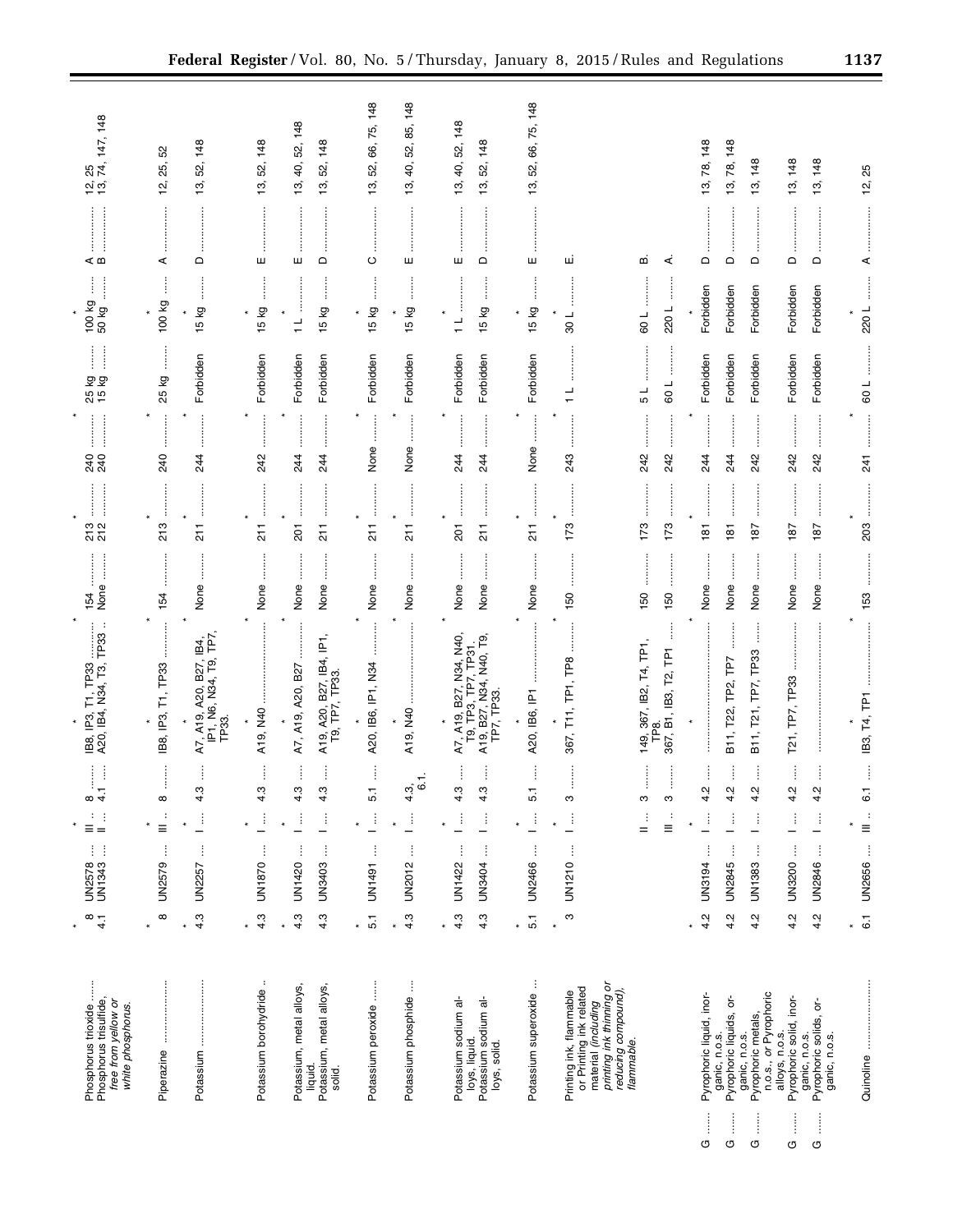| (10)<br>Vessel stowage                                      | Other<br>Location                                      | (10B)<br>(10A)    | ⋖                                                                                   | 52, 148<br>ద్ర<br>$\Omega$              | 25, 120<br><u>ය</u><br>.<br>.<br>.<br>.<br>.<br>⋖                                            | 53, 127<br>52,<br>25,<br>$\Box$ | S3<br>52,<br>25,<br>$\mathbf{c}$<br>$\Box$            | 25, 52, 53<br>$\Omega$               | S3<br>52,<br>25,<br>2,<br>$\Box$                      | S3<br>25, 52,<br>≏                               | 3<br>25, 52,<br>2.<br>$\Omega$                   | 53<br>52,<br>25,<br>$\hfill \Box$     | S3<br>25, 52,<br>2.<br>$\Box$                          | 53<br>25, 52,<br>$\Omega$             | 53<br>25, 52,<br>2.<br>$\Omega$                                  | 127<br>53<br>53,<br>25, 52, 53,<br>2, 25, 52, 1<br>$\Omega$                   | S3<br>52,<br>25,<br>$\Box$           | 53<br>25, 52,<br>$\mathcal{L}$<br>$\Box$                | S3<br>52,<br>25,<br><br>$\Omega$          | 2, 25, 52, 53<br>$\Box$                                     |
|-------------------------------------------------------------|--------------------------------------------------------|-------------------|-------------------------------------------------------------------------------------|-----------------------------------------|----------------------------------------------------------------------------------------------|---------------------------------|-------------------------------------------------------|--------------------------------------|-------------------------------------------------------|--------------------------------------------------|--------------------------------------------------|---------------------------------------|--------------------------------------------------------|---------------------------------------|------------------------------------------------------------------|-------------------------------------------------------------------------------|--------------------------------------|---------------------------------------------------------|-------------------------------------------|-------------------------------------------------------------|
|                                                             | Cargo air-<br>craft only                               | (9B)              | $\star$                                                                             | $\vdots$<br>15 kg                       | Forbidden<br>$\star$                                                                         | Forbidden                       | Forbidden                                             | $10 L \dots L$                       | Forbidden                                             | $\frac{1}{2}$<br>10L                             | Forbidden                                        | 25L                                   | Forbidden                                              | 25L                                   | Forbidden                                                        | (2)<br>Forbidden                                                              | 10 kg                                | Forbidden                                               | 10 kg                                     | Forbidden                                                   |
| (9)<br>Quantity limitations<br>(see §§173.27 and<br>175.75) | Passenger<br>aircraft/rail                             | (9A)              |                                                                                     | Forbidden                               | Forbidden                                                                                    | Forbidden                       | Forbidden                                             | $\frac{1}{5}$                        | Forbidden                                             | .<br>.<br>.<br>.<br>.<br>.<br>.<br>$\frac{1}{5}$ | Forbidden                                        | $\frac{1}{2}$                         | Forbidden                                              | <br> <br> <br> <br> <br>10L           | Forbidden                                                        |                                                                               | :<br>:<br>:<br>:<br>5 kg             | Forbidden                                               | :<br>:<br>:<br>5 kg                       | Forbidden                                                   |
|                                                             | <b>Bulk</b>                                            | (8C)              | Ì<br>421, 422                                                                       | <br>242                                 | <br>241                                                                                      | None                            | None                                                  | <br> <br> <br>None                   | $\vdots$<br>None                                      | ļ<br>None                                        | $\ddot{}}$<br>None                               | None                                  | None                                                   | :<br>None                             | $\vdots$<br>None                                                 | $\ddot{}}$<br>$\frac{1}{2}$<br>None<br>None                                   | :<br>:<br>:<br>None                  | None                                                    | None                                      | None                                                        |
| Packaging<br>(§ 173.***)<br>$\circledcirc$                  | Non-bulk                                               | (8B)              | ÷<br>421, 422<br>$\star$                                                            | <br>$\frac{1}{2}$                       | <br>$\ast$<br>213                                                                            | $\star$<br>224                  | 224                                                   | <br>224                              | :<br>:<br>:<br>:<br>224                               | 224                                              | $\vdots$<br>224                                  | 224                                   | 224                                                    | 224                                   | 224                                                              | <br>.<br>.<br>.<br>.<br>.<br>224<br>224                                       | 224                                  | 224                                                     | <br>224                                   | 224                                                         |
|                                                             | Exceptions                                             | (8A)              | ÷<br>421, 422                                                                       | :<br>:<br>:<br>None                     | None                                                                                         | 151                             | None                                                  | <br>$\frac{15}{15}$                  | :<br>:<br>None                                        | 151                                              | None                                             | 151                                   | :<br>:<br>:<br>None                                    | <br>151                               | None                                                             | .<br>.<br>.<br>.<br>.<br>j<br>None<br>5                                       | 5                                    | None                                                    | <br>151                                   | None                                                        |
|                                                             | Special<br>provisions<br>(§ 172.102)                   | $\mathcal{L}$     | 368                                                                                 | 22, A7, A19, IB4, IP1<br>N34, N40, N45. | $\star$<br>IB8, IP3, IP7, N7                                                                 | $\star$<br>53                   | 53                                                    |                                      | $\vdots$                                              |                                                  |                                                  |                                       |                                                        |                                       |                                                                  | 53<br>53                                                                      |                                      |                                                         |                                           | $\vdots$                                                    |
|                                                             | Label<br>codes                                         | $\widehat{\circ}$ | :<br>None                                                                           | Î<br>$3\frac{3}{4}$                     | $\ddot{\cdot}$<br>None                                                                       | $\frac{1}{4}$                   | $\frac{1}{4}$                                         | i<br>$\frac{1}{4}$                   | $\frac{1}{4}$                                         | $\frac{1}{4}$                                    | $\frac{1}{4}$                                    | $\frac{1}{4}$                         | $\frac{1}{4}$                                          | $\frac{1}{4}$                         | $\frac{1}{4}$                                                    | ļ<br>Î<br>$\frac{1}{4}$<br>$\frac{1}{4}$                                      | $\frac{1}{4}$                        | $\frac{1}{4}$                                           | $\vdots$<br>$\frac{1}{4}$                 | $\frac{1}{4}$                                               |
|                                                             | PG                                                     | $\widehat{5}$     | j<br>$\star$                                                                        | $\vdots$                                | $\frac{1}{2}$<br>$\star$                                                                     | ÷<br>$=$                        | ÷<br>$=$                                              | ÷<br>$=$                             | ÷<br>$=$                                              | $\vdots$<br>$=$                                  | ÷<br>$=$                                         | $=$                                   | ÷<br>$=$                                               | ÷<br>$=$                              | ÷<br>$=$                                                         | ÷<br>÷<br>$=$ $=$                                                             | ÷<br>$=$                             | $\vdots$<br>$=$                                         | ÷<br>$=$                                  | ÷<br>$=$                                                    |
|                                                             | Identifica-<br>tion Nos.                               | $\widehat{f}$     | ŧ<br><b>UN2910</b>                                                                  | ŧ<br>UN1423                             | $\vdots$<br>UN2217                                                                           | ÷<br>UN3221                     | ŧ<br>UN3231                                           | j<br>UN3223                          | ĵ<br>UN3233                                           | ŧ<br>UN3225                                      | ŧ<br><b>UN3235</b>                               | UN3227                                | ÷<br>UN3237                                            | ÷<br>UN3229                           | ŧ<br>UN3239                                                      | ŧ<br>÷<br><b>UN3232</b><br>UN3222                                             | ļ<br>UN3224                          | ĵ<br>UN3234                                             | ŧ<br>UN3226                               | ĵ<br>UN3236                                                 |
|                                                             | Hazard<br>class or<br>division                         | $\circledcirc$    | $\overline{ }$<br>$\star$                                                           | 4.3<br>$\star$                          | 4.2<br>$\star$                                                                               | 4.1<br>$\star$                  | $\frac{1}{4}$                                         | 4.1                                  | $\frac{1}{4}$                                         | $\frac{1}{4}$                                    | $\frac{1}{4}$                                    | 4.1                                   | 4.1                                                    | 4.1                                   | 4.1                                                              | $\frac{1}{4}$                                                                 | 4.1                                  | 4.1                                                     | $\frac{1}{4}$                             | 4.1                                                         |
| Hazardous                                                   | materials<br>descriptions and proper<br>shipping names | ହି                | Radioactive material, ex-<br>ited quantity of mate-<br>cepted package-lim-<br>rial. | Rubidium                                | more than 1.5 percent<br>oil and not more than<br>11 percent moisture.<br>Seed cake with not | Self-reactive liquid type       | Self-reactive liquid type<br>B, temperature con-<br>മ | Self-reactive liquid type<br>trolled | Self-reactive liquid type<br>C, temperature con-<br>ပ | Self-reactive liquid type<br>trolled.<br>≏       | Self-reactive liquid type<br>D, temperature con- | Self-reactive liquid type<br>trolled. | Self-reactive liquid type<br>E, temperature con-<br>ші | Self-reactive liquid type<br>trolled. | Self-reactive liquid type<br>F, temperature con-<br>trolled<br>щ | Self-reactive solid type B<br>Self-reactive solid type<br>B, temperature con- | Self-reactive solid type<br>trolled. | solid type<br>C, temperature con-<br>Self-reactive<br>ن | Self-reactive solid type<br>trolled.<br>Q | Self-reactive solid type<br>D, temperature con-<br>trolled. |
|                                                             | $rac{\text{time}}{\text{cos}}$                         | $\widehat{\tau}$  |                                                                                     |                                         | —                                                                                            | İ<br>O                          | ļ<br>O                                                | İ<br>O                               | İ<br>O                                                | İ<br>O                                           | j<br>O                                           | O                                     | j<br>O                                                 | j<br>O                                | İ<br>O                                                           | Î<br>ļ<br>கு கு                                                               | İ<br>G                               | ļ<br>O                                                  | j<br>U                                    | ļ<br>O                                                      |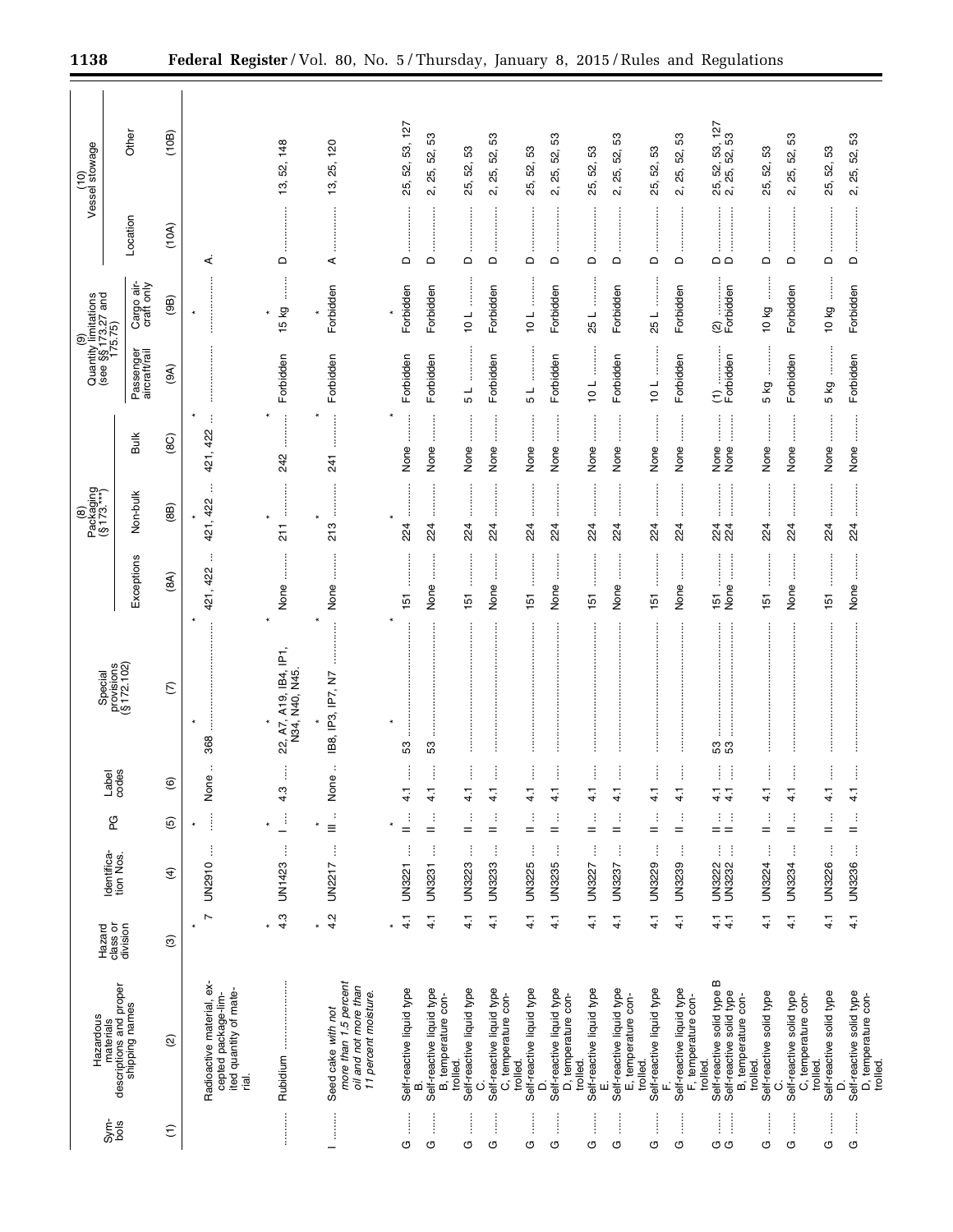| $\frac{1}{2}$<br>$\frac{1}{2}$<br>σσ | Self-reactive solid type E<br>Self-reactive solid type<br>E, temperature con-<br>trolled.                                                                                                                                                                                                                                                                                                                                                                                                                 | $\frac{1}{4}$ $\frac{1}{4}$        | j.<br>ŧ<br>UN3228<br>UN3238 | d.<br>$=$ $=$                   | ļ<br>4.1<br>4.1                                   |                                                                           | 151<br>None                         | 24<br>24          | j<br>$\begin{array}{c} \begin{array}{c} \bullet \\ \bullet \\ \bullet \end{array} \end{array}$<br>None<br>None<br> <br> <br> <br>            | ļ<br>10 kg<br>Forbidden               | İ<br>25 kg<br>Forbidden                                                                                                                        | $\mathop{\Box} \mathop{\Box}$     | 25, 52, 53<br>2, 25, 52, 53                            |
|--------------------------------------|-----------------------------------------------------------------------------------------------------------------------------------------------------------------------------------------------------------------------------------------------------------------------------------------------------------------------------------------------------------------------------------------------------------------------------------------------------------------------------------------------------------|------------------------------------|-----------------------------|---------------------------------|---------------------------------------------------|---------------------------------------------------------------------------|-------------------------------------|-------------------|----------------------------------------------------------------------------------------------------------------------------------------------|---------------------------------------|------------------------------------------------------------------------------------------------------------------------------------------------|-----------------------------------|--------------------------------------------------------|
| $\frac{1}{2}$<br>j<br>σσ             | щ<br>Self-reactive solid type<br>Self-reactive solid type<br>F, temperature con-<br>trolled.                                                                                                                                                                                                                                                                                                                                                                                                              | $\frac{1}{4}$ $\frac{1}{4}$        | Ĵ<br>ŧ<br>UN3240<br>UN3230  | ÷<br>÷<br>$=$ $=$               | i<br>j<br>$\frac{1}{4}$ $\frac{1}{4}$             | :<br>:<br>:<br>:                                                          | j<br>None<br>151                    | 224<br>224        | $\begin{array}{c} \vdots \\ \vdots \\ \vdots \end{array}$<br>j<br>None<br>None                                                               | Forbidden<br>10 kg                    | İ<br>25 kg<br>Forbidden                                                                                                                        | $\frac{1}{2}$<br>$\Omega$         | 25, 52, 53<br>2, 25, 52, 53                            |
|                                      |                                                                                                                                                                                                                                                                                                                                                                                                                                                                                                           | 4.3<br>$\star$                     | ŧ<br>UN1428                 | $\mathbb{E}$                    | 4.3                                               | A7, A8, A19, A20, B9,<br>B48, B68, IB4, IP1, N34,<br>T9, TP7, TP33, TP46. | None                                | 211               | 244                                                                                                                                          | Forbidden                             | 15 kg<br>$\star$                                                                                                                               | $\Omega$                          | 148<br>52,<br>13,                                      |
|                                      | Sodium aluminum hy-<br>dride.                                                                                                                                                                                                                                                                                                                                                                                                                                                                             | 4.3<br>$\star$                     | ŧ<br><b>UN2835</b>          | $\frac{1}{2}$                   | 4.3                                               | A8, A19, A20, IB4, T3<br>TP <sub>33</sub> .                               | 151                                 | 212               | $\ddot{\phantom{a}}$<br>242                                                                                                                  | Forbidden                             | :::::::<br>50 kg<br>$\star$                                                                                                                    | ш                                 | 148<br>52,<br>13,                                      |
|                                      | Ì<br>Sodium borohydride                                                                                                                                                                                                                                                                                                                                                                                                                                                                                   | 4.3<br>$\star$                     | $\vdots$<br>UN1426          | Ĵ                               | Î<br>4.3                                          | $\ast$<br>ļ<br>QPN                                                        | j<br>None                           | $\frac{1}{2}$     | ×<br>242                                                                                                                                     | Forbidden                             | İ<br>15 kg<br>×                                                                                                                                | ш                                 | 148<br>52,<br>13,                                      |
|                                      | cresolate, wetted with<br>not less than 10%<br>water, by mass.<br>Sodium dinitro-o-                                                                                                                                                                                                                                                                                                                                                                                                                       | $\frac{1}{4}$<br>$\star$           | ŧ<br>UN3369                 | Ĵ                               | Î<br>4.1                                          | $\vdots$<br>162, A8, A19, N41, N84                                        | $\ddot{\phantom{a}}$<br>None        | 211               | None                                                                                                                                         | ļ<br>0.5 kg                           | Î<br>0.5 kg                                                                                                                                    | ш                                 | 86<br>28,                                              |
|                                      | Sodium hydride                                                                                                                                                                                                                                                                                                                                                                                                                                                                                            | 4.3                                | ŧ<br>UN1427                 | Ĵ                               | 4.3                                               | A19, N40                                                                  | None                                | $\frac{1}{2}$     | 242                                                                                                                                          | Forbidden                             | 5 kg<br>$\mathbf{r}$                                                                                                                           | ш                                 | 148<br>52,<br>13,                                      |
|                                      | Sodium peroxide                                                                                                                                                                                                                                                                                                                                                                                                                                                                                           | 5.1<br>$\star$                     | ŧ<br>UN1504                 | ŧ                               | j<br>$\overline{5}$ .                             | ×<br><b><i><u><u></u></u></i></b><br>A20, IB5, IP1, N34                   | None                                | 211               | ¥<br>None                                                                                                                                    | Forbidden                             | $\ddot{}}$<br>ξQ<br>LO<br>$\mathbf -$                                                                                                          | j<br>$\circ$                      | 148<br>75,<br>66,<br>52,<br>13,                        |
|                                      | j<br>Sodium phosphide                                                                                                                                                                                                                                                                                                                                                                                                                                                                                     | 4.3<br>$\ast$                      | ĵ<br>UN1432                 | ŧ                               | ÷<br>$\frac{a}{4}$ 6                              | <br>A19, N40                                                              | None                                | $\frac{1}{2}$     | $\vdots$<br>None                                                                                                                             | Forbidden                             | $\ddot{}}$<br>Γð<br>LO.<br>$\overline{\phantom{0}}$                                                                                            | <br>ш                             | 148<br>85,<br>52,<br>Φ,<br>13,                         |
|                                      | j<br>Sodium superoxide                                                                                                                                                                                                                                                                                                                                                                                                                                                                                    | $\overline{5}$ .<br>$\star$        | $\vdots$<br>UN2547          | Ĵ                               | 5.1                                               | A20, IB6, IP1, N34                                                        | None                                | 211               | None                                                                                                                                         | Forbidden                             | 15 kg<br>$\star$                                                                                                                               | $\Box$                            | 66, 75, 148<br>52,<br>13,                              |
|                                      | Stannic phosphide                                                                                                                                                                                                                                                                                                                                                                                                                                                                                         | 4.3<br>$\star$                     | $\vdots$<br>UN1433          | Ĵ                               | 4.3,<br>O                                         | $\star$<br>A19, N40                                                       | None                                | $\frac{1}{2}$     | 242                                                                                                                                          | Forbidden                             | ļ<br>15 kg<br>÷                                                                                                                                | ш                                 | 85, 148<br>52,<br>₽,<br>13,                            |
|                                      | ļ<br>Ĵ<br>Strontium peroxide<br>Strontium phosphide                                                                                                                                                                                                                                                                                                                                                                                                                                                       | 4.3<br>$\overline{5}$ .<br>$\star$ | ĵ<br>ĵ<br>UN1509<br>UN2013  | Ľ,<br>÷<br>$=$                  | Î<br>÷<br>n 4<br>1940<br>1941                     | IB6, IP2, T3, TP33                                                        | None<br>152                         | $217$<br>$217$    | $\begin{array}{c} \begin{array}{c} \begin{array}{c} \begin{array}{c} \end{array} \\ \end{array} \end{array} \end{array}$<br>ĺ<br>None<br>242 | 5kg<br>Forbidden                      | İ<br>$\begin{array}{c} \begin{array}{c} \begin{array}{c} \begin{array}{c} \end{array}\\ \end{array} \end{array} \end{array}$<br>25 kg<br>15 kg | Oш                                | 52, 66, 75, 148<br>40, 52, 85, 148<br>52,<br>້າ.<br>ມີ |
|                                      | $\begin{array}{ccccccccccccc} \multicolumn{2}{c}{} & \multicolumn{2}{c}{} & \multicolumn{2}{c}{} & \multicolumn{2}{c}{} & \multicolumn{2}{c}{} & \multicolumn{2}{c}{} & \multicolumn{2}{c}{} & \multicolumn{2}{c}{} & \multicolumn{2}{c}{} & \multicolumn{2}{c}{} & \multicolumn{2}{c}{} & \multicolumn{2}{c}{} & \multicolumn{2}{c}{} & \multicolumn{2}{c}{} & \multicolumn{2}{c}{} & \multicolumn{2}{c}{} & \multicolumn{2}{c}{} & \multicolumn{2}{c}{} & \multicolumn{2}{c}{} & \$<br>Tear gas candles | $\overline{6}$ .<br>$\star$        | ţ<br>UN1700                 | j                               | G.i<br>4                                          |                                                                           | None                                | 340               | $\ddot{\phantom{a}}$<br>None<br>                                                                                                             | Forbidden                             | $\vdots$<br>50 kg<br>$\ast$                                                                                                                    | ┋<br>$\Omega$                     | $\overline{4}$                                         |
|                                      | Titanium powder, dry                                                                                                                                                                                                                                                                                                                                                                                                                                                                                      | 4.2<br>$\ast$                      | ŧ<br><b>UN2546</b>          | ÷<br>Ĵ.<br>÷<br>$\equiv$<br>$=$ | j<br>i<br>ļ<br>$\frac{1}{4}$ $\frac{1}{4}$<br>4.2 | A19, A20, IB6, IP2, N5,<br>IB8, IP3, T1, TP33<br>T3, TP33.<br>N34,        | j<br>j<br>j<br>None<br>None<br>None | 211<br>213<br>212 | <b>.</b><br>.<br>.<br>.<br><br>242<br>241<br>241<br><br>.<br>.<br>.<br>.<br>.<br>.                                                           | j<br>ļ<br>Forbidden<br>15 kg<br>25 kg | ļ<br>50 kg<br>Forbidden<br>100 kg                                                                                                              | <br>$\Omega$<br>$\mathsf{\Omega}$ | 13, 148<br>13, 148<br>13, 148                          |
|                                      | Titanium sponge gran-<br>sponge powders.<br>ules or Titanium                                                                                                                                                                                                                                                                                                                                                                                                                                              | $\overline{4}$ .<br>×              | UN2878                      | ÷<br>$\equiv$                   | $\frac{1}{4}$                                     | A1, IB8, IP3, T1, TP33                                                    | None                                | 213               | 240                                                                                                                                          | 25 kg                                 | 100 kg                                                                                                                                         | ≏                                 | 74, 147, 148<br>19,                                    |

 $\mathop{\mathop{\mathrm{H}}}\nolimits$ **σσ σσ**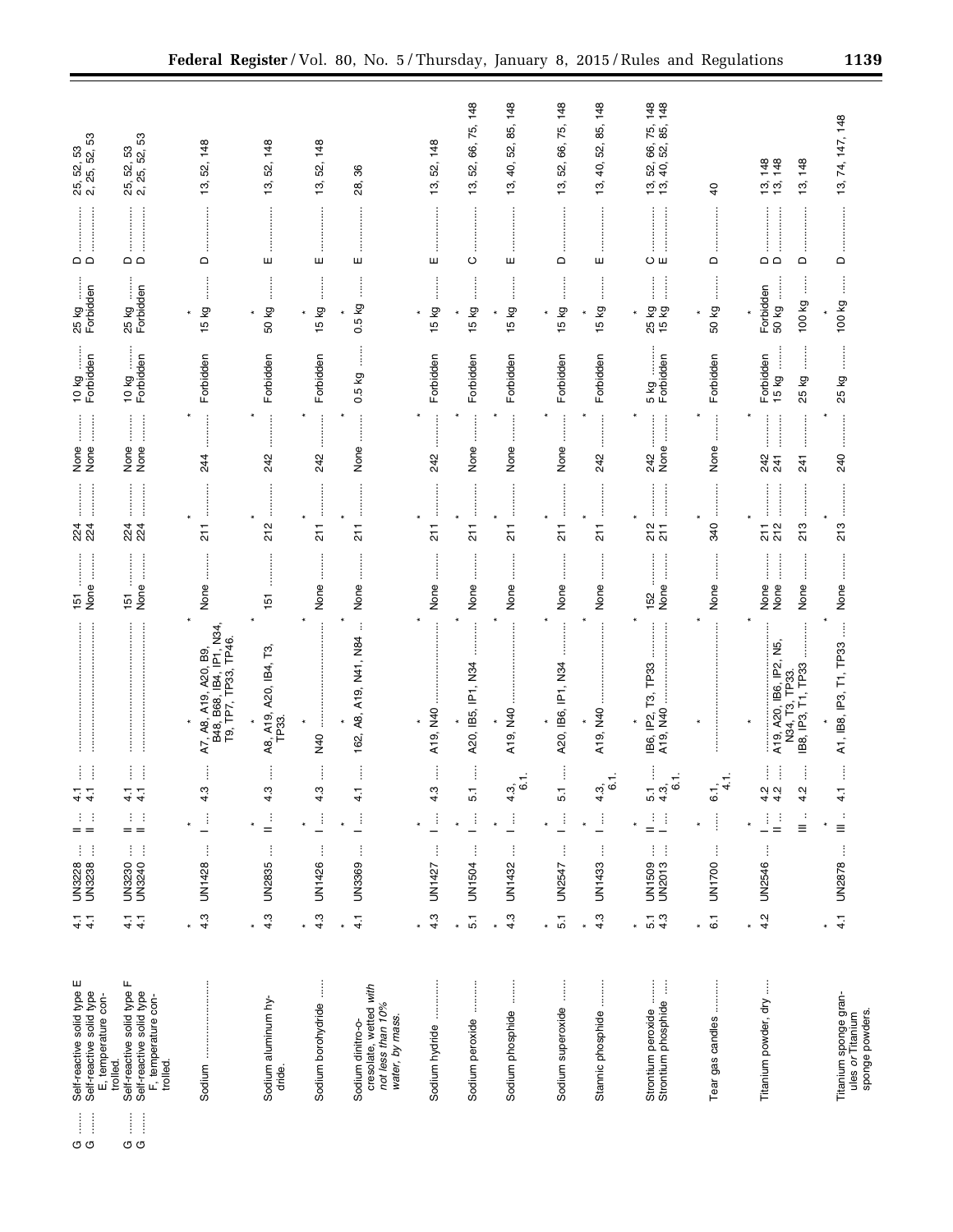| Vessel stowage<br>(10)                                      | Other                                                  | (10B)                     | 40, 148<br>13,                                                                                 | 13, 40, 148                                                                                                                                                                            | 13, 40, 148                                                                                                                                                                                                   | 13, 21, 28, 40, 49,<br>148<br>İ                                                                                                                                                                                        | 13, 21, 28, 40, 49,<br>148                                                                                                                                                                                     | $\overline{a}$<br>$\overline{a}$                     | $\overline{6}$<br>64<br>                                                                                        | 13,40, 148<br>                             |
|-------------------------------------------------------------|--------------------------------------------------------|---------------------------|------------------------------------------------------------------------------------------------|----------------------------------------------------------------------------------------------------------------------------------------------------------------------------------------|---------------------------------------------------------------------------------------------------------------------------------------------------------------------------------------------------------------|------------------------------------------------------------------------------------------------------------------------------------------------------------------------------------------------------------------------|----------------------------------------------------------------------------------------------------------------------------------------------------------------------------------------------------------------|------------------------------------------------------|-----------------------------------------------------------------------------------------------------------------|--------------------------------------------|
|                                                             | Location                                               | (10A)                     | $\mathsf{\Omega}$                                                                              | $\Omega$                                                                                                                                                                               | $\ddot{}}$<br>$\Omega$                                                                                                                                                                                        | $\Omega$                                                                                                                                                                                                               | $\Omega$                                                                                                                                                                                                       | ⋖<br>⋖                                               | ⋖⋖<br>⋖                                                                                                         | ш                                          |
| (9)<br>Quantity limitations<br>(see §§173.27 and<br>175.75) | Cargo air-<br>craft only                               | (9B)                      | Forbidden                                                                                      | Forbidden                                                                                                                                                                              | Forbidden                                                                                                                                                                                                     | Forbidden                                                                                                                                                                                                              | Forbidden                                                                                                                                                                                                      | 2.5 L<br>$\frac{1}{30}$                              | :<br>:<br>:<br>:<br>$\vdots$<br>103<br>109<br>220                                                               | $\frac{1}{\tau}$                           |
|                                                             | Passenger<br>aircraft/rail                             | (9A)                      | Forbidden                                                                                      | Forbidden                                                                                                                                                                              | Forbidden                                                                                                                                                                                                     | Forbidden                                                                                                                                                                                                              | Forbidden                                                                                                                                                                                                      | ┙<br>0.5<br>┙<br>$\overline{ }$                      | :<br>:<br>$\frac{1}{1}$<br>$\frac{1}{2}$ 0                                                                      | Forbidden                                  |
|                                                             | Bulk                                                   | $\widetilde{\mathrm{SO}}$ | <br>244                                                                                        | 244                                                                                                                                                                                    | 244                                                                                                                                                                                                           | 244                                                                                                                                                                                                                    | 244                                                                                                                                                                                                            | 243<br>243                                           | :<br>:<br>:<br>:<br><br>243<br>243<br>241                                                                       | <br>243                                    |
| $Packaging(§ 173,***)(§ 173,***)$                           | Non-bulk                                               | (8B)                      | 181                                                                                            | <br>$\ast$<br>226                                                                                                                                                                      | :<br>:<br>:<br>:<br>227                                                                                                                                                                                       | 226                                                                                                                                                                                                                    | 227                                                                                                                                                                                                            | $\vdots$<br>202<br>$\overline{5}$                    | :<br>:<br>:<br>:<br><br> <br> <br> <br> <br>201<br>20<br>20                                                     | <br>$\overline{5}$                         |
|                                                             | Exceptions                                             | (8A)                      | <br>None<br>$\star$                                                                            | None                                                                                                                                                                                   | None                                                                                                                                                                                                          | None                                                                                                                                                                                                                   | None                                                                                                                                                                                                           | None<br>153                                          | <br>None<br><u>្រី ប្ដី</u>                                                                                     | j<br>None                                  |
| Special                                                     | provisions<br>(§ 172.102)                              | E                         | N34                                                                                            | TP2, TP13, TP38, TP44<br>1, B9, B14, B30, T22,                                                                                                                                         | TP2, TP13, TP38, TP44.<br>B32, T20<br>B14,<br>2, B9,                                                                                                                                                          | 1, B9, B14, B30, T22,<br>TP2, TP13, TP27,<br>TP38, TP44.                                                                                                                                                               | B9, B14, B32, T20,<br>TP13, TP27,<br>TP2, TP13, T<br>TP38, TP45.<br>ΩÎ                                                                                                                                         | T14, TP2, TP13, TP27<br>T11, TP2, TP27<br><u>в2;</u> | $\ddot{}}$<br>:<br>:<br>:<br>:<br>T14, TP2, TP13, TP27<br>T11, TP2, TP27<br>T7, TP1, TP28<br><u>ය ය</u><br>මූ ස | j<br>$\overline{4}$                        |
|                                                             | Label<br>codes                                         | $\widehat{\mathbf{e}}$    | $^\infty$<br>4.2,                                                                              | $4.\overline{3}$<br>ۿ                                                                                                                                                                  | 4.3.<br>$\ddot{\circ}$                                                                                                                                                                                        | 4.3,<br>က<br>ڧ                                                                                                                                                                                                         | 4.3,<br>က<br>$\dot{\circ}$                                                                                                                                                                                     | œ<br>$\infty$<br>ڞ<br>.<br>ف                         | Î<br>ŧ<br>j<br>ဖ ဖ<br>ن                                                                                         | m<br>4<br>6                                |
|                                                             | PG                                                     | $\widehat{\mathbf{e}}$    | ĵ<br>$\star$                                                                                   | $\frac{1}{2}$                                                                                                                                                                          | ţ<br>—                                                                                                                                                                                                        | ţ<br>—                                                                                                                                                                                                                 | $\vdots$<br><sup>-</sup>                                                                                                                                                                                       | $\vdots$<br>$\frac{1}{2}$                            | j<br>$\frac{1}{2}$<br>÷<br>$\star$<br>Ξ                                                                         | $\frac{1}{2}$                              |
|                                                             | Identifica-<br>tion Nos.                               | $\widehat{f}$             | Ì<br>UN2441                                                                                    | ŧ<br><b>UN3385</b>                                                                                                                                                                     | UN3386                                                                                                                                                                                                        | UN3490                                                                                                                                                                                                                 | UN3491                                                                                                                                                                                                         | j<br>UN3289                                          | j<br>UN3287                                                                                                     | UN3123                                     |
|                                                             | Hazard<br>class or<br>division                         | ම                         | 4.2<br>$\star$                                                                                 | 6.1<br>$\star$                                                                                                                                                                         | $\overline{6}$ .                                                                                                                                                                                              | $\overline{6}$ .                                                                                                                                                                                                       | 6.1                                                                                                                                                                                                            | $\overline{6}$ .                                     | $\overline{6}$<br>×                                                                                             | $\overline{6}$ .                           |
| Hazardous                                                   | materials<br>descriptions and proper<br>shipping names | ହି                        | Titanium trichloride,<br>pyrophoric <i>or</i> Titanium<br>trichloride mixtures,<br>pyrophoric. | rated vapor concentra-<br>tion greater than or<br>lower than or equal to<br>200 ml/m <sup>3</sup> and satu-<br>Toxic by inhalation liq-<br>n.o.s. with an LC50<br>uid, water-reactive, | rated vapor concentra-<br>lower than or equal to<br>1000 ml/m <sup>3</sup> and satu-<br>Toxic by inhalation liq-<br>uid, water-reactive,<br>n.o.s. with an LC50<br>tion greater than or<br>equal to 500 LC50. | an LC50 lower than or<br>flammable, n.o.s. with<br>concentration greater<br>than or equal to 500<br>and saturated vapor<br>Toxic by inhalation liq-<br>uid, water-reactive,<br>equal to 200 ml/m3<br>equal to 10 LC50. | flammable, n.o.s. with<br>concentration greater<br>equal to 1000 ml/m3<br>Toxic by inhalation liq-<br>and saturated vapor<br>than or equal to 10<br>uid, water-reactive,<br>an LC50 lower or<br>LC50.<br>LC50. | Toxic liquid, corrosive,<br>inorganic, n.o.s.        | Toxic liquid, inorganic,<br>n.o.s.                                                                              | Toxic liquids, water-re-<br>active, n.o.s. |
|                                                             | $rac{\xi}{\delta}$                                     | $\widehat{\tau}$          |                                                                                                | j<br>O                                                                                                                                                                                 | $\vdots$<br>U                                                                                                                                                                                                 | j<br>$\circ$                                                                                                                                                                                                           | $\vdots$<br><b>დ</b>                                                                                                                                                                                           | $\vdots$<br>G                                        | j<br>O                                                                                                          | $\frac{1}{2}$<br>G                         |

 $\equiv$ 

÷.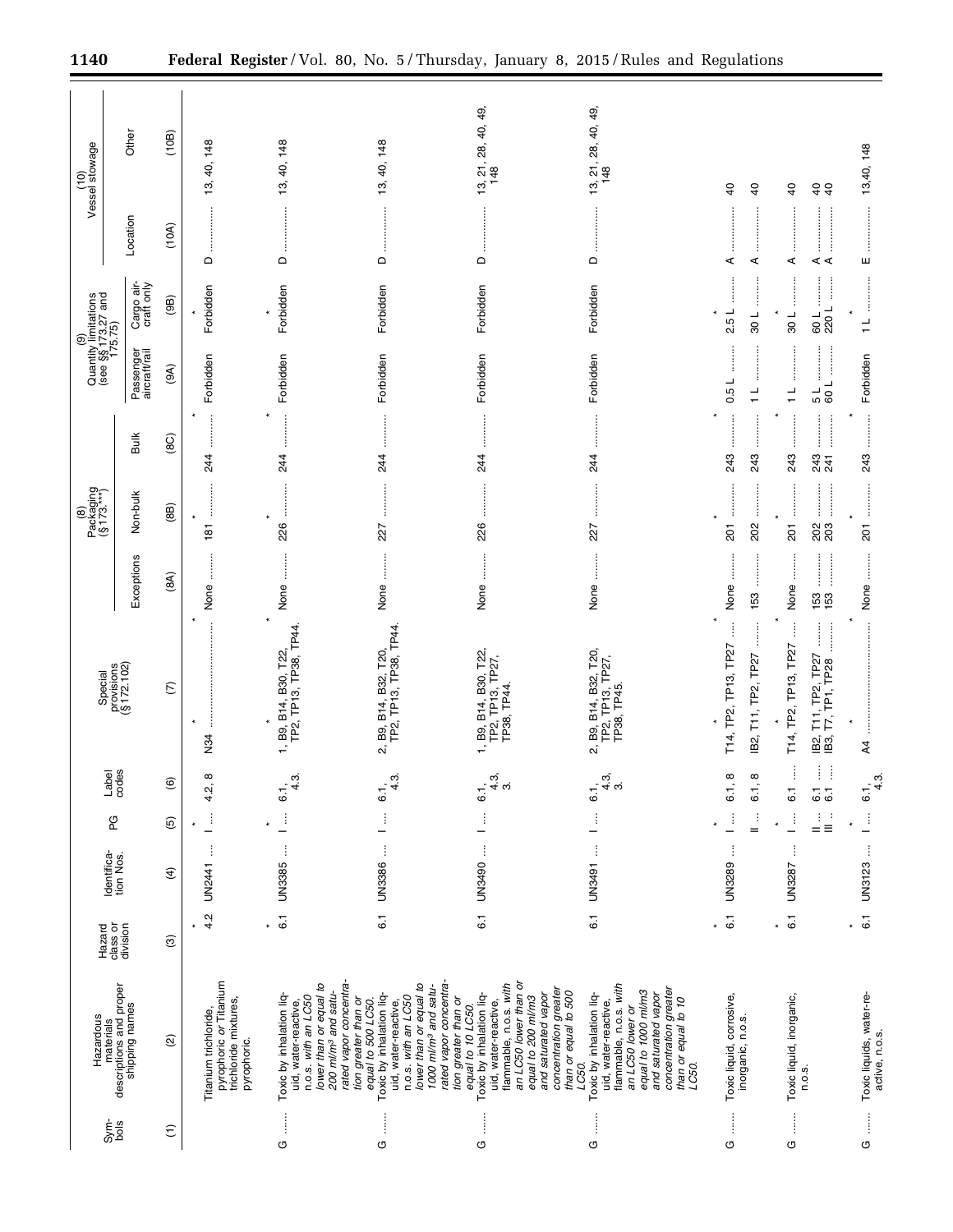|        |                                                                                                    |                             |             | $\frac{1}{2}$                               | 6.1, 3.                                        | IB <sub>2</sub>                                                                      | None             | 202                                                                                                                                                                                                                                                                                                                                                                                                                                                                                                    | 243                                                                                                                                                                                                                                                                                                                                                                                                                                                                                                 | ┙<br>$\overline{ }$                                | ┙<br>Ю                   | ш                                                | 40, 148<br>13,                     |
|--------|----------------------------------------------------------------------------------------------------|-----------------------------|-------------|---------------------------------------------|------------------------------------------------|--------------------------------------------------------------------------------------|------------------|--------------------------------------------------------------------------------------------------------------------------------------------------------------------------------------------------------------------------------------------------------------------------------------------------------------------------------------------------------------------------------------------------------------------------------------------------------------------------------------------------------|-----------------------------------------------------------------------------------------------------------------------------------------------------------------------------------------------------------------------------------------------------------------------------------------------------------------------------------------------------------------------------------------------------------------------------------------------------------------------------------------------------|----------------------------------------------------|--------------------------|--------------------------------------------------|------------------------------------|
| ļ<br>U | Toxic solid, corrosive, in-                                                                        | $\overline{6}$ .<br>$\ast$  | UN3290      | $\frac{1}{\gamma}$<br>$\ast$                | $\infty$<br>6.1                                | IB7, T6, TP33                                                                        | None             | $\frac{1}{2}$                                                                                                                                                                                                                                                                                                                                                                                                                                                                                          | 242                                                                                                                                                                                                                                                                                                                                                                                                                                                                                                 | $1$ kg                                             | İ<br>25 kg<br>$\star$    | j<br>ŧ<br>⋖                                      | $\overline{a}$                     |
| ļ<br>O | Toxic solid, inorganic,<br>organic, n.o.s.                                                         | $\overline{6}$ .            | Ĵ<br>UN3288 | ÷<br>$\frac{1}{2}$<br>$=$                   | ÷.<br>$\infty$<br>$\overline{6}\,\overline{6}$ | <b><i><u><u></u></u></i></b><br>$\frac{1}{2}$<br>IB6, IP2, T3, TP33<br>IB7, T6, TP33 | $\frac{153}{20}$ | $\frac{2}{2} \frac{1}{10}$                                                                                                                                                                                                                                                                                                                                                                                                                                                                             | 242<br>242                                                                                                                                                                                                                                                                                                                                                                                                                                                                                          | İ<br>$\ddot{\phantom{a}}$<br>$15 kg$ .<br>$5 kg$ . | ĺ<br>ļ<br>50 kg<br>50 kg | ⋖⋖                                               | 64                                 |
|        | n.o.s                                                                                              |                             |             | $\frac{1}{2}$<br>$\stackrel{\cdot}{\equiv}$ | Ħ<br>6.1                                       | ł<br>IP2, IP4, T3, TP33<br>IP3, T1, TP33<br><u>ම් හි</u>                             | <u>្រី ប្ដី</u>  | 213<br>213                                                                                                                                                                                                                                                                                                                                                                                                                                                                                             | $\frac{1}{2}$<br>240<br>240                                                                                                                                                                                                                                                                                                                                                                                                                                                                         | ļ<br>j<br>25 kg<br>100 kg                          | Ħ<br>100 kg<br>200 kg    | ⋖⋖                                               | $\frac{4}{3}$                      |
| ļ<br>O | Toxic solids, water-reac-<br>tive, n.o.s.                                                          | $\overline{6}$ .<br>$\star$ | UN3125      | ÷<br>È,                                     | 6.1, 4.3<br>$6.\dot{1}$ , 4.3.                 | IB6, IP2, T3, TP33<br>A5, T6, TP33                                                   | j<br>None<br>153 | <br>$\frac{1}{2}$<br>212                                                                                                                                                                                                                                                                                                                                                                                                                                                                               | $\begin{array}{ccccccccccccc} \multicolumn{2}{c}{} & \multicolumn{2}{c}{} & \multicolumn{2}{c}{} & \multicolumn{2}{c}{} & \multicolumn{2}{c}{} & \multicolumn{2}{c}{} & \multicolumn{2}{c}{} & \multicolumn{2}{c}{} & \multicolumn{2}{c}{} & \multicolumn{2}{c}{} & \multicolumn{2}{c}{} & \multicolumn{2}{c}{} & \multicolumn{2}{c}{} & \multicolumn{2}{c}{} & \multicolumn{2}{c}{} & \multicolumn{2}{c}{} & \multicolumn{2}{c}{} & \multicolumn{2}{c}{} & \multicolumn{2}{c}{} & \$<br>242<br>242 | İ<br>15 kg<br>5 kg                                 | j<br>l<br>15 kg<br>50 kg | İ<br>$\mathsf{\Omega}$<br>$\mathrel{\mathsf{d}}$ | 13, 40, 148<br>13, 40, 148         |
|        | Trifluoroacetic acid                                                                               | $\infty$<br>¥               | UN2699      | Ĵ.                                          | İ<br>$\infty$                                  | A3, A6, A7, B4, N3, N34,<br>N36, T10, TP2.                                           | None             | <b>201</b>                                                                                                                                                                                                                                                                                                                                                                                                                                                                                             | $\ast$<br>243                                                                                                                                                                                                                                                                                                                                                                                                                                                                                       | $\overline{\phantom{a}}$<br>0.5                    | 2.5L<br>$\star$          | $\bf{m}$                                         | $\overline{a}$<br>25,<br><u>أم</u> |
|        | Trimethylacetyl chloride                                                                           | $\overline{6}$ .<br>$\star$ | Ť<br>UN2438 | $\frac{1}{2}$                               | $\infty$<br><del>ં</del> છે.<br>હ              | 2, B3, B9, B14, B32, N34,<br>T20, TP2, TP13, TP38,<br>TP45.                          | None             | 227                                                                                                                                                                                                                                                                                                                                                                                                                                                                                                    | $\star$<br><b>.</b><br>.<br>.<br>.<br>244                                                                                                                                                                                                                                                                                                                                                                                                                                                           | Forbidden                                          | Forbidden                | $\mathrel{\mathsf{d}}$                           | 40, 100<br>21, 25,                 |
|        | Trinitrobenzene, wetted,<br>10% water, by mass.<br>with not less than                              | 4.1<br>$\star$              | UN3367      | $\frac{1}{\alpha}$                          | ţ<br>4.1                                       | $\colon$<br>162, A8, A19, N41, N84                                                   | None             | 211                                                                                                                                                                                                                                                                                                                                                                                                                                                                                                    | None                                                                                                                                                                                                                                                                                                                                                                                                                                                                                                | ļ<br>0.5 kg                                        | İ<br>$0.5$ kg<br>$\star$ | ш                                                | 86<br>28,                          |
|        | wetted with not less<br>than 10% water by<br>Trinitrobenzoic acid,                                 | 4.1                         | UN3368      | Ĵ,                                          | ŧ<br>4.1                                       | $\colon$<br>162, A8, A19, N41, N84                                                   | None             | $\begin{array}{ccccccccccccc} \multicolumn{2}{c}{} & \multicolumn{2}{c}{} & \multicolumn{2}{c}{} & \multicolumn{2}{c}{} & \multicolumn{2}{c}{} & \multicolumn{2}{c}{} & \multicolumn{2}{c}{} & \multicolumn{2}{c}{} & \multicolumn{2}{c}{} & \multicolumn{2}{c}{} & \multicolumn{2}{c}{} & \multicolumn{2}{c}{} & \multicolumn{2}{c}{} & \multicolumn{2}{c}{} & \multicolumn{2}{c}{} & \multicolumn{2}{c}{} & \multicolumn{2}{c}{} & \multicolumn{2}{c}{} & \multicolumn{2}{c}{} & \$<br>$\frac{1}{2}$ | $\ddot{}}$<br>None                                                                                                                                                                                                                                                                                                                                                                                                                                                                                  | İ<br>0.5 kg                                        | İ<br>0.5 kg              | ш                                                | 36<br>28,                          |
|        | than 30 percent water,<br>wetted with not less<br>Trinitrobenzoic acid,<br>by mass.<br>mass.       | 4.1                         | UN1355      | $\frac{1}{2}$                               | Ť<br>$\frac{1}{4}$                             | ļ<br>23, A2, A8, A19, N41                                                            | None             | <br>$\frac{1}{2}$                                                                                                                                                                                                                                                                                                                                                                                                                                                                                      | $\frac{1}{2}$<br>None                                                                                                                                                                                                                                                                                                                                                                                                                                                                               | ļ<br>0.5 kg                                        | ļ<br>0.5 kg              | ш                                                | 86<br>28,                          |
|        | (picryl chloride),<br>wetted, with not less<br>Trinitrochlorobenzene<br>than 10% water by<br>mass. | 4.1<br>¥                    | UN3365      | $\frac{1}{\alpha}$                          | ļ<br>$\frac{1}{4}$                             | $\vdots$<br>162, A8, A19, N41, N84                                                   | None             | 211                                                                                                                                                                                                                                                                                                                                                                                                                                                                                                    | None                                                                                                                                                                                                                                                                                                                                                                                                                                                                                                | 0.5 kg                                             | $0.5$ kg                 | ш                                                | 86<br>28,                          |
|        | acid), wetted, with not<br>less than 10 percent<br>Trinitrophenol (picric<br>water by mass.        | 4.1<br>$\star$              | UN3364      | $\frac{1}{\alpha}$<br>$\star$               | Ť<br>$\frac{1}{4}$                             | $\vdots$<br>162, A8, A19, N41, N84                                                   | None             | $\begin{array}{ccccccccccccc} \multicolumn{2}{c}{} & \multicolumn{2}{c}{} & \multicolumn{2}{c}{} & \multicolumn{2}{c}{} & \multicolumn{2}{c}{} & \multicolumn{2}{c}{} & \multicolumn{2}{c}{} & \multicolumn{2}{c}{} & \multicolumn{2}{c}{} & \multicolumn{2}{c}{} & \multicolumn{2}{c}{} & \multicolumn{2}{c}{} & \multicolumn{2}{c}{} & \multicolumn{2}{c}{} & \multicolumn{2}{c}{} & \multicolumn{2}{c}{} & \multicolumn{2}{c}{} & \multicolumn{2}{c}{} & \multicolumn{2}{c}{} & \$<br>$\frac{1}{2}$ | None                                                                                                                                                                                                                                                                                                                                                                                                                                                                                                | Σò<br>0.5                                          | İ<br>0.5 kg              | l<br>ш                                           | 8<br>28,                           |
|        | wetted, with not less<br>than 10 percent water<br>Trinitrotoluene (TNT),<br>by mass.               | 4.1<br>$\star$              | UN3366      | Ĵ,<br>¥                                     | Î<br>4.1                                       | $\colon$<br>162, A8, A19, N41, N84                                                   | None             | 211                                                                                                                                                                                                                                                                                                                                                                                                                                                                                                    | None                                                                                                                                                                                                                                                                                                                                                                                                                                                                                                | 0.5 kg                                             | 0.5 kg                   | ш                                                | 36<br>28,                          |
|        | with not less than 10<br>percent water by<br>mass.<br>Urea nitrate, wetted,                        | 4.1<br>$\ast$               | UN3370      | $\frac{1}{\gamma}$<br>$\ast$                | j<br>$\frac{1}{4}$                             | ÷<br>162, A8, A19, N41, N84                                                          | None             | $\frac{1}{2}$                                                                                                                                                                                                                                                                                                                                                                                                                                                                                          | None                                                                                                                                                                                                                                                                                                                                                                                                                                                                                                | $0.5$ kg                                           | ÷<br>0.5 kg              | ш                                                | 8<br>28,                           |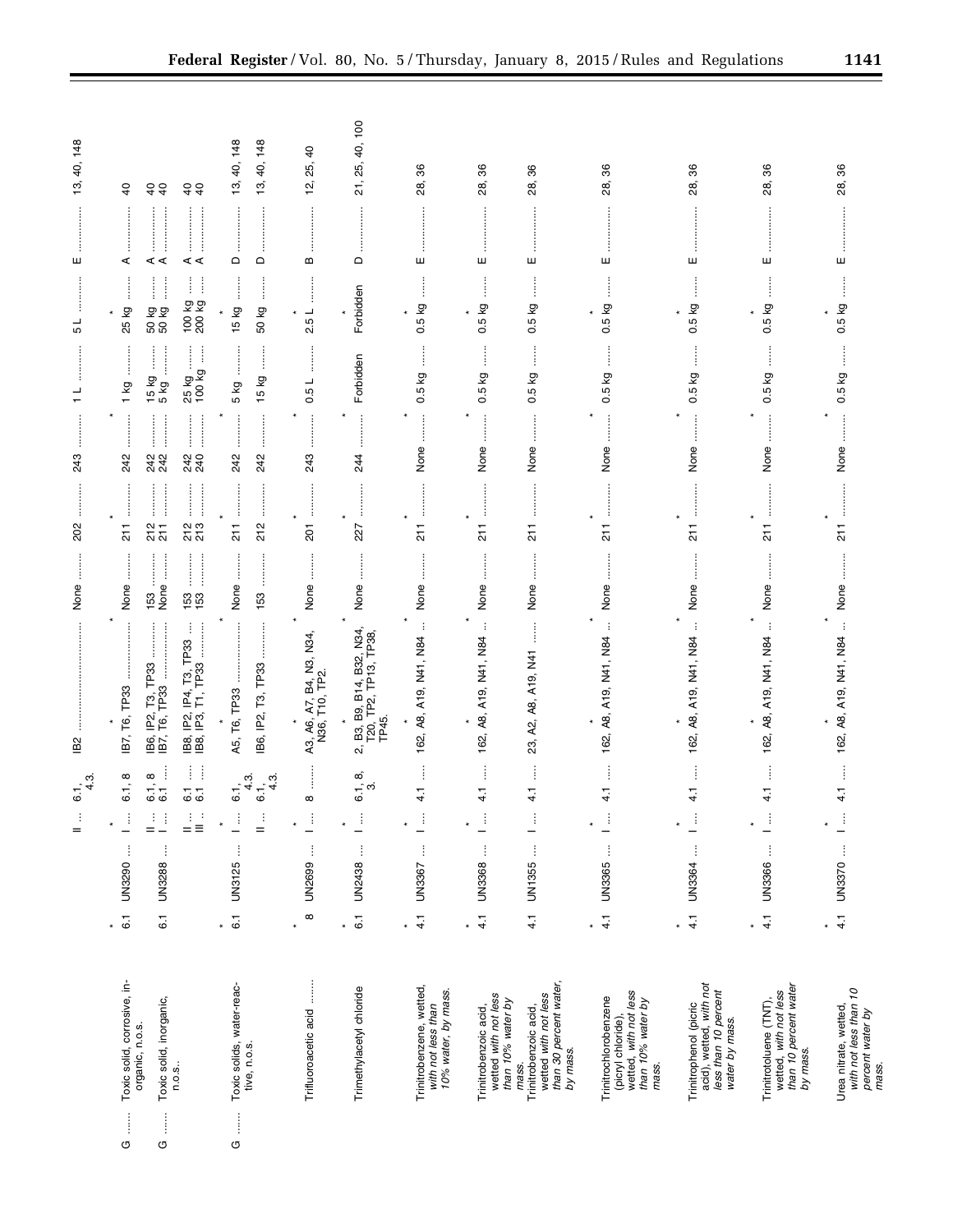|                                                                                                                               | Hazardous                                              | Hazard               | Identifica-<br>tion Nos.  | PG                                    |                                                                                       | Special                                                                                          |                                                                                                                                                                                                                                                                                                                                                                                                                                                       | Packaging<br>(§ 173.***)<br>$\circledR$                          |                                                                                                                                                                                                                                                                                                                                                                                                                                                                                                            | (9)<br>Quantity limitations<br>(see §§173.27 and<br>175.75)                                         |                                                                  |                                    | (10)<br>Vessel stowage                                                           |  |
|-------------------------------------------------------------------------------------------------------------------------------|--------------------------------------------------------|----------------------|---------------------------|---------------------------------------|---------------------------------------------------------------------------------------|--------------------------------------------------------------------------------------------------|-------------------------------------------------------------------------------------------------------------------------------------------------------------------------------------------------------------------------------------------------------------------------------------------------------------------------------------------------------------------------------------------------------------------------------------------------------|------------------------------------------------------------------|------------------------------------------------------------------------------------------------------------------------------------------------------------------------------------------------------------------------------------------------------------------------------------------------------------------------------------------------------------------------------------------------------------------------------------------------------------------------------------------------------------|-----------------------------------------------------------------------------------------------------|------------------------------------------------------------------|------------------------------------|----------------------------------------------------------------------------------|--|
| Sym-<br>bols                                                                                                                  | materials<br>descriptions and proper<br>shipping names | class or<br>division |                           |                                       | Label<br>codes                                                                        | provisions<br>(§ 172.102)                                                                        | Exceptions                                                                                                                                                                                                                                                                                                                                                                                                                                            | Non-bulk                                                         | <b>Bulk</b>                                                                                                                                                                                                                                                                                                                                                                                                                                                                                                | Passenger<br>aircraft/rail                                                                          | Cargo air-<br>craft only                                         | Location                           | Other                                                                            |  |
| $\widehat{\Xi}$                                                                                                               | $\widehat{\omega}$                                     | ල                    | $\widehat{f}$             | $\widehat{\mathfrak{G}}$              | $\widehat{\mathbf{e}}$                                                                | $\widehat{\in}$                                                                                  | (8A)                                                                                                                                                                                                                                                                                                                                                                                                                                                  | (8B)                                                             | (8C)                                                                                                                                                                                                                                                                                                                                                                                                                                                                                                       | (9A)                                                                                                | (9B)                                                             | (10A)                              | (10B)                                                                            |  |
|                                                                                                                               | Vinylpyridines, stabilized                             | $\overline{6}$       | ŧ<br>UN3073               | ÷<br>$=$                              | ຕົ<br>6.1,<br>ထံ                                                                      | IB1, T7, TP2, TP13                                                                               | 153                                                                                                                                                                                                                                                                                                                                                                                                                                                   | .<br>.<br>.<br>.<br>202                                          | :<br>:<br>:<br>:<br>243                                                                                                                                                                                                                                                                                                                                                                                                                                                                                    | $\frac{1}{1}$                                                                                       | 108                                                              | B                                  | 21, 40, 52, 100                                                                  |  |
| $\begin{array}{c} \begin{array}{c} \begin{array}{c} \begin{array}{c} \end{array} \\ \end{array} \end{array} \end{array}$<br>O | Water-reactive liquid,<br>corrosive, n.o.s.            | 4.3                  | j<br>UN3129               | ŧ<br>$\overline{\phantom{0}}$         | $\infty$<br>4.3,                                                                      | T14, TP2, TP7, TP13                                                                              | :<br>:<br>:<br>None                                                                                                                                                                                                                                                                                                                                                                                                                                   | :<br>:<br>:<br>:<br>$\star$<br>201                               | :<br>:<br>:<br>:<br>243                                                                                                                                                                                                                                                                                                                                                                                                                                                                                    | Forbidden                                                                                           | <br> <br> <br> <br> <br>$\frac{1}{1}$                            | $\vdots$<br>$\Omega$               | 13, 148                                                                          |  |
| j<br>O                                                                                                                        | Water-reactive liquid,                                 | 4.3                  | ÷<br>UN3148               | ÷<br>÷<br>İ<br>$\equiv$<br>$=$        | $\infty$<br>$\infty$<br>$4.\overline{3}, \overline{9}, \overline{1}$<br>$\frac{3}{4}$ | j<br>TP2, TP7, TP41<br>$T11, TP2, TP7$<br>T7, TP2, TP7<br>T13,<br>$\overline{B}$<br><u>в2</u> ,  | $\begin{array}{c} \begin{array}{c} \begin{array}{c} \begin{array}{c} \begin{array}{c} \end{array}\\ \end{array} \end{array} \end{array} \end{array} \end{array}$<br>None<br>None<br>None                                                                                                                                                                                                                                                              | <br> <br> <br> <br> <br> <br> <br> <br>28<br>28<br>201           | 243<br>242<br>244                                                                                                                                                                                                                                                                                                                                                                                                                                                                                          | .<br>.<br>.<br>.<br>.<br>.<br>Forbidden<br>$\frac{1}{1}$<br>$\frac{1}{5}$                           | 109<br>5<br>$\frac{1}{1}$                                        | шшш                                | 148<br>40, 148<br>148<br>85,<br>້າ.<br>ມີ<br><u>က</u>                            |  |
| ļ<br>O                                                                                                                        | Water-reactive liquid,<br>n.o.s.                       | 4.3                  | ĵ<br>UN3130               | j<br>÷<br>Ì<br>Ξ<br>$=$               | j<br>444<br>444                                                                       | :<br>:<br>:<br>T7, TP2, TP7<br>T7, TP2, TP7<br>$\vdots$<br>.<br>මු මු<br>මු මු<br>$\overline{4}$ | $\begin{bmatrix} 1 & 0 & 0 & 0 \\ 0 & 0 & 0 & 0 \\ 0 & 0 & 0 & 0 \\ 0 & 0 & 0 & 0 \\ 0 & 0 & 0 & 0 \\ 0 & 0 & 0 & 0 \\ 0 & 0 & 0 & 0 & 0 \\ 0 & 0 & 0 & 0 & 0 \\ 0 & 0 & 0 & 0 & 0 \\ 0 & 0 & 0 & 0 & 0 & 0 \\ 0 & 0 & 0 & 0 & 0 & 0 \\ 0 & 0 & 0 & 0 & 0 & 0 & 0 \\ 0 & 0 & 0 & 0 & 0 & 0 & 0 \\ 0 & 0 & 0 & 0 & 0 & 0 & $<br>$\begin{array}{c} \begin{array}{c} \bullet \\ \bullet \\ \bullet \end{array} \end{array}$<br>j<br>None<br>None<br>None | j<br>202<br>203<br>201                                           | $\begin{bmatrix} 1 & 0 & 0 & 0 \\ 0 & 0 & 0 & 0 \\ 0 & 0 & 0 & 0 \\ 0 & 0 & 0 & 0 \\ 0 & 0 & 0 & 0 \\ 0 & 0 & 0 & 0 \\ 0 & 0 & 0 & 0 & 0 \\ 0 & 0 & 0 & 0 & 0 \\ 0 & 0 & 0 & 0 & 0 \\ 0 & 0 & 0 & 0 & 0 & 0 \\ 0 & 0 & 0 & 0 & 0 & 0 \\ 0 & 0 & 0 & 0 & 0 & 0 & 0 \\ 0 & 0 & 0 & 0 & 0 & 0 & 0 \\ 0 & 0 & 0 & 0 & 0 & 0 & $<br><b>.</b><br>.<br>.<br>.<br>243<br>243<br>242                                                                                                                                | Forbidden<br>$\frac{1}{1}$<br>51                                                                    | <br> <br> <br> <br> <br>109<br>$\frac{1}{5}$<br>$\frac{1}{\tau}$ | <br><b>WWQ</b>                     | 40, 148<br>148<br>148<br>40,<br>$\frac{1}{6}$ $\frac{1}{6}$ $\frac{1}{6}$        |  |
|                                                                                                                               | toxic, n.o.s.                                          |                      |                           | ÷<br>Ξ<br>$=$                         | ဖ<br>$4.\overline{9}$ , $6.$<br>4.3,                                                  | iB2<br>Ĕί                                                                                        | None<br>None                                                                                                                                                                                                                                                                                                                                                                                                                                          | <br> <br> <br> <br>203<br>202                                    | :<br>:<br>:<br>:<br>243<br>242                                                                                                                                                                                                                                                                                                                                                                                                                                                                             | $\frac{1}{1}$<br>51                                                                                 | .<br>.<br>.<br>.<br>.<br>.<br>109<br>5                           | ш<br>ш                             | 85, 148<br>85, 148<br>တ္ပ<br>$\overline{13}$                                     |  |
| $\frac{1}{2}$<br>O                                                                                                            | Water-reactive solid,<br>corrosive, n.o.s.             | 4.3                  | ŧ<br>UN3131               | ŧ                                     | $^\infty$<br>ဖ<br>4.3,                                                                | IB4, IP1, N40, T9, TP7,<br>TP33.                                                                 | j<br>÷<br>None                                                                                                                                                                                                                                                                                                                                                                                                                                        | $\frac{1}{2}$                                                    | :<br>:<br>:<br>242                                                                                                                                                                                                                                                                                                                                                                                                                                                                                         | Forbidden                                                                                           | j<br><b>15 kg</b>                                                | $\Omega$                           | 148<br>13,                                                                       |  |
| $\vdots$<br>U                                                                                                                 | Water-reactive solid,                                  | 4.3                  | $\vdots$<br>UN3132        | ÷<br>$\vdots$<br>:<br>$\equiv$<br>$=$ | $\infty$<br>∞<br>$\frac{4}{4}$ $\frac{4}{9}$<br>้ 3.<br>4.3                           | T3, TP33<br>B8, IP4, T1, TP33<br>$\vdots$<br>B6, IP2,<br><b>DFN</b><br>IB4,                      | ļ<br>None<br>5<br>5                                                                                                                                                                                                                                                                                                                                                                                                                                   | <br> <br> <br> <br>:<br>:::::::<br>213<br>213<br>$\overline{21}$ | $\begin{array}{ccccccccccccc} \multicolumn{2}{c}{} & \multicolumn{2}{c}{} & \multicolumn{2}{c}{} & \multicolumn{2}{c}{} & \multicolumn{2}{c}{} & \multicolumn{2}{c}{} & \multicolumn{2}{c}{} & \multicolumn{2}{c}{} & \multicolumn{2}{c}{} & \multicolumn{2}{c}{} & \multicolumn{2}{c}{} & \multicolumn{2}{c}{} & \multicolumn{2}{c}{} & \multicolumn{2}{c}{} & \multicolumn{2}{c}{} & \multicolumn{2}{c}{} & \multicolumn{2}{c}{} & \multicolumn{2}{c}{} & \multicolumn{2}{c}{} & \$<br>242<br>242<br>241 | j<br>j<br>Forbidden<br>15 kg<br>25 kg                                                               | Ĵ<br>İ<br>50 kg<br>100 kg<br>15 kg                               | $\mathsf{m} \mathsf{m} \mathsf{c}$ | 85, 148<br>85, 148<br>148<br>້າ.<br>ມີ<br>ള്                                     |  |
|                                                                                                                               | flammable, n.o.s.                                      |                      |                           | ÷<br>$=$                              | Ą<br>4<br>4<br>4.3,                                                                   | IB4, T3, TP33                                                                                    | <br>57                                                                                                                                                                                                                                                                                                                                                                                                                                                | :<br>:<br>:<br>:<br>212                                          | <br>242                                                                                                                                                                                                                                                                                                                                                                                                                                                                                                    | ĺ<br>5 kg                                                                                           | j<br>50 kg                                                       | <br>ш                              | 148<br><u>ო</u>                                                                  |  |
|                                                                                                                               |                                                        |                      |                           | ÷<br>Ξ                                | 4<br>4.3,                                                                             | T1, TP33<br>IB6,                                                                                 | 5                                                                                                                                                                                                                                                                                                                                                                                                                                                     | l<br>213                                                         | 241                                                                                                                                                                                                                                                                                                                                                                                                                                                                                                        | j<br>25 kg                                                                                          | ļ<br>100 kg                                                      | ш                                  | 13, 148                                                                          |  |
| $\begin{array}{c} \vdots \\ \vdots \end{array}$<br>U                                                                          | Water-reactive solid,<br>n.o.s.                        | 4.3                  | $\vdots$<br><b>UN2813</b> | ŧ                                     | $4.\overline{3}$                                                                      | п.<br>IB4, N40, T9, TP7, TP33                                                                    | None                                                                                                                                                                                                                                                                                                                                                                                                                                                  | :<br>:<br>:<br>:<br>$\frac{1}{2}$                                | :<br>:<br>:<br>:<br>242                                                                                                                                                                                                                                                                                                                                                                                                                                                                                    | Forbidden                                                                                           | $15 kg$                                                          | ш                                  | 148<br>40,<br>စ္                                                                 |  |
| j<br>G                                                                                                                        | Water-reactive, solid,<br>oxidizing, n.o.s.            | 4.3                  | ŧ<br>UN3133               | $\frac{1}{2}$<br>÷<br>Ξ<br>$=$        | 444<br>444                                                                            | .<br>.<br>.<br>.<br>.<br>IB7, IP2, T3, TP33<br>T1, TP33<br>$\overline{P4}$<br>.<br>IB8,          | :<br>:<br>:<br>:<br>j<br>None<br>55                                                                                                                                                                                                                                                                                                                                                                                                                   | l<br>:<br>213<br>214                                             | <br>242<br>214<br>241                                                                                                                                                                                                                                                                                                                                                                                                                                                                                      | $\begin{array}{c}\n 15 kg \quad \text{and} \\  25 kg \quad \text{and} \\  \end{array}$<br>Forbidden | ļ<br>50 kg<br>Forbidden<br>100 kg                                | шшш                                | 148<br>148<br>40, 148<br>40,<br>40,<br>$\frac{1}{6}$ $\frac{1}{6}$ $\frac{1}{6}$ |  |
|                                                                                                                               |                                                        |                      |                           | ÷<br>Ξ                                | $\frac{1}{2}$<br>$\frac{1}{2}$<br>$\frac{1}{2}$                                       |                                                                                                  | None                                                                                                                                                                                                                                                                                                                                                                                                                                                  | 214                                                              | <br> <br> <br> <br> <br>214                                                                                                                                                                                                                                                                                                                                                                                                                                                                                | Forbidden                                                                                           | Forbidden                                                        | ш                                  | 40, 148<br><u>უ</u>                                                              |  |
| İ<br>O                                                                                                                        | self-heating, n.o.s.<br>Water-reactive solid,          | 4.3                  | j<br>UN3135               | Î<br><u>.</u>                         | Ņ٠<br>4<br>4.3,                                                                       | <b>N40</b>                                                                                       | None                                                                                                                                                                                                                                                                                                                                                                                                                                                  | $\frac{1}{2}$                                                    | 242                                                                                                                                                                                                                                                                                                                                                                                                                                                                                                        | Forbidden                                                                                           | İ<br>15 kg                                                       | ш                                  | 148<br><u>უ</u>                                                                  |  |
|                                                                                                                               |                                                        |                      |                           | ÷<br>$=$                              | Ņ٠<br>4<br>4.3,                                                                       | IB5, IP2, T3, TP33                                                                               | None                                                                                                                                                                                                                                                                                                                                                                                                                                                  | :<br>:<br>:<br>:<br>212                                          | 242                                                                                                                                                                                                                                                                                                                                                                                                                                                                                                        | İ<br>15 kg                                                                                          | İ<br>50 kg                                                       | ш                                  | 13, 148                                                                          |  |
|                                                                                                                               |                                                        |                      |                           | ÷<br>Ξ                                | نِہ<br>4<br>4.3,                                                                      | B8, IP4, T1, TP33                                                                                | None                                                                                                                                                                                                                                                                                                                                                                                                                                                  | 213                                                              | 241                                                                                                                                                                                                                                                                                                                                                                                                                                                                                                        | 25 kg                                                                                               | 100 kg                                                           | ш                                  | 13, 148                                                                          |  |
| j<br>O                                                                                                                        | Water-reactive solid,<br>toxic, n.o.s.                 | 4.3                  | ţ<br>UN3134               | ŧ                                     | $\overline{6}$ .<br>4.3                                                               | A8, IB4, IP1, N40                                                                                | $\vdots$<br>None                                                                                                                                                                                                                                                                                                                                                                                                                                      | :<br>:<br>:<br>:<br>$\frac{1}{2}$                                | 242                                                                                                                                                                                                                                                                                                                                                                                                                                                                                                        | Forbidden                                                                                           | j<br>15 kg                                                       | $\mathsf{\Omega}$                  | 13, 148                                                                          |  |
|                                                                                                                               |                                                        |                      |                           | ÷<br>$=$                              | $\overline{6}$ .<br>4.3,                                                              | IB5, IP2, T3, TP33                                                                               | 151                                                                                                                                                                                                                                                                                                                                                                                                                                                   | <u>:</u><br>212                                                  | :<br>:<br>:<br>:<br>242                                                                                                                                                                                                                                                                                                                                                                                                                                                                                    | ତୁ<br>15                                                                                            | İ<br>50 kg                                                       | $\vdots$<br>ш                      | 13, 85, 148                                                                      |  |
|                                                                                                                               |                                                        |                      |                           | ÷<br>Ξ                                | ဖ<br>4.3,                                                                             | IB8, IP4, T1, TP33                                                                               | 57                                                                                                                                                                                                                                                                                                                                                                                                                                                    | 213                                                              | 741                                                                                                                                                                                                                                                                                                                                                                                                                                                                                                        | δň<br>25                                                                                            | 100 kg                                                           | ш                                  | 85, 148<br>13,                                                                   |  |
|                                                                                                                               |                                                        | 4.3                  | $\vdots$<br>UN1435        | $\ddot{\cdot}$<br>$\equiv$            | 4.3                                                                                   | A1, A19, IB8, IP4, T1<br>TP33.                                                                   | 151                                                                                                                                                                                                                                                                                                                                                                                                                                                   | <br>213                                                          | $\overline{24}$                                                                                                                                                                                                                                                                                                                                                                                                                                                                                            | $\frac{1}{2}$<br>25 kg                                                                              | ļ<br>100 kg                                                      | ⋖                                  | 13, 148                                                                          |  |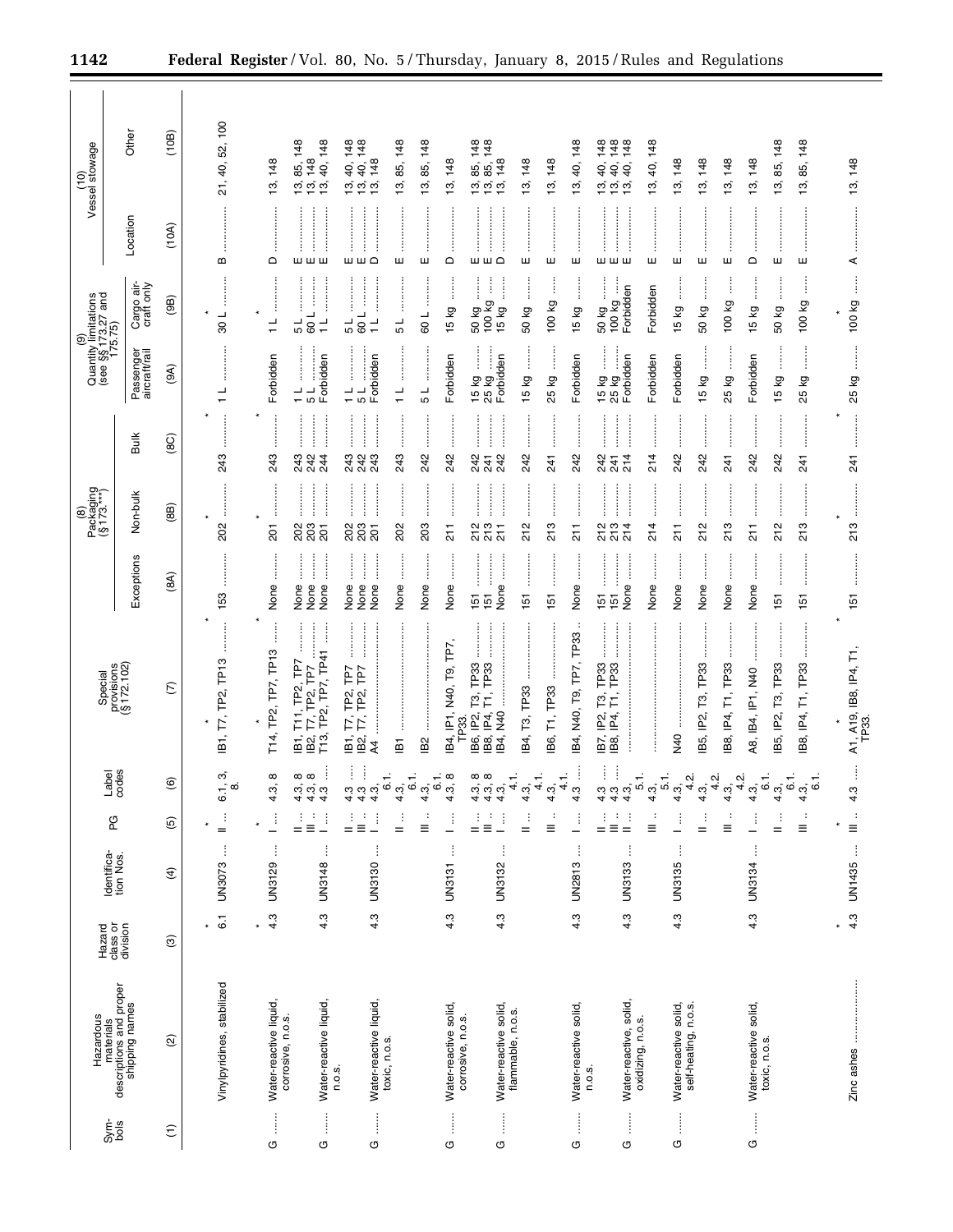| Zinc dithionite or Zinc<br>hydrosulfite.                                                                                                                                                | $\circ$              | UN1931                       | $\sum_{i=1}^{n}$               | :<br>ወ<br>δ<br>Ζ                                                  | IB8, IP3, T1, TP33                                                       | 155                             |                                                                   | <b><i><u><u></u></u></i></b><br>240                                                                                                                                                                                   | 100 kg                                                      | $\vdots$<br>200 kg                             | ⋖                                                                                        | 13, 26, 123                                                            |
|-----------------------------------------------------------------------------------------------------------------------------------------------------------------------------------------|----------------------|------------------------------|--------------------------------|-------------------------------------------------------------------|--------------------------------------------------------------------------|---------------------------------|-------------------------------------------------------------------|-----------------------------------------------------------------------------------------------------------------------------------------------------------------------------------------------------------------------|-------------------------------------------------------------|------------------------------------------------|------------------------------------------------------------------------------------------|------------------------------------------------------------------------|
|                                                                                                                                                                                         | 4.3<br>5.1           | UN1714<br>$\vdots$<br>UN1516 |                                | Î<br>$\overline{6.1}$<br>$5.\overline{4}.\overline{3}$            | IB6, IP2, T3, TP33<br>$\ast$                                             | <br>None<br>152                 | <br>:<br>:<br>:<br>:<br>212<br>$\frac{1}{2}$                      | <br>None<br>242                                                                                                                                                                                                       | Forbidden<br>5 kg                                           | $\vdots$<br>j<br>25 kg<br>15 kg                | Oш                                                                                       | 66, 75, 148<br>52, 85, 148<br>52,<br>$\ddot{a}$<br>້າ.<br>ມີ           |
| Zinc powder or Zinc dust                                                                                                                                                                | 4.3                  | UN1436                       | ÷<br>÷<br>$\equiv$             | نٖہ<br>ڹە<br>ٻہ<br>4<br>4.3,<br>4<br>4<br>$4.\overline{3}$<br>4.3 | $\vdots$<br>A19, IB7, IP2, T3, TP33<br>A19, IB4, IP1, N40<br>×           | None<br>None<br>None            | <br> <br> <br> <br>213<br>212<br>$\frac{1}{2}$                    | $\frac{1}{2}$<br>:<br>:<br>:<br>:<br><b></b><br>242<br>242<br>242                                                                                                                                                     | $\vdots$<br> <br> <br> <br> <br>Forbidden<br>15 kg<br>25 kg | j<br>$\vdots$<br>100 kg<br>15 kg<br>50 kg<br>¥ | ⋖<br>⋖<br>⋖                                                                              | 13, 52, 53, 148<br>53, 148<br>53, 148<br>52,<br>52,<br>13,<br><u>უ</u> |
| sheets, strip (thinner<br>than 254 microns but<br>Zirconium, dry, finished<br>Zirconium, dry, coiled<br>wire, finished metal<br>not thinner than 18<br>microns).                        | 4.2<br>$\frac{1}{4}$ | UN2009<br>Ì<br><b>UN2858</b> | ÷<br>$\equiv$<br>$\equiv$      | İ<br>ļ<br>4.2<br>$\vec{t}$                                        | A1, A19<br>$\overline{\mathbf{z}}$                                       | None<br>:<br>:<br>:<br>:<br>151 | .<br>.<br>.<br>.<br>.<br>.<br>213<br>213                          | :<br>:<br>:<br>:<br>:<br>:<br>:<br>240<br>240                                                                                                                                                                         | 25 kg<br>$\vdots$<br>25 kg                                  | $\vdots$<br>100 kg<br>100 kg                   | $\Omega$<br>⋖                                                                            | 13, 147, 148<br>13, 148                                                |
| Zirconium powder, dry<br>sheets, strip or coiled<br>wire.                                                                                                                               | 4.2                  | ĵ<br><b>UN2008</b>           | Ì<br>÷<br>$=$                  | i<br>Î<br>4.2<br>4.2                                              | Σņ<br>A19, A20, IB6, IP2,<br>N34, T3, TP33.<br>T21, TP7, TP33<br>$\star$ | j<br>None<br>None               | :<br>:<br>:<br>:<br> <br> <br> <br> <br> <br>212<br>$\frac{1}{2}$ | :<br>:<br>:<br>242<br>241                                                                                                                                                                                             | $15 kg$<br>Forbidden                                        | 50 kg<br>Forbidden                             | $\mathsf{\Omega}$<br>$\Box$                                                              | 148<br>148<br><u>უ</u><br>$\tilde{\mathfrak{b}}$                       |
| than 25 percent water<br>(a visible excess of<br>ticle size less than 53<br>present) (a) mechani-<br>wetted with not less<br>cally produced, par-<br>Zirconium powder,<br>water must be |                      | 4.1 UN1358                   | $\frac{1}{n}$<br>$\frac{1}{2}$ | $\vdots$<br>$\vdots$<br>4.2<br>$\frac{1}{4}$                      | A19, A20, IB6, IP2, N34,<br>B8, IP3, T1, TP33<br>T3, TP33                | None<br>None                    | <br><br>213<br>212                                                | य न<br>24 1                                                                                                                                                                                                           | 25 kg<br>15 kg                                              | 100 kg<br>50 kg                                | $\begin{array}{c} \hline \mathbf{0} & \mathbf{0} \\ \mathbf{0} & \mathbf{0} \end{array}$ | 13, 148<br>13, 74, 147, 148                                            |
| Zirconium scrap<br>cally produced, par-<br>microns; (b) chemi-<br>ticle size less than<br>840 microns.                                                                                  | 4.2                  | UN1932                       | $\frac{1}{2}$                  | į<br>4.2                                                          | IB8, IP3, N34, T1, TP33                                                  | None                            |                                                                   | $\begin{minipage}{0.9\linewidth} \begin{tabular}{l} \hline \multicolumn{3}{c}{\textbf{0.9\linewidth}} \end{tabular} \end{minipage} \end{minipage} \caption{A system of the model of the model.} \label{fig:1}$<br>240 | Forbidden                                                   | Forbidden                                      | ≏                                                                                        | 13, 148                                                                |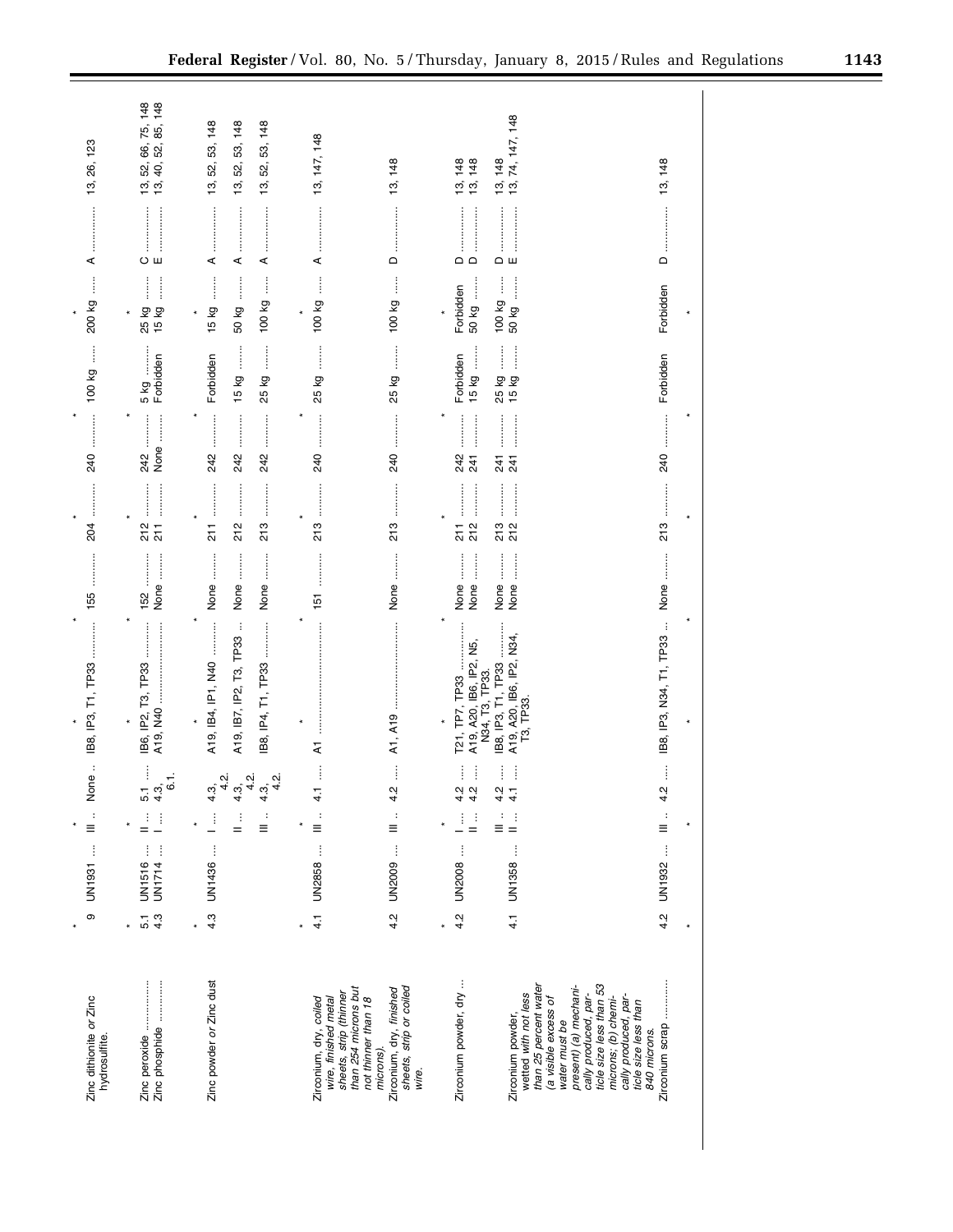۳

## \* \* \* \* \*

■ 11. In Appendix B to § 172.101, the List of Marine Pollutants is amended by

removing one (1) entry and adding sixty-two (62) entries in appropriate alphabetical order to read as follows: **Appendix B to § 172.101—List of Marine Pollutants.** 

۲

\* \* \* \* \*

|             |                                                                                                                                                                                                                                                                                                                                                                                                                                                                                                                                                                                                                                                                                                                                                                                                                                                                                                                     | LIST OF MARINE POLLUTANTS |  |  |
|-------------|---------------------------------------------------------------------------------------------------------------------------------------------------------------------------------------------------------------------------------------------------------------------------------------------------------------------------------------------------------------------------------------------------------------------------------------------------------------------------------------------------------------------------------------------------------------------------------------------------------------------------------------------------------------------------------------------------------------------------------------------------------------------------------------------------------------------------------------------------------------------------------------------------------------------|---------------------------|--|--|
| S, M, P (1) |                                                                                                                                                                                                                                                                                                                                                                                                                                                                                                                                                                                                                                                                                                                                                                                                                                                                                                                     | Marine Pollutant (2)      |  |  |
|             | [Remove:]  Chlorotoluenes (meta-;para-)                                                                                                                                                                                                                                                                                                                                                                                                                                                                                                                                                                                                                                                                                                                                                                                                                                                                             |                           |  |  |
|             |                                                                                                                                                                                                                                                                                                                                                                                                                                                                                                                                                                                                                                                                                                                                                                                                                                                                                                                     |                           |  |  |
| [Add:].     |                                                                                                                                                                                                                                                                                                                                                                                                                                                                                                                                                                                                                                                                                                                                                                                                                                                                                                                     |                           |  |  |
|             |                                                                                                                                                                                                                                                                                                                                                                                                                                                                                                                                                                                                                                                                                                                                                                                                                                                                                                                     |                           |  |  |
|             | Acroleic acid, stabilized                                                                                                                                                                                                                                                                                                                                                                                                                                                                                                                                                                                                                                                                                                                                                                                                                                                                                           |                           |  |  |
|             |                                                                                                                                                                                                                                                                                                                                                                                                                                                                                                                                                                                                                                                                                                                                                                                                                                                                                                                     |                           |  |  |
|             | Acrylic Acid, Stabilized                                                                                                                                                                                                                                                                                                                                                                                                                                                                                                                                                                                                                                                                                                                                                                                                                                                                                            |                           |  |  |
|             |                                                                                                                                                                                                                                                                                                                                                                                                                                                                                                                                                                                                                                                                                                                                                                                                                                                                                                                     |                           |  |  |
|             | Allyl alcohol                                                                                                                                                                                                                                                                                                                                                                                                                                                                                                                                                                                                                                                                                                                                                                                                                                                                                                       |                           |  |  |
|             |                                                                                                                                                                                                                                                                                                                                                                                                                                                                                                                                                                                                                                                                                                                                                                                                                                                                                                                     |                           |  |  |
|             | Aminobenzene                                                                                                                                                                                                                                                                                                                                                                                                                                                                                                                                                                                                                                                                                                                                                                                                                                                                                                        |                           |  |  |
|             |                                                                                                                                                                                                                                                                                                                                                                                                                                                                                                                                                                                                                                                                                                                                                                                                                                                                                                                     |                           |  |  |
|             | Ammonia, anhydrous (I)<br>Ammonia solution, relative density less than 0.880 at 15 degrees C in water, with more than 50 percent ammonia<br>Ammonia Solution relative density less than 0.880 at 15 degrees C in water, with more than 35% but not more than 50% am-<br>monia<br>Ammonia solution, relative density between 0.880 and 0.957 at 15 degrees C in water, with more than 10 percent but not<br>more than 35 percent ammonia, by mass                                                                                                                                                                                                                                                                                                                                                                                                                                                                    |                           |  |  |
|             |                                                                                                                                                                                                                                                                                                                                                                                                                                                                                                                                                                                                                                                                                                                                                                                                                                                                                                                     |                           |  |  |
|             | Aniline<br>Aniline oil                                                                                                                                                                                                                                                                                                                                                                                                                                                                                                                                                                                                                                                                                                                                                                                                                                                                                              |                           |  |  |
|             |                                                                                                                                                                                                                                                                                                                                                                                                                                                                                                                                                                                                                                                                                                                                                                                                                                                                                                                     |                           |  |  |
|             | <b>Bleaching powder</b>                                                                                                                                                                                                                                                                                                                                                                                                                                                                                                                                                                                                                                                                                                                                                                                                                                                                                             |                           |  |  |
|             |                                                                                                                                                                                                                                                                                                                                                                                                                                                                                                                                                                                                                                                                                                                                                                                                                                                                                                                     |                           |  |  |
|             | Butylbenzenes                                                                                                                                                                                                                                                                                                                                                                                                                                                                                                                                                                                                                                                                                                                                                                                                                                                                                                       |                           |  |  |
|             |                                                                                                                                                                                                                                                                                                                                                                                                                                                                                                                                                                                                                                                                                                                                                                                                                                                                                                                     |                           |  |  |
|             | Calcium hypochlorite, dry with more than 39% available chlorine (8.8% available oxygen)<br>Calcium hypochlorite mixture, dry with more than 10% but not more than 39% available chlorine<br>Calcium hypochlorite mixture, dry with more than 39% available chlorine (8.8% available oxygen)<br>Calcium hypochlorite mixture, dry, corrosive with more than 10% but not more than 39% available chlorine<br>Calcium hypochlorite mixture, dry, corrosive with more than 39% available chlorine (8.8% available oxygen)<br>Calcium hypochlorite, hydrated with not less than 5.5% but not more than 16% water<br>Calcium hypochlorite, hydrated, corrosive with not less than 5.5% but not more than 16% water<br>Calcium hypochlorite, hydrated mixture with not less than 5.5% but not more than 16% water<br>Calcium hypochlorite, hydrated mixture, corrosive with not less than 5.5% but not more than 16% water |                           |  |  |
|             |                                                                                                                                                                                                                                                                                                                                                                                                                                                                                                                                                                                                                                                                                                                                                                                                                                                                                                                     |                           |  |  |
|             | ortho-Chlorotoluene                                                                                                                                                                                                                                                                                                                                                                                                                                                                                                                                                                                                                                                                                                                                                                                                                                                                                                 |                           |  |  |
|             |                                                                                                                                                                                                                                                                                                                                                                                                                                                                                                                                                                                                                                                                                                                                                                                                                                                                                                                     |                           |  |  |
|             | Creosote salts                                                                                                                                                                                                                                                                                                                                                                                                                                                                                                                                                                                                                                                                                                                                                                                                                                                                                                      |                           |  |  |
|             |                                                                                                                                                                                                                                                                                                                                                                                                                                                                                                                                                                                                                                                                                                                                                                                                                                                                                                                     |                           |  |  |
|             | Cycloheptane                                                                                                                                                                                                                                                                                                                                                                                                                                                                                                                                                                                                                                                                                                                                                                                                                                                                                                        |                           |  |  |
|             |                                                                                                                                                                                                                                                                                                                                                                                                                                                                                                                                                                                                                                                                                                                                                                                                                                                                                                                     |                           |  |  |
|             | 2,4-Dichlorophenol                                                                                                                                                                                                                                                                                                                                                                                                                                                                                                                                                                                                                                                                                                                                                                                                                                                                                                  |                           |  |  |
|             |                                                                                                                                                                                                                                                                                                                                                                                                                                                                                                                                                                                                                                                                                                                                                                                                                                                                                                                     |                           |  |  |
|             | 1,3-Dichloropropene                                                                                                                                                                                                                                                                                                                                                                                                                                                                                                                                                                                                                                                                                                                                                                                                                                                                                                 |                           |  |  |
|             |                                                                                                                                                                                                                                                                                                                                                                                                                                                                                                                                                                                                                                                                                                                                                                                                                                                                                                                     |                           |  |  |
|             | Dimethyl Disulphide                                                                                                                                                                                                                                                                                                                                                                                                                                                                                                                                                                                                                                                                                                                                                                                                                                                                                                 |                           |  |  |
|             |                                                                                                                                                                                                                                                                                                                                                                                                                                                                                                                                                                                                                                                                                                                                                                                                                                                                                                                     |                           |  |  |
|             | Dinitrotoluenes, Liquid<br>Dinitrotoluenes, Molton                                                                                                                                                                                                                                                                                                                                                                                                                                                                                                                                                                                                                                                                                                                                                                                                                                                                  |                           |  |  |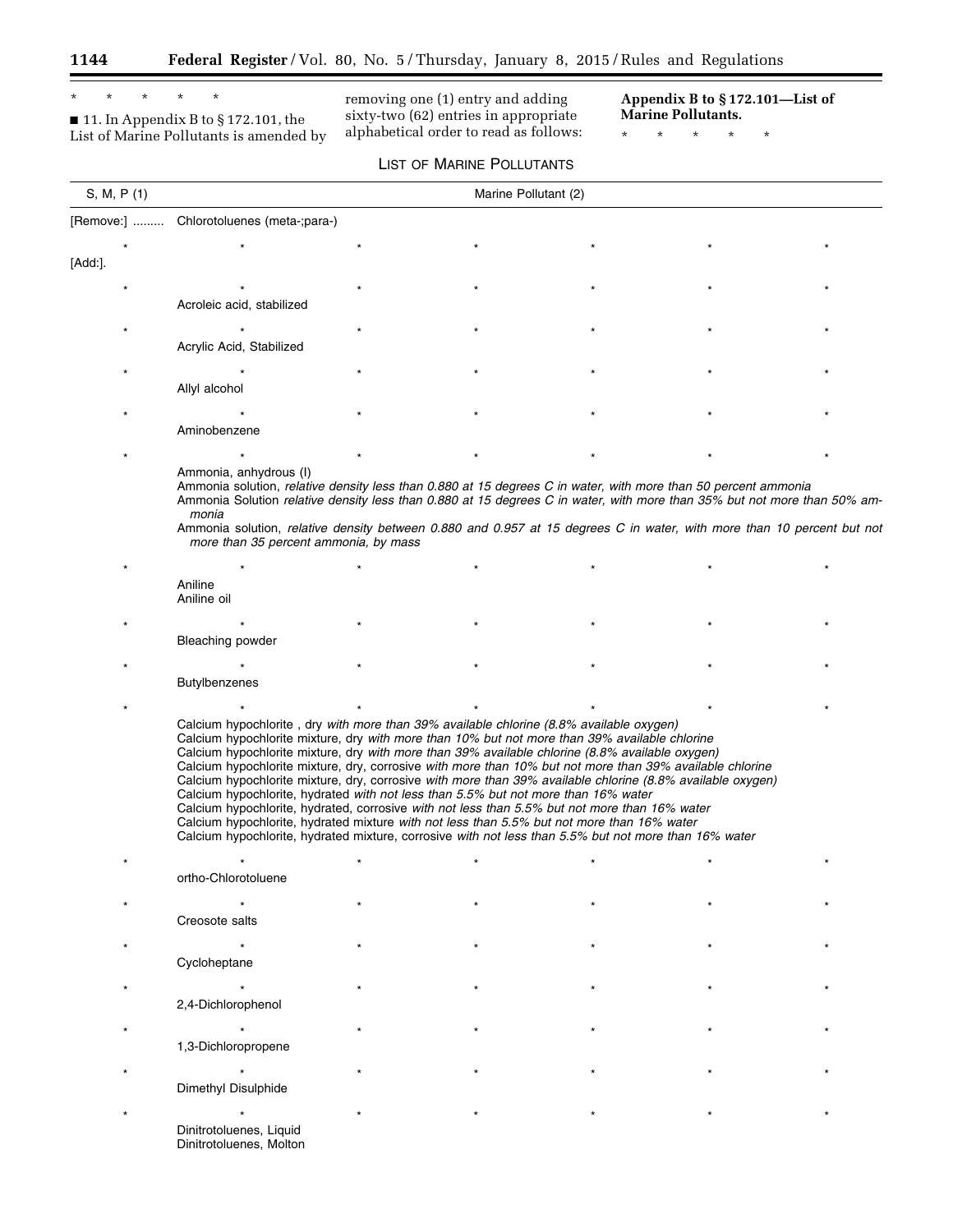▀

# LIST OF MARINE POLLUTANTS—Continued

| S, M, P (1) |                                                                | Marine Pollutant (2) |  |  |
|-------------|----------------------------------------------------------------|----------------------|--|--|
|             | Dintrotoluenes, Solid                                          |                      |  |  |
|             |                                                                |                      |  |  |
|             | Dodecene                                                       |                      |  |  |
|             |                                                                |                      |  |  |
|             | Heptanes                                                       |                      |  |  |
|             |                                                                |                      |  |  |
|             | Hexane                                                         |                      |  |  |
|             |                                                                |                      |  |  |
|             | Isooctane                                                      |                      |  |  |
|             |                                                                |                      |  |  |
|             | Mesitylene                                                     |                      |  |  |
|             |                                                                |                      |  |  |
|             | Methyl disulphide                                              |                      |  |  |
|             |                                                                |                      |  |  |
|             | 2-Methyl-2-phenylpropane                                       |                      |  |  |
|             |                                                                |                      |  |  |
|             | Methyldinitrobenzenes, liquid<br>Methyldinitrobenzenes, molten |                      |  |  |
|             | Methyldinitrobenzenes, solid                                   |                      |  |  |
|             | Methyldithiomethane<br>2-Methylheptane                         |                      |  |  |
|             |                                                                |                      |  |  |
|             | 2-Methylpentane                                                |                      |  |  |
|             |                                                                |                      |  |  |
|             | Naphthalene, crude or Naphthalene, refined                     |                      |  |  |
|             | Napthalene, molten                                             |                      |  |  |
|             |                                                                |                      |  |  |
|             | Nonanes                                                        |                      |  |  |
|             |                                                                |                      |  |  |
|             | Octanes                                                        |                      |  |  |
|             | Phenylamine                                                    |                      |  |  |
|             |                                                                |                      |  |  |
|             | Pine Oil                                                       |                      |  |  |
|             | alpha-Pinene                                                   |                      |  |  |
|             |                                                                |                      |  |  |
|             | Propenoic acid, stabilized                                     |                      |  |  |
|             | Propenyl alcohol                                               |                      |  |  |
|             |                                                                |                      |  |  |
|             | Propylene Tetramer                                             |                      |  |  |
|             |                                                                |                      |  |  |
|             | Sodium hypochlorite solution                                   |                      |  |  |
|             |                                                                |                      |  |  |
|             | Tetrapropylene                                                 |                      |  |  |
|             |                                                                |                      |  |  |
|             | Toluidines, liquid<br>Toluidines, Solid                        |                      |  |  |
|             |                                                                |                      |  |  |
|             | 1,3,5-Trimethylbenzene                                         |                      |  |  |
|             |                                                                |                      |  |  |
|             | 2,2,4-Trimethylpentane                                         |                      |  |  |
|             |                                                                |                      |  |  |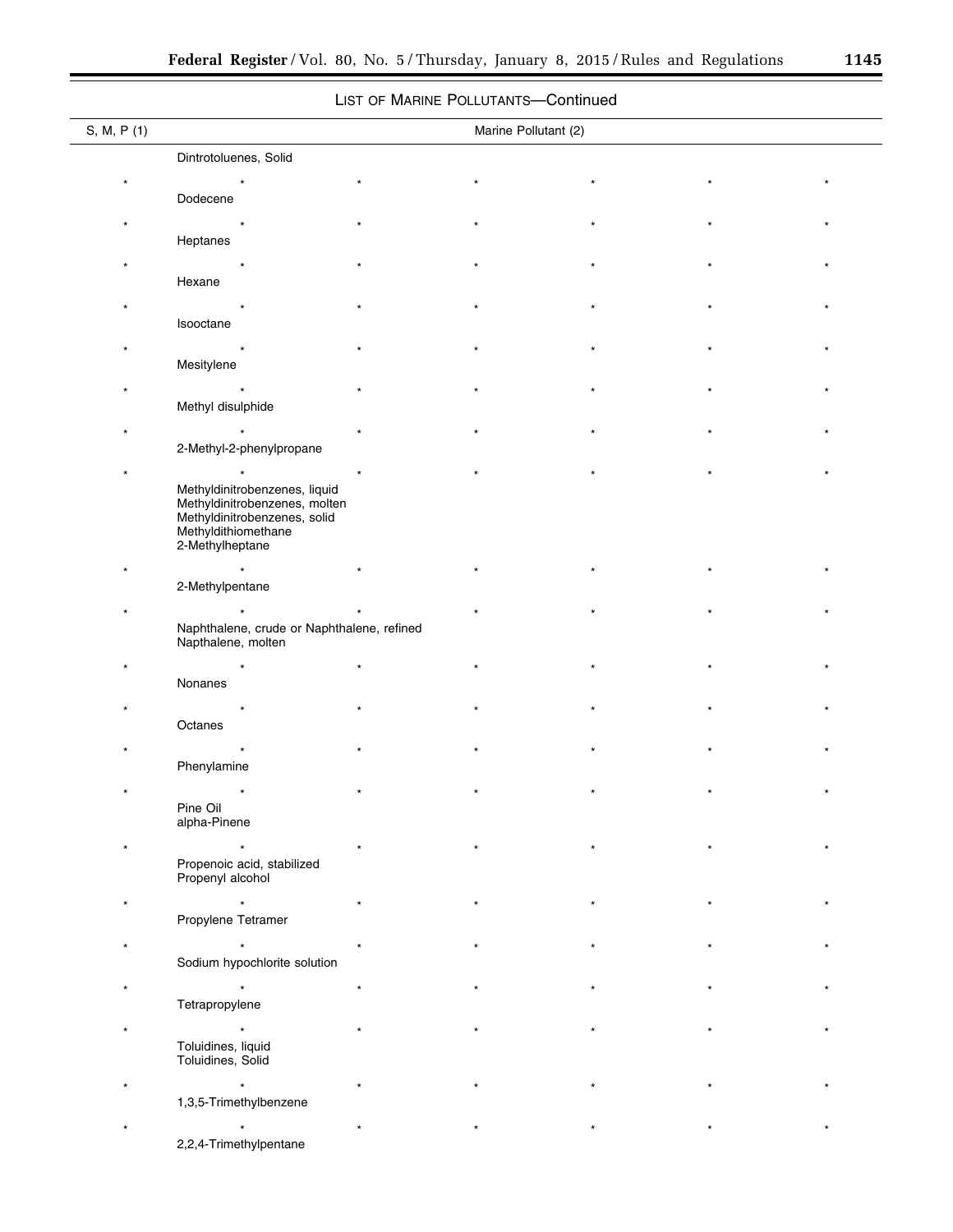# LIST OF MARINE POLLUTANTS-Continued

|             |                                                    |                      | ---------- |  |
|-------------|----------------------------------------------------|----------------------|------------|--|
| S, M, P (1) |                                                    | Marine Pollutant (2) |            |  |
|             | Turpentine                                         |                      |            |  |
|             | Zinc Chloride, Anhydrous<br>Zinc Chloride Solution |                      |            |  |
|             |                                                    |                      |            |  |

## ■ 12. In § 172.102:

 $\blacksquare$  a. In paragraph (c)(1), special provisions 28, 52, 147, 160, 238, 342 and 362 are revised, special provisions 367, 368, 369, 370, 371, and 372 are added, and special provision 161 is removed.

■ b. In paragraph (c)(2), special provision A60 is revised and A61 is added.

■ c. Paragraph (c)(4) introductory text, Table 1 and Table 2 in paragraph (c)(4) are revised.

 $\blacksquare$  d. In paragraph  $(c)(8)(ii)$ , TP47 is added in numerical sequence.

The additions and revisions read as follows:

# **§ 172.102 Special Provisions.**

# \* \* \* \* \*

- (c) \* \* \* \*
- $(1) * * * *$

28 The dihydrated sodium salt of dichloroisocyanuric acid does not meet the criteria for inclusion in Division 5.1 (Oxidizer) and is not subject to the requirements of this subchapter unless meeting the criteria for inclusion in another class or division.

\* \* \* \* \* 52 This entry may only be used for substances that are too insensitive for acceptance into Class 1 (explosive) when tested in accordance with Test Series 2 in the UN Manual of Tests and Criteria, Part I (incorporated by reference; see § 171.7 of this

subchapter). \* \* \* \* \*

147 This entry applies to nonsensitized emulsions, suspensions, and gels consisting primarily of a mixture of ammonium nitrate and fuel, intended to produce a Type E blasting explosive only after further processing prior to use. The mixture for emulsions typically has the following composition: 60–85% ammonium nitrate; 5–30% water; 2–8% fuel; 0.5–4% emulsifier or thickening agent; 0–10% soluble flame suppressants; and trace additives. Other inorganic nitrate salts may replace part of the ammonium nitrate. The mixture for suspensions and gels typically has

the following composition: 60–85% ammonium nitrate; 0–5% sodium or potassium perchlorate; 0–17% hexamine nitrate or monomethylamine nitrate; 5–30% water; 2–15% fuel; 0.5– 4% thickening agent; 0–10% soluble flame suppressants; and trace additives. Other inorganic nitrate salts may replace part of the ammonium nitrate. These substances must satisfactorily pass Tests 8(a), (b) and (c) of Test Series 8 of the UN Manual of Tests and Criteria, Part I, Section 18 (IBR, see § 171.7 of this subchapter), and may not be classified and transported unless approved by the Associate Administrator.

\* \* \* \* \*

160 This entry applies to safety devices for vehicles, vessels or aircraft, *e.g.* air bag inflators, air bag modules, seat-belt pretensioners, and pyromechanical devices containing Class 1 (explosive) materials or materials of other hazard classes. These articles must be tested in accordance with Test series 6(c) of Part I of the UN Manual of Tests and Criteria (incorporated by reference; see § 171.7 of this subchapter), with no explosion of the device, no fragmentation of device casing or pressure vessel, and no projection hazard or thermal effect that would significantly hinder fire-fighting or other emergency response efforts in the immediate vicinity. If the air bag inflator unit satisfactorily passes the series 6(c) test, it is not necessary to repeat the test on the air bag module. This entry does not apply to life saving appliances described in § 173.219 (UN2990 and UN3072).

\* \* \* \* \*

238 Neutron radiation detectors: a. Neutron radiation detectors containing non-pressurized boron trifluoride gas in excess of 1 gram and radiation detection systems containing such neutron radiation detectors as components may be transported by highway, rail, vessel, or cargo aircraft in accordance with the following:

(1) Each radiation detector must meet the following conditions:

(i) The pressure in each neutron radiation detector must not exceed 105 kPa absolute at 20 °C;

(ii) The amount of gas must not exceed 13 grams per detector; and

(iii) Each neutron radiation detector must be of welded metal construction with brazed metal to ceramic feed through assemblies. These detectors must have a minimum burst pressure of 1800 kPa as demonstrated by design type qualification testing; and

(iv) Each detector must be tested to a  $1 \times 10^{-10}$  cm<sup>3</sup>/s leaktightness standard before filling.

(2) Radiation detectors transported as individual components must be transported as follows:

(i) They must be packed in a sealed intermediate plastic liner with sufficient absorbent material to absorb the entire gas contents.

(ii) They must be packed in strong outer packagings and the completed package must be capable of withstanding a 1.8 meter (6-foot) drop without leakage of gas contents from detectors.

(iii) The total amount of gas from all detectors per outer packaging must not exceed 52 grams.

(3) Completed neutron radiation detection systems containing detectors meeting the conditions of paragraph (a)(1) of this special provision must be transported as follows:

(i) The detectors must be contained in a strong sealed outer casing;

(ii) The casing must contain include sufficient absorbent material to absorb the entire gas contents;

(iii) The completed system must be packed in strong outer packagings capable of withstanding a 1.8 meter (6 foot) drop test without leakage unless a system's outer casing affords equivalent protection.

b. Except for transportation by aircraft, neutron radiation detectors and radiation detection systems containing such detectors transported in accordance with paragraph (a) of this special provision are not subject to the labeling and placarding requirements of part 172 of this subchapter.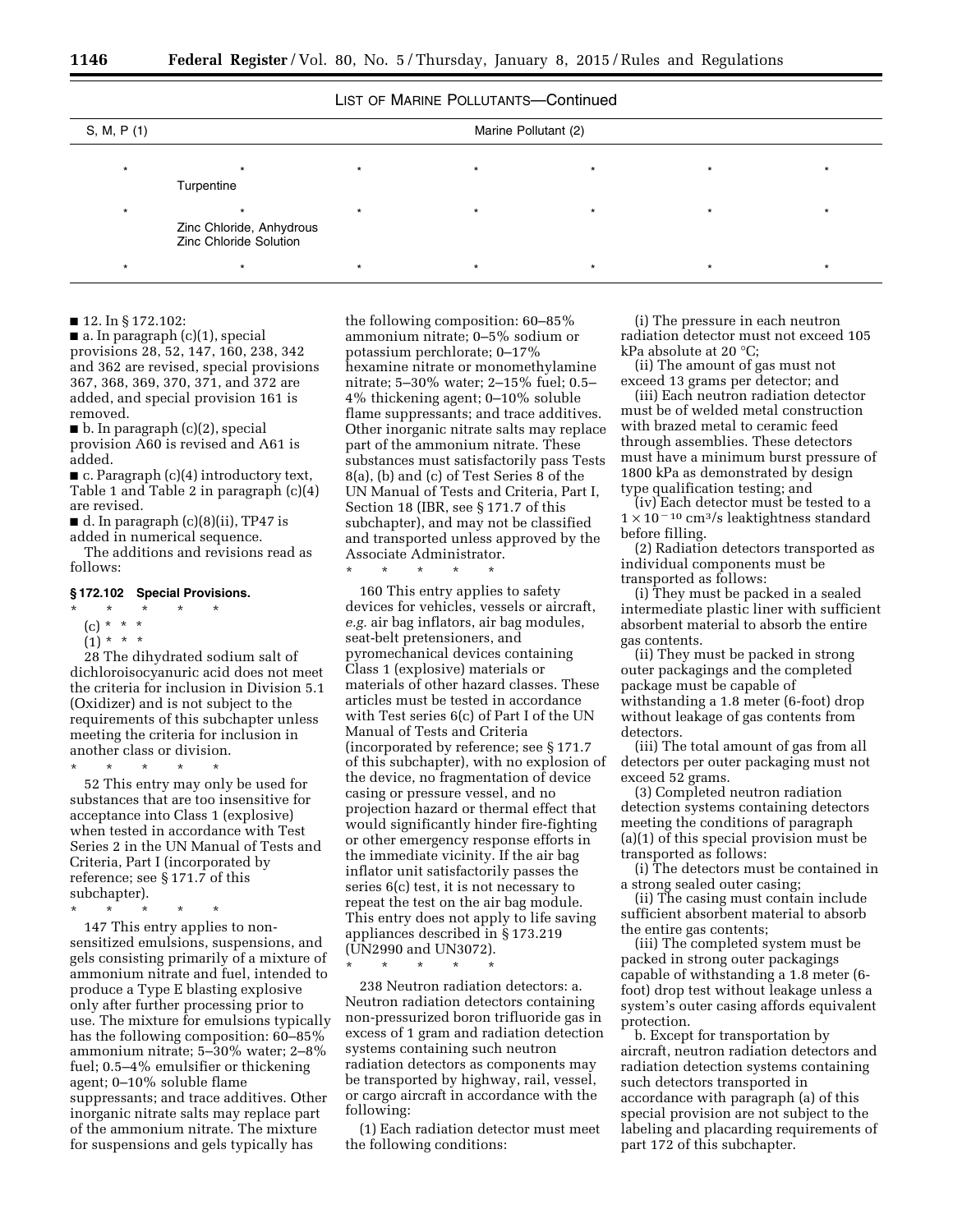c. When transported by highway, rail, vessel, or as cargo on an aircraft, neutron radiation detectors containing not more than 1 gram of boron trifluoride, including those with solder glass joints are not subject to any other requirements of this subchapter provided they meet the requirements in paragraph (a)(1) of this special provision and are packed in accordance with paragraph (a)(2) of this special provision. Radiation detection systems containing such detectors are not subject to any other requirements of this subchapter provided they are packed in accordance with paragraph (a)(3) of this special provision.

\* \* \* \* \*

342 Glass inner packagings (such as ampoules or capsules) intended only for use in sterilization devices, when containing less than 30 mL of ethylene oxide per inner packaging with not more than 300 mL per outer packaging, may be transported in accordance with § 173.4a of this subchapter, irrespective of the restriction of § 173.4a(b) and the indication of ''forbidden'' in columns (9A) and (9B) of the § 172.101 table provided that:

a. After filling, each glass inner packaging must be determined to be leak-tight by placing the glass inner packaging in a hot water bath at a temperature and for a period of time sufficient to ensure that an internal pressure equal to the vapor pressure of ethylene oxide at 55 °C is achieved. Any glass inner packaging showing evidence of leakage, distortion or other defect under this test must not be transported under the terms of this special provision;

b. In addition to the packaging required in § 173.4a, each glass inner packaging must be placed in a sealed plastic bag compatible with ethylene oxide and capable of containing the contents in the event of breakage or leakage of the glass inner packaging; and

c. Each glass inner packaging is protected by a means of preventing puncture of the plastic bag (*e.g.,* sleeves or cushioning) in the event of damage to the packaging (*e.g.,* by crushing).

\* \* \* \* \*

362 This entry applies to liquids, pastes or powders, pressurized with a propellant that meets the definition of a gas in § 173.115. A chemical under pressure packaged in an aerosol dispenser must be transported under UN1950. The chemical under pressure must be classed based on the hazard characteristics of the components in the propellant; the liquid; or the solid. The following provisions also apply:

a. If one of the components, which can be a pure substance or a mixture, is classed as flammable, the chemical under pressure must be classed as flammable in Division 2.1. Flammable components are flammable liquids and liquid mixtures, flammable solids and solid mixtures or flammable gases and gas mixtures meeting the following criteria:

(1) A flammable liquid is a liquid having a flashpoint of not more than 93 °C (200 °F);

(2) A flammable solid is a solid that meets the criteria in § 173.124 of this subchapter; or

(3) A flammable gas is a gas that meets the criteria in § 173.115 of this subchapter.

b. Gases of Division 2.3 and gases with a subsidiary risk of 5.1 must not be used as a propellant in a chemical under pressure.

c. Where the liquid or solid components are classed as Division 6.1, Packing Group II or III, or Class 8, Packing Group II or III, the chemical under pressure must be assigned a subsidiary risk of Division 6.1 or Class 8 and the appropriate identification number must be assigned. Components classed as Division 6.1, Packing Group I, or Class 8, Packing Group I, must not be offered for transportation and transported under this description.

d. A chemical under pressure with components meeting the properties of: Class 1 (explosives); Class 3 (liquid desensitized explosives); Division 4.1 (self-reactive substances and solid desensitized explosives); Division 4.2 (substances liable to spontaneous combustion); Division 4.3 (substances which, in contact with water, emit flammable gases or toxic gases); Division 5.1 (oxidizing substances); Division 5.2 (organic peroxides); Division 6.2 (Infectious substances); or, Class 7 (Radioactive material), must not be offered for transportation under this description.

e. A description to which special provision 170 or TP7 is assigned in Column 7 of the § 172.101 Hazardous Materials Table, and therefore requires air to be eliminated from the package vapor space by nitrogen or other means, must not be offered for transportation under this description.

f. Chemicals under pressure containing components forbidden for transport on both passenger and cargo aircraft in Columns (9A) and (9B) of the § 172.101 Hazardous Materials Table must not be transported by air.

\* \* \* \* \* 367 For the purposes of documentation and package marking:

a. The proper shipping name ''Paint related material'' may be used for consignments of packages containing ''Paint'' and ''Paint related material'' in the same package;

b. The proper shipping name ''Paint related material, corrosive, flammable'' may be used for consignments of packages containing ''Paint, corrosive, flammable'' and ''Paint related material, corrosive, flammable'' in the same package;

c. The proper shipping name ''Paint related material, flammable, corrosive'' may be used for consignments of packages containing ''Paint, flammable, corrosive'' and ''Paint related material, flammable, corrosive'' in the same package; and

d. The proper shipping name ''Printing ink related material'' may be used for consignments of packages containing ''Printing ink'' and ''Printing ink related material'' in the same package.

368 In the case of non-fissile or fissileexcepted uranium hexafluoride, the material must be classified under UN3507 or UN2978.

369 In accordance with § 173.2a, this radioactive material in an excepted package possessing corrosive properties is classified in Class 8 with a radioactive material subsidiary risk. Uranium hexafluoride may be classified under this entry only if the conditions of §§ 173.420(a)(4) and (a)(6), 173.420(d),  $173.421(a)(2)$  and  $(a)(4)$ , and, for fissileexcepted material, the conditions of 173.453 are met. In addition to the provisions applicable to the transport of Class 8 substances, the provisions of §§ 173.421(a)(3), and 173.443(a) apply. In addition, packages shall be legibly and durably marked with an identification of the consignor, the consignee, or both. No Class 7 label is required to be displayed. The consignor shall be in possession of a copy of each applicable certificate when packages include fissile material excepted by competent authority approval. When a consignment is undeliverable, the consignment shall be placed in a safe location and the appropriate competent authority shall be informed as soon as possible and a request made for instructions on further action. If it is evident that a package of radioactive material, or conveyance carrying unpackaged radioactive material, is leaking, or if it is suspected that the package, or conveyance carrying unpackaged material, may have leaked, the requirements of § 173.443(e) apply.

370 This entry also applies to Ammonium nitrate with not more than 0.2% combustible substances, including any organic substance calculated as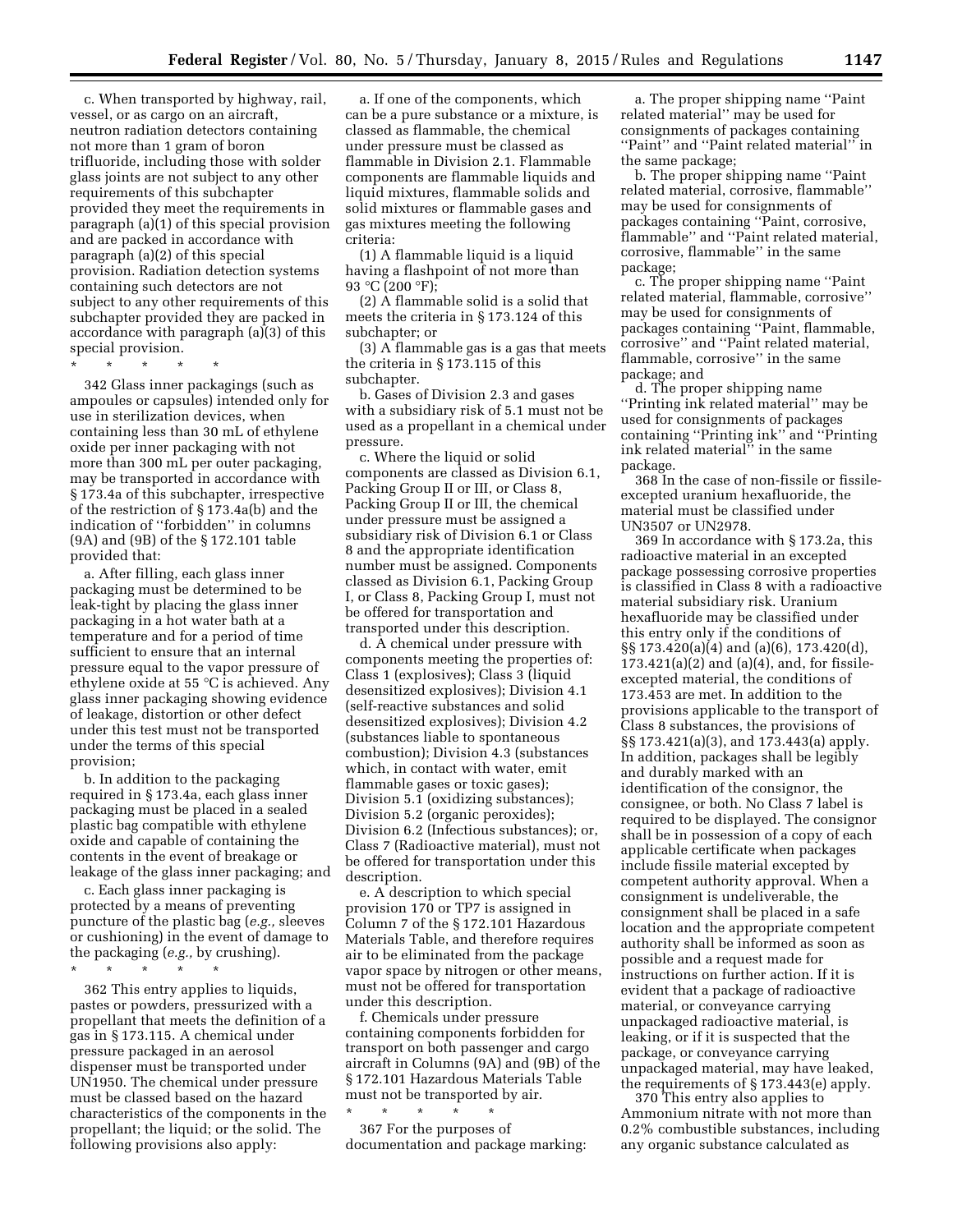carbon, to the exclusion of any added substance, that gives a positive result when tested in accordance with Test Series 2 of the UN Manual of Tests and Criteria, Part I (incorporated by reference; see § 171.7 of this subchapter). See also UN No. 1942.

371 a. This entry also applies to articles not conforming to the requirements of §§ 173.302, 173.304, or 173.306 of this subchapter, containing a small pressure receptacle with a release device. Such articles must comply with the following requirements:

(1) The water capacity of the pressure receptacle must not exceed 0.5 L and the working pressure must not exceed 25 bar at 15  $^{\circ}$ C (59  $^{\circ}$ F);

(2) The minimum burst pressure of the pressure receptacle must be at least four times the pressure of the gas at  $15 °C$  (59 °F);

(3) Each article must be manufactured in such a way that unintentional firing or release is avoided under normal conditions of handling, packing, transport and use. This may be fulfilled by an additional locking device linked to the activator;

(4) Each article must be manufactured in such a way as to prevent hazardous projections of the pressure receptacle or parts of the pressure receptacle;

(5) Each pressure receptacle must be manufactured from material which will not fragment upon rupture;

(6) The design type of the article must be subjected to a fire test. For this test, the provisions of paragraphs 16.6.1.2 except letter g, 16.6.1.3.1 to 16.6.1.3.6, 16.6.1.3.7(b) and 16.6.1.3.8 of the UN Manual of Tests and Criteria must be applied. It must be demonstrated that the article relieves its pressure by means of a fire degradable seal or other pressure relief device, in such a way that the pressure receptacle will not fragment and that the article or fragments of the article do not rocket more than 10 meters; and

(7) The design type of the article must be subjected to the following test. A stimulating mechanism must be used to initiate one article in the middle of the packaging. There must be no hazardous effects outside the package such as disruption of the package, metal fragments or a receptacle which passes through the packaging.

b. The manufacturer must produce technical documentation of the design

type, manufacture as well as the tests and their results. The manufacturer must apply procedures to ensure that articles produced in series are made of good quality, conform to the design type and are able to meet the requirements in (a). The manufacturer must provide such information to a representative of the Department upon request.

372 This entry applies to asymmetric capacitors with an energy storage capacity greater than 0.3 Wh. Capacitors with an energy storage capacity of 0.3 Wh or less are not subject to the requirements of this subchapter.

Energy storage capacity means the energy stored in a capacitor, as calculated according to the following equation,

 $Wh = 1/2C_N(U_R^2-U_L^2) \times (1/3600)$ Using the nominal capacitance  $(C_N)$ ,

rated voltage  $(U_R)$  and the rated lower limit voltage (UL).

Nickel-carbon asymmetric capacitors containing Class 8 alkaline electrolytes must be transported as UN2795, Batteries, wet, filled with alkali, electric storage.

\* \* \* \* \* (2) \* \* \*

A60 Sterilization devices, when containing less than 30 mL per inner packaging with not more than 150 mL per outer packaging, may be transported in accordance with the provisions in § 173.4a, irrespective of § 173.4a(b), provided such packagings were first subjected to comparative fire testing. Comparative fire testing between a package as prepared for transport (including the substance to be transported) and an identical package filled with water must show that the maximum temperature measured inside the packages during testing does not differ by more than 200  $^{\circ}$ C (392  $^{\circ}$ F). Packagings may include a vent to permit the slow escape of gas (*i.e.* not more than 0.1 mL/hour per 30 mL inner packaging at 20 °C (68 °F) produced from gradual decomposition. The requirements of §§ 173.24(g)(1) and  $173.27(c)$  do not apply.

A61 a. When used for purposes such as sterilization, inner packagings of peroxyacetic acid, stabilized, classified as UN 3107 Organic peroxide type E, liquid or UN 3109 Organic peroxide type F, liquid may be fitted with a vent consisting of hydrophobic membrane, provided:

(1) Each inner packaging contains not more than 70 mL;

(2) The inner packaging is designed so that the vent is not immersed in liquid in any orientation;

(3) Each inner packaging is enclosed in an intermediate rigid plastic packaging with a small opening to permit release of gas and contains a buffer that neutralizes the contents of the inner packaging in the event of leakage;

(4) Intermediate packagings are packed in a fiberboard box (4G) outer packaging;

(5) Each outer packaging contains not more than 1.4 L of liquid; and

(6) The rate of oxygen release from the outer packaging does not exceed 15 mL per hour.

b. Such packages must be transported on cargo aircraft only. The requirements of §§ 173.24(g)(1) and 173.27(c) do not apply.

\* \* \* \* \*

(4) *IB Codes and IP Codes.* These provisions apply only to transportation in IBCs and Large Packagings. Table 1 authorizes IBCs for specific proper shipping names through the use of IB Codes assigned in the § 172.101 table of this subchapter. Table 2 defines IP Codes on the use of IBCs that are assigned to specific commodities in the § 172.101 Table of this subchapter. Table 3 authorizes Large Packagings for specific proper shipping names through the use of IB Codes assigned in the § 172.101 table of this subchapter. Large Packagings are authorized for the Packing Group III entries of specific proper shipping names when either special provision IB3 or IB8 is assigned to that entry in the § 172.101 Table. When no IB code is assigned in the § 172.101 Table for a specific proper shipping name, or in § 173.185 or § 173.225(e) Organic Peroxide Table for Type F organic peroxides, use of an IBC or Large Packaging for the material may be authorized when approved by the Associate Administrator. The letter ''Z'' shown in the marking code for composite IBCs must be replaced with a capital code letter designation found in § 178.702(a)(2) of this subchapter to specify the material used for the other packaging. Tables 1, 2, and 3 follow:

\* \* \* \* \*

TABLE 1—IB CODES (IBC CODES)

| IBC code | Authorized IBCs                                                                                                                                                             |
|----------|-----------------------------------------------------------------------------------------------------------------------------------------------------------------------------|
| IB1      | Authorized IBCs: Metal (31A, 31B and 31N).<br>Additional Requirement: Only liquids with a vapor pressure less than or equal to 110 kPa at 50 °C (1.1 bar at 122 °F), or 130 |
|          | kPa at 55 °C (1.3 bar at 131 °F) are authorized.                                                                                                                            |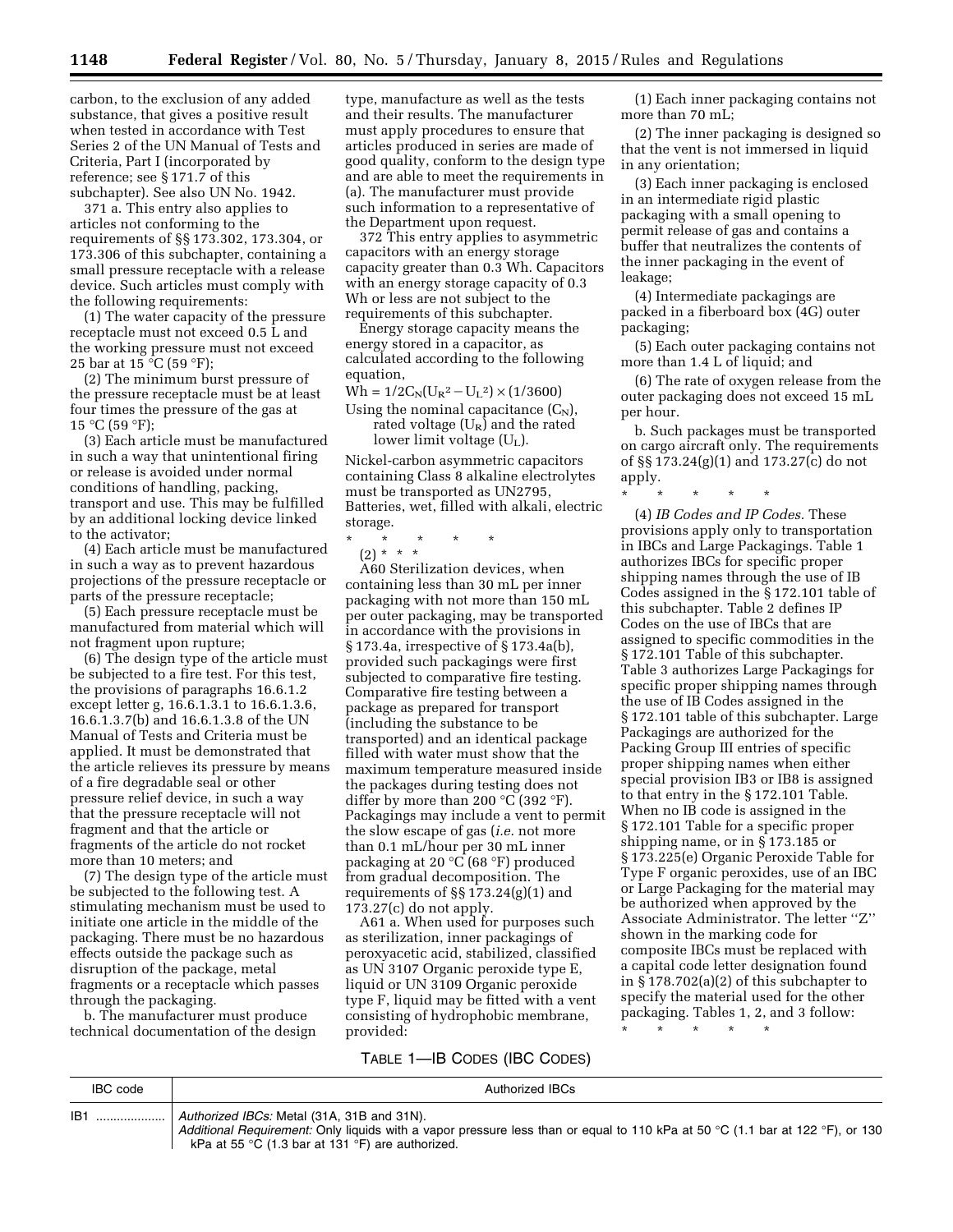# TABLE 1—IB CODES (IBC CODES)—Continued

| <b>IBC</b> code | <b>Authorized IBCs</b>                                                                                                                                                            |
|-----------------|-----------------------------------------------------------------------------------------------------------------------------------------------------------------------------------|
| IB2             | Authorized IBCs: Metal (31A, 31B and 31N); Rigid plastics (31H1 and 31H2); Composite (31HZ1).                                                                                     |
|                 | Additional Requirement: Only liquids with a vapor pressure less than or equal to 110 kPa at 50 °C (1.1 bar at 122 °F), or 130<br>kPa at 55 °C (1.3 bar at 131 °F) are authorized. |
| IB3             | Authorized IBCs: Metal (31A, 31B and 31N); Rigid plastics (31H1 and 31H2); Composite (31HZ1 and 31HA2, 31HB2, 31HN2,                                                              |
|                 | 31HD2 and 31HH2).                                                                                                                                                                 |
|                 | Additional Requirement: Only liquids with a vapor pressure less than or equal to 110 kPa at 50 °C (1.1 bar at 122 °F), or 130                                                     |
|                 | kPa at 55 °C (1.3 bar at 131 °F) are authorized, except for UN2672 (also see special provision IP8 in Table 2 for UN2672).                                                        |
| $IB4$           | Authorized IBCs: Metal (11A, 11B, 11N, 21A, 21B, 21N, 31A, 31B and 31N).                                                                                                          |
| <b>IB5</b>      | Authorized IBCs: Metal (11A, 11B, 11N, 21A, 21B, 21N, 31A, 31B and 31N); Rigid plastics (11H1, 11H2, 21H1, 21H2, 31H1<br>and 31H2); Composite (11HZ1, 21HZ1 and 31HZ1).           |
| IB6             | Authorized IBCs: Metal (11A, 11B, 11N, 21A, 21B, 21N, 31A, 31B and 31N); Rigid plastics (11H1, 11H2, 21H1, 21H2, 31H1                                                             |
|                 | and 31H2); Composite (11HZ1, 11HZ2, 21HZ1, 21HZ2 and 31HZ1).                                                                                                                      |
|                 | Additional Requirement: Composite IBCs 11HZ2 and 21HZ2 may not be used when the hazardous materials being trans-                                                                  |
|                 | ported may become liquid during transport.                                                                                                                                        |
| IB7             | Authorized IBCs: Metal (11A, 11B, 11N, 21A, 21B, 21N, 31A, 31B and 31N); Rigid plastics (11H1, 11H2, 21H1, 21H2, 31H1                                                             |
|                 | and 31H2); Composite (11HZ1, 11HZ2, 21HZ1, 21HZ2 and 31HZ1); Wooden (11C, 11D and 11F).                                                                                           |
|                 | Additional Requirement: Liners of wooden IBCs must be sift-proof.                                                                                                                 |
| IB8             | Authorized IBCs: Metal (11A, 11B, 11N, 21A, 21B, 21N, 31A, 31B and 31N); Rigid plastics (11H1, 11H2, 21H1, 21H2, 31H1                                                             |
|                 | and 31H2); Composite (11HZ1, 11HZ2, 21HZ1, 21HZ2 and 31HZ1); Fiberboard (11G); Wooden (11C, 11D and 11F);                                                                         |
|                 | Flexible (13H1, 13H2, 13H3, 13H4, 13H5, 13L1, 13L2, 13L3, 13L4, 13M1 or 13M2).                                                                                                    |
| IB9             | IBCs are only authorized if approved by the Associate Administrator.                                                                                                              |

TABLE 2—IP CODES

| IP code       |                                                                                                                                                                                                                                                                                                                                                      |
|---------------|------------------------------------------------------------------------------------------------------------------------------------------------------------------------------------------------------------------------------------------------------------------------------------------------------------------------------------------------------|
| IP1  !<br>IP2 | IBCs must be packed in closed freight containers or a closed transport vehicle.<br>When IBCs other than metal or rigid plastics IBCs are used, they must be offered for transportation in a closed freight con-<br>tainer or a closed transport vehicle.                                                                                             |
|               | Flexible IBCs must be sift-proof and water-resistant or must be fitted with a sift-proof and water-resistant liner.                                                                                                                                                                                                                                  |
| IP4           | Flexible, fiberboard or wooden IBCs must be sift-proof and water-resistant or be fitted with a sift-proof and water-resistant<br>liner.                                                                                                                                                                                                              |
| IP5           | IBCs must have a device to allow venting. The inlet to the venting device must be located in the vapor space of the IBC<br>under maximum filling conditions.                                                                                                                                                                                         |
| IP6           | Non-specification bulk bins are authorized.                                                                                                                                                                                                                                                                                                          |
| IP7           | For UN identification numbers 1327, 1363, 1364, 1365, 1386, 1841, 2211, 2217, 2793 and 3314, IBCs are not required to<br>meet the IBC performance tests specified in part 178, subpart N of this subchapter.                                                                                                                                         |
| IP8           | Ammonia solutions may be transported in rigid or composite plastic IBCs (31H1, 31H2 and 31HZ1) that have successfully<br>passed, without leakage or permanent deformation, the hydrostatic test specified in §178.814 of this subchapter at a test<br>pressure that is not less than 1.5 times the vapor pressure of the contents at 55 °C (131 °F). |
| IP13          | Transportation by vessel in IBCs is prohibited.                                                                                                                                                                                                                                                                                                      |
| IP14          | Air must be eliminated from the vapor space by nitrogen or other means.                                                                                                                                                                                                                                                                              |
| IP15          | For UN2031 with more than 55% nitric acid, rigid plastic IBCs and composite IBCs with a rigid plastic inner receptacle are au-<br>thorized for two years from the date of IBC manufacture.                                                                                                                                                           |
| IP16          | IBCs of type 31A and 31N are only authorized if approved by the Associate Administrator.                                                                                                                                                                                                                                                             |
| IP20          | Dry sodium cyanide or potassium cyanide is also permitted in siftproof, water-resistant, fiberboard IBCs when transported in<br>closed freight containers or transport vehicles.                                                                                                                                                                     |
|               |                                                                                                                                                                                                                                                                                                                                                      |

\* \* \* \* \*  $(8)$ 

- $(ii)$
- \* \* \* \* \*

TP47 The 2.5 year internal examination may be waived or substituted by other test methods or inspection procedures specified by the competent authority or its authorized body, provided that the portable tank is dedicated to the transport of the organometallic substances to which this tank special provision is assigned. However this examination is required when the conditions of § 180.605(f) are met.

\* \* \* \* \*

■ 13. In § 172.204, paragraph (a)(2) is revised to read as follows:

#### **§ 172.204 Shipper's certification.**

 $(a) * * * *$ 

(2) ''I hereby declare that the contents of this consignment are fully and accurately described above by the proper shipping name, and are classified, packaged, marked and labeled/placarded, and are in all respects in proper condition for transport according to applicable international and national governmental regulations.''

**Note to paragraph (a)(2):** In the certification the word ''above'' may be

substituted for the word ''below'' as appropriate.

\* \* \* \* \*

■ 14. In § 172.315, revise paragraphs  $(a)(2)$ , and  $(b)(2)$  to read as follows:

# **§ 172.315 Limited quantities.**

 $(a) * * * *$ 

(2) The square-on-point must be durable, legible and of a size relative to the packaging, readily visible, and must be applied on at least one side or one end of the outer packaging. The width of the border forming the square-onpoint must be at least 2 mm and the minimum dimension of each side, as measured from the outside of the lines forming the border, must be 100 mm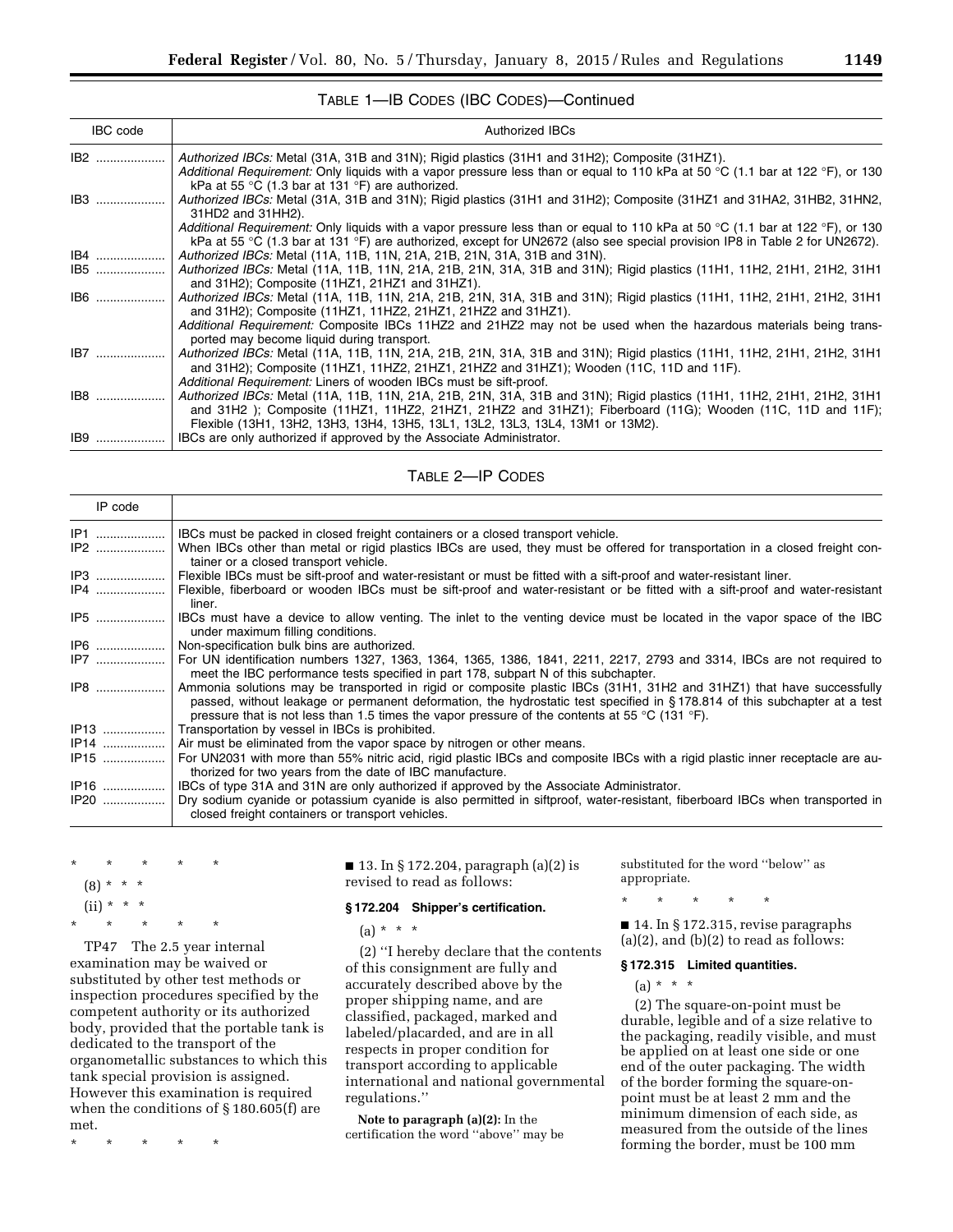unless the packaging size requires a reduced size marking that must be no less than 50 mm on each side and the width of the border forming the square on point may be reduced to a minimum of 1 mm. Where dimensions are not specified, all features shall be in approximate proportion to those shown. When intended for transportation by vessel, a cargo transport unit (see § 176.2 of this subchapter) containing packages of hazardous materials in only limited quantities must be marked once on each side and once on each end of the exterior of the unit with an identical mark which must have minimum dimensions of 250 mm on each side.

(i) *Transitional exception.* A marking in conformance with the requirements of this paragraph in effect on December 31, 2014, may continue to be used until December 31, 2016.

(ii) For domestic transportation, a packaging marked prior to January 1, 2017 and in conformance with the requirements of this paragraph in effect on December 31, 2014, may continue in service until the end of its useful life. (b) \* \* \*

(2) The square-on-point must be durable, legible and of a size relative to the package as to be readily visible. The square-on-point must be applied on at least one side or one end of the outer packaging. The width of the border forming the square-on-point must be at least 2 mm and the minimum dimension of each side, as measured from the outside of the lines forming the border, must be 100 mm unless the package size requires a reduced size marking that must be no less than 50 mm on each side and the width of the border forming the square on point may be reduced to a minimum of 1 mm. Where dimensions are not specified, all features shall be in approximate proportion to those shown.

(i) *Transitional exception.* A marking in conformance with the requirements of this paragraph in effect on December 31, 2014, may continue to be used until December 31, 2016.

(ii) For domestic transportation, a packaging marked prior to January 1, 2017 and in conformance with the requirements of this paragraph in effect on December 31, 2014, may continue in service until the end of its useful life. \* \* \* \* \*

 $\blacksquare$  15. In § 172.317, revise paragraph (b) to read as follows:

## **§ 172.317 KEEP AWAY FROM HEAT handling mark.**

\* \* \* \* \*

(b) *Location and design.* The marking must be a rectangle measuring at least 105 mm (4.1 inches) in height by 74 mm

(2.9 inches) in width as measured from the outside of the lines forming the border. Markings with not less than half this dimension are permissible where the dimensions of the package can only bear a smaller mark.

(1) *Transitional exception.* A marking in conformance with the requirements of this paragraph in effect on December 31, 2014, may continue to be used until December 31, 2016.

(2) For domestic transportation, a packaging marked prior to January 1, 2017 and in conformance with the requirements of this paragraph in effect on December 31, 2014, may continue in service until the end of its useful life. \* \* \* \* \*

■ 16. In § 172.322, revise paragraphs (a)(2), (b) introductory text, (e) introductory text, and (e)(2) and add paragraphs (e)(3) and (e)(4) to read as follows:

## **§ 172.322 Marine Pollutants.**

\* \* \* \* \*

(a) \* \* \* (2) Except as otherwise provided in this subchapter, the MARINE POLLUTANT mark shall be placed in association with the hazard warning labels required by subpart E of this part or, in the absence of any labels, in association with the marked proper shipping name.

(b) Except as otherwise provided in this subchapter, a bulk packaging that contains a marine pollutant must— \* \* \* \* \*

(e) *MARINE POLLUTANT mark.* The MARINE POLLUTANT mark must conform to the following: \* \* \* \* \*

(2) The marking must be in the form of a square-on-point. The symbol and border must be black on a white or suitable contrasting background. The width of the border forming the squareon-point marking must be at least 2 mm. Each side of the mark must be—

(i) At least 100 mm (4 inches) as measured from the outside of the lines forming the border for marks applied to:

(A) Non-bulk packages, except in the case of packages which, because of their size, can only bear smaller marks. If the size of the package so requires, the dimensions/line thickness may be reduced, provided the marking remains clearly visible. Where dimensions are not specified, all features shall be in approximate proportion to those shown.

(B) Bulk packages with a capacity of less than 3,785 L (1,000 gallons); or

(ii) At least 250 mm (10 inches) for marks applied to all other bulk packages.

(3) *Transitional exception.* A marking in conformance with the requirements

of this paragraph in effect on December 31, 2014, may continue to be used until December 31, 2016.

(4) For domestic transportation, a packaging marked prior to January 1, 2017 and in conformance with the requirements of this paragraph in effect on December 31, 2014, may continue in service until the end of its useful life.

■ 17. In § 172.326, paragraph (a) is revised to read as follows:

#### **§ 172.326 Portable tanks.**

\* \* \* \* \*

(a) *Shipping name.* No person may offer for transportation or transport a portable tank containing a hazardous material unless it is legibly marked on two opposing sides with the proper shipping name specified for the material in the § 172.101 table. For transportation by vessel, the minimum height for a proper shipping name marked on a portable tank is 65 mm (2.5 inches); except that portable tanks with a capacity of less than 3,000 L (792.52 gallons) may reduce the marking size to not less than 12 mm (0.47 inches). \* \* \* \* \*

■ 18. In § 172.327, revise paragraph (a) to read as follows:

#### **§ 172.327 Petroleum sour crude oil in bulk packaging.**

\* \* \* \* \*

(a) The marking must be durable, legible and of a size relative to the package as to be readily visible and similar to the illustration shown in this paragraph with the minimum dimension of each side of the marking at least 100 mm (3.9 inches) as measured from the outside of the lines forming the border. The width of the border forming the square-on-point marking must be at least 5 mm. The marking must be displayed at each location (*e.g.*, manhole, loading head) where exposure to hydrogen sulfide vapors may occur.

(1) *Transitional exception*—A marking in conformance with the requirements of this paragraph in effect on December 31, 2014, may continue to be used until December 31, 2016.

(2) For domestic transportation, a packaging marked prior to January 1, 2017 and in conformance with the requirements of this paragraph in effect on December 31, 2014, may continue in service until the end of its useful life.  $\star$   $\star$   $\star$ 

■ 19. In § 172.407, paragraphs (c)(1) and (d)(2)(iii) are revised and paragraph  $(d)(2)(iv)$  is added to read as follows:

**§ 172.407 Label specifications.** 

\* \* \* \* \*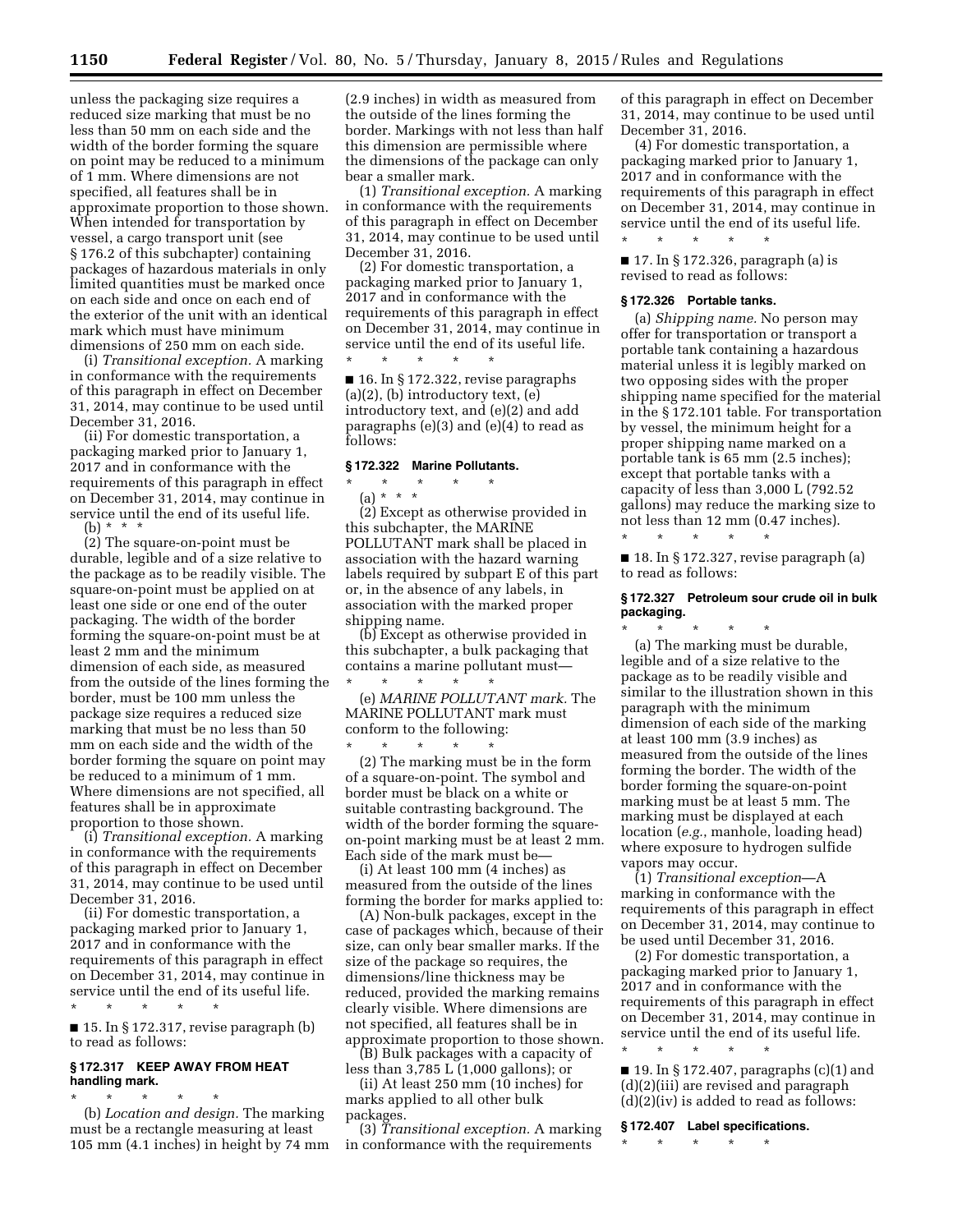(c) *Size.* (1) Each diamond (square-onpoint) label prescribed in this subpart must be at least 100 mm (3.9 inches) on each side with each side having a solid line inner border 5 mm inside and parallel to the edge. The 5 mm measurement is from the outside edge of the label to the outside of the solid line forming the inner border. The width of the solid line forming the inner border must be at least 2 mm.

(i) If the size of the package so requires, the dimensions of the label and its features may be reduced provided the symbol and other elements of the label remain clearly visible. The solid line forming the inner border must remain 5 mm from the outside edge of the label and the minimum width of the line must remain 2 mm.

(ii) Where dimensions are not specified, all features shall be in approximate proportion to those shown in §§ 172.411 through 172.448 of this subpart, as appropriate.

(iii) *Transitional exception*—A label in conformance with the requirements of this paragraph in effect on December 31, 2014, may continue to be used until December 31, 2016.

(iv) For domestic transportation, a packaging labeled prior to January 1, 2017 and in conformance with the requirements of this paragraph in effect on December 31, 2014, may continue in service until the end of its useful life. \* \* \* \* \*

- (d) \* \* \*
- $(2) * * * *$

(iii) White may be used for the symbol

for the ORGANIC PEROXIDE label. (A) If white is used for the symbol for the ORGANIC PEROXIDE label then the solid line forming the inner border on the upper half of the label must also be white.

(B) *Transitional exception.* A label in conformance with the requirements of this paragraph in effect on December 31, 2014, may continue to be used until December 31, 2016.

(C) For domestic transportation, a packaging labeled prior to January 1, 2017 and in conformance with the requirements of this paragraph in effect on December 31, 2014, may continue in service until the end of its useful life.

(iv) The FLAMMABLE GAS label displayed on cylinders and gas cartridges for liquefied petroleum gases may be shown in the background color of the receptacle if adequate contrast is provided.

\* \* \* \* \*

■ 20. In § 172.512, paragraph (a)(3) is revised to read as follows:

**§ 172.512 Freight containers and aircraft unit load devices.** 

 $(a) * * * *$ 

(3) Placarding is not required on a freight container or aircraft unit load device if it is only transported by air and is identified as containing a hazardous material in the manner provided in part 7, chapter 2, section 2.8, of the ICAO Technical Instructions (IBR, see § 171.7 of this subchapter). \* \* \* \* \*

■ 21. In § 172.519, revise paragraph (c)(1) to read as follows:

### **§ 172.519 General specifications for placards.**

\* \* \* \* \* (c) *Size.* (1) Each diamond (square-onpoint) placard prescribed in this subpart must measure at least 250 mm (9.84 inches) on each side and must have a solid line inner border 12.5 mm inside and parallel to the edge. The 12.5 mm measurement is from the outside edge of the placard to the outside of the solid line forming the inner border. (i) *Transitional exceptions* A placard in conformance with the requirements of this paragraph in effect on December 31, 2014, may continue to be used until December 31, 2016.

(ii) For domestic transportation, a placard manufactured prior to January 1, 2017 in conformance with the requirements of this paragraph in effect on December 31, 2014, may continue in service until the end of its useful life provided the color tolerances are maintained and are in accordance with the display requirements of this subchapter.

\* \* \* \* \*

### **PART 173—SHIPPERS—GENERAL REQUIREMENTS FOR SHIPMENTS AND PACKAGINGS**

■ 22. The authority citation for part 173 continues to read as follows:

**Authority:** 49 U.S.C. 5101–5128, 44701; 49 CFR 1.81, 1.96 and 1.97.

■ 23. In § 173.2a, paragraph (a)(1) is revised to read as follows:

#### **§ 173.2a Classification of a material having more than one hazard.**

 $(a) * * * *$ (1) Class 7 (radioactive materials, other than limited quantities; and shipments of UN 3507, Uranium hexafluoride, radioactive material, excepted package)

\* \* \* \* \*

■ 24. In § 173.3, paragraphs (c)(3) and (d)(3)(iv) are revised and paragraph (f) is added to read as follows:

### **§ 173.3 Packaging and exceptions.**

\* \* \* \* \*

(c) \* \* \*

(3) Each salvage packaging must be marked with the proper shipping name of the hazardous material inside the packaging and the name and address of the consignee. In addition, the packaging must be marked ''SALVAGE''. The lettering of the marking must be at least 12 mm (0.5

inches) high.

(i) *Transitional exception.* A marking in conformance with the requirements of this paragraph in effect on December 31, 2014, may continue to be used until December 31, 2016.

(ii) For domestic transportation, a packaging marked prior to January 1, 2017 and in conformance with the requirements of this paragraph in effect on December 31, 2014, may continue in service until the end of its useful life.

- \* \* \* \* \*
- (d) \* \* \*

 $(3)^{*}$  \* \*

(iv) The word ''SALVAGE'' in letters at least 12 mm (0.5 inches) high on opposite sides near the middle of the cylinder; stamping on the sidewall is not authorized.

(A) *Transitional exception.* A marking in conformance with the requirements of this paragraph in effect on December 31, 2014, may continue to be used until December 31, 2016.

(B) For domestic transportation, a packaging marked prior to January 1, 2017 and in conformance with the requirements of this paragraph in effect on December 31, 2014, may continue in service until the end of its useful life.

\* \* \* \* \* (f) *Large salvage packagings.* Except for transportation by air, packages of hazardous materials that are damaged, defective, or leaking; packages found to be not conforming to the requirements of this subchapter after having been placed in transportation; and, hazardous materials that have spilled or leaked may be placed in a large salvage packaging that is compatible with the lading and shipped for repackaging or disposal under the following conditions:

(1) Large salvage packagings must be tested and marked in accordance with part 178, subparts P and Q of this subchapter at the Packing Group II or higher performance standards for large packagings intended for the transport of solids or inner packagings, except as follows:

(i) The test substance used in performing the tests shall be water, and the large salvage packagings must be filled to not less than 98 percent of their maximum capacity; and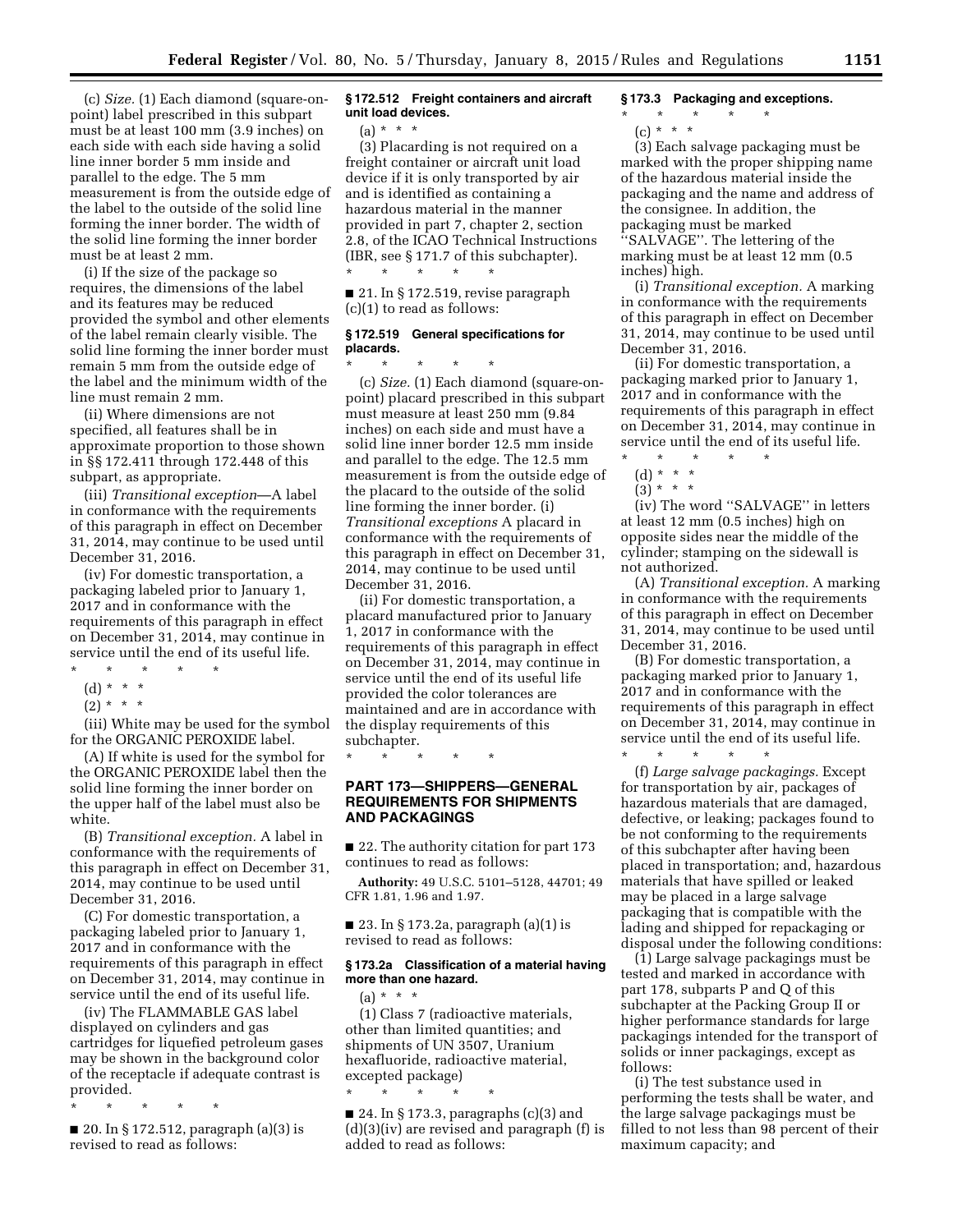(ii) Large salvage packagings must have been successfully subjected to a leakproofness test of 30 kPa (4.4 psig).

(2) Each large salvage packaging shall be provided when necessary with sufficient cushioning and absorption material to prevent excessive shifting of the contents and to eliminate the presence of any free liquid at the time the packaging is closed. All cushioning and absorbent material used in the large salvage packaging must be compatible with the hazardous material.

(3) Each large salvage packaging must be marked with the proper shipping name of the hazardous material inside the packaging and the name and address of the consignee. In addition, the packaging must be marked ''SALVAGE''. The lettering of the marking must be at least 12 mm (0.5 inches) high.

(4) Each large salvage packaging shall be labeled as prescribed for the respective material.

(5) The shipper shall prepare shipping papers in accordance with subpart C of part 172 of this subchapter.

(6) The overpack requirements of § 173.25 do not apply to large salvage packagings used in accordance with this paragraph.

■ 25. In § 173.4a, revise paragraph  $(g)(2)$ to read as follows:

#### **§ 173.4a Excepted quantities.**

\* \* \* \* \*

# (g) \* \* \*

(2) The marking must be durable and clearly visible and in the form of a square. The hatching must be of the same color, black or red on white or a suitable contrasting background. The minimum dimensions must not be less than 100 mm (3.9 inches) by 100 mm (3.9 inches) as measured from the outside of the hatching forming the border. Where dimensions are not specified, all features shall be in approximate proportion to those shown.

(i) *Transitional exception*—A marking in conformance with the requirements of this paragraph in effect on December 31, 2014, may continue to be used until December 31, 2016.

(ii) For domestic transportation, a packaging marked prior to January 1, 2017 and in conformance with the requirements of this paragraph in effect on December 31, 2014, may continue in service until the end of its useful life.

\* \* \* \* \*

 $\blacksquare$  26. In § 173.9, revise paragraph  $(e)(1)$ to read as follows:

#### **§ 173.9 Transport vehicles or freight containers containing lading which has been fumigated.**

\* \* \* \* \*

(e) *FUMIGANT marking.* (1) The FUMIGANT marking must consist of black letters on a white background that is a rectangle at least 400 mm (15.75 inches) wide and at least 300 mm (11.8 inches) high as measured to the outside of the lines forming the border of the marking. The minimum width of the line forming the border must be 2 mm and the text on the marking must not be less than 25 mm high. Except for size and color, the FUMIGANT marking must be as shown in the following figure. Where dimensions are not specified, all features shall be in approximate proportion to those shown.

(i) *Transitional exception.* A marking in conformance with the requirements of this paragraph in effect on December 31, 2014, may continue to be used until December 31, 2016.

(ii) [Reserved] **BILLING CODE 4910–60–P**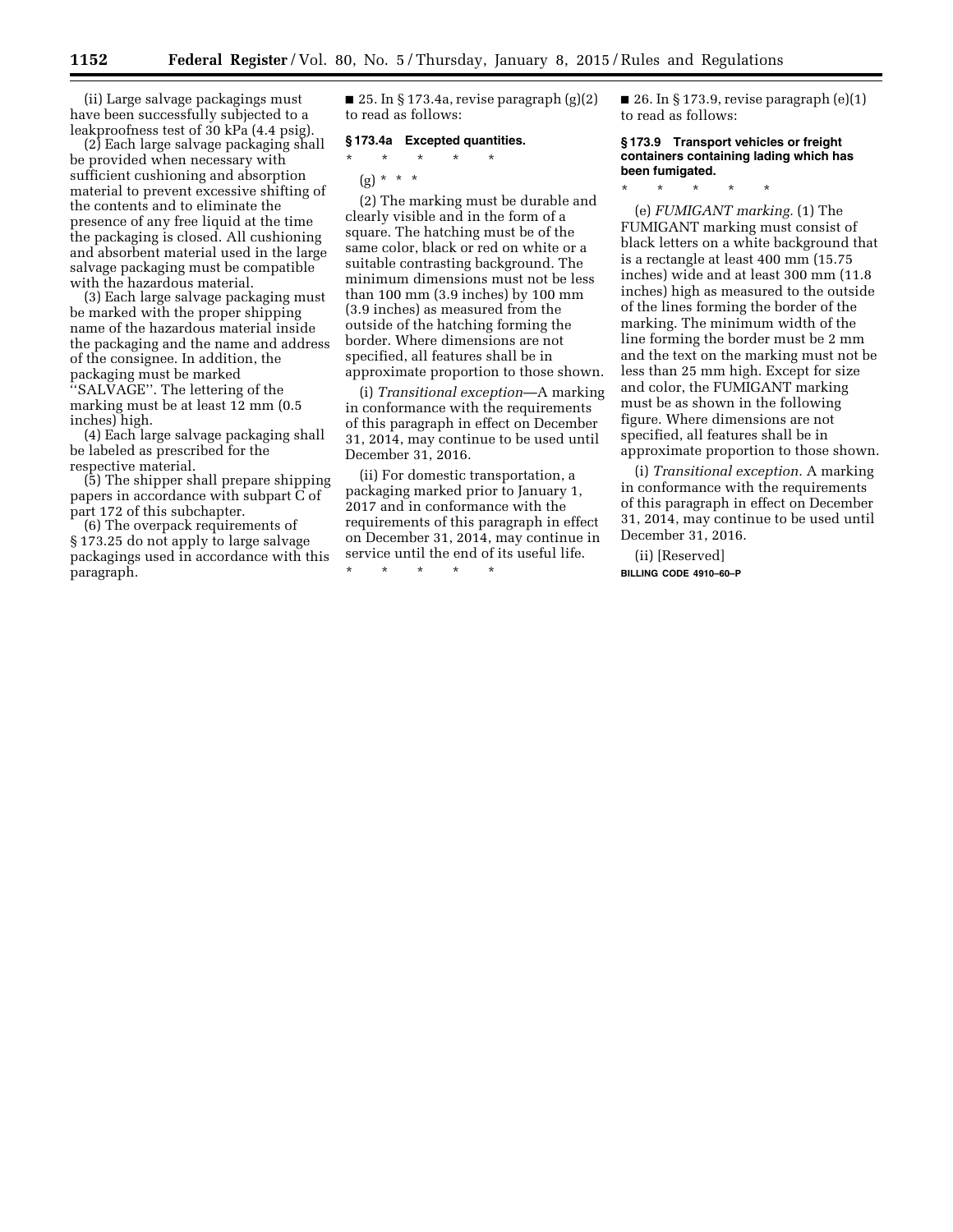

#### **BILLING CODE 4910–60–C**

\* \* \* \* \*

■ 27. A new § 173.11 is added to read as follows:

### **§ 173.11 Exceptions for shipment of light bulbs containing hazardous materials.**

The following light bulbs (lamps) are not subject to any other requirements of this subchapter provided they do not contain Class 7 (radioactive) material:

(a) Light bulbs that are collected directly from individuals and

households when transported to a collection or recycling facility.

(b) Light bulbs each containing not more than 1 g of hazardous materials and packaged so that there is not more than 30 g of hazardous materials per package. Each light bulb must be packed in inner packagings separated by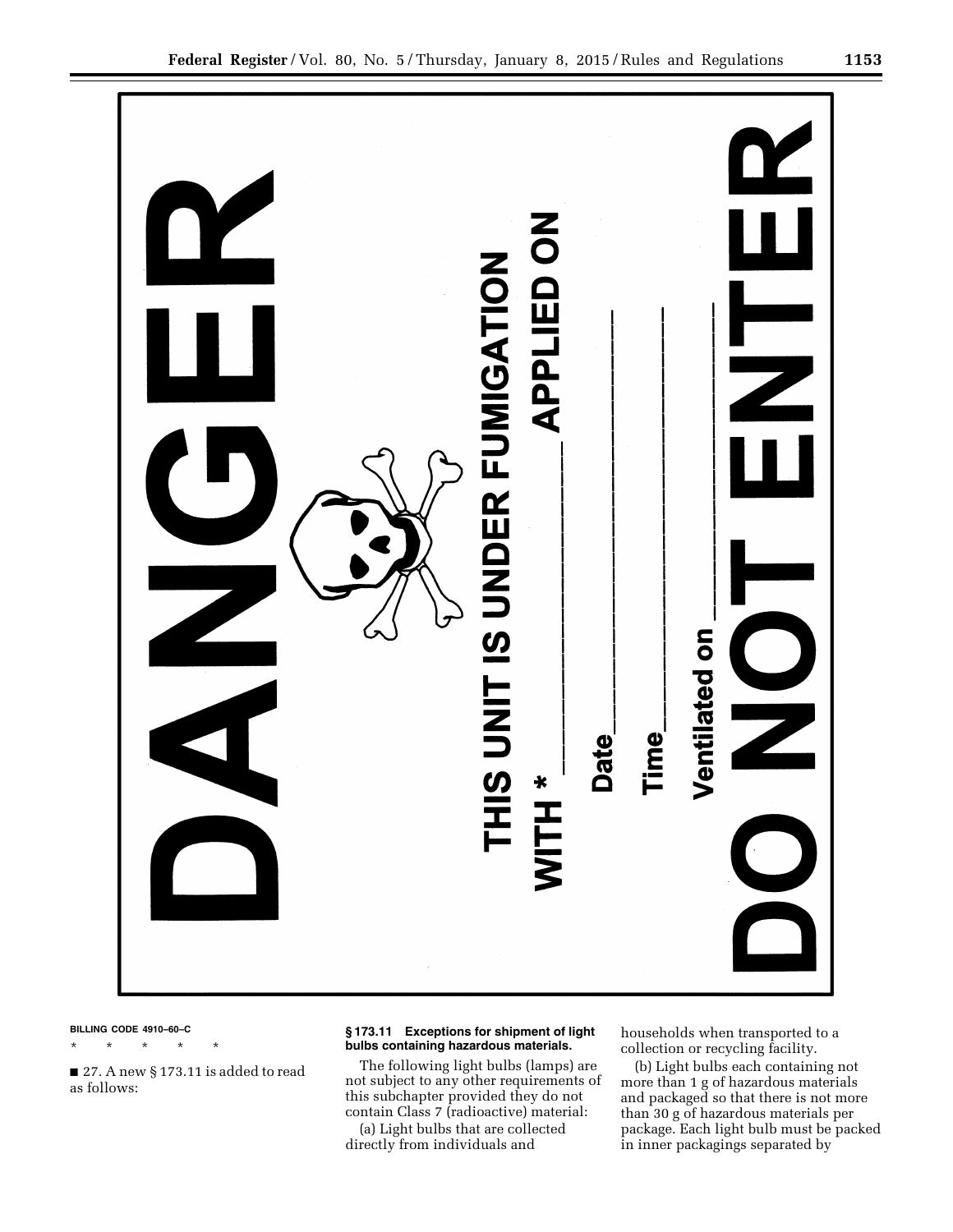dividers, or surrounded by cushioning material to protect the light bulbs and packed into strong outer packagings meeting the requirements of § 173.24(b) of this subpart and capable of passing a 1.2 m (4 feet) drop test;

(c) Used, damaged, defective light bulbs each containing not more than 1 g of hazardous materials and packaged so that there is not more than 30 g of hazardous materials per package when transported from a collection or recycling facility. The light bulbs must be packed in strong outer packagings meeting the requirements of § 173.24(b) of this subpart and capable of passing a 1.2 m (4 feet) drop test.

(d) Light bulbs containing only gases of Division 2.2 provided they are packaged so that the projectile effects of any rupture of the bulb will be contained within the package.  $\blacksquare$  28. In § 173.24, paragraph (c) is

revised to read as follows:

## **§ 173.24 General requirements for packagings and packages.**

\* \* \* \* \* (c) *Authorized packagings.* (1) A packaging is authorized for a hazardous material only if—

(i) The packaging is prescribed or permitted for the hazardous material in a packaging section specified for that material in Column 8 of the § 172.101 table and conforms to applicable requirements in the special provisions of Column 7 of the § 172.101 table and,

for specification packagings (but not including UN standard packagings manufactured outside the United States), the specification requirements in parts 178 and 179 of this subchapter; or

(ii) The packaging is permitted under, and conforms to, provisions contained in subparts B or C of part 171 of this subchapter or §§ 173.3, 173.4, 173.4a, 173.4b, 173.5, 173.5a, 173.6, 173.7, 173.8, 173.27, or § 176.11 of this subchapter.

(2) The use of supplementary packagings within an outer packaging (*e.g.,* an intermediate packaging or a receptacle inside a required inner packaging) additional to what is required by this subchapter is authorized provided all applicable requirements of this subchapter are met and, when necessary, suitable cushioning is used to prevent movement within the packaging.

\* \* \* \* \*

 $\blacksquare$  29. In § 173.25, revise paragraph (a)(4) to read as follows:

#### **§ 173.25 Authorized packagings and overpacks.**

 $(a) * * * *$ 

(4) The overpack is marked with the word ''OVERPACK'' when specification packagings are required, unless specification markings on the inside packages are visible. The lettering on

#### TABLE OF PACKING METHODS

the ''OVERPACK'' marking must be at least 12 mm (0.5 inches) high.

(i) *Transitional exception.* A marking in conformance with the requirements of this paragraph in effect on December 31, 2014, may continue to be used until December 31, 2016.

(ii) For domestic transportation, an overpack marked prior to January 1, 2017 and in conformance with the requirements of this paragraph in effect on December 31, 2014, may continue in service until the end of its useful life.

■ 30. In § 173.62, in paragraph (b), in the Explosives Table, the entry for UN0222 is revised; in paragraph (c), in the Table of Packing Methods, Packing Instructions 116, 117, 131, and 137 are revised to read as follows:

#### **§ 173.62 Specific packaging requirements for explosives.**

\* \* \* \* \* (b) \* \* \*

\* \* \* \* \*

#### EXPLOSIVES TABLE

| ID No.        |                   |         | PI                                |         |
|---------------|-------------------|---------|-----------------------------------|---------|
| $\star$       | $\star$<br>UN0222 | $\star$ | $\star$<br>112(b), 112(c) or 117. | $\star$ |
| $\star$       | $\star$           | $\star$ | $\star$                           | $\star$ |
| $(c) * * * *$ |                   |         |                                   |         |

| Packing instruction                                                                                                                                                                                                                                                                                                     |                                                                                                                                                                                                                                                                                                                                                                                                      | Inner packagings                                                                                                                                                                                                                                                   | Intermediate packagings | Outer packagings                                                                                                                                                                                                                                                                                                                                                                                                                                                                                                                                                                               |                                                    |  |  |
|-------------------------------------------------------------------------------------------------------------------------------------------------------------------------------------------------------------------------------------------------------------------------------------------------------------------------|------------------------------------------------------------------------------------------------------------------------------------------------------------------------------------------------------------------------------------------------------------------------------------------------------------------------------------------------------------------------------------------------------|--------------------------------------------------------------------------------------------------------------------------------------------------------------------------------------------------------------------------------------------------------------------|-------------------------|------------------------------------------------------------------------------------------------------------------------------------------------------------------------------------------------------------------------------------------------------------------------------------------------------------------------------------------------------------------------------------------------------------------------------------------------------------------------------------------------------------------------------------------------------------------------------------------------|----------------------------------------------------|--|--|
|                                                                                                                                                                                                                                                                                                                         |                                                                                                                                                                                                                                                                                                                                                                                                      |                                                                                                                                                                                                                                                                    |                         |                                                                                                                                                                                                                                                                                                                                                                                                                                                                                                                                                                                                |                                                    |  |  |
| PARTICULAR PACKING<br><b>MENTS OR EXCEPTIONS:</b><br>1. For UN 0082, 0241, 0331 and<br>packaging.<br>2. For UN 0082, 0241, 0331 and<br>liquid.<br>3. For UN 0081, inner packagings<br>nitric esters.<br>4. For UN 0331, inner packagings<br>packagings.<br>5. For UN0081, bags must not be<br>used as outer packagings. | <b>REQUIRE-</b><br>0332, inner packagings are not<br>necessary if leakproof removable<br>head drums are used as the outer<br>0332, inner packagings are not re-<br>quired when the explosive is con-<br>tained in a material impervious to<br>are not required when contained in<br>rigid plastic that is impervious to<br>are not required when bags (5H2),<br>$(5H3)$ or $(5H4)$ are used as outer | paper, water and oil<br>resistant plastics.<br>textile, plastic coated<br>or lined woven plas-<br>tics, sift-proof<br>Receptacles<br>fiberboard, water re-<br>sistant metal.<br>plastics<br>wood, sift-proof<br>paper, water resistant<br>paper, waxed<br>plastics | Not necessary           | Bags.<br>woven plastics (5H1/2/3).<br>paper, multiwall, water<br>(5M2).<br>plastics, film (5H4).<br>textile, sift-proof (5L2).<br>textile, water resistant (5L3).<br>Boxes.<br>steel (4A).<br>aluminum (4B).<br>other metal (4N).<br>wood, natural, ordinary (4C1).<br>plywood (4D).<br>reconstituted wood (4F).<br>fiberboard (4G).<br>plastics, solid (4H2).<br>Drums.<br>steel (1A1 or 1A2).<br>aluminum (1B1 or 1B2).<br>other metal (1N1 or 1N2).<br>plywood (1D).<br>fiber $(1G)$ .<br>plastics $(1H1 \text{ or } 1H2)$ .<br>Jerricans.<br>steel (3A1 or 3A2).<br>plastics (3H1 or 3H2). | resistant<br>natural wood, sift proof walls (4C2). |  |  |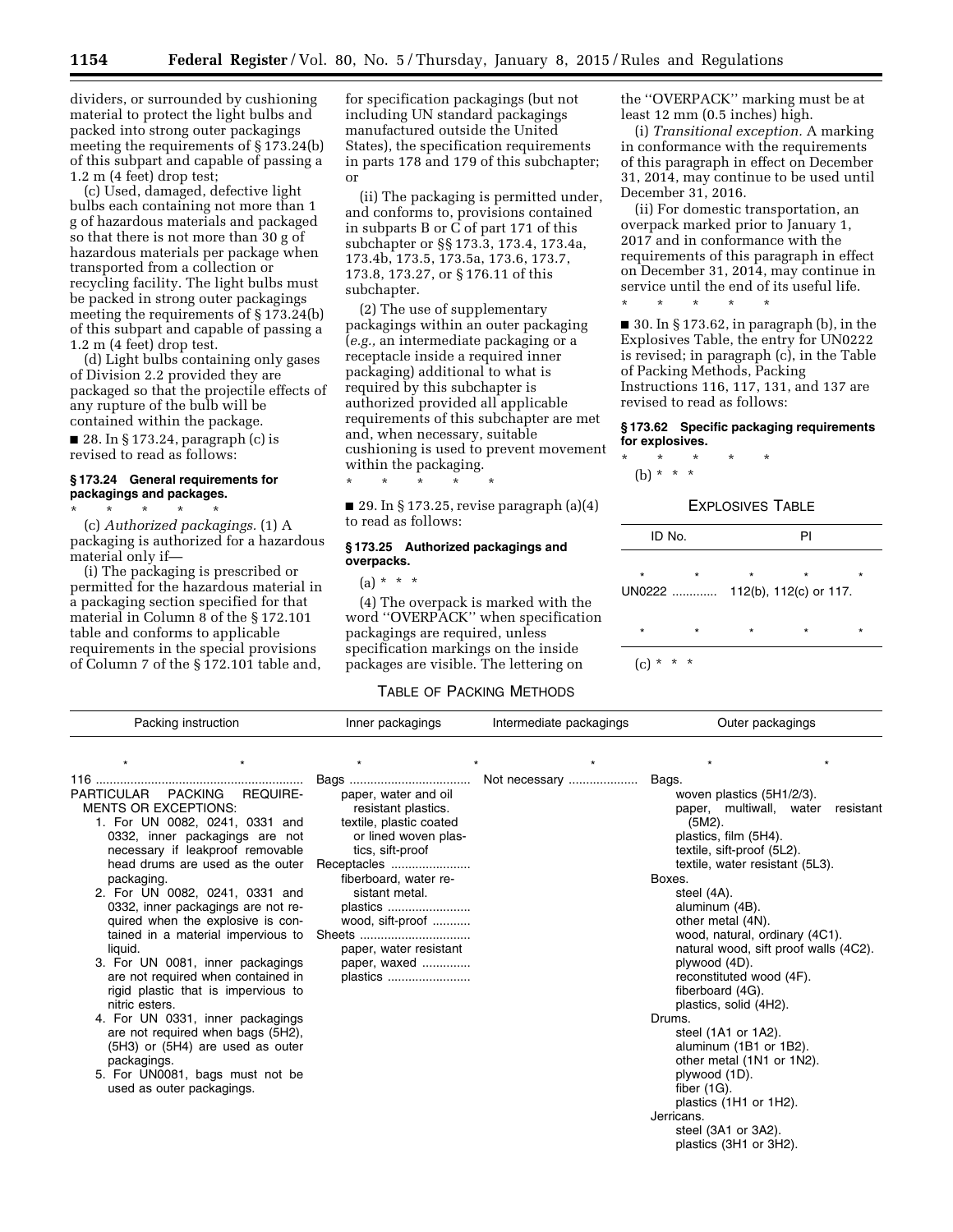# TABLE OF PACKING METHODS—Continued

| Packing instruction                                                                                                                                                                                                                                                                                                                                                                                                                                                                                                                                                                                                                                                                                                                                                                                                                                                                                                                                                                                                                                                                                                                                                                                                                                                                                                                               | Inner packagings                                                                     | Intermediate packagings | Outer packagings                                                                                                                                                                                                                                                                                                                                                                                   |
|---------------------------------------------------------------------------------------------------------------------------------------------------------------------------------------------------------------------------------------------------------------------------------------------------------------------------------------------------------------------------------------------------------------------------------------------------------------------------------------------------------------------------------------------------------------------------------------------------------------------------------------------------------------------------------------------------------------------------------------------------------------------------------------------------------------------------------------------------------------------------------------------------------------------------------------------------------------------------------------------------------------------------------------------------------------------------------------------------------------------------------------------------------------------------------------------------------------------------------------------------------------------------------------------------------------------------------------------------|--------------------------------------------------------------------------------------|-------------------------|----------------------------------------------------------------------------------------------------------------------------------------------------------------------------------------------------------------------------------------------------------------------------------------------------------------------------------------------------------------------------------------------------|
| PARTICULAR<br>PACKING<br><b>REQUIRE-</b><br><b>MENTS OR EXCEPTIONS:</b><br>1. This packing instruction may only<br>be used for explosives of UN 0082<br>when they are mixtures of ammo-<br>nium nitrate or other inorganic ni-<br>trates with other combustible sub-<br>stances that are not explosive in-<br>gredients. Such explosives must<br>not contain nitroglycerin, similar<br>liquid organic nitrates, liquid or<br>solid nitrocarbons, or chlorates.<br>2. This packing instruction may only<br>be used for explosives of UN 0241<br>that consist of water as an essen-<br>tial ingredient and high proportions<br>of ammonium nitrate or other<br>oxidizers, some or all of which are<br>in solution. The other constituents<br>may include hydrocarbons or alu-<br>minum powder, but must not in-<br>clude nitro-derivatives such as tri-<br>nitrotoluene.<br>3. Metal IBCs must not be used for<br>UN 0082, UN 0222 and UN 0241.<br>4. Flexible IBCs may only be used<br>for solids.<br>5. For UN 0222, when other than<br>metal or rigid plastics IBCs are<br>used, they must be offered for<br>transportation in a closed freight<br>container or a closed transport ve-<br>hicle.<br>6. For UN 0222, flexible IBCs must<br>be sift-proof and water-resistant or<br>must be fitted with a sift-proof and<br>water-resistant liner. | Not necessary                                                                        | Not necessary           | IBCs.<br>metal (11A), (11B), (11N), (21A),<br>(21B), (21N), (31A), (31B), (31N).<br>flexible (13H2), (13H3), (13H4),<br>(13L2), (13L3), (13L4), (13M2).<br>rigid plastics (11H1), (11H2), (21H1),<br>(21H2), (31H1), (31H2).<br>composite<br>(11HZ1),<br>(11HZ2),<br>(21HZ1),<br>(21HZ2),<br>(31HZ1),<br>(31HZ2).                                                                                  |
| $\star$<br><b>PARTICULAR</b><br><b>REQUIRE-</b><br><b>PACKING</b><br><b>MENTS OR EXCEPTIONS:</b><br>1. For UN 0029, 0267 and 0455, bags<br>and reels may not be used as inner<br>packagings.<br>2. For UN 0030, 0255 and 0456, inner<br>packagings are not required when det-<br>onators are packed in pasteboard<br>tubes, or when their leg wires are<br>wound on spools with the caps either<br>placed inside the spool or securely<br>taped to the wire on the spool, so as to<br>restrict free moving of the caps and to<br>protect them from impact forces.<br>3. For UN 0360, 0361 and 0500, deto-<br>nators are not required to be attached<br>to the safety fuse, metal-clad mild det-<br>onating cord, detonating cord, or shock<br>tube. Inner packagings are not re-<br>quired if the packing configuration re-<br>stricts free moving of the caps and pro-<br>tects them from impact forces.                                                                                                                                                                                                                                                                                                                                                                                                                                         | paper<br>plastics<br>Receptacles<br>fiberboard<br>metal<br>plastics<br>wood<br>Reels |                         | $\star$<br>Boxes.<br>steel (4A).<br>aluminum (4B).<br>other metal (4N).<br>wood, natural, ordinary (4C1).<br>natural wood, sift proof walls (4C2).<br>plastics, solid (4H2).<br>plywood (4D).<br>reconstituted wood (4F).<br>fiberboard (4G).<br>Drums.<br>steel (1A1 or 1A2).<br>Aluminum (1B1 or 1B2).<br>other metal (1N1 or 1N2).<br>Plywood (1D).<br>fiber $(1G)$ .<br>plastics (1H1 or 1H2). |
|                                                                                                                                                                                                                                                                                                                                                                                                                                                                                                                                                                                                                                                                                                                                                                                                                                                                                                                                                                                                                                                                                                                                                                                                                                                                                                                                                   |                                                                                      |                         |                                                                                                                                                                                                                                                                                                                                                                                                    |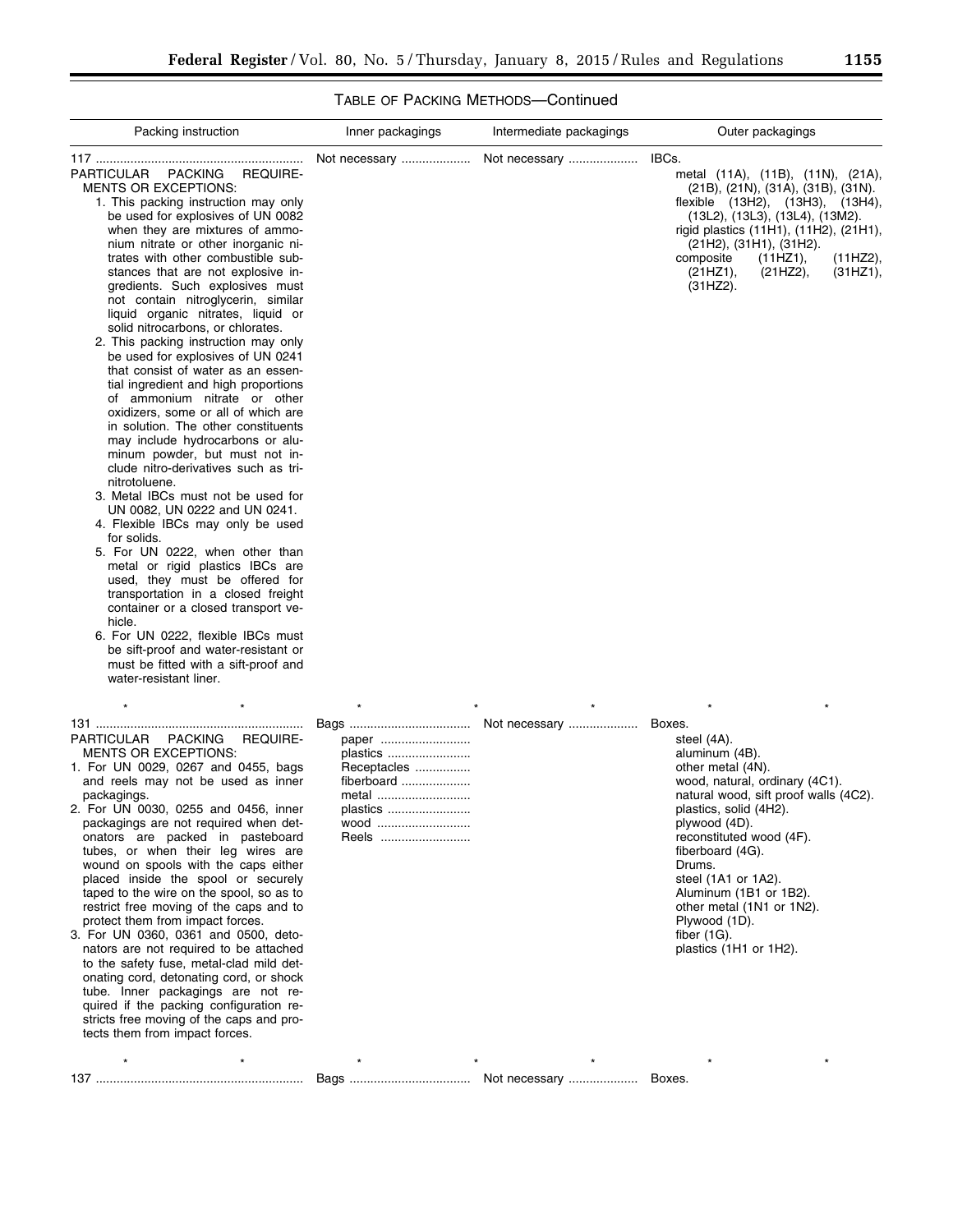#### TABLE OF PACKING METHODS—Continued

| Packing instruction                                                                                                                                                                                                                                                                                                                                                             | Inner packagings                                                                                                              | Intermediate packagings | Outer packagings                                                                                                                                                                                                                                                                                                                                                                                       |
|---------------------------------------------------------------------------------------------------------------------------------------------------------------------------------------------------------------------------------------------------------------------------------------------------------------------------------------------------------------------------------|-------------------------------------------------------------------------------------------------------------------------------|-------------------------|--------------------------------------------------------------------------------------------------------------------------------------------------------------------------------------------------------------------------------------------------------------------------------------------------------------------------------------------------------------------------------------------------------|
| PARTICULAR PACKING<br>REQUIRE-<br><b>MENTS OR EXCEPTIONS:</b><br>For UN 0059, 0439, 0440 and 0441,<br>when the shaped charges are<br>must face downwards and the<br>package marked "THIS SIDE UP".<br>When the shaped charges are<br>packed in pairs, the conical cav-<br>ities must face inwards to mini-<br>mize the jetting effect in the event<br>of accidental initiation. | plastics<br>Boxes<br>fiberboard<br>wood<br>fiberboard<br>metal<br>plastics<br>Dividing partitions in the<br>outer packagings. |                         | steel (4A).<br>aluminum (4B).<br>other metal (4N).<br>wood, natural, ordinary (4C1).<br>wood, natural, sift proof walls (4C2).<br>plastics, solid (4H2).<br>plywood (4D).<br>reconstituted wood (4F).<br>fiberboard (4G).<br>Drums.<br>steel $(1A1 \text{ or } 1A2)$ .<br>aluminum (1B1 or 1B2).<br>other metal (1N1 or 1N2).<br>plywood (1D).<br>fiber $(1G)$ .<br>plastics $(1H1 \text{ or } 1H2)$ . |

\* \* \* \* \*

■ 31. In § 173.115, add paragraph (m) to read as follows:

### **§ 173.115 Class 2, Divisions 2.1, 2.2, and 2.3—Definitions.**

\* \* \* \* \* (m) *Adsorbed gas.* A gas which when

packaged for transport is adsorbed onto a solid porous material resulting in an internal receptacle pressure of less than 101.3 kPa at 20 °C and less than 300 kPa at 50 °C.

■ 32. In § 173.121, paragraph (b)(1)(ii) is revised to read as follows:

#### **§ 173.121 Class 3—Assignment of packing group.**

\* \* \* \* \*

- (b) \* \* \*
- $(1) * * * *$

(ii) The mixture or any separated solvent does not contain any substances with a primary or a subsidiary risk of Division 6.1 or Class 8;

\* \* \* \* \*

■ 33. In § 173.127, paragraphs (a)(1) and (b) are revised to read as follows.

#### **§ 173.127 Class 5, Division 5.1—Definition and assignment of packing groups.**

 $(a) * * * *$ 

(1) A solid material is classed as a Division 5.1 material if, when tested in accordance with the UN Manual of Tests and Criteria (IBR, see § 171.7 of this subchapter):

(i) If test O.1 is used (UN Manual of Tests and Criteria, sub-section 34.4.1), the mean burning time is less than or equal to the burning time of a 3:7 potassium bromate/cellulose mixture; or

(ii) If test O.3 is used (UN Manual of Tests and Criteria, sub-section 34.4.3), the mean burning rate is greater than or equal to the burning rate of a 1:2 calcium peroxide/cellulose mixture. \* \* \* \* \*

\* \* \* \* \* \* \* \* \* \* \* \* \* \* \*

(b) *Assignment of packing groups.* (1) The packing group of a Division 5.1 material which is a solid shall be assigned using the following criteria:

(i) Packing Group I, for any material which, in either concentration tested:

(A) If test O.1 is used (UN Manual of Tests and Criteria, sub-section 34.4.1), the mean burning time is less than the mean burning time of a 3:2 potassium bromate/cellulose mixture; or

(B) If test O.3 is used (UN Manual of Tests and Criteria, sub-section 34.4.3), the mean burning rate is greater than the mean burning rate of a 3:1 calcium peroxide/cellulose mixture.

(ii) Packing Group II, for any material which, in either concentration tested:

(A) If test O.1 is used (UN Manual of Tests and Criteria, sub-section 34.4.1), the mean burning time is less than the mean burning time of a 2:3 potassium bromate/cellulose mixture and the criteria for Packing Group I are not met; or

(B) If test O.3 is used (UN Manual of Tests and Criteria, sub-section 34.4.3), the mean burning rate is greater than the mean burning rate of a 1:1 calcium peroxide/cellulose mixture and the criteria for Packing Group I are not met.

(iii) Packing Group III for any material which, in either concentration tested:

(A) If test O.1 is used (UN Manual of Tests and Criteria, sub-section 34.4.1), the mean burning time is less than the mean burning time of a 3:7 potassium bromate/cellulose mixture and the criteria for Packing Groups I and II are not met; or

(B) If test O.3 is used (UN Manual of Tests and Criteria, sub-section 34.4.3), the mean burning rate is greater than the mean burning rate of a 1:2 calcium peroxide/cellulose mixture and the criteria for Packing Groups I and II are not met.

(iv) The materials is not classified as a Division 5.1 material if, in either concentration tested:

(A) If test O.1 is used (UN Manual of Tests and Criteria, sub-section 34.4.1), the sample tested does not ignite and exhibit burn, or exhibits a mean burning time of greater than or equal to the mean burning time of a 3:7 potassium bromate/cellulose mixture.

(B) If test O.3 is used (UN Manual of Tests and Criteria, sub-section 34.4.3), the sample tested does not ignite and exhibit burn, or exhibits a mean burning rate less than or equal to the mean burning rate of a 1:2 calcium peroxide/ cellulose mixture.

 $\blacksquare$  34. In § 173.151, revise paragraph (b) to read as follows:

#### **§ 173.151 Exceptions for Class 4.**  \* \* \* \* \*

\* \* \* \* \*

(b) *Limited quantities of Division 4.1.*  (1) Limited quantities of flammable solids (Division 4.1) in Packing Groups II and III and, where authorized by this section, charcoal briquettes (Division 4.2) in Packing Group III, are excepted from labeling requirements unless the material is offered for transportation or transported by aircraft, and are excepted from the specification packaging requirements of this subchapter when packaged in combination packagings according to this paragraph. If authorized for transportation by aircraft, the package must also conform to applicable requirements of § 173.27 of this part (*e.g.,* authorized materials, inner packaging quantity limits and closure securement) and only hazardous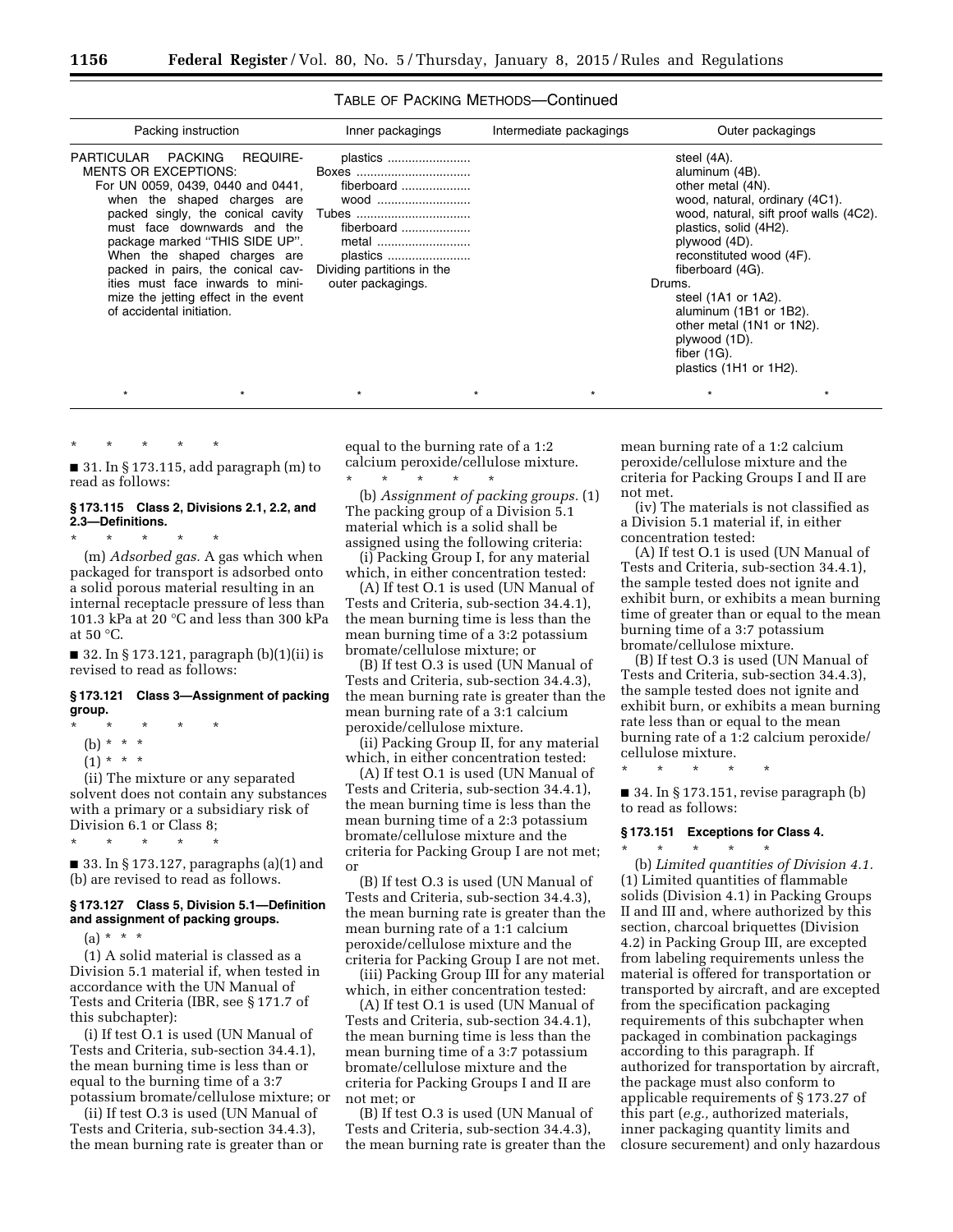material authorized aboard passengercarrying aircraft may be transported as a limited quantity. A limited quantity package that conforms to the provisions of this section is not subject to the shipping paper requirements of subpart C of part 172 of this subchapter, unless the material meets the definition of a hazardous substance, hazardous waste, marine pollutant, or is offered for transportation and transported by aircraft or vessel, and is eligible for the exceptions provided in § 173.156 of this part. In addition, shipments of limited quantities are not subject to subpart F (Placarding) of part 172 of this subchapter. Each package must conform to the packaging requirements of subpart B of this part and may not exceed 30 kg (66 pounds) gross weight. Except for transportation by aircraft, the following combination packagings are authorized:

(i) For flammable solids in Packing Group II, inner packagings not over 1.0 kg (2.2 pounds) net capacity each, packed in a strong outer packaging.

(ii) For flammable solids in Packing Group III, inner packagings not over 5.0 kg (11 pounds) net capacity each, packed in a strong outer packaging.

(2) For transportation by highway or rail, Charcoal briquettes (NA1361) may be packaged as a limited quantity in accordance with paragraph (b) of this section in packagings not exceeding 30 kg gross weight and are eligible for the exceptions provided in § 173.156. \* \* \* \* \*

■ 35. In § 173.161, paragraph (b)(2) is revised to read as follows:

#### **§ 173.161 Chemical kits and first aid kits.**

\* \* \* \* \* (b) \* \* \*

(2) The packing group assigned to the chemical kit and first aid kit as a whole must be the most stringent packing group assigned to any individual substance in the kit. The packing group must be shown on the shipping paper. Where the kit contains only hazardous materials to which no packing group is assigned, the packagings shall meet the Packing Group II performance level. Where the kit contains only hazardous materials to which no packing group is assigned, the packing group does not have to be indicated on the shipping paper.

\* \* \* \* \*

■ 36. In § 173.164, paragraph (a)(5) is removed and reserved:

#### **§ 173.164 Mercury (metallic and articles containing mercury).**

 $(a) * * * *$ 

(5) [Reserved]  $*$  \*

■ 37. Revise § 173.166 to read as follows:

#### **§ 173.166 Safety devices.**

For the purpose of this section, safety devices are articles which contain pyrotechnic substances or hazardous materials of other classes and are used in vehicles, vessels or aircraft to enhance safety to persons. Examples are: air bag inflators, air bag modules, seat-belt pretensioners and pyromechanical devices. Pyromechanical devices are assembled components for tasks such as but not limited to separation, locking, releaseand-drive or occupant restraint. The term includes ''Safety devices, pyrotechnic.''

(a) *Definitions.* An *air bag inflator*  (consisting of a casing containing an igniter, a booster material, a gas generant and, in some cases, a pressure receptacle (cylinder)) is a gas generator used to inflate an air bag in a supplemental restraint system in a motor vehicle. An *air bag module* is the air bag inflator plus an inflatable bag assembly. A *seat-belt pretensioner*  contains similar hazardous materials and is used in the operation of a seatbelt restraining system in a motor vehicle.

(b) *Classification.* (1) Safety devices, excluding those which contain flammable or toxic gases or mixtures thereof, may be classed as Class 9 (UN3268) if the safety device, or if more than a single safety device is involved then the representative of the maximum parameters of each design type, is examined and successfully tested by a person or agency who is authorized by the Associate Administrator to perform examination and testing of explosives under § 173.56(b)(1), and who:

(i) Does not manufacture or market explosives or safety devices, is not owned in whole or in part, or is not financially dependent upon any entity that manufactures or markets explosives or safety devices;

(ii) Performs all examination and testing in accordance with the applicable requirements as specified in special provision 160 (see § 172.102 of this subchapter); and

(iii) Maintains records in accordance with paragraph (g) of this section.

(iv) By adhering to all the provisions specified in paragraph (b)(1) of this section, a Class 9 (UN3268) air bag inflator, air bag module or seat-belt pretensioner design is not required to be submitted to the Associate Administrator for approval or assigned

an EX number. All other Class 9 (UN3268) safety device designs are required to be submitted to the Associate Administrator for approval and assigned an EX number;

(2) A safety device may be classed as Division 1.4G if the maximum parameters of each design type have been examined and successfully tested by a person or agency who is authorized by the Associate Administrator to perform such examination and testing of explosives under § 173.56(b)(1). As a Class 1 explosive, the manufacturer must submit to the Associate Administrator a report of the examination and assignment of a recommended shipping description, division, and compatibility group, and if the Associate Administrator finds the approval request meets the regulatory criteria, the explosive may be approved in writing and assigned an EX number; or

(3) The manufacturer has submitted an application, including a classification issued by the competent authority of a foreign government to the Associate Administrator, and received written notification from the Associate Administrator that the device has been approved for transportation and assigned an EX number.

(c) *EX numbers.* (1) When a safety device is classed and approved as a Division 1.4G and offered for transportation, the shipping paper must contain the EX number or product code for each approved device in association with the basic description required by § 172.202(a) of this subchapter. Product codes must be traceable to the specific EX number assigned to the device by the Associate Administrator. Further, if the EX number or product code is contained on the shipping paper then it is not required to be marked on the outside package.

(2) A safety device, when classed as a Class 9 (UN3268), is excepted from the EX number, or product code shipping paper requirements of paragraph (c) of this section.

(d) *Exceptions.* (1) A safety device that is classed as a Class 9 (UN3268) under the terms of paragraph (b)(1) of this section and is installed in a motor vehicle, aircraft, boat or other transport conveyance or its completed components, such as steering columns or door panels, is not subject to the requirements of this subchapter. A safety device that has been classed as a Division 1.4G and approved by the Associate Administrator and is installed in a motor vehicle, aircraft, boat or other transport conveyance or its completed components, such as steering columns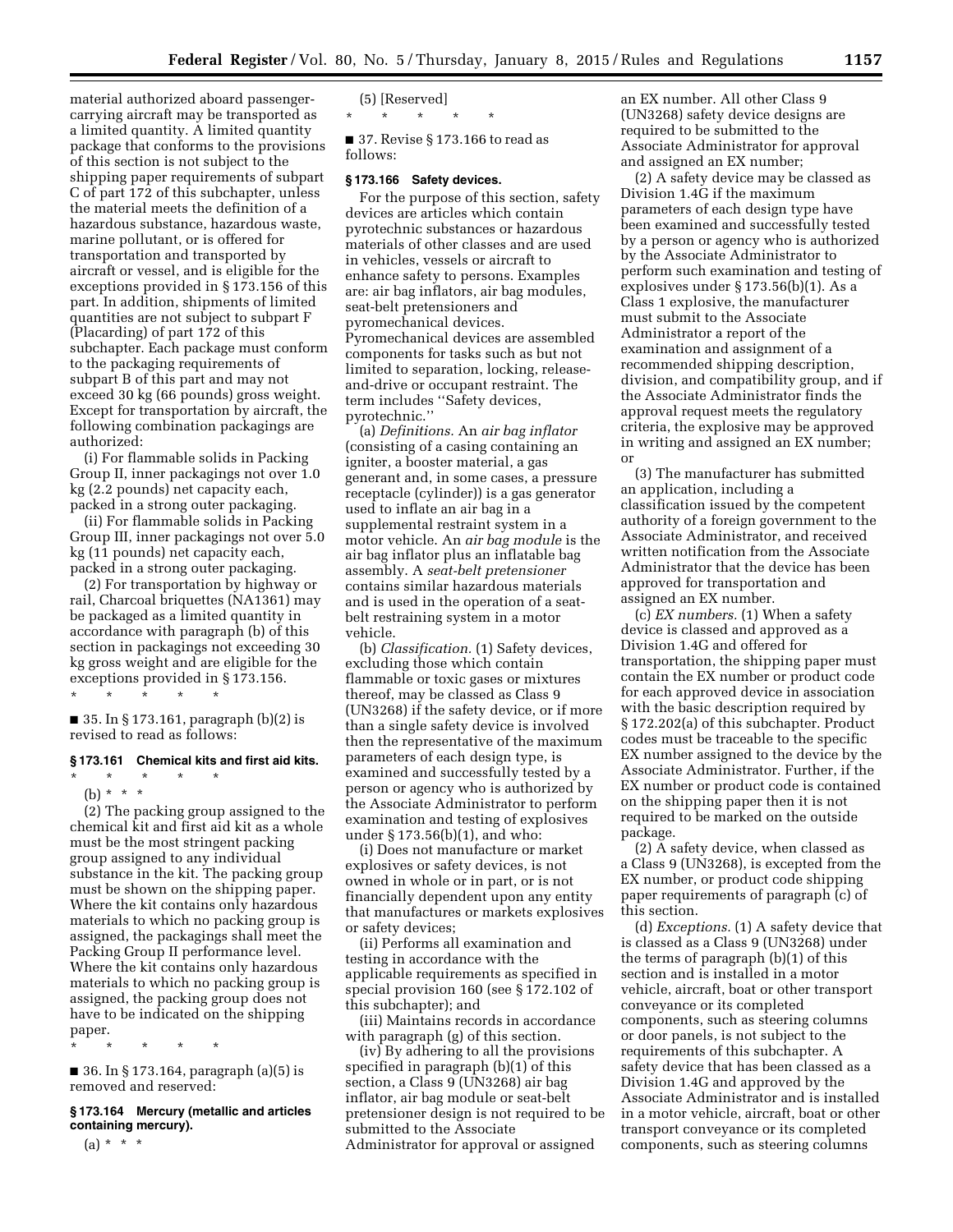or door panels, is not subject to the requirements of this subchapter.

(2) An air bag module containing an inflator that has been previously approved by the Associate Administrator for transportation is not required to be submitted for further examination or approval. For classifications granted after July 30, 2013, if the Class 9 designation for the inflator is contingent upon packaging or other special means specified by the authorized testing agency, the modules must be tested and certified separately to determine if they can be shipped as ''UN3268, Safety Devices, 9, PG III''.

(3) An air bag module containing an inflator that has previously been approved by the Associate Administrator as a Division 2.2 material is not required to be submitted for further examination to be reclassed as a Class 9 material.

(4) *Shipments to recycling or waste disposal facilities.* When offered for domestic transportation by highway, rail freight, cargo vessel or cargo aircraft, a serviceable safety device classed as either Class 9 (UN3268) or Division 1.4G removed from a motor vehicle that was manufactured as required for use in the United States may be offered for transportation and transported without compliance with the shipping paper requirement prescribed in paragraph (c) of this section. However, when these articles are shipped to a recycling facility, the word ''Recycled'' must be entered on the shipping paper immediately after the basic description prescribed in § 172.202 of this subchapter. No more than one device is authorized in the packaging prescribed in paragraph  $(e)(1)$ ,  $(2)$  or  $(3)$  of this section. The device must be cushioned and secured within the package to prevent movement during transportation.

(5) An air bag inflator, air bag module, or seat-belt pretensioner that was classed and approved for transportation prior to January 1, 2015 may continue to be transported under the terms of the existing approval, using the appropriate proper shipping name ''Safety Devices'' or ''Safety Devices, Pyrotechnic'' based on the classification of the device as assigned by PHMSA or the authorized person or agency that examined and tested the design type.

(6) Until January 1, 2016, for domestic transportation by highway, rail, and vessel, packages containing air bag inflators, air bag modules, or seat-belt pretensioners may be;

(i) Marked with either the appropriate proper shipping name, or an appropriate proper shipping name authorized by

§ 172.101 in effect on December 31, 2014; and

(ii) Described on a shipping paper with either the appropriate proper shipping name, or an appropriate proper shipping name authorized by § 172.101 in effect on December 31, 2014.

(e) *Packagings.* Rigid, outer packagings, meeting the general packaging requirements of part 173 are authorized as follows. Additionally, the UN specification packagings listed in paragraphs  $(e)(1)$ ,  $(2)$ , and  $(3)$  of this section must meet the packaging specification and performance requirements of part 178 of this subchapter at the Packing Group III performance level. The packagings must be designed and constructed to prevent movement of the articles and inadvertent activation. Further, if the Class 9 designation is contingent upon packaging specified by the authorized testing agency, shipments of the safety device must be in compliance with the prescribed packaging.

(1) 1A2, 1B2, 1N2, 1D, 1G, or 1H2 drums.

(2) 3A2, 3B2, or 3H2 jerricans. (3) 4A, 4B, 4N, 4C1, 4C2, 4D, 4F, 4G, 4H1, or 4H2 boxes.

(4) *Reusable high-strength containers or dedicated handling devices.* (i) Reusable containers manufactured from high-strength plastic, metal, or other suitable material, or other dedicated handling devices are authorized for shipment of safety devices from a manufacturing facility to the assembly facility, subject to the following conditions:

(A) The gross weight of the containers or handling devices may not exceed 1000 kg (2205 pounds). Containers or handling devices must provide adequate support to allow stacking at least three units high with no resultant damage;

(B) If not completely enclosed by design, the container or handling device must be covered with plastic, fiberboard, metal, or other suitable material. The covering must be secured to the container by banding or other comparable methods; and

(C) Internal dunnage must be sufficient to prevent movement of the devices within the container.

(ii) Reusable containers manufactured from high-strength plastic, metal, or other suitable material, or other dedicated handling devices are authorized for shipment of safety devices only to, between, and from, intermediate handling locations, provided they meet the conditions specified in paragraphs (e)(4)(i)(A) through (C) of this section and:

(A) The packages may be opened and re-packed by an intermediate handler as long as no modifications or changes are made to the packagings; and

(B) Transportation must be made by private or contract carrier.

(5) Packagings which were previously authorized in an approval issued by the Associate Administrator may continue to be used, provided a copy of the approval is maintained while such packaging is being used.

(6) *Safety Devices removed from a vehicle.* When removed from, or were intended to be used in, a motor vehicle that was manufactured as required for use in the United States and offered for domestic transportation by highway to Recycling or Waste Disposal facilities, a serviceable safety device classed as Class 9 UN3268 may be offered for transportation and transported in the following additional packaging:

(i) Specification and non-specification steel drums with a wall and lid thickness not less than 20 gauge. The lid must be securely affixed with a leverlocking or bolted-ring assembly. The lid of the drum must provide ventilation of the drum contents in a fire. The drum may be filled with any combination of safety devices to a capacity not greater than fifty (50) percent of the drum's total volume. In addition, inner packagings or cushioning may not be used to fill the void space; or

(ii) Outer packaging consisting of 4H2 solid plastic boxes or non-specification rugged reusable plastic outer packaging and inner static-resistant plastic bags or trays. If not completely enclosed by design, the container or handling device must be covered with plastic, fiberboard, metal or other suitable material. The covering must be secured to the container by banding or other comparable methods. The articles must be packed to prevent movement within the container during transportation.

(f) *Labeling.* Notwithstanding the provisions of § 172.402, each package or handling device must display a CLASS 9 label. Additional labeling is not required when the package contains no hazardous materials other than the devices.

(g) *Recordkeeping requirements.* (1) Following the examination of each new design type classed as a Class 9 in accordance with paragraph (b)(1) of this section, the person that conducted the examination must prepare a test report and provide the test report to the manufacturer of the safety device. At a minimum, the test report must contain the following information:

(i) Name and address of the test facility;

(ii) Name and address of the applicant;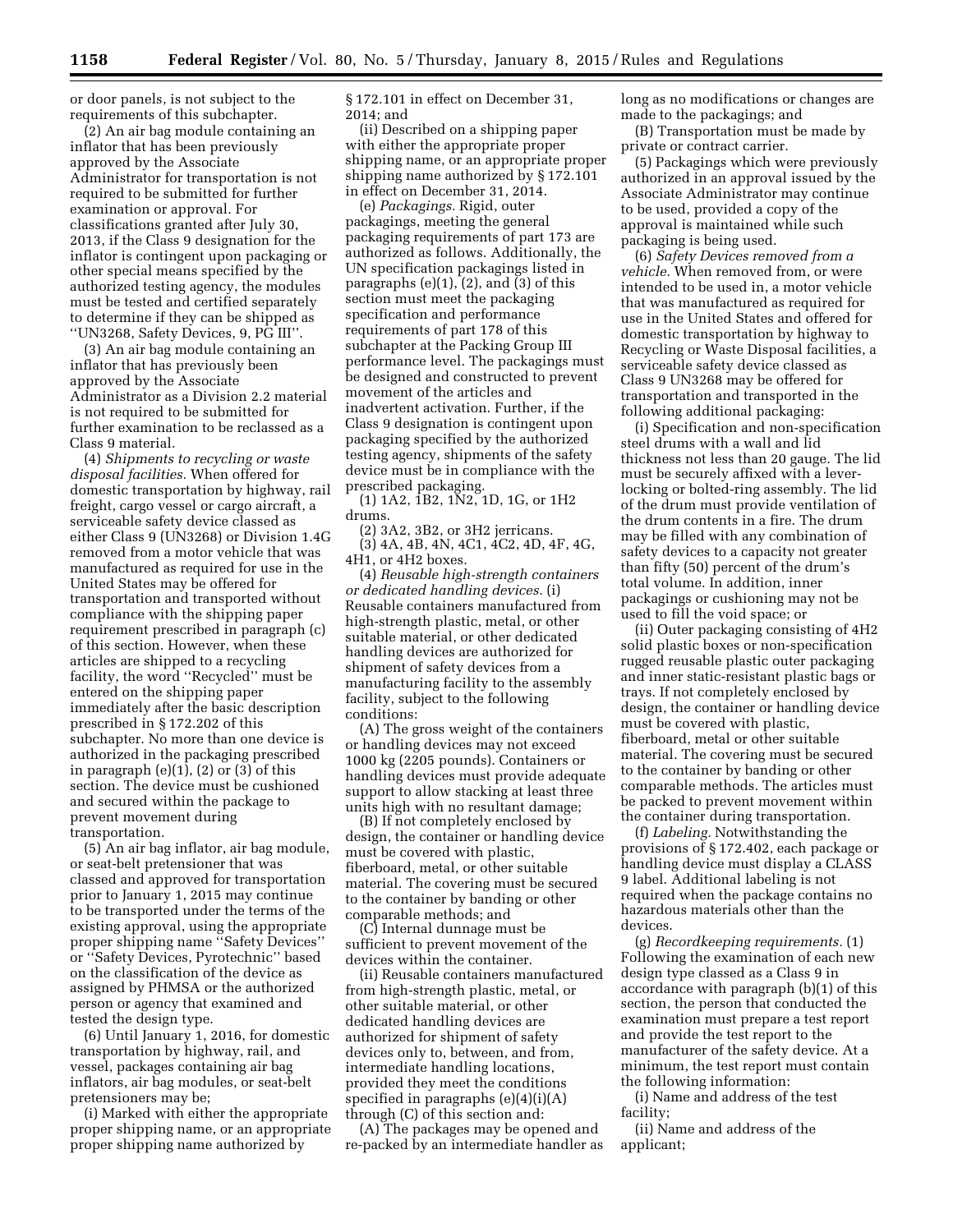(iii) Manufacturer of the device. For a foreign manufacturer, the U.S. agent or importer must be identified;

(iv) A test report number, drawing of the device, and description of the safety device in sufficient detail to ensure that the test report is traceable (*e.g.* a unique product identifier) to a specific design;

(v) The tests conducted and the results; and

(vi) A certification that the safety device is classed as a Class 9 (UN3268).

(2) For at least fifteen (15) years after testing, a copy of each test report must be maintained by the authorizing testing agency. For as long as any safety device design is being manufactured, and for at least fifteen (15) years thereafter, a copy of each test report must be maintained by the manufacturer of the product.

(3) Test reports must be made available to a representative of the Department upon request.

 $\blacksquare$  38. In § 173.167, paragraph (a)(4) is revised to read as follows:

## **§ 173.167 Consumer Commodities.**

 $(a) * * * *$ 

(4) *Drop test capability.* Breakable inner packagings (*e.g.,* glass, earthenware, or brittle plastic) must be packaged to prevent failure under conditions normally incident to transport. Packages of consumer commodities as prepared for transport must be capable of withstanding a 1.2 m drop on solid concrete in the position most likely to cause damage. In order to pass the test, the outer packaging must not exhibit any damage liable to affect safety during transport and there must be no leakage from the inner packaging(s).

\* \* \* \* \*

■ 39. Section 173.176, is revised to read as follows:

#### **§ 173.176 Capacitors.**

(a) Capacitors, including capacitors containing an electrolyte that does not meet the definition of any hazard class or division as defined in this part, must conform to the following requirements:

(1) Except for asymmetric capacitors, capacitors not installed in equipment must be transported in an uncharged state.

(2) Each capacitor or module must be protected against a potential short circuit hazard in transport as follows:

(i) Except for asymmetric capacitors, when a capacitor's energy storage capacity is less than or equal to 10 Wh or when the energy storage capacity of each capacitor in a module is less than or equal to 10 Wh, the capacitor or module must be protected against short circuit or be fitted with a metal strap connecting the terminals; or

(ii) Except for asymmetric capacitors, when the energy storage capacity of a capacitor or a capacitor in a module is more than 10 Wh, the capacitor or module must be fitted with a metal strap connecting the terminals.

(iii) When an asymmetric capacitor's energy storage capacity is greater than 0.3 Wh, or when the energy storage capacity of each capacitor in a module is greater than 0.3 Wh, the capacitor or module must be protected against short circuit.

(3) Capacitors containing an electrolyte that meets the definition of one or more hazard class or division as defined in this part, must be designed to withstand a 95 kPa (0.95 bar, 14 psi) pressure differential.

(4) Capacitors must be designed and constructed to safely relieve pressure that may build up in use, through a vent or a weak point in the capacitor casing. Any liquid that is released upon venting must be contained by the packaging or by the equipment in which a capacitor is installed.

(5) Except for asymmetric capacitors, capacitors manufactured after December 31, 2013, or asymmetric capacitors manufactured after December 31, 2015, must be marked with the energy storage capacity in Wh.

(b) Capacitors must be packed in strong outer packagings. For transport by air, capacitors must be securely cushioned within the outer packagings. Capacitors installed in equipment may be offered for transport unpackaged or on pallets, when the capacitors are afforded equivalent protection by the equipment in which they are contained.

(c) Capacitors containing an electrolyte not meeting the definition of any hazard class or division as defined in this part, including when configured in a module or when installed in equipment, are not subject to any other requirements of this subchapter.

(d) Except for asymmetric capacitors, capacitors containing an electrolyte that meets the definition of one or more hazard class or division as defined in this part, with an energy storage capacity of 10 Wh or less are not subject to any other requirements of this subchapter, when they are capable of withstanding a 1.2 m (3.9 feet) drop test unpackaged onto a rigid, non-resilient, flat and horizontal surface without loss of contents.

(e) Asymmetric capacitors containing an electrolyte that meets the definition of one or more hazard class or division as defined in this part, with an energy storage capacity of 20 Wh or less, including when configured in a module, are not subject to other provisions of this subchapter when the capacitors are

capable of withstanding a 1.2 meter (3.9 feet) drop test unpackaged onto a rigid, non-resilient, flat and horizontal surface without loss of contents.

(f) Except for asymmetric capacitors, capacitors containing an electrolyte meeting the definition of one or more hazard class or division as defined in this part, that are not installed in equipment, and with an energy storage capacity of more than 10 Wh are subject to the requirements of this subchapter.

(g) Asymmetric capacitors containing an electrolyte meeting the definition of one or more hazard class or division as defined in this part, that are not installed in equipment, and with an energy storage capacity of more than 20 Wh are to the requirements of this subchapter.

(h) Capacitors installed in equipment and containing an electrolyte meeting the definition of one or more hazard class or division as defined in this part, are not subject to any other requirements of this subchapter, provided the equipment is packaged in a strong outer packaging and in such a manner as to prevent accidental functioning of the capacitors during transport. Large, robust equipment containing capacitors may be offered for transport unpackaged or on pallets when the capacitors are afforded equivalent protection by the equipment in which they are contained.

■ 40. In § 173.181, paragraph (c) is revised to read as follows:

#### **§ 173.181 Pyrophoric materials (liquids).**

\* \* \* \* \* (c) Steel drums (1A1 or 1A2), aluminum drums (1B1 or 1B2), metal drums, other than steel or aluminum (1N1 or 1N2) or fiber drums (1G); steel jerricans (3A1 or 3A2) or aluminum jerricans (3B1 or 3B2); or steel boxes (4A), aluminum boxes (4B) or metal boxes, other than steel or aluminum (4N) not exceeding 220 L (58 gallons) capacity each with strong, tight inner metal cans not over 4.0 L (1 gallon) capacity each. The strong, tight metal cans must be closed by positive means, not friction.

(1) Inner packagings must have no opening exceeding 25 mm (1 inch) diameter and must be surrounded with noncombustible cushioning material.

(2) Net quantity of pyrophoric liquids may not exceed two-thirds of the rated capacity of the outer drum. For example, a 220 L (58 gallons) outer drum may contain no more than 147 L (39 gallons) of pyrophoric liquids.

(3) Each layer of inner containers must be separated by a metal plate separator in addition to cushioning material.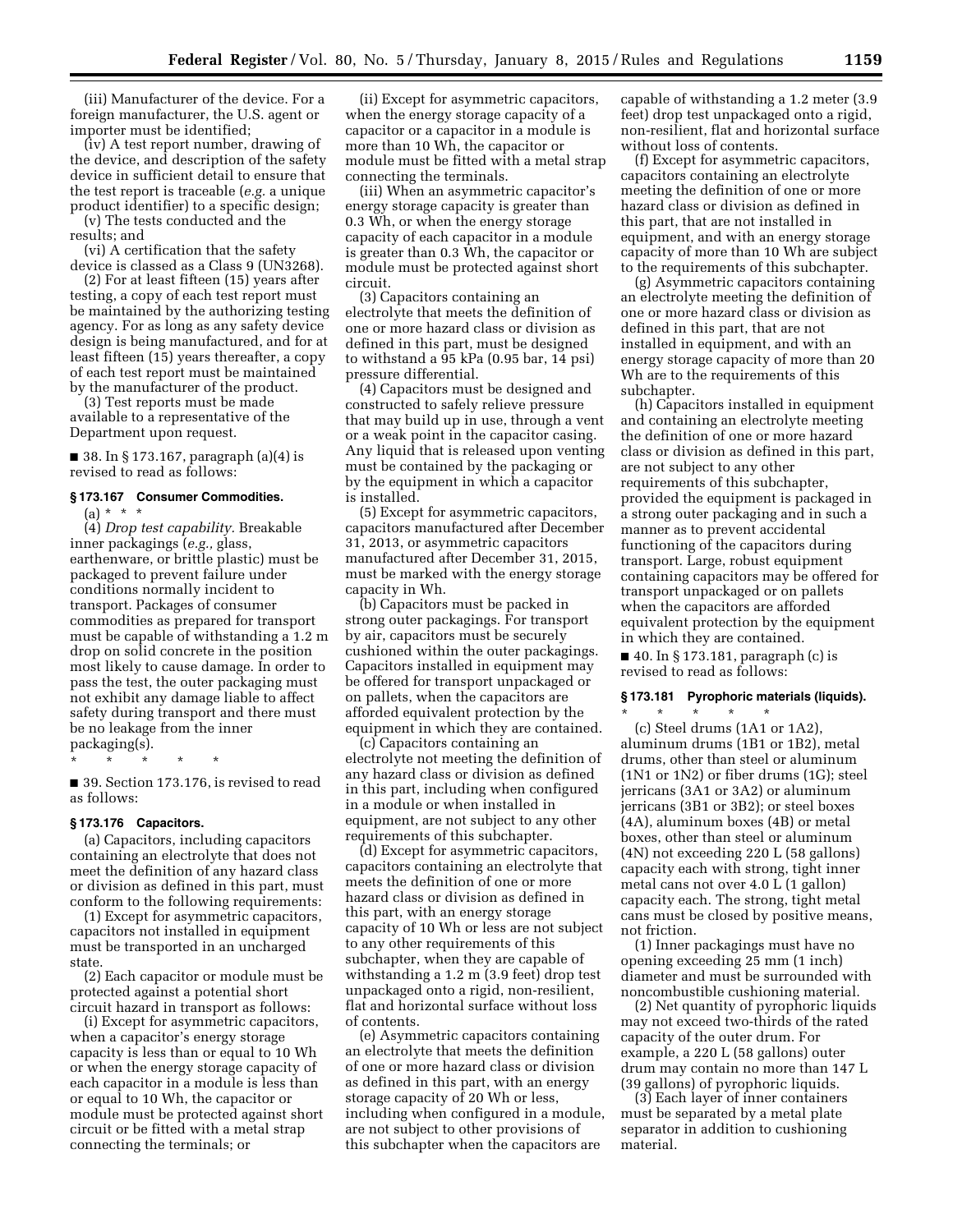■ 41. In § 173.185,

■ a. Paragraph (b)(6) is added; ■ b. Paragraphs (c) introductory text,

 $(c)(1)(iii)$  and  $(c)(4)(v)$  are revised; and ■ d. Paragraph (f)(3) is revised.

The revisions and additions read as follows:

### **§ 173.185 Lithium cells and batteries.**

#### \* \* \* \* \* (b) \* \* \*

(6) Except for transportation by aircraft, the following rigid large packagings are authorized for a single battery, including for a battery contained in equipment, meeting provisions (b)(1) and (2) of this section and the requirements of part 178, subparts P and Q, of this subchapter at the Packing Group II level:

- (i) Metal (50A, 50B, 50N);
- (ii) Rigid plastic (50H);
- (iii) Wooden (50C, 50D, 50F);
- (iv) Rigid fiberboard (50G).

(c) Exceptions for smaller cells or batteries. Other than as specifically stated below, a package containing lithium cells or batteries, or lithium cells or batteries packed with, or contained in, equipment, that meets the conditions of this paragraph, is excepted from the requirements in subparts C through H of part 172 of this subchapter and the UN performance packaging requirements in paragraphs (b)(3)(ii) and (b)(4) of this section under the following conditions and limitations.

 $(1) * * * *$ 

(iii) Except when lithium metal cells or batteries are packed with or contained in equipment in quantities not exceeding 5 kg net weight, the outer package that contains lithium metal cells or batteries must be marked: ''PRIMARY LITHIUM BATTERIES— FORBIDDEN FOR TRANSPORT ABOARD PASSENGER AIRCRAFT'' or ''LITHIUM METAL BATTERIES—

FORBIDDEN FOR TRANSPORT ABOARD PASSENGER AIRCRAFT, or labeled with a CARGO AIRCRAFT ONLY'' label specified in § 172.448 of this subchapter.

\* \* \* \* \*

(4) \* \* \* (v) A package that exceeds the number or quantity (mass) limits in the table shown in (c)(4) is subject to all applicable requirements of this subchapter, except that a package containing no more than 2.5 kg lithium metal cells or batteries or 10 kg lithium ion cells or batteries is not subject to the UN performance packaging requirements in paragraphs (b)(3)(ii) of this section when the package displays both the lithium battery handling mark and the Class 9 label.

\* \* \* \* \* (f) \* \* \*

(3) Each inner packaging must be individually placed in one of the following packagings meeting the applicable requirements of part 178, subparts L, M, P and Q of this subchapter at the Packing Group I level:

(i) Metal (4A, 4B, 4N), wooden (4C1, 4C2, 4D, 4F), or solid plastic (4H2) box;

(ii) Metal (1A2, 1B2, 1N2), plywood (1D), or plastic (1H2) drum; or

(iii) Except for transportation by aircraft, for a single large battery or for a single battery contained in equipment, the following rigid large packagings are authorized:

(A) Metal (50A, 50B, 50N);

- (B) Rigid plastic (50H);
- (C) Plywood (50D); and

\* \* \* \* \*

■ 42. In § 173.199, revise paragraph (a)(5) to read as follows:

#### **§ 173.199 Category B infectious substances.**

\* \* \* \* \* ORGANIC PEROXIDE PORTABLE TANK TABLE  $(a) * * * *$ 

(5) The following square-on-point mark must be displayed on the outer packaging on a background of contrasting color. The width of the line forming the border must be at least 2 mm (0.08 inches) and the letters and numbers must be at least 6 mm (0.24 inches) high. The size of the mark must be such that no side of the diamond is less than 50 mm (1.97 inches) in length as measured from the outside of the lines forming the border. The proper shipping name ''Biological substances, Category B'' must be marked on the outer packaging adjacent to the diamond-shaped mark in letters that are at least 6 mm (0.24 inches) high.

(i) *Transitional exception*—A marking in conformance with the requirements of this paragraph in effect on December 31, 2014, may continue to be used until December 31, 2016.

(ii) For domestic transportation, a packaging marked prior to January 1, 2017 and in conformance with the requirements of this paragraph in effect on December 31, 2014, may continue in service until the end of its useful life.

\* \* \* \* \*

### **§ 173.220 [Amended]**

■ 43. In § 173.220, in the last sentence of paragraph (d), add the phrase ''(IBR, see § 171.7)'' after the phrase ''UN Manual of Tests and Criteria''.

■ 44. In § 173.225(g), in the Organic Peroxide Portable Tank Table, the last entry in the table is revised and a new Note 1 is added immediately following the end of the table to read as follows:

**§ 173.225 Packaging requirements and other provisions for organic peroxides.**  \* \* \* \* \*

 $(g) * * * *$ 

UN<br>No. Hazardous material Minimum test pressure (bar) Minimum shell thickness (mmreference steel) See . . . Bottom opening requirements See . . . Pressure relief requirements See . . . Filling limits Control temperature Emergency temperature [REVISE] \* \* \* \* \* \* \* Peroxyacetic acid, distilled, stabilized, not more than 41%. 1 4 § 178.274(d)(2) § 178.275(d)(3) § 178.275(g)(1) Not more than 90% at 59 °F (15 °C).  $+30 °C$   $+35 °C$ 

Note: 1. ''Corrosive'' subsidiary risk placard is required.

■ 45. A new § 173.231 is added to read as follows

*§ 173.231 Ammonium nitrate emulsion, suspension or gel.* 

\* \* \* \* \*

(a) Packagings for non-bulk shipments of Ammonium nitrate emulsions, suspensions and gels must conform to the general packaging requirements of subpart B of part 173, to the requirements of part 178 of this subchapter at the Packing Group I or II

performance level, and the requirements of the special provisions of column 7 of the § 172.101 table.

(1) The following combination packagings are authorized:

Outer packagings:

Drums: 1B2, 1G, 1N2, 1H2 or 1D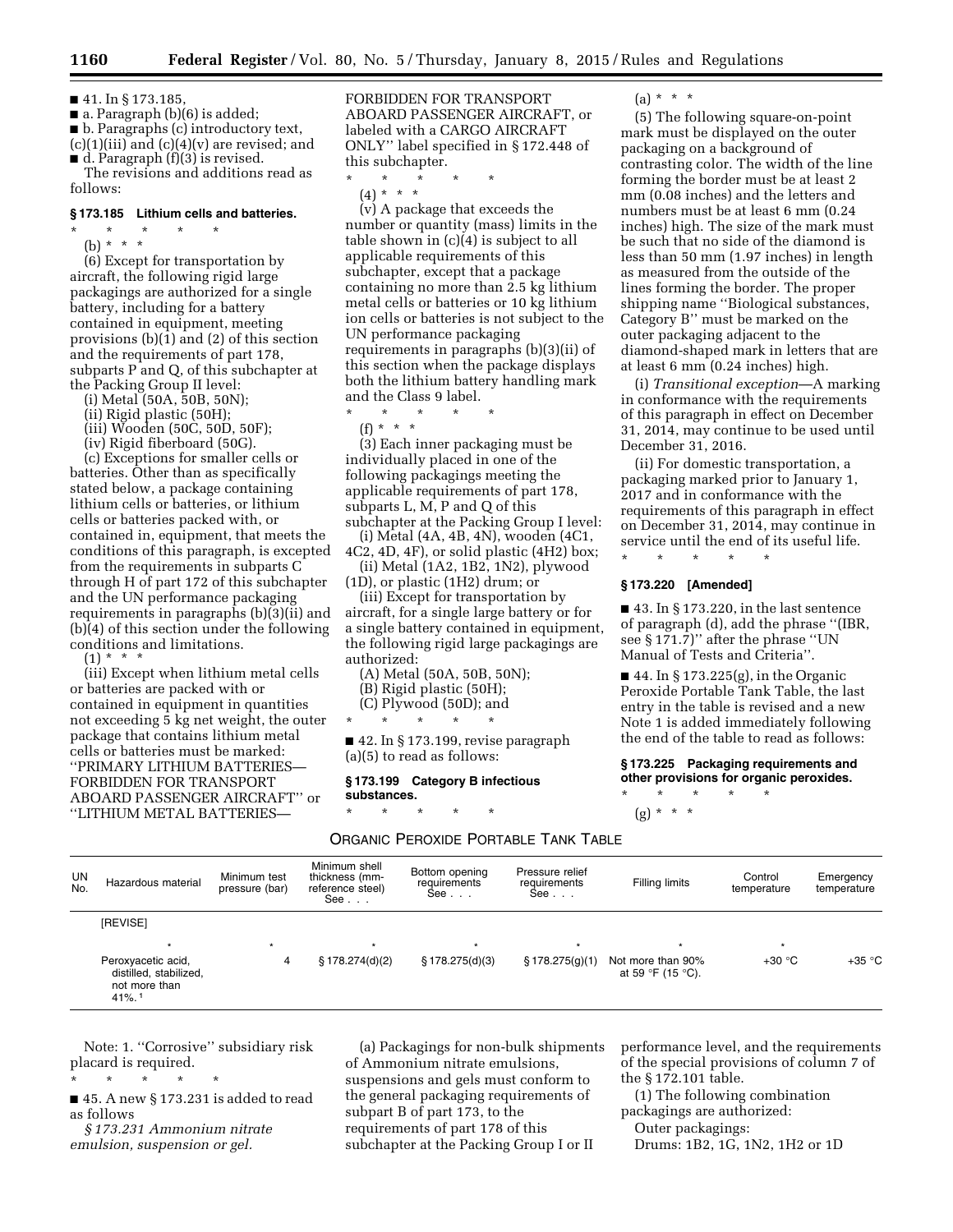Boxes: 4B, 4C1, 4C2, 4D, 4G or 4H2 Jerricans: 3B2 of 3H2 *Inner Packagings:* 

Glass, plastic or metal inner

receptacles

(2) For combination packagings, the capacity of each inner packaging must not exceed 5 liters (1.3 gallons) and the maximum authorized net weight of each outer packaging must not exceed 125 kg (275 pounds).

(3) The following single packagings are authorized:

Drums: 1B1, 1B2, 1H1 or 1H2 with a maximum capacity of 250 liters (66 gallons).

Jerricans: 3B1, 3B2, 3H1 or 3H2 with a maximum capacity of 60 liters (15.9 gallons).

Plastic receptacle in aluminum, fiber, plastic or plywood drum: 6HB1, 6HG1, 6HH1 or 6HD1with the outer drum having a maximum capacity of 250 liters (66 gallons).

Plastic receptacle in aluminum wood, plywood, fiberboard, or solid plastic box: 6HB2, 6HC, 6HD2, 6HG2, or 6HH2 with the outer box having a maximum capacity of 60 liters (15.9 gallons).

Glass receptacle in aluminum, fiber, or plywood drum: 6PB1, 6PF1 or 6PD1 with the outer drum having a maximum capacity of 60 liters (15.9 gallons).

Glass receptacle in expanded plastic or solid plastic packaging: 6PH1 or 6PH2 with the outer packaging having a maximum capacity of 60 liters (15.9 gallons).

Glass receptacle in aluminum, wood, or fiberboard box, or wickerwork hamper: 6PB2, 6PC, 6PG2 or 6PD2 with the outer box or hamper having a maximum capacity of 60 liters (15.9 gallons).

(b) [Reserved]

■ 46. Section 173.251 is added to subpart F to read as follows:

### **§ 173.251 Bulk packaging for ammonium nitrate emulsion, suspension, or gel.**

When § 172.101 of this subchapter specifies that a hazardous material be packaged under this section, only the following bulk packagings are authorized, subject to the requirements of subparts A and B of part 173 of this subchapter and the special provisions specified in column 7 of the § 172.101 table.

(a) *IBCs.* IBCs are authorized subject to the conditions and limitations of this section provided:

(1) The IBC type is authorized according to the IBC packaging code for the specific hazardous material in Column (7) of the § 172.101 Table;

(2) The IBC conforms to the requirements in subpart O of part 178 of this subchapter at the Packing Group

performance level in Column (5) of the § 172.101 Table for the material being transported.

(b) [Reserved]

■ 47. In § 173.301b, paragraphs  $(c)(1)$ , (c)(2)(ii) and (iii) are revised to read as follows:

#### **§ 173.301b Additional general requirements for shipment of UN pressure receptacles.**

(c) *Pressure receptacle valve requirements.* (1) When the use of a valve is prescribed, the valve must conform to the requirements in ISO 10297:2006 (IBR, see § 171.7 of this subchapter). Until December 31, 2008, the manufacture of a valve conforming to the requirements in ISO 10297:1999 (IBR, see § 171.7 of this subchapter) is authorized.

 $(2) * *$ 

(ii) By equipping the UN pressure receptacle with a valve cap conforming to the requirements in ISO 11117:2008 and Technical Corrigendum 1 (IBR, see § 171.7 of this subchapter). Until December 31, 2014, the manufacture of a valve cap conforming to the requirements in ISO 11117:1998 (IBR, see § 171.7 of this subchapter) is authorized. The cap must have ventholes of sufficient cross-sectional area to evacuate the gas if leakage occurs at the valve;

(iii) By protecting the valves by shrouds or guards conforming to the requirements in ISO 11117:2008 and Technical Corrigendum 1 (IBR; *see*  § 171.7 of this subchapter). Until December 31, 2014, the manufacture of a shroud or guard conforming to the requirements in ISO 11117:1998 (IBR, see § 171.7 of this subchapter) is authorized. For metal hydride storage systems, by protecting the valves in accordance with the requirements in ISO 16111:2008 (IBR; *see* § 171.7 of this subchapter).

\* \* \* \* \*

■ 48. In § 173.302, revise the section heading and paragraphs (a)(1) and (2) to read as follows:

#### **§ 173.302 Filling of cylinders with nonliquefied (permanent) compressed gases or adsorbed gases.**

(a) *General requirements.* (1) A cylinder filled with a non-liquefied compressed gas (except gas in solution) must be offered for transportation in accordance with the requirements of this section and § 173.301. In addition, a DOT specification cylinder must meet the requirements in §§ 173.301a, 173.302a and 173.305, as applicable. UN pressure receptacles must meet the requirements in §§ 173.301b and 173.302b, as applicable. Where more

than one section applies to a cylinder, the most restrictive requirements must be followed.

(2) *Adsorbed gas.* A cylinder filled with an adsorbed gas must be offered for transportation in accordance with the requirements of paragraph (d) of this section, § 173.301, and § 173.302c. UN cylinders must meet the requirements in §§ 173.301b and 173.302b, as applicable. Where more than one section applies to a cylinder, the most restrictive requirements must be followed.

\* \* \* \* \*

■ 49. A new § 173.302c is added to read as follows:

#### **§ 173.302c Additional requirements for the shipment of adsorbed gases in UN pressure receptacles.**

(a) A cylinder filled with an adsorbed gas must be offered for transportation in UN pressure receptacles subject to the requirements in this section and § 173.302, as well as, §§ 173.301 and 173.301b.

(b) The pressure of each filled cylinder must be less than 101.3 kPa at 20 °C (68 °F) and must not exceed 300 kPa at 50 °C (122 °F).

(c) The minimum test pressure of the cylinder must be 21 bar.

(d) The minimum burst pressure of the cylinder must be 94.5 bar.

(e) The internal pressure at 65 °C (149 °F) of the filled cylinder must not exceed the test pressure of the cylinder.

(f) The adsorbent material must be compatible with the cylinder and must not form harmful or dangerous compounds with the gas to be adsorbed. The gas in combination with the adsorbent material must not affect or weaken the cylinder or cause a dangerous reaction (*e.g.,* a catalyzing reaction).

(g) The quality of the adsorbent material must be verified at the time of each fill to assure the pressure and chemical stability requirements of this section are met each time an adsorbed gas package is offered for transport.

(h) The adsorbent material must not meet the definition of any other hazard class.

(i) Cylinders and closures containing toxic gases with an LC50 less than or equal to 200 ml/m3 (ppm) (see the following Adsorbed Gases Table) must meet the following requirements:

(1) Valve outlets must be fitted with pressure retaining gas-tight plugs or caps having threads matching those of the valve outlets.

(2) Each valve must either be of the packless type with non-perforated diaphragm, or be of a type which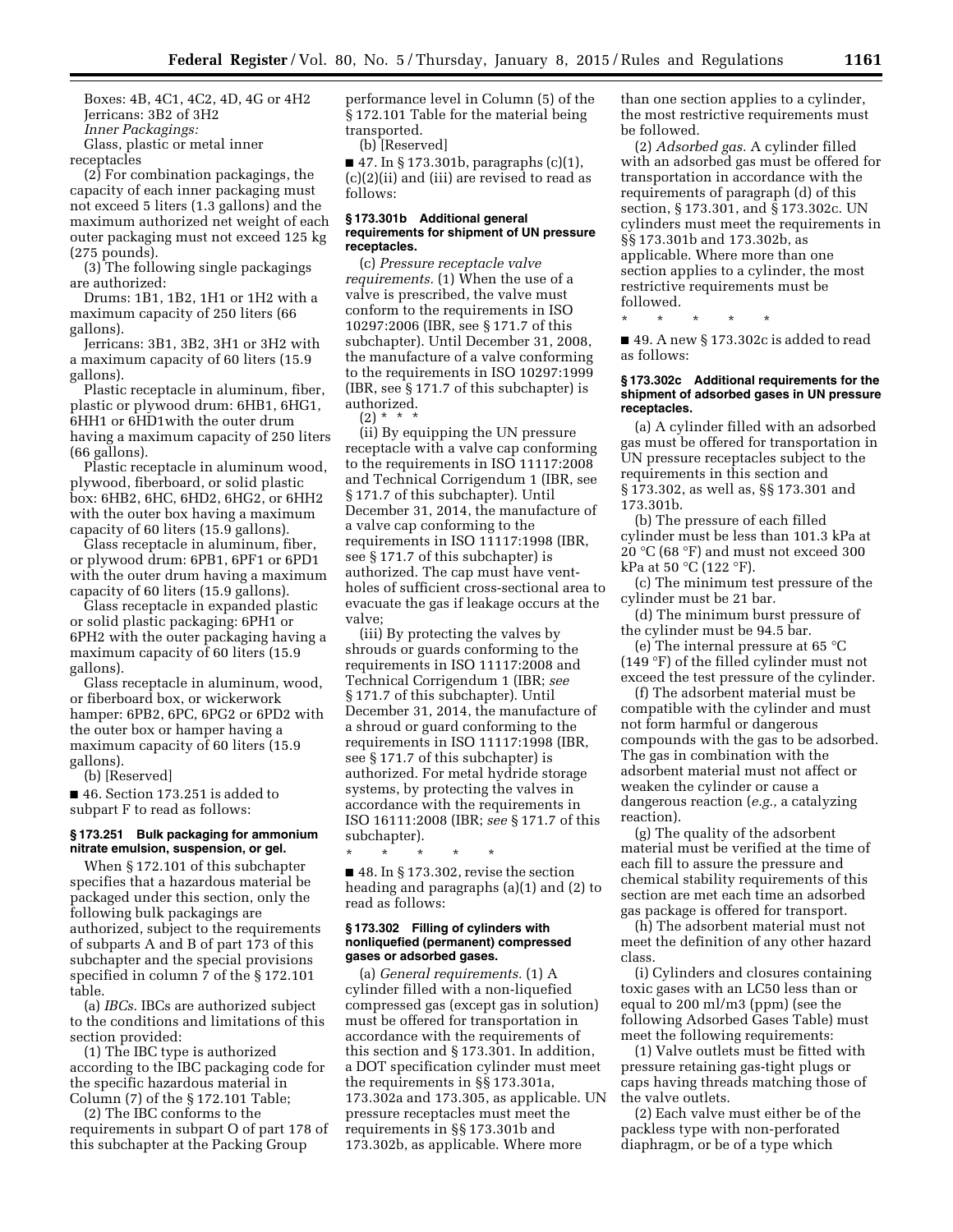prevents leakage through or past the packing.

(3) Each cylinder and closure must be tested for leakage after filling.

(4) Each valve must be capable of withstanding the test pressure of the cylinder and be directly connected to the cylinder by either a taper-thread or other means which meets the requirements of ISO 10692–2 (IBR, see § 171.7 of this subchapter); and

(5) Cylinders and valves must not be fitted with a pressure relief device.

(j) Valve outlets for cylinders containing pyrophoric gases must be fitted with gas-tight plugs or caps

#### ADSORBED GASES TABLE

having threads matching those of the valve outlets.

(k) The filling procedure must be in accordance with Annex A of ISO 11513 (IBR, see § 171.7 of this subchapter).

(l) The maximum period for periodic requalification must be in accordance with § 180.207(c) of this subchapter.

| ID<br>No. | Hazardous material | $LC_{50}$ ml/m <sup>3</sup> | Notes          |
|-----------|--------------------|-----------------------------|----------------|
| 3510      |                    |                             |                |
| 3511      |                    |                             |                |
| 3512      |                    | ≤5000                       | $\overline{z}$ |
| 3513      |                    |                             |                |
| 3514      |                    | ≤5000                       | Z.             |
| 3515      |                    | ≤5000                       |                |
| 3516      |                    | ≤5000                       | $\overline{z}$ |
| 3517      |                    | ≤5000                       | Z.             |
| 3518      |                    | ≤5000                       | Z.             |
| 3519      |                    | 387                         | а.             |
| 3520      |                    | 293                         |                |
| 3521      |                    | 450                         |                |
| 3522      |                    | 20                          |                |
| 3523      |                    | 620                         | d. r.          |
| 3524      |                    | 190                         |                |
| 3525      |                    | 20                          |                |
| 3526      |                    | 2                           |                |

*Notes:* 

a: Aluminum alloy cylinders must not be used.

d: When steel cylinders are used, only those bearing the ''H'' mark in accordance with § 173.302b(f) are authorized.

r: The filling of this gas must be limited such that, if complete decomposition occurs, the pressure does not exceed two thirds of the test pressure of the cylinder.

z: The construction materials of the cylinders and their accessories must be compatible with the contents and must not react to form harmful or dangerous compounds therewith.

■ 50. In § 173.307, paragraphs (a)(5) and (a)(6) are revised to read as follows:

#### **§ 173.307 Exceptions for compressed gases.**

(a) \* \* \*

(5) Manufactured articles or apparatuses, other than light bulbs each containing not more than 100 mg (0.0035 ounce) of inert gas and packaged so that the quantity of inert gas per package does not exceed 1 g (0.35 ounce).

(6) Light bulbs (lamps) conforming to the requirements of § 173.11.

\* \* \* \* \* ■ 51. In § 173.309, an introductory

paragraph and a new paragraph (e) are added to read as follows:

## **§ 173.309 Fire extinguishers.**

This section applies to portable fire extinguishers for manual handling and operation, fire extinguishers for installation in aircraft, and large fire extinguishers. *Large fire extinguishers*  include fire extinguishers mounted on wheels for manual handling; fire extinguishing equipment or machinery mounted on wheels or wheeled platforms or units transported similar to (small) trailers; and fire extinguishers

composed of a non-rollable pressure drum and equipment, and handled, for example, by fork lift or crane when loaded or unloaded.

\* \* \* \* \* (e) Large fire extinguishers may be transported while unpackaged under the following conditions:

(1) The requirements of § 173.24(b) are met;

(2) The valves are protected in accordance with  $\S 173.301(c)(2)(i)$ , (ii), (iii) or (v); and

(3) Other equipment mounted on the fire extinguisher is protected to prevent accidental activation.

 $\blacksquare$  52. In § 173.403, the definitions of ''*Exclusive use''* and ''*Freight container''*  are revised to read as follows:

#### **§ 173.403 Definitions.**

\* \* \*

\* \* \* \* \*

*Exclusive use* means sole use by a single consignor of a conveyance for which all initial, intermediate, and final loading and unloading and shipment are carried out in accordance with the direction of the consignor or consignee where required by this subchapter. The consignor and the carrier must ensure

that any loading or unloading is performed by personnel having radiological training and resources appropriate for safe handling of the consignment. The consignor must provide to the initial carrier specific written instructions for maintenance of exclusive use shipment controls, including the vehicle survey requirement of § 173.443(c) as applicable, and include these instructions with the shipping paper information provided to the carrier by the consignor.

\* \* \* \* \*

*Freight container* means a reusable container having a volume of 1.81 cubic meters (64 cubic feet) or more, designed and constructed to permit it being lifted with its contents intact and intended primarily for containment of packages in unit form during transportation. A "small freight container" is one which has an internal volume of not more than 3.0 cubic meters (106 cubic feet). All other freight containers are designated as ''large freight containers.''

\* \* \* \* \*

 $\blacksquare$  53. In § 173.420, paragraph (d) is revised to read as follows: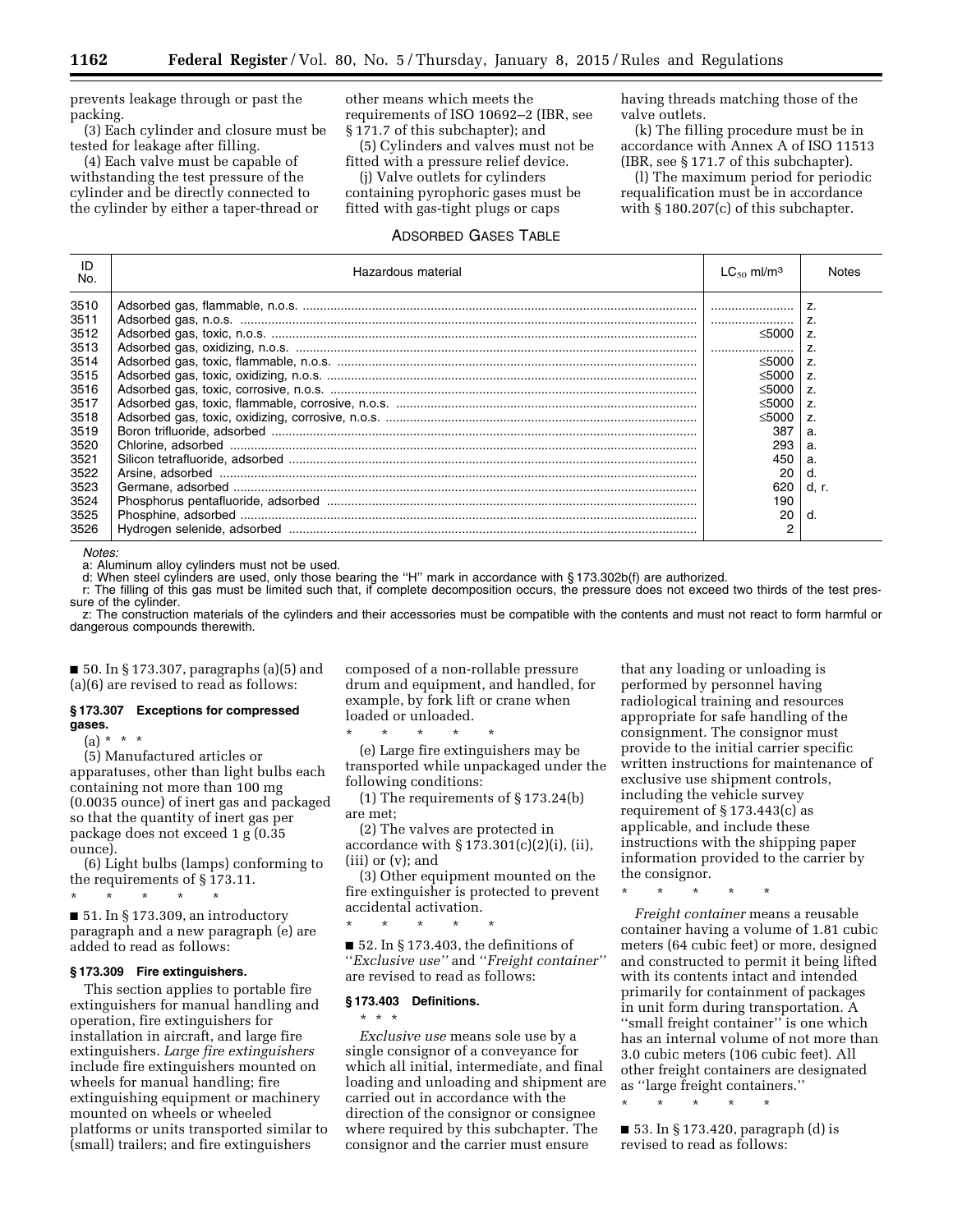### **§ 173.420 Uranium hexafluoride (fissile, fissile excepted and non-fissile).**

\* \* \* \* \* (d) Uranium hexafluoride not exceeding the limits specified in the limited quantity package limits column of table 4 in § 173.425 may be classified as UN 3507, Uranium hexafluoride, radioactive material, excepted package, less than 0.1 kg (0.22 pounds) per package, non-fissile or fissile-excepted, provided that:

(1) The mass of uranium hexafluoride in the package is less than 0.1 kg (0.22 pounds); and

(2) The conditions of §§ 173.24, 173.24a, 173.421(a)(1) and (a)(4) are met.

\* \* \* \* \*

 $\blacksquare$  54. In § 173.415, paragraph (d) is revised to read as follows:

#### **§ 173.415 Authorized Type A packages.**

\* \* \* \* \* (d) Any foreign-made packaging that meets the standards in the '' IAEA Regulations for the Safe Transport of Radioactive Material, SSR–6'' (IBR, see § 171.7 of this subchapter) and bears the marking ''Type A''. Such packagings may be used for domestic and export shipments of Class 7 (radioactive) materials provided the offeror obtains the applicable documentation of tests and engineering evaluations and maintains the documentation on file in accordance with paragraph (a) of this section. These packagings must conform with requirements of the country of origin (as indicated by the packaging marking) and the IAEA regulations applicable to Type A packagings.

■ 55. In § 173.416, paragraph (b) is revised to read as follows:

#### **§ 173.416 Authorized Type B packages.**

\* \* \* \* \*

(b) Any Type B(U) or B(M) packaging that meets the applicable requirements in ''IAEA Regulations for the Safe Transport of Radioactive Material, SSR– 6'' (IBR, see § 171.7 of this subchapter) and for which the foreign Competent Authority Certificate has been revalidated by DOT pursuant to § 173.473. These packagings are authorized only for export and import shipments.

\* \* \* \* \*

■ 56. In § 173.417, paragraphs  $(a)(1)(iii)$ and (b)(2) are revised to read as follows:

### **§ 173.417 Authorized fissile materials packages.**

- $(a) * * * *$
- $(1) * * * *$

(iii) Any Type AF, Type B(U)F, or Type B(M)F packaging that meets the applicable requirements for fissile material packages in Section VI of the International Atomic Energy Agency ''Regulations for the Safe Transport of Radioactive Material, SSR–6 (IBR, see § 171.7 of this subchapter)," and for which the foreign Competent Authority certificate has been revalidated by the U.S. Competent Authority, in accordance with § 173.473. These packages are authorized only for export and import shipments.

\* \* \* \* \*

(b) \* \* \*

(2) Type B(U) or Type B(M) packaging that also meets the applicable requirements for fissile material packaging in Section VI of the International Atomic Energy Agency ''Regulations for the Safe Transport of Radioactive Material, SSR–6,'' and for which the foreign Competent Authority certificate has been revalidated by the U.S. Competent Authority in accordance with § 173.473. These packagings are authorized only for import and export shipments; or

\* \* \* \* \*

 $\blacksquare$  57. In § 173.435, note (a) is revised to read as follows:

#### **§ 173.435 Table of A**1 **and A**2 **values for radionuclides.**

\* \* \* \* \*  $A_1$  and/or  $A_2$  values for these parent radionuclides include contributions from daughter nuclides with half-lives less than 10 days as listed in footnote (a) to Table 2 in the ''IAEA Regulations for the Safe Transport of Radioactive Material, SSR–6'' (IBR, see § 171.7 of this subchapter).

■ 58. In § 173.466, paragraph (a) is revised to read as follows:

\* \* \* \* \*

#### **§ 173.466 Additional tests for Type A packagings designed for liquids and gases.**

(a) In addition to the tests prescribed in § 173.465, Type A packagings designed for liquids and gases must be capable of withstanding the following tests in this section. The tests are successful if the requirements of § 173.412(k) are met.

(1) *Free drop test.* The packaging specimen must drop onto the target so as to suffer the maximum damage to its containment. The height of the drop measured from the lowest part of the packaging specimen to the upper surface of the target must be 9 m (30 feet) or greater. The target must be as specified in § 173.465(c)(5).

(2) *Penetration test.* The specimen must be subjected to the test specified in § 173.465(e) except that the height of the drop must be 1.7 m (5.5 feet). \* \* \* \* \*

■ 59. In § 173.473, the introductory paragraph and paragraph (a)(1) are revised to read as follows:

\* \* \* \* \*

#### **§ 173.473 Requirements for foreign-made packages.**

In addition to other applicable requirements of this subchapter, each offeror of a foreign-made Type B(U), Type B(M), Type C, Type CF, Type  $H(U)$ , Type  $H(M)$ , or fissile material package for which a Competent Authority Certificate is required by IAEA's ''Regulations for the Safe Transport of Radioactive Material, SSR– 6, '' (IBR, see § 171.7 of this subchapter) shall also comply with the following requirements:

 $(a) * * * *$ 

(1) Have the foreign competent authority certificate revalidated by the U.S. Competent Authority, unless this has been done previously. Each request for revalidation must be in triplicate, contain all the information required by Section VIII of the IAEA regulations in ''IAEA Regulations for the Safe Transport of Radioactive Material, SSR– 6'' (IBR, see § 171.7 of this subchapter), and include a copy in English of the foreign competent authority certificate. The request and accompanying documentation must be sent to the Associate Administrator for Hazardous Materials Safety (PHH–23), Department of Transportation, East Building, 1200 New Jersey Avenue SE., Washington, DC 20590–0001. Alternatively, the request with any attached supporting documentation submitted in an appropriate format may be sent by facsimile (fax) to (202) 366–3753 or (202) 366–3650, or by electronic mail to *[''ramcert@dot.gov.''](mailto:��ramcert@dot.gov)* Each request is considered in the order in which it is received. To allow sufficient time for consideration, requests must be received at least 90 days before the requested effective date;

\* \* \* \* \*

### **PART 175—CARRIAGE BY AIRCRAFT**

■ 60. The authority citation for part 175 continues to read as follows:

**Authority:** 49 U.S.C. 5101–5128, 44701; 49 CFR 1.81 and 1.97.

■ 61. In § 175.9, paragraphs (b)(6) introductory text and  $(b)(6)(v)$  are revised to read as follows:

**§ 175.9 Special aircraft operations.** 

\* \* \* \* \* (b) \* \* \*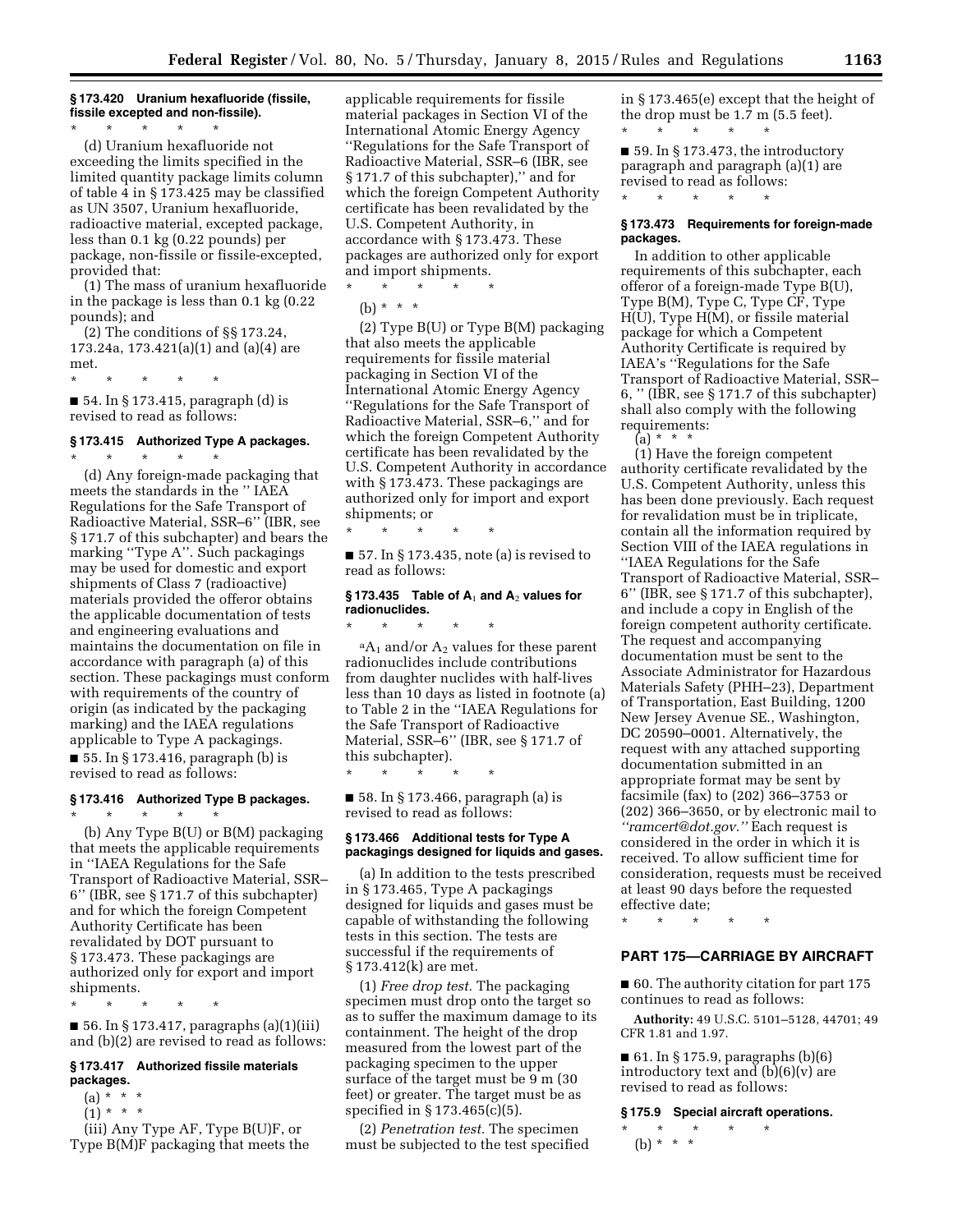(6) Hazardous materials that are loaded and carried on or in cargo only aircraft, and that are to be dispensed or expended during flight for weather control, environmental restoration or protection, forest preservation and protection, firefighting and prevention, flood control, avalanche control, landslide clearance, or ice jam control purposes, when the following requirements are met:

\* \* \* \* \*

(v) When Division 1.1, 1.2, and 1.3 materials (except detonators and detonator assemblies) and detonators or detonator assemblies are carried for avalanche control, landslide clearance, or ice jam control flights, the explosives must be handled by, and at all times be under the control of, a qualified blaster. When required by a State or local authority, the blaster must be licensed and the State or local authority must be identified in writing to the FAA Principal Operations Inspector assigned to the operator.

\* \* \* \* \*

■ 62. In § 175.10:

a. Paragraphs (a)(11) and (24) are revised;

b. Paragraphs (a)(18)(iii) and (iv) are added.

The revisions and additions read as follows:

#### **§ 175.10 Exceptions for passengers, crewmembers, and air operators.**

 $(a) * * * *$ 

(11) A single self-inflating personal safety device such as a life jacket or vest fitted with no more than two small gas cartridges (containing no hazardous material other than a Div. 2.2 gas) for inflation purposes plus no more than two spare cartridges. The personal safety device and spare cartridges may be carried in carry-on or checked baggage, with the approval of the aircraft operator, and must be packed in such a manner that it cannot be accidently activated.

- \* \* \* \* \*
	- $(18) * * * *$

(iii) For a non-spillable battery, the battery and equipment must conform to § 173.159a(d). Each battery must not exceed a voltage greater than 12 volts and a watt-hour rating of not more than 100 Wh. No more than two individually protected spare batteries may be carried. Such equipment and spare batteries must be carried in checked or carry-on baggage.

(iv) Articles containing lithium metal or lithium ion cells or batteries the primary purpose of which is to provide power to another device must be carried as spare batteries in accordance with the provisions of this paragraph. \* \* \* \* \*

(24) Small cartridges fitted into devices with no more than four small cartridges of carbon dioxide or other suitable gas in Division 2.2, without subsidiary risk with the approval of the operator. The water capacity of each cartridge must not exceed 50 mL (equivalent to a 28 g cartridge). \* \* \* \* \*

■ 63. In § 175.25, paragraphs (b) and (c) are revised to read as follows:

#### **§ 175.25 Notification at air passenger facilities of hazardous materials restrictions.**

 $(a) * * * *$ 

(b) *Ticket purchase.* An aircraft operator must ensure that information on the types of hazardous materials which a passenger is forbidden to transport aboard an aircraft is presented at the point of ticket purchase or, if this is not practical, made available in another manner to passengers prior to the check-in process. Information provided via the Internet may be in text or pictorial form but must be such that ticket purchase cannot be completed until the passenger, or a person acting on their behalf, has been presented with this information and indicated that they have understood the restrictions on hazardous materials in baggage.

(c) *Check-in.* When the flight check-in process is conducted remotely (*e.g.,* via the Internet) or when completed at the airport, without assistance from another person (*e.g.,* automated check-in kiosk), the aircraft operator must ensure that information on the types of hazardous materials a passenger is forbidden to transport aboard an aircraft is presented to passengers. Information may be in text or in pictorial form but must be such that the check-in process cannot be completed until the passenger, or a person acting on their behalf, has been presented with this information and indicated that they have understood the restrictions on hazardous materials in baggage.

\* \* \* \* \*

#### **§ 175.30 [Amended]**

■ 64. In § 175.30, remove paragraphs  $(a)(5)$  and  $(e)(1)$ , and redesignate  $(e)(2)$ and (3) as (e)(1) and (2).

#### **§ 175.33 [Amended]**

■ 65. In § 175.33, revise paragraphs  $(a)(1)(i)$  and remove paragraphs  $(a)(12)$ and (c)(5).

The revision reads as follows:

#### **§ 175.33 Shipping paper and notification of pilot-in-command.**

- (a) \* \* \*
- $\binom{1}{1}$  \* \* \*

(i) Section 172.101 of this subchapter. Except for the requirement to indicate the type of package or technical name, any additional description requirements provided in §§ 172.202, and 172.203 of this subchapter must also be shown on the notification.

# \* \* \* \* \* **§ 175.630 [Amended]**

■ 66. In § 175.630, paragraph (a) is removed and reserved.

\* \* \* \* \*

■ 67. In § 175.705, paragraph (c) is revised to read as follows:

#### **§ 175.705 Radioactive contamination.**  \* \* \* \* \*

(c) An aircraft in which Class 7 (radioactive) material has been released must be taken out of service and may not be returned to service or routinely occupied until the aircraft is checked for radioactive substances and it is determined that any radioactive substances present do not meet the definition of radioactive material, as defined in § 173.403 of this subchapter, and it is determined in accordance with § 173.443 of this subchapter that the dose rate at every accessible surface must not exceed 0.005 mSv per hour (0.5 mrem per hour) and there is no significant removable surface contamination.

\* \* \* \* \*

#### **PART 176—CARRIAGE BY VESSEL**

■ 68. The authority citation for part 176 continues to read as follows:

**Authority:** 49 U.S.C. 5101–5128; 49 CFR 1.81 and 1.97.

■ 69. In § 176.80, paragraph (b) is revised to read as follows:

### **§ 176.80 Applicability.**

\* \* \* \* \* (b) Hazardous materials in limited quantities when loaded in transport vehicles and freight containers, are excepted from the segregation requirements of this subpart and any additional segregation specified in this subchapter for transportation by vessel; except that articles of division 1.4, compatibility group S, shall not be stowed in the same compartment or hold, or cargo transport unit with hazardous materials of Class 1 of compatibility groups A and L.

■ 70. In § 176.83, Table 176.83(b) is revised to read as follows: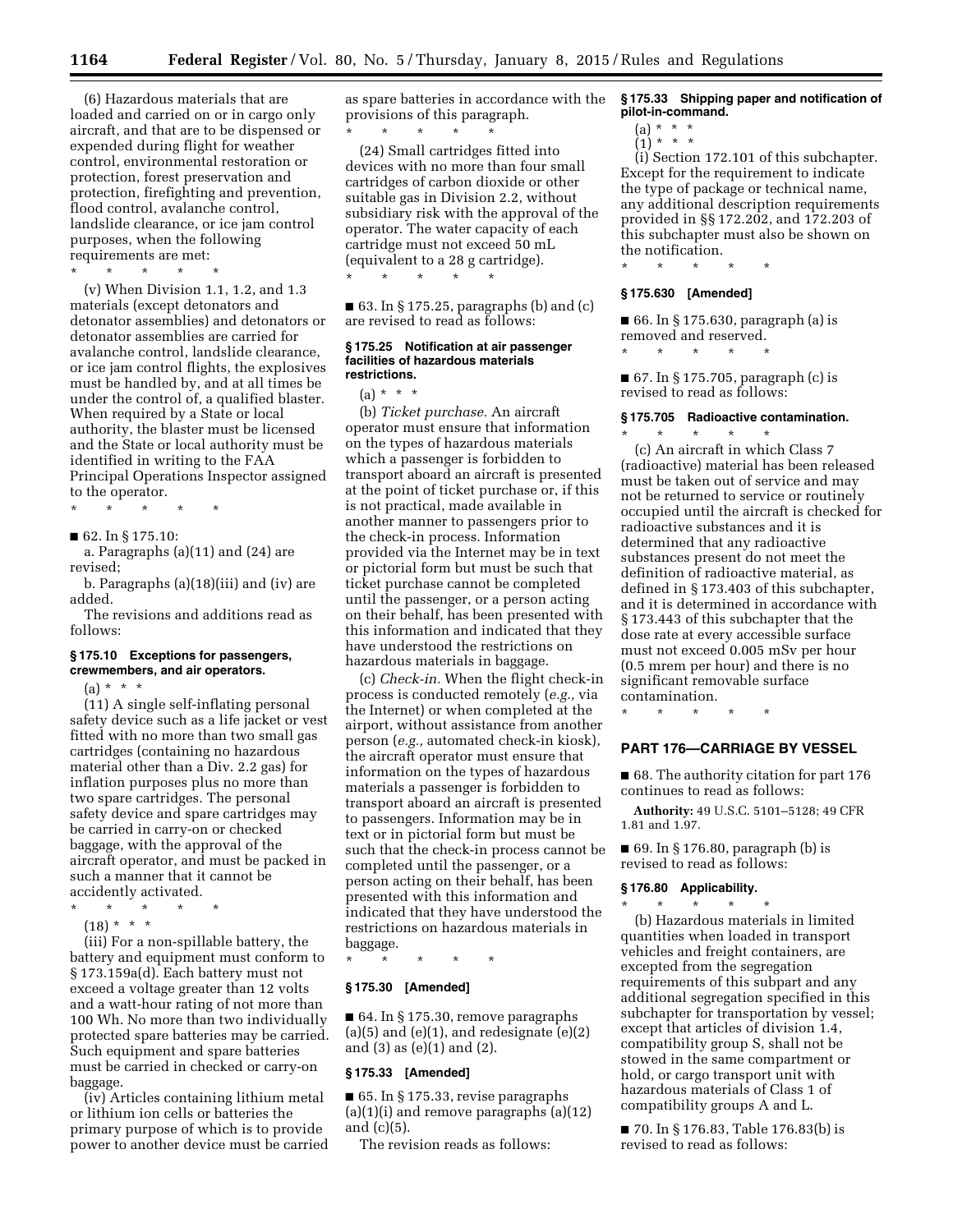#### **§ 176.83 Segregation.**

# \* \* \* \* \*

### TABLE 176.83(b)—GENERAL SEGREGATION REQUIREMENTS FOR HAZARDOUS MATERIALS [Segregation must also take account of a single secondary hazard label, as required by paragraph (a)(6) of this section.]

| Class                                       | 1.2.1.5 | 1.3                     | 1.4.16 | 2.1       | $2.2^{\circ}$ | 2.3       | 3              | 4.1 | 4.2 | 4.3 | 5.1 | 5.2        | 6.1       | 6.2 |   | 8 | 9 |
|---------------------------------------------|---------|-------------------------|--------|-----------|---------------|-----------|----------------|-----|-----|-----|-----|------------|-----------|-----|---|---|---|
|                                             |         |                         |        |           |               |           | 4              |     |     |     |     | 4          | n         |     | r |   |   |
|                                             |         | $(\tilde{\phantom{a}})$ |        |           |               |           |                |     |     |     |     | 4          | n         |     |   |   |   |
|                                             |         |                         |        |           |               |           | C              |     |     |     |     | c          |           |     |   |   |   |
|                                             |         |                         |        |           |               | ᄉ         | 2              |     |     |     |     | 2          |           |     |   |   |   |
| Non-toxic, non-flammable gases 2.2          |         | 2                       |        | $\lambda$ | ᄉ             | ⋏         |                | ́   |     | ⋏   | ⌒   |            | $\lambda$ |     |   |   |   |
|                                             |         | 2                       |        |           | ᄉ             | ⋏         | 2              |     |     | ⋏   | ⌒   | 2          | $\lambda$ |     |   |   |   |
|                                             |         |                         |        |           |               |           | л              |     |     |     |     | 2          |           |     |   |   |   |
|                                             |         | J.                      |        |           |               | $\lambda$ | ^              |     |     |     |     | c          |           |     |   |   |   |
| Spontaneously combustible substances 4.2    |         | C<br>-3                 |        |           |               |           |                |     |     |     |     |            |           |     |   |   |   |
| Substances which are dangerous when wet 4.3 |         |                         |        |           |               | $\lambda$ | $\overline{2}$ |     |     |     |     | 2          |           |     |   |   |   |
|                                             |         |                         |        |           | ́             | $\lambda$ | 2              |     |     |     |     | 2          |           |     |   |   |   |
|                                             |         |                         |        |           |               |           | 2              |     |     |     |     | v          |           |     |   |   |   |
|                                             |         |                         | ́      |           | ⋏             | ⋏         | л              | ∧   |     | ⋏   |     |            |           |     |   |   |   |
|                                             |         |                         |        |           |               |           | з              |     |     |     |     | З          |           |     |   |   |   |
|                                             |         | c                       |        |           |               |           | 2              |     |     |     |     | C          |           |     | ᄉ |   |   |
|                                             |         | C                       |        |           |               | ⋏         | ⋏              |     |     |     |     | $\sqrt{2}$ |           |     |   |   |   |
| Miscellaneous dangerous substances 9        |         |                         |        |           |               |           | ^              |     |     |     |     | x          |           |     |   |   |   |

Numbers and symbols relate to the following terms as defined in this section:

1—''Away from.'' 2—''Separated from.''

3—''Separated by a complete compartment or hold from.''

4—''Separated longitudinally by an intervening complete compartment or hold from.'' X—The segregation, if any, is shown in the § 172.101 table.

See § 176.144 of this part for segregation within Class 1.

- \* \* \* \* \*
- b. Footnote 3 is added and assigned to

■ 71. In § 176.84:

stowage code 12 and 13; and

■ a. Revise the section heading;

■ c. Provisions 147 and 148 are added:

**§ 176.84 Other requirements for stowage, cargo handling, and segregation for cargo vessels and passenger vessels.** 

| Code         | Provisions                                                                                                                                                                                                                                                                                                                    |  |  |  |  |  |  |  |  |  |  |  |
|--------------|-------------------------------------------------------------------------------------------------------------------------------------------------------------------------------------------------------------------------------------------------------------------------------------------------------------------------------|--|--|--|--|--|--|--|--|--|--|--|
|              |                                                                                                                                                                                                                                                                                                                               |  |  |  |  |  |  |  |  |  |  |  |
| 12           | Keep as cool as reasonably practicable. <sup>3</sup><br>13  Keep as dry as reasonably practicable. <sup>3</sup>                                                                                                                                                                                                               |  |  |  |  |  |  |  |  |  |  |  |
|              |                                                                                                                                                                                                                                                                                                                               |  |  |  |  |  |  |  |  |  |  |  |
| 147<br>$148$ | Stow "separated from" flammable gases and flammable liquids.<br>In addition: from flammable gases and flammable liquids when stowed on deck of a containership a minimum distance of two con-<br>tainer spaces athwartship shall be maintained, when stowed on ro-ro ships a distance of 6 m athwartship shall be maintained. |  |  |  |  |  |  |  |  |  |  |  |
|              |                                                                                                                                                                                                                                                                                                                               |  |  |  |  |  |  |  |  |  |  |  |
|              |                                                                                                                                                                                                                                                                                                                               |  |  |  |  |  |  |  |  |  |  |  |

<sup>3</sup>These requirements apply to the loading of hazardous materials in cargo transport units as well as the stowage of cargo transport units.

■ 72. In § 176.905, paragraph (i) is revised as follows:

### **§ 176.905 Stowage of motor vehicles or mechanical equipment.**

\* \* \* \* \*

 $(i) * * * *$ 

(1) The vehicle or mechanical equipment has an internal combustion engine using liquid fuel that has a flashpoint less than 38  $\mathrm{C}(100 \mathrm{~}^{\circ}\mathrm{F})$ , the fuel tank is empty, installed batteries are protected from short circuit, and the engine is run until it stalls for lack of fuel;

(2) The vehicle or mechanical equipment has an internal combustion engine using liquid fuel that has a flashpoint of 38  $°C$  (100  $°F$ ) or higher, the fuel tank contains 450 L (119 gallons) of fuel or less, installed batteries are protected from short circuit, and there are no fuel leaks in any portion of the fuel system;

(3) The vehicle or mechanical equipment is stowed in a hold or compartment designated by the administration of the country in which the vessel is registered as specially designed and approved for vehicles and mechanical equipment and there are no signs of leakage from the battery, engine, fuel cell, compressed gas cylinder or accumulator, or fuel tank, as

appropriate. For vehicles with batteries connected and fuel tanks containing gasoline transported by U.S. vessels, *see*  46 CFR 70.10–1 and 90.10–38;

(4) The vehicle or mechanical equipment is electrically powered solely by wet electric storage batteries (including non-spillable batteries) or sodium batteries and the installed batteries are protected from short circuit;

(5) The vehicle or mechanical equipment is equipped with liquefied petroleum gas or other compressed gas fuel tanks, the tanks are completely emptied of liquefied or compressed gas and the positive pressure in the tank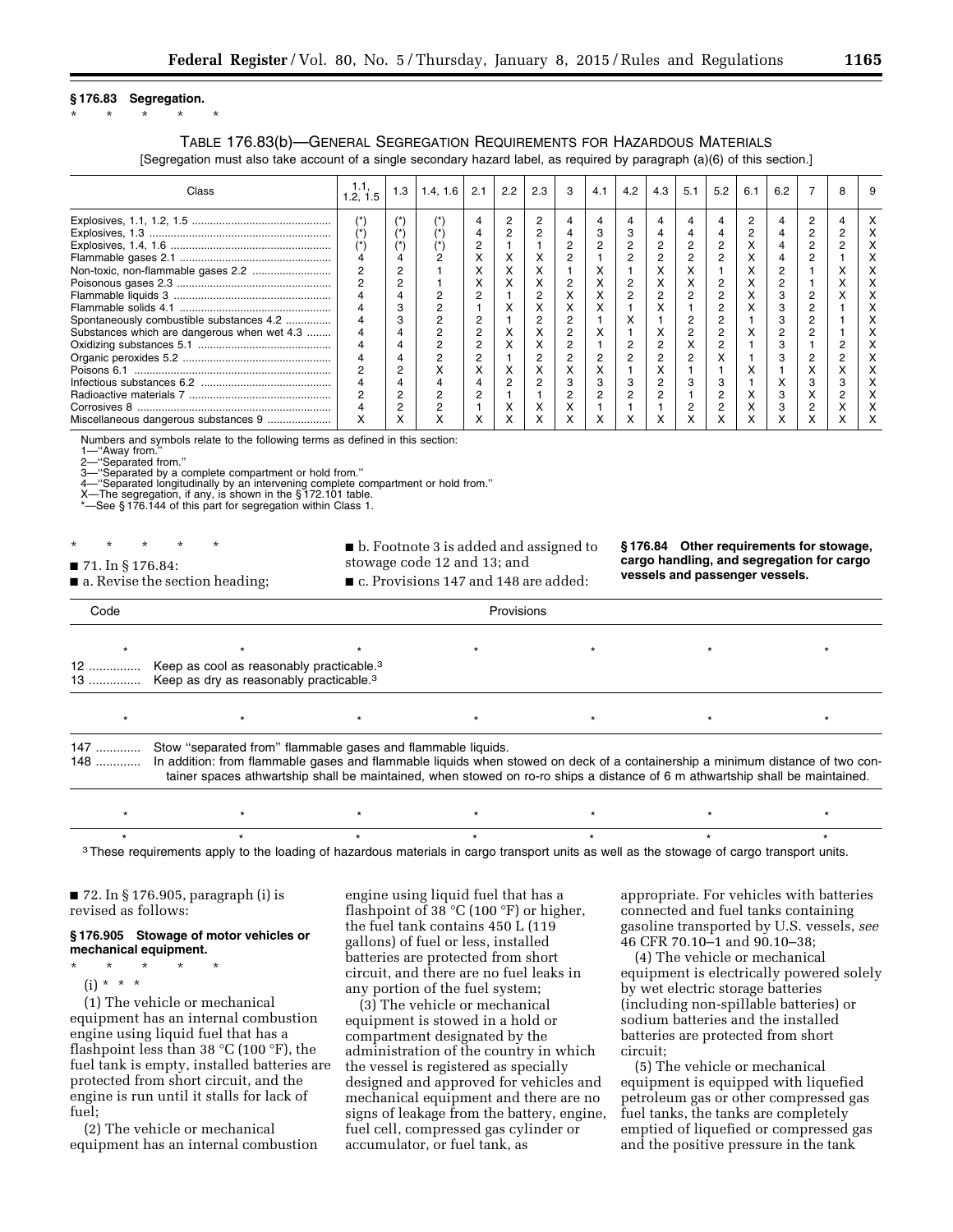does not exceed 2 bar (29 psig), the fuel shut-off or isolation valve is closed and secured, and installed batteries are protected from short circuit; or

(6) The vehicle or mechanical equipment is powered by a fuel cell engine, the engine is protected from inadvertent operation by closing fuel supply lines or by other means, and the fuel supply reservoir has been drained and sealed.

\* \* \* \* \*

# **PART 178—SPECIFICATIONS FOR PACKAGINGS**

■ 73. The authority citation for part 178 continues to read as follows:

**Authority:** 49 U.S.C. 5101–5128; 49 CFR 1.81 and 1.97.

 $\blacksquare$  74. In § 178.71, revise paragraphs (a),  $(d)(2)$ ,  $(g)(1)$ ,  $(2)$ , and  $(3)$ ,  $(k)(1)(i)$ , and (k)(1)(ii), redesignate paragraphs (n) through (s) as paragraphs (o) through (t) revise the newly redesignated paragraphs (o), (r), and (t); and add new paragraphs (n), (u) and (v) to read as follows:

### **§ 178.71 Specifications for UN pressure receptacles.**

\* \* \* \* \* (a) *General.* Each UN pressure receptacle must meet the requirements of this section. UN pressure receptacles and service equipment constructed according to the standards applicable at the date of manufacture may continue in use subject to the continuing qualification and maintenance provisions of part 180 of this subchapter. Requirements for approval, qualification, maintenance, and testing are contained in § 178.70, and subpart C of part 180 of this subchapter.

\* \* \* \* \* (d) \* \* \*

(2) Service equipment must be configured or designed to prevent damage that could result in the release of the pressure receptacle contents during normal conditions of handling and transport. Manifold piping leading to shut-off valves must be sufficiently flexible to protect the valves and the piping from shearing or releasing the pressure receptacle contents. The filling and discharge valves and any protective caps must be secured against unintended opening. The valves must conform to ISO 10297:2006 (IBR, *see*  § 171.7 of this subchapter), or ISO 13340 (IBR, *see* § 171.7 of this subchapter) for

non-refillable pressure receptacles, and be protected as specified in § 173.301b(f) of this subchapter. Until December 31, 2008, the manufacture of a valve conforming to the requirements in ISO 10297:1999 (IBR, see § 171.7 of this subchapter) is authorized.

\* \* \* \* \* (g) \* \* \*

(1) ISO 9809–1:2010 Gas cylinders— Refillable seamless steel gas cylinders— Design, construction and testing—Part 1: Quenched and tempered steel cylinders with tensile strength less than 1100 MPa. (IBR, see § 171.7 of this subchapter). Until December 31, 2018, the manufacture of a cylinder conforming to the requirements in ISO 9809–1:1999 (IBR, see § 171.7 of this subchapter) is authorized.

(2) ISO 9809–2: Gas cylinders— Refillable seamless steel gas cylinders— Design, construction and testing—Part 2: Quenched and tempered steel cylinders with tensile strength greater than or equal to 1100 MPa. (IBR, see § 171.7 of this subchapter). Until December 31, 2018, the manufacture of a cylinder conforming to the requirements in ISO 9809–2:2000 (IBR, see § 171.7 of this subchapter) is authorized.

(3) ISO 9809–3: Gas cylinders— Refillable seamless steel gas cylinders— Design, construction and testing—Part 3: Normalized steel cylinders. (IBR, *see*  § 171.7 of this subchapter). Until December 31, 2018, the manufacture of a cylinder conforming to the requirements in ISO 9809–3:2000 (IBR, see § 171.7 of this subchapter) is authorized.

- \* \* \* \* \*
- $(k) * * * *$
- $(1) * * * *$

(i) ISO 9809–1:2010 Gas cylinders— Refillable seamless steel gas cylinders— Design, construction and testing—Part 1: Quenched and tempered steel cylinders with tensile strength less than 1100 MPa. Until December 31, 2018, the manufacture of a cylinder conforming to the requirements in ISO 9809–1:1999 (IBR, see § 171.7 of this subchapter) is authorized.

(ii) ISO 9809–3: Gas cylinders— Refillable seamless steel gas cylinders— Design, construction and testing—Part 3: Normalized steel cylinders. Until December 31, 2018, the manufacture of a cylinder conforming to the requirements in ISO 9809–3:2000 (IBR,

see § 171.7 of this subchapter) is authorized.

\* \* \* \* \*

(n) *Design and construction requirements for UN cylinders for the transportation of adsorbed gases.* In addition to the general requirements of this section, UN cylinders for the transportation of adsorbed gases must conform to the following ISO standards, as applicable: ISO 11513:2011, Gas cylinders—Refillable welded steel cylinders containing materials for subatmospheric gas packaging (excluding acetylene)—Design, construction, testing, use and periodic inspection, or ISO 9809–1:2010: Gas cylinders— Refillable seamless steel gas cylinders— Design, construction and testing—Part 1: Quenched and tempered steel cylinders with tensile strength less than 1100 MPa. (IBR, see § 171.7 of this subchapter.)

\* \* \* \* \* (o) *Material compatibility.* In addition to the material requirements specified in the UN pressure receptacle design and construction ISO standards, and any restrictions specified in part 173 for the gases to be transported, the requirements of the following standards must be applied with respect to material compatibility:

(1) ISO 11114–1:2012: Gas cylinders— Compatibility of cylinder and valve materials with gas contents—Part 1: Metallic materials. (IBR, *see* § 171.7 of this subchapter).

(2) ISO 11114–2: Transportable gas cylinders—Compatibility of cylinder and valve materials with gas contents— Part 2: Non-metallic materials. (IBR, *see*   $\frac{1}{2}$  171.7 of this subchapter).

\* \* \* \* \* (r) *Marking sequence.* The marking required by paragraph (q) of this section must be placed in three groups as shown in the example below:

(1) The top grouping contains manufacturing marks and must appear consecutively in the sequence given in paragraphs (q)(13) through (19) of this section.

(2) The middle grouping contains operational marks described in paragraphs (q)(6) through (11) of this section.

(3) The bottom grouping contains certification marks and must appear consecutively in the sequence given in paragraphs (q)(1) through (5) of this section.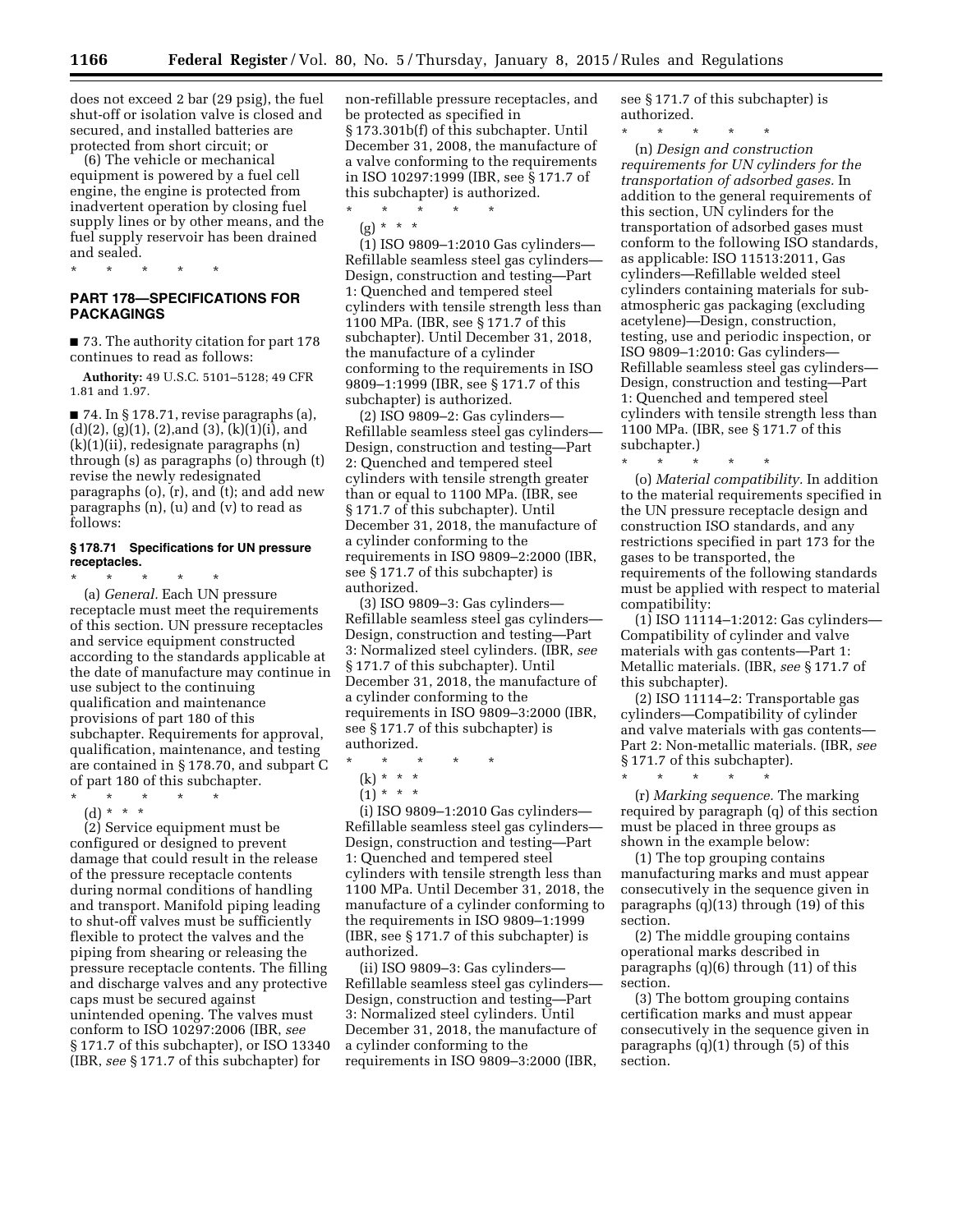|               |  | $(12)$ $(13)$ $(14)$ $(15)$ $(16)$ $(17)$ $(18)$ |  |     |     |                          | (19)                 |              |
|---------------|--|--------------------------------------------------|--|-----|-----|--------------------------|----------------------|--------------|
| 25E.          |  | <b>USA 765432 H</b>                              |  |     | UW  |                          | <b>FINAL 2XXX/XX</b> |              |
| (10)<br>PW200 |  | (6)<br>PH300BAR                                  |  | (T) |     | (8)<br>RCPXXXBAR 62.1 KG | (11)<br>50L          | (9)<br>5.8MM |
| (1)<br>(2)    |  | (3)                                              |  |     | (4) |                          | (5)                  |              |
|               |  |                                                  |  |     |     |                          |                      |              |
|               |  | ISO 9809-1 USA/MXXXX                             |  |     |     | IB                       |                      | 2005/12      |

\* \* \* \* \* (t) *Marking of UN non-refillable pressure receptacles.* Unless otherwise specified in this paragraph, each UN non-refillable pressure receptacle must be clearly and legibly marked as prescribed in paragraph (q) of this section. In addition, permanent stenciling is authorized. Except when stenciled, the marks must be on the shoulder, top end or neck of the pressure receptacle or on a permanently

affixed component of the pressure

receptacle (*e.g.,* a welded collar). (1) The marking requirements and sequence listed in paragraphs (q)(1) through (19) of this section are required, except the markings in paragraphs (q)(8), (9), (12) and (18) are not applicable. The required serial number marking in paragraph (q)(14) may be replaced by the batch number.

(2) Each receptacle must be marked with the words ''DO NOT REFILL'' in letters of at least 5 mm in height.

(3) A non-refillable pressure receptacle, because of its size, may substitute the marking required by this paragraph with a label. Reduction in marking size is authorized only as prescribed in ISO 7225, Gas cylinders— Precautionary labels. (IBR, *see* § 171.7 of this subchapter).

(4) Each non-refillable pressure receptacle must also be legibly marked by stenciling the following statement: ''Federal law forbids transportation if refilled-penalty up to \$500,000 fine and 5 years in imprisonment (49 U.S.C. 5124).''

(u) *Marking of bundles of cylinders.*  (1) Individual cylinders in a bundle of cylinders must be marked in accordance with paragraphs (q), (r), (s) and (t) of this section as appropriate.

(2) Refillable UN bundles of cylinders must be marked clearly and legibly with certification, operational, and manufacturing marks. These marks must

be permanently affixed (*e.g.,* stamped, engraved, or etched) on a plate permanently attached to the frame of the bundle of cylinders. Except for the ''UN'' mark, the minimum size of the marks must be 5 mm. The minimum size of the ''UN'' mark must be 10 mm. A refillable UN bundle of cylinders must be marked with the following:

(i) The UN packaging symbol;



(ii) The ISO standard, for example ISO 9809–1, used for design, construction and testing. Acetylene cylinders must be marked to indicate the porous mass and the steel shell, for example: ''ISO 3807– 2/ISO 9809–1'';

(iii) The mark of the country where the approval is granted. The letters ''USA'' must be marked on UN pressure receptacles approved by the United States. The manufacturer must obtain an approval number from the Associate Administrator. The manufacturer approval number must follow the country of approval mark, separated by a slash (for example, USA/MXXXX). Pressure receptacles approved by more than one national authority may contain the mark of each country of approval, separated by a comma;

(iv) The identity mark or stamp of the IIA;

(v) The date of the initial inspection, the year in four digits followed by the two digit month separated by a slash, for example ''2006/04'';

(vi) The test pressure in bar, preceded by the letters ''PH'' and followed by the letters "BAR";

(vii) For pressure receptacles intended for the transport of compressed gases

and UN 1001 acetylene, dissolved, the working pressure in bar, proceeded by the letters ''PW'';

(viii) For liquefied gases, the water capacity in liters expressed to three significant digits rounded down to the last digit, followed by the letter ''L''. If the value of the minimum or nominal water capacity is an integer, the digits after the decimal point may be omitted;

(ix) The total mass of the frame of the bundle and all permanently attached parts (cylinders, manifolds, fittings and valves). Bundles intended for the carriage of UN 1001 acetylene, dissolved must bear the tare mass as specified in clause N.4.2 of ISO 10961:2010;

(x) The country of manufacture. The letters ''USA'' must be marked on cylinders manufactured in the United States;

(xi) The serial number assigned by the manufacturer; and

(xii) For steel pressure receptacles, the letter ''H'' showing compatibility of the steel, as specified in 1SO 11114–1.

(v) *Marking sequence.* The marking required by paragraph (u) of this section must be placed in three groups as follows:

(1) The top grouping contains manufacturing marks and must appear consecutively in the sequence given in paragraphs  $(u)(2)(x)$  through  $(u)(2)(xii)$ of this section as applicable.

(2) The middle grouping contains operational marks described in paragraphs  $(u)(2)(vi)$  through  $(u)(2)(ix)$ of this section as applicable. When the operational mark specified in paragraph (u)(2)(vii) is required, it must immediately precede the operational mark specified in paragraph (u)(2)(vi).

(3) The bottom grouping contains certification marks and must appear consecutively in the sequence given in paragraphs  $(u)(2)(i)$  through  $(u)(2)(v)$  of this section as applicable.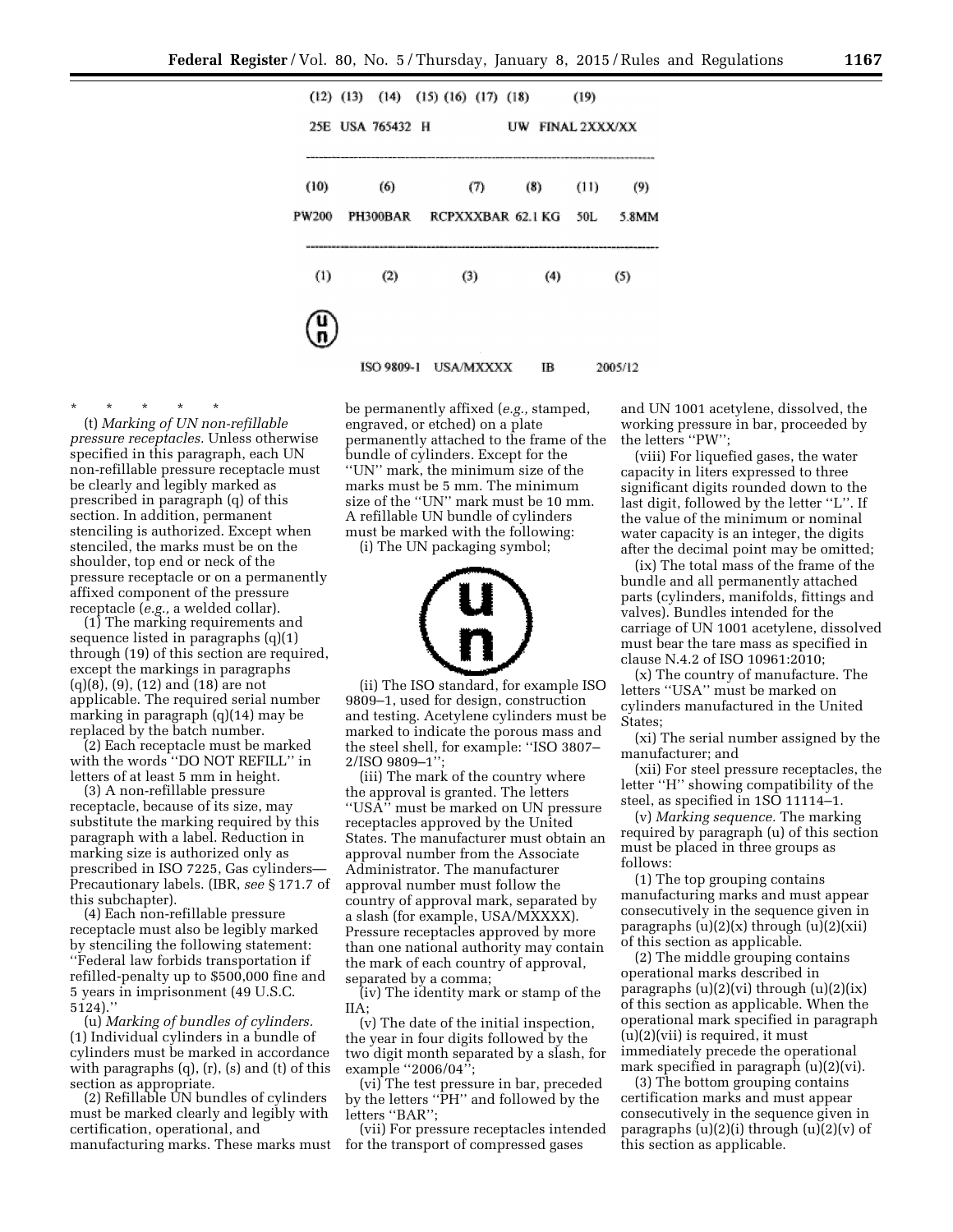$\blacksquare$  75. In § 178.75, paragraphs (d)(3)(i), (ii), and (iii) are revised to read as follows:

### **§ 178.75 Specifications for MEGCs.**

- $\star$   $\star$   $\star$
- (d) \* \* \*
- $(3)^{*}$  \* \*

(i) ISO 9809–1: Gas cylinders— Refillable seamless steel gas cylinders— Design, construction and testing—Part 1: Quenched and tempered steel cylinders with tensile strength less than 1100 MPa. (IBR, see § 171.7 of this subchapter). Until December 31, 2018, the manufacture of a cylinder conforming to the requirements in ISO 9809–1:1999 (IBR, see § 171.7 of this subchapter) is authorized;

(ii) ISO 9809–2: Gas cylinders— Refillable seamless steel gas cylinders— Design, construction and testing—Part 2: Quenched and tempered steel cylinders with tensile strength greater than or equal to 1100 MPa. (IBR, see § 171.7 of this subchapter). Until December 31, 2018, the manufacture of a cylinder conforming to the requirements in ISO 9809–2:2000 (IBR, see § 171.7 of this subchapter) is authorized;

(iii) ISO 9809–3: Gas cylinders— Refillable seamless steel gas cylinders— Design, construction and testing—Part 3: Normalized steel cylinders. (IBR, see § 171.7 of this subchapter). Until

December 31, 2018, the manufacture of a cylinder conforming to the requirements in ISO 9809–3:2000 (IBR, see § 171.7 of this subchapter) is authorized; or

\* \* \* \* \*

■ 76. In § 178.703, paragraph (b)(7)(iii) is revised to read as follows:

### **§ 178.703 Marking of IBCs.**

\* \* \* \* \*

(b)  $* * * *$ 

 $(7) * * * *$ 

(iii) The symbol must be a square with each side being not less than 100 mm (3.9 inches) by 100 mm (3.9 inches) as measured from the corner printer marks shown on the figures in paragraph (b)(7)(i) of this section. Where dimensions are not specified, all features must be in approximate proportion to those shown.

(A) *Transitional exception.* A marking in conformance with the requirements of this paragraph in effect on December 31, 2014, may continue to be applied to all IBCs manufactured, repaired or remanufactured between January 1, 2011 and December 31, 2016.

(B) For domestic transportation, an IBC marked prior to January 1, 2017 and in conformance with the requirements of this paragraph in effect on December

31, 2014, may continue in service until the end of its useful life.

\* \* \* \* \*

■ 77. In § 178.910, revise paragraphs (a)(1)(ii), (b) introductory text, and add paragraphs  $(a)(2)(iv)$ ,  $(b)(1)$  and  $(b)(2)$  to read as follows.

## **§ 178.910 Marking of Large Packagings.**

- \* \* \* \* \*
	- (a) \* \* \*
- $(1) * * * *$

(ii) *The code number designating the Large Packaging design type according to § 178.905.* The letters ''T'' or ''W'' may follow the Large Packaging design type identification code on a Large Packaging. Large Salvage Packagings conforming to the requirements of subpart P of this part must be marked with the letter "T"'. Large Packagings must be marked with the letter ''W'' when the Large Packaging differs from the requirements in subpart P of this part, or is tested using methods other than those specified in this subpart, and is approved by the Associate Administrator in accordance with the provisions in § 178.955;

\* \* \* \* \*

 $(2) * * * *$ 

(iv) For a steel Large Salvage Packaging suitable for stacking; stacking load: 2,500 kg; maximum gross mass: 1,000 kg.



(b) All Large Packagings manufactured, repaired or remanufactured after January 1, 2015 must be marked with the symbol applicable to a Large Packaging designed for stacking or not designed for stacking, as appropriate. The symbol must be a square with each side being not less than 100 mm (3.9 inches) by 100 mm (3.9 inches) as measured from the corner printer marks shown on the following figures. Where dimensions are not specified, all features must be in approximate proportion to those shown. \* \* \* \* \*

(1) *Transitional exception*—A marking in conformance with the requirements of this paragraph in effect on December 31, 2014, may continue to be applied to all Large Packagings manufactured, repaired or remanufactured between January 1, 2015 and December 31, 2016.

(2) For domestic transportation, a Large Packaging marked prior to January 1, 2017 and in conformance with the requirements of this paragraph in effect on December 31, 2014, may continue in service until the end of its useful life.

# **PART 180—CONTINUING QUALIFICATION AND MAINTENANCE OF PACKAGINGS**

\* \* \* \* \*

■ 78. The authority citation for part 180 continues to read as follows:

**Authority:** 49 U.S.C. 5101–5128; 49 CFR 1.81 and 1.97.

■ 79. In § 180.207, in paragraph (c), a new entry is added to the end of Table 1 and a new paragraph (d)(5) is added to read as follows:

**§ 180.207 Requirements for requalification of UN pressure receptacles.**  \* \* \* \* \*

 $(c) * * * *$ 

### TABLE 1—REQUALIFICATION INTERVALS OF UN PRESSURE RECEPTACLES

| Interval<br>(years) |   |  |                           | UN pressure receptacles/<br>hazardous materials |  |
|---------------------|---|--|---------------------------|-------------------------------------------------|--|
| ᡵ                   | ÷ |  | Pressure receptacles used |                                                 |  |
|                     |   |  | for adsorbed gases.       |                                                 |  |

(d) \* \* \*

(5) UN cylinders for adsorbed gases: Each UN cylinder for adsorbed gases must be inspected and tested in accordance with § 173.302c and ISO 11513:2011 (IBR, see § 171.7 of this subchapter).